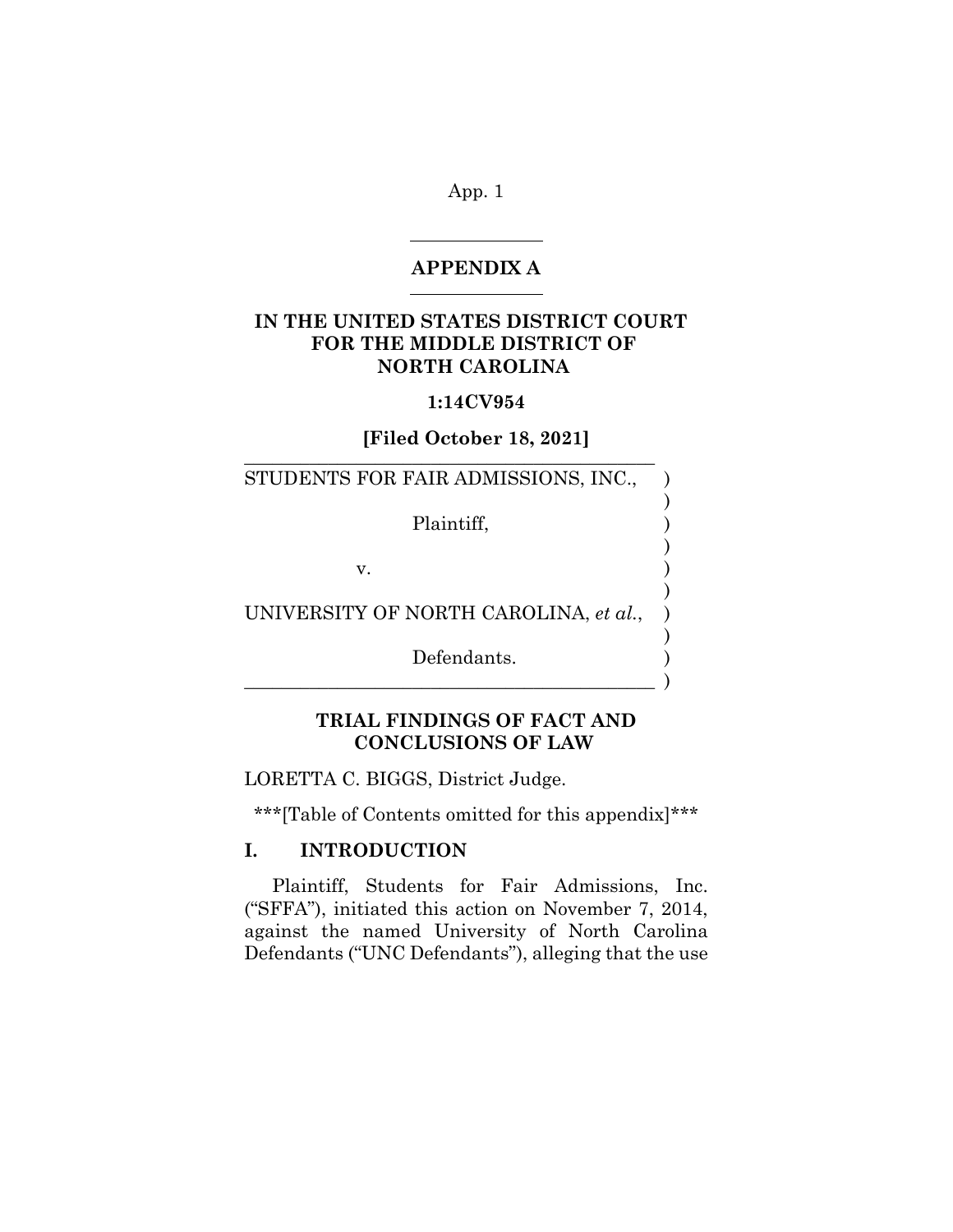of race in its undergraduate admissions process at the University of North Carolina at Chapel Hill ("the University" or "UNC") violates the Equal Protection Clause of the Fourteenth Amendment to the United States Constitution, 42 U.S.C. §§ 1981, 1983 ("Sections 1981 and 1983"), and Title VI of the Civil Rights Act of 1964, 42 U.S.C. § 2000d *et seq.* ("Title VI"). (ECF No. 1 at 2 (Compl.).) Specifically, SFFA alleges that the University "has intentionally discriminated against certain of [its] members on the basis of their race, color, or ethnicity in violation of the Fourteenth Amendment and [federal law]" by: (1) "employing an undergraduate admissions policy that does not merely use race as a 'plus' factor in admissions decisions in order to achieve student body diversity"; (2) "employing racial preferences in undergraduate admissions where there are available race-neutral alternatives capable of achieving student body diversity"; and (3) "employing an undergraduate admissions policy that uses race as a factor in admissions." (*Id.* ¶¶ 198, 205, 215.) SFFA seeks declaratory and injunctive relief as well as attorneys' fees and costs. (*Id.* at 64.)

The UNC Defendants counter that the admissions process at the University is constitutionally permissible under current law in that it withstands strict scrutiny. First, they argue that "the University's compelling interest in the educational benefits that flow from a diverse student body" is clear and uncontested. (ECF No. 245 at 8.) Second, they argue that "consistent with Supreme Court guidance, the University engages in an individualized, holistic review of each application for admission, considering race flexibly, as only one factor" in the evaluation process.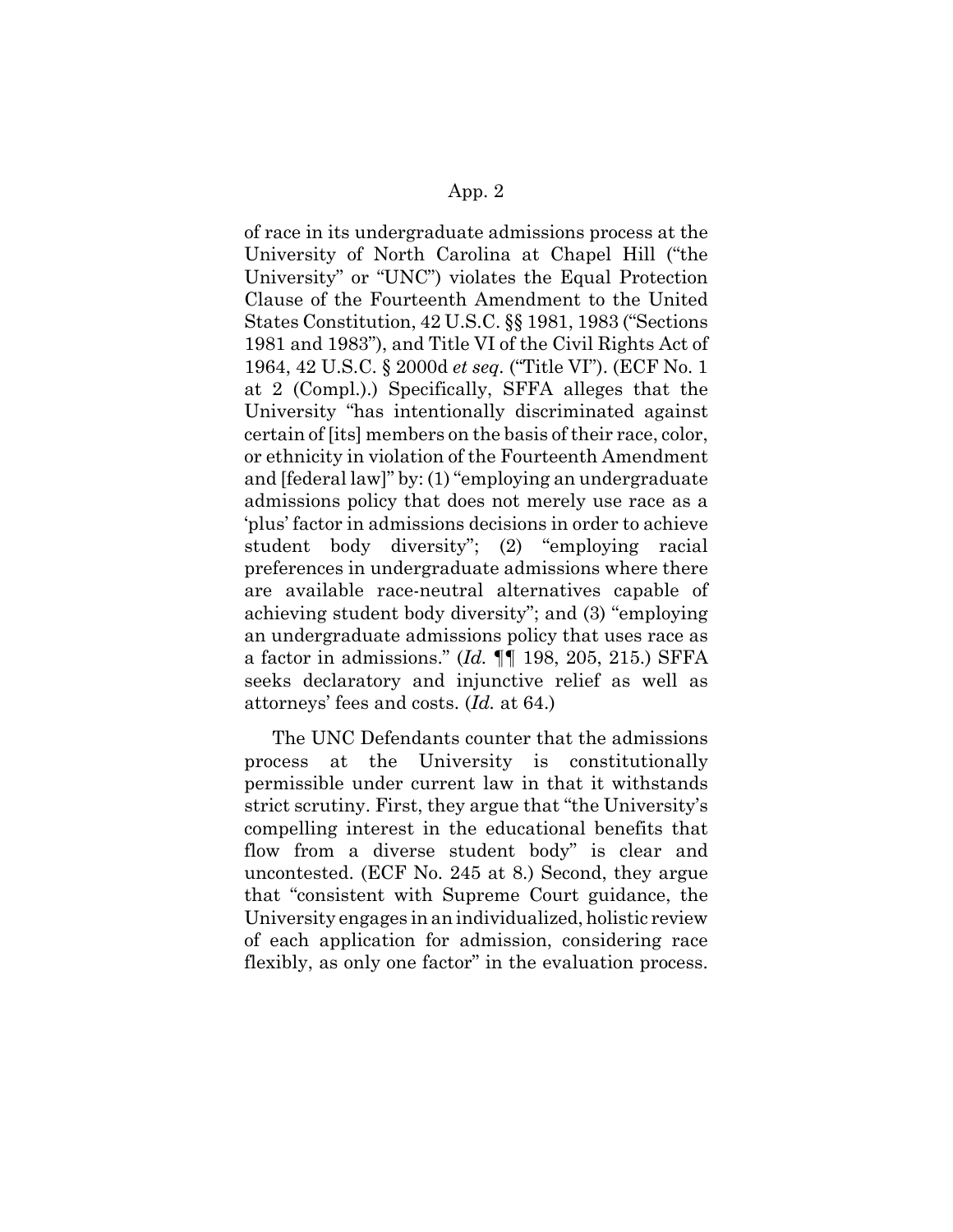(*Id.* at 10.) Third and finally, UNC Defendants argue that it has demonstrated a serious, good-faith consideration of race-neutral alternatives but has "found none that would allow it to achieve its compelling interest about as well and at tolerable administrative expense." (*Id.* at 11.) In this trial UNC Defendants seek judgment in their favor on Counts I and II of the Complaint. (ECF No. 30 at 115 (Answer).) Count III of Plaintiff's Complaint was resolved by prior Order of this Court. (ECF No. 210); *see* Section II.B.7, *infra*.

### **II. PARTIES AND PROCEDURAL HISTORY**

#### **A. Parties**

Plaintiff Students for Fair Admissions, Inc. is a voluntary membership association with more than 20,000 members, including applicants and prospective applicants to institutions of higher education. (ECF No. 225 ¶ 1 (Joint Statement of Undisputed Facts ("J. Statement")).) It is a non-profit,  $501(c)(3)$  organization whose stated mission is "to defend human and civil rights secured by law, including the right of individuals to equal protection under the law, through litigation and any other lawful means." (PX106; ECF No. 225 ¶ 1 (J. Statement).)

The UNC Defendants are all entities or individuals that are a part of the Defendant University of North Carolina System (the "UNC System"). (*See* ECF No. 225 (J. Statement).) The University was founded in 1789 as the nation's first public college and is a constituent institution of the UNC System. (*Id.* ¶¶ 2,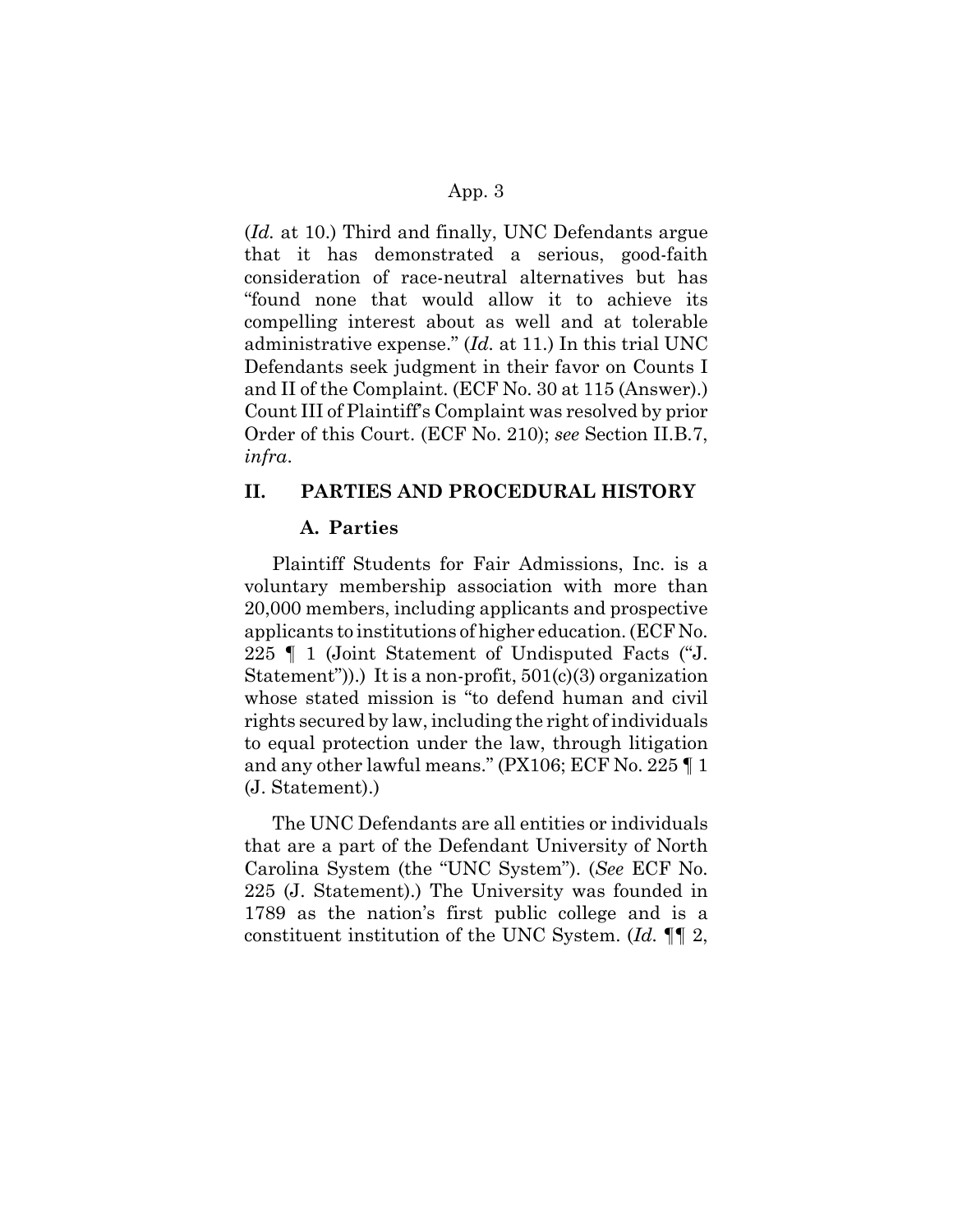4.)<sup>1</sup> The UNC System's Board of Governors, also a Defendant in this case along with its individual members, has responsibility for the planning, development, and overall governance of the UNC System pursuant to Chapter 116 of the North Carolina General Statutes. (*Id.* ¶ 6.) Defendant Peter Hans is President of the UNC System and is chief administrative and executive officer. (*Id.* ¶ 7.) Defendant Kevin Guskiewicz, UNC's Chancellor, is responsible for carrying out the policies of the Board of Governors and the Board of Trustees, and he is vested with executive authority over the University, subject to the direction of Defendant Hans. (*Id.* ¶ 11.) Robert Blouin, the University's Executive Vice Chancellor and Provost, and Stephen Farmer, UNC's Vice Provost for Enrollment and Undergraduate Admissions, are also Defendants in this case. (*Id.* ¶¶ 16–17.) These Defendants are referred to collectively as "UNC Defendants."

Defendant-Intervenors (or "Student-Intervenors") are a racially diverse group of underrepresented students of color<sup>2</sup> who applied, attended, and/or

<sup>&</sup>lt;sup>1</sup> In addition to the University, the UNC System is composed of sixteen additional constituent institutions. (ECF No. 1 ¶ 25 (Compl.).) Only the University's admissions process is at issue in this case.

<sup>&</sup>lt;sup>2</sup> For purposes of this case, "students of color" refers to students who identify with historically underrepresented and marginalized racial and ethnic groups, including Black, Hispanic, and Native American students. Student-Intervenors use the following terms interchangeably: "Black" and "African American"; "Native American" and "Indigenous"; and "Hispanic" and "Latino" or "Latina." Student-Intervenors use the term "white" to mean white/Non-Hispanic. (ECF No. 246 at 6.)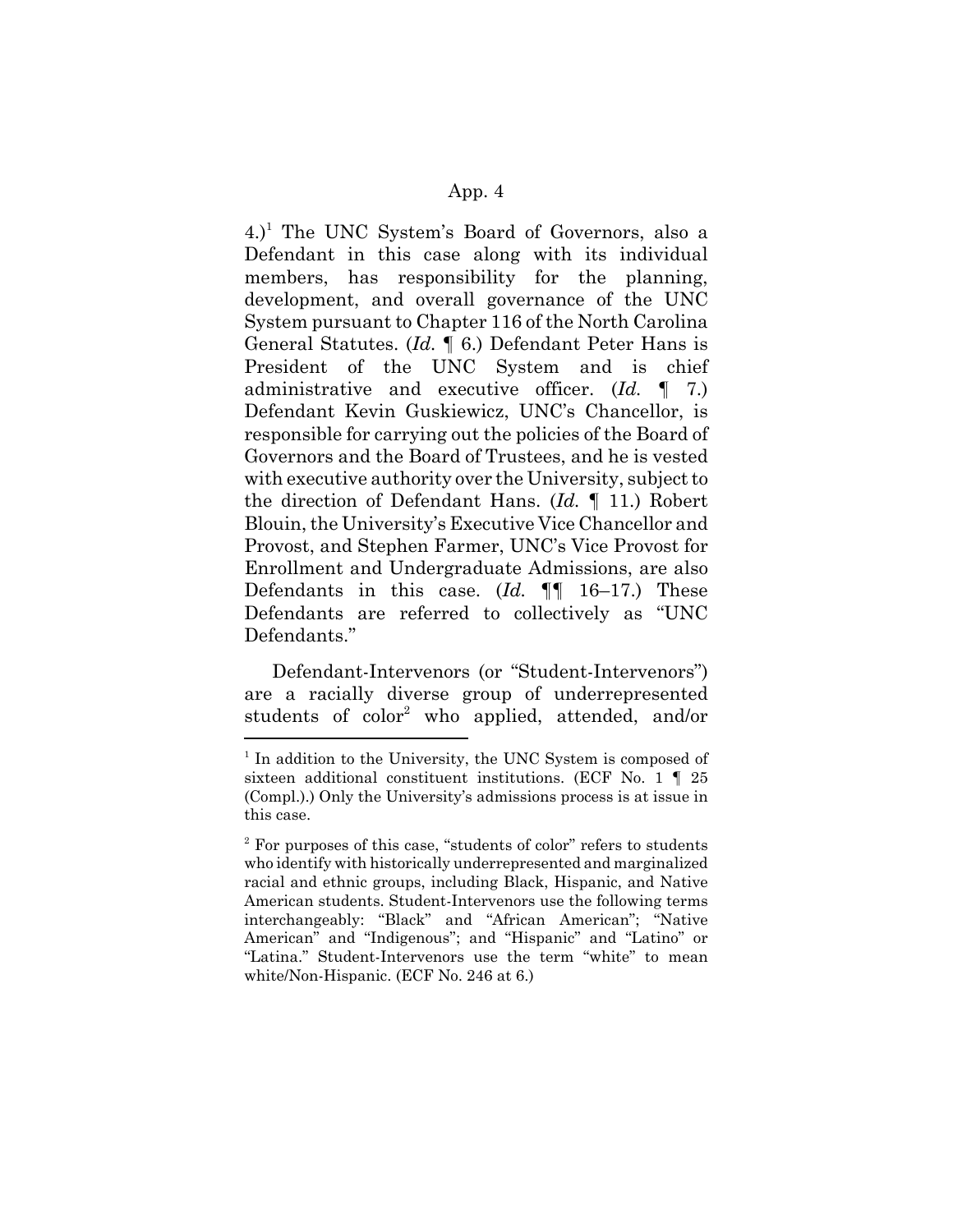recently graduated from UNC. (*See* ECF Nos. 79 at 4; 82.) This Court granted Student-Intervenors permissive intervention to present evidence on two issues: (1) the effect of UNC's existing, and SFFA's proposed, admissions processes on the critical mass of underrepresented students at the school; and (2) the history of segregation and discrimination at UNC and in North Carolina. (ECF No. 79 at 14.)

#### **B. Procedural History**

1. On March 20, 2015, the parties filed a Joint Stipulation By All Parties to Dismiss Various Parties and Claims to include dismissals of, among other things: (1) all claims pursuant to Section 1981 stated in Counts I, II, and III of Plaintiff's Complaint against all Defendants; (2) all claims pursuant to Section 1983 stated in Counts I, II, and III of Plaintiff's Complaint against the University of North Carolina, the University of North Carolina Board of Governors, and the University of North Carolina-Chapel Hill; (3) all claims pursuant to Title VI against certain named individual Defendants; and (4) all claims against the UNC Board of Trustees and its individual members. (ECF Nos. 29 at 1–5; 30 at 2.)

2. On March 24, 2015, Defendants filed their Answer denying any liability and asserting a number of affirmative defenses. (ECF No. 30.) In addition to seeking judgment in their favor on Counts I and II of the Complaint, UNC Defendants seek attorneys' fees and costs. (*Id*. at 115.)

3. On June 30, 2015, a Motion to Intervene in Defense of UNC was filed by those hereinafter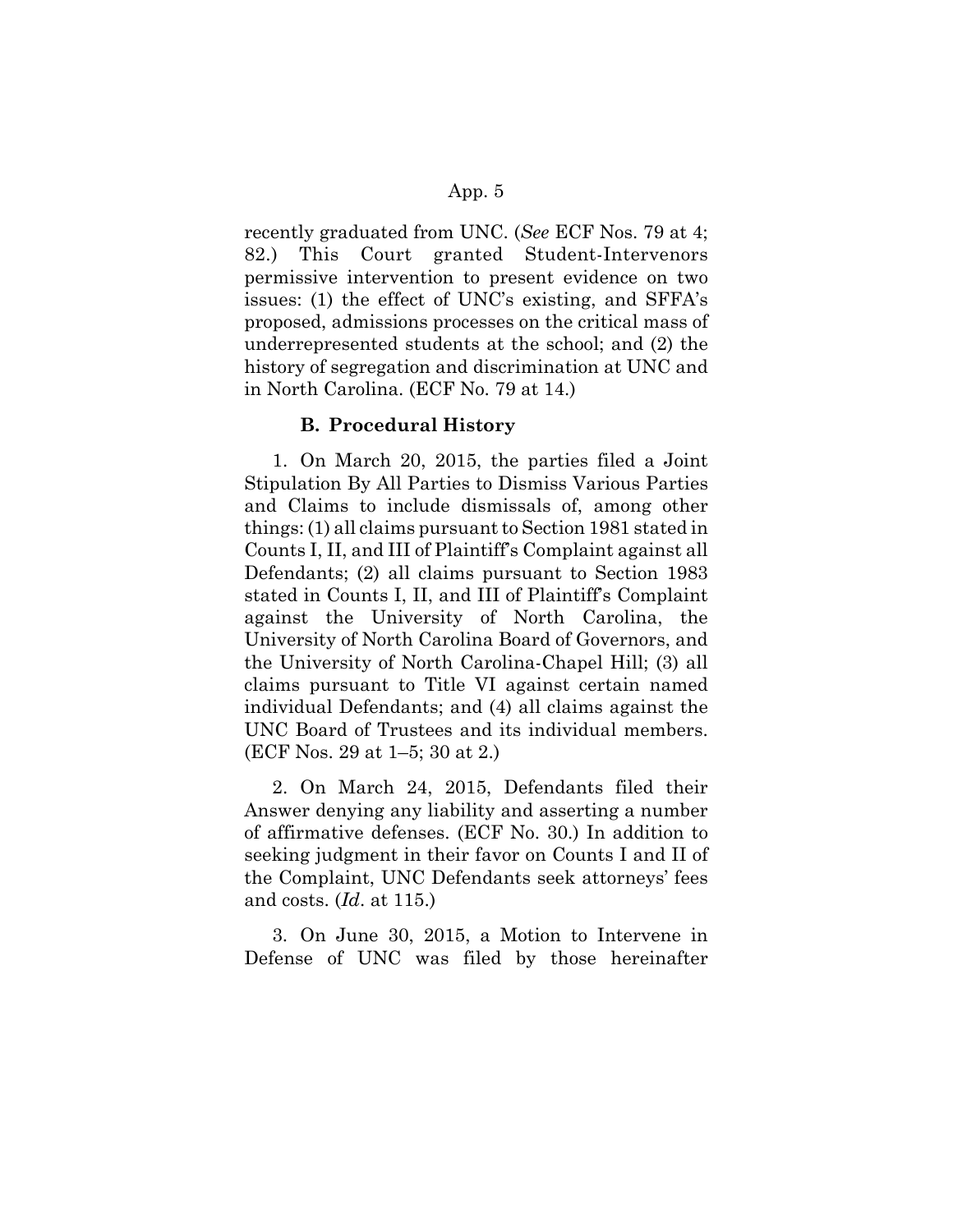identified as Student Intervenors. (ECF No. 39.) The Court, on January 13, 2017, granted the motion insofar as it allowed permissive intervention under Rule 24(b) for the limited presentation of evidence as outlined above. (ECF No. 79); *see* Section II.A, *supra*.

4. In the interim between the filing of this motion and the Court's Order, Defendants sought a stay of the proceedings, (ECF No. 46), pending a decision by the United States Supreme Court in *Fisher v. University of Texas at Austin,* 136 S. Ct. 2198 (2016) ("*Fisher II*"). Plaintiff initially opposed the stay; however, on September 30, 2015, Plaintiff and Defendants agreed jointly to seek a partial stay of the proceedings pending the resolution of *Fisher II* on the condition that Defendant make production of certain agreed-upon materials. (ECF No. 64.) The Court, on October 1, 2015, granted the parties' joint motion for partial stay and further ordered that Defendants produce stipulated documents to Plaintiff in the interim. (ECF No. 65.)

5. On October 25, 2017, the UNC Defendants filed a Motion to Dismiss pursuant to Fed. R. Civ. P. 12(b)(1) alleging a lack of standing. (ECF No. 106.) On September 29, 2018, the Court denied this motion, concluding that SFFA satisfied the requirements necessary for associational standing to sue on behalf of its members. (ECF No. 150.)

6. On January 18, 2019, the UNC Defendants filed its Motion for Summary Judgment, (ECF No. 152), and on the same date SFFA filed a cross Motion for Summary Judgment, (ECF No. 158). On September 30, 2019, the Court denied each parties' motion. (ECF No. 190.)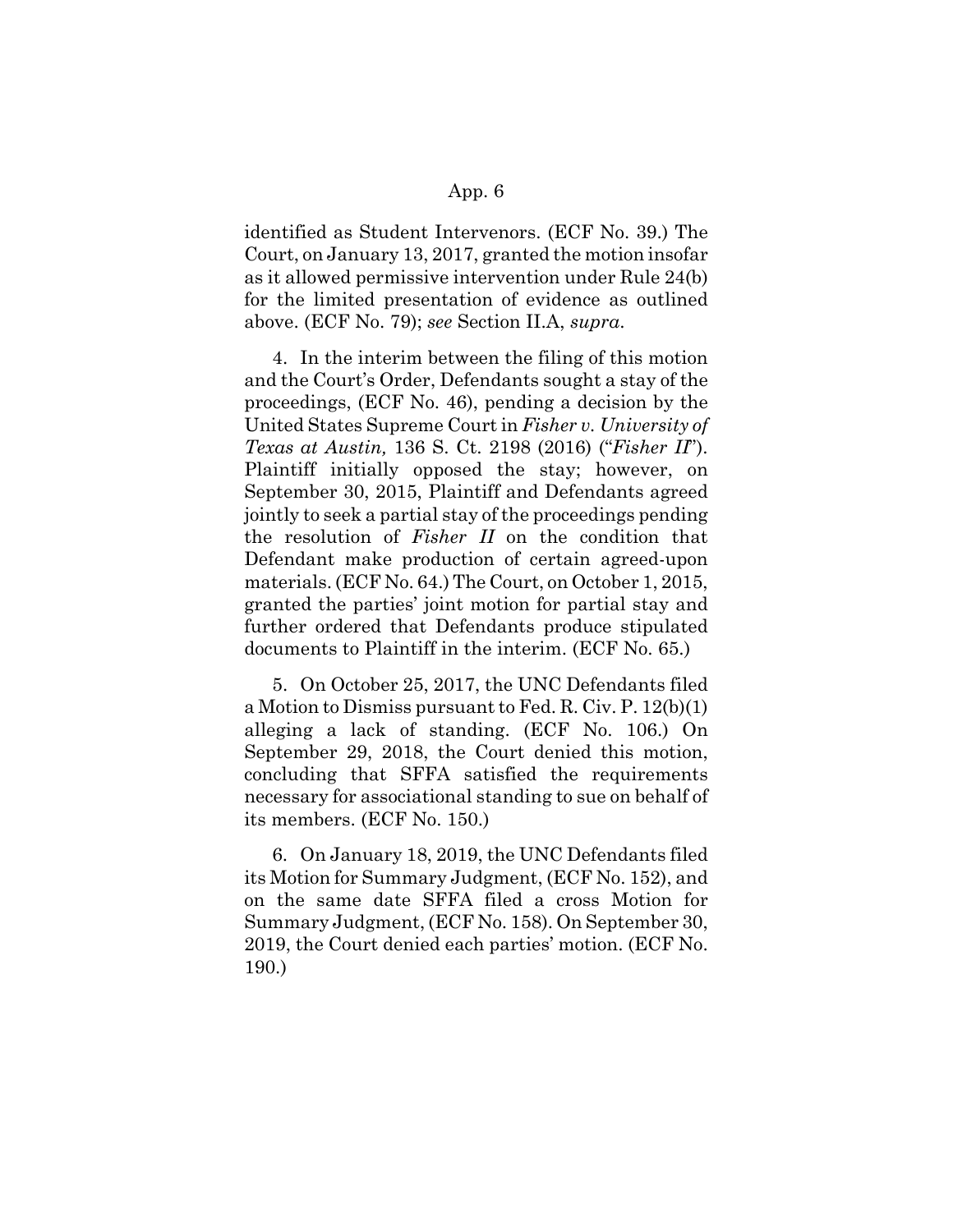7. On May 8, 2020, the UNC Defendants filed an Unopposed Motion for Partial Judgment on the Pleadings as to only Count III of Plaintiff's Complaint. (ECF No. 209.) UNC asked the Court to enter judgment on Count III of Plaintiff's Complaint, (*id.* at 1), in which Plaintiff contended that "the use of racial preferences" in UNC's admissions process "should be forbidden" outright, (ECF No. 1 ¶ 217 (Compl.)). Plaintiff argued that Supreme Court precedents allowing race-conscious admissions "were wrongly decided at the time they were issued" and should be overruled. (*Id.* ¶ 216.) On May 28, 2020, the Court found that there was no genuine issue of material fact as to whether UNC used race in its admissions process and, "considering existing Supreme Court precedent related to that claim," granted the unopposed motion in the UNC Defendants' favor. (ECF No. 210 at 2– 3.) This Order resolved Count III while "preserving Plaintiff's right to appeal" the ruling. (*Id.* at 1.)

8. The trial on the remaining Counts, I and II of Plaintiff's Complaint, began on November 9, 2020, and lasted for eight days. The parties expressed to the court that they were able to streamline the trial by agreeing to narrow the issues on which evidence was to be presented and agreeing to the introduction of numerous documents including a number of expert reports and other evidence. Consequently, the record evidence is far more voluminous than that addressed in the trial transcript and has now been fully reviewed by this Court.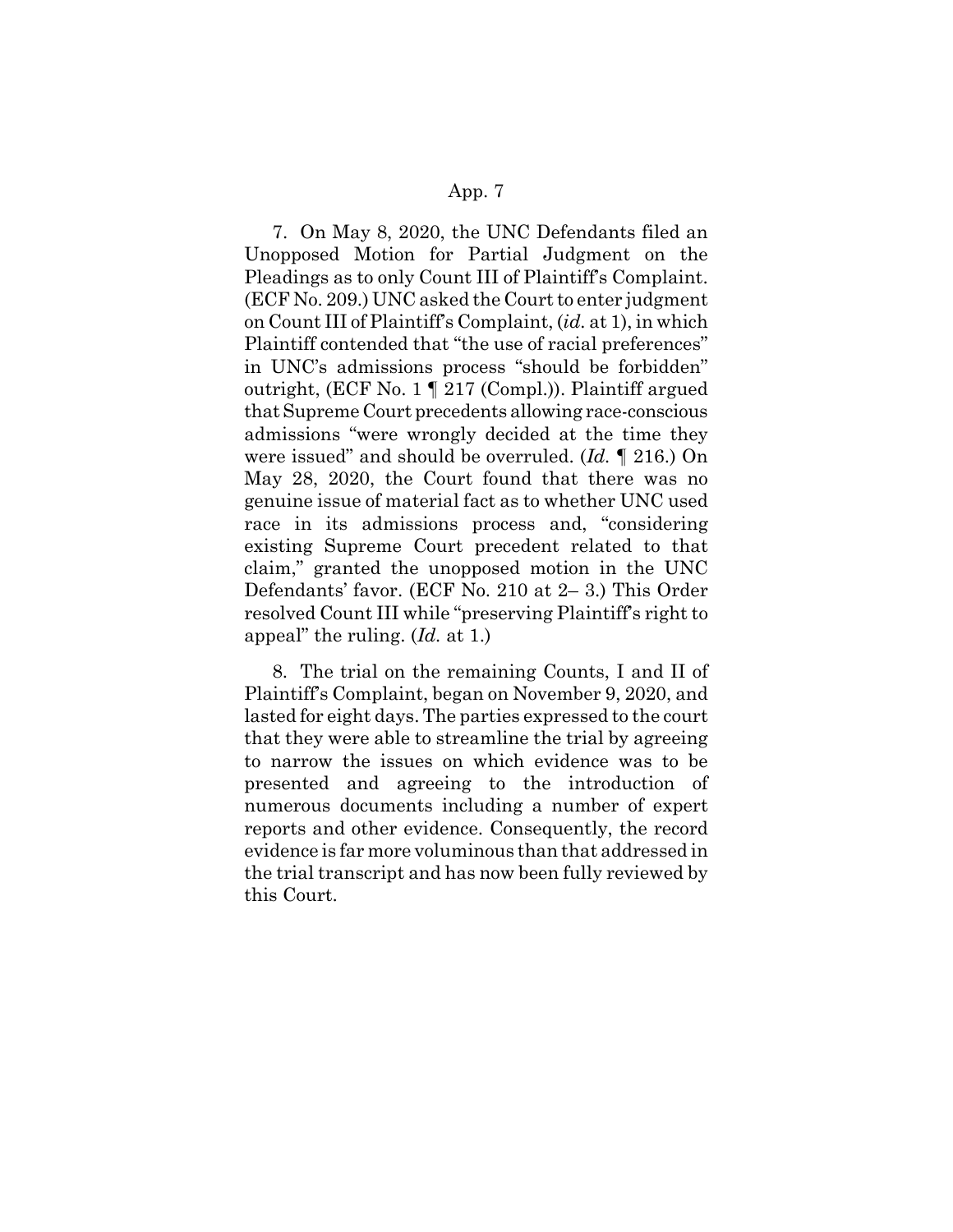Based on the evidence admitted at trial, the Court makes the following Findings of Fact and Conclusions of Law.

#### **FINDINGS OF FACT**

# **III. FINDINGS OF FACT: UNC'S INTEREST IN THE EDUCATIONAL BENEFITS OF DIVERSITY IS SUBSTANTIAL AND LONG-STANDING**

At trial, UNC Defendants produced substantial, credible, and largely uncontested evidence that it has made the deliberate decision to pursue the educational benefits that flow from student body diversity; has offered a principled, reasoned explanation for this decision; and that the benefits the University seeks to achieve are sufficiently measurable to permit judicial scrutiny.

# **A. UNC Has Made the Deliberate Decision to Pursue the Educational Benefits of Diversity**

The University articulates in its Mission Statement that, as "the nation's first public university," it exists "to serve as the center for research, scholarship, and creativity and to teach a diverse community of undergraduate, graduate, and professional students to become the next generation of leaders."<sup>3</sup> (DX001; DX003 at 2.) The University has long recognized that diversity and the educational benefits that flow from it are critical to its mission; and further, to fulfill its

<sup>&</sup>lt;sup>3</sup> The UNC Board of Governors adopted this mission statement in 2009. (DX001.)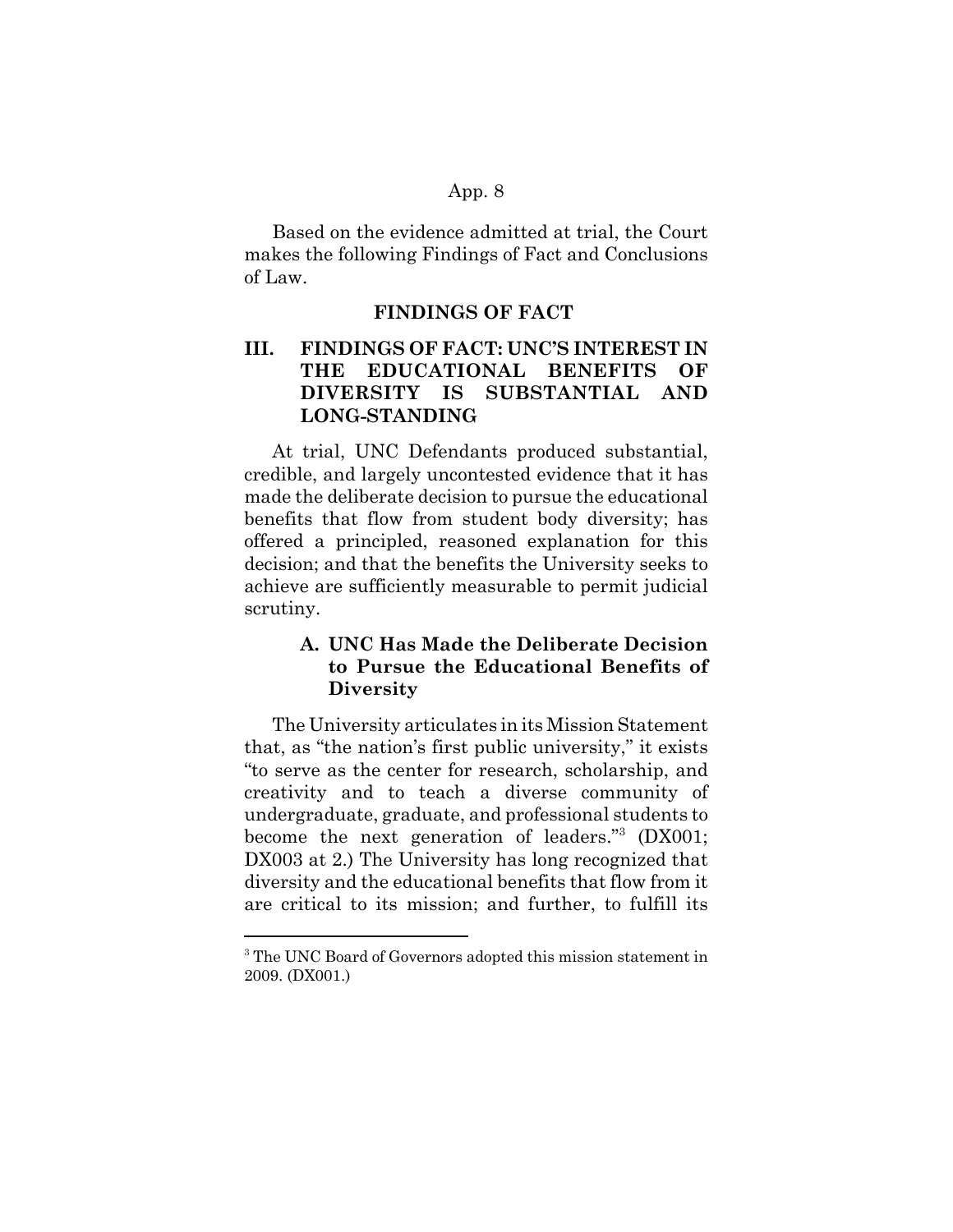mission, the University must admit and enroll a diverse student body.<sup>4</sup> (DX003 at 3; DX006 at 28; DX120 [ 20;) The University decided early on to define diversity broadly as "all the ways in which people differ, including primary characteristics, such as age, race, gender, ethnicity, mental and physical abilities, and sexual orientation; and secondary characteristics, such as education, income, religion, work experiences, language skills, geographic location, and family status." (DX088 at 6; *see also* DX083 at 7 (describing an early decision by the University not to "apply a narrow definition of the term").)

The University's commitment to pursue diversity is well documented in numerous institutional documents, a few of which are outlined here. As early as 1998, the University's Faculty Council expressly made clear that the University has an obligation to "create and sustain an environment of educational excellence" and "foster mutually beneficial interactions among students, faculty, staff, and administrators who possess diverse backgrounds and wide varieties of perspectives and life experiences." (DX003 at 2.) The University's 2003 and 2011 Academic Plans—which provide a set of strategies for achieving the University's academic goals—both reflect a commitment to these principles as well. (Nov. 12 Trial Tr. 521:9–523:4; DX006 at 5–6; DX007 at 17.) In 2004, the Office of Minority Affairs conducted the University's first diversity assessment which will be discussed in greater detail below. (DX083 at 6.) In 2010, the University conducted its second diversity

<sup>&</sup>lt;sup>4</sup> The University expressly established as an institutional goal the admission of underrepresented populations to enhance the educational process. (DX088 at 6.)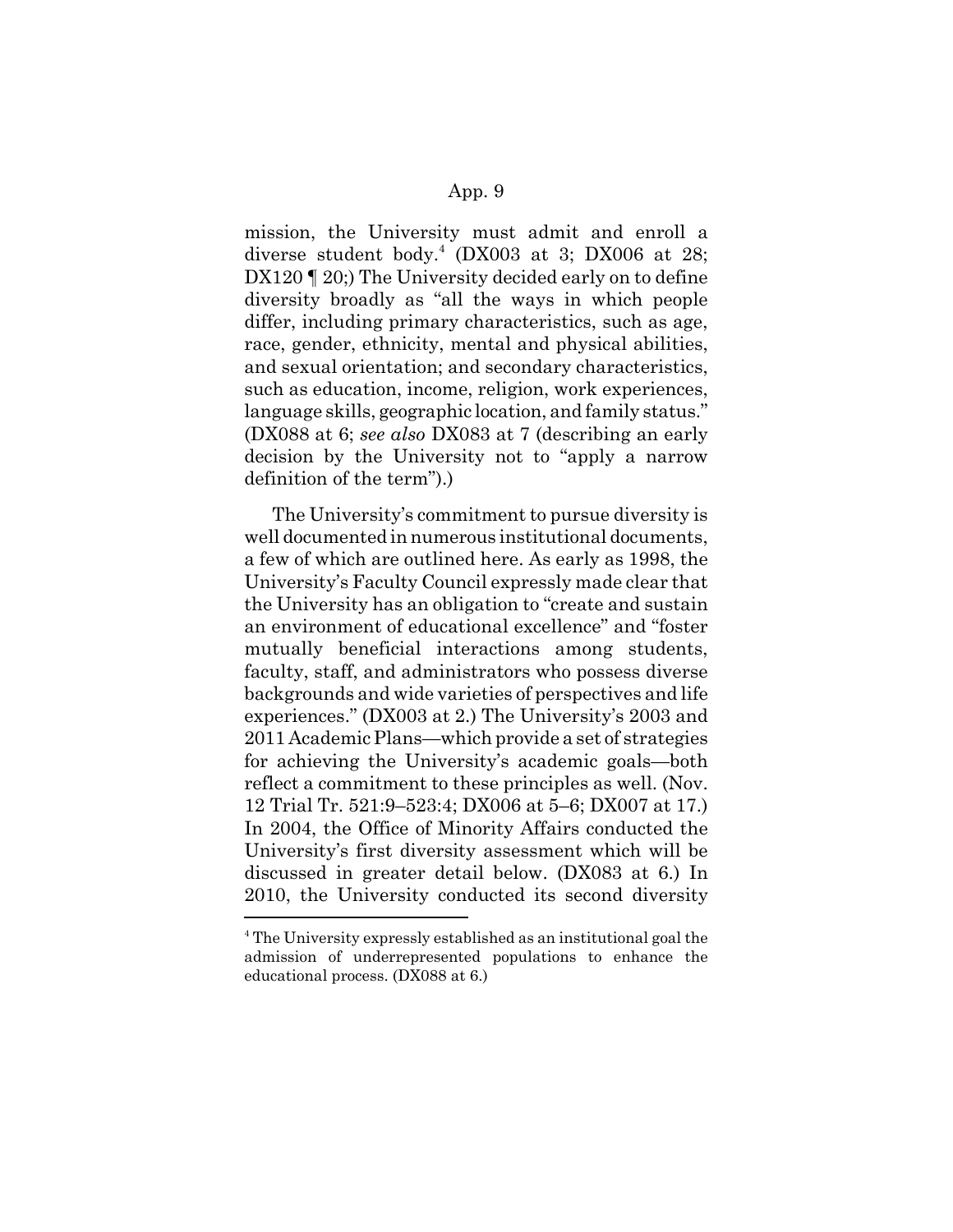assessment which reaffirmed the University's commitment to diversity and its educational benefits. In 2016, the Faculty Council reaffirmed the University's commitment to the values of diversity and inclusion by unanimously passing Resolution 2016-12: On Commitment to Diversity and Inclusion. (DX002 (resolving that diversity "is a critical element of academic excellence and a deeply-held institutional value"); *see also* Nov. 12 Trial Tr. 523:8–524:13.) Also, the 2017 Provost's Report details the University's long-standing commitment to diversity and inclusion, and identifies the key resolutions, strategic framework, plan of action, and campus programming necessary to capture the benefits that diversity provides. (DX003).

While these documents are not exhaustive of the voluminous evidence introduced by UNC related to its interest in diversity, they reflect, and the Court finds, that over the last two decades the University has recognized and actively pursued the educational benefits of diversity as one of its institutional priorities. Further, these documents illustrate that the University's commitment to diversity and its educational benefits is substantial and welldocumented.

# **B. UNC Has Offered a Principled, Reasoned Explanation for Its Decision**

In 2004, then-Chancellor James Moeser charged the Office for Minority Affairs with conducting UNC's first University-wide diversity assessment. (DX083 at 6.) In April 2005, UNC published the results of this assessment in the Report of the Chancellor's Task Force on Diversity. (*Id.*) Following a months-long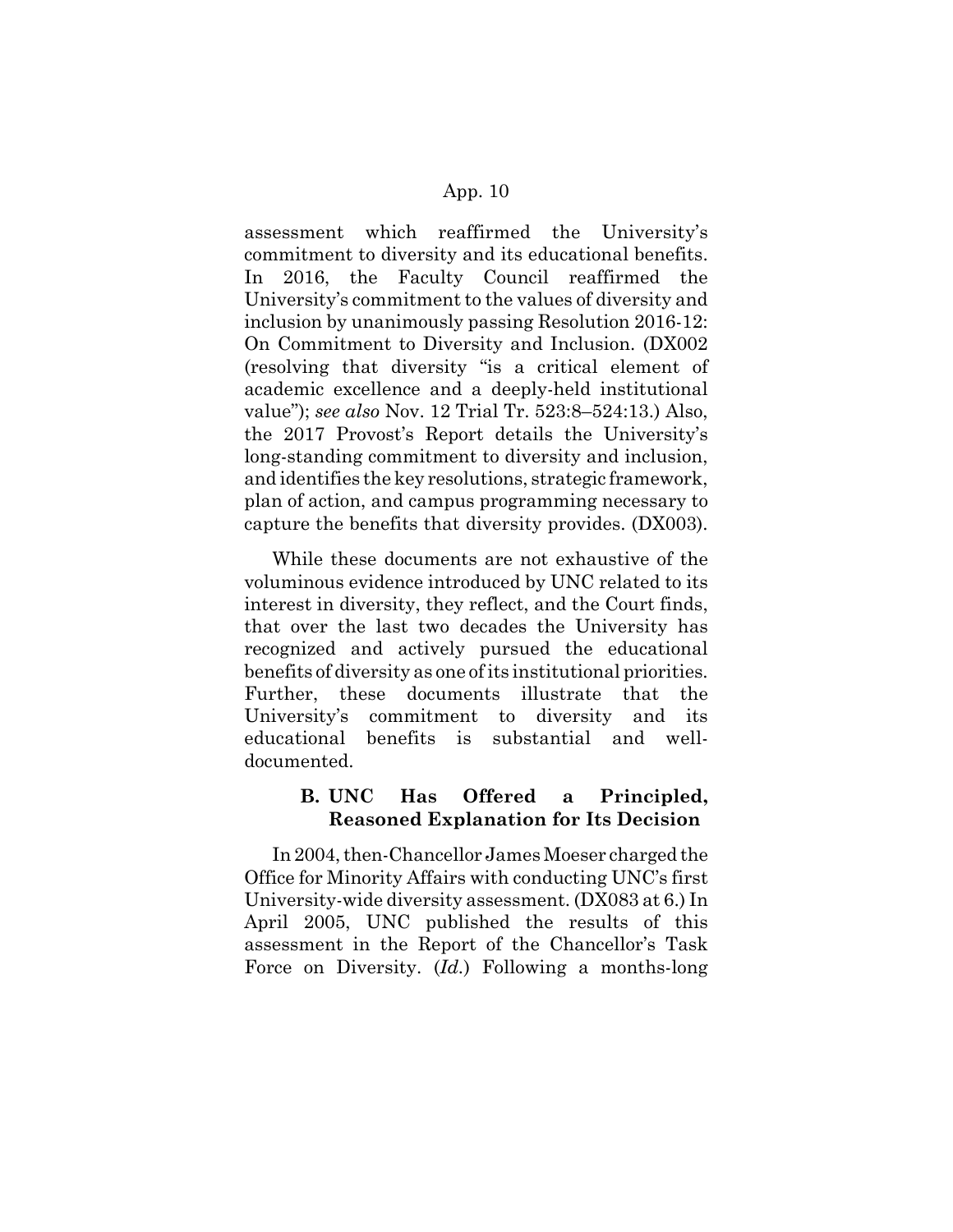investigation including both quantitative and qualitative research, (*id.* at 9), the Task Force, a large committee of faculty, students, and staff, ultimately concluded that a diverse and inclusive community is a "critical element for a 21st century educational institution," (*id.* at 23). Though it identified a number of reasons for this conclusion, it focused on two particular concepts. First, it acknowledged that the "[v]estiges of [prior] discrimination, by [UNC] and society at large, remain today," and argued that the University had an obligation to remedy such effects.  $(Id. at 5.)^5$  Second, it found that diversity "matters ... because the world is a diverse place, and we must all

<sup>&</sup>lt;sup>5</sup> Despite its comparatively recent embrace of diversity, one of Student-Intervenor's experts, Southern historian Dr. David Cecelski, provided the Court with credible evidence that UNC "has been a strong and active promoter of white supremacy and racist exclusion for most of its history." (ECF No. 179-14 at 9.) According to Dr. Cecelski, "[o]ver the centuries, the University's leaders have included the State's largest slaveholders, the leaders of the Ku Klux Klan, the central figures of the white supremacy campaigns of 1898 and 1900, and many of the State's most ardent defenders of Jim Crow and race-based Social Darwinism in the twentieth century." (*Id*. at 10.) Dr. Cecelski's expert report—which details UNC's reckoning with race over the full course of its history and illuminates the history of racial discrimination in North Carolina's K-12 public schools—is an important contribution to the Court's understanding of the context of this case. Dr. Cecelski provides considerable administrative and legislative findings that illuminate the extent of the educational disparities historically sanctioned by the State, and he concludes that, though recently "the University's faculty, administrators and trustees have made important strides to reform the institution's racial outlook and policies, . . . those efforts have fallen short of repairing a deep-seated legacy of racial hostility and disrespect for people of color." (*Id.*)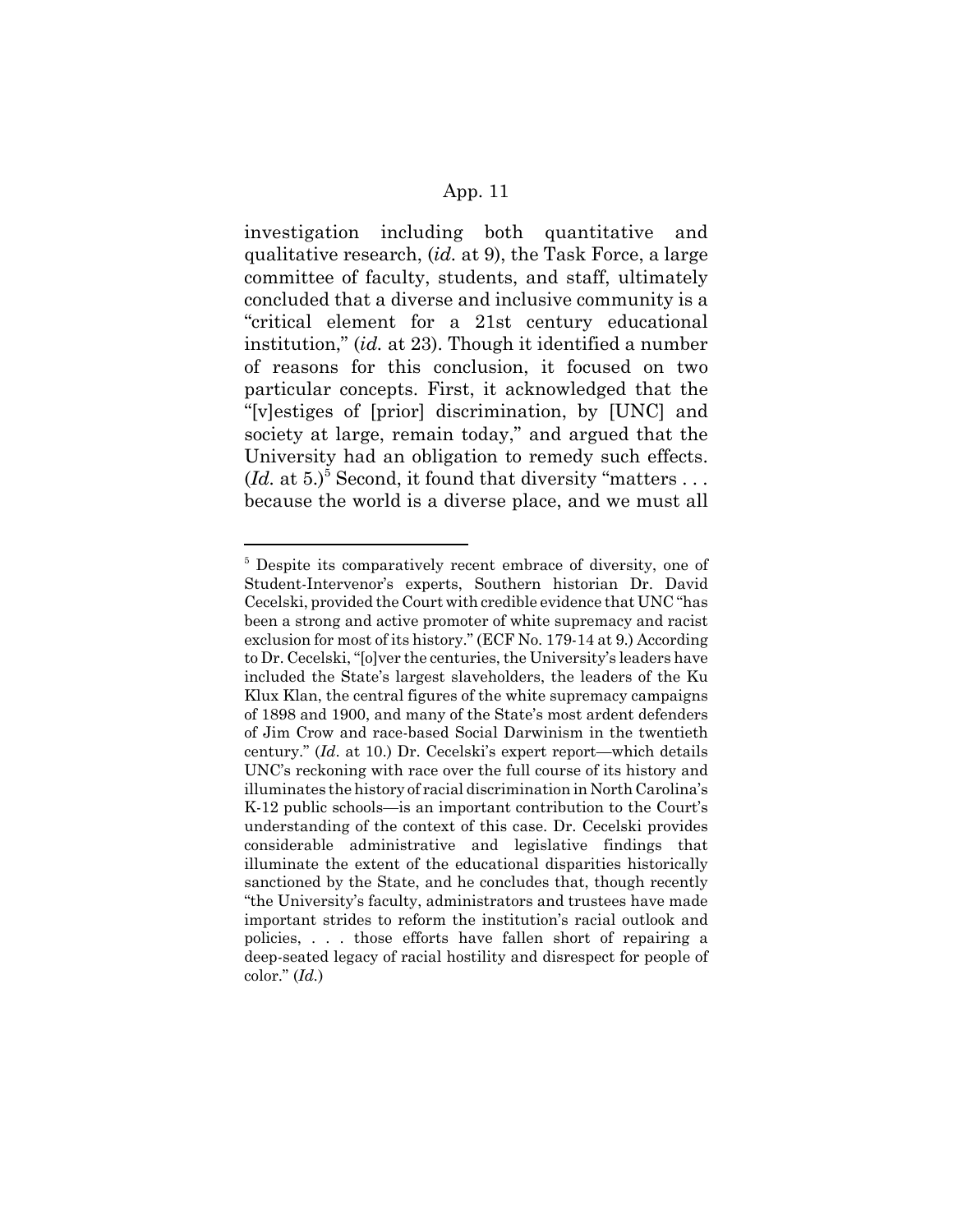learn to live and work in it." (*Id.*) The Task Force articulated, as core values of the University with respect to diversity, the following:

- The University believes that it can achieve its educational, research, and service mission only by creating and sustaining an environment in which students, faculty, and its staff represent diversity, for example, of social backgrounds, economic circumstances, personal characteristics, philosophical outlooks, life experiences, perspectives, belief, expectations, and aspirations, to mention some salient factors.
- The University will achieve and maintain diversity on the campus through the admission of students and employment of faculty and staff who broadly reflect the ways in which we differ.
- The University promotes intellectual growth and derives the educational benefits of diversity by creating opportunities for intense dialogue and rigorous analysis and by fostering mutually beneficial interactions among members of the community.

 $$ 

<sup>&</sup>lt;sup>6</sup> In 2014 the University published a new Diversity Report which reenforced that attracting and retaining underrepresented minority students enriches the educational experience for all the members of the University community. (DX088.)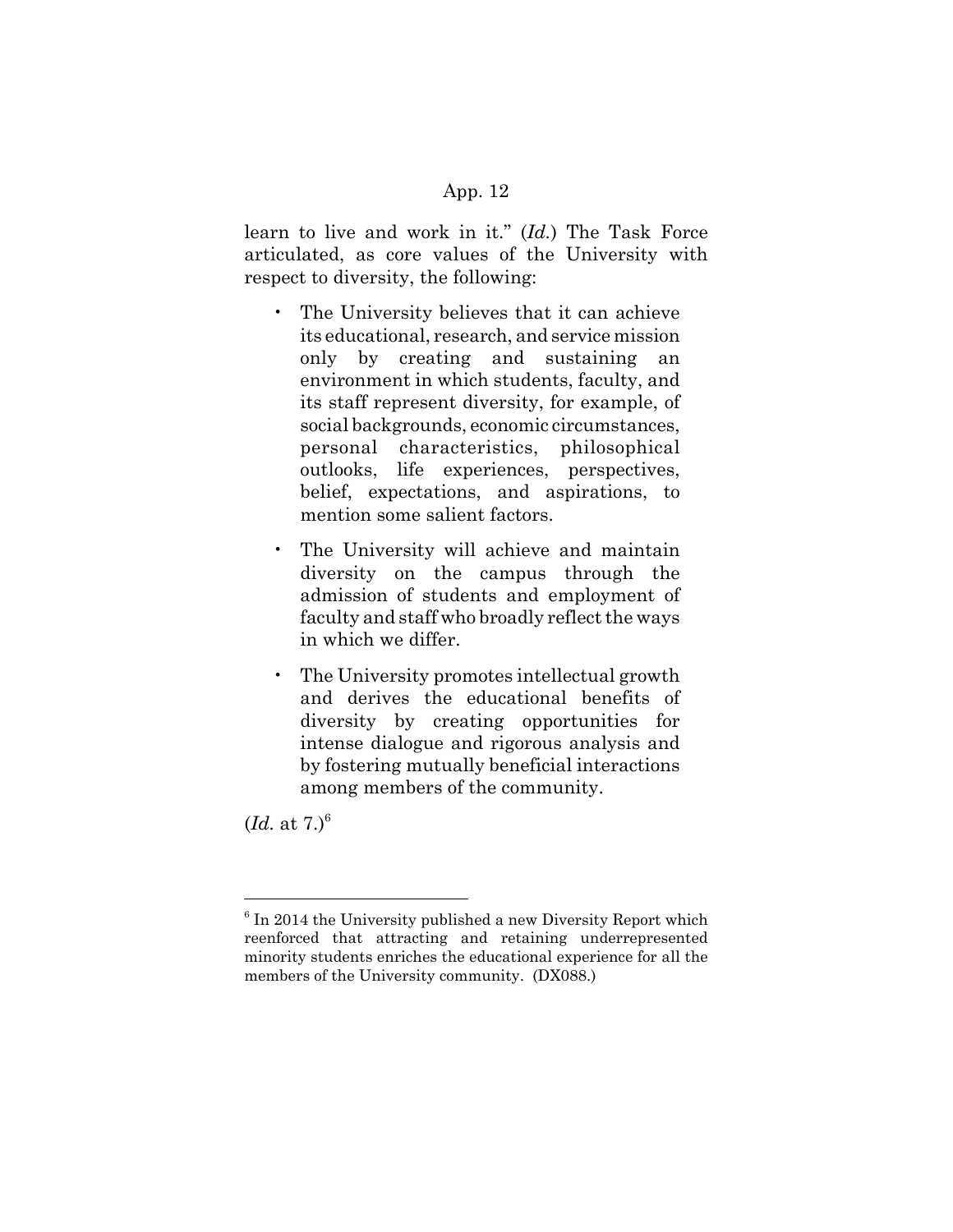The University's subsequent work and research in this area has continued to develop and expand on these core values. In recent years, for instance, UNC has described the achieving of diversity as a goal "of paramount importance, as diversity enhances student growth and development in the cognitive, affective, and interpersonal domains." (DX088 at 6.) Another particularly illustrative example is the 2017 Provost's Report on the Educational Benefits of Diversity, which points to specific educational benefits of diversity the University seeks to attain, which include: (1) promoting the robust exchange of ideas; (2) broadening and refining understanding; (3) fostering innovation and problem-solving; (4) preparing engaged and productive citizens and leaders; and (5) enhancing appreciation, respect, and empathy. (DX003 at 5–6). In discussing these benefits, the Report stresses that they are interrelated and together strengthen the educational experience that the University provides to its students. (*Id*.)

In addition, leaders in the University community likewise provided additional reasons why the University has a significant interest in the educational benefits of diversity that were more specific to the roles they each played on campus. Stephen Farmer, who began working at UNC in 2000 and became the school's Vice Provost for Enrollment and Undergraduate Admissions in 2004, (Nov. 12 Trial Tr. 511:7–512:11), testified that the University is interested in the educational benefits of diversity so that "students will learn how to navigate in a complex multicultural world," (*id.* at 521:2-8.) Dr. Joseph DeSimone, the Chancellor's Eminent Professor of Chemistry,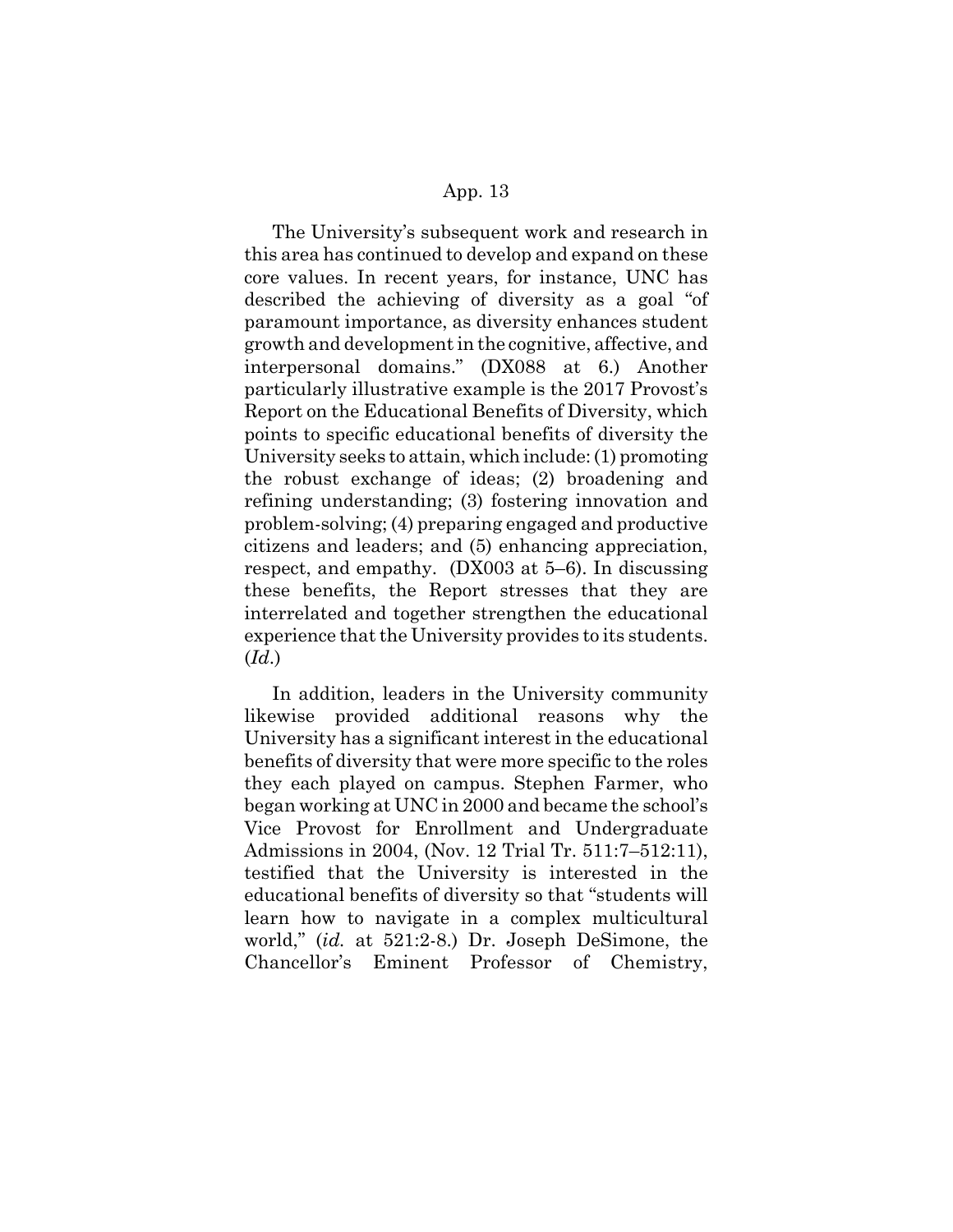submitted a declaration averring that diversity of experience—to include differences among ethnic, cultural, socioeconomic, and gender factors—provides a "fertile ground for innovation" in his research lab and prevents the type of "groupthink" that stifles new ideas. (DX127 ¶¶ 20–22, 29.) Other University professors likewise testified that diversity promotes discovery and innovation and expands fields of inquiry. (DX118 ¶ 35; DX140 ¶ 9; DX145 ¶¶ 11–12.) Professors also averred that diverse classrooms expand discussions and offer opportunities for learning by, for example, generating more robust conversations about the history of the South,  $(DX121 \parallel 9)$ , and providing "powerful and impactful learning moment[s]" in political science classes when discussing policing, (DX118 ¶ 30).

The Court finds that UNC has offered a principled, reasoned explanation for its decision to pursue the educational benefits of diversity. Further, the University has determined, in its academic judgment based on experience and evidence that, in order to prepare the next generation of leaders for North Carolina and the nation, the University must provide students with the experience of learning and living alongside people of different backgrounds. (Nov. 12 Trial Tr. 518:18-24.) In addition, the University has identified specific educational benefits it seeks to achieve from its cultivation of a diverse student body.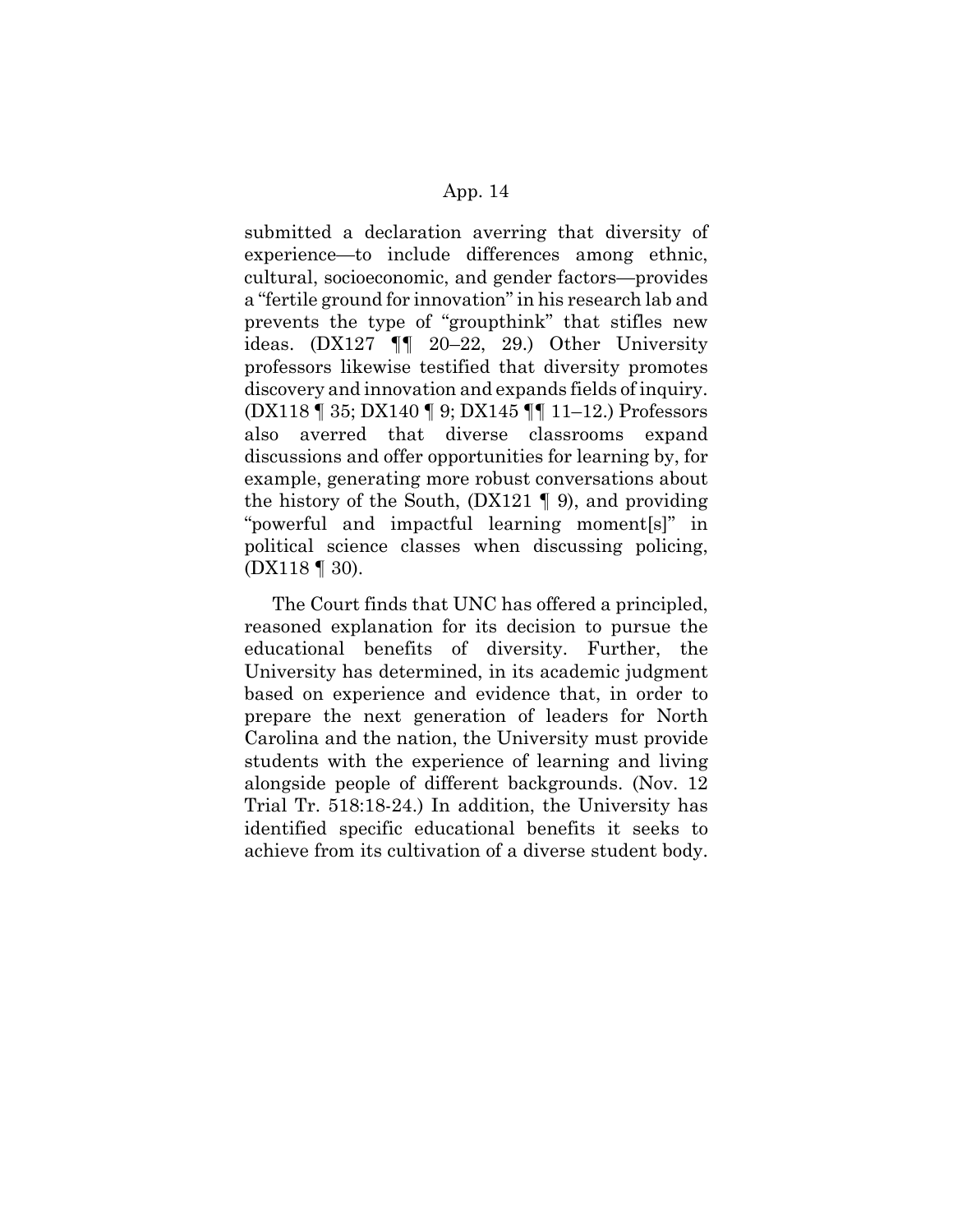# **C. The Educational Benefits of Diversity that the University Seeks are Sufficiently Measurable to Permit Judicial Scrutiny**

Defendants detailed several ways in which UNC measures its progress towards achieving the educational benefits of diversity, both quantitatively and qualitatively. One of the ways it does this is by collecting and reporting basic descriptive data of the student population. For instance, UNC's Office of Diversity and Multicultural Affairs has reported (1) the underrepresented minority ("URM") enrollment rate, $7$ disaggregated by race and gender; (2) four-year graduation rates, disaggregated by race, gender, and first-generation status; (3) and first-year male GPAs, disaggregated by race. (DX088 at 8–11.) It has additionally tracked the number of divisions on campus which have highlighted the University's diversity statement on their websites, (*id.* at 15), implemented diversity education or orientations, (*id.* at 20), and/or conducted research on the lived experiences of underrepresented groups, (*id.* at 26), among other things.

<sup>&</sup>lt;sup>7</sup> The term "underrepresented" in this context refers to any group "whose percentage enrollment within the undergraduate student body is lower than their percentage within the general population in North Carolina." (ECF No. 155-4 at 8.) This framework was established as part of a 1981 consent decree between the UNC System and the U.S. Department of Health, Education, and Welfare. (*Id.*) "[T]he University has for more than three decades considered as underrepresented those students identifying themselves as African American or [B]lack; American Indian or Alaska Native; or Hispanic, Latino, or Latina." (*Id.* at 8–9.)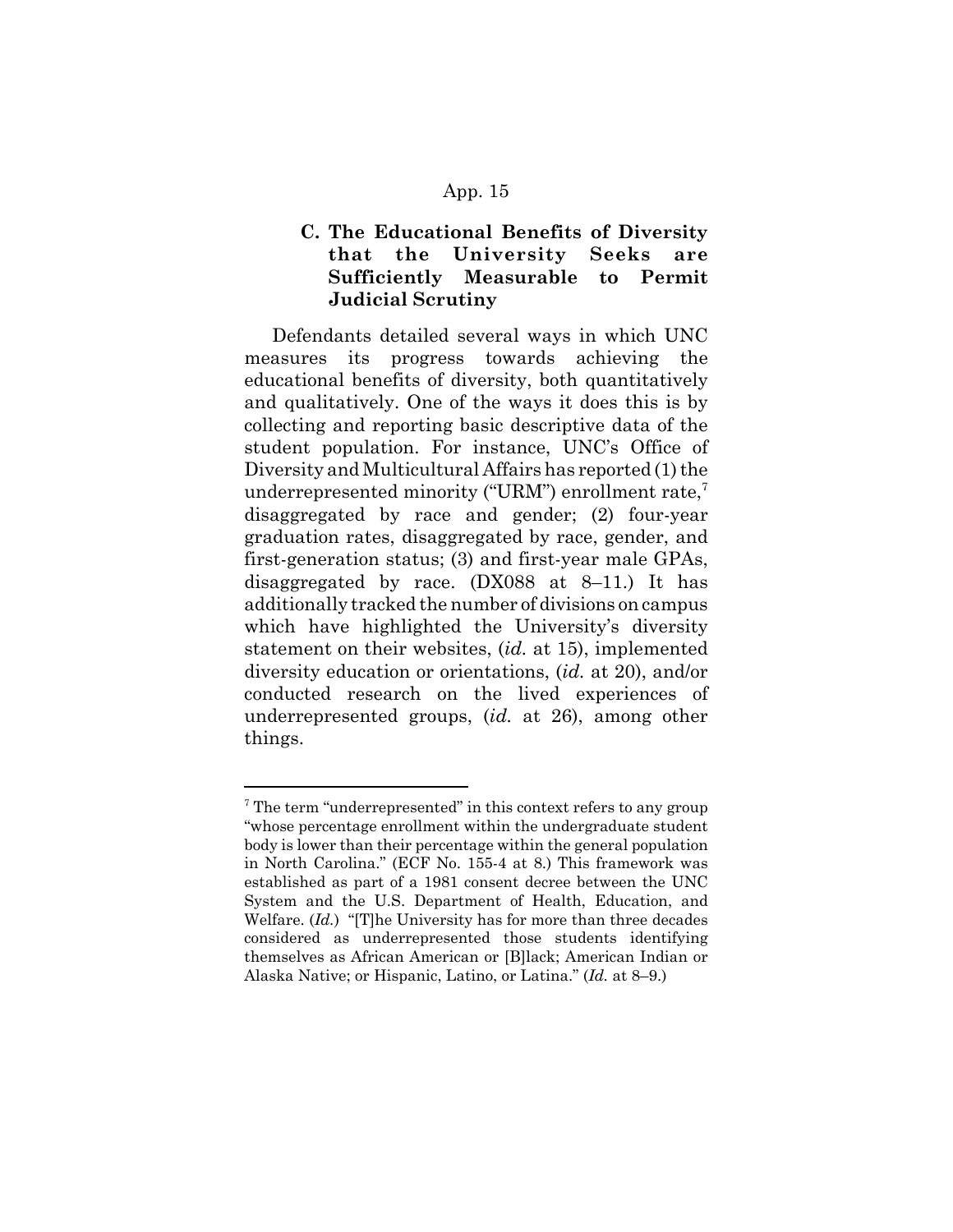In addition, UNC has collected feedback on diversity issues from faculty and staff as well, including regular climate studies. (DX003 at 17; DX120  $\parallel$  48.) These studies likewise include partnerships with third-party groups that allow the University to benchmark its progress with other similarly situated institutions. (DX119 ¶¶ 87–88.) Defendants have provided a series of detailed reports prepared by UNC's Office of Institutional Research and Assessment that summarize student, faculty, and staff feedback at great depth. (*See* DX084; DX085; DX086; DX087.)

Defendants have also produced an "Inventory of Assessments Related to the Delivery of the Educational Benefits of Diversity and Inclusion" that details dozens of evaluations conducted by academic departments, student affairs, and the Chancellor's and Provost's Offices. (*See* DX061.) This inventory provides the full scope of an intensive effort to measure the University's progress towards its diversity goals. Moreover, the University has created the Educational Benefits of Diversity Working Group—reporting to the Chancellor and the Diversity and Inclusion Executive Council, (Nov. 16 Trial Tr. 809:14-21)—that oversees UNC's ongoing efforts and ensures that these assessments provide relevant and coordinated information to the highest levels of the University.

The Court finds that these assessments are mapped to the diversity goals that UNC has articulated and provide the University with the data necessary to track their progress. It is apparent that the University takes these efforts seriously and has a process in place to collect, review, and analyze the results. The Court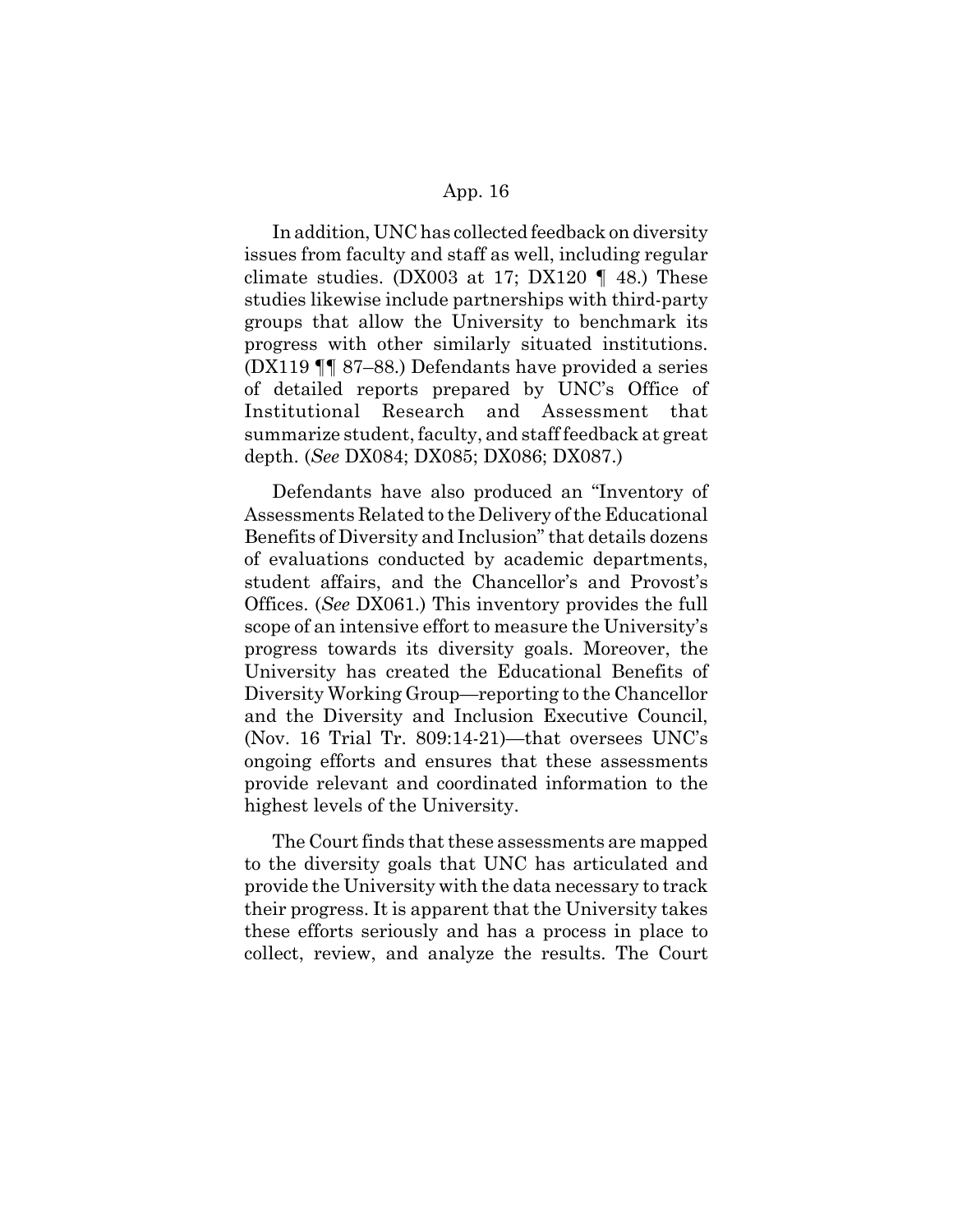therefore finds that the University's goals related to the educational benefits of diversity are sufficiently measurable to permit judicial scrutiny and are currently being measured by the University.

## **D. The Educational Benefits that the University Seeks Are Being Experienced**

The educational benefits of diversity also are experienced and observed by university faculty, staff, students, and alumni across disciplines and professions. (*See* Nov. 16 Trial Tr. 780:24–781:11; DX116 ¶ 8; DX118 ¶¶ 20, 29; DX124 ¶ 12; DX131 ¶ 18; DX136 ¶¶ 10–13; DX139 ¶ 15; DX140 ¶ 9; DX144 ¶ 10; DX146 **[14, 17.**)

Other record evidence likewise reflects that a diverse student body improves students' capacity to work effectively with others: exposure to diversity breaks down stereotypes, creates common understanding, and encourages empathy. (Nov. 16 Trial Tr. 911:6-10; DX118 ¶¶ 20, 30; DX123 ¶ 19; DX124 ¶ 24; DX126 ¶ 16; DX128 ¶ 13; DX130 ¶¶ 27–28; DX131 ¶ 19; DX132 ¶ 33; DX133 ¶¶ 19, 22; DX135 | 12.)

Students have observed and experienced the importance of learning from classmates of different backgrounds and recognize that exposure to these differences is critical to their future success. (Nov. 13 Trial Tr. 680:13-20; Nov. 18 Trial Tr. 1298:8–1299:2; DX133 ¶ 24; DX148 ¶ 17; *see also* DX123 ¶¶ 4, 20–21; DX150 (4.) For example, Mary Cooper, a white alumna who served as student body president in 2011, averred that learning in a diverse student body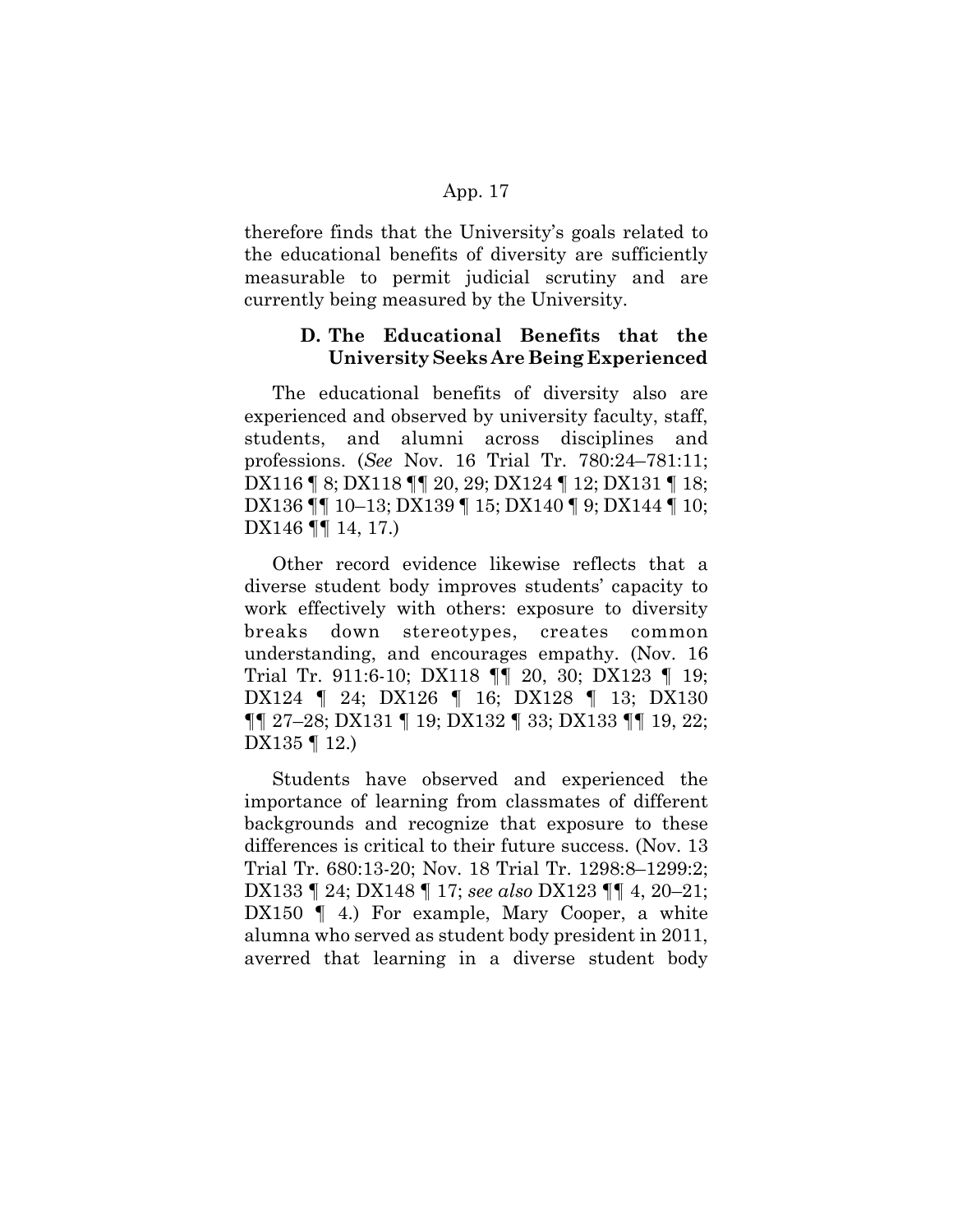prepared her to work with, coach, and teach others who do not look like her or who have not had the same experiences. (DX123 ¶ 21.) Likewise, Peter Henry, a Black male alumnus from a wealthy Chicago suburb, observed that when he became study partners with a white male from rural North Carolina he learned a "real lesson" about the "implicit assumptions" he made about people. (DX131 ¶ 19.)

Student-Intervenors also testified credibly and compellingly about the importance of racial and ethnic diversity to their educations while at the University. (Nov. 18 Trial Tr. 1297:12–1298:7 (Wingate-Bey) (testifying that racial and ethnic diversity enriched her educational experience); Nov. 16 Trial Tr. 885:25–886:3 (Polanco) ("[T]he ethnic and racial diversity I experienced at UNC helped me have more of an understanding of people from different backgrounds that are different from my own, which makes me better . . . .").) Further, alumni of the University confirm that exposure to diversity in college is necessary to prepare future leaders for their careers. (Nov. 16 Trial Tr. 911:23–912:3; Nov. 18 Trial Tr. 1269:14–1270:1, 1305:12-25; DX116 ¶ 18; DX117 ¶¶ 16–18; DX129 ¶ 17; DX131 ¶¶ 11–12; DX141 ¶¶ 12–14; DX147 ¶¶ 12–13; DX149 ¶ 17.) For example, student-intervenor Rimel Mwamba, a 2018 graduate, testified that her experiences as a student will enable her to treat and care for a diverse patient population in her career as a doctor. (Nov. 19 Trial Tr. 1371:24– 1372:11.)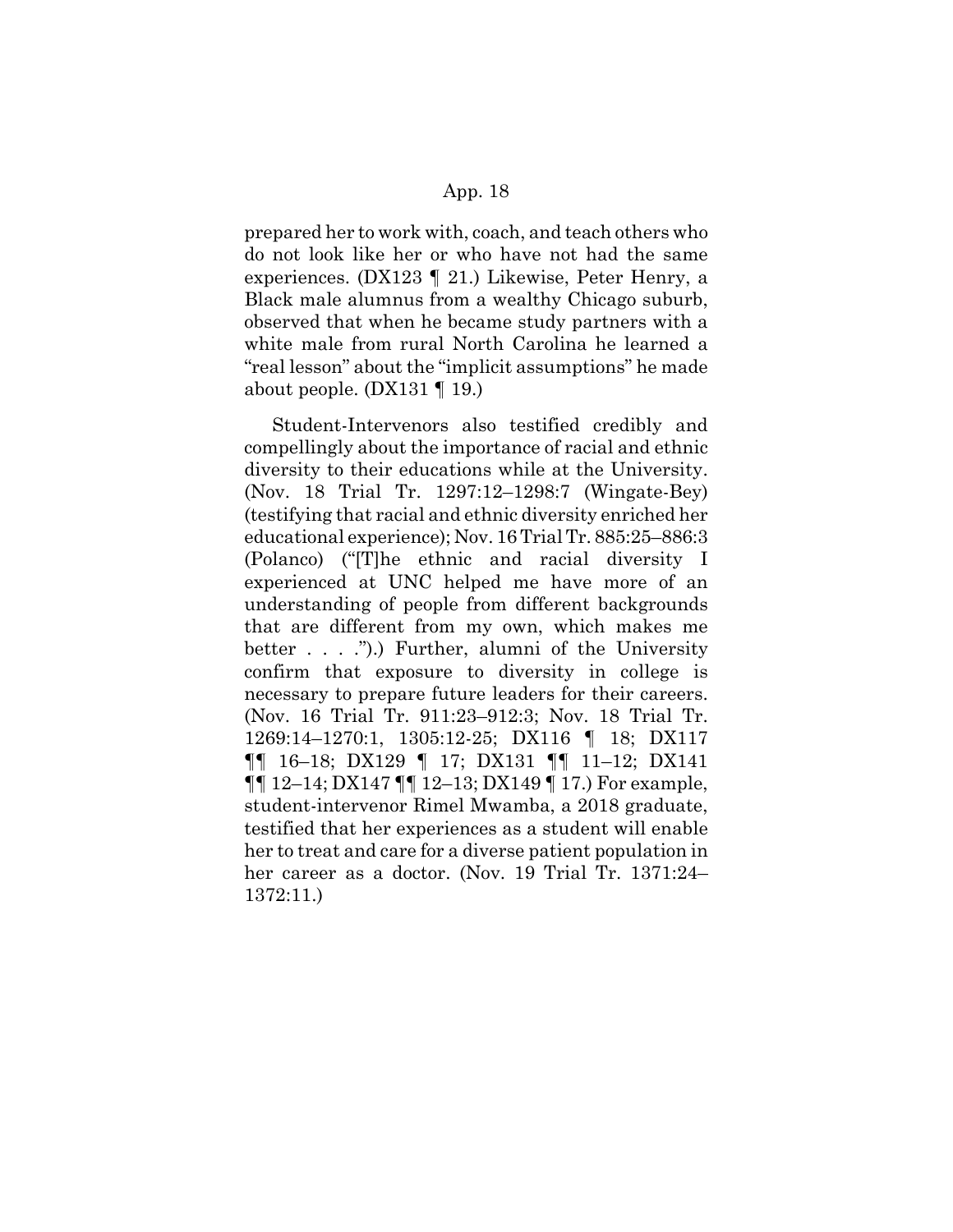# **E. UNC's Efforts in Pursuing the Educational Benefits of Diversity While Ongoing, Are Unfinished**

The University strives to foster a campus environment where the educational benefits associated with a diverse student body can be realized inside the classroom as well as outside the classroom. (Deposition of Carol Folt at 31:5–35:19 ("Folt Dep."), 75:11-18, 173:9-22; Deposition of Christopher Faison ("Faison Dep.") at 26:6–29:5; DX002 at 1; DX120 ¶ 42; DX125  $\P$  12.)

The University's expert, Professor Mitchell Chang of the University of California, Los Angeles, assessed the University's programming, including affinity groups, student housing initiatives, campus discussion forums, academic preparedness and mentoring programs, discipline-specific initiatives, course offerings, and classroom assignments. (DX108A at 29– 32, 35–41.) Professor Chang determined that the University has implemented a variety of programs and policies that demonstrate that it systematically "engages diversity" to intentionally create the conditions necessary for the achievement of educational benefits. (DX108A at 5–6, 26, 33–34; *see also* IX001 at 38, 44, 47.)

Dr. Panter testified that the evidence reviewed by the EBD Working Group to date supports that while University students are receiving educational benefits from diversity, the University still has significant work to do in many different spaces in order to fully realize its goals. (Nov. Trial Tr. 805:18–806:7 (Panter).) Specifically, the University continues to face challenges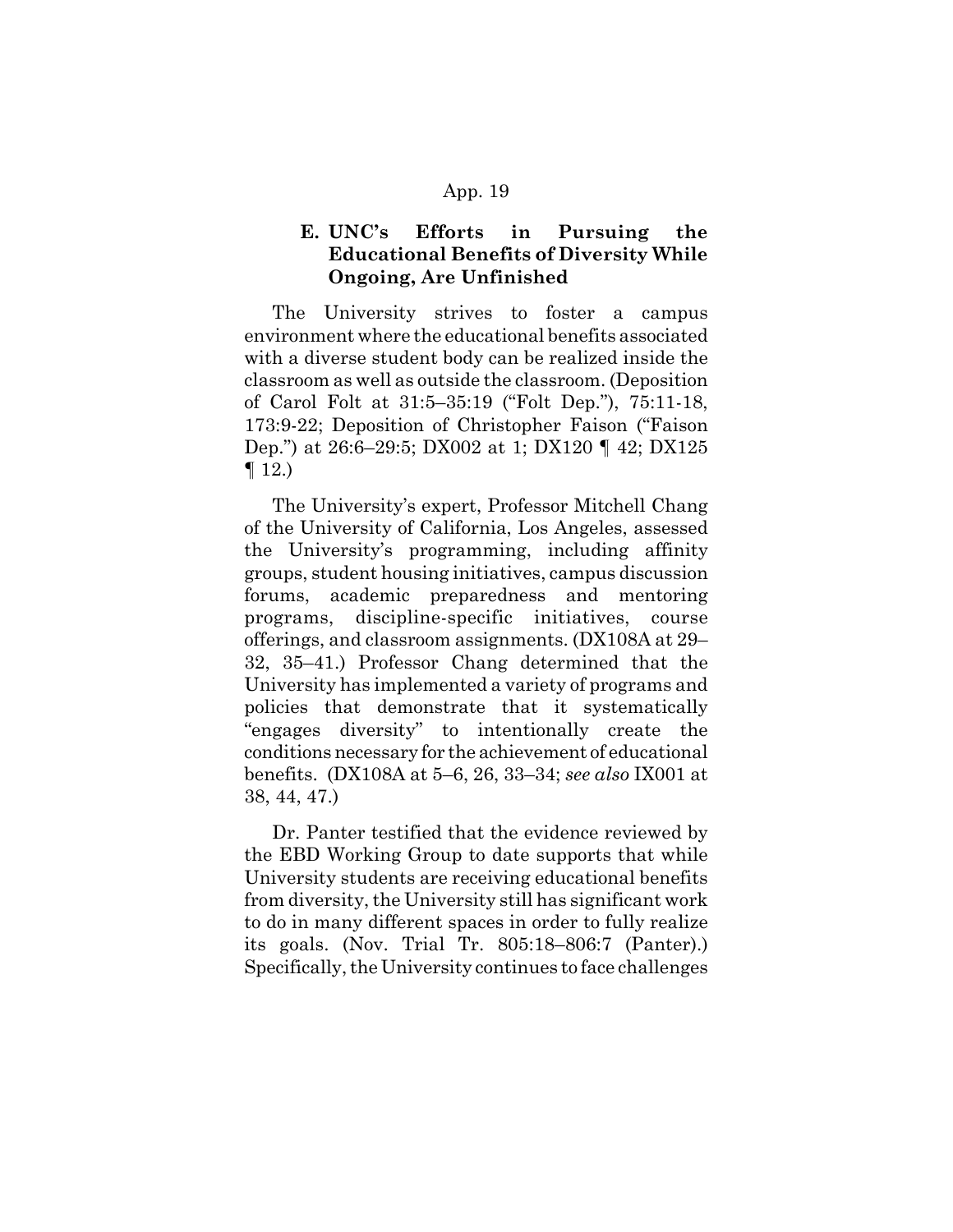admitting and enrolling underrepresented minorities, particularly African American males, Hispanics, and Native Americans. (Nov. 12 Trial Tr. 570:8-11 (Farmer).) For example, in 2013, the enrollment of African American men in the first-year class fell below 100 students. (*Id.* at 519:20-21, 570:15-17.)

In addition, Student-intervenors credibly testified that there were far fewer students of color on campus than they expected and that they experienced low minority representation. (Nov. 16 Tr. 879:2-7 (Polanco); Nov. 18 Trial Tr. 1285:19-25 (Ornelas); *id.* at 1299:3-17 (Wingate-Bey); *id.* at 1366:4-6 (Mwamba).) This underrepresentation causes minority students to experience loneliness and tokenism. (Nov. 16 Trial Tr. 879:17–880:14; Nov. 18 Trial Tr. 1300:13-18.) Underrepresented minority students also report feelings of isolation and unfair pressure to represent their race or ethnicity—effects that do not create the experience the University wants, or the students deserve. (Nov. 12 Trial Tr. 571:15–572:1 (Farmer); Nov. 18 Trial Tr. 1262:10–1263:5 (Brennen); DX128 ¶¶ 9–11; DX138 ¶ 9; DX142 ¶ 9; DX143 ¶¶ 14– 18, 22–23; DX144  $\P$  3–6; IX001 at 65.) University professors likewise observe a lack of minorities in certain classes, fields, or areas of campus, this underrepresentation limits opportunities for exposure and learning. (DX126 ¶¶ 19–21; DX145 ¶ 15.)

Student Intervenors' experiences are not isolated incidents. In 2016, UNC conducted its Undergraduate Diversity and Inclusion Campus Climate Survey, which documented the experiences of minority students on campus. (DX106.) In the survey, approximately half of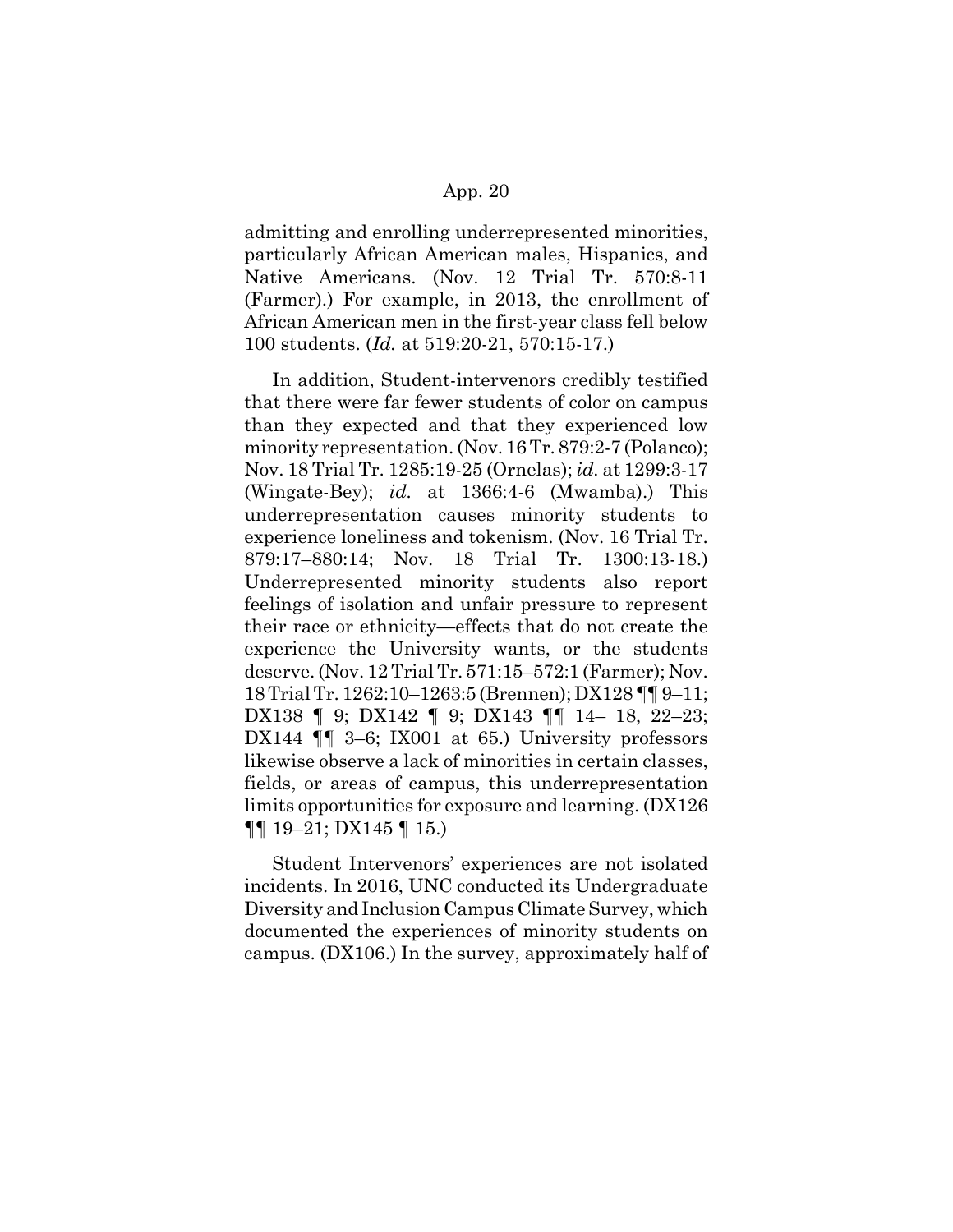African American students, a third of Hispanic students, a quarter of Asian American students, and 43% of Native American students agreed or strongly agreed with the statement "I feel pressured in the classroom to represent the views of all people from my racial and ethnic background," as compared to 4% of white students. (*Id.* at 65.) Approximately 40% of African American students, 30% of Hispanic students, and 25% of Asian American students agreed or strongly agreed with the statement "I feel that I need to minimize aspects of my racial or ethnic culture to fit in here." (*Id.* at 72.) In addition, 91 percent of students heard insensitive and disparaging racial remarks made by other students, and of students who experienced bias, 70% of Hispanic students, 82% of Asian American students, 95% of African American students, and 100% of American Indian students report they've specifically experienced bias due to their race. (*Id.* at 78.)

Student Intervenors argue that these experiences are in part due to a lack of "meaningful demographic representation" at the University. (*See* ECF No. 154-21 at 48.) Their expert, Dr. Uma Jayakumar, reported that in terms of racial identity, 72% of UNC students identify as white, while only 0.5% identify as American Indian/Alaska Native, 8% as African American, 8% as Hispanic, and 12% as Asian/Asian American. (*Id.*) They note that these numbers reflect much less diversity than North Carolina as a whole, which a 2016 five-year survey found was 21.5% African American, 8.9% Hispanic, 2.6% Asian American, 1.2% American Indian/Alaska Native, and 69.2% white. (*Id.* at 49.) The demographic composition of faculty and administrators demonstrated even less diversity. (*Id.*)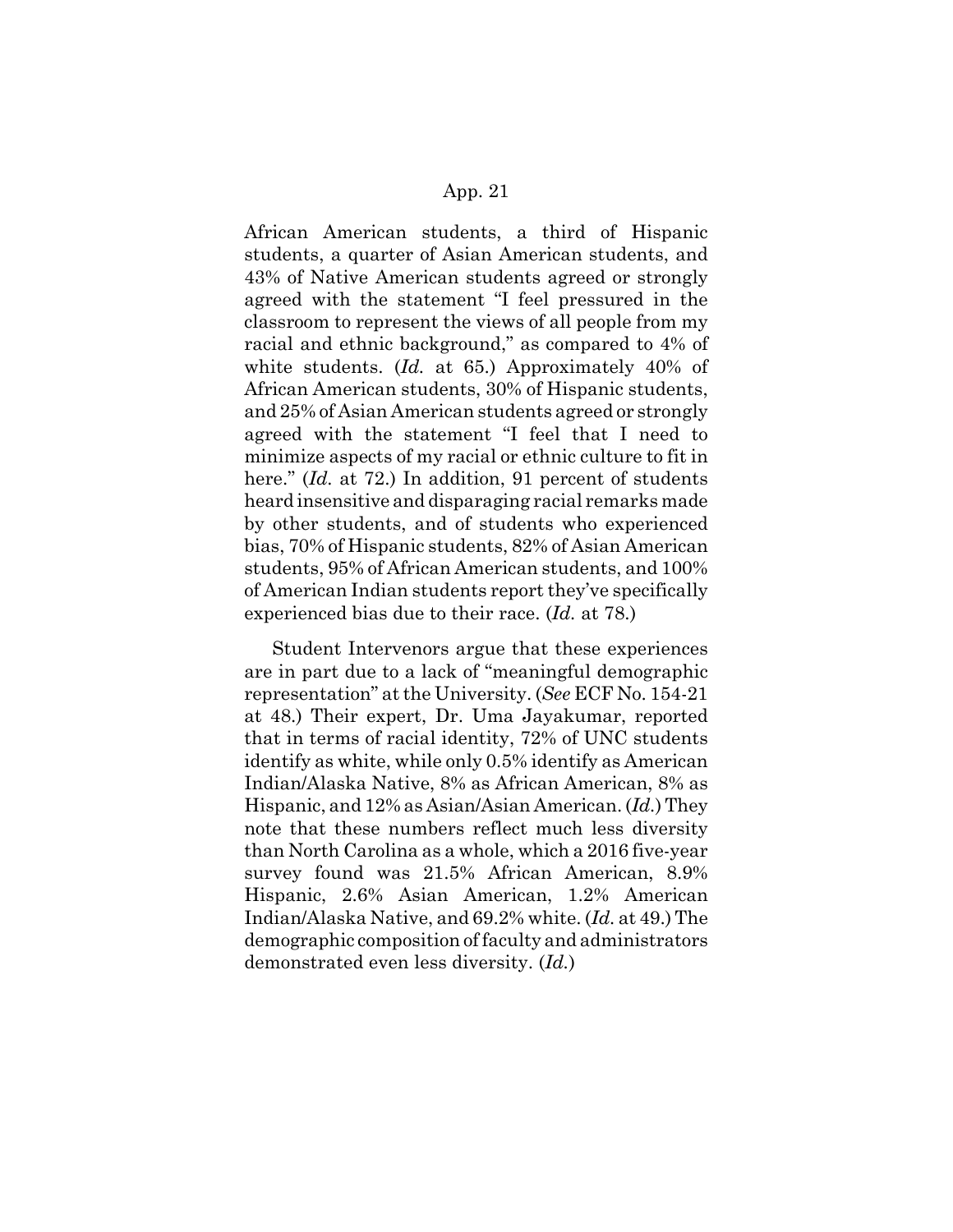The Court finds that the University's efforts in pursuing the educational benefits of diversity are substantial and ongoing. As highlighted in the testimony of the former Vice Provost, while "the [U]niversity has worked hard" to obtain the benefits of diversity, it is not "where [it] need[s] to be." (Nov. 12 Trial Tr. 569:12-25 (Farmer).)

# **IV. FINDINGS OF FACT: UNC'S ADMISSIONS PROCEDURES MANDATE A HOLISTIC EVALUATION OF CANDIDATES**

Based on credible testimony and other evidence, and for the reasons detailed below, the Court finds that: (a) The University uses a race conscious admissions program to enhance student diversity; (b) UNC's admissions policies mandate that race is taken into consideration only as one of many "plus" factors and that the weight of each factor is determined in the context of all of the information present in a student's application; and, (c) UNC prohibits the use of race as a defining feature of any application, and its policies are flexible enough to allow the Admissions Office to assess all of the qualities of individual candidates. The Court further finds that the University policies do not provide for the evaluation of candidates in separate admissions processes according to their race, nor have they established any procedures that mechanically award points—or any consistent or predetermined weight—to an applicant on the basis of race.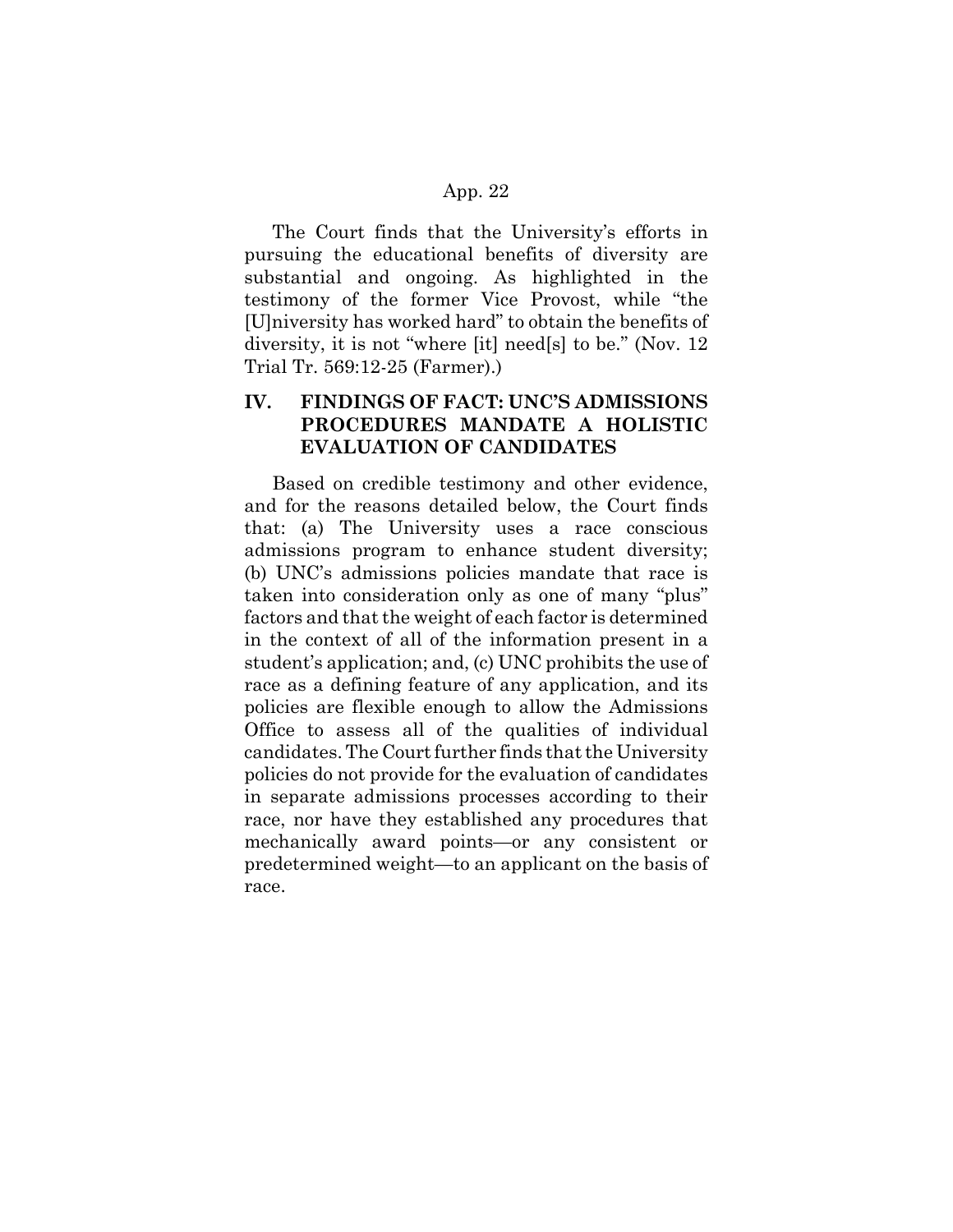#### **A. Overview of UNC's Admissions Process**

UNC's Board of Trustees sets the admissions policy for the University and has delegated responsibility for admitting new students to the Office of Undergraduate Admissions ("Admissions Office"). (ECF No. 225 ¶¶ 13–14 (J. Statement).) This Office consists of approximately 120 employees and is managed by the University's Vice Provost for Enrollment and Undergraduate Admissions. (*Id.* ¶¶ 15–16.) During the years at issue in this case, Mr. Farmer served in that role. (*Id.* ¶ 16; *see also* Nov. 13 Trial Tr. 639:6–640:15 (Farmer) (testifying that he would begin a new position on January 1, 2021).)

The University's admissions process is highly selective. (Nov. 12 Trial Tr. 519:8-14 (Farmer).) In a typical admissions cycle, UNC receives approximately 43,500 applications for its freshman class of 4,200. (*Id.* at 519:18-21.) Generally, about 47–50% of North Carolina residents who apply are offered admission while only 12–14% of out-of-state students are invited to enroll. (*Id.* at 519:10-14.) The difference in these rates is largely explained by two interacting factors: though two-thirds of applicants are non-North Carolinians, the UNC System's Board of Governors has capped out-of-state enrollment at 18%.<sup>8</sup> (*Id.* at 519:24– 520:6; ECF No. 225 ¶¶ 38–40 (J. Statement).)

<sup>&</sup>lt;sup>8</sup> If UNC exceeds this cap, the Board of Governors may reduce the school's operating budget for the following year. (ECF No. 225 ¶ 39 (J. Statement).) For example, when UNC enrolled too many nonresident students in the 2014-15 academic year, the Board of Governors penalized the University one million dollars. (*Id.*)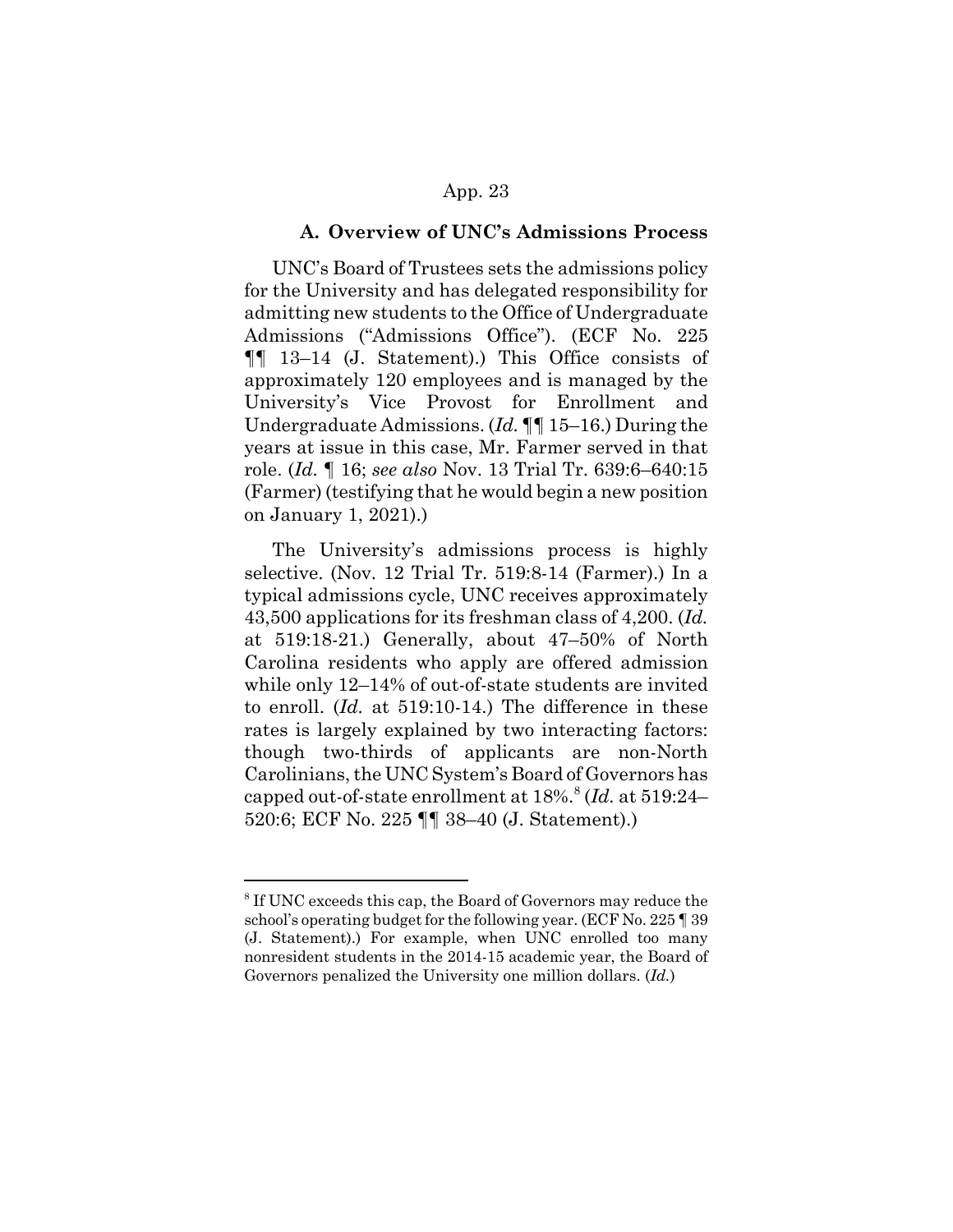#### **B. Application Requirements**

All students applying to UNC must complete the Common Application, a streamlined online form now used by over 800 colleges across the country. (ECF No. 225 ¶¶ 24–25 (J. Statement).) As part of this process, applicants submit an essay responding to one of seven Common Application prompts, two "short answers" responding to prompts provided by UNC, their standardized test scores, and a letter of recommendation from at least one of their teachers. (ECF No. 154-7 ¶ 11 (Rosenberg Decl.).) Each student's high school counselor also submits the candidate's official high school transcript as well as a "secondary school statement," which provides UNC's Admissions Office with "information about an applicant's high school and the available curriculum" as well as "how the applicant compares with the rest of the applicant's high school class through comparative statistics on class rank and grade point average ("GPA") distribution." (*Id.* ¶ 12.)

Students are also able to submit additional letters of recommendation, resumes, artwork, music samples, or disability-related documentation if they so choose. (*Id.* ¶ 13.) During the years in question, any student wishing to receive financial aid must also complete the Free Application for Federal Student Aid ("FAFSA") form as well as the College Board's College Scholarship Service ("CSS") Profile questionnaire. (ECF No. 225 ¶ 77 (J. Statement).) (*But see* Nov. 12 Trial Tr. 556:8-14 (Farmer) (testifying that UNC no longer requires the CSS Profile because it imposed a "burden and a barrier for low-income students").) The University additionally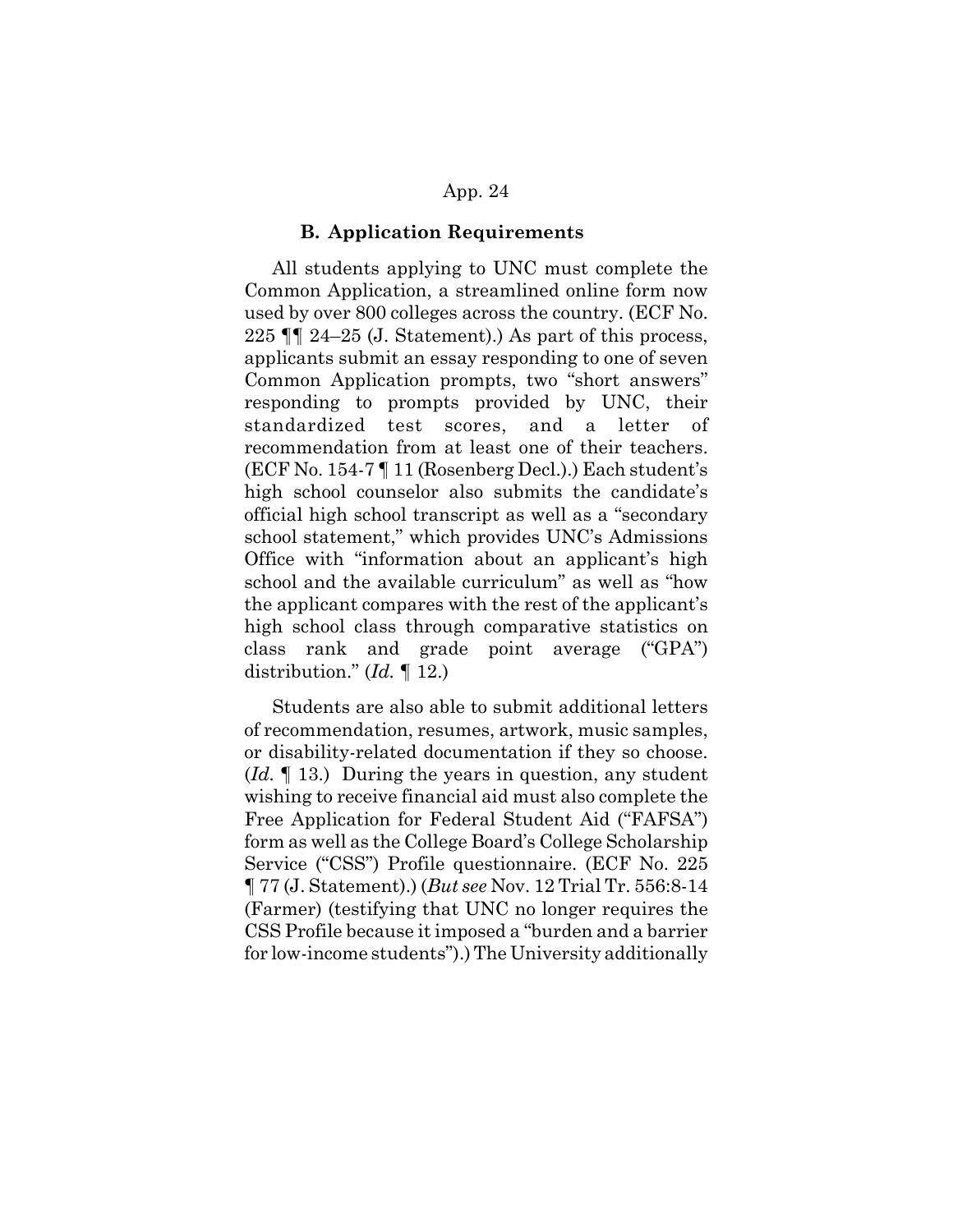requires that candidates pay an application fee but waives this fee for any student who demonstrates that they meet the fee waiver guidelines of the National Association for College Admission Counseling, the ACT, or the College Board. (ECF No. 225 ¶¶ 33–34 (J. Statement).) UNC will also waive the application fee for any candidate who is serving on active duty in the U.S. Armed Forces. (*Id.* ¶ 34.) Including all documents, applications may be as long as thirty pages. (*See* Nov. 13 Trial Tr. 711:6-7.)

In filling out the Common Application, candidates are also invited, but not required, to provide demographic information "such as gender, race, and ethnicity." (ECF No. 154-7 ¶ 10 (Rosenberg Decl.); *see also* Nov. 12 Trial Tr. 546:11-22 (Farmer).) According to uncontradicted testimony from Associate Director of Admissions for Evaluation Jared Rosenberg, who manages the day-to-day process of reviewing UNC's applications, (Nov. 13 Trial Tr. 677:23–678:4 (Rosenberg); ECF No. 154-7 ¶ 1 (Rosenberg Decl.)), the absence of such information is not held against any applicant during the evaluation process, (ECF No. 154-7 ¶ 10 (Rosenberg Decl.)). Though "race, ethnicity, or national origin may be used at any part of the process," at no point during that process are candidates of different racial groups reviewed, considered, or evaluated in separate groups. (Nov. 12 Trial Tr. 542:20–543:6 (Farmer); *see* Nov. 13 Trial Tr. 696:4-6 (Rosenberg).) As is discussed in more depth below, the University likewise mandates that race, ethnicity, and national origin may "never be used as anything other than one part of the comprehensive, holistic, and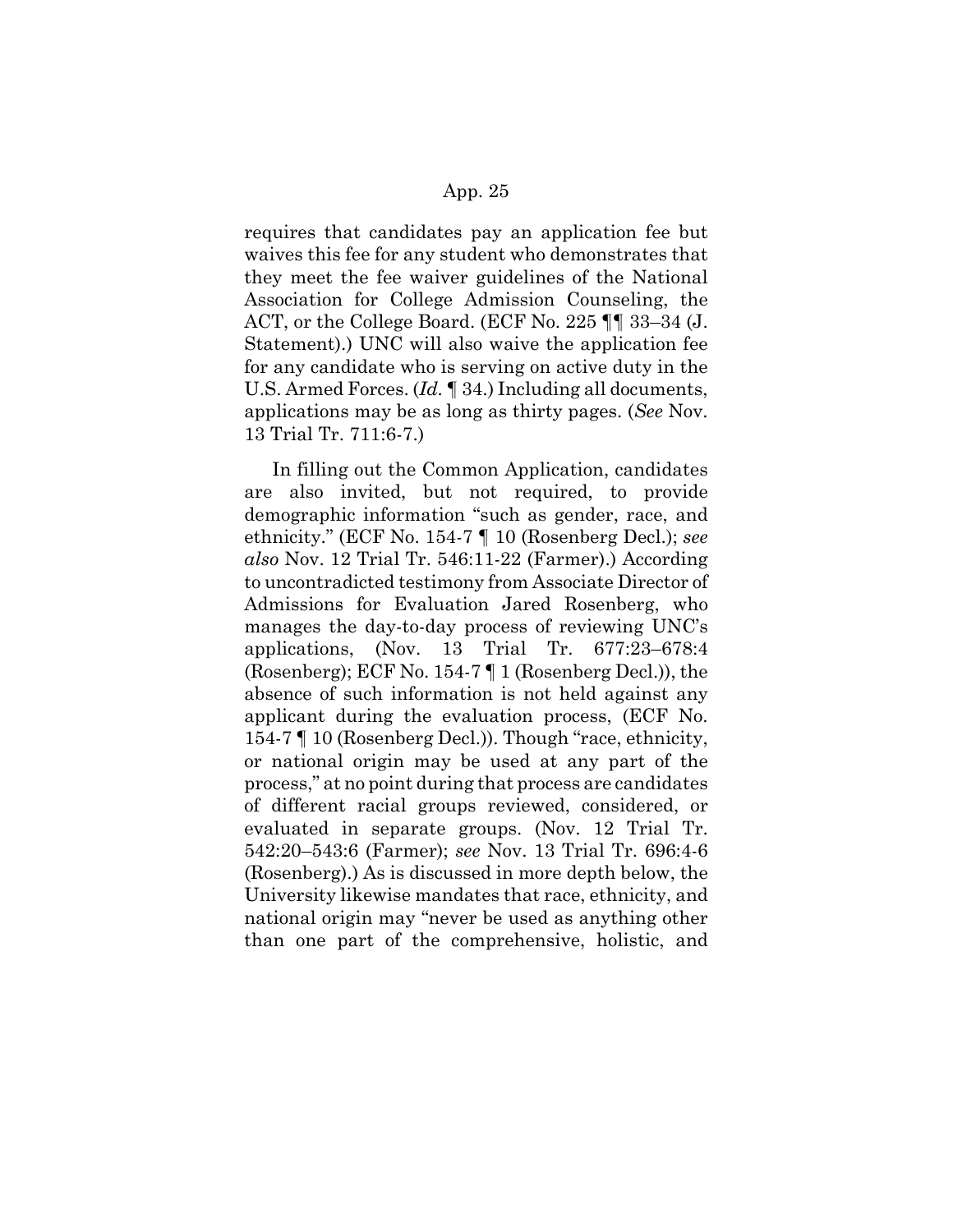individualized review afforded to each candidate." (Nov. 12 Trial Tr. 542:21-23 (Farmer).)

Candidates for admission to UNC have the option of choosing between two different deadlines. The first, October 15, is a "non-binding early action deadline." (ECF No. 154-7 ¶¶ 8–9 (Rosenberg Decl.); Nov. 12 Trial Tr. 557:24-25 (Farmer).) The second, January 15, is referred to as the "regular decision deadline." (ECF No. 154-7 ¶ 9 (Rosenberg Decl.); Nov. 12 Trial Tr. 558:1 (Farmer).) These dual deadlines primarily function to give the Admissions Office a way "to space our reading of 40-some-thousand applications out over six months instead of over a smaller window of time." (Nov. 12 Trial Tr. 558:1-4 (Farmer).) In a typical year, early applicants make up about two-thirds of the candidate pool and are more likely to be North Carolina residents than nonresidents. (*Id.* at 558:8-11.) According to Farmer, "[t]here is no preference for early action" candidates, and Admissions Office leaders "continuously" talk with staff about evaluating early and regular decision candidates uniformly so that applications from the two windows are treated "as close to the same as we can." (*Id.* at 557:22, 558:12-21.)

#### **C. Application Readers**

After an application is submitted, it is reviewed by one of the approximately forty Admissions Office readers. (ECF No. 154-7 ¶ 17.) This group consists of both full-time admissions staff who balance their reading with other responsibilities and seasonal employees whose only job is to evaluate applications. (Nov. 13 Trial Tr. 681:7-18.) All readers have earned at least an undergraduate degree, and most have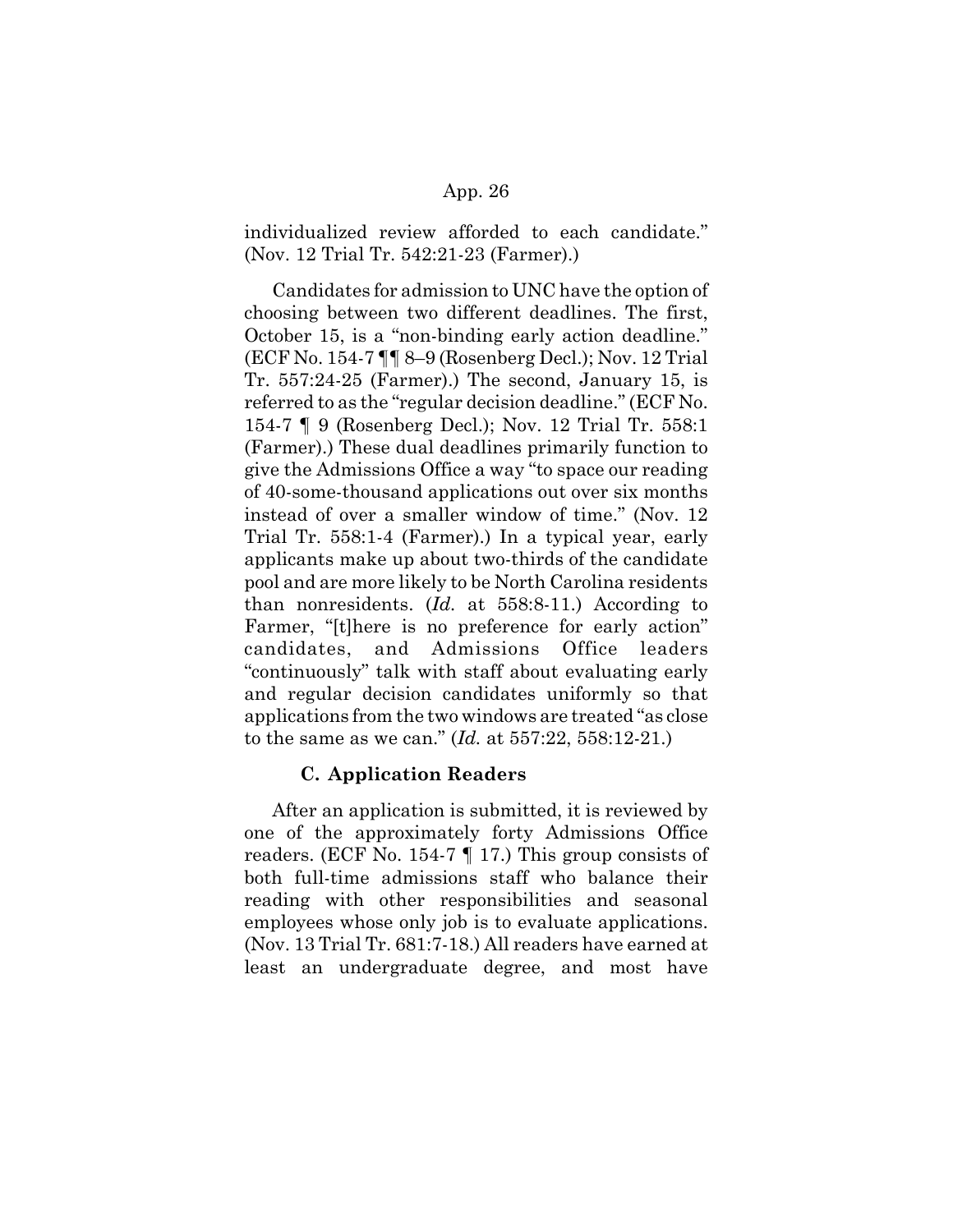advanced degrees and/or professional experience in secondary or postsecondary education. (*Id.* at 681:21–682:3.) Many have been reading UNC applications for more than a decade, (*id.* at 682:2-3, 23-25), and all staff read and evaluate applications for approximately thirty hours per week, (*id.* at 681:11-13, 682:9-11). In hiring readers, the University "look[s] for individuals who are going to advocate for students, who can approach reading an application empathetically, sympathetically, and also with an eye towards understanding the entire student." (*Id.* at 683:16-21 (Rosenberg).)

Readers are initially trained in three phases. (*Id.* at 685:4-10.) The first phase, called New Reader Training, introduces first-time readers to the "ABCs of reading," including the logistics of the work. (*Id.* at 685:10-15; ECF No. 154-7 ¶¶ 20–21 (Rosenberg Decl.).) It also allows new readers to "learn about the University's admissions policies and procedures, admissions goals, and how to evaluate applications and make admissions decisions." (ECF No. 154-7 ¶¶ 20–21 (Rosenberg Decl.).) After the first two days of New Reader Training, all new and returning readers together attend the Reader Kick-Off for the second phase of training. (*Id.* ¶ 22.) In addition to reviewing the most recent version of the Reading Document which outlines University policies with regards to admissions, (*id.*), this training provides context to readers by sharing statistics summarizing past applicant pools and admitted classes, and it gives readers the chance to discuss individual applications in small and large groups, (Nov. 13 Trial Tr. 686:13-24, 687:12-17). In the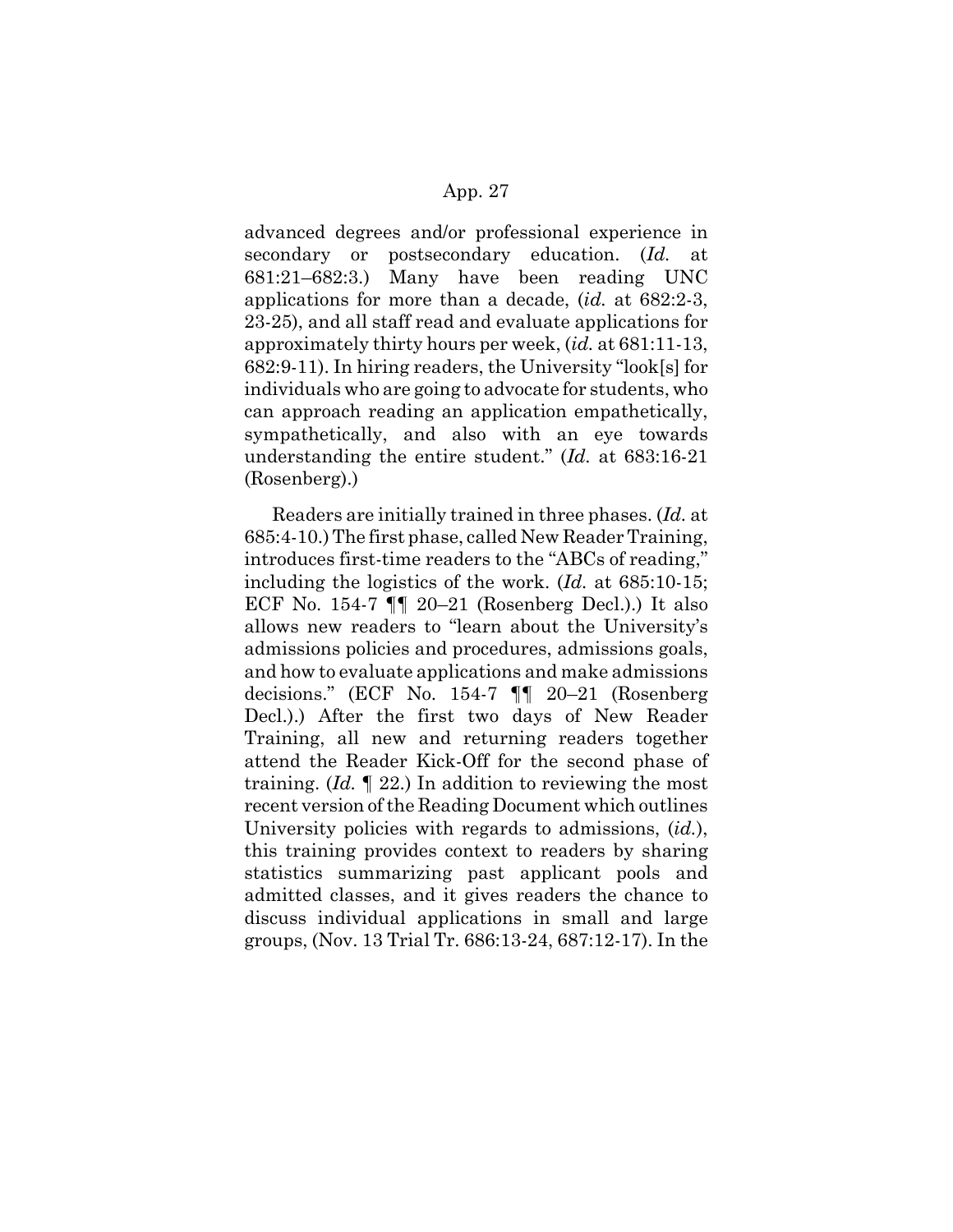third and final phase, new readers reconvene to reflect on what they have learned. (*Id.* at 685:20-25.)

The Admissions Office also trains readers specifically on how to consider race and ethnicity in the evaluation process. During this training, Mr. Rosenberg "remind[s] readers that the University aims to enroll a diverse class across multiple dimensions, including but not limited to diversity of experience; ideas; backgrounds; socioeconomic status; racial and ethnic background; and first-generation college status."9 (ECF No. 154-7 ¶ 24 (Rosenberg Decl.).) To that end, the Admissions Office "instruct[s] readers to consider each applicant as an individual based on all relevant factors revealed in his or her application in order to understand the candidate holistically and comprehensively." (*Id.*) Race and ethnicity, therefore, must be considered "as one factor among many based on a holistic review of all circumstances relevant to an individual applicant." (*Id.* ¶ 25.) Further, readers are instructed that "there are no quotas, fixed points, or separate admissions processes based on a particular candidate's race or ethnicity." (*Id.*)

After this initial training is complete, the Admissions Office provides ongoing instruction in multiple ways. For instance, in some years more experienced readers have read behind new readers and provided them with feedback on their evaluations. (*Id.* ¶ 26.) More recently, all readers—new and returning—

<sup>&</sup>lt;sup>9</sup> Mr. Farmer described this process as "putting together that jigsaw puzzle of students who come from different places, who have different ideas, who have different backgrounds, who travel different paths." (Nov. 12 Trial Tr. 530:19-22 (Farmer).)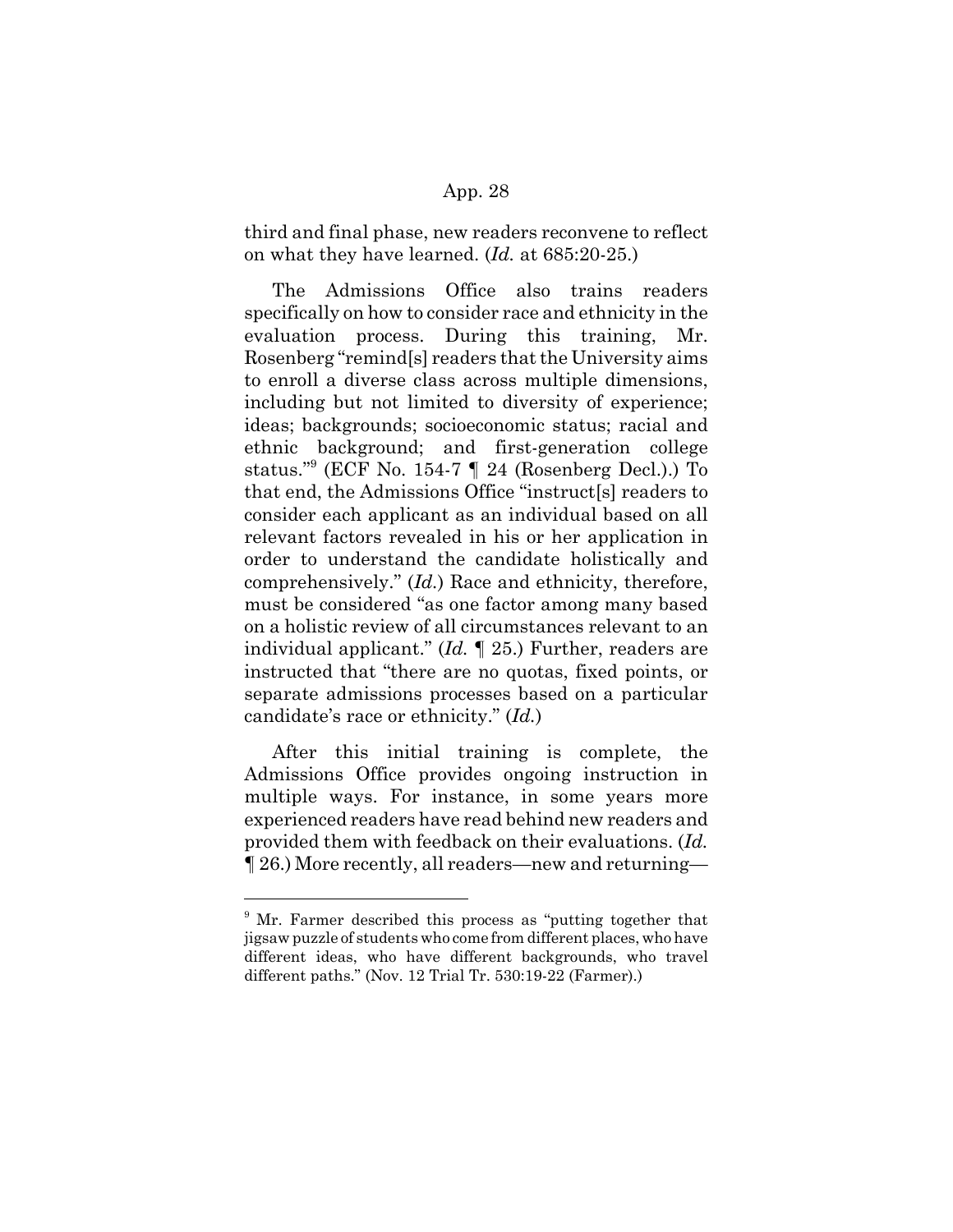have read applications in pairs for the first three weeks of the reading period. (*Id.*) While this process affords readers a chance to learn from each other and ensure that they are aligned, it is very rare for a second reader to change the first reader's decision once training is complete. (Nov. 13 Trial Tr. 708:6-15 (Rosenberg) (testifying that "the vast majority of the time"—and possibly as often as 99%—second readers sign off on the first reader's decisions).) Throughout the year, weekly staff meetings provide time for additional training and small group discussions among readers. (ECF No. 154-7 ¶ 27.)

Mr. Rosenberg described the ultimate goal of reader training as introducing staff to UNC's "individual, comprehensive[,] and holistic review." (Nov. 13 Trial Tr. 690:11-14 (Rosenberg).) In other words, the goal "is for them to understand that when they read an applicant, they're reading the entire applicant, not just the test score, not just the GPA, not just an essay. They're a whole person." (*Id.* at 690:15-18.) To that end, the Admissions Office wants readers to "understand the context" of each applicant's experience, including their home life, school life, and the environment in which they have grown up. (*Id.* at 690:19-25.) This is particularly important because "success can be defined differently in different environments," and therefore a reader must "understand that some students won't have the curriculum that other students have simply because their high schools don't offer it, [or] that . . . some students may have a lot of test prep options, while others may not." (*Id.* at 691:1-8.) As Mr. Farmer testified,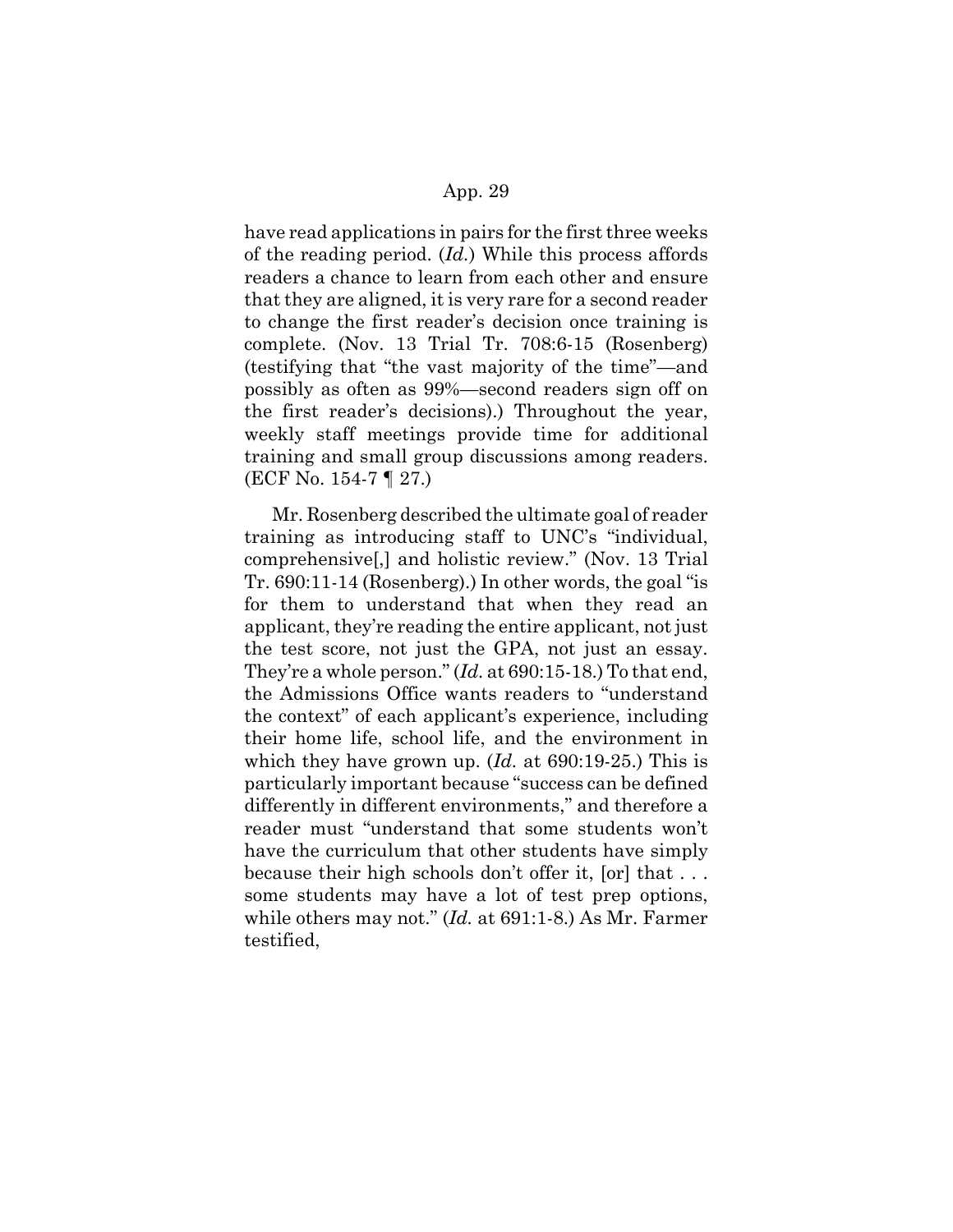[n]o student lives in the abstract. Students are real people. They come from real families. They live in real neighborhoods. They go to real schools that are in real communities. We don't feel as though we can understand any student fully unless we try to understand as fully as we can the context within which the student has lived and done his or her work . . . .

(Nov. 12 Trial Tr. at 533:7-15 (Farmer).)

## **D. Application Evaluation Process**

The aforementioned Reading Document provides readers with high-level guidance in their review of applications, (ECF No. 225 ¶ 45 (J. Statement)), and includes UNC's Mission Statement, statements adopted by the University's faculty, and Admissions Office policies, (*see* ECF No. 155-4 at 2–6 (Reading Doc.)). In describing how the Admissions Office may use race, ethnicity, or national origin, the document repeatedly cites Supreme Court precedent as guideposts for its policy. (*See id.* at 9 (citing *Grutter v. Bollinger*, 539 U.S. 306 (2003); *Fisher v. Univ. of Tex.*, 570 U.S. 297 (2013) ("*Fisher I*"); and *Fisher II*, 136 S. Ct. at 2198).) It additionally describes the application evaluation process as well the criteria for admission. (*Id.* at 6–8).

## 1. Admissions Procedures

When an application is submitted, it is assigned randomly to a reader who then "reads the application, assesses the applicant across specified attributes, formulates an opinion about whether the student should be offered admission based on the totality of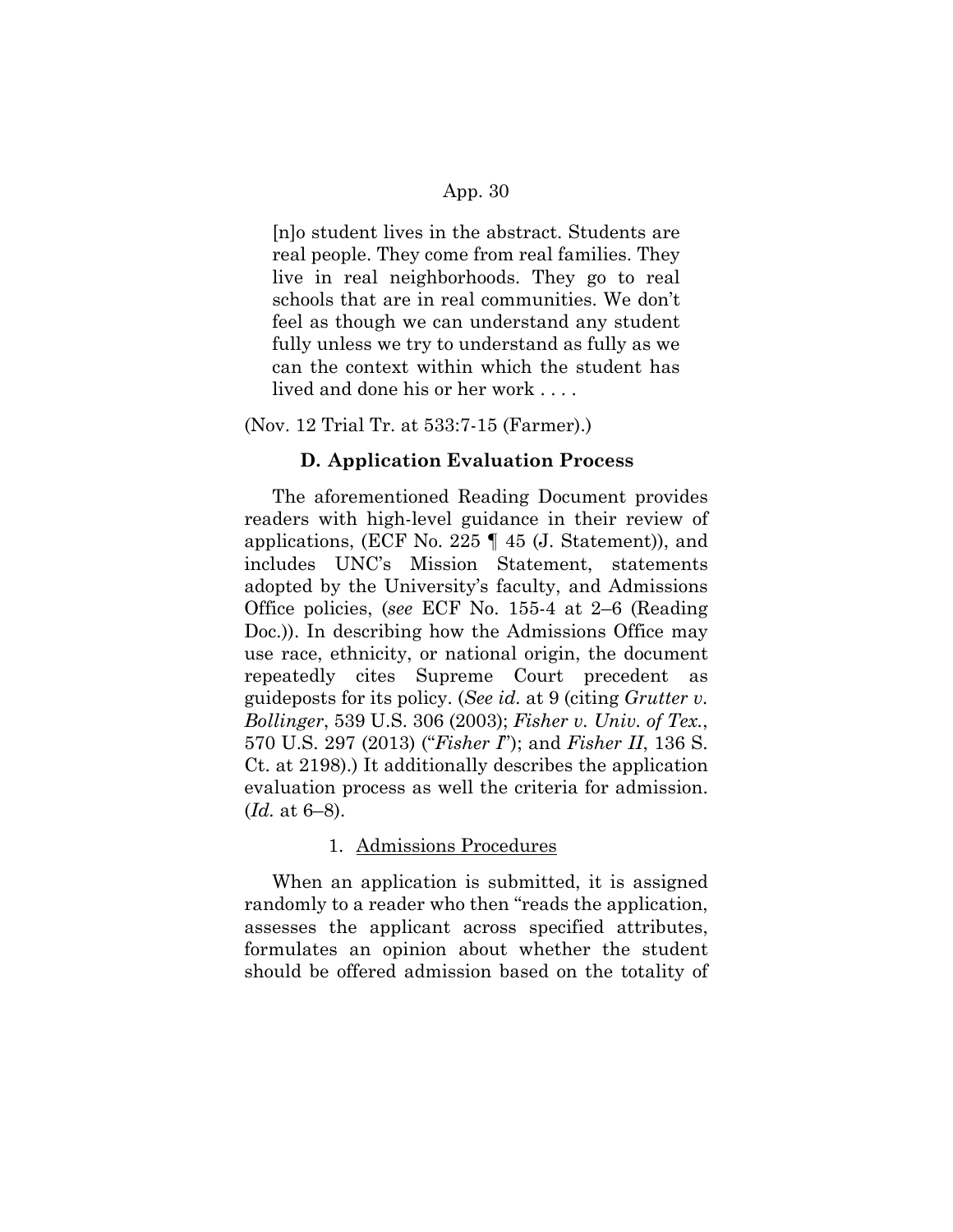information in the applicant's record, and writes a comment defending his or her recommended decision."10 (*Id.* at 6.) Comments are designed to be "a summary of what [a reader] ha[s] read," and their purpose is to help a second reader understand why a first reader has made a particular admissions decision. (Nov. 13 Trial Tr. 688:2-6 (Rosenberg).) The time to evaluate an individual application may vary, but readers report that they are able to complete about five applications per hour. (*Id.* at 721:9-22). At this stage, reader decisions are considered provisional, and, in some cases, applications are automatically evaluated by a second reader. (ECF No. 155-4 at 6 (Reading Doc.); *see also* Nov. 12 Trial Tr. 534:23–535:5 (Farmer) (explaining the use of second reads for out-of-state students or for in-state applications in which the first reader is unsure of their decision).)

Once all provisional decisions have been entered, applications then go to a process called "school group review" ("SGR"), where a committee composed of experienced staff members reviews every decision. (Nov. 12 Trial Tr. 535:16–536:5 (Farmer); ECF No. 225 ¶ 61 (J. Statement).). As a part of this stage, and pursuant to SGR Policy, the Admissions Office generates a report for every high school showing all of the high school's students who have applied for admission. (ECF No. 225 ¶ 67 (J. Statement).) These reports display the application deadline each student applied under; their provisional admissions decision;

 $10$  A minor exception to this description of the process—which is not at issue in this case—is that applications from students applying from locations outside of the United States are not assigned randomly. (ECF No. 225 ¶ 44 (J. Statement).)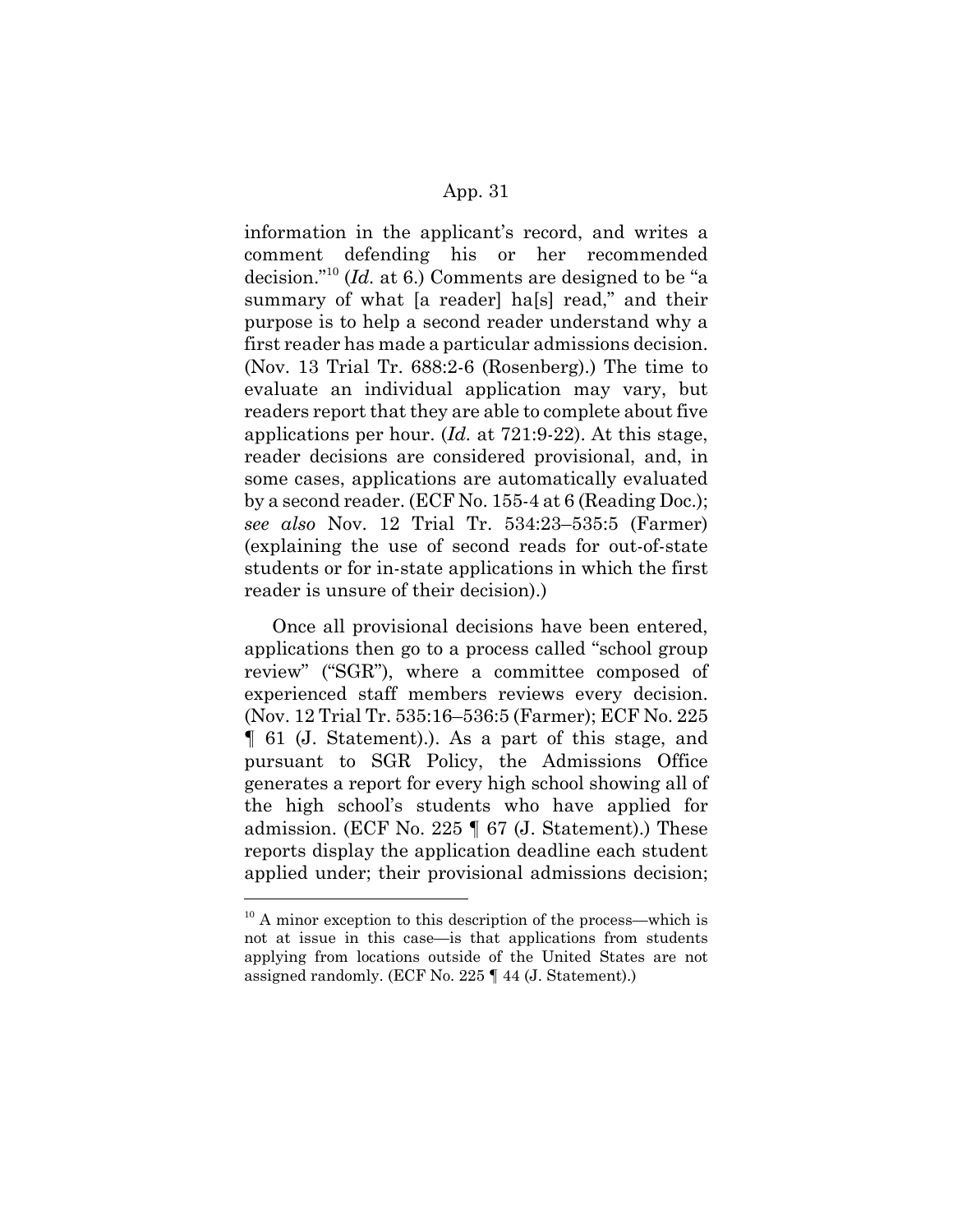their class rank, GPA, and test scores; the ratings assigned to them by their initial readers; and their status as residents, legacies, $^{11}$  or special recruits.  $(Id.)$ At one time, the reports included information about race as well, but this data point has since been removed. (Nov. 13 Trial Tr. 705:19-24.) That said, during the years of 2014–17, a member of an SGR committee would have been able to open an applicant's file during the process and find this information for any student under consideration. (*Id.* at 705:25–706:5.)

Broadly speaking, the SGR exists to accomplishes two goals. (Nov. 12 Trial Tr. at 536:13–537:25.) First, it operates as "quality control" by ensuring (1) that data has been entered correctly for each applicant and (2) by allowing the committee to see provisional decisions arranged by high school so that it can identify any "anomalous" outcomes such as admitting several students from a school but denying its valedictorian. (*Id.* at 536:20–537:12 (Farmer).) While there might be "a really good reason" why an otherwise top-ranked student is denied admission and a lower achieving student at the same high school was invited to enroll, Mr. Farmer explained that the Admissions Office wants "to make sure that before decisions go out the door that we can defend them to counselors and schools . . . [and] to families when they call." (*Id.*)

The SGR's second goal "is to make sure we don't over admit the class." (*Id.* at 537:13-14.) According to the Reading Document, the Admissions Office uses a statistical model that predicts how many provisionally

 $11$  The term "legacy" refers to a child of a UNC alumnus. (Nov. 9) Trial Tr. 14:8-9.)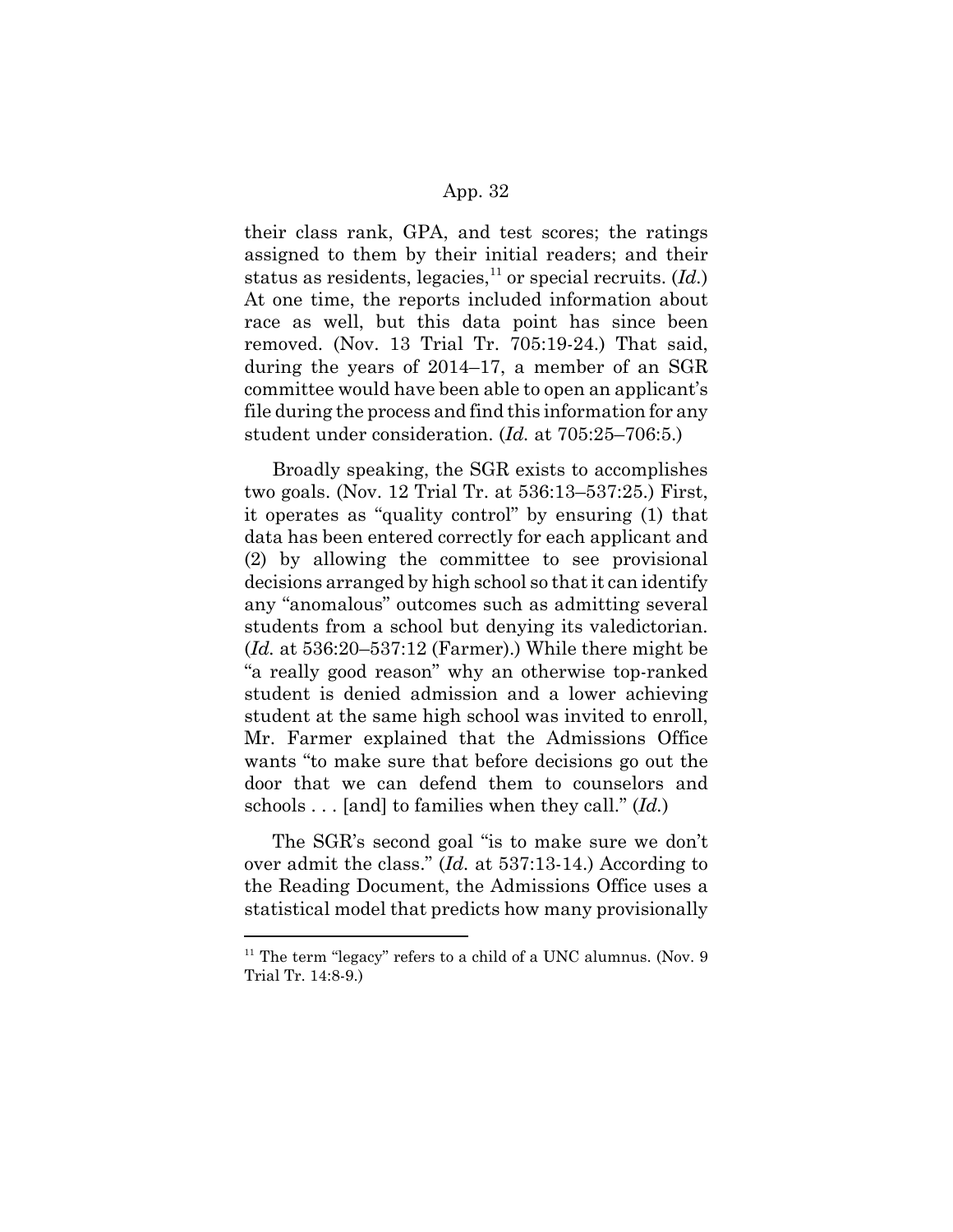admitted students will ultimately enroll. (ECF No. 155-4 at 6 (Reading Doc.).) In the event that the predicted number of enrolled students exceeds the total number of seats in the entering class, "the committee may need to fine-tune the number of admitted students and then reevaluate applications." (*Id.*) Such reevaluation is conducted by the Director of Admissions, the Deputy Director of Admissions, the Associate Director of Admissions, or a designated subcommittee. (*Id.*)

Once the SGR is complete, decisions are communicated to all candidates, and any student who is not admitted may appeal to the Vice Provost for Enrollment and Undergraduate Admissions. (Nov. 12 Trial Tr. 538:16-21.) Should the Vice Provost decline the appeal, a candidate may appeal this decision to UNC's Provost. (*Id.*)

#### 2. Admissions Criteria

The Reading Document states that the goal of each evaluation "is to understand the candidate individually, comprehensively, and holistically." (ECF No. 155-4 at 7 (Reading Doc.).) To that end, "[c]andidates for admissions are evaluated on everything the admissions process reveals about them and not on the basis of formulas or preset scoring requirements." (*Id.*) Though the Reading Document describes it as "difficult, if not impossible, to list every criterion that might be used over the course of an admissions season," it nevertheless enumerates approximately forty criteria in eight categories that may be considered at every stage of the evaluation process. (*Id.* at 7–8.) That said, neither the categories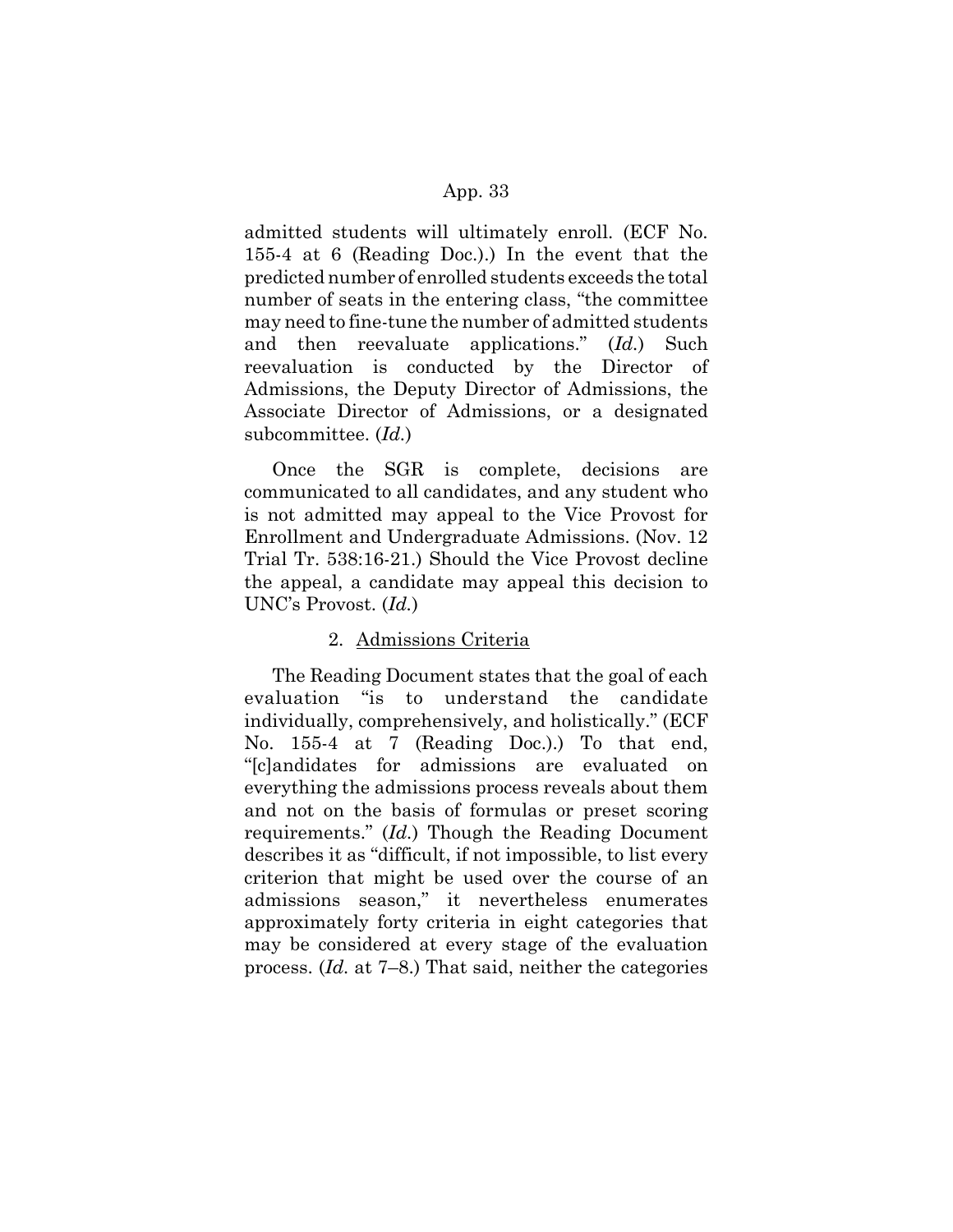nor individual criteria comprise "a checklist that all candidates must satisfy," nor are they exhaustive descriptions of applicant qualities that a reader may consider in his or her evaluation. (*Id.* at 8.)

Those eight categories and underlying criteria are described in the Reading Document as follows:

- **Academic program criteria**: rigor, breadth, and pattern of courses taken, all viewed within the context of the entire applicant pool, and the student's high school and any previously attended post-secondary institutions.
- **Academic performance criteria**: grade-point average, rank in class, individual grades, trends in grades, and patterns in grades, all viewed within the contexts of the entire applicant pool and the student's high school and any previously attended post-secondary institutions.
- **Standardized testing criteria**: results from the SAT or ACT, and available SAT Subject, Advanced Placement, and International Baccalaureate exams, as well as occasional results from state-mandated end-of-course exams, all viewed in light of the documented strengths and limitations of these tests, for all first year and sophomore transfer candidates
- **Extracurricular activity criteria**: engagement outside the classroom; persistence of commitment; demonstrated capacity for leadership; contributions to family, school, and community; work history; unique or unusual interests.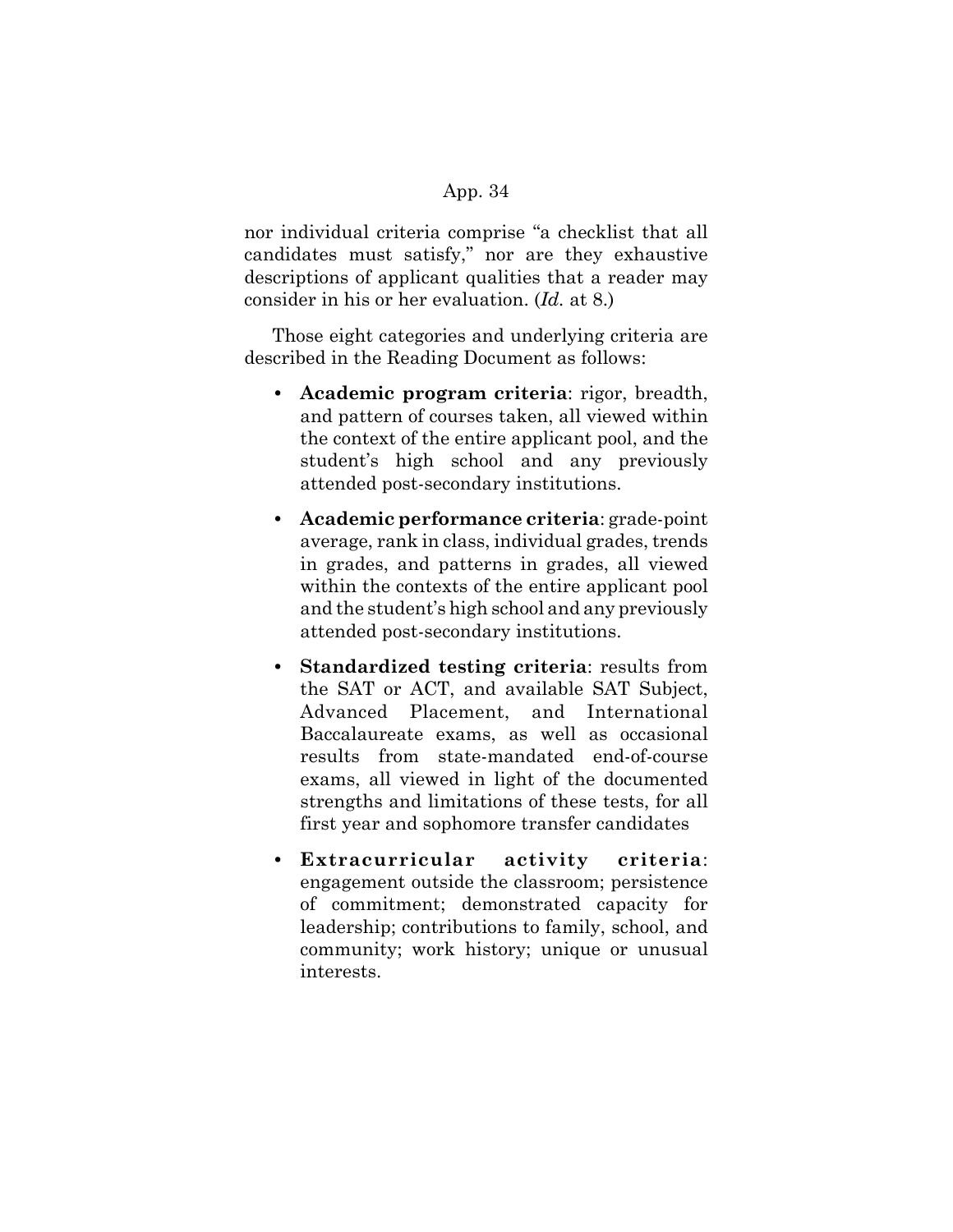- **Special talent criteria**: in music, drama, athletics, and in writing[.]
- **Essay criteria**: idea, organization, voice, vocabulary, sentence structure and grammar; evidence of self-knowledge and reflection; insightfulness; unique or unusual perspectives.
- **Background criteria**: relative advantage or disadvantage, as indicated by family income level, education history of family members, impact of parents/guardians in the home, or formal education environment; experience of growing up in rural or center-city locations; status as child or step-child of Carolina alumni.
- **Personal criteria**: curiosity; kindness; creativity; honesty and integrity; motivation; character; impact on community; exceptional achievement in-or-out of the classroom; history of overcoming obstacles or setbacks; openness to new cultures and new or opposing ideas; talent for building bridges across divisions in school or community or among individuals from different backgrounds.

# (*Id.* at 7–8.)

As they read applications, readers are responsible for providing numerical ratings for five of these categories: academic program, academic performance,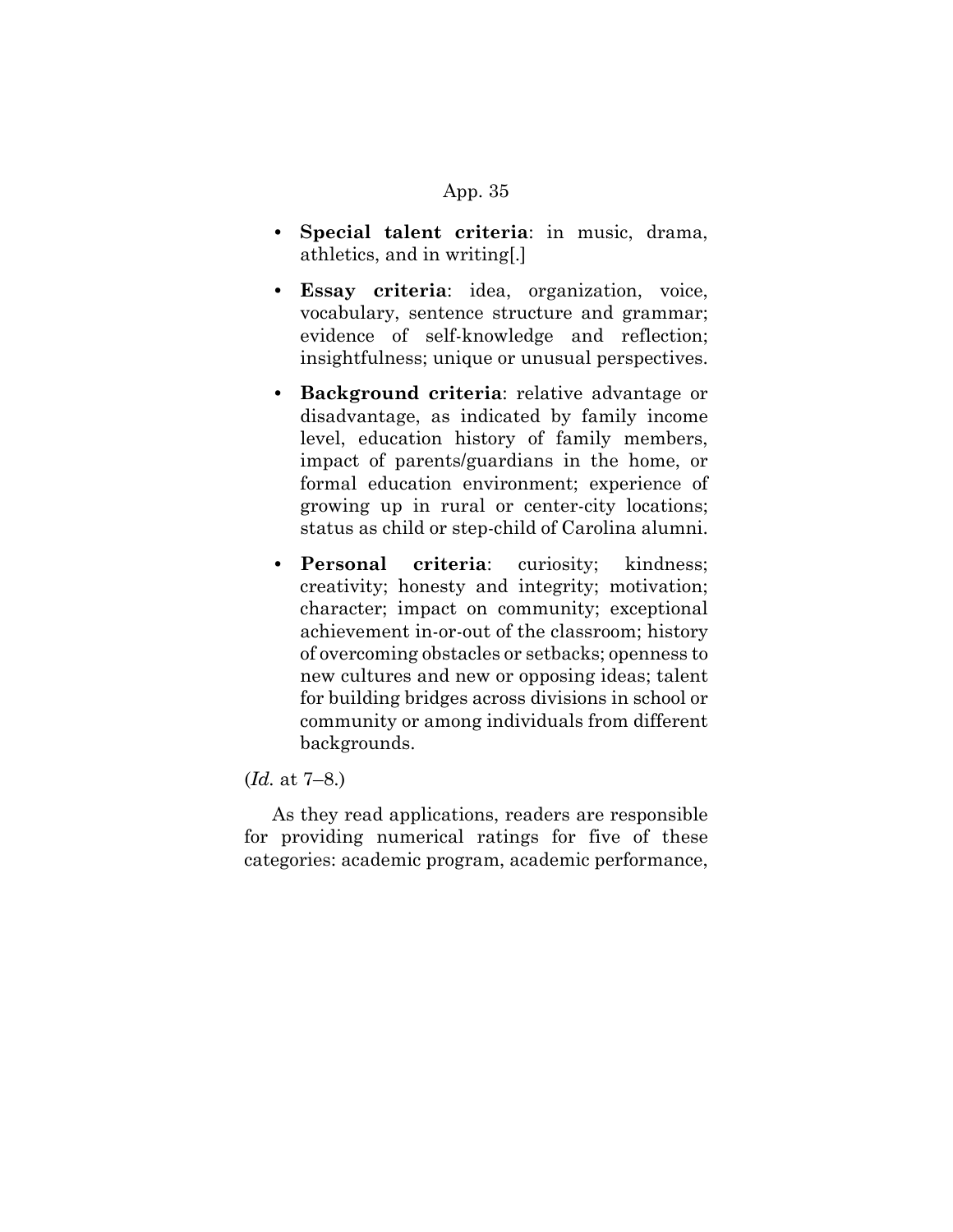extracurricular activity, personal, and essay.<sup>12</sup> (Nov. 9) Trial Tr. 71:22–72:15.) The Admissions Office considers these ratings valuable to the extent that they may later offer "a quick way to understand what an application may look like or represent" without having to read the application in its entirely. (Nov. 13 Trial Tr. 697:11-14 (Rosenberg).) There are no minimum ratings required for admission, the scores are not added together at any point to create a composite score, and there is credible and uncontradicted evidence that the "ratings do not equal a decision at all." (*Id.* at 697:7-19; *see also* ECF No. 225 ¶¶ 50–51 (J. Statement).)

With regards to race, ethnicity, and national origin, the Reading Document is clear that "[a]t no point in the process are candidates of different racial or ethnic backgrounds reviewed in separate groups." (ECF No. 155-4 at 8 (Reading Doc.).) Further, the University does not have "explicit or implicit quotas for any particular racial or ethnic group, or for underrepresented students as a whole, or for students of color as a whole." (*Id.*) That said, the Reading Document also states that "[c]onsistent with the Supreme Court's decision in *Grutter*, the race or ethnicity of any student may—or may not—receive a 'plus' in the evaluation process depending on the individual circumstances revealed in the student's application." (*Id.* at 9.) Further,

 $12$  According to UNC's Associate Director for Research in the Office of Undergraduate Admissions, Jennifer Kretchmar, readers stopped assigning numerical ratings to essays in 2018. (Nov. 9 Trial Tr. 72:9-15 (Kretchmar).)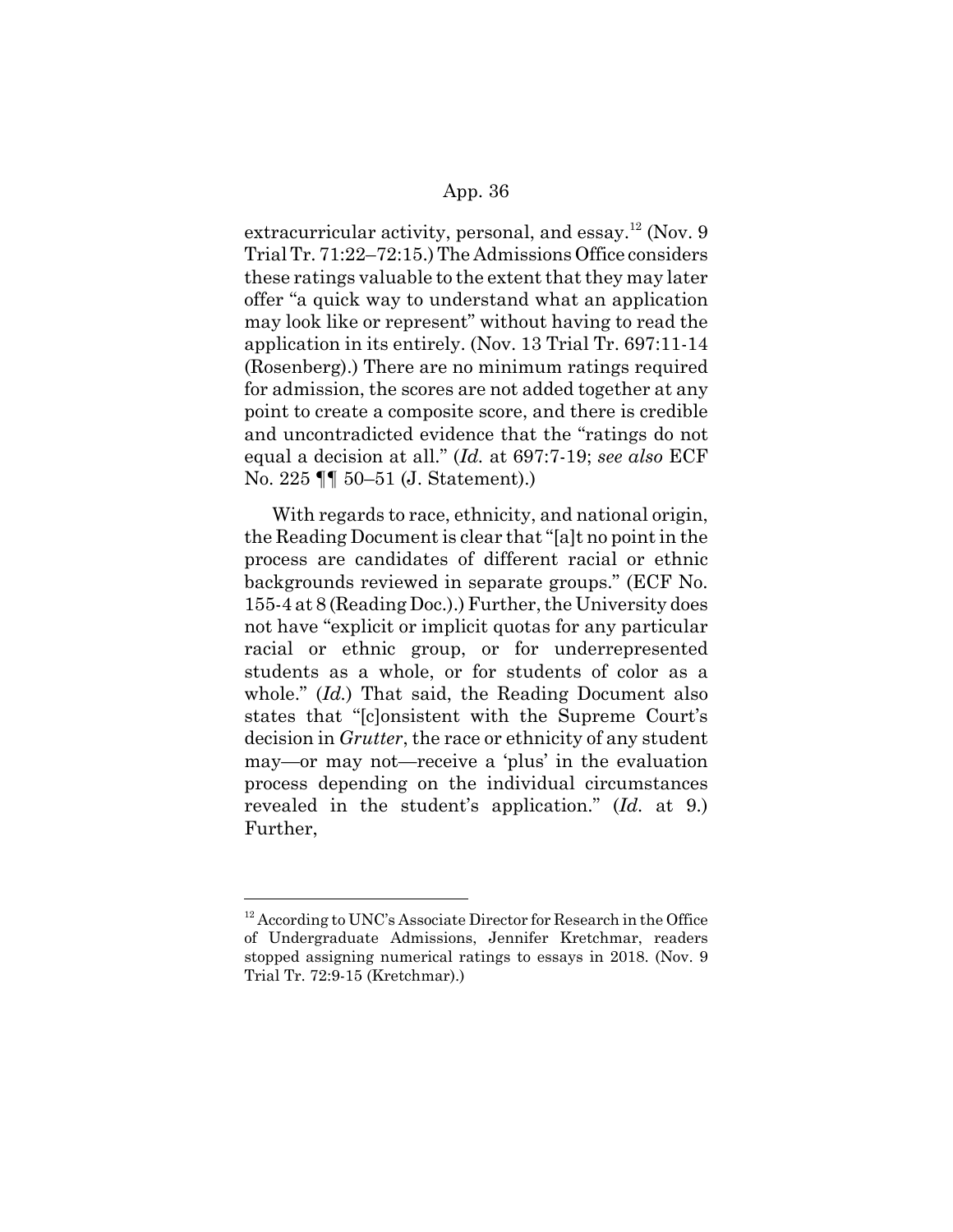while a "plus" that is awarded may be significant in an individual case and tip the balance towards the admission of the student, it is not automatically awarded, and not considered in terms of numeric points or as the defining feature of an application. Even if awarded, a "plus" does not automatically result in an offer of admission.

(*Id.*)

The Court finds that at no time in the admissions process are candidates considered in separate groups according to their race nor is a candidate insulated from comparison with all other applicants. Further, there is no evidence that candidates are awarded automatic points on the basis of their race, nor that points are added together at any stage in the process. The only numerical ratings that readers use function merely as internal shorthand descriptions of a reader's impression of a particular candidate.

Moreover, the evidence demonstrates, and this Court finds that race may be used only as a "plus" factor that is sometimes—but not always—provided to URM candidates within the context of their full application. Race is one of more than forty criteria considered in every application, and the evaluation process is flexible enough to consider all of the pertinent elements of diversity that may be present for any particular applicant. Finally, UNC's policies are clear that race may never be used as the defining feature of a candidate's evaluation.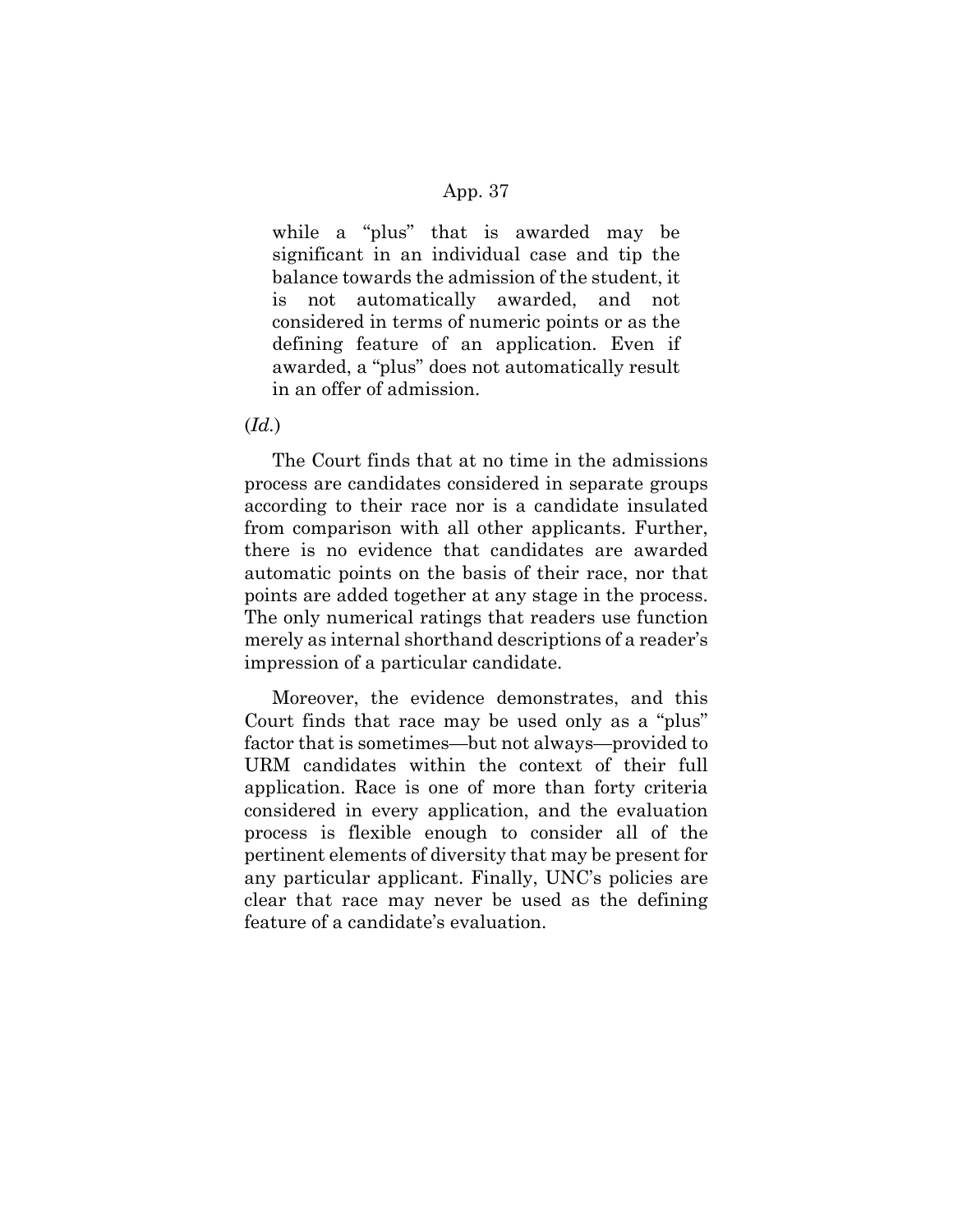# **V. FINDINGS OF FACT: NON-STATISTICAL EVIDENCE DOES NOT DEMONSTRATE DISCRIMINATION**

In support of their contention that UNC discriminates unlawfully in its admissions process, Plaintiff has provided both statistical and non-statistical evidence. Plaintiff's contentions regarding its non-statistical evidence fall into three distinct categories. First, Plaintiff argues that, despite the University's publicly stated commitment to holistic admissions, the actual process does not live up to its billing. According to Plaintiff, this is because UNC either conceals an improper use of race behind opaque procedures or is unable to ensure that the work of its large Admissions Office is consistent with its stated mission. Second, Plaintiff contends that the consideration of race permeates the admissions process to a degree that suggests race is a predominant factor. In the words of Plaintiff's Counsel, "[a]lthough UNC's witnesses claim that race is just one aspect of many, [the University's] myopic focus on race goes far beyond any attention it gives to the representation of other aspects of diversity . . . they claim to value." (*See* Nov. 9 Trial Tr. 21:18-23 (Strawbridge).) Third, and finally, Plaintiff argues that UNC has not adequately reflected upon its practice to fully reckon with the role race plays in University admissions.

The Court finds, however, that Plaintiff has provided no evidence that UNC conceals the improper use of race behind opaque procedures, has allowed race to become a predominant factor in the admissions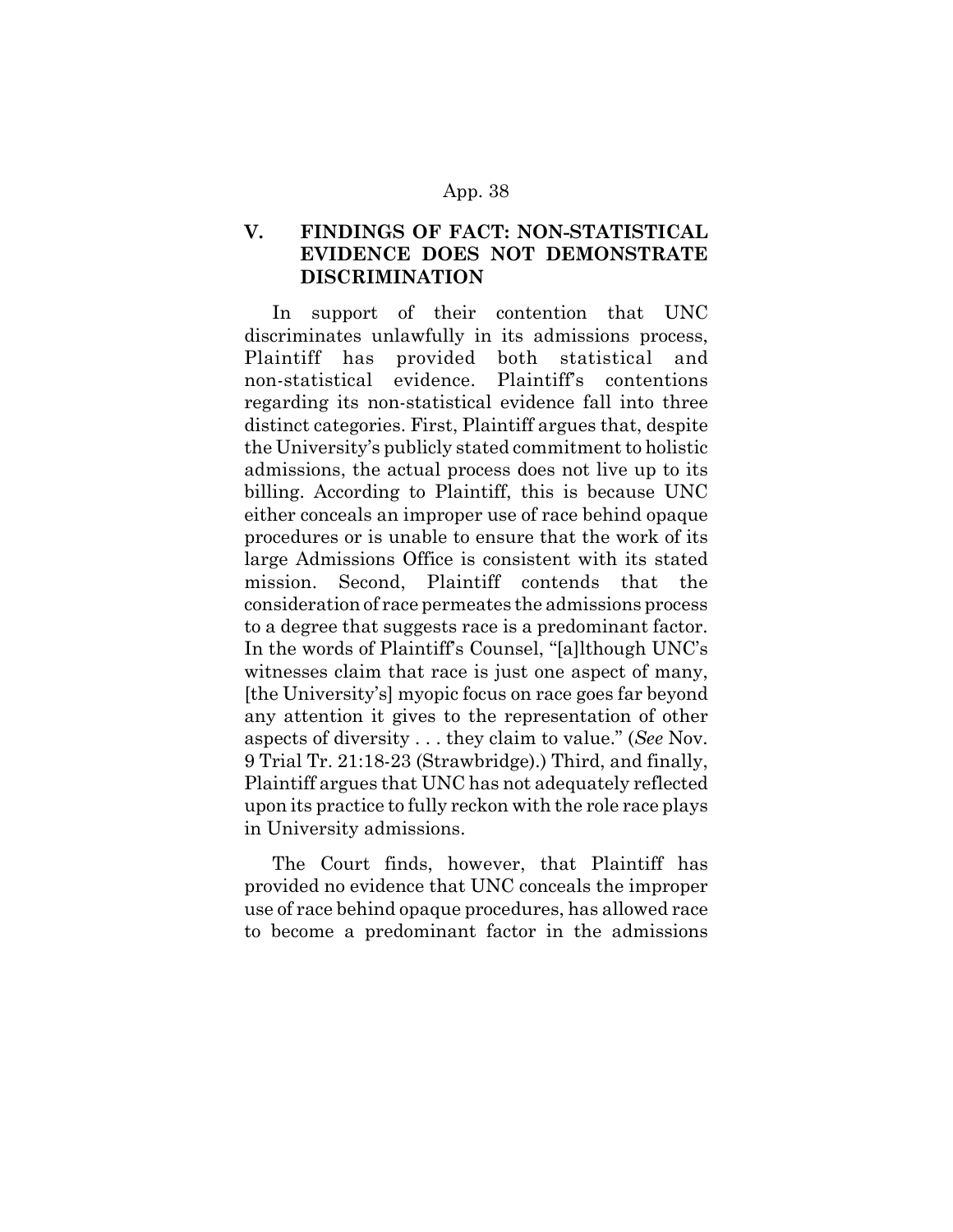process, or has failed to adequately reflect on the role race plays in admissions decisions.

# **A. There is No Evidence that UNC Conceals the Improper Use of Race Behind Opaque Procedures**

In spite of its policies and procedures, Plaintiff challenges the degree to which UNC legitimately aims to have a "holistic" admissions process and whether it has reasonably implemented the checks and balances necessary to ensure that these goals are realized. The Court finds that there is no evidence that UNC conceals the improper use of race behind opaque procedures.

# 1. UNC's Intent

#### a. Provisional Decision Stage

Plaintiff focuses on two parts of the admissions process in its attempt to demonstrate that Mr. Farmer's description of the admissions process obscures the true intent of the University. First, it points to the initial application evaluation stage in which readers make provisional decisions. (*See* ECF No. 247 ¶¶ 73–74.) Plaintiff contends that reader emails regarding candidates show that "Admissions officers frequently highlight the applicant's race as a key feature" of their application. (*Id.* ¶ 74.) To that end, it identifies eight statements made by UNC readers—out of the hundreds of thousands of application files and materials shared during discovery, (ECF No. 225 ¶¶ 100–02 (J. Statement))—that it argues demonstrate how readers "commonly boil[ ] down [applicants] to their race." (*Id.*; *see also* Nov. 9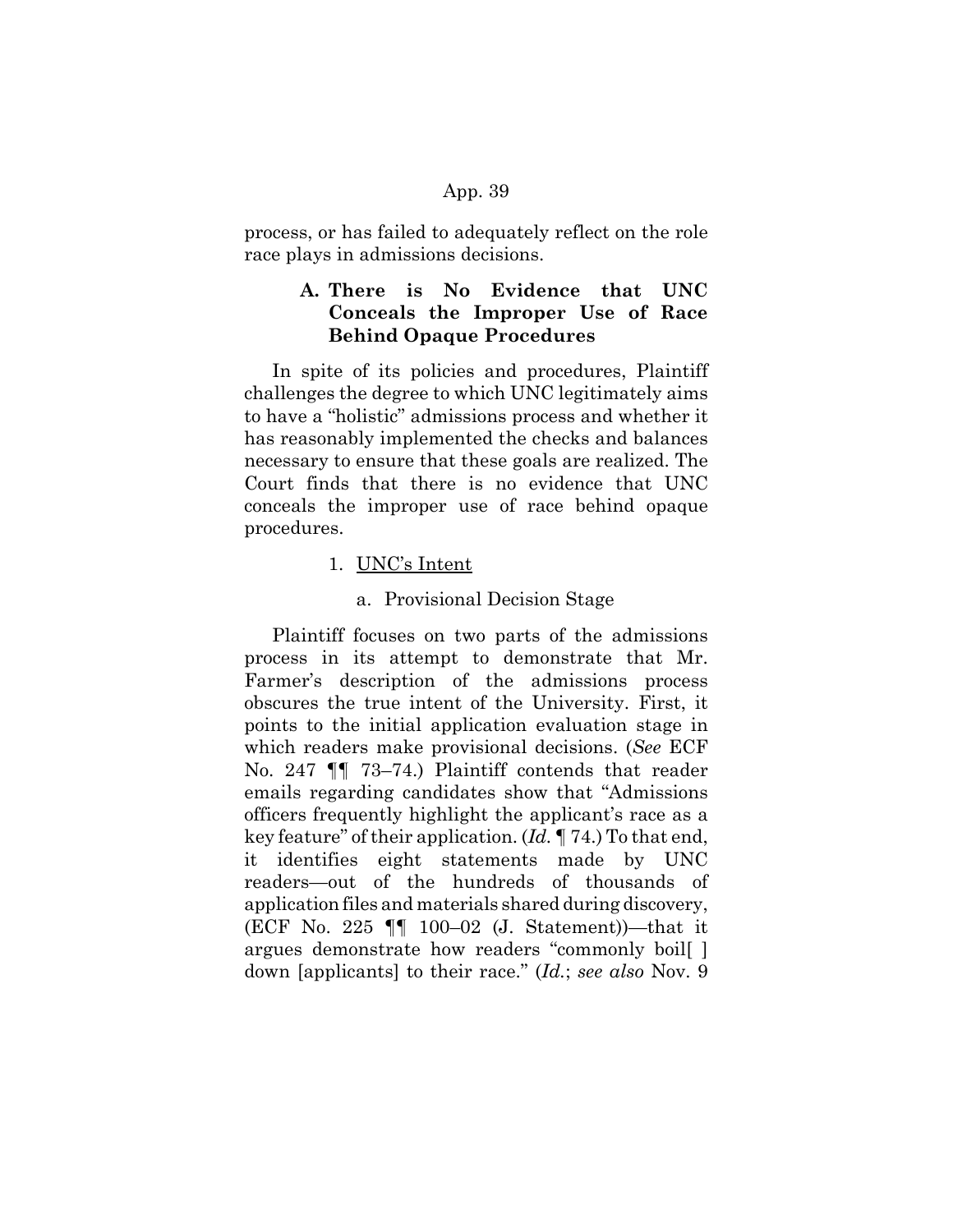Trial Tr. 22:16-21 (Strawbridge); ECF No. 247 ¶ 74.) While it is true that each of these comments refers to the race of a candidate, none of them indicates that race is considered outside of a holistic admissions process, much less as the defining feature of any application.

For instance, two of the comments simply mention the race of a candidate without reference to any weight the factor had in an admissions decision. (*See* ECF No. 247 ¶ 74.) Two other comments refer to the race of a candidate with other strong attributes tending to show that readers considered several aspects of their candidacies in reaching their provisional decision. (*Id.*) Additionally, two comments refer not to admissions but to a candidate's potential for merit scholarship consideration; both comments also refer to at least one other factor the reader considered. (*Id.*)

One email, in the words of Plaintiff, "express[es] disappointment that an applicant with perfect test scores was Asian and not 'Brown.'" (*Id.*) However, nothing in this description by Plaintiff refers to the evaluation process completed by the reader. The comment does not suggest, for instance, that the student would not be admitted because they were Asian American, nor even that two such candidates with the same scores would be evaluated differently. Finally, one reader commented that they were conducting additional research on a candidate's residency status and "going through this trouble because [a candidate] is a bi-racial (black/white) male." (*Id.*) This aside tends to suggest that a reader was actively looking for additional factors that might tip the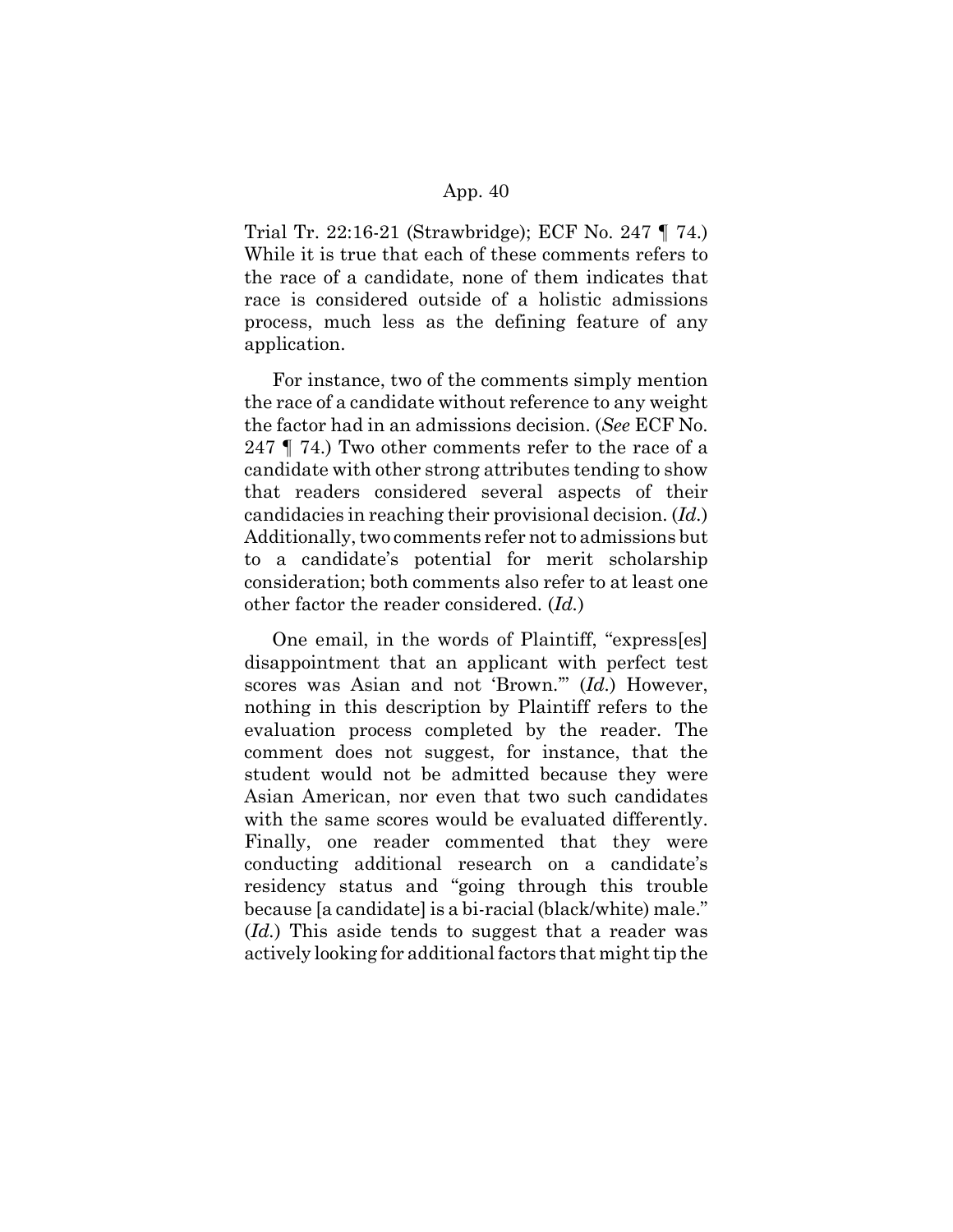scale in favor of a borderline student who was a URM. It is notable that neither the student's race nor gender were tipping points in the evaluation process for the student at issue. Further, this comment implies that other factors would ultimately play a determinative role in whether the student was admitted.

In sum, while it appears that readers may at times communicate with each other regarding the race of candidates, there is no evidence in any of these statements that race was considered as anything other than a "plus" factor or outside of the type of holistic process UNC describes. Indeed, every comment that invokes a provisional decision additionally describes a non-racial factor with which the candidate's race interacts—such as "solid everything," "[s]tellar academics," standardized test scores, gender, or residency status. The Court therefore finds that these emails provide no evidence that readers have "boiled down" any candidates to their race. Moreover, these eight emails do not establish a routine practice.

Plaintiff additionally takes issue with the "swiftness with which UNC's readers process applications," arguing that "a mere ten to twelve minutes to review, evaluate, score, and comment on each 30-page plus application suggests a formulaic review process." (*Id.* ¶ 311.) This claim, without additional context, is difficult to credit. For one, Plaintiff provides no comparison data with any other admissions process to set forth what amount of time would be necessary for a professional reader—who evaluates over a thousand applications per cycle—to assess each candidate holistically. Nor do they address how familiarity with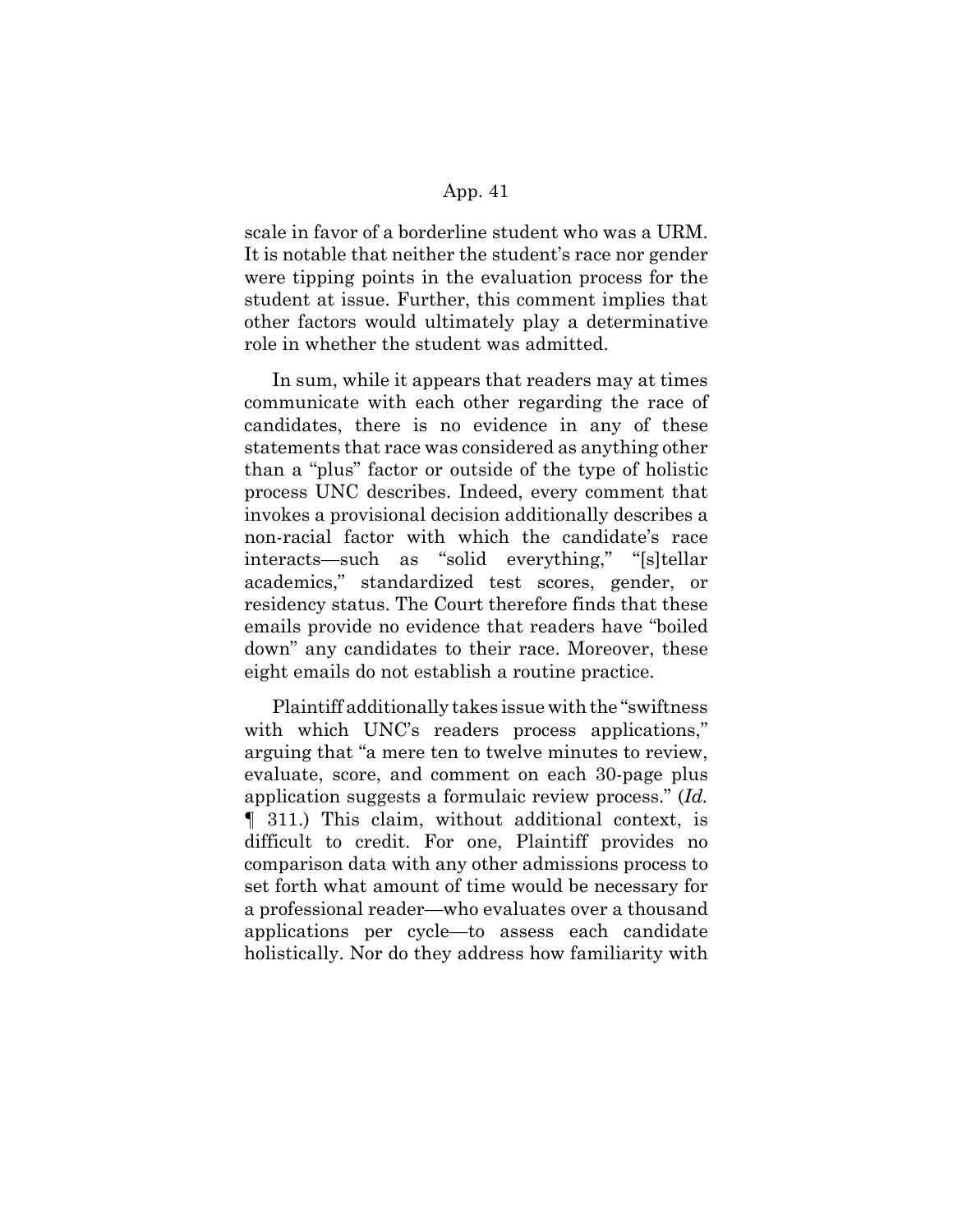the essay prompts, secondary school statements, or admissions rubric might allow UNC's readers to identify the key parts of an application more quickly than one unfamiliar with the process. In the same way a first semester law student is impressed by the speed at which their slightly more experienced upper-class peers can identify the holding in a case, it would seem entirely consistent with general experience that a well-educated and well-trained reader would be able to conduct a holistic analysis of an application in a time that may seem "swift" to the untrained eye.

Moreover, it is uncontested that the majority of applications are evaluated by a second reader, and all candidates are reviewed again in the subsequent SGR process. Accordingly, the Court finds that there is no basis to find that the speed at which readers conduct their first read of applications is a shortcoming of UNC's admissions process or suggests that the University is not able to provide an individualized approach to its candidates.

#### b. SGR Process

The final stage of the admissions process that Plaintiff suggests acts as a veil to disguise an unlawful use of race is the SGR process, in which a committee of veteran readers looks at provisional admissions decisions for all candidates from a single high school. (*See* ECF No. 247 ¶ 86 (contending that UNC uses the SGR process to "shape[ ] and fine-tune[ ] the class, including from a racial/ethnic standpoint) (citing PX070); *see also* ECF No. 1 ¶¶ 48–50 (Compl.).)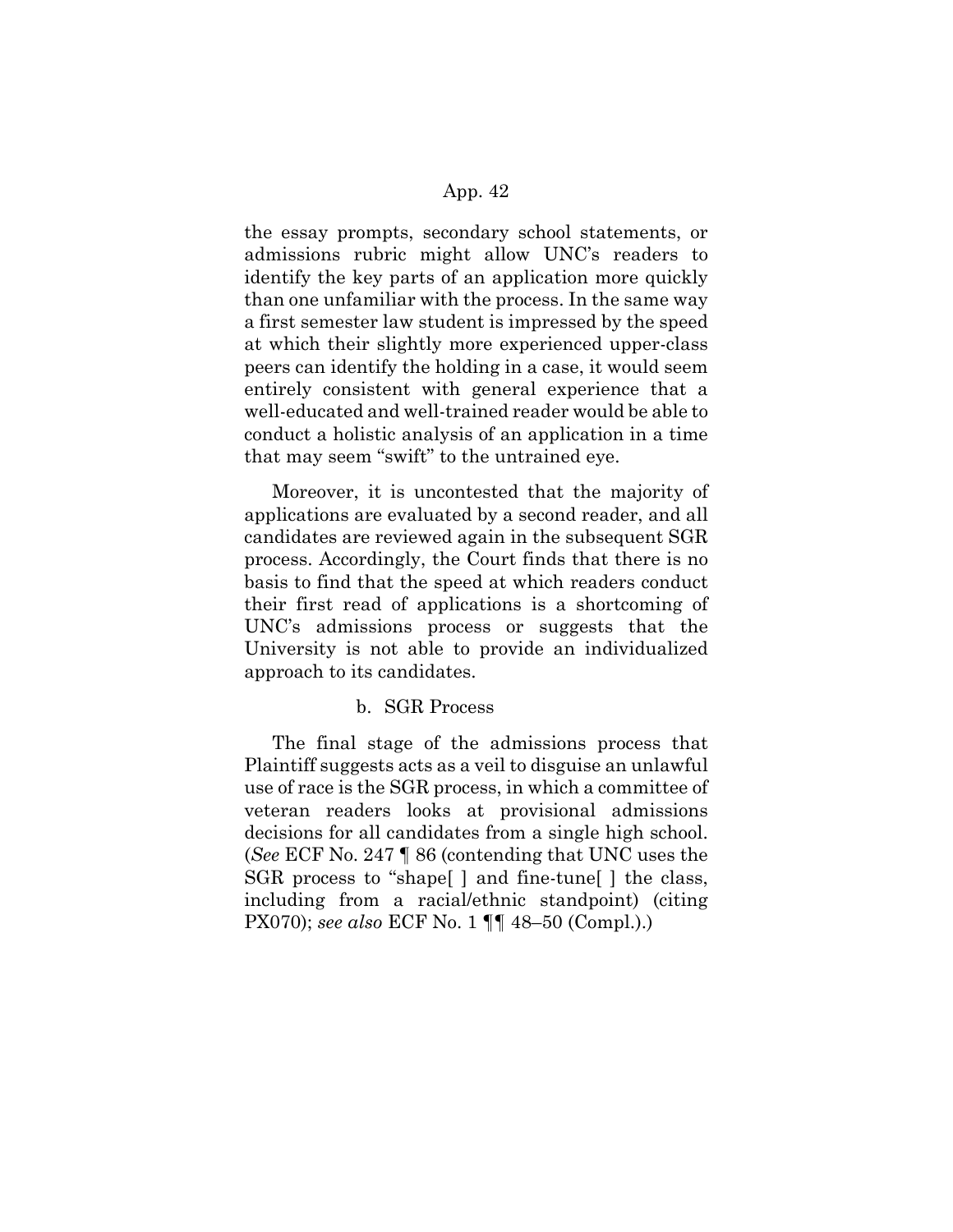Yet Plaintiff provides no basis for this assertion, and none of Plaintiff's witnesses testified to that end. (*See generally* Nov. 10 Trial Tr. 301:25–302:5 (Arcidiacono) (agreeing that he is "offering no opinion here as to whether or not school group review was the mechanism used by UNC to allegedly insert racial preferences into admissions"); Nov. 12 Trial Tr. 465:17- 21 (Kahlenberg) (agreeing that he is "not offering any opinion in this case on whether or not the school group review process was used to manipulate the racial composition of the admitted class").) Further, Plaintiff admitted during closing arguments that this is "a claim that was not developed at trial." (Nov. 19 Trial Tr. 1378:18–1379:2 (Strawbridge).)

On the other hand, Defendants have provided uncontradicted evidence demonstrating that the SGR process changes the racial composition of the class very little and, to the extent that it does, has only *reduced* the number of admitted URM students. Defendants' expert witness, Dr. Caroline Hoxby, tracked the number of students by race who entered the SGR process as provisionally accepted from 2013-14 to 2015-16 as well as those who were ultimately accepted after the process was complete. (Nov. 17 Trial Tr. 978:5–980:24.) In 2013-14, there were 1.0% fewer admitted Hispanic students in the class and no change in African American students after the SGR process than had been provisionally accepted. (*Id.*) The following year, African American representation dropped by 0.3% and Hispanic representation remained flat. (*Id.*) In the third and final year of Dr. Hoxby's study, both African American and Hispanic representation dropped, by 0.1% and 0.2%,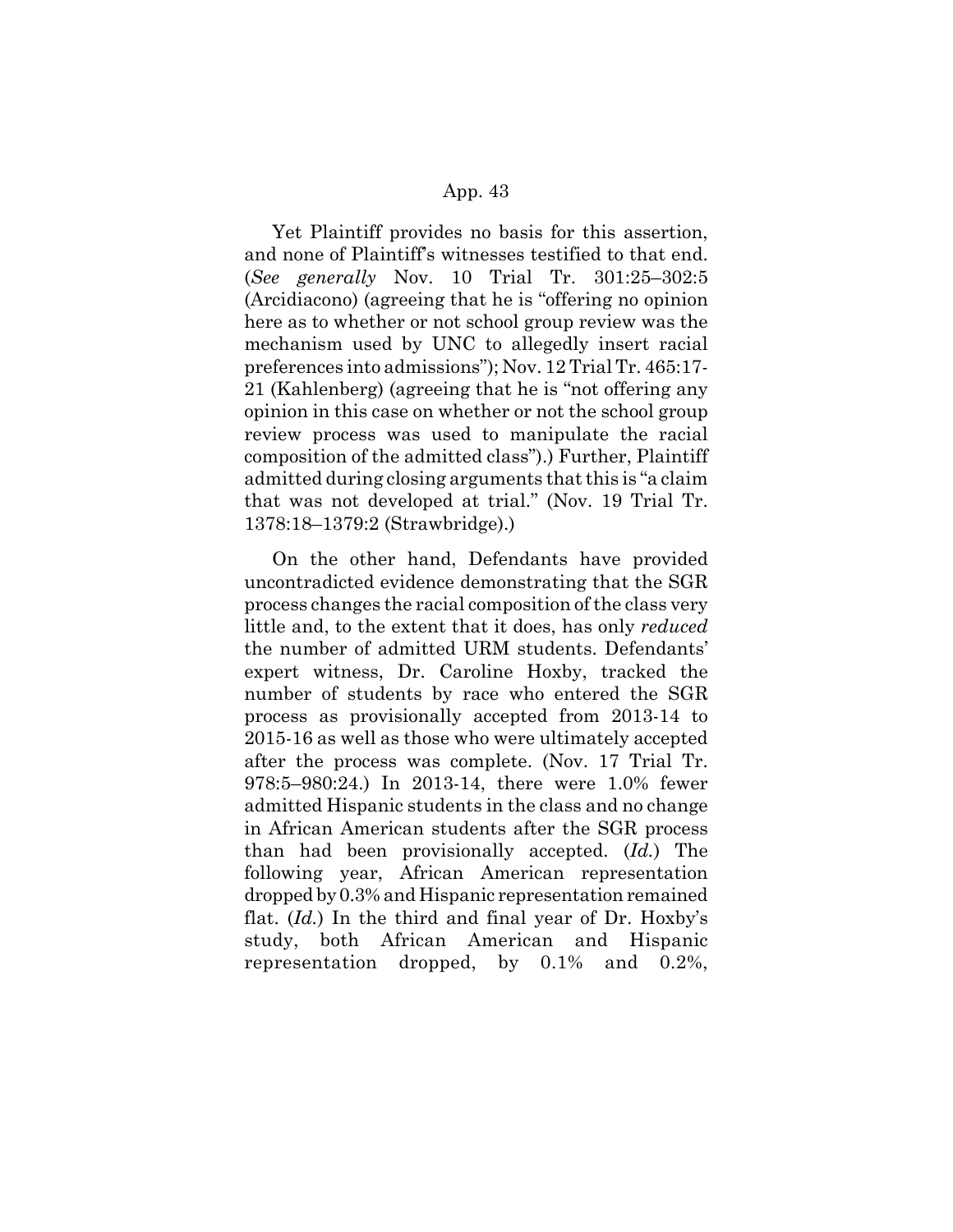respectively. (*Id.*) Over the course of three years, only one time did any single underrepresented race increase its representation in the class following SGR, and this was in 2015-16 when Pacific Islander students went from 0.0% of the admitted class prior to SGR to 0.1% afterwards. (*Id.*) At the same time—in direct contrast to the URM trend—there were more white and Asian American students admitted as part of UNC's classes following the completion of the SGR every year. (*Id.*) Accordingly, the Court finds that the SGR process has not been used to "fine-tune" the racial composition of UNC's admitted classes in favor of URM candidates.

# 2. UNC's Multiple Checks, Balances, and Quality Controls

Plaintiff counters, however, that even an admissions process intended to be holistic by university leadership "could be abused," and Mr. Farmer acknowledged that this is possible. (Nov. 11 Trial Tr. 652:7-9 (Farmer).) Therefore, in order to prevent abuse, Mr. Farmer agreed with Plaintiff's Counsel that the Admissions Office "needs to guarantee that its holistic admissions process has effective checks, balances, and quality control." (*Id.* at 652:3-6.) The Court finds that there is uncontested evidence that such checks, balances, and quality controls exist throughout the UNC admissions process.

For example, checks and balances are in place from the moment applications are submitted. As described above, the reading protocol pairs staff members together at the beginning of every admissions cycle to evaluate each other's provisional decisions. (ECF No. 154-7 ¶ 26.) Further, in some preset circumstances, the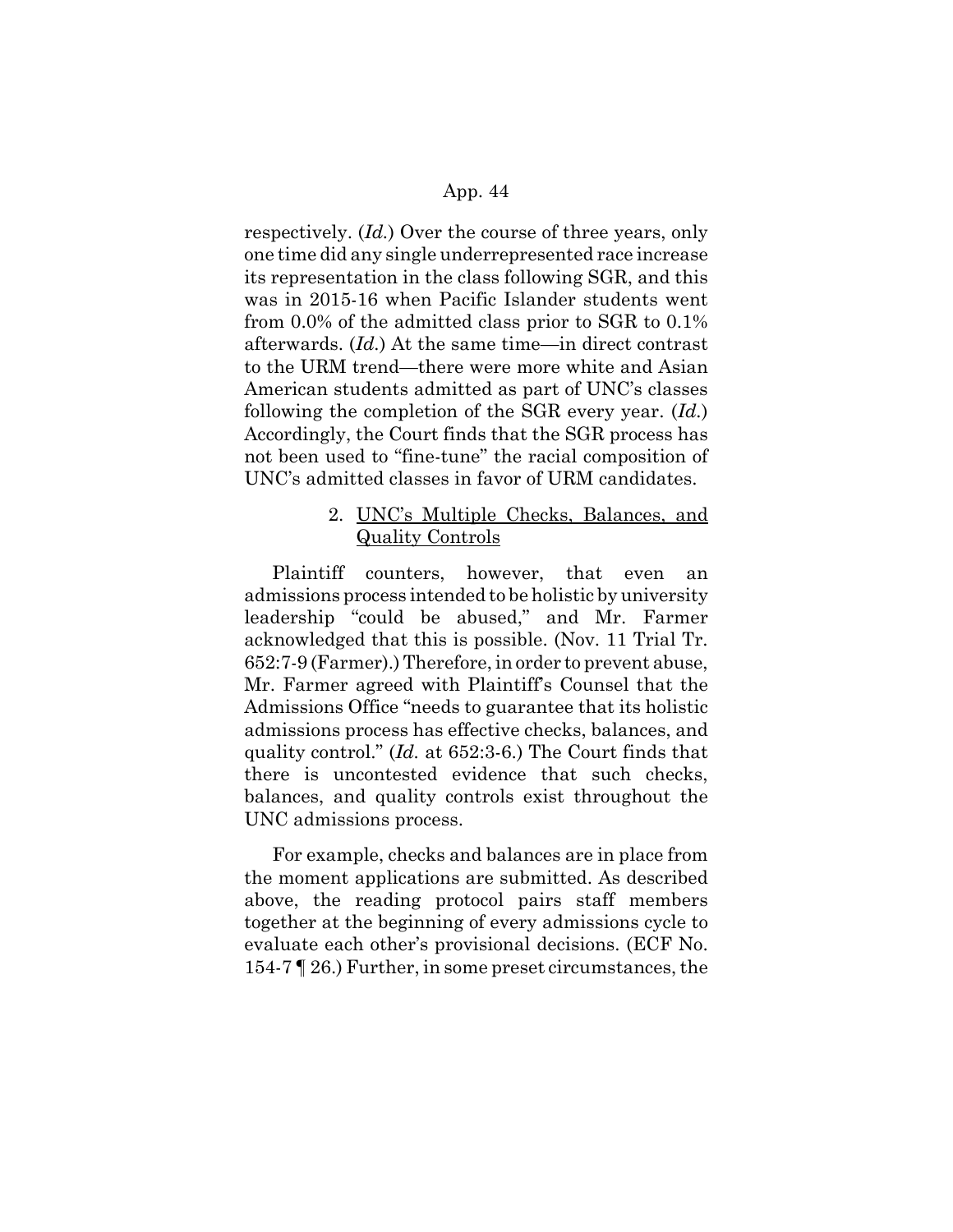admissions policy calls for an automatic second read of applications that fall into certain categories. (ECF No. 155-4 at 6 (Reading Doc.); *see also* Nov. 10 Trial Tr. 534:23–535:5.) New readers are also provided with ongoing training where more experienced staff members evaluate their work and give them regular feedback. (ECF No. 154-7 ¶ 26.)

Additionally, senior members of the Admissions leadership team testified credibly and without contradiction that they read hundreds of admission files every year to ensure that readers are engaging in holistic decisions. Mr. Rosenberg, for instance, testified that he "read[s] behind [every reader] multiple times, many, many times throughout the year." (Nov. 13 Trial Tr. 703:14-20 (Rosenberg) (testifying that he is "constantly seeing or reviewing files," "reading their comments," and "understanding how they got to their decisions.").) Mr. Farmer also testified that he is confident that UNC's readers are engaging in holistic evaluations because he "had seen the hard work that our staff had done in training, and I, myself, had read behind people in the office on thousands of folders.<sup>"13</sup> (Nov. 13 Trial Tr. 656:14-18 (Farmer).) Finally, quality control is also one of the primary goals of the SGR process where every provisional decision is reviewed by "a committee comprised of experienced members of the Admissions office." (ECF No. 225 ¶¶ 59, 61 (J. Statement).)

 $13$  Though his testimony is discussed in much more depth below, Plaintiff's expert witness Dr. Peter Arcidiacono stated that, based on his statistical analysis, he agreed that the UNC admissions process is holistic. (*See, e.g.*, Nov. 9 Trial Tr. 163:23–164:5 (Arcidiacono).)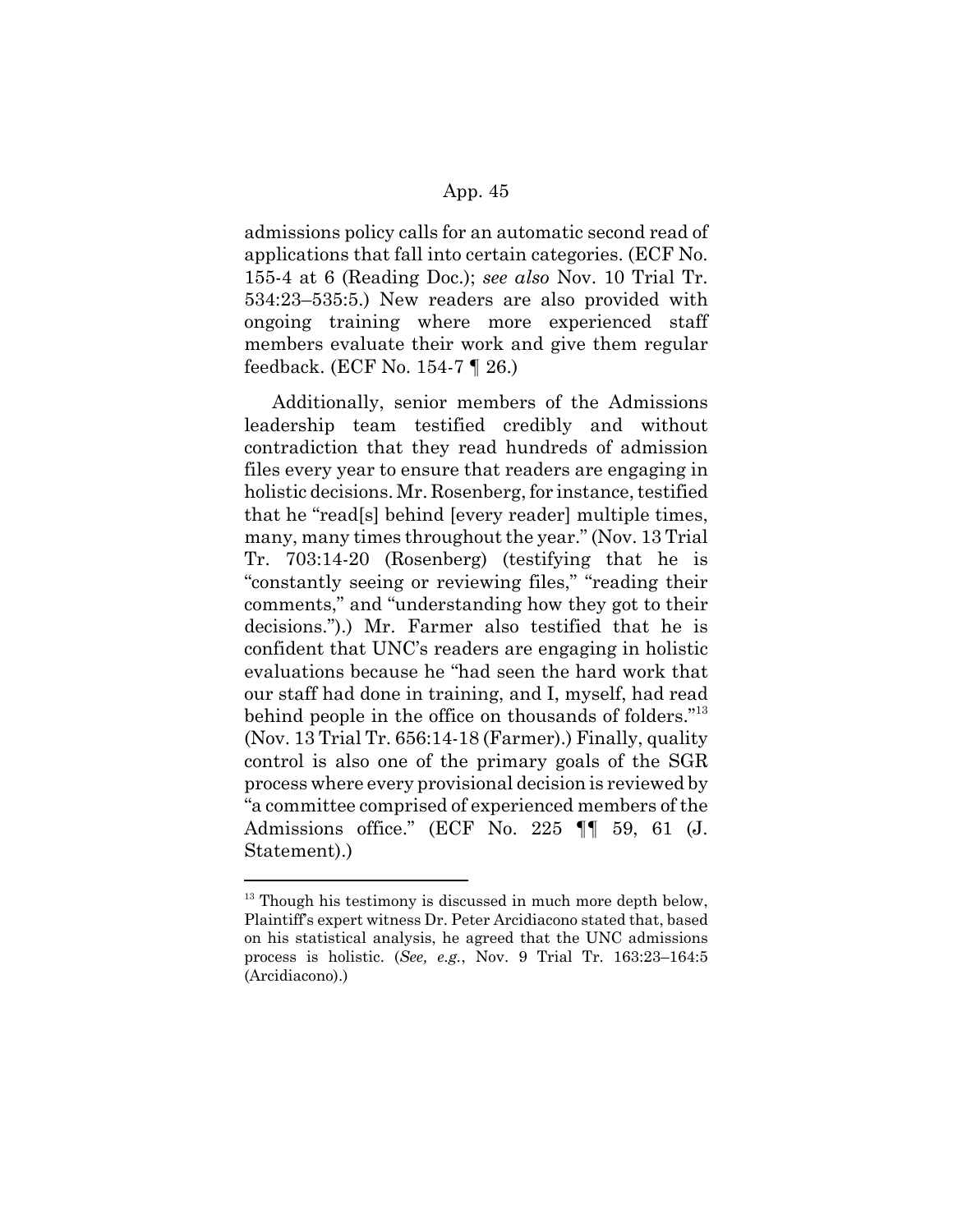In sum, while there is strong evidence that University leadership has adopted checks, balances, and quality control measures to ensure that its policy of incorporating a holistic admissions policy is followed at all stages of the process by all participants, Plaintiff has provided no evidence to show that this process has been used inappropriately.

# **B. There is No Non-Statistical Evidence that Race is a Predominant Factor in Admissions**

Plaintiff contends that the consideration of race permeates the admissions process to such an extent that it must be a predominant factor as the University makes its decisions. According to Plaintiff, this racial focus eclipses other aspects of diversity that the University "claim[s] to value." (Nov. 9 Trial Tr. 21:18-23 (Strawbridge).) Plaintiff fails, however, to provide any meaningful evidence to sustain such an allegation.

# 1. UNC Uses Race as One of Multiple Factors in Recruiting Prospective Students

Plaintiff first argues that UNC's student recruitment efforts demonstrate the use of race as a predominant factor in its admissions process. As background, the University begins its recruitment process each year by identifying its prospect pool. (Nov. 13 Trial Tr. 728:20-23.) It first adds to this pool students who have independently expressed interest in attending UNC. (*Id.* at 728:24–729:2.) Then the University adds other individuals based on a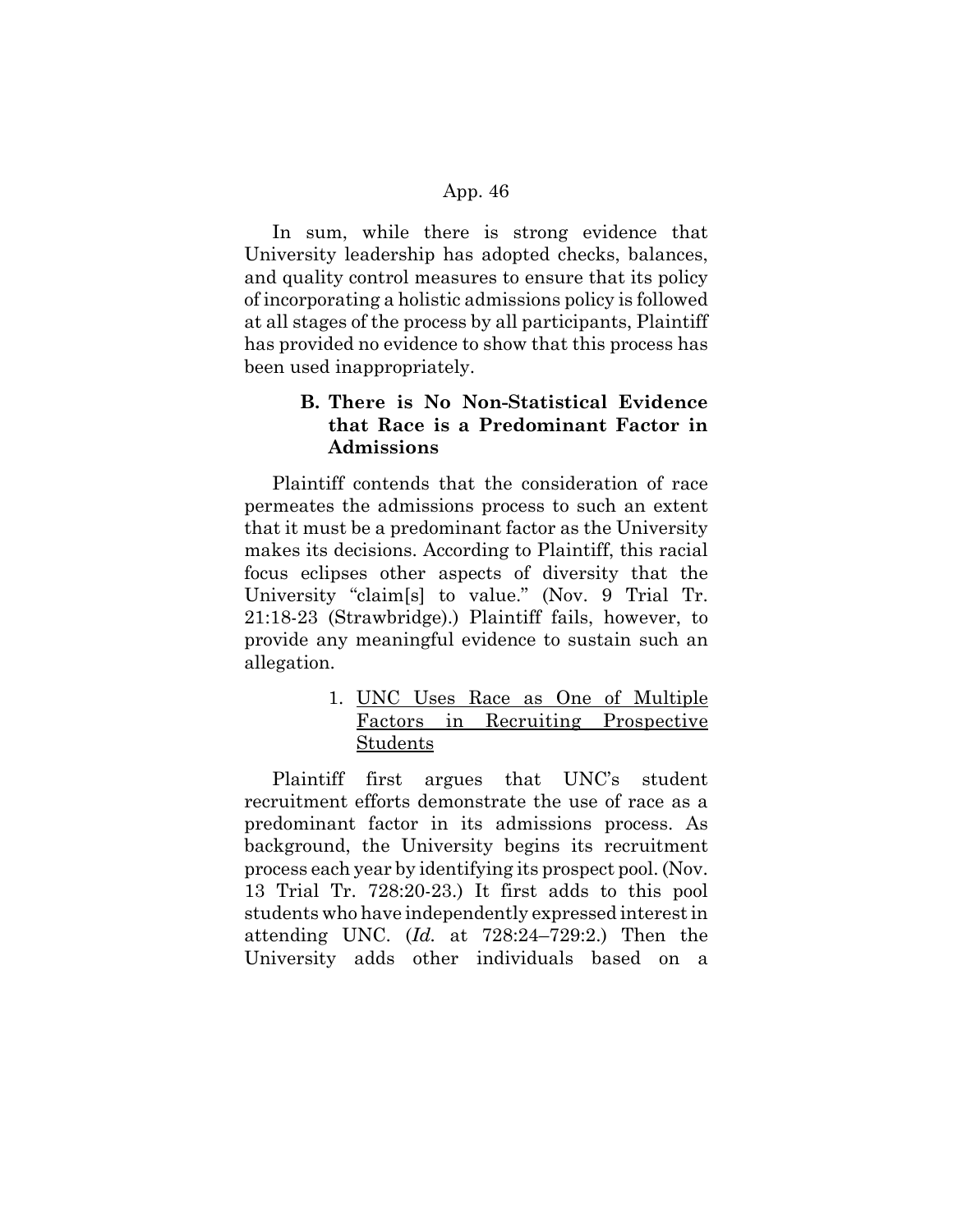combination of their standardized test scores, GPA, residency status, and demographic data. (*Id.* at 729:2-4.) To identify this latter group, the Admissions Office works with the College Board and the ACT and purchases contact information of high school students who meet the preset criteria. (*Id.* at 729:2-23.)

In recruiting North Carolina residents, UNC purchases the information of any student who self-reports at least a B average in high school and who scores a 3 or higher on an AP exam or an 1100 or higher on the SAT.<sup>14</sup> (*Id.* at 730:1-7.) In a separate batch, the University also purchases information for any North Carolina student who scores between 900 and 1100. (*Id.* at 730:8-15.) Instead of mailing these students recruitment materials, however, UNC sends them information from the Carolina College Advising Corps about ways to prepare for college. (*Id.*)

In recruiting out-of-state students, UNC purchases contact information for those who score 1400 or higher on the SAT and have maintained a B grade point average. (*Id.* at 731:1-4.) The University also sends recruitment materials to out-of-state students with a B average who score between 1250 and 1390 if they identify as a first-generation college student, lowincome, or a URM. (*Id.* at 731:4-9.) According to UNC's Associate Director for Recruitment Michael Davis, this final band of students is a part of the University's "priority populations for recruitment" and is included

 $14$  The University also purchases information for students with equivalent ACT scores. (Nov. 13 Trial Tr. 730:1-7.) Though not noted subsequently, this practice holds true for all data purchases described in this section.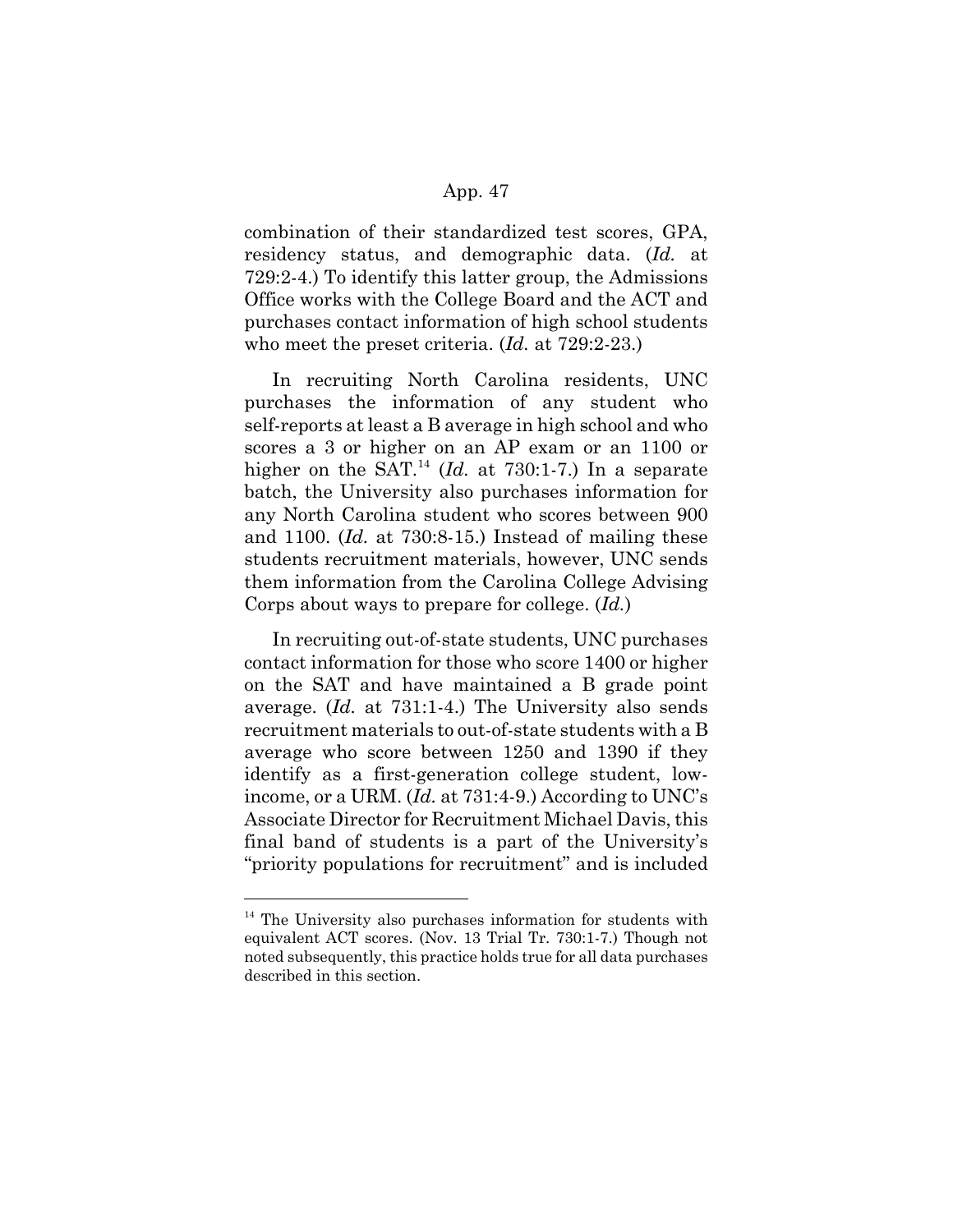so that the school may "cast[ ] as wide a net as possible to talk to those students and let them know about the opportunities at Carolina." (*Id.* at 731:12-16.)

Plaintiff argues that this practice "requires some racial groups to perform better on standardized tests than others in order to be deemed admissible (and therefore recruited)." (ECF No. 247  $\P$  47.) As an example, Plaintiff observes that, in some years, "URMs in North Carolina could score as low as a 26 on the ACT and be recruited, whereas white and Asian-American students needed at least a 29." (*Id.*) Plaintiff notes that recruitment efforts based in part on race also extended to University recruitment events as well. (*Id.* 148 (citing Nov. 13 Trial Tr. 750:7–751:7).)<sup>15</sup>

While this practice does implicate race, at most it only expands the pool of applicants to the University and has no bearing on the actual decision-making criteria the Admissions Office uses to make its decisions. There is no evidence, for instance, that an increase in the number of URM applicants in any way changes the nature of a reader's holistic evaluation. Nor is there evidence that the University considers students in these pools to be admissible based on these criteria alone. According to testimony, it appears that UNC merely believes that students in priority populations are less likely to have considered the

<sup>&</sup>lt;sup>15</sup> Despite its objections here, it does not escape the Court's attention that there is tension between this argument and Plaintiff's allegation that, as a race-neutral alternative, UNC could achieve its diversity goals "by improving its recruitment of socioeconomically disadvantaged, high-achieving minorities." (ECF No. 1 ¶ 132 (Compl.).)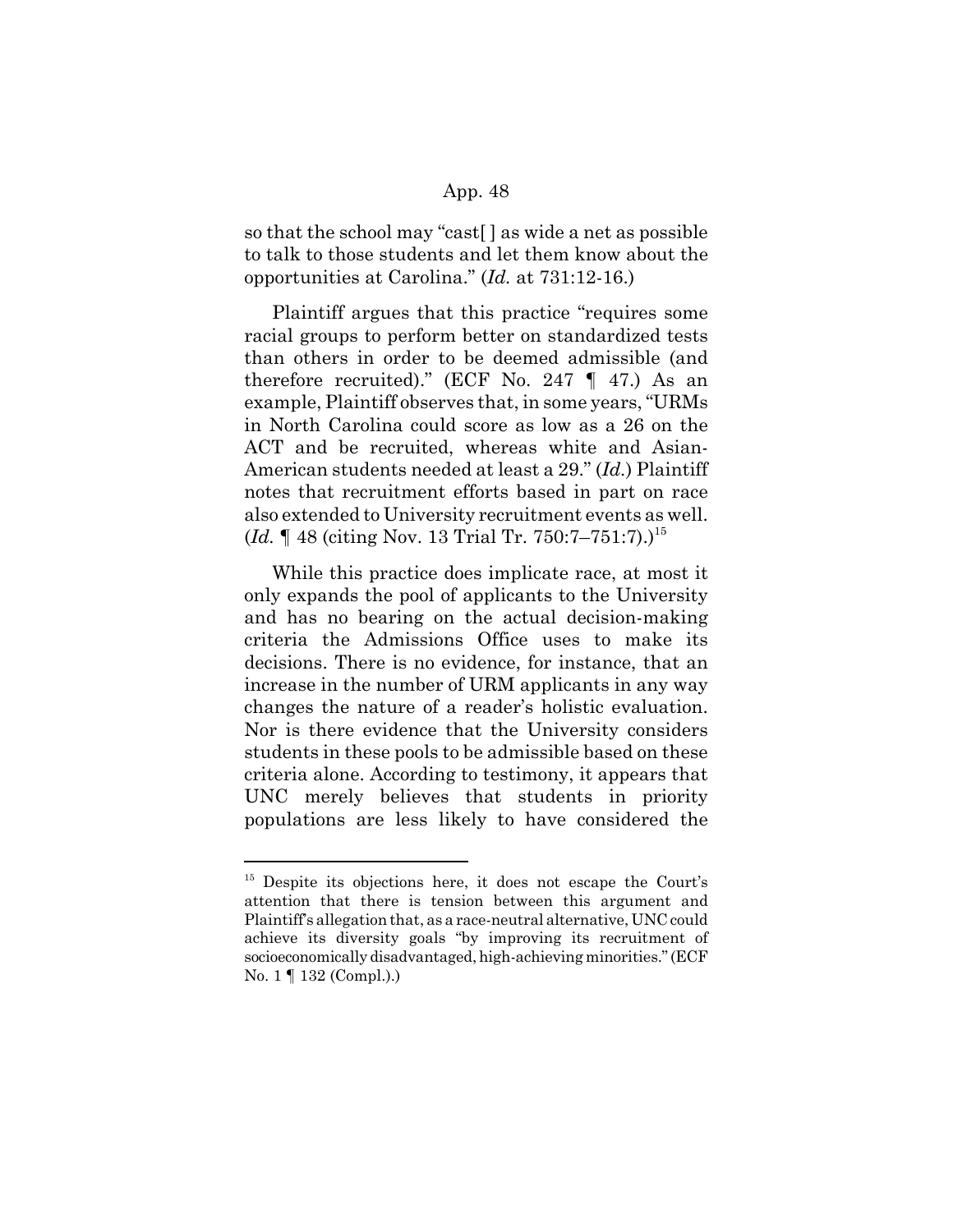University or college in general. Notably, every student whose contact information is purchased must also achieve a certain standardized test score and GPA in order to be added to the list, and no student is added to the pool—much less admitted at this stage—based on race alone.

# 2. The Reporting of Race Does Not Suggest Its Improper Use

Plaintiff also takes issue with the use of what the parties refer to as "core reports." These reports "identified the racial/ethnic composition of the admitted class . . . with comparisons to the prior year" and were sent in various forms to senior admissions staff during some of the years at issue in this case. (ECF No. 247 ¶ 77 (citing Nov. 9 Trial Tr. 87:5– 92:2).) In addition to identifying the racial makeup of the class, at different times these reports listed information about gender, residency, citizenship, and legacy status. (Nov. 9 Trial Tr. 88:22–89:11.) Today these reports also include information about first-generation college students as well as those who qualify for fee waivers. (*Id.* at 89:14-16.)

There is no evidence, however, that these reports have affected admissions decisions in any way. Indeed, it is unclear how they might have such an impact given that they were only viewed by senior staff members not directly involved in provisional decision making. While Mr. Farmer acknowledged that "some people in the office" had access to core reports disaggregated by race prior to 2015, (Nov. 12 Trial Tr. 546:23–547:6 (Farmer)), Mr. Rosenberg stated in uncontradicted testimony that he had no knowledge of any seasonal or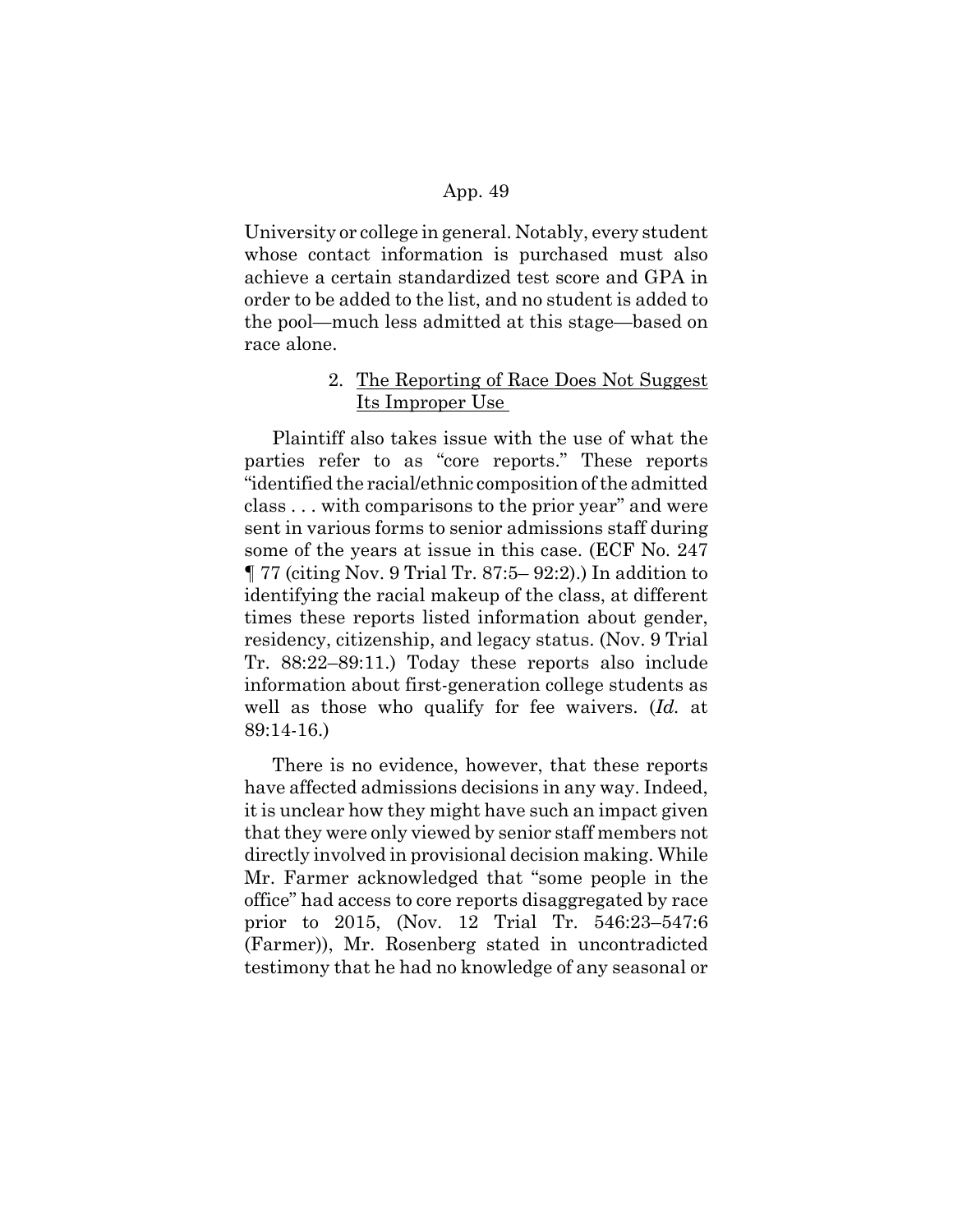admissions office staff readers having access to "any reports showing the racial and ethnic breakdown of the provisionally admitted class." (Nov. 13 Trial Tr. 702:1-5 (Rosenberg).)

Nevertheless, as an added precaution, admissions policy was changed in 2015 so that any person who had a reason to see such data must thereafter recuse themselves from reading any additional applications. (Nov. 12 Trial Tr. at 547:7–548:2.) Although according to Mr. Farmer "readers had never made decisions in light of information that they knew" about the racial composition of the class, this change was enacted so that "there could be no confusion and there could be no misinterpretation of [the University's] practices." (*Id.* at 548:3-9 (Farmer).) Today, readers only learn the racial makeup of the incoming first-year class in the summer after reading is complete, the waitlist is disbanded, and the class is fully enrolled. (Nov. 13 Trial Tr. 702:23–703:1.)

Precautions notwithstanding, the Court finds that—even if readers themselves had access to data showing the real-time projected composition of an incoming class—these core reports do not undermine the University's position that race was used as one factor among many in a holistic admissions process. Indeed, there is no evidence before the Court that the reports—which included a variety of factors in addition to race—were ever used in this way.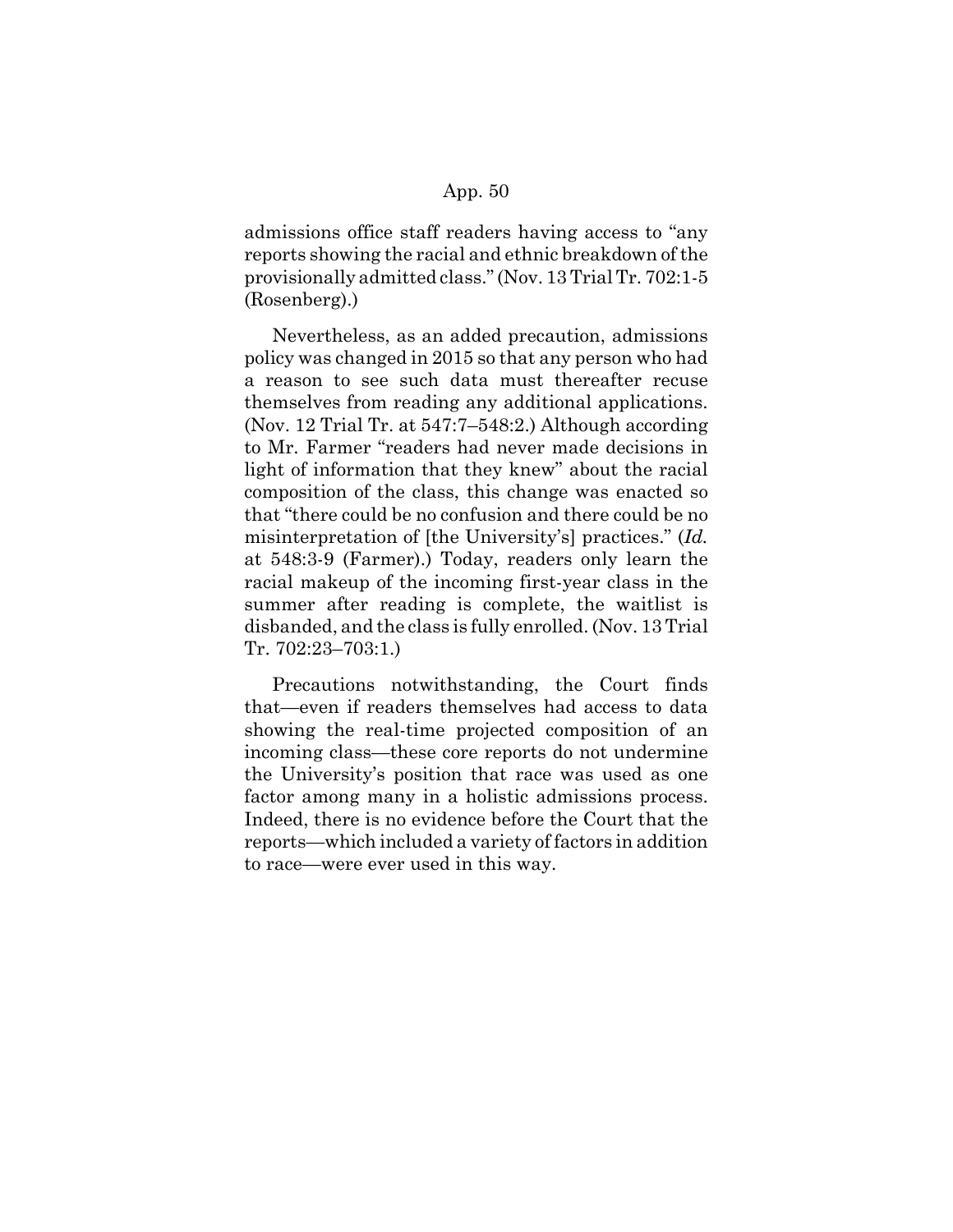# 3. The Consideration of Race at all Stages of the Admissions Process is Consistent with How UNC Evaluates All Factors

The Court briefly addresses Plaintiff's contention that UNC "seeks to take race independent of any other factor into account at all stages of its admissions process." (Nov. 19 Trial Tr. 1377:22-24 (Strawbridge).) This language presumably comes from the University's Reading Document, which states that "race, ethnicity, or national origin may be used at any stage in the admissions process." (ECF No. 155-4 at 8.) This phrasing, however, echoes earlier language in the Reading Document which, referring to other factors, states that "more than forty criteria . . . are used at every stage of the admissions process." (*Id.* at 7.) Read in this context, the consideration of race throughout the evaluation of an application is unexceptional and does not distinguish the consideration of race from the rigor of a student's high school schedule, work history, special talent in music, or creativity. (*See id.* at 7–8.) Moreover, the Reading Document provides more context for this statement by making it clear that race "is never used as anything other than one part of the comprehensive, holistic, and individualized review afforded to each candidate." (*Id.* at 8.) The Court therefore finds that the availability of race as an optional factor in considering an application at "every stage" of the admissions process is consistent with all other factors and not evidence of a non-holistic evaluation process.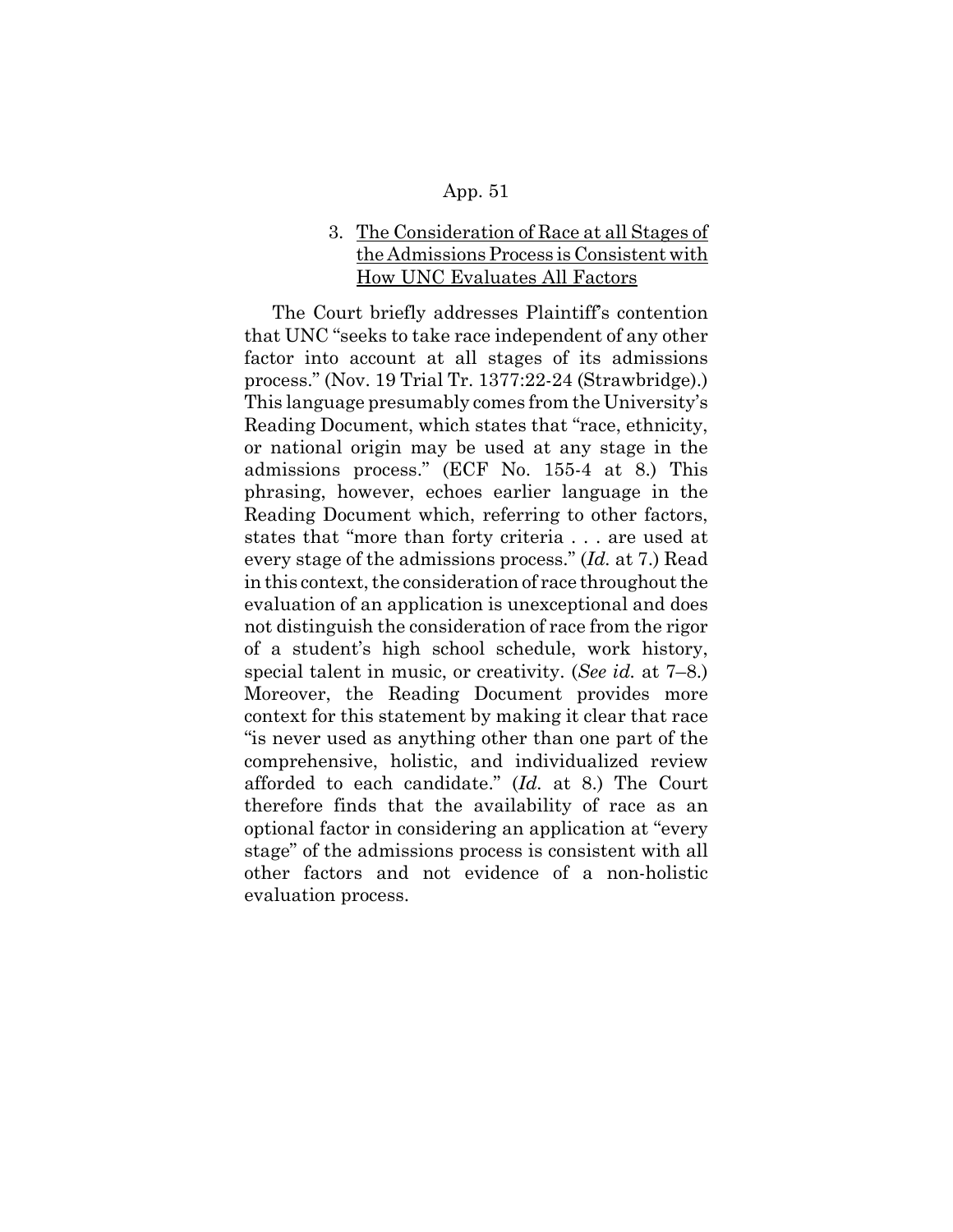# **C. There is No Evidence that UNC Has Not Taken a Serious Accounting of Its Use of Race**

Third, and finally, Plaintiff argues that UNC has not taken a serious accounting of the role that race plays in its admissions process. This contention is expressed in two ways. First, Plaintiff alleges that UNC has not taken advantage of all of its resources to study the impact of race in admissions. Second, Plaintiff contends that the University's lack of definition for the term "critical mass" shows that UNC "has no idea whether its current level of racial diversity achieves its diversity goals." (ECF No. 247 ¶ 38.) The Court, however, finds that there is no basis for either of these conclusions.

> 1. There is Evidence of Attention to the Use of Race Throughout the Admissions Process

Plaintiff first alleges that the Admissions Office's internal research history shows a lack of urgency to the use of race in the admissions process. According to Plaintiff, although Jennifer Kretchmar, UNC's Associate Director for Research in the Office of Undergraduate Admissions, (Nov. 9 Trial Tr. 62:2-4), has completed studies on the effect that gender, legacy status, admissions deadline, and standardized test scores have played on admission decisions, she has never conducted a study that would analyze the extent to which race plays a role, (ECF No. 247 ¶ 93 (citing Nov. 9 Trial Tr. 83:3–84:6 (Kretchmar) and Nov. 13 Trial Tr. 653:11– 656:25 (Farmer))). Mr. Farmer, who had the authority to commission such a study, testified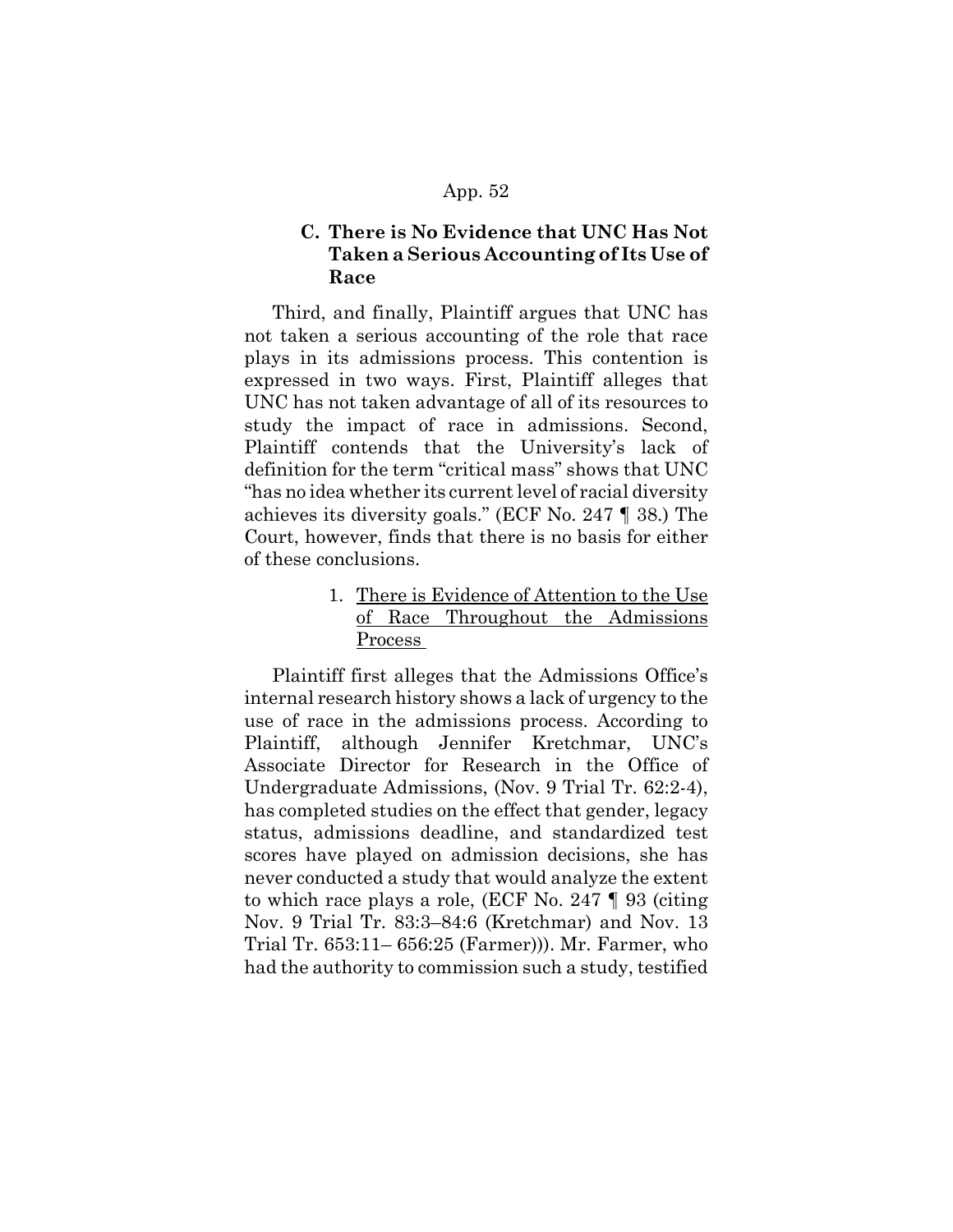that he believed such an analysis was not necessary because he "felt confident in the work that our staff was doing."16 (Nov. 13 Trial Tr. 654:23–655:11 (Farmer).)

For its part, Plaintiff argues that not asking Ms. Kretchmar to complete a study demonstrates that "UNC willfully blinded itself to the true impact race has in its admissions decisions." (ECF No. 247 ¶ 92.) There are, however, other ways to assess the impact of race in admissions outside of a statistical analysis. To that end, it would have been reasonable for Mr. Farmer to rely on his firsthand monitoring of the process in concert with the Admissions Office's intense focus on race in its ongoing training. In sum, the Court finds that, while a study by Ms. Kretchmar would have provided yet another way for UNC to examine its practice, the presence of other assessments rendered this particular type of analysis ultimately unnecessary to demonstrate the Admissions Office's engagement with the role race plays in its admission process.

# 2. There is Evidence that UNC Has Defined and Assessed the Concept of Critical Mass

In 2005, UNC issued its first diversity plan following a "formal, year-long assessment" that found

<sup>&</sup>lt;sup>16</sup> One University group, the Committee on Race Neutral Strategies, subsequently completed a study in 2016 to measure whether race was a predominant factor in admissions. (Nov. 16 Trial Tr. 842:11– 845:7 (Panter).) This study concluded that "underrepresented minority status does not meaningfully drive the prediction accuracy of the final multivariate model." (*Id.* at 844:23-25)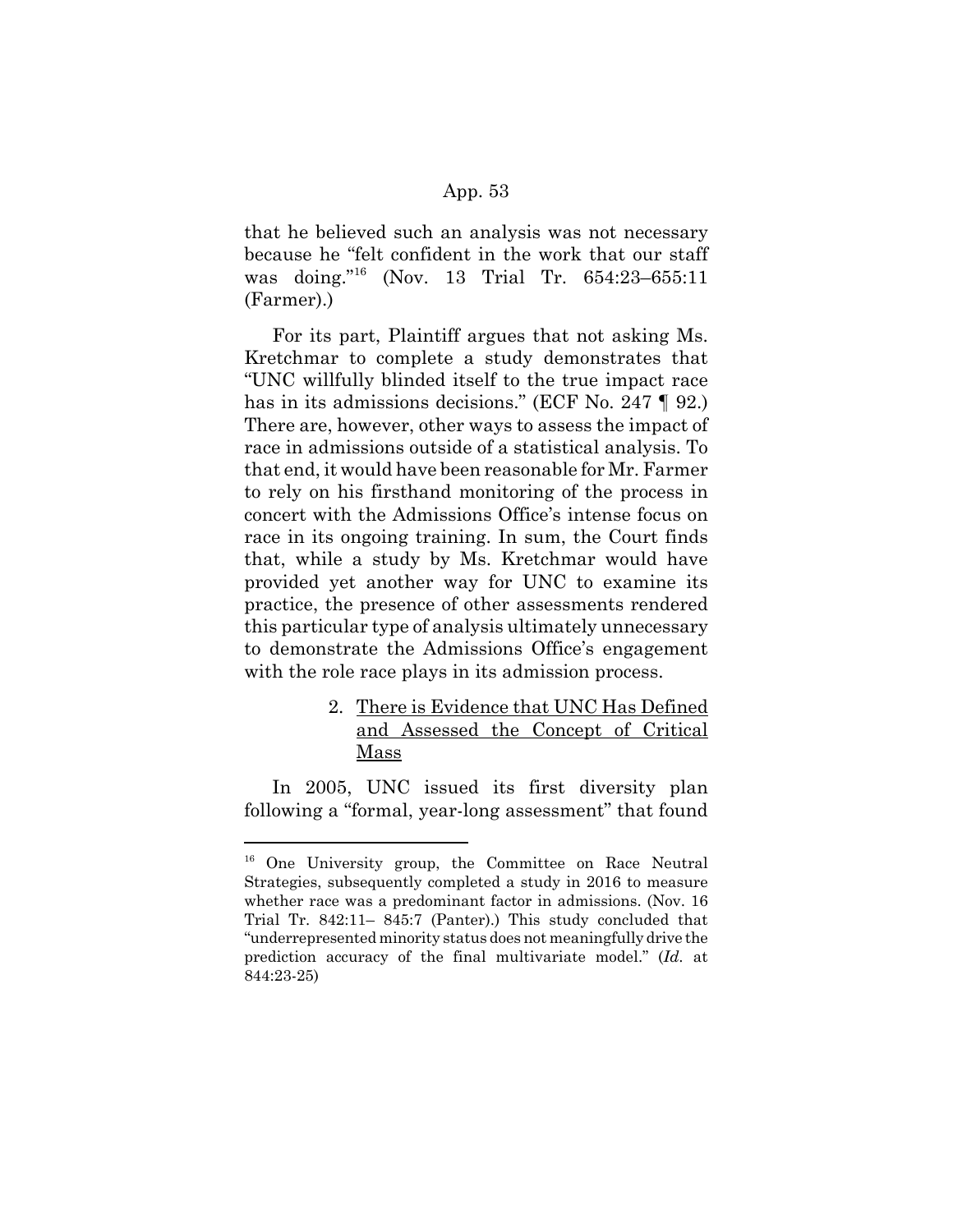"'widespread agreement' among students, faculty, and staff that 'they had learned and benefited' from interactions with colleagues from different backgrounds." (ECF No. 155-4 at 4 (Reading Doc.).) Among other things, this plan called for the admission of students who could contribute to the diversity of the University as well as the "achievement of critical masses of underrepresented populations." (*Id.*) The absence of critical mass, the University found, "impedes the educational process," places "undue pressure on underrepresented students," and limits the degree to which all students can experience the "educational benefits of a diverse learning environment." (*Id.*)

> a. UNC has Defined Critical Mass by Reference to the Educational Benefits of Diversity Critical Mass is Designed to Produce

Plaintiff, however, contends that UNC does not discuss the concept of "critical mass" in its Admissions Office, has not determined if it has achieved a critical mass of underrepresented students, and has not defined the term. (ECF No. 247  $\P$  $\P$  37–39.) There is evidence on the record to support these claims, at least in part. For instance, former University Provost James Dean testified in a deposition that, "[i]n all of [his] conversations with Steve Farmer, that phrase [critical mass] has never come up." (*Id.* ¶ 37 (quoting Dean Dep. 144:22– 145:5).) Ms. Kretchmar also testified that "critical mass isn't language that we use in our everyday work." (Nov. 9 Trial Tr. 108:14-15 (Kretchmar).) Several witnesses for UNC were likewise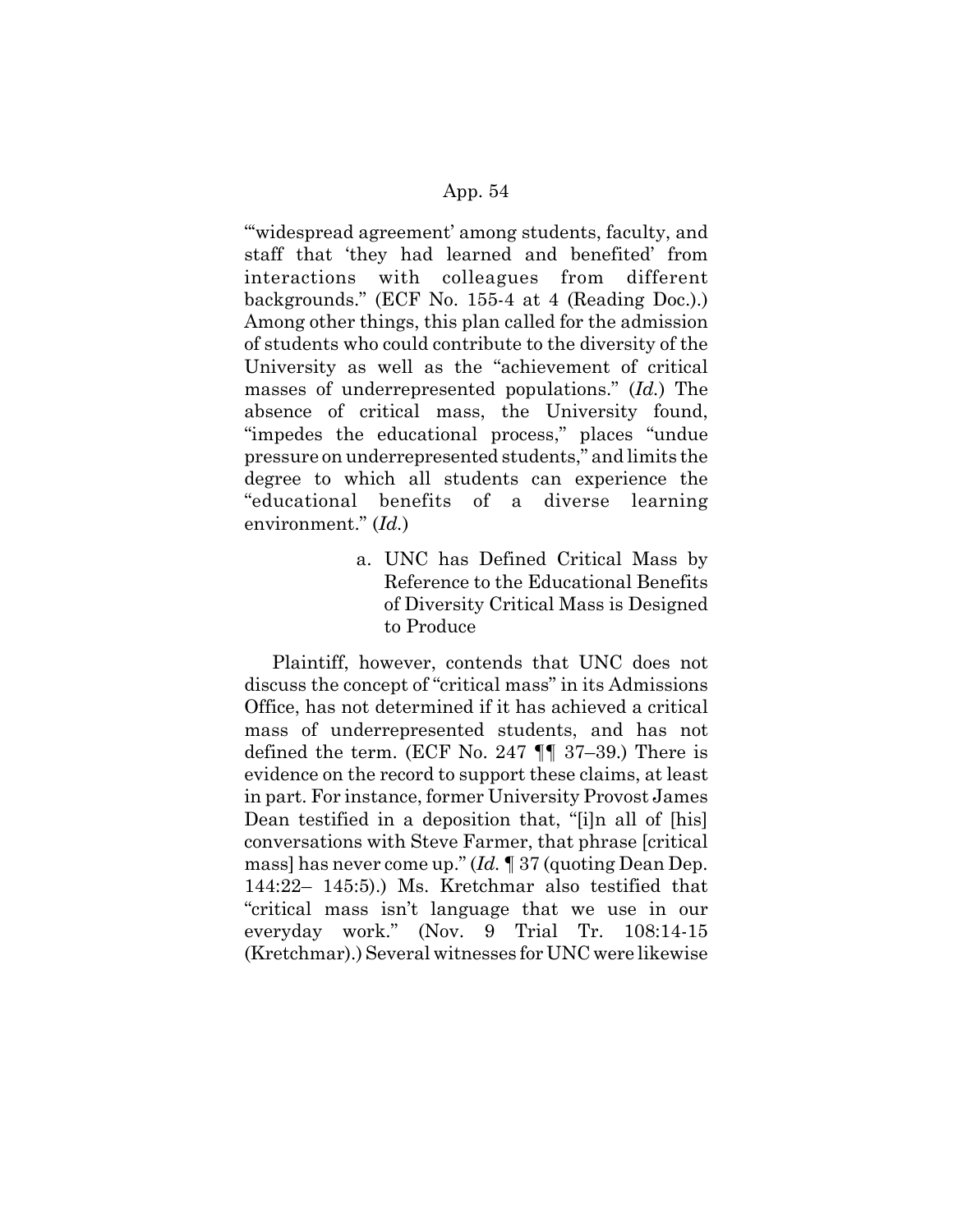unable to point to a written definition of the term. (*See, e.g.*, Nov. 13 Trial Tr. 660:21-25 (Farmer) (agreeing that no definition of the term appears in the final report of the Committee for Race-Neutral Alternatives).).

In *Grutter v. Bollinger*, the University of Michigan's law school sought to enroll a "'critical mass' of minority students" through its holistic admissions process. 539 U.S. at 329. The Court held that an interest in "critical mass" was "not simply 'to assure within its student body some specified percentage of a particular group merely because of its race or ethnic origin'"; such a specific number "would amount to outright racial balancing which is patently unconstitutional." *Id.* at 329–30 (quoting *Regents of Univ. of Cal. v. Bakke*, 438 U.S. 265, 307 (1978) (opinion of Powell, J.)). Rather, the concept "is defined by reference to the educational benefits that diversity is designed to produce." *Id.* at 330. Enumerated among those benefits in *Grutter*, and discussed at some length above, were cross-racial understanding, breaking down stereotypes, improved classroom discussions, the promotion of learning outcomes, student preparation for postgraduate life, and the cultivation of strong leaders. *Id.* Though there is not substantial evidence that UNC's Admissions Office used the phrase "critical mass" regularly, there is significant evidence that it defined, discussed, and measured the concept the phrase describes by reference to the educational benefits that diversity is designed to produce. In testimony, Mr. Farmer discussed critical mass as follows: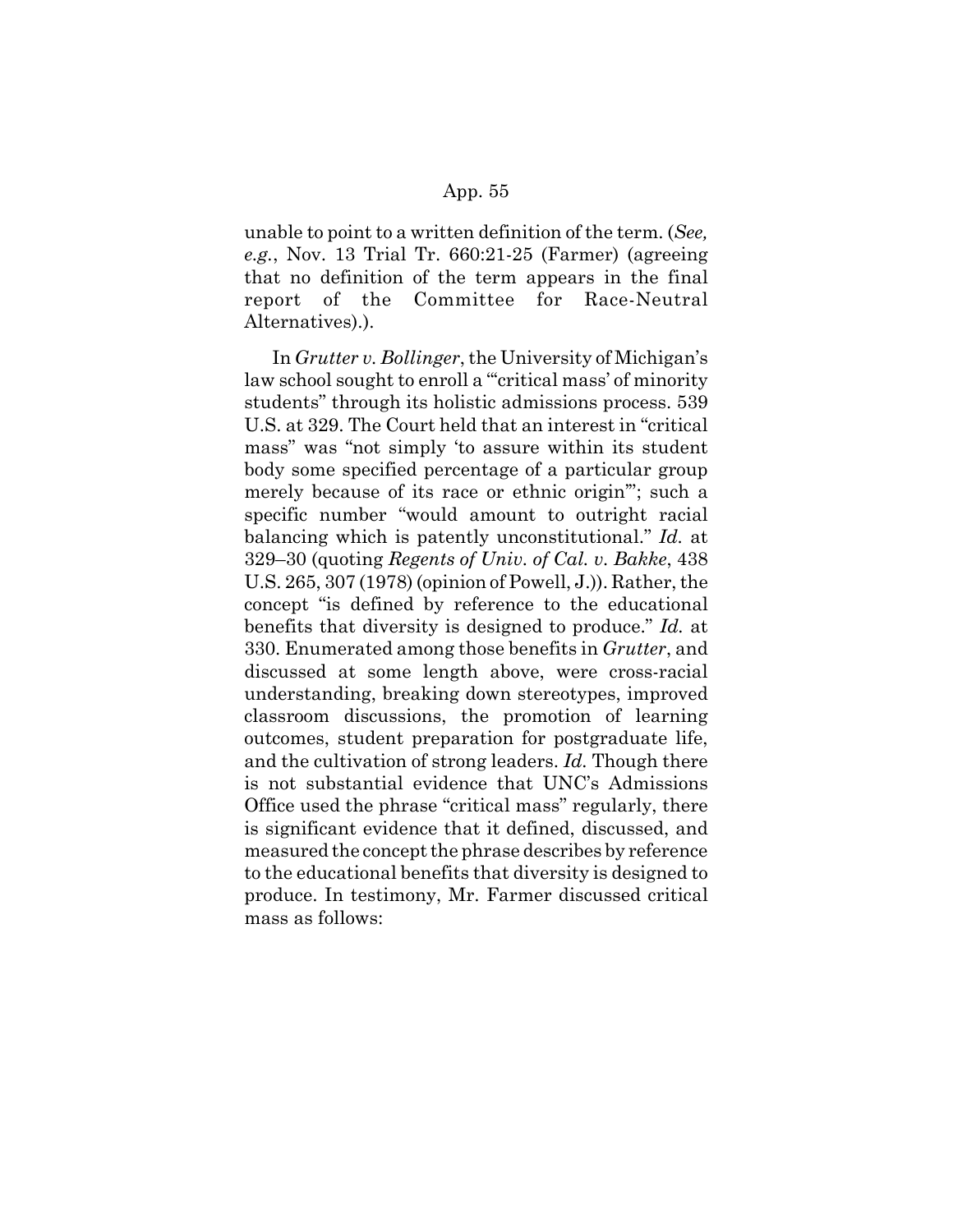I think that critical mass, as I said earlier, is complicated, and I think that critical mass has to be assessed not exclusively in terms of numbers but really in the lived experience of our students: What they're learning, how they're thriving, what they're contributing to the learning and the thriving of others . . . . [M]eaningful representation is important in critical mass for the reasons that I've just described. It's important that students not feel isolated. It's important that students feel free to be all they are instead of feeling trapped into being one-dimensional, and it's important that students feel free from stereotype. All those things are important, and meaningful representation is important for those reasons.

#### (Nov. 12 Trial Tr. 567:23–568:11 (Farmer).)

Further, Ms. Kretchmar summarized when acknowledging that the term "critical mass" was not often used in the Admissions Office, "to the extent that critical mass is aiming towards certain ends, achieving educational benefits of diversity, those are things that we talk about frequently." (Nov. 9 Trial Tr. 108:14-17 (Kretchmar).) Not only are these benefits discussed, but Mr. Farmer testified that the university has "codified them" and is "assessing [itself] against those specific benefits." (Nov. 12 Trial Tr. 520:24–521:1 (Farmer).)

With regards to the benefits themselves, multiple witnesses spoke credibly, consistently, and without contradiction about what that they sought to achieve by enrolling a critical mass of students, demonstrating to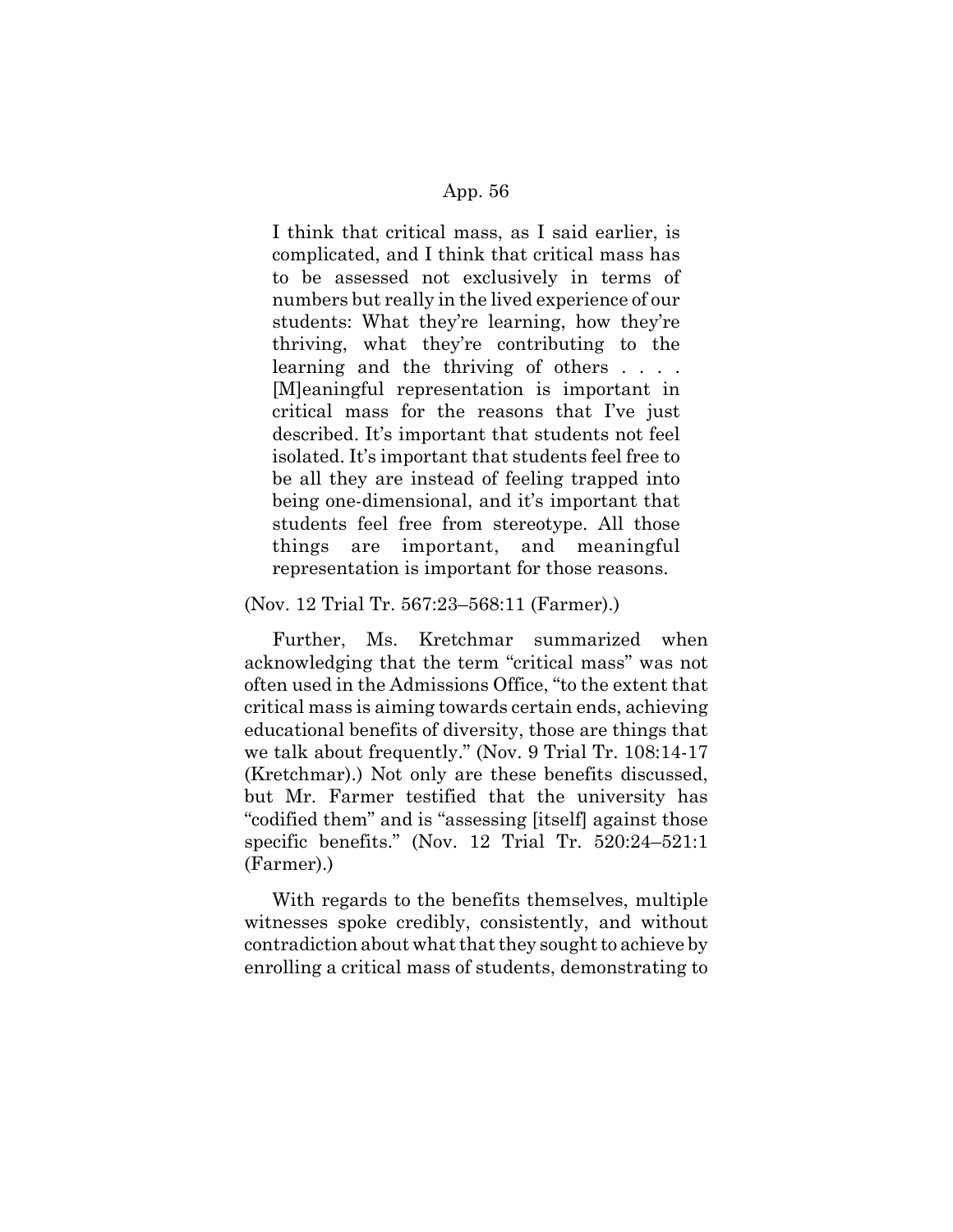the Court that the Admissions Office is well-versed in this concept. Among those benefits expressly described at trial—either in the words of university staff or University documents—were:

- cross-racial understanding through living and learning alongside one another, (Nov. 12 Trial Tr. 518:18-24 (Farmer); *id.* at 525:22 (quoting the Provost's report on the educational benefits of diversity));
- breaking down stereotypes, (*id.* at 544:13-21);
- improved classroom discussion through different perspectives, (*id.* at 522:24– 523:4 (quoting from the 2011 Academic Plan); 524:7-13 (quoting a faculty resolution));
- academic excellence, (*id.* at 523:24–524:4 (quoting a 2016 faculty resolution discussing the enhancement of the learning environment when students, faculty, and staff from diverse backgrounds interact); Nov. 16 Trial Tr. 781:2-11 (Panter) (describing classrooms where students "com[e] together around a meaningfully conceived intellectual pursuit" and with different members contributing in different ways);
- promotion of innovation, new ideas, and problem-solving, (Nov. 12 Trial Tr. 520:13-16, 521:4-5, 524:7-13 (Farmer) (quoting a faculty resolution); *id.* at 525:20-23 (quoting the Provost's report on the educational benefits of diversity));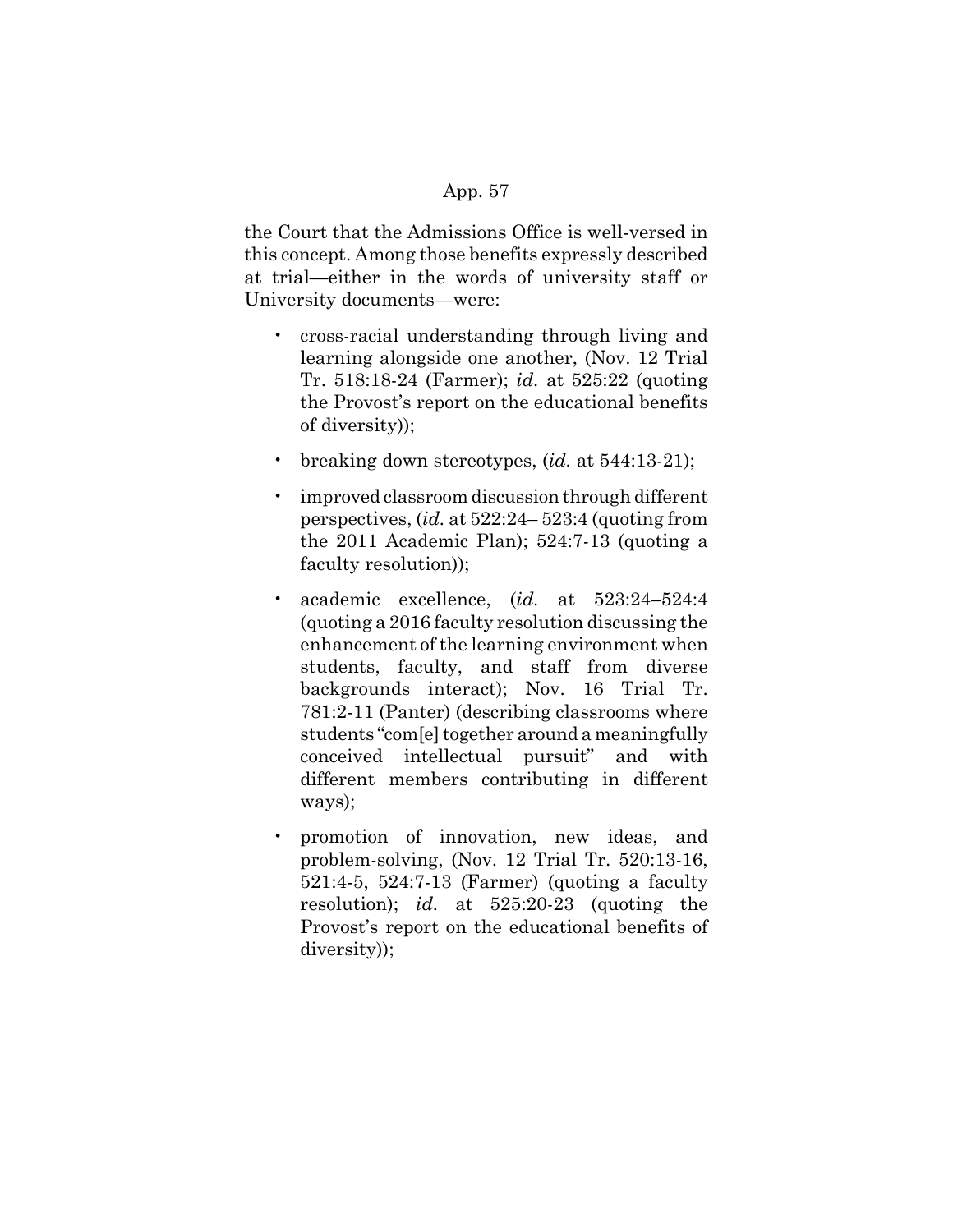- teaching students how to navigate the world, (*id.* at 521:2-8; 522:6-7 (quoting one of the University's academic priorities); *id.* at 525:24-25 (quoting a provost's report on the educational benefits of diversity); *id.* at 527:4-14));
- the cultivation of leaders, (*id.* at 517:22-25 (citing the University mission); *id.* at 525:24-25 (quoting the Provost's report on the educational benefits of diversity) *id.* at 526:14-23 (describing student leadership in University ROTC programs));
- enhancing appreciation, respect, and empathy for others, (*id.* at 525:25–526:1 (quoting the Provost's report on the educational benefits of diversity));
- improving the experience of underrepresented groups so that they were not isolated or having to act as spokespeople for their race, (*id.* at 544:5-21, 568:4-12).

Accordingly, the Court finds that UNC has defined the term "critical mass" not by numbers nor unconstitutional quotas, but by reference to the educational benefits of diversity this concept is designed to produce.

> b. UNC Has Conducted Periodic Reviews to Reach the Conclusion that it Has Not Attained Critical Mass

The Court in *Grutter* also held that "race-conscious admissions policies must be limited in time." *Grutter*,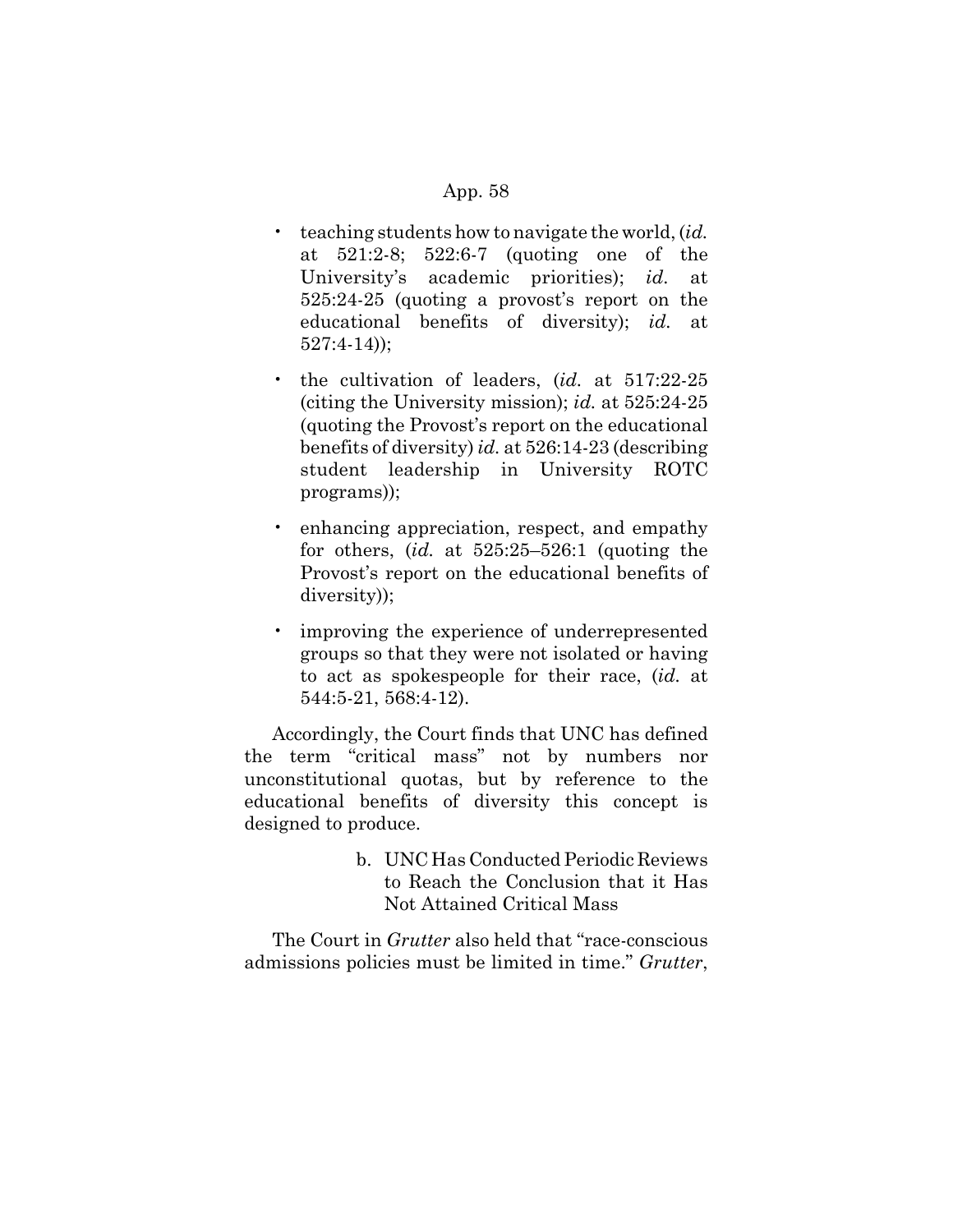539 U.S. at 342. Universities are able to meet these durational requirements through "sunset provisions in race-conscious admissions policies and periodic reviews to determine whether racial preferences are still necessary to achieve student body diversity." *Id.* The Court therefore turns to examine to what extent the University has endeavored to examine its progress towards meeting its diversity goals and end race-conscious admissions at the school.

According to Mr. Farmer, UNC "has been assessing the health of our campus, the success of our students, and the success of diversity initiatives for a long time." (Nov. 12 Trial Tr. 572:6-9 (Farmer) (testifying that this work had occurred over decades).) One person who has been directly involved in these efforts is Abigail Panter, UNC's Senior Associate Dean for Undergraduate Education and a Professor of Psychology and Neuroscience at the University. (Nov. 16 Trial Tr. 767:5-8 (Panter).) Dr. Panter has chaired UNC's Advisory Committee for Undergraduate Admissions as well as the Committee for Race-Neutral Strategies, and she has been a member of the Educational Benefits of Diversity and Inclusion Working Group. (*Id.* at 776:17–777:12.)

Dr. Panter described three components in the University's assessment of the educational benefits of diversity: (1) longitudinal data that measures the experiences of individual students and is tied to a set of local and national assessments; (2) reports that evaluate how students work through the general education curriculum, including department-level tools that assess student engagement; and (3) measures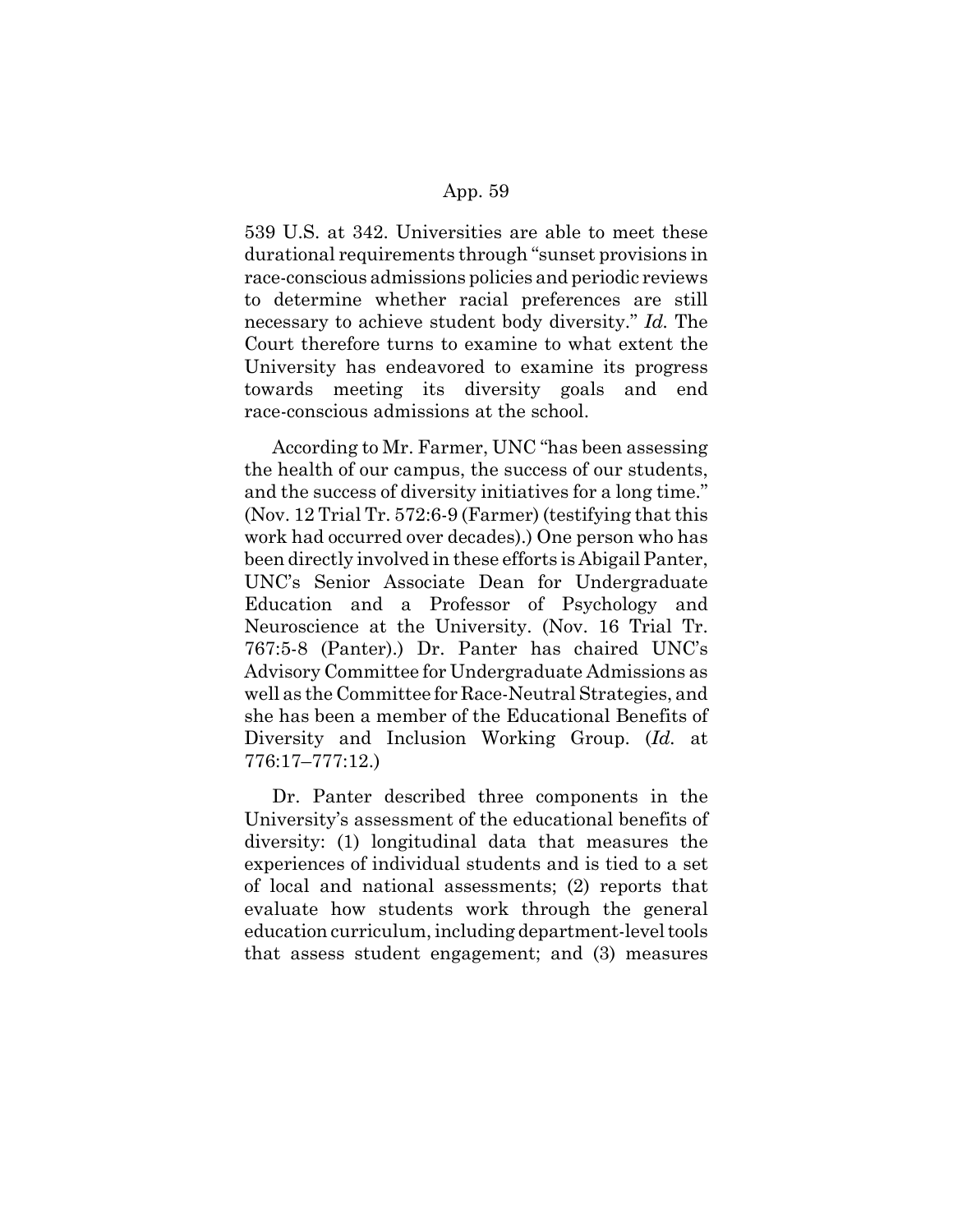designed to assess faculty training and inclusive teaching. (*Id.* at 782:11–785:10.) In partnership with UNC's Institutional Research and Assessment department, Dr. Panter has additionally led cohort studies, climate surveys, and focus groups, and she has conducted intensive research on course evaluations in her efforts to produce a full picture of the University's progress on its diversity initiatives. (*Id.* at 785:15–790:8.) More recently, in 2017, Dr. Panter has joined the Educational Benefits of Diversity Working Group, established by Provost Robert Blouin, whose charge is "to coordinate and enhance the assessment of the University's ongoing efforts to realize the educational benefits of the diversity and inclusion for its undergraduate students." (*Id.* at 794:12-17 (quoting DX005 at 2).)

With regards to whether UNC has already achieved its goals, this working group has reported that many UNC students are indeed benefitting from the University's efforts in this area. (*Id.* at 804:15–805:22.) That said, Dr. Panter insisted that there remains "a lot of work to do in many different spaces." (*Id.* at 806:3-7 ("We are not done. We are not done.").) Mr. Farmer echoed this understanding and testified that his experience in speaking with students and faculty, studying University surveys, and reading *The Daily Tar Heel* student newspaper has led him to the conclusion that "students wish there were more diversity, including more racial and ethnic diversity, on our campus, and the feeling is particularly pronounced among underrepresented students." (Nov. 12 Trial Tr. 568:25–569:25 (Farmer) ("I've honestly never heard a person say at the university that we're where we need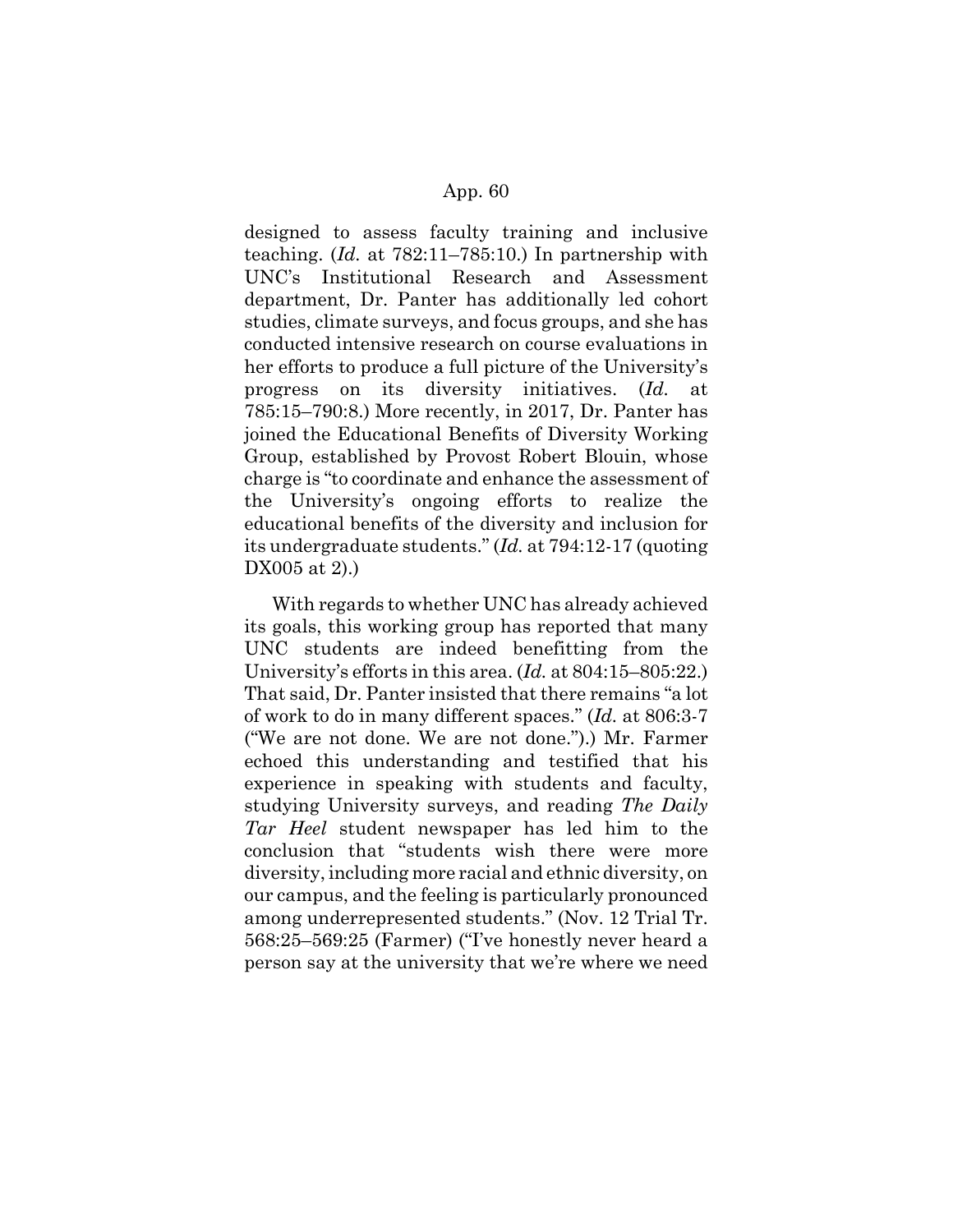to be.").) He testified that, for example, "the low enrollment of African American men [has] caused a lot of harm. It caused a lot of hurt." (*Id.* at 570:15-21.) For instance, Mr. Farmer alluded to a time in 2013 when the enrollment of first-year African American men fell below a hundred, and three students filmed a video in front of the Admissions Office where they described their experiences at UNC. (*Id.* at 570:22–571:2.) Shortly thereafter, a group of American Indian students spoke out in the same way. (*Id.* at 571:2-4.)

These stories echo the experiences described by the UNC students and alumni who testified at trial on behalf of Intervenors. One alumna, Cecilia Polanco, testified, for instance, that it was "pretty apparent once I arrived on campus that there were much, much less students of color than I thought." (Nov. 16 Trial Tr. 879:2-7 (Polanco).) As a result, she "often felt alone and a bit invisible in some spaces because I was . . . the only Latina in some of those spaces." (*Id.* at 879:23-25.) She said that, despite her hope that she would not be the person "called on to speak on Latino issues or immigrant issues," she often was. (*Id.* at 880:1-4.) "And it was uncomfortable," she testified, "because I didn't want to be a speaker for my whole community just based on my experience. It felt like tokenization a lot." (*Id.* at 880:4-6.)

This idea was reiterated by multiple other alumni. Star Wingate-Bey, a 2016 UNC graduate, testified that she was the only Black student in many of her classrooms during her time at the University. (Nov. 18 Trial Tr. 1299:12-17 (Wingate-Bey).) In her words, those experiences "can feel isolating." (*Id.* at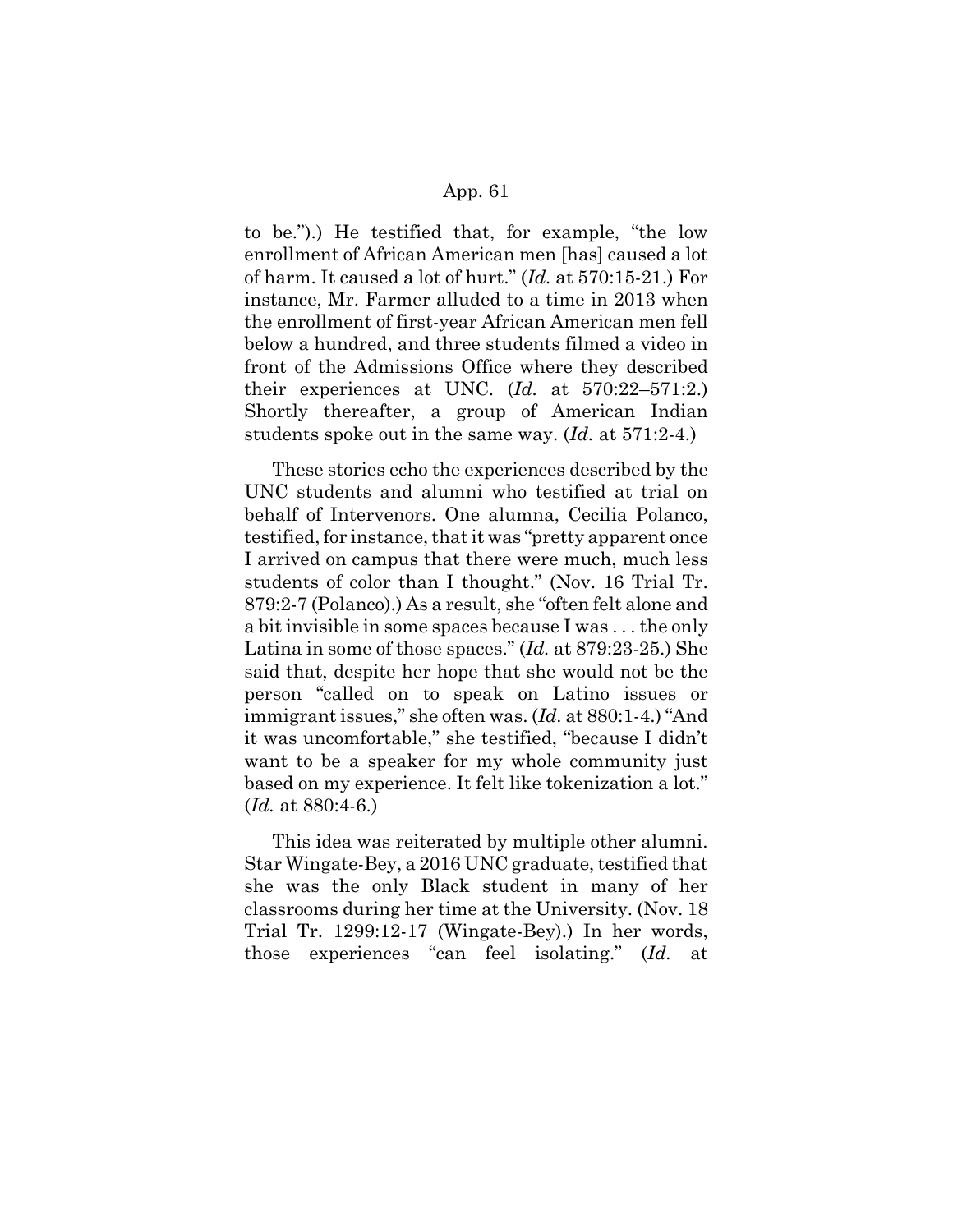1300:13-15.) She testified that she often felt as though she were "the token or the sole representative for [her] race[,] or the fact checker for [her] race, which can be a bit of a burden, in class." (*Id.* at 1300:15-18.)

Andrew Brennen, a 2019 UNC graduate, likewise testified to the discomfort he felt in class as the only African American student when issues of race were discussed. (*Id.* at 1262:10–1263:5 (Brennen).) Mr. Brennen also described hearing racial slurs directed at him multiple times as he walked on UNC's campus. (*Id.* at 1265:17–1266:10.) As a Black student, he testified that, "in the moment, you smile, you deescalate," but he "was always careful" and "always did what [he] needed to do" to avoid making the situations even more difficult. (*Id.* at 1265:23, 1267:3-10.)

The Court finds that the University's ongoing review of its diversity goals is robust and able to assess UNC's progress on a consistent basis. That said, while some portions of the student body appear to be reaping the benefits of diversity, there is both quantitative and qualitative evidence that UNC has not yet achieved its aims. To that end, while UNC has not set forth a proposed time period in which it believes it can end all race-conscious admissions practices, the evidence unmistakably demonstrates that such a time has not yet been achieved.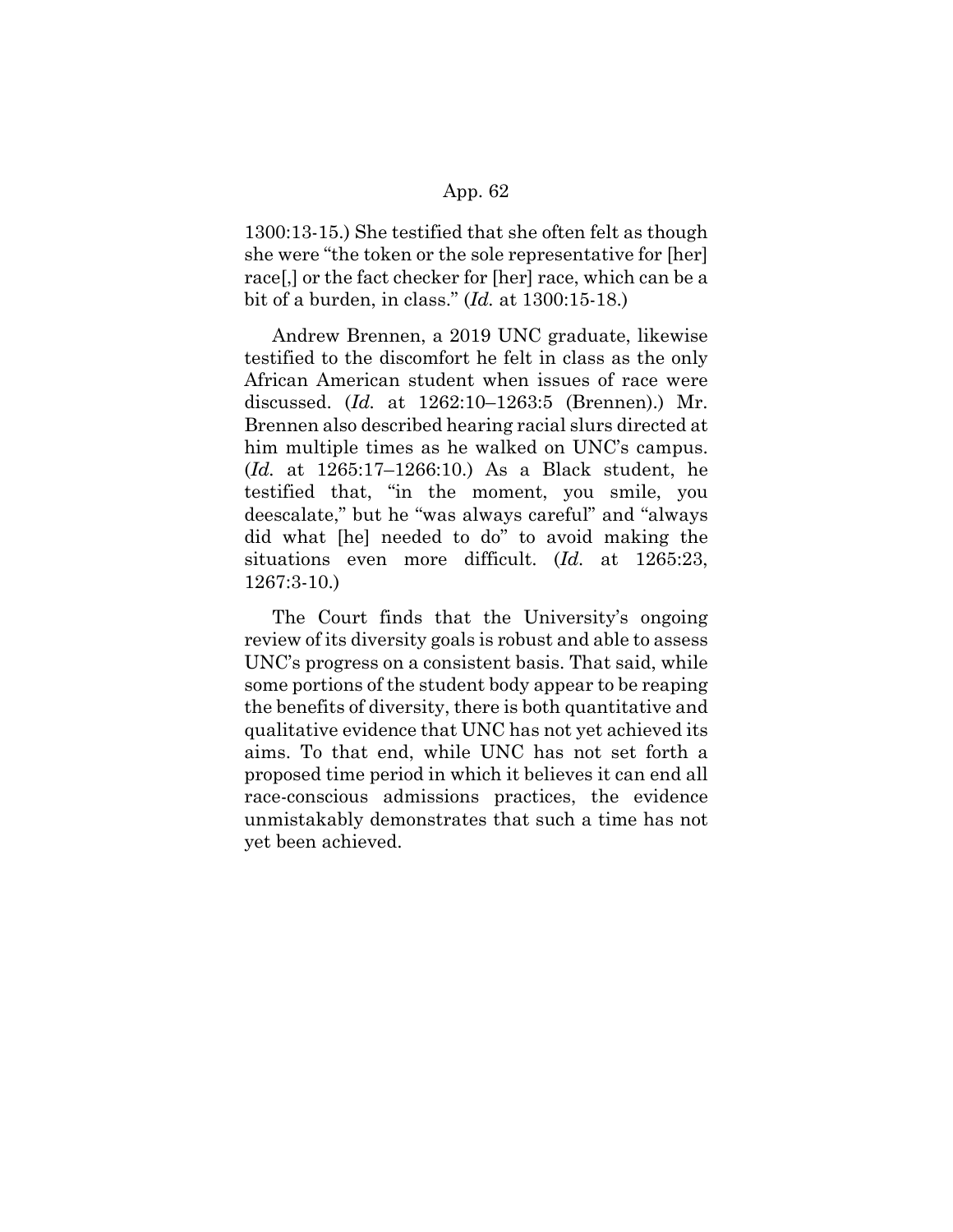# **VI. FINDINGS OF FACT: STATISTICAL EVIDENCE DOES NOT DEMONSTRATE DISCRIMINATION**

The parties additionally provided the Court with detailed statistical evidence to support their claims. While SFFA relied almost exclusively on statistical evidence to support its case, UNC counters SFFA's evidence with its own experts. Each engaged an expert witness to create and describe econometric models that purported to demonstrate the role that race plays in the University's admissions decisions. Both experts' models—while, at times, employing different statistical methods—contribute to the overall understanding of UNC's process despite the experts' starkly divergent conclusions.

# **A. The Parties' Experts are Highly Qualified**

The credentials of the parties' experts are very impressive. Plaintiff's expert Professor Peter Arcidiacono has a Ph.D. in economics from the University of Wisconsin and has been a professor of economics at Duke University for more than two decades, earning tenure in 2006. (Nov 9. Trial Tr. 115:10-24.) His research focuses on labor economics and applied microeconomics, and he has also completed studies on the economics of higher education. (*Id.* at 116:7-18.) Professor Arcidiacono specializes in using empirical models which, in his words, involve econometric modeling to develop an "estimator" and then applying that estimator to real data. (*Id.* at 116:19–117:3 (Arcidiacono).) Professor Arcidiacono testified that he has published about forty papers,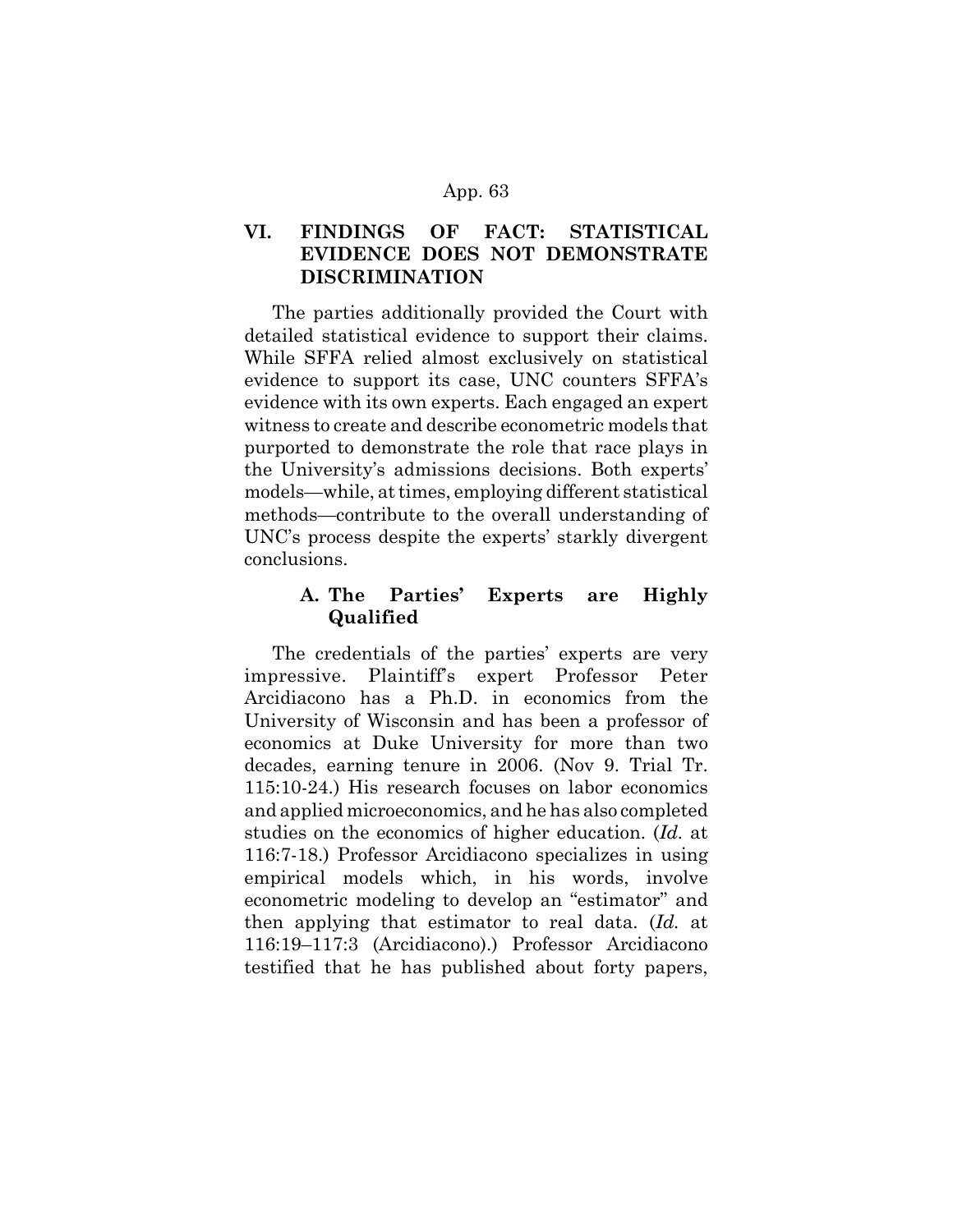almost all of which have involved econometric modeling, and almost a quarter of which "relate to affirmative action." (*Id.* at 118:21–119:6.) Additionally, he has served as a coeditor or associate editor for multiple journals and has been appointed as a research associate for the National Bureau of Economic Research ("NBER"). (*Id.* at 123:20–124:2.) In 2018, Professor Arcidiacono was elected as a Fellow of the Econometric Society and in 2020 was elected as a Fellow of the International Association for Applied Econometrics. (*Id.* at 124:6-9.) In a similar action brought by Plaintiff against another university in which he was also an expert witness, a federal district court found Professor Arcidiacono to be "highly respected" and "well-qualified." *Students for Fair Admissions, Inc. v. President & Fellows of Harvard Coll.*, 397 F. Supp. 3d 126, 158 n.40, 159 (D. Mass. 2019).

The credentials and experience of Defendant's expert Professor Caroline Hoxby are equally impressive. Professor Hoxby earned a Ph.D. in economics from the Massachusetts Institute of Technology in 1994 and immediately began teaching as a professor of economics at her undergraduate alma mater, Harvard University. (Nov. 17 Trial Tr. 929:16–930:3 (Hoxby).) In 2007, she moved to Stanford University where she is currently a named professor in economics specializing in the economics of education. (*Id.* at 931:1-9.) She was appointed by President George W. Bush to serve as the Program Director of the Economics of Education Program for the NBER, is a member of the American Academy of Arts and Sciences and has been awarded the Smithsonian's award for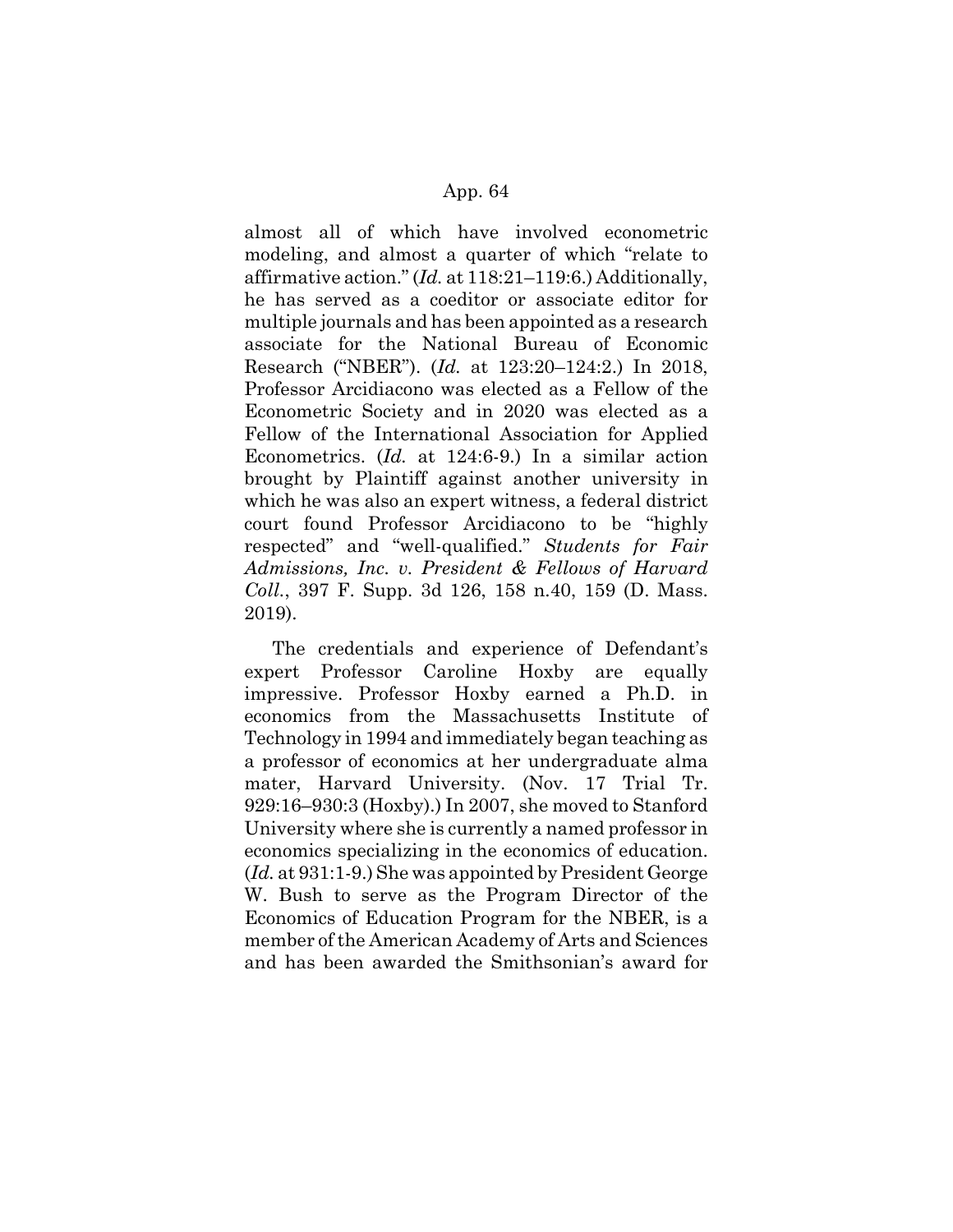ingenuity for her original and thought-provoking research. (*Id.* at 933:10-14, 935:4-13.) She has also received the Fordham Award as the top educational researcher in the United States. (*Id.* at 933:14-21.)

There is little need to differentiate between the qualifications of these two experts. The Court finds that both are entirely qualified to create the types of statistical models they offer as evidence in this case. The experts differ with regards to the specific questions they sought to answer and the methods they used to reach their conclusions. However, the Court is wellpositioned to balance the trade-offs in these different approaches and consider how they have impacted the experts' ultimate findings. The Court begins this analysis first by providing a brief description of the questions that each expert testified that he or she attempted to answer and an overview of how each conducted their work.

# **B. Overview of Research Questions and Process**

#### 1. Professor Arcidiacono

Professor Arcidiacono testified that he sought to understand (1) "how formulaic UNC's admissions decisions are" and (2) "the role that race plays in those admissions decisions." (Nov. 9 Trial Tr. 114:24-25 (Arcidiacono).) To answer these questions, he completed what he described as a four-part process. (*Id.* at 125:13-18.) The first part of the process was to create a data set. (*Id.* at 125:18-21.) UNC provided application data to Plaintiff for every candidate who applied between the 2011-12 admissions cycle and the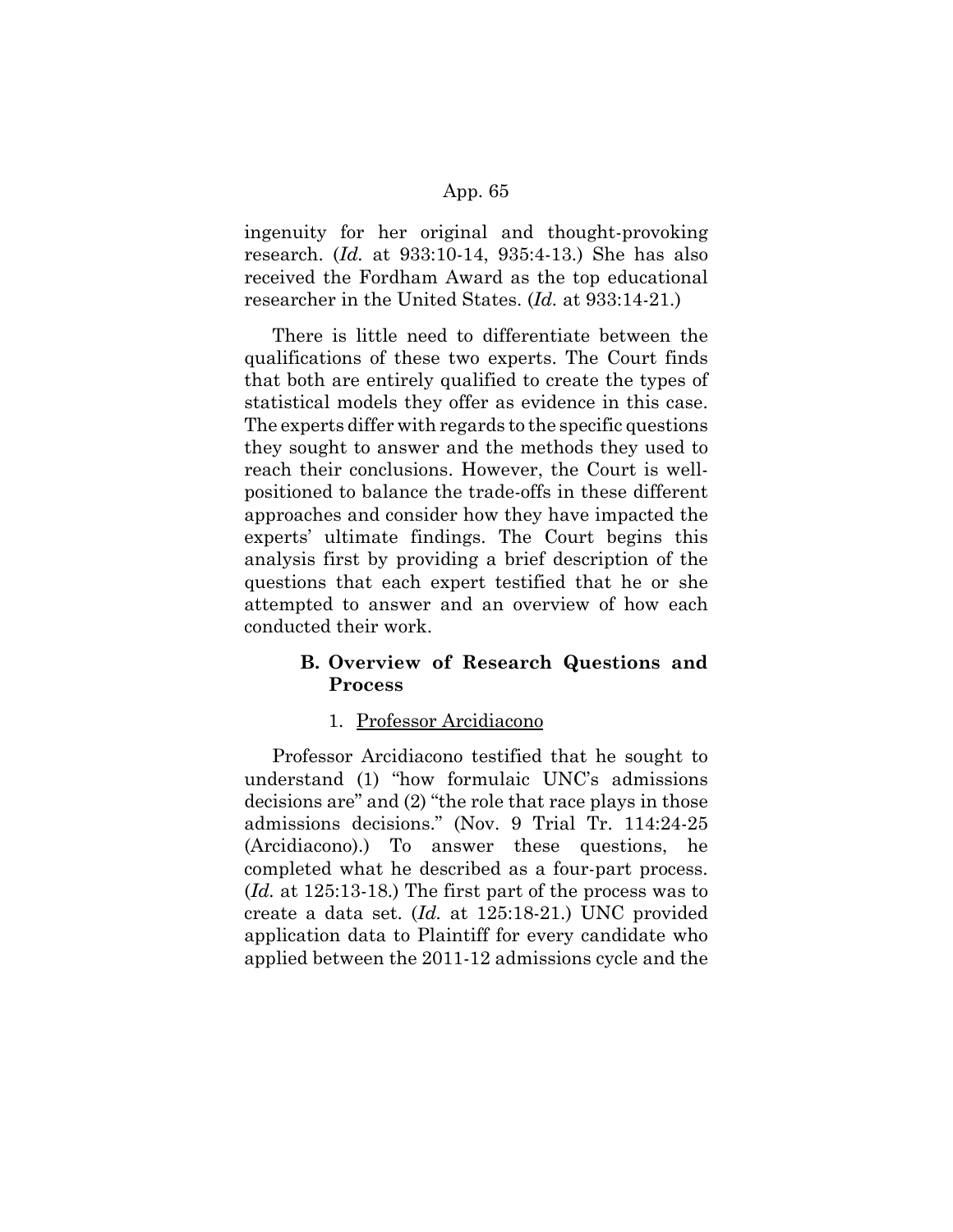2016-17 cycle.17 (Nov. 18 Trial Tr. 1122:4-9 (Hoxby).) This included over 200,000 applications, with about 65,000 from in-state applicants and 135,000 from nonresidents. (ECF No. 225 ¶ 100 (J. Statement).) For each applicant, the University provided the following data points:

[1] admissions and enrollment decisions, [2] whether the applicant applied for early action, [3] academic background measures such as test scores and grades, [4] the five ratings that the University's admissions officers assigned to each file, and [5] demographic information such as residency status, race/ethnicity, gender, and whether the applicant is a first-generation college student.

(*Id.* ¶ 101.) Professor Arcidiacono testified that, before beginning his analysis, he first decided which of these applications were "relevant" to the questions he was answering. (Nov. 9 Trial Tr. 125:19-21 (Arcidiacono).) As a result of this review, he removed the applications of any student who withdrew or otherwise submitted an incomplete application,  $^{18}$  any application listing a

 $17$  The parties' stipulated that UNC "produced data relating to all applicants from the 2012-13, 2013-14, 2014-15, 2015-16, and 2016-17 admissions cycles (that is, for the incoming freshman classes that would make up the graduating classes of 2016 to 2021)." (ECF No. 225 ¶ 99 (J. Statement).) This statement lists five individual classes before parenthetically noting a graduating range of six classes. Based on the experts' testimony citing to data from six different admissions cycles, the Court concludes that the class of 2011-12 was unintentionally omitted in the Joint Stipulation.

<sup>&</sup>lt;sup>18</sup> Professor Arcidiacono removed the applications of students who withdrew or submitted incomplete applications because these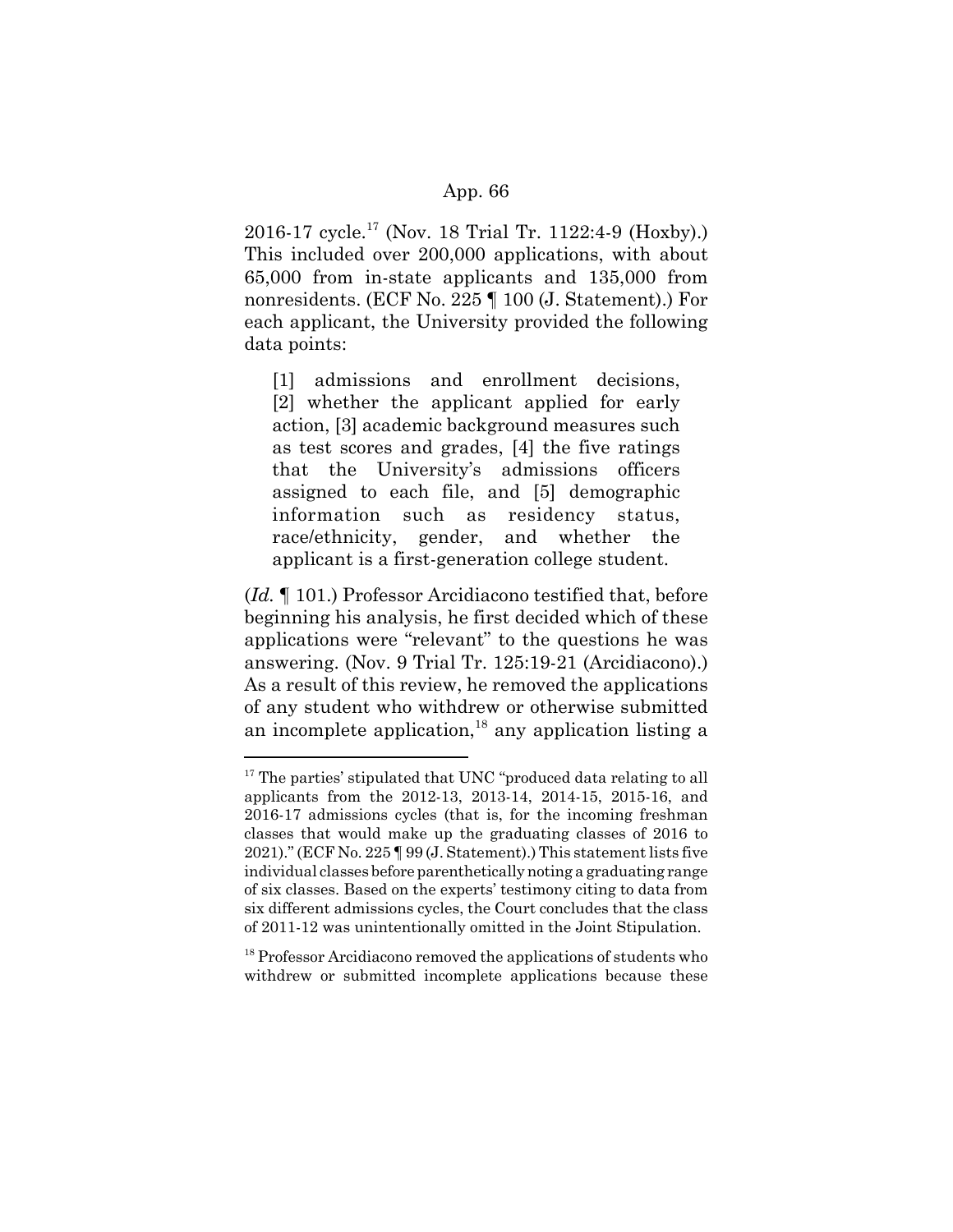reader rating of zero,<sup>19</sup> any application that was flagged in UNC's system as "special,"20 and any application for a student who was applying from outside of the United States.21 (*Id*. at 128:18–130:17.) These exclusions removed 37,555 students from the data set, or about 19% of all applications provided. (*See* ECF No. 247-1 at 3 (Arcidiacono demonstratives).)

The second step in Professor Arcidiacono's analysis was to complete a descriptive analysis of the applications that remained. (Nov. 9 Trial Tr. 125:22-23 (Arcidiacono).) In this stage, he looked more closely at

students were "not really competing for admissions in the same way." (Nov. 9 Trial Tr. 128:24–129:3 (Arcidiacono).) For instance, students who withdrew their applications from consideration before receiving a decision might have extremely strong credentials but nevertheless would still not be admitted to the University.

<sup>&</sup>lt;sup>19</sup> Professor Arcidiacono removed students with admissions ratings of zero because such a rating would indicate "bad data" in the sense that zero was not one of the rating options available to UNC readers and therefore must signal a mistake. (Nov. 9 Trial Tr. 129:6-9 (Arcidiacono).)

<sup>20</sup> Though Professor Arcidiacono was not able to discern the meaning of all of the "special" flags in the UNC system, he testified that this group included candidates, for instance, who were recruited athletes, stating that "the admissions process operates very differently for them." (Nov. 9 Trial Tr. 129:10-21 (Arcidiacono) (observing that applicants with "special" flags were admitted 97% of the time).)

 $21$  Professor Arcidiacono excluded international applicants given his understanding that "this case is about domestic applicants; and at least at a lot of universities, for example, need-blind admissions will not apply to foreign applicants." (Nov. 9 Trial Tr. 130:12-17 (Arcidiacono).)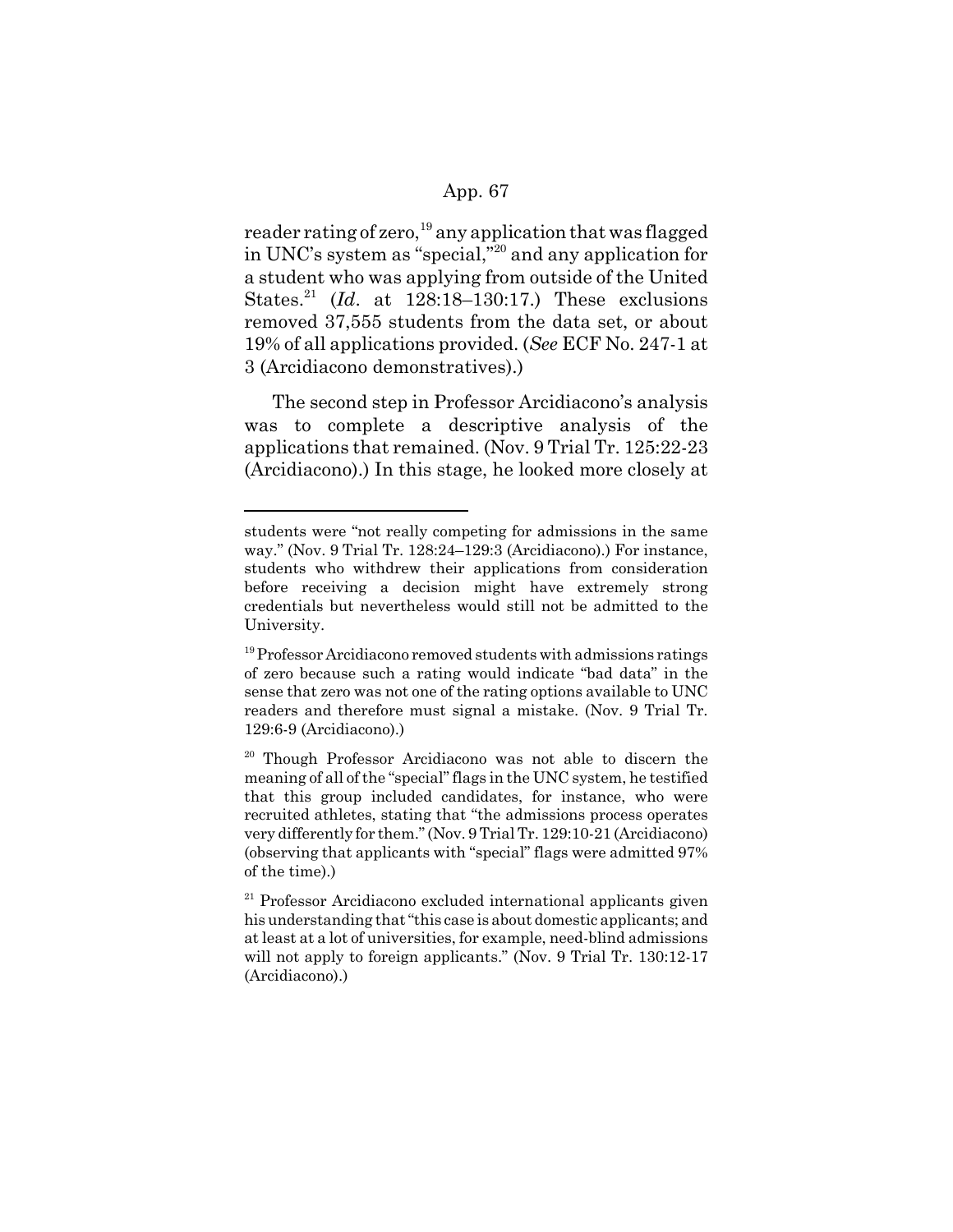"basic patterns" in the data such as the admission rates of students disaggregated in multiple ways. (*Id.*)

Third, Professor Arcidiacono built several iterations of an econometric model with the goal of simulating UNC's admissions process as closely as possible using only the observable variables available to him. (*Id.* at 125:24–126:3.) As part of this phase, he also attempted to approximate how important the different variables were in UNC's decision-making, and he assigned mathematical weights for each variable—such as GPA, race, or first-generation status—that he considered. (*Id.* at 163:12–164:5.) Using these weights, he then assigned each student a probability of admission. (*Id.*)

Fourth, and finally, Professor Arcidiacono attempted to quantify the effect of race in his model by modifying the race of individual applicants to see how such a change would alter the model's projection for a student's probability of admission. (*Id.* at 126:4-7.) In Professor Arcidiacono words, this amounted to "turning on or off racial preferences" within the model itself. (*Id.*)

#### 2. Professor Hoxby

Professor Hoxby testified that she sought to answer whether Plaintiff's allegations that race and ethnicity were dominant factors in the admissions process were accurate.22 (Nov. 17 Trial Tr. at 936:10-14 (Hoxby).) In

 $22$  As discussed in more detail below, Professor Hoxby also sought to answer, "whether there were potential race-neutral or race-blind alternatives to the current admission process that would allow UNC to attain its current levels of racial and ethnic diversity and academic preparation." (Nov. 17 Trial Tr. 936:16-20 (Hoxby).) She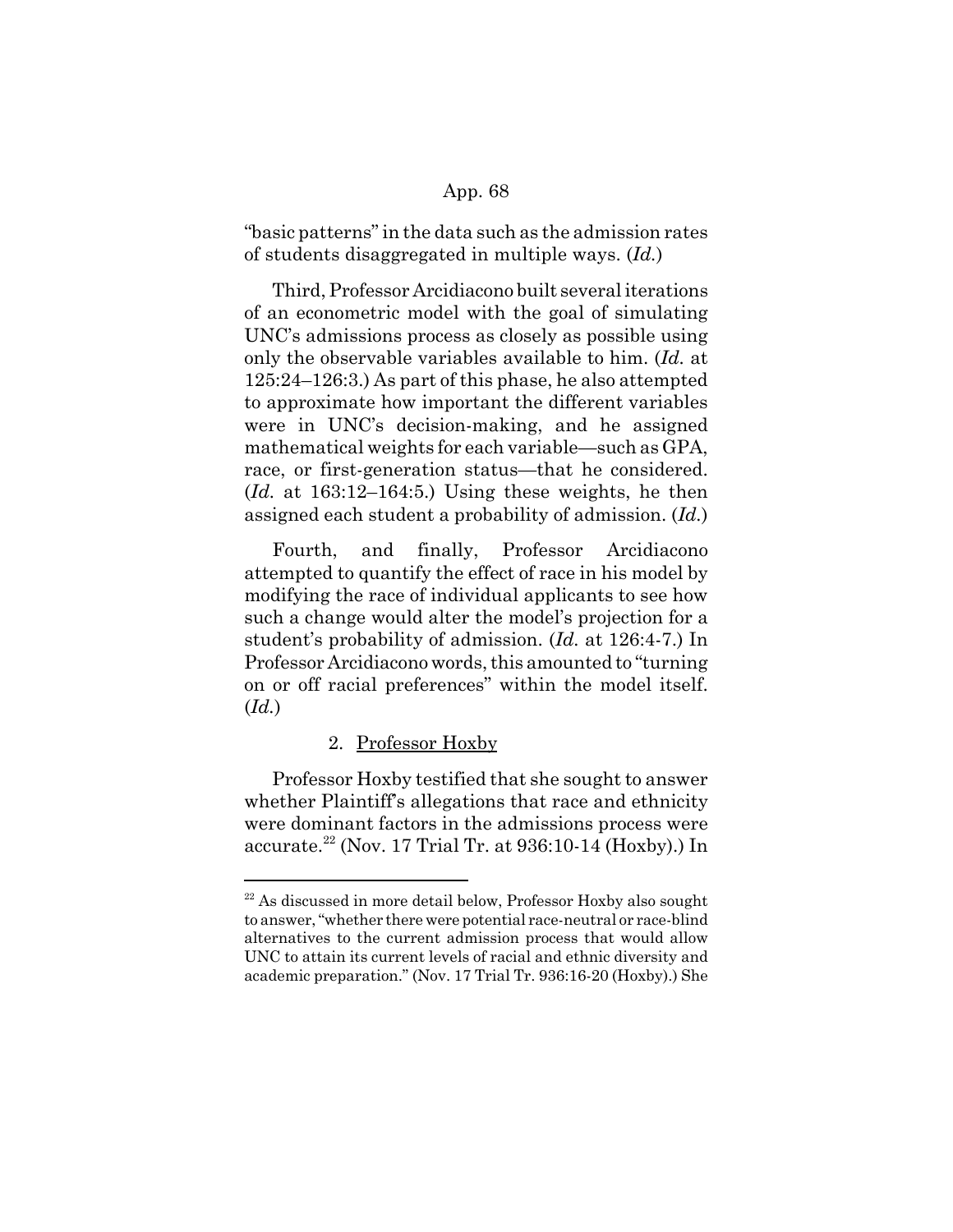answering this question, Professor Hoxby's process mirrored Professor Arcidiacono's in many ways, and she constructed nine increasingly complex regression models attempting to simulate the University's process. (*Id.* at 939:9-19.) She diverged from Professor Arcidiacono's analysis in two primary ways: by using a slightly different set of variables in her preferred model and by performing what is known as a Shapley decomposition to separate those variables into "[b]uckets or bins" to determine the effect that any single factor had on the overall admissions process. (*Id.* at 948:16–950:19.) The Court next looks at the results of these experts' analyses.

#### **C. Descriptive Statistics**

#### 1. Basic Findings

The first part of Professor Arcidiacono's analysis produced a set of descriptive statistics. (Nov. 9 Trial Tr. 125:22-23 (Arcidiacono).) As a baseline, Professor Arcidiacono testified that 48% of in-state applicants were accepted compared to only 14% of out-of-state applicants. (ECF No. 247-1 at 4 (Arcidiacono demonstratives).) He next disaggregated this information by race and found that 51% of white applicants and 54% of Asian American applicants who were North Carolina residents were admitted while only 31% of in-state African American applicants and 41% of in-state Hispanic applicants were invited to

was additionally charged with responding to the opinions proffered by Plaintiff's experts, Professor Arcidiacono and Richard Kahlenberg. (*Id.* at 936:21-23.)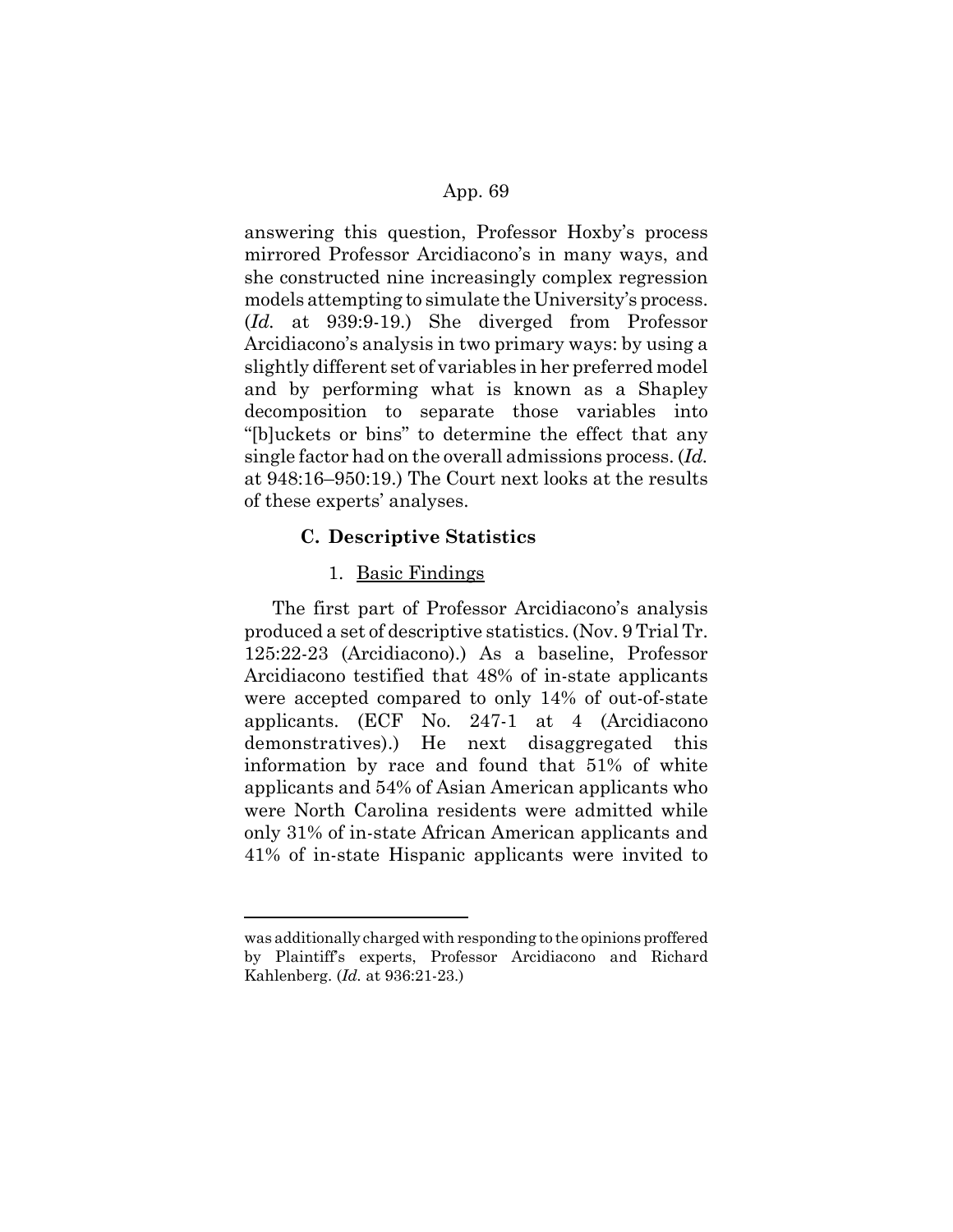enroll.<sup>23</sup> (*Id.* at 5.) On the other hand, out-of-state URMs had a higher acceptance rate than their white and Asian American counterparts: 17% of out-of-state African American candidates and 20% of Hispanic candidates gained admission compared to 11% of white candidates and 17% of Asian American candidates. (*Id.*) Looking at all students regardless of residency and race, 26% of UNC applicants were admitted. (*Id.* at 4.) Overall, this included 31,740 white and Asian American students, who were admitted 25.8% of the time, and 7,270 African American and Hispanic students, who were admitted 24.3% of the time. (*See id.* at 6–7.)

Professor Arcidiacono also testified that, "in part because of the history of our country, [some trends in applicant data] are pretty different across racial groups." (Nov. 9 Trial Tr. 137:1-5 (Arcidiacono).) For instance, he observed that in-state African American candidates "have substantially lower test scores, lower rank in their class, and lower grades than other applicant groups." (*Id.* at 137:5-7.) Further, he found that the "academic patterns are very similar" for out-of-state students as well. (*Id.* at 139:15-20.)

Professor Arcidiacono further testified that he found patterns along racial lines with regards to the internal ratings that UNC readers gave to applicants. As detailed above, readers during this time gave candidates a numerical rating in five different categories: academic program, academic performance,

 $23$  Professor Arcidiacono did not include any other racial groups in this part of his analysis. (*See* ECF No. 247-1 at 5–19 (Arcidiacono demonstratives).)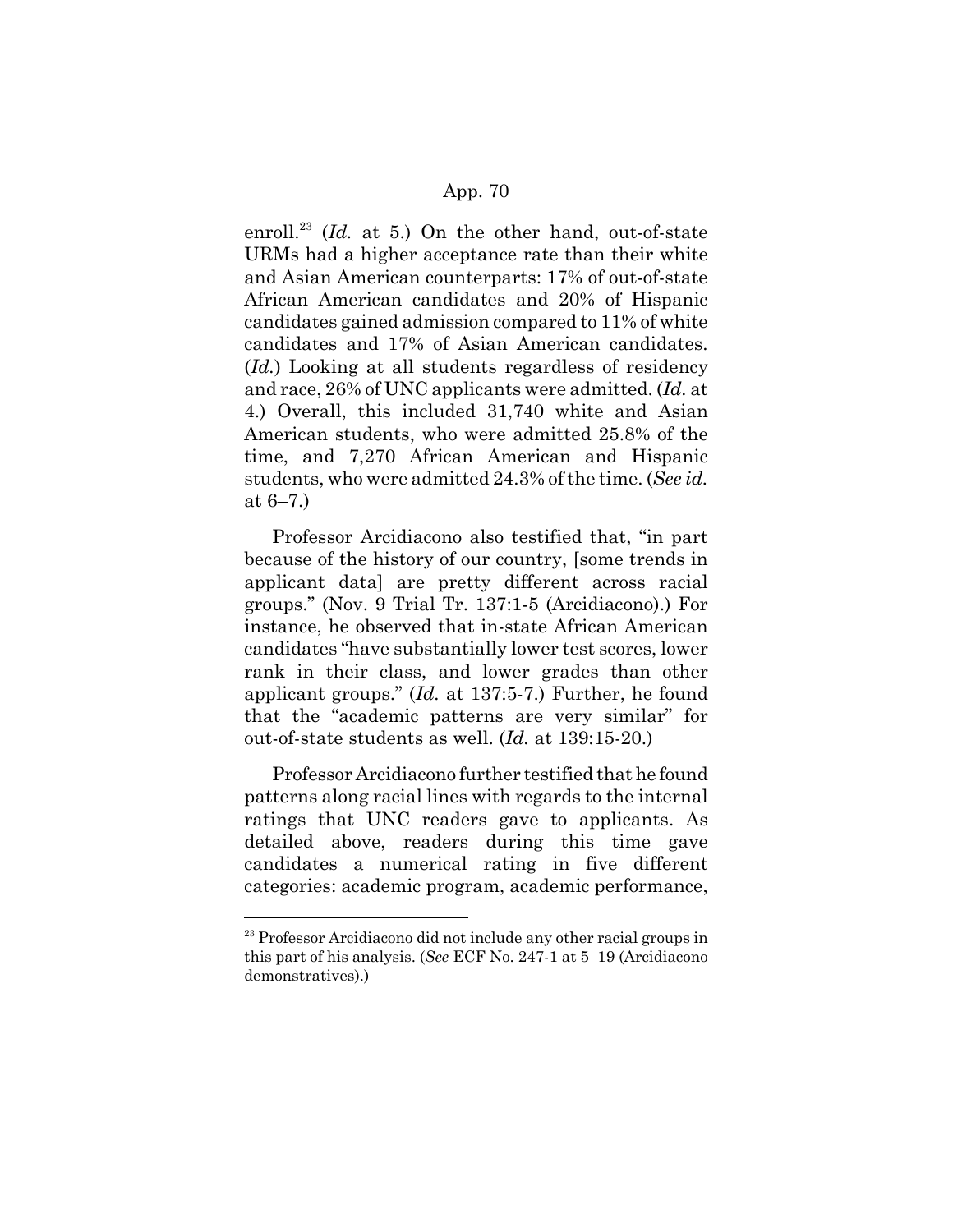extracurricular activity, personal qualities, and essay. (*Id.* at 71:22–72:8 (Kretchmar).) Professor Arcidiacono testified that "whites and Asian Americans scored better on UNC's program rating, performance rating, extracurricular rating, and essay rating than African Americans and Hispanics."24 (*Id.* at 137:15-20 (Arcidiacono); *see also id.* at 140:7 (noting that this holds true for both in-state and out-of-state candidates).) However, he testified that "[w]hen we get to the personal quality rating, it flips, and there African Americans and Hispanics rate higher on the personal quality rating than whites and Asian Americans." (*Id.* at 137:20-23.)

That said, the Court observes that this is not an apples-to-apples comparison because Professor Arcidiacono did not use the same calculations for each of the ratings. For the first three ratings—academic

 $24$  The Court observes that readers rate applicants at least in part on the opportunities available to them. (*See* ECF No. 155-4 at 7 (Reading Document) (describing the "academic program criteria" as "the rigor, breadth, and pattern of courses taken, *all viewed within the context of the entire applicant pool*" (emphasis added)).) As recently as 2020, a North Carolina court found that many of the state's Black and Hispanic students continue to lack equal access to college preparatory resources. *See Hoke Cty. Bd. Of Ed. v. State*, 95-CVS-1158, at \*2, 16, 27 (N.C. Super. Ct., Jan. 21, 2020). The court in *Hoke* concluded that the state failed in the last twenty-four years to provide resources to all students, "especially students of color," sufficient to prepare them for post-secondary education or vocational training as required by the North Carolina Constitution, and racial disparities in public schooling have actually "increased" in recent years. *Id.* at \*2, 16. Those students who nevertheless succeed in earning admission to institutions like UNC must do so without the benefit of well-funded college preparatory programs.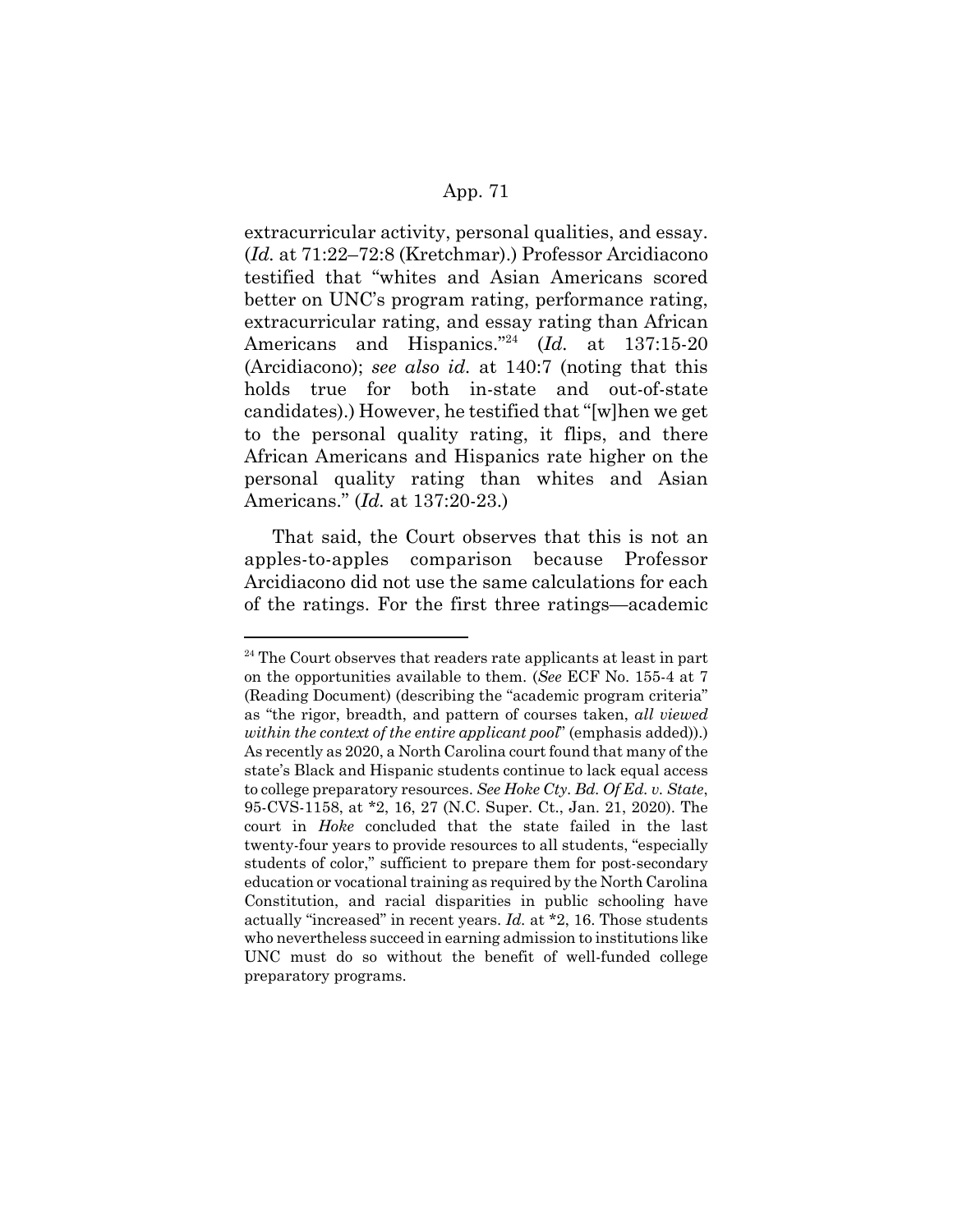program, academic performance, and extracurricular activities—Professor Arcidiacono averages the scores of applicants. (*Id.* at 136:11-18.) For the essay and personal ratings, he instead calculates the percentage of students who scored above a five in this area because "five is by far the most common" rating that readers assign. (*Id.* at 136:19-21; *see also* ECF No. 247-1 at 6–7 (Arcidiacono demonstratives).) It is unclear to the Court why this would be a sufficient reason to alter the method of calculation between two variables one is trying to compare. The Court therefore has no evidence before it that the average personal rating is higher or lower for any particular racial group.

This evidence instead shows that URM students were, on the whole, more likely to score above a 5 on their personal ratings than their white and Asian American peers. Even this conclusion, however, does not always hold true when disaggregated by race. For instance, in-state Asian American applicants and in-state African American applicants were both rated above a 5 on the personal rating 20% of the time. (*See* ECF No. 247-1 at 6 (Arcidiacono demonstratives).) By comparison, 18% of white in-state candidates scored above a 5 and 23% of in-state Hispanic students did the same. (*Id.*) These numbers are slightly higher for all groups in the out-of-state pool, with Asian American and African American applicants again having the same percentage of students (24%) who earned higher-than-average ratings. (*Id.* at 7.)

In sum, this evidence demonstrates that URM students were admitted to UNC at a lower rate than their white and Asian American counterparts during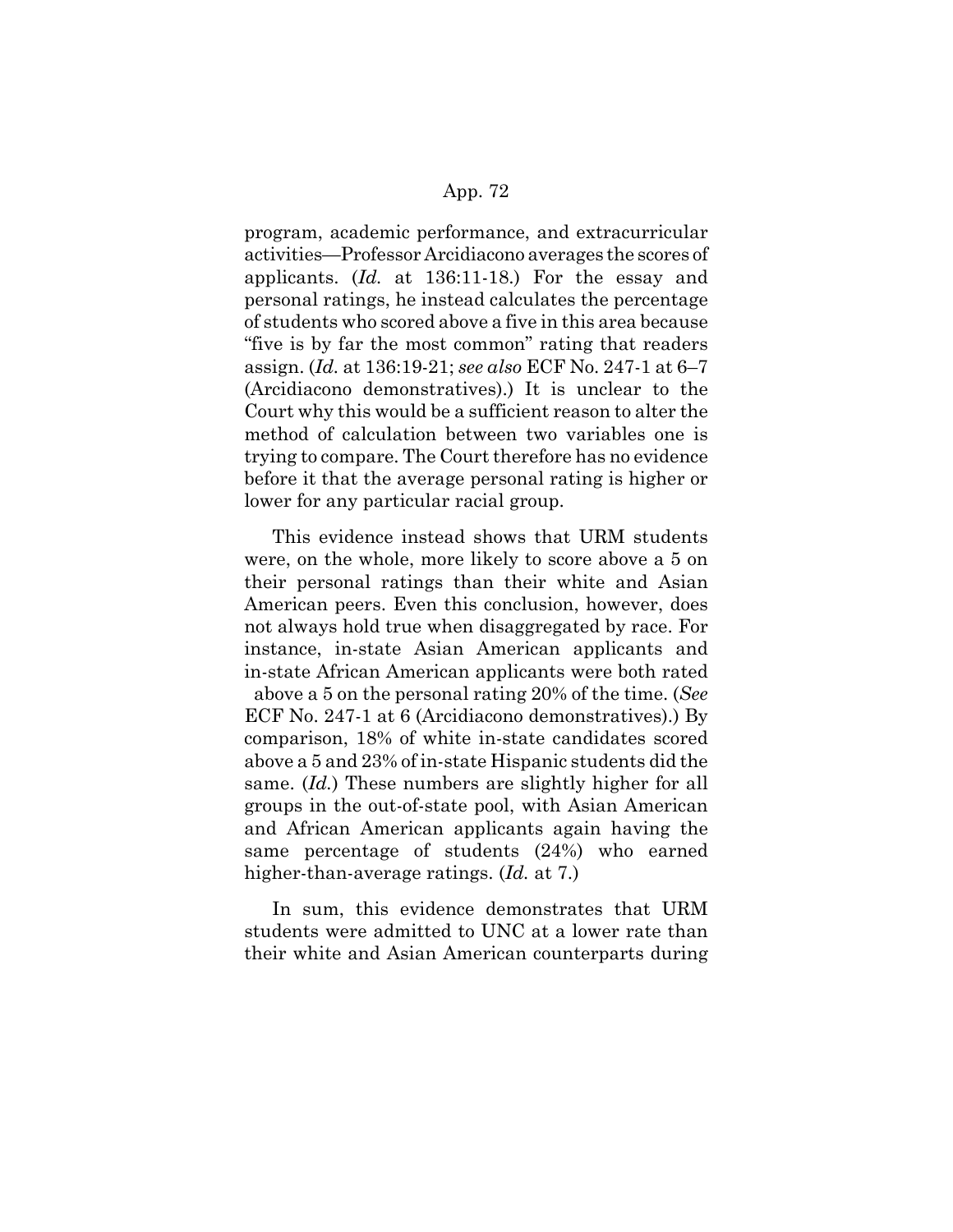these six admissions cycles. On average, URM students were rated lower by UNC readers on their academic program, academic performance, and extracurricular activities. A lower percentage of URM students scored above a 5 on UNC's essay rating than did white and Asian American candidates, and a higher percentage scored above a 5 in the personal ratings. UNC raters were not asked to provide scores for candidates in three categories—standardized testing, special talent, or background—and therefore there are no descriptive statistics for any students along those criteria.

# 2. Deciles Analysis

Professor Arcidiacono next conducted a deciles analysis where he looked at applicant outcomes across a range of academic data. To complete this analysis, he created an "academic index" ("AI") that "equally combine[d] [a candidate's] SAT  $score^{25}$  and their high

 $25$  As described below, the experts in this case consistently used SAT scores as a rough proxy for academic ability, preparedness, and potential. That said, witnesses for both parties acknowledged the limitation of this data point when considered in isolation. (*See, e.g.*, Nov. 12 Trial Tr. 456:20–457:7 (Kahlenberg) (citing research that showed differences in SAT scores as a result of socioeconomic status and not academic ability); *id.* at 598:7-12 (Farmer) ("[W]hen you compare two people one to another, a difference of 60 points on the SAT probably isn't a material difference, especially if you're able to assess each of those two candidates on many dimensions.").) That said, the use of standardized test scores here appears to be the best option available to approximate, at the very least, how UNC assesses such qualities in its candidates. As Professor Hoxby summarized, there is no reason to "consider the SAT or the ACT to be perfect measures of academic preparedness, not at all. These tests are imperfect. They have issues. There are issues around bias in these tests. There are issues regarding test retaking. So, they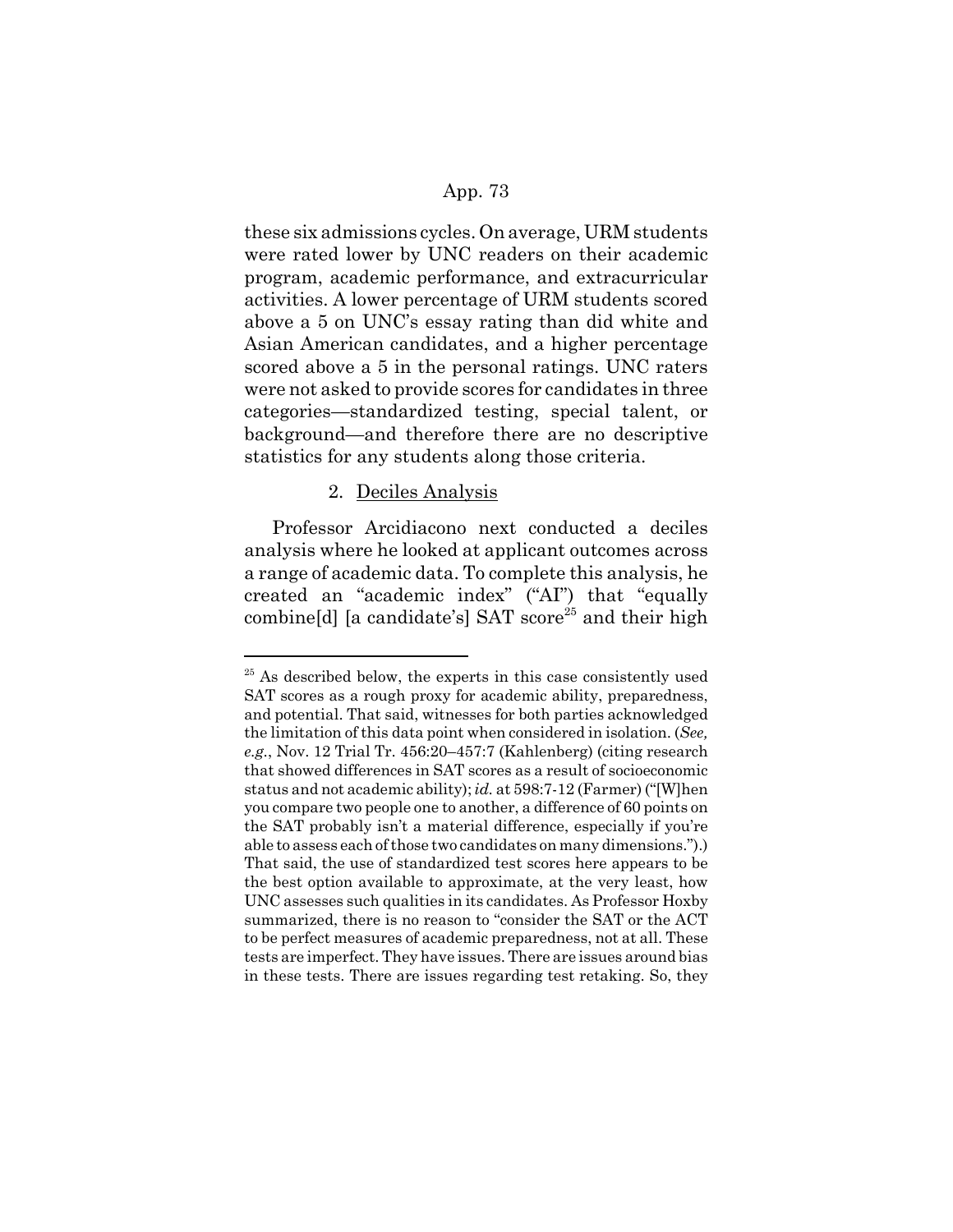school grades." (Nov. 9 Trial Tr. 141:11-25 (Arcidiacono).) This AI was designed to be a summary statistic explaining a student's academic qualifications in a single number. (*Id.*) Though Professor Arcidiacono testified that schools in the Ivy League use an AI with "slightly different weights," (*id.* at 142:1-6), he acknowledged that UNC does not make any such calculation as a part of its admissions process, (*id.* at 143:24-25; Nov. 10 Trial Tr. 316:22-24). In her testimony, Professor Hoxby underscored this point by noting that the AI is "an admissions index that Professor Arcidiacono invented." (Nov. 17 Trial Tr. 958:13-17 (Hoxby) (testifying further that she does not "like to call it the academic index because it's not actually used by UNC, or any other college or university of which I am aware").)

After creating this index, Professor Arcidiacono calculated an individual AI for each candidate whose application showed a GPA on a four-point scale and an SAT score. (Nov. 9 Trial Tr. 142:16–143:1 (Arcidiacono).) This included about 95% of in-state applicants and about 70% of out-of-state applicants. (*Id.* at 142:18-20.) Despite using a smaller sample, Professor Arcidiacono testified that the subset of students he included in this analysis "seem to be pretty representative" of the entire pool given its size and the similarity between the admissions rates between the

are not perfect academic indicators, but they are standardized across high schools, and so they are the way that most economists and statisticians do try to judge academic preparedness. As imperfect as they are, they are better than the alternative—they are better than other types of indicators." (Nov. 17 Trial Tr. 985:10-19 (Hoxby).)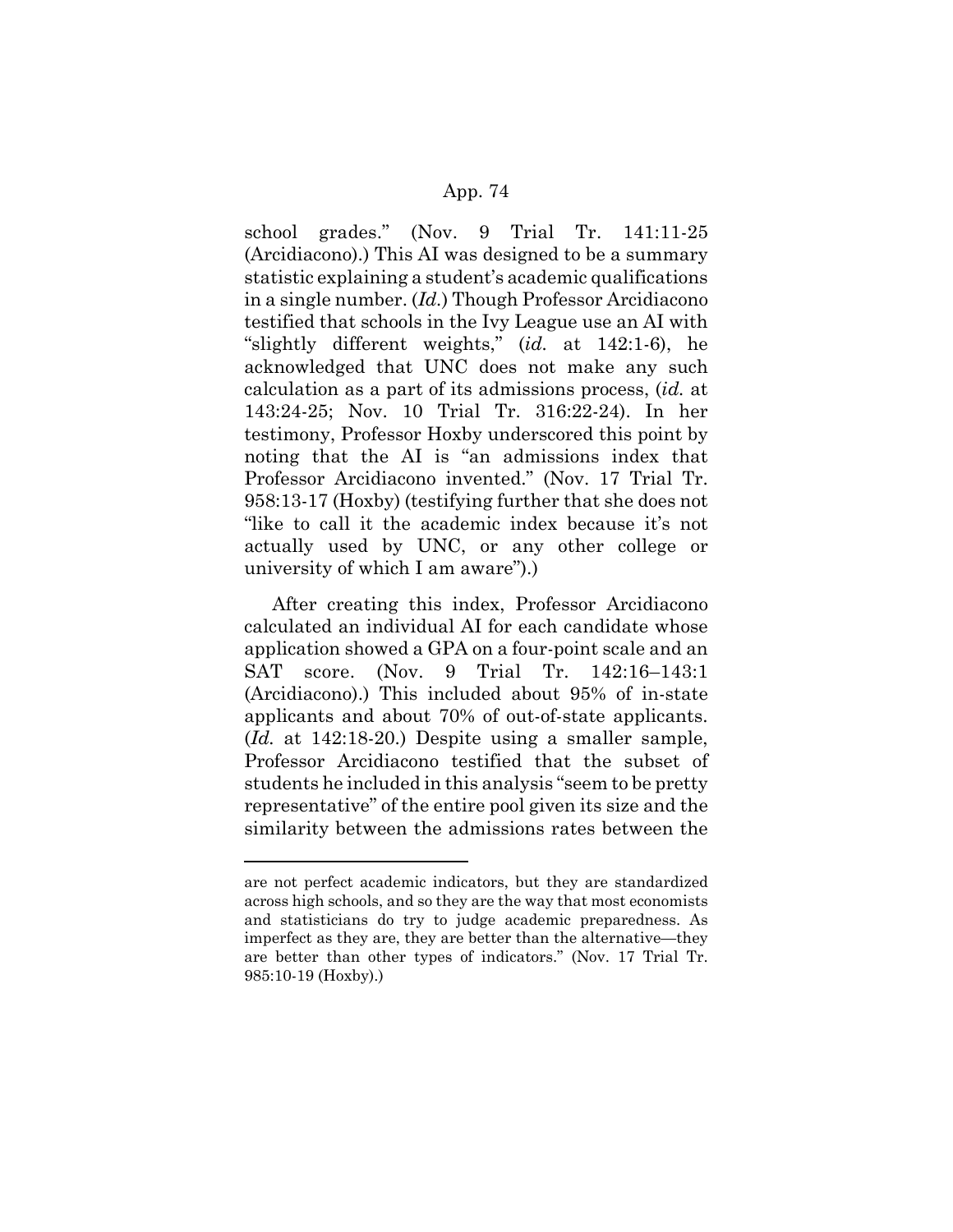subset and the full sample, including when disaggregated by race. (*Id.* at 143:2-23; *see also* ECF No. 247-1 at 9 (Arcidiacono demonstratives).)

Professor Arcidiacono then ranked the remaining students by AI score and divided them into ten deciles so that the top decile, decile ten, would include the candidates whose scores were in the top 10% of the candidate pool. (Nov. 9 Trial Tr. 144:15-21.) The next decile down, decile nine, included candidates whose AI scores were between the eightieth and ninetieth percentiles. (*Id.*) This pattern was continued down to the lowest decile of those candidates scoring in the bottom 10% on this metric. (*Id.*)

Professor Arcidiacono then sought to calculate to what extent his AI calculation matched UNC's reader ratings.26 Professor Arcidiacono found that "people who do better on the academic index also tend to do better on the program rating." (*Id.* at 146:19-21.) He found the same result with respect to academic performance as well. (*Id.* at 146:22-25.) Though the differences between deciles were much less pronounced for extracurricular ratings, essay scores, and personal qualities, (*id.* at 147:5-12; *see also* ECF No. 247-1 at 10 (Arcidiacono demonstratives)), these patterns held true across all of the ratings and for both in-state and out-of-state students, (Nov. 9 Trial Tr. 147:5–148:19). Professor Arcidiacono's "overall takeaway" was that "higher

 $26$  Professor Arcidiacono tested this question by simply calculating the percentage of students in each decile whose reader ratings were above the median in each category and comparing the results in a chart. (Nov. 9 Trial Tr. at 145:10-11 (Arcidiacono).)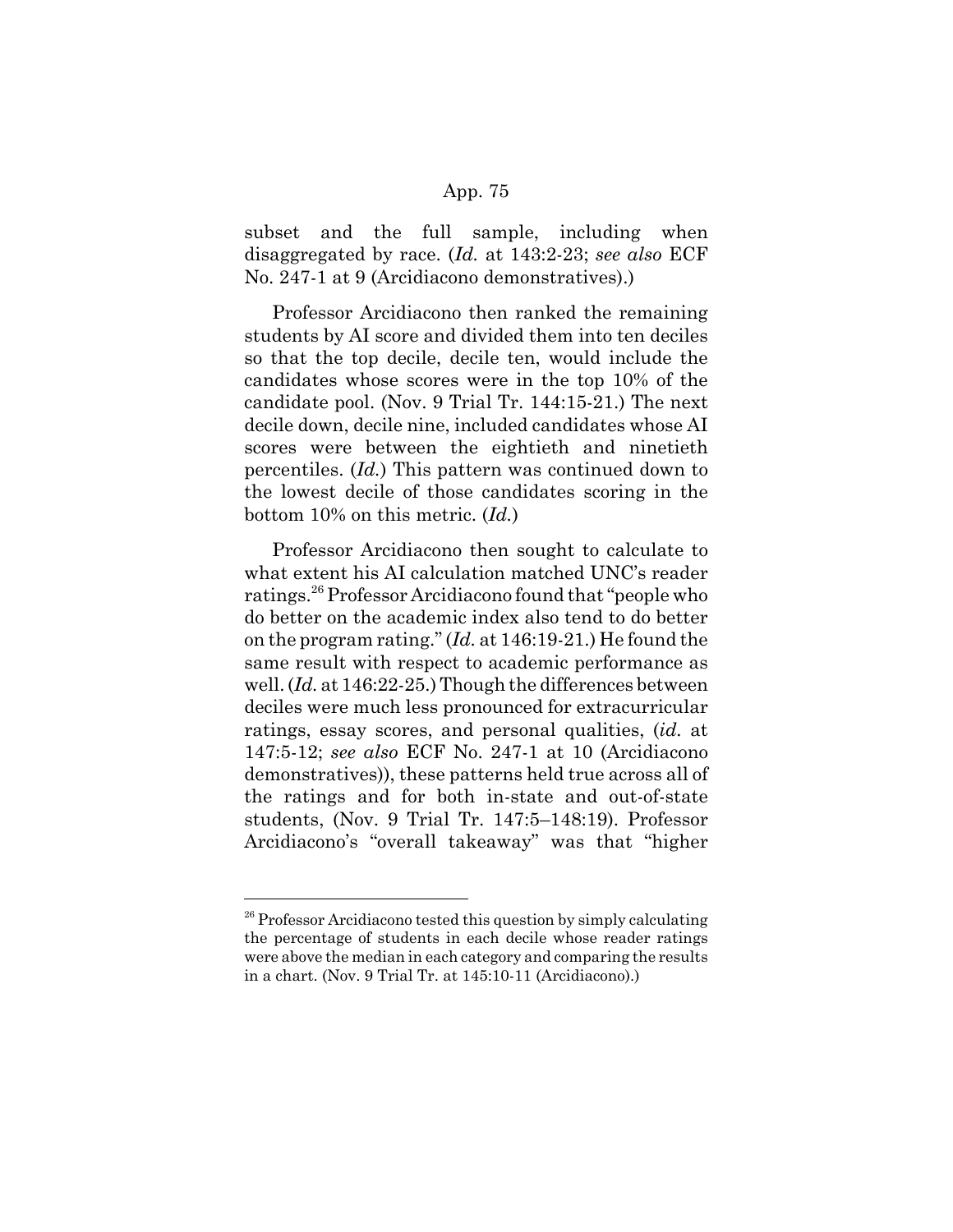scores on test scores and grades are also associated with UNC ratings." (*Id.* at 148:21-23.)

Professor Arcidiacono next analyzed how different racial groups were distributed across his AI deciles. Looking first at in-state candidates, he found that white applicants were "disproportionately in the higher academic index deciles." (*Id.* at 149:2-23.) He found the same to be true for Asian American candidates, observing that nearly 20% of Asian American applicants were in the top decile. (*Id.* at 150:2-8, 155:7-10; *see also* ECF No. 247-1 at 13 (Arcidiacono demonstratives).) On the other hand, he found that African Americans "disproportionately have lower test scores and grades," and that Hispanic candidates do as well. (Nov. 9 Trial Tr. 150:9–151:1, 152:15-19 (observing that 17% of Hispanic candidates were in the lowest decile); *id.* at 155:7-11 (observing that more than half of African American applicants were in the lowest two deciles).) Professor Arcidiacono testified that he conducted research for out-of-state applicants as well, and that he found "broadly similar patterns" in the data. (*Id.* at 156:5-9.)

Finally, in concluding this part of his analysis, Professor Arcidiacono looked at admissions rates for each decile disaggregated by race and found that "when you're in the very top decile, pretty much everybody is getting in." (*Id.* at 154:3-5.) In the middle deciles of his AI calculation, however, there are meaningful differences between races. For instance, in decile five, "whites and Asian Americans have admit rates that are below 30%, but the African American admit rate is over 40 points higher, at 71%, and the Hispanic admit rate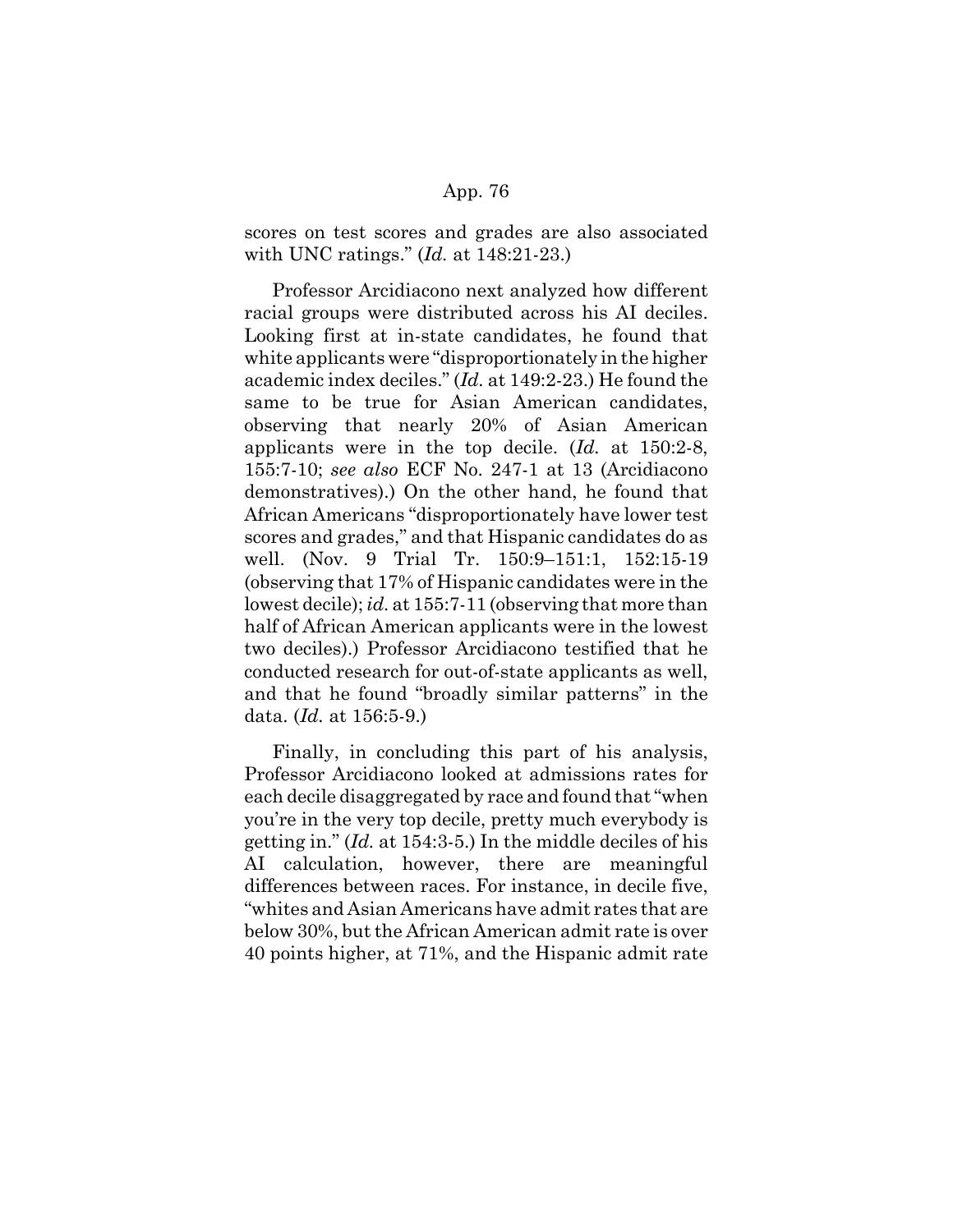is almost 54%." (*Id.* at 154:13-18.) Finally, Professor Arcidiacono attempted to "fill the class" with students based on their AI scores alone and found that the share of URMs would be cut substantially, especially out-of-state, if UNC selected its students solely on the basis of his AI calculation. (*Id.* at 159:21–161:16.)

Professor Hoxby, for her part, takes issue with this analysis. She testified that Professor Arcidiacono "assumes that . . . all deciles are equally relevant to the UNC admissions process, which they are not." (ECF No. 251-1 at 16 (Hoxby demonstratives).) As she observes in the data, "[m]ost UNC admitted students come from the top few deciles," and therefore to emphasize applicants who are "on-the-bubble"—where any single factor may tip the scales for a student on the cusp of admission—exaggerates the impact that race has on the process writ large. (*Id.*; *see also* Nov. 17 Trial Tr. 958:25–959:20 (Hoxby).)

Ultimately, Professor Arcidiacono acknowledged that "the decile analysis by itself is insufficient to show that the differences of admission rates are the result of racial preferences." (Nov. 10 Trial Tr. 317:8-11 (Arcidiacono); *see also* Nov. 9 Trial Tr. 162:16-19 (Arcidiacono) (testifying that these descriptive statistics on their own are "just suggestive").) This is likely due to several factors. For one, and most glaringly, all of the data that comes from this analysis is predicated on the use of an admissions index that UNC has never applied to candidates.

Further, it is uncontested that UNC's admissions decisions are based on more than the GPA and standardized test scores accounted for in this index. As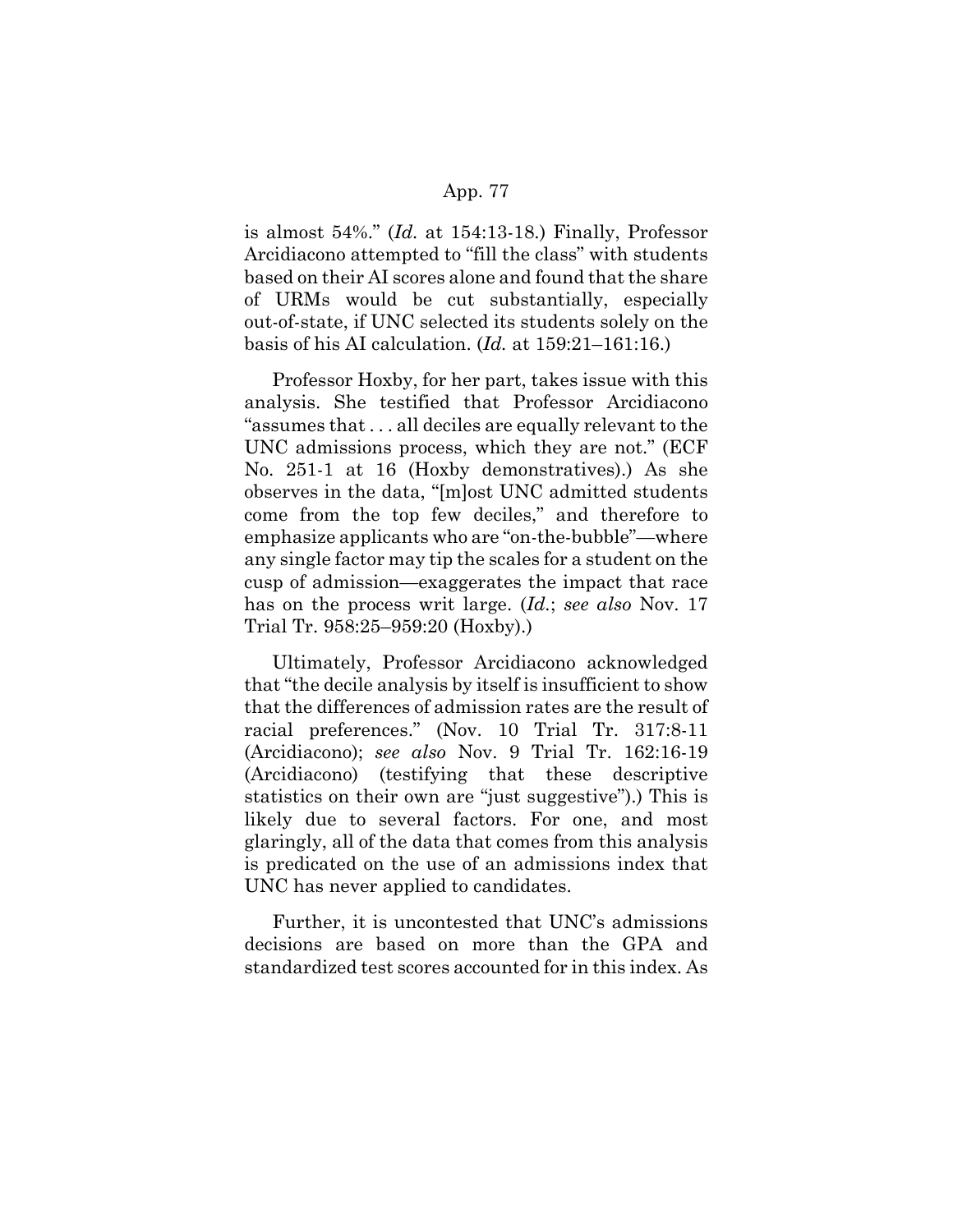Professor Arcidiacono acknowledged in explaining his analysis, "UNC takes into account lots of characteristics" in evaluating candidates. (Nov. 9 Trial Tr. 159:24.) Therefore, using only these two variables, in Professor Hoxby's words, "tends to treat [all other factors] as though they didn't exist, as though it were just random which students got admitted from Decile 5." (Nov. 17 Trial Tr. 962:15-18 (Hoxby).) As she testified, students of all races are both admitted and denied from any given decile, "so there must be other factors that are unobservable to the statisticians but can be seen by the admissions officers." (*Id.* at 962:19-23.)

Though this was not the focus of Professor Arcidiacono's analysis, the Court also observes that 3% of in-state, top decile African American candidates were *denied* admissions by UNC, more than double the percentage of their white counterparts with AIs in this decile. (*See* ECF No. 247-1 at 13 (Arcidiacono demonstratives) (showing 1.2% of white students and 1.8% of Asian American students being denied in the top decile); *see also* Nov. 10 Trial Tr. 371:23–372:3 (Arcidiacono).) If URM candidates were largely defined in the admissions process by their race, one would expect to find that every URM demonstrating academic excellence at the highest level would be admitted or, at the very least, be admitted at a higher rate than their non-URM peers. This deciles analysis suggests instead that race does not even act as a tipping point for some students with otherwise exceptional qualifications. On the contrary, it strongly implies that a holistic admissions process is taking into account a number of factors in addition to these three criteria.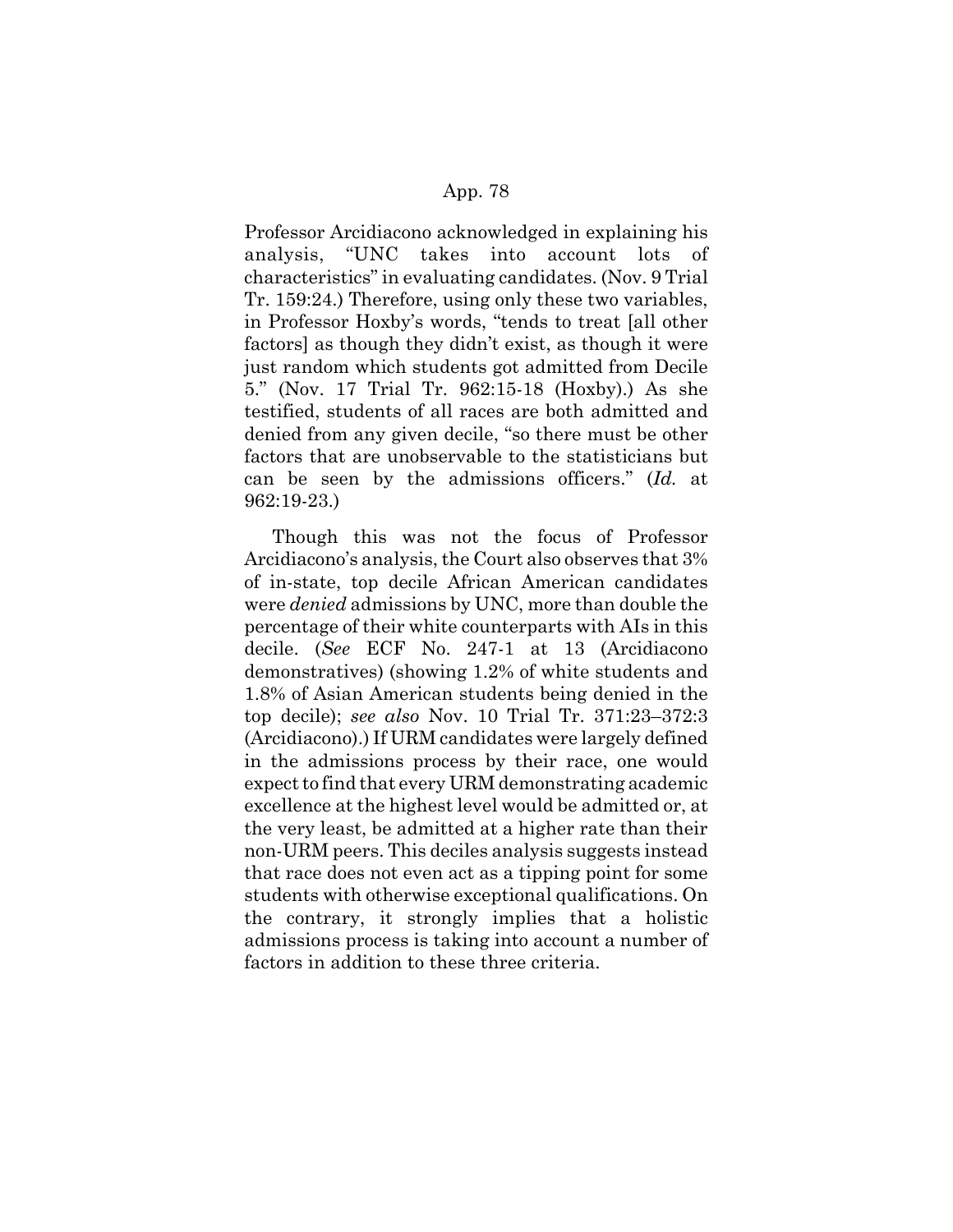The Court finds that this deciles analysis is insufficient to demonstrate that UNC has departed in any way from the admissions process it has described and fails to provide evidence that race is a predominant factor.

### **D. Econometric Modeling**

After creating a data set in the first phase of his work and compiling descriptive statistics in his second phase, Professor Arcidiacono then began to respond more directly to the two questions he sought to answer: how formulaic is UNC's admissions process, and what role does race play in its decisions? To that end, he next constructed an econometric model designed to "approximate what actually happens in UNC's admissions process as best we can."27 (*Id.* at 164:8-9.) Professor Hoxby also constructed an econometric model designed to further illuminate the role race plays in the University's evaluation of candidates.

Before more closely examining the two experts' models and for the reasons described in more detail below, the Court first finds Professor Hoxby's model to be more probative on the issue of whether race is a dominant factor in UNC's admissions than Professor Arcidiacono's. This is primarily because the data that Professor Hoxby uses to build her model more accurately reflect the University's actual process and is free of some of the assumptions that meaningfully undermine Professor Arcidiacono's conclusions. That

 $27$  For this work, he used a logit model commonly used in situations where the outcome is binary. (Nov. 9 Trial Tr. 163:1-8 (Arcidiacono).)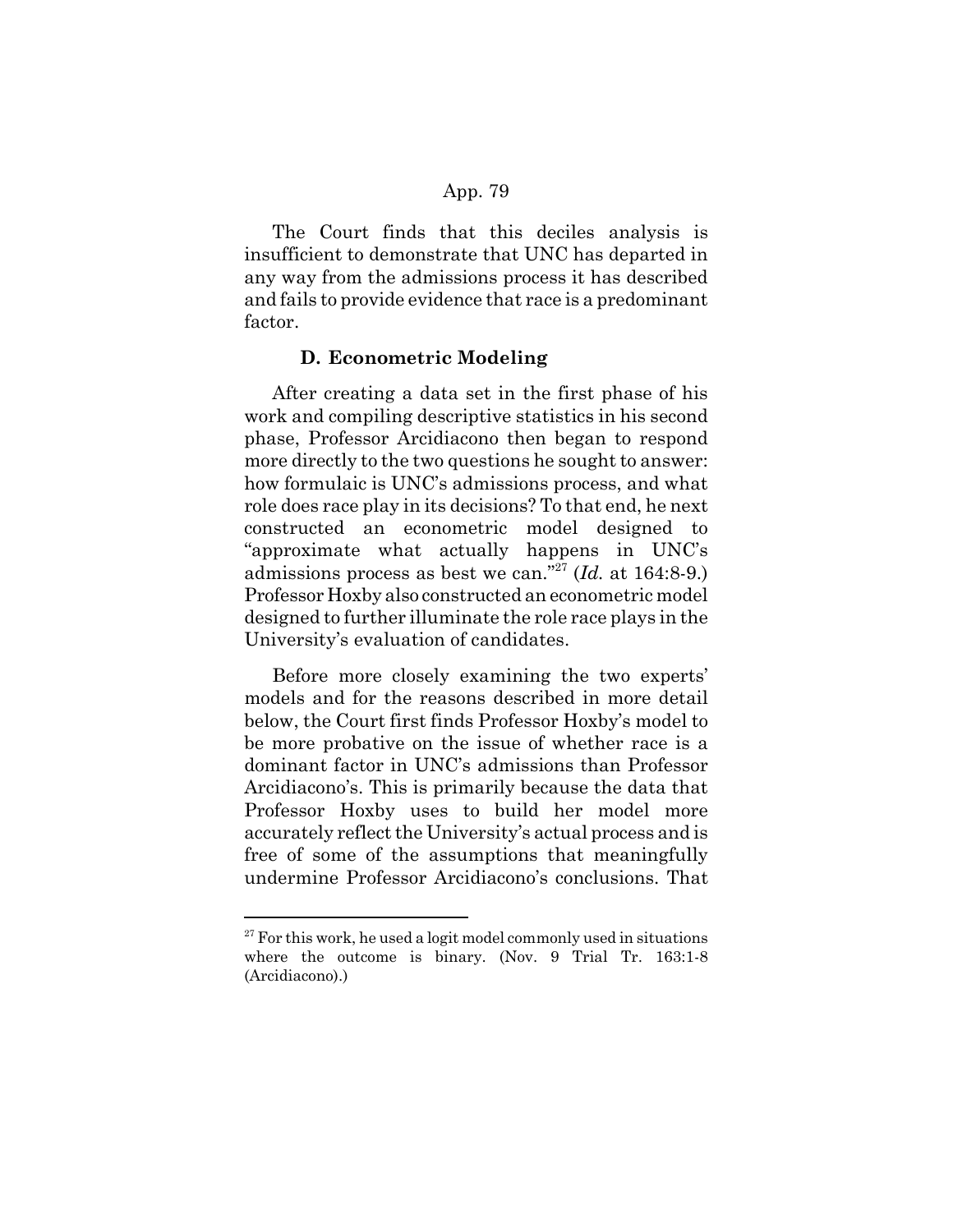said, even if the Court were to credit Professor Arcidiacono's model fully, each expert's calculations demonstrate that race plays only a minor role in UNC's admissions process.

The Court therefore finds that there is no evidence that race was used by the University as a predominant factor in evaluating candidates nor that it was the defining feature of any individual application. Instead, the evidence tends to show that the Admissions Office afforded each candidate a comprehensive, holistic, and individualized review consistent with the process outlined in the Reading Document. The Court now turns to the models themselves.

# 1. Professor Arcidiacono's Process

Professor Arcidiacono started by choosing several variables to add as "inputs" into his model. (*Id.* at 163:12-22; *see also* ECF No. 247-1 at 24 (Arcidiacono demonstratives).) In his preferred model,<sup>28</sup> which forms the basis of his analysis, Professor Arcidiacono used the following factors:

- race/ethnicity;
- gender;
- application deadline used (i.e., early or regular decision);
- legacy status;
- first-generation college status;

<sup>&</sup>lt;sup>28</sup> Professor Arcidiacono identified his fourth iteration, Model 4, as his preferred model. (Nov. 9 Trial Tr. 185:4-11 (Arcidiacono).)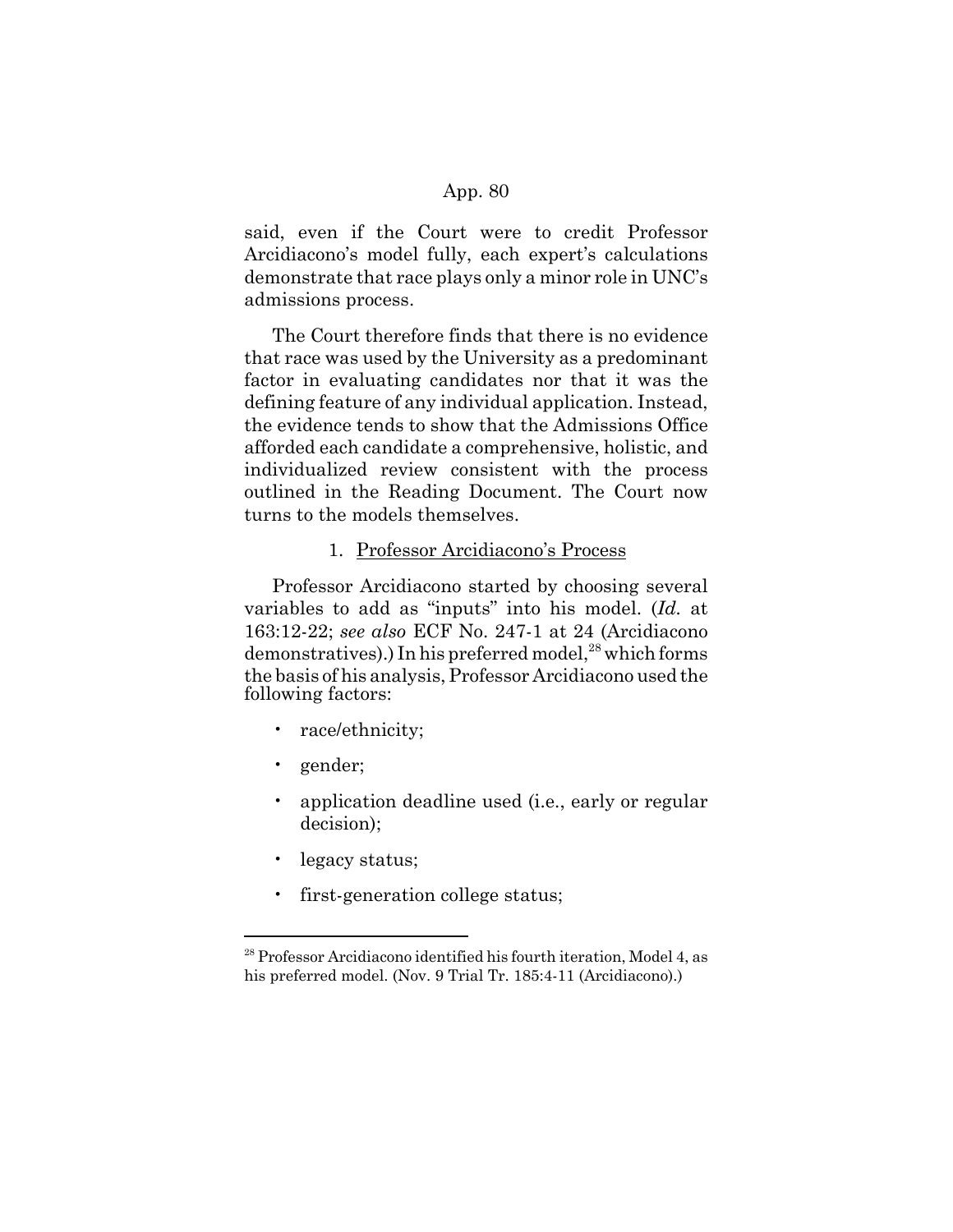- use of a fee waiver;
- application year;
- SAT math and verbal section scores;
- GPA;
- class rank;
- UNC reader ratings; and
- intended college major.

(*See* ECF No. 247-1 at 25 (Arcidiacono demonstratives).) He additionally added several controls that accounted for missing data and also included variables that controlled for interactions between different factors such as race and gender. (*Id.*)

He next tried to determine how accurately a mathematical formula incorporating these variables could predict "the probability that an applicant was admitted or rejected." (Nov. 9 Trial Tr. at 163:23–164:1 (Arcidiacono).) Though UNC does not calculate such probabilities, Professor Arcidiacono nevertheless testified that this model output was necessary as opposed to a binary admit/reject decision. This is because, regardless of how many variables one includes, there will always be unobservable factors that are unaccounted for in a holistic process, and therefore any model could not predict an admissions decision with full certainty.<sup>29</sup> (*Id.* at 164:1-5 (testifying that,

 $29$  An example of an unobservable factor in this case would be a letter of recommendation that is considered as part of a candidate's file by an admissions reader but is not directly accounted for in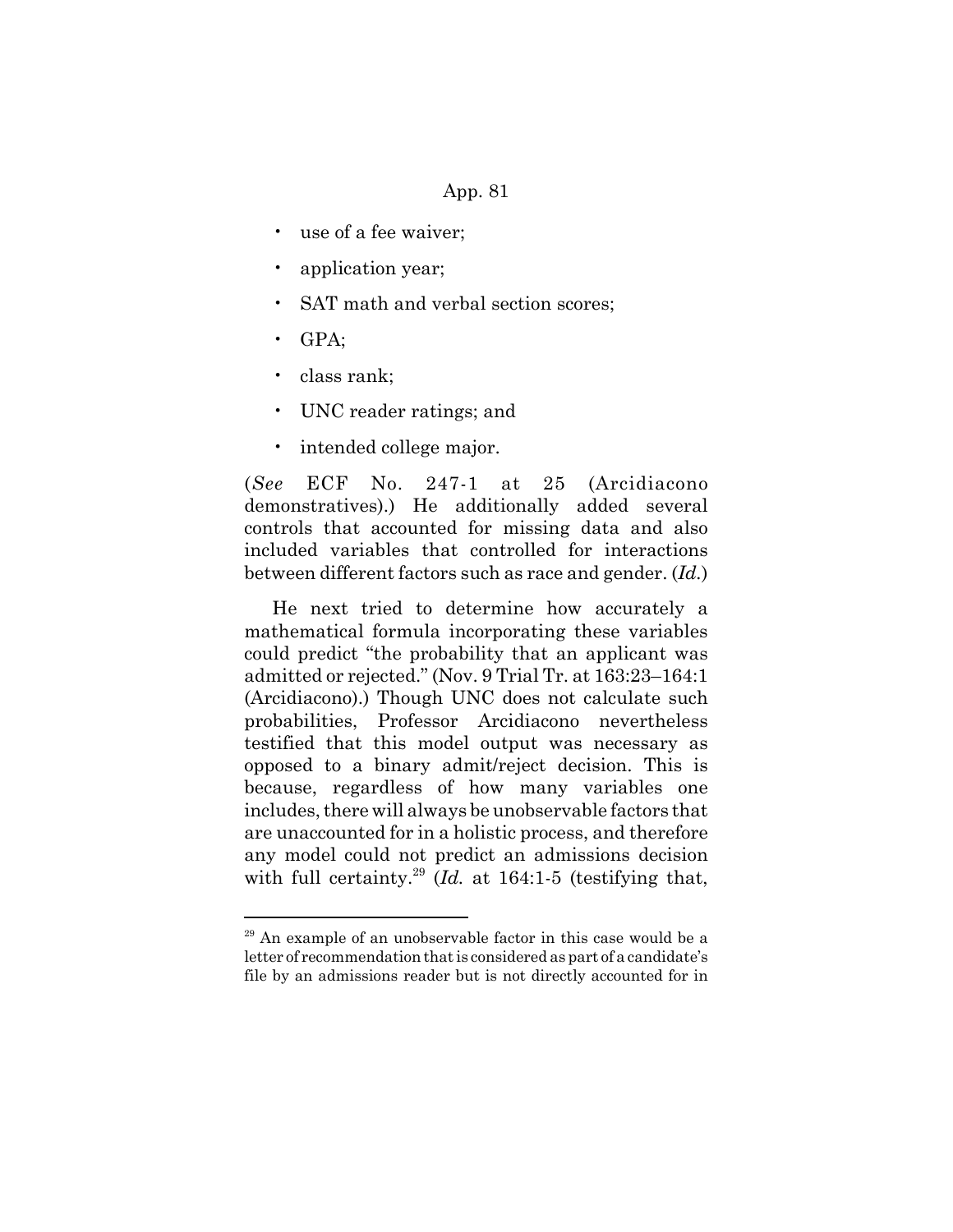even though "we see an extraordinary amount of variables in this case, . . . you don't get to see everything").) Professor Arcidiacono acknowledged as well that some of the data that was unobservable to him "was, in fact, observable to the UNC admissions officers" and that "there will always be some" unobservables that are "incredibly strong." (Nov. 10 Trial Tr. at 309:9-19 (Arcidiacono).)

In addition to estimating the probability that an individual student would be admitted, the model also approximated the relative importance of the variables in the admissions process by providing a coefficient for each of them. (Nov. 9 Trial Tr. at 164:10–165:7 (Arcidiacono).) Coefficients with higher values indicated a higher level of positive correlation with admission than lower values, suggesting that they are more important in the admissions process. (*See id.* at 176:6-14.) While Professor Arcidiacono acknowledged that "[o]bviously, correlation does not imply causation," (Nov. 10 Trial Tr. 367:19-20 (Arcidiacono))—meaning that there might be patterns in the data that did not explain how an Admissions officer made his or her decisions—these coefficients nevertheless provided the basis for his subsequent quantitative evaluations.

Because the accuracy and fit of Professor Arcidiacono's model as well as the precision of his

Professor Arcidiacono's model because there is no concrete data point associated with it. (*See* Nov. 17 Trial Tr. 947:23–948:8 (Hoxby).) It is also unobservable whether a student with a high rating in personal qualities earned that rating by showing a strong sense of curiosity or by overcoming personal obstacles. (*See* ECF No. 155-4 at 8 (Reading Doc.).)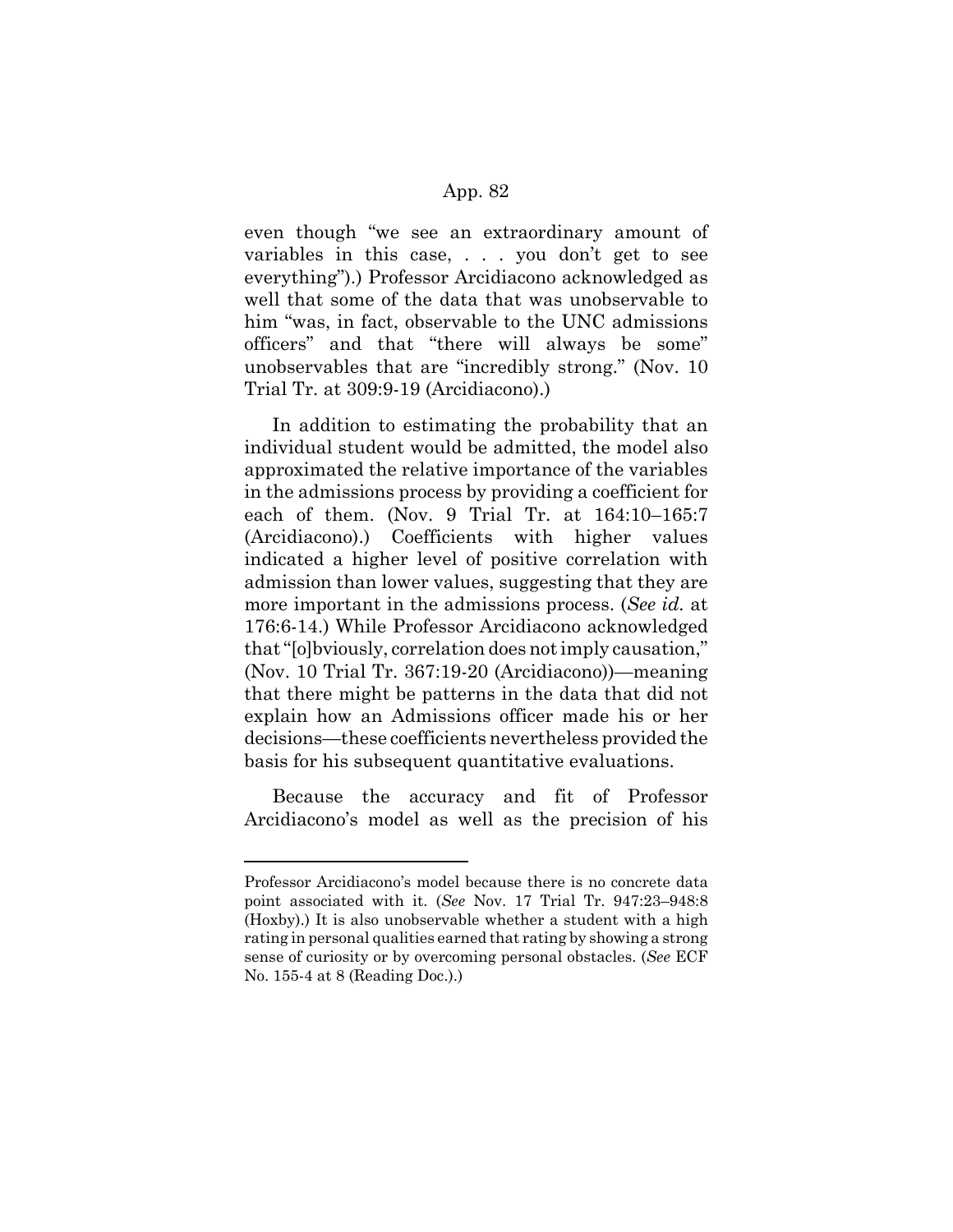model's coefficients form the basis of his conclusions, the Court next looks more closely at these two issues.

# 2. Accuracy and Fit of Professor Arcidiacono's Preferred Model

a. Professor Arcidiacono's Model Predicts Admissions Decisions with a High Degree of Accuracy

One way to measure the accuracy of Professor Arcidiacono's model would be to see how often it correctly predicted the admissions outcome for each student in the applicant pool. (*See* Nov. 9 Trial Tr. 196:16–197:3.) To make this calculation, Professor Arcidiacono ran each candidate's data through the model to create a summary statistic he called an "admissions index." (*Id.* at 197:3-13.) After compiling these scores for every student in his data set, Professor Arcidiacono then sorted students from the top admissions index score to the lowest and filled each class in this way.30 (*Id.* at 198:10-20.) Then, he compared those admitted in this hypothetical scenario with the actual admissions decisions to see how often this method mirrored UNC's outcomes. (*Id.* at 199:5-9.) Using this method, Professor Arcidiacono's model predicted in-state decisions correctly about 92% of the time and out-of-state admissions about 93% of the time. (*Id.* at 200:1-5, 206:5-7.) According to Professor

<sup>&</sup>lt;sup>30</sup> Professor Hoxby found this method to be "nonstandard," "novel," and "ad hoc." (Nov. 18 Trial Tr. 1143:25–1144:3 (Hoxby).) She argues that a more typical way to make this calculation would be to use a "count statistic" where admitted students would be those with an admissions probability above 50%. (*Id.* at 1142:24–1143:17.)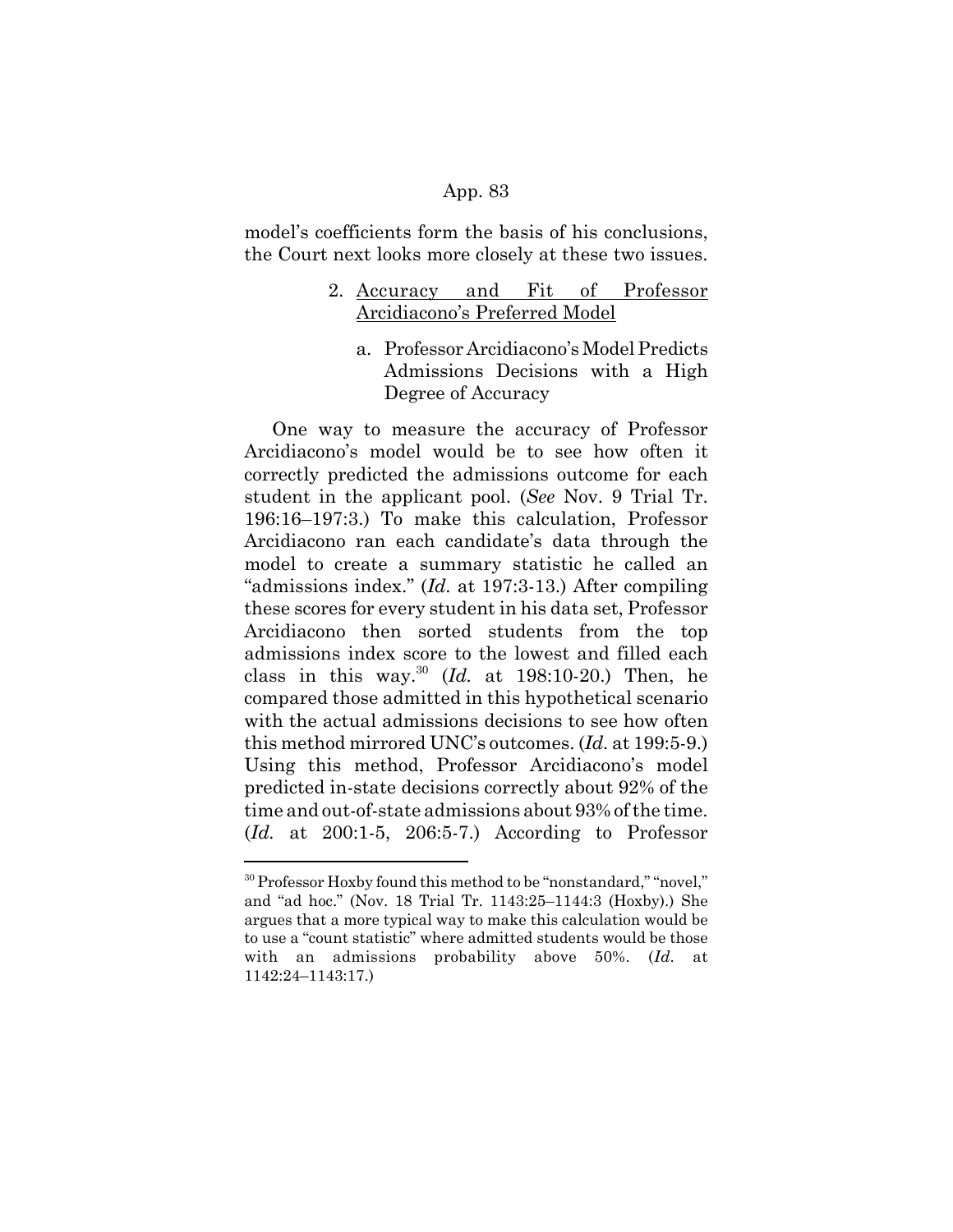Arcidiacono, these numbers are "incredibly high" and "much higher that what [he is] used to seeing."31 (*Id.* at 208:24-25.)

# b. Professor Arcidiacono's Model is Overfit

Defendants argue, however, that Professor Arcidiacono was able to achieve such a high degree of accuracy because his model is overfit. An overfit model is one that includes so many variables in its calculations that it begins to pick up spurious relationships between those variables and admissions decisions that do not explain the process being modeled. (*See, e.g.*, Nov. 10 Trial Tr. 252:23–253:11 (Arcidiacono).) Such a model is therefore able to predict outcomes within the data sample it is based upon, but it would be less accurate when applied to data outside of that sample. In a hypothetical example, a model that was overfit might find that applicants whose mothers

<sup>&</sup>lt;sup>31</sup> Professor Arcidiacono also testified that his model fit the admissions data particularly well because it had a relatively high pseudo R-squared value. (*See, e.g.*, Nov. 9 Trial Tr. 191:14–192:3 (Arcidiacono).) In the end, however, Plaintiff appears to walk back any use of pseudo R-squared to measure the accuracy of a model. (*See* ECF No. 247 ¶¶ 183–84 (arguing that this metric would not "represent the predictive accuracy of the model" (citing Nov. 10 Trial Tr. 250:8–251:2 (Arcidiacono) and Nov. 18 Trial Tr. 1140:18–1141:16 (Hoxby)).) Even Professor Arcidiacono, when asked to explain the pseudo R-squared value of his model, pointed to how often his model "predicted" the correct admissions decision to define the meaning of the metric in this context. (Nov. 10 Trial Tr. at 250:17–251:2 (Arcidiacono) (testifying that a pseudo R-squared value of .727 was equal to 92% accuracy.) Accordingly, the Court places little weight in the pseudo R-squared values as a measure of accuracy.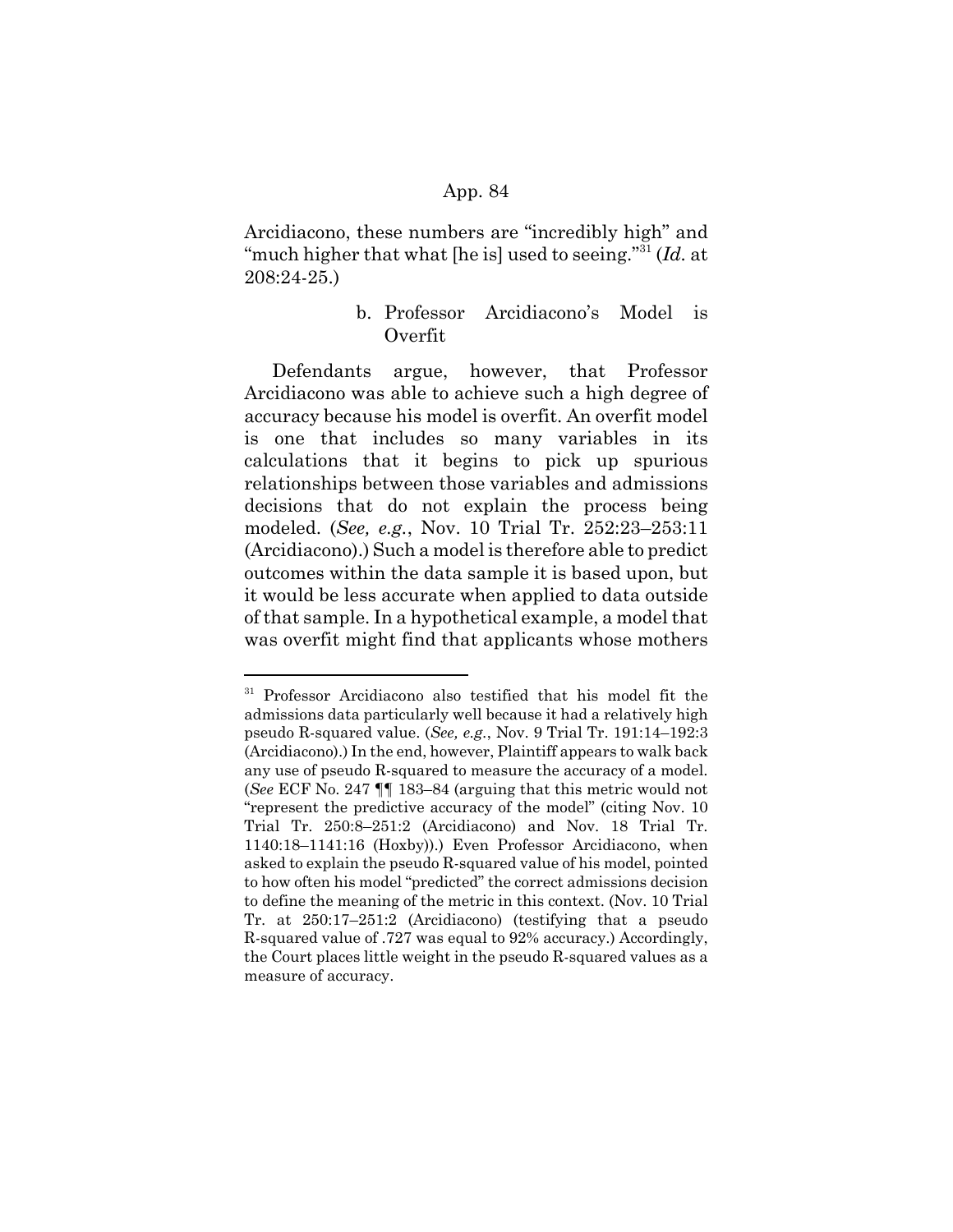were born on a Monday have a much higher chance of being admitted to UNC than those whose mothers were born on a Tuesday. While such a pattern could be present in the sample data that is used to construct the model, it would not be expected to be indicative of how readers make their decisions, nor would this pattern be expected to continue to hold true when tested on out-of-sample data. In other words, this connection would only appear to make the model more accurate when in reality it would be responding to the idiosyncrasies of a particular dataset.

Though both experts agree that the degree of overfit is a factor they must take into account, the parties disagree on how to measure it. Professor Arcidiacono contends that an economist trying to create a model that is an accurate predictor of a process would want to have the lowest out-of-sample error possible. (*Id.* at 257:3-9 ("That's not the whole purpose of the models, but for the purpose of prediction, that's what you want.").) In assessing his models using this metric, he testified that his model more accurately predicted out-of-sample admissions decisions than did Professor Hoxby's. (*Id.* at 270:7–271:1; *see also* ECF No. 247-1 at 56 (Arcidiacono demonstratives).)

Professor Hoxby, on the other hand, argued that "the correct test[s] for a nonlinear model" are the Bilger and Manning tests and observed that Professor Arcidiacono did not complete this calculation. (Nov. 17 Trial Tr. at 971:7-14 (Hoxby).) In her opinion, one measures the accuracy of a model by "how well it performs out of sample *compared to* how well it performs in sample." (*Id.* at 971:24-25 (emphasis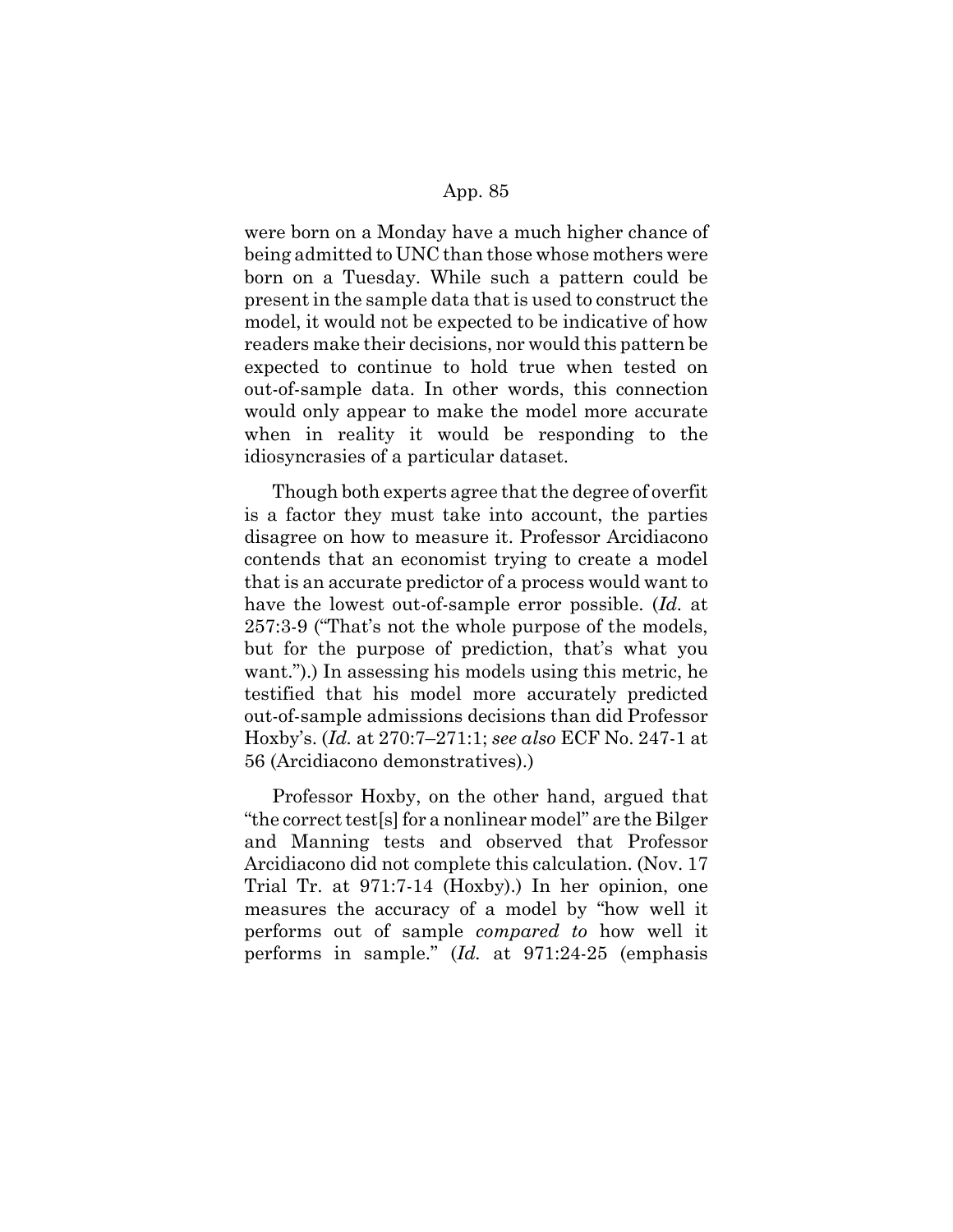added).) In other words, it is a comparative measure that must take into account more than simply the accuracy of a model for any given sample.

She further contended that Professor Arcidiacono's method of comparing the percentage error for his model with the error in hers "makes no sense" because "all measures of whether a model is overfit have to do with this relative comparison for the same model in sample versus out of sample." (*Id.* at 973:2-23.) To focus purely on the low out-of-sample error would, in her words, be "just another way of saying he was maximizing [in-sample predictive power] even at the expense of showing a very, very inaccurate model." (*Id.* at 974:5- 15.) Professor Hoxby ultimately testified that Professor Arcidiacono's preferred model is "somewhat overfit." (*Id.* at 975:25–976:3 ("It's certainly overfit, but it is not grossly overfit.").)

Though both experts provide helpful information on this point, they do appear to be answering slightly different questions. Whereas Professor Arcidiacono stresses the accuracy of his model, Professor Hoxby points out the tension between accuracy and overfit by emphasizing the uncontested point that an increase in in-sample predictive power may come at the cost of accuracy in describing the process writ large.

The Court accepts Professor Hoxby's conclusion that Professor Arcidiacono's model is somewhat overfit and therefore more susceptible to picking up spurious correlations in the data. Professor Hoxby's model, on the other hand, is more cautious in its approach as detailed below. This allows the Court to feel more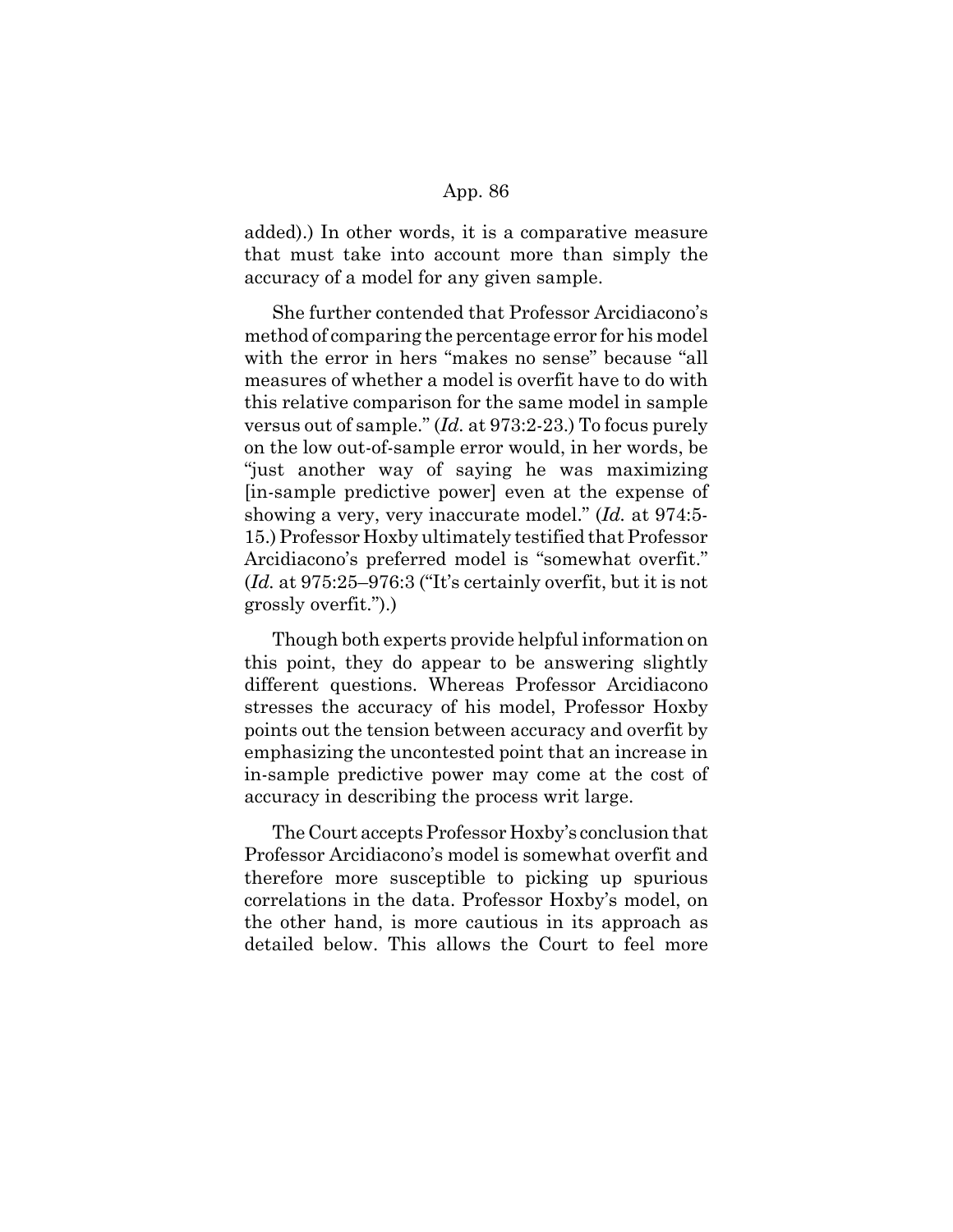confident that she has largely eliminated spurious relationships in her calculations.

> c. There is No Evidence that UNC Has Implemented a Formulaic Process that Precludes Individualized Consideration of Each Candidate

With regards to whether UNC's admission process is formulaic, Professor Arcidiacono agreed in cross examination that he "could predict decisions very well," but not "that anyone told any admissions officer to try to follow that formula." (Nov. 10 Trial Tr. 319:3-6 (Arcidiacono).) Moreover, though he testified that he could "approximate [UNC's readers'] decisions very well," he acknowledged that any formula they were following is merely an implicit one. (*Id.* at 318:19–319:2.)

There are indeed patterns in the University's admissions decisions, but it appears that UNC's readers are, in Professor Arcidiacono's words, simply "paying attention to the components" of each individual application—such as GPA, extracurricular activities, and first-generation status—rather than using a formula to make decisions. (*See id.* at 318:24-25.) This is perhaps unsurprising given that UNC has exerted significant and continuous effort in communicating to its admissions readers what the University values and how the readers should evaluate the tens of thousands of candidates who apply annually.

In sum, the Court finds that while there are patterns in UNC's admissions decisions that map onto the values expressed by the University, there is no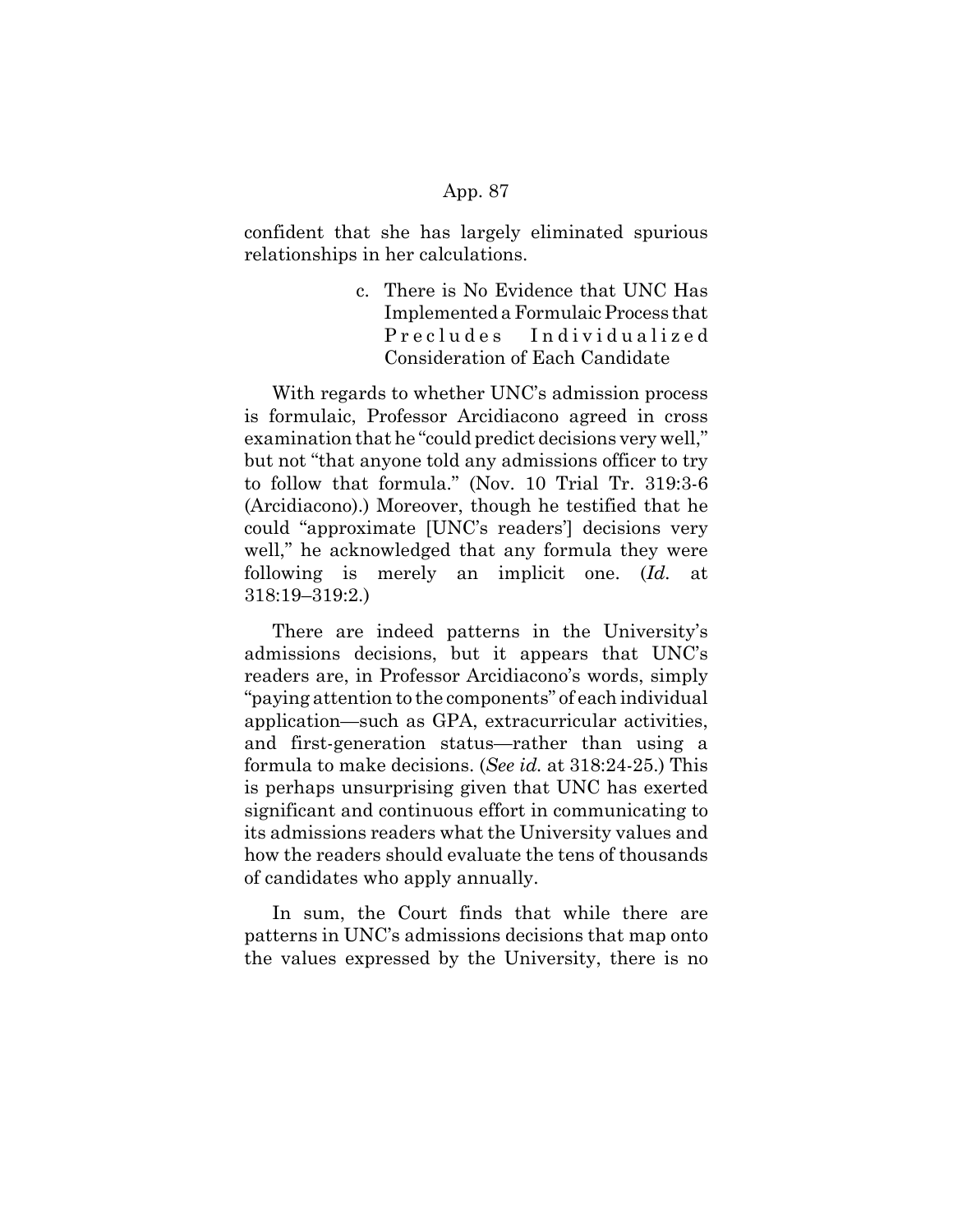evidence that admissions officers are following an explicit formula or that they are automatically providing mechanical points to URMs nor applying consistent weights on the basis of a candidate's race. Further, though rote consideration of applications might be a necessary condition to demonstrate that UNC did not take into account all of the qualities of its candidates, mere calibration among the University's readers provides no basis to find that UNC neglected to provide the individualized approach to any admissions decision.

> 3. Professor Arcidiacono Computes Some Variables in Ways that Undermine His **Conclusions**

Having considered the degree to which Professor Arcidiacono's model accurately predicts which students are most likely to be admitted to UNC, the Court next turns to consider his contentions regarding the role of race within the larger admissions process. Before looking at the four calculations Professor Arcidiacono performed in this analysis, it is first useful to consider a few of the criticisms that Defendants have about this part of his work.

> a. Imputation of GPA and Standardized Test Scores

Though the applicant data that UNC provided is immense, there are some cases where data is missing from individual applications. (*See id.* at 280:3-14.) In such cases, the experts had to determine how they would handle these issues in their modeling. For instance, as mentioned above, Professor Arcidiacono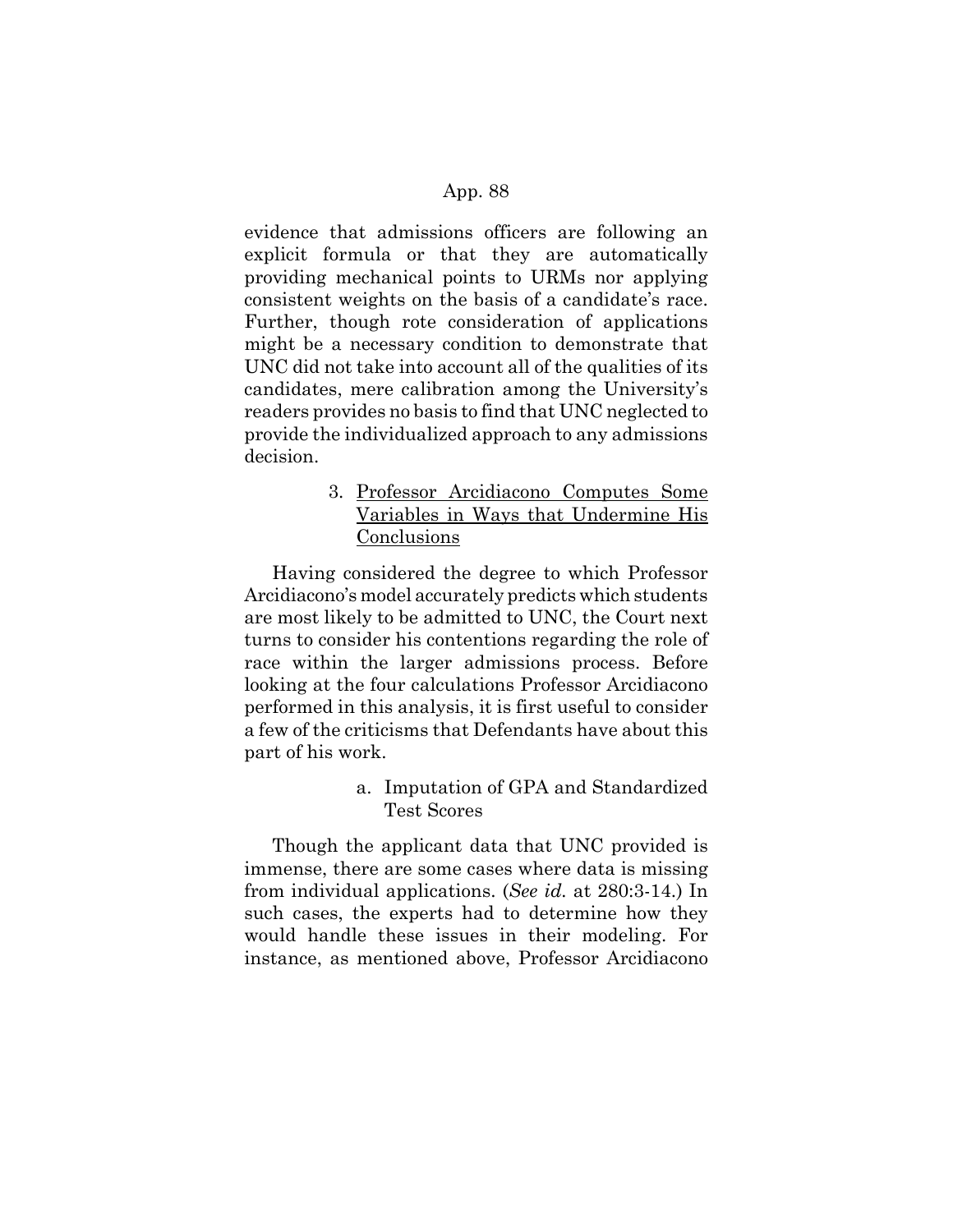removed about 700 students from his sample whose applications listed at least one of their reader ratings as zero. (*See* ECF No. 247-1 at 3 (Arcidiacono demonstratives).) At other times, applications did not include GPAs or SAT scores. (Nov. 10 Trial Tr. 280:8-14.) In these cases, Professor Arcidiacono did not remove such students from his candidate pool but instead developed a method for imputing such scores. (*Id.* at 280:15–281:4.) The Court finds his method problematic because, in some cases, it resulted in data that is different from what the Admissions Office saw when evaluating these candidates and exacted what amounted to a penalty that ultimately exaggerated the impact of race in the decision-making process by mechanically lowering the scores of URM applicants.

Professor Arcidiacono described his method for filling in GPAs and SAT scores as "letting the model decide." (*Id.* at 281:3-4 (Arcidiacono); *see also* Nov. 9 Trial Tr. 177:24– 178:23 (Arcidiacono).) For GPA, the way this worked in practice was that Professor Arcidiacono's model first calculated the average GPA for each race of admitted students; when this metric is missing from a student's application, the candidate is assigned the average for their race. (Nov. 10 Trial Tr. at 281:5-13.) According to Professor Arcidiacono, "that number can be different for different races." (*Id.* at 281:13-14 (Arcidiacono).)

As detailed above, Professor Arcidiacono found that URM applicants "disproportionately have lower test scores and grades" than their white and Asian American counterparts. (Nov. 9 Trial Tr. 150:12–151:1 (Arcidiacono).) These patterns were particularly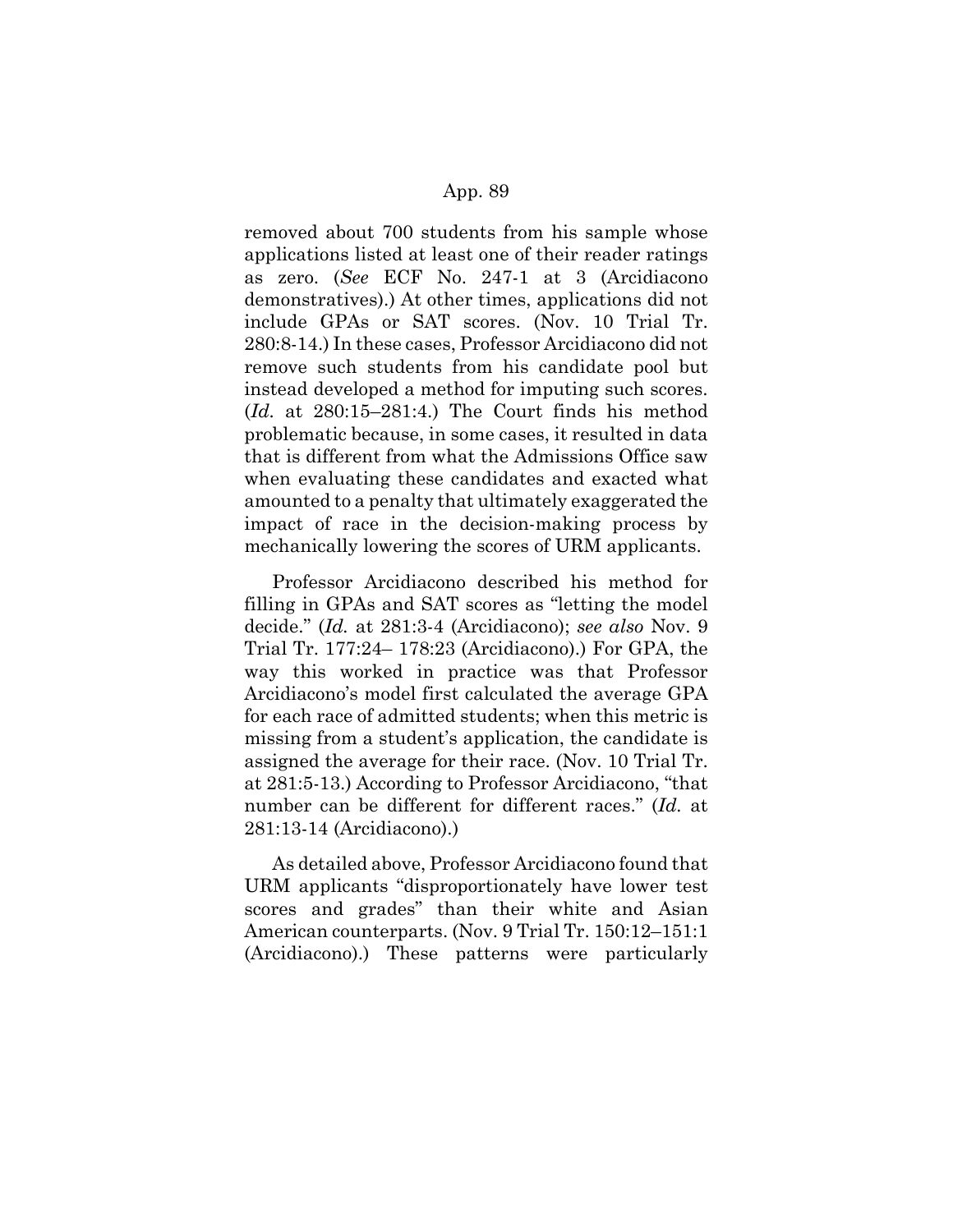pronounced for African American students: Professor Arcidiacono testified, for instance, that more than half of African American applicants were in the lowest two deciles of his AI. (*Id.* at 155:7-10.) Therefore, it is straightforward to conclude that these GPA imputations mechanically assign lower scores to URM students than they do to white or Asian American students when data is missing.

The Court finds Professor Arcidiacono's treatment of students missing SAT scores to be even more troubling. As background, when students apply to UNC with only an ACT score, the Admissions Office uses a concordance table published by the College Board to convert the ACT score to an SAT scale. (Nov. 13 Trial Tr. 694:18–695:11.) Researchers at the ACT and SAT published this concordance to provide stakeholders with a way of understanding how the two scores compare. (*Id.* at 695:7-11.)

Instead of using this concordance, Professor Arcidiacono chose a different method, letting the model decide what the appropriate conversion should be based on the race and gender of the candidates. (Nov. 10 Trial Tr. 351:2–352:12, 360:6-14.) In other words, instead of simply translating an ACT score to an SAT equivalent and putting into the model the score that a UNC admissions reader would evaluate, Professor Arcidiacono adopted a more complicated method that takes into account an average score based on the candidate's race and gender. While Professor Arcidiacono testified that "[i]t is not clear that [this method] disfavors" URM candidates, (*id.* at 352:11-12 (Arcidiacono)), it appears that, given the model's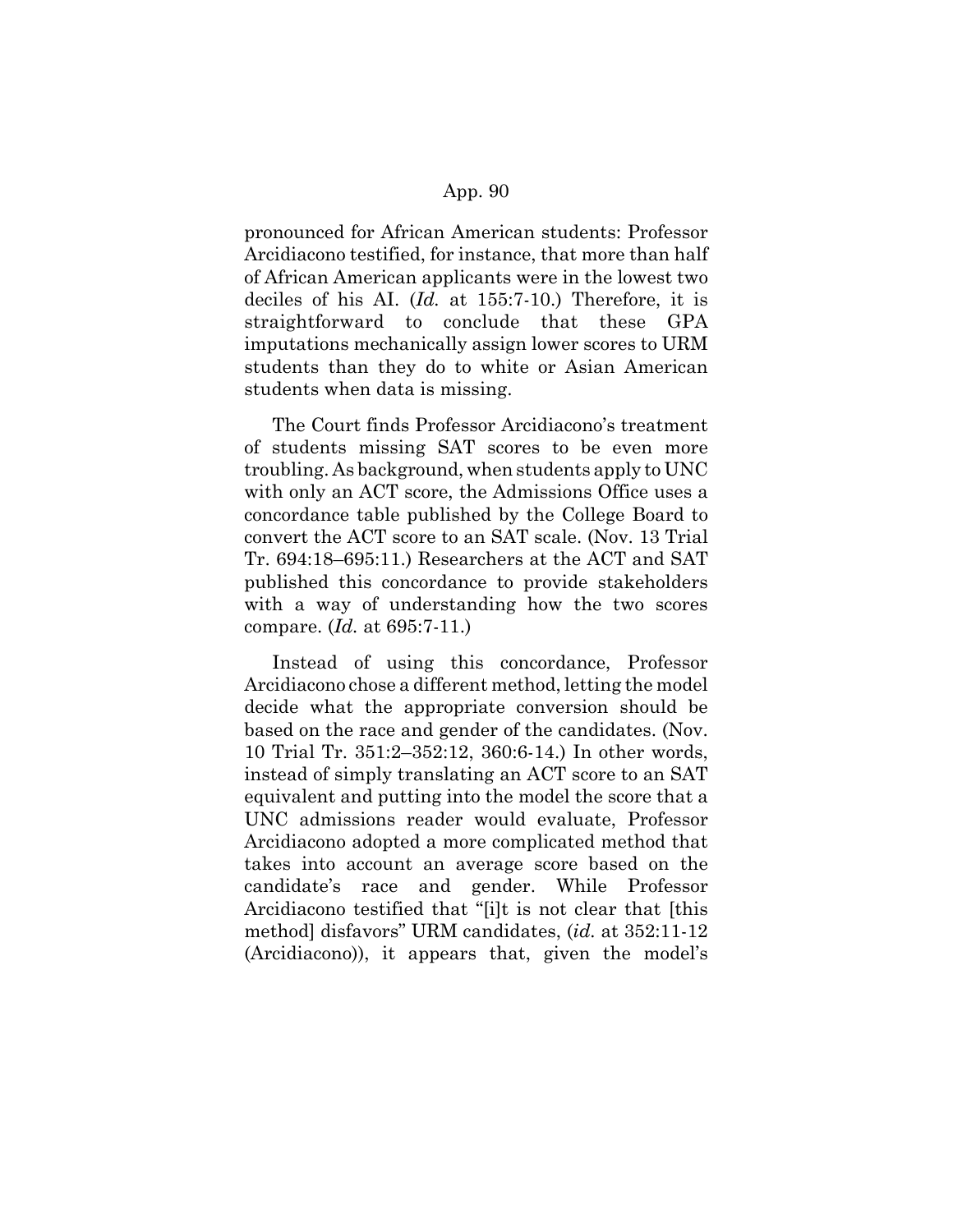regression to the mean, the only time it would favor such candidates would be when an applicant had particularly low scores such that they were lower than the average URM student when this conversion would increase a score which was below the mean. With the low rate of URM admissions in mind, however, it is not a stretch to recognize that any gain such students might take from the process occurs in score ranges where candidates are typically not admitted and—more to the point—would still operate as much less of a bump than equivalent scores would for non-URM students.

Therefore, an Asian American student taking only the ACT would get a positive "bump" of about 9 points on his converted SAT score while a Hawaiian/Pacific Islander candidate would receive a 50-point deduction in their converted score. (*Id.* at 359:13-17, 395:22–396:6.) In short, as Professor Arcidiacono testified, if a student scored a 32 on the ACT, they "would be better off being white" in his model given that it would automatically impute a higher score for a non-URM student despite the admissions office seeing the exact same converted score for both candidates. (*Id.* at 355:19-25.)

The evidence is clear that higher standardized test scores are positively correlated with admission, and therefore this method again exaggerates the ground that URM students must make up to be competitive in UNC's admissions process. The scope of this issue is not particularly clear, and Professor Arcidiacono was not familiar enough with the data he used in his model to further clarify the magnitude of this issue.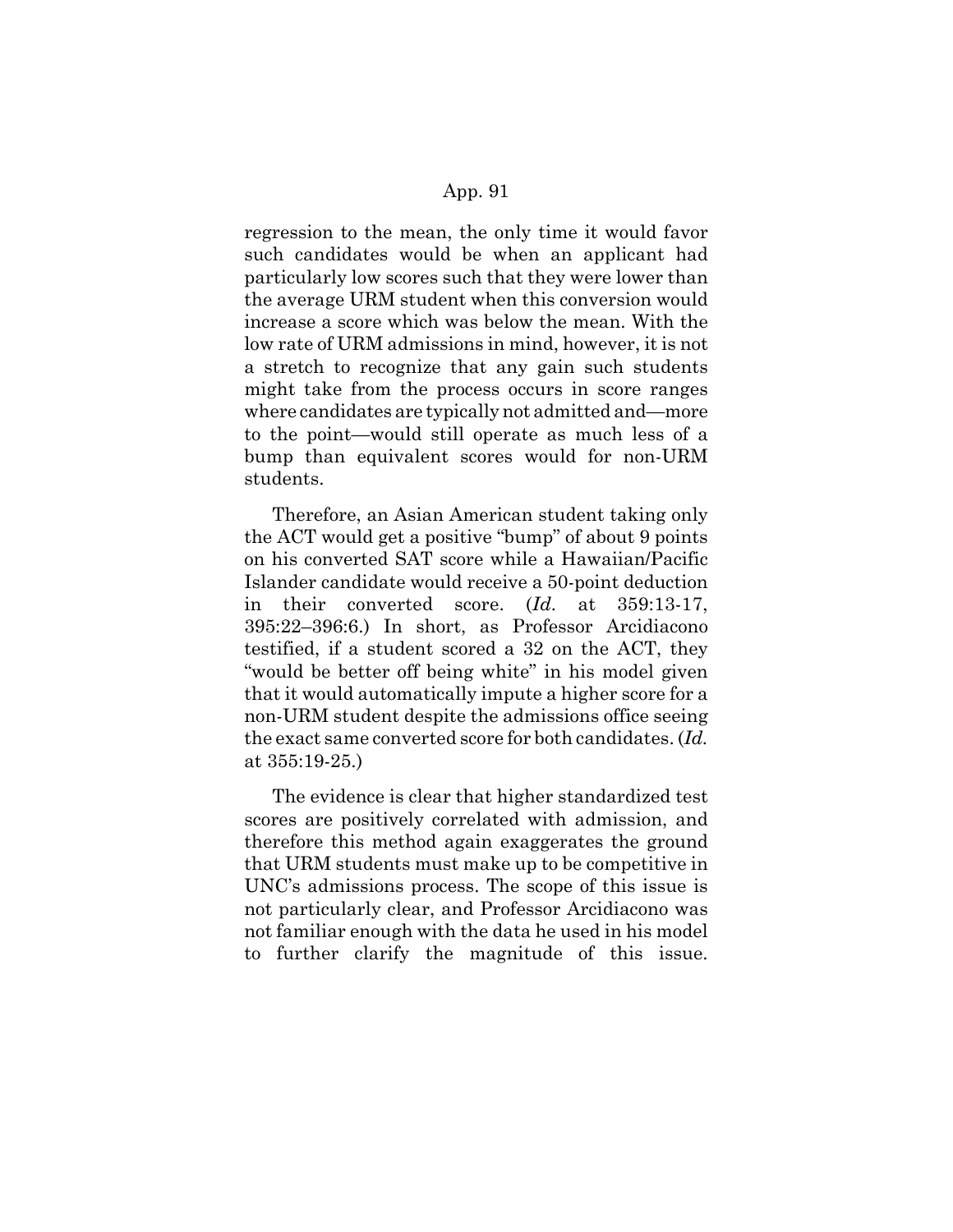Defendants' counsel asked him whether he was aware that "in the course of your process over the six years that the folks who only had ACT scores numbered more than 50,000?" (*Id.* at 361:4-6 (Fitzpatrick).) Professor Arcidacono replied that he was "not sure." (*Id.* at 361:7 (Arcidiacono).) Defendants' counsel next asked if he was aware that, for the year 2018, he converted ACT scores for about 42% of African American applicants and 45% of Hispanic applicants. (*Id.* at 361:8-10, 13-14 (Fitzpatrick).) Again, Professor Arcidiacono testified that he did not "have any evidence of that on either account," (*id.* at 361:11-12, 15-17 (Arcidiacono)), despite the importance of this factor in his model.

Professor Arcidacono's decision to convert ACT scores to SAT scores by using a regression to the racial mean is very concerning to the Court. While the missing GPAs are unknown, how UNC considers known ACT scores is not. In sum, Professor Arcidiacono eschewed a simple calculation that is actually used by UNC's Admissions Office and replaced it with one that exaggerates the difference in academic credentials between URMs and non-URMs. The Court finds that this decision undermines Professor Arcidiacono's ultimate conclusions because it put a thumb on the scale and mechanically departed from the process it attempted to model.<sup>32</sup>

<sup>&</sup>lt;sup>32</sup> Professor Arcidiacono testified that he "[broke] out the SAT score by math and verbal" in his model and "you can't use the concordance table for that." (Nov. 10 Trial Tr. 377:4-6 (Arcidiacono).) This statement, however, is unavailing. For one, the Court takes judicial notice that the concordance table published by the College Board—which Mr. Rosenberg testified that the University uses—does indeed break out scores by section. (*See*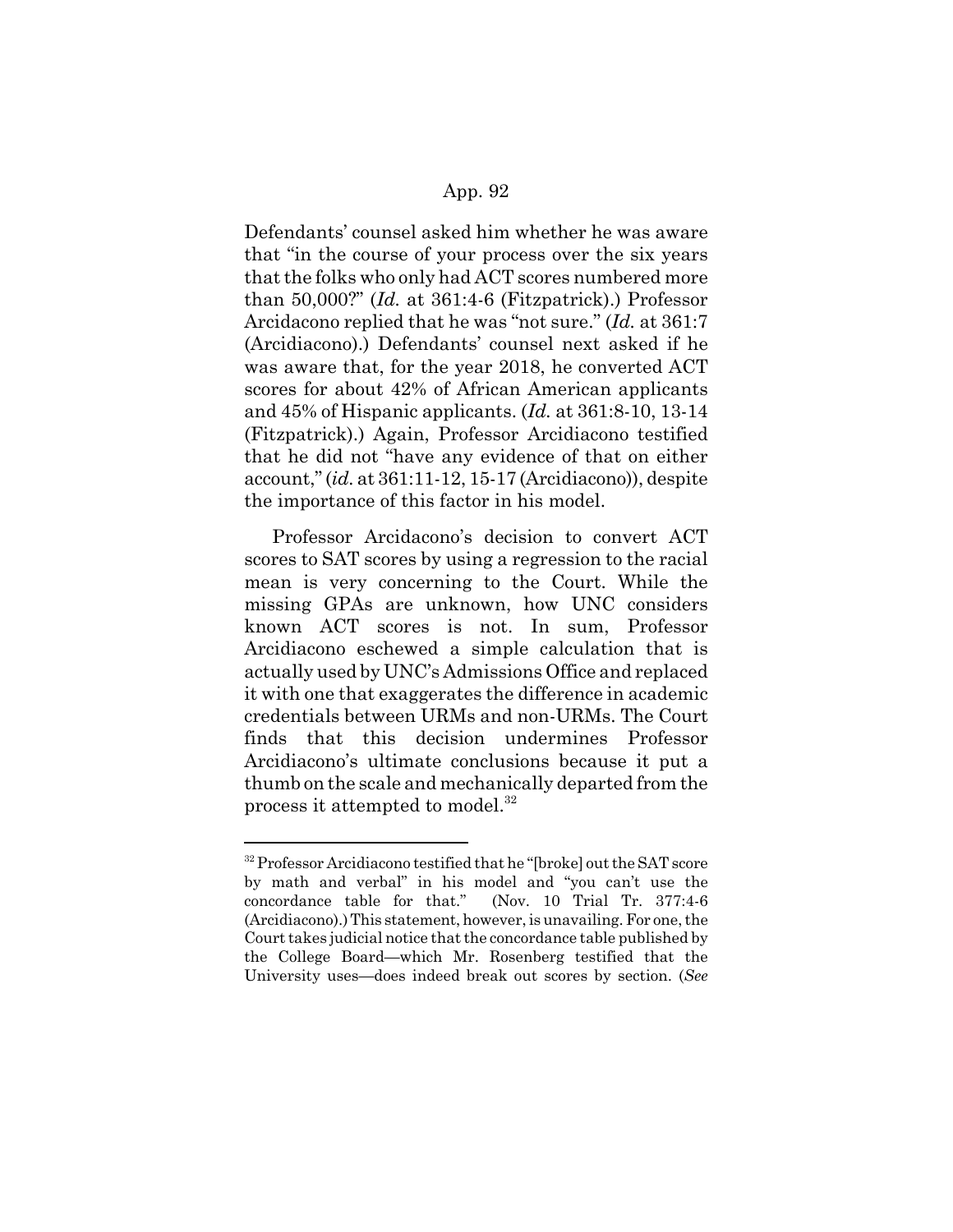#### b. Reader Ratings

The next criticism that Professor Hoxby had for Professor Arcidiacono's model is that it includes as variables each of UNC's reader ratings. In her own model discussed below, Professor Hoxby excluded these ratings because they are "evaluative variables[,] or what an economist would call 'endogenous variables." (Nov. 17 Trial Tr. 942:8-10 (Hoxby).) This means that "the variables are determined within the process itself." (*Id.* at 942:10-12.) Those ratings, in other words, do not come from a candidate's application but rather show a subjective, intermediate assessment that readers use as a way of summarizing their impressions. Professor Hoxby testified that these are not "verifiable objective factors," and, in her words, "statisticians are trained not to put that kind of variable into a multiple regression." (*Id.* at 944:1-3.)

Though at trial Professor Arcidiacono did not generally address the criticism of including intermediate evaluative variables in his model, he did testify that economists use subjective factors in their modeling "[a]ll the time." (Nov. 9 Trial Tr. 174:16-19

College Board, *Guide to the 2018 ACT/SAT Concordance,* https://www.act.org/content/dam/act/unsecured/documents/ACT-SAT-Concordance-Information.pdf). Moreover, even if Professor Arcidiacono had difficulty locating or using the subject-area concordance, it does not address the problematic fact that he still opted to create his own system for converting scores rather than mirroring the simple system used in practice by UNC's Admissions Office. Prioritizing the impact of subject-area breakdowns—which are not at issue in this case and were not found to be meaningful by either party—over replicating the University's process is not a justifiable choice.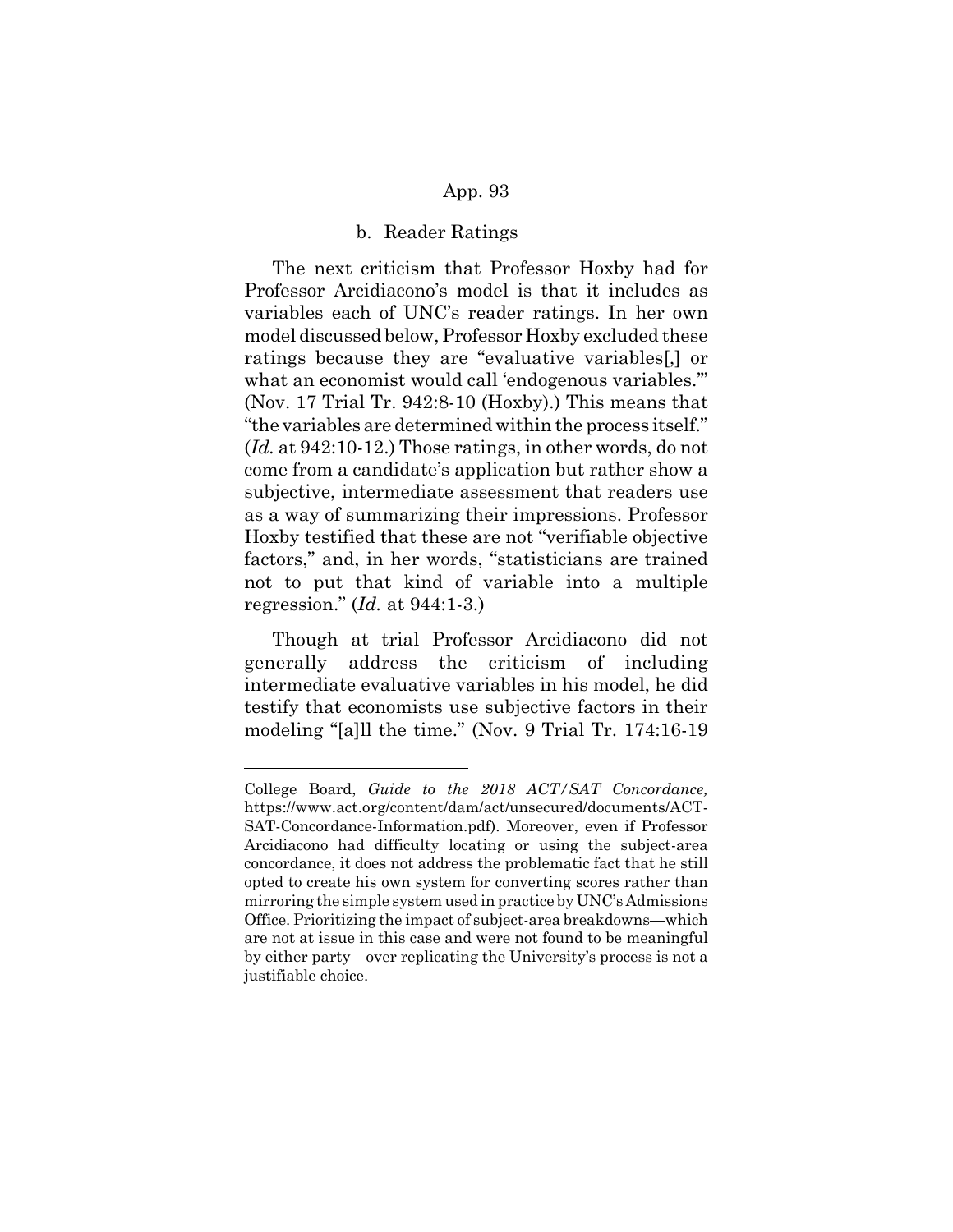(Arcidiacono).) He stated that whether it is "correct" to include this rating "depends on what you're trying to do." (Nov. 10 Trial Tr. 291:10-12.) "[I]f you're trying to figure out how formulaic UNC's admissions process is," he testified, "then you need to include all the components of the formula, and the personal rating is one of those components." (*Id.* at 291:12-15.) On the other hand, "[f]or the purposes of figuring out how big racial preferences are, you would not want to include it because part of the effect of racial preferences would then be operating through" the rating system. (*Id.* at 291:17-20, 292:1-2 (contending that including the personal rating will "make the preferences appear smaller than they really are").)

This statement seems to imply that there is some tension between answering Professor Arcidiacono's first question of whether or not the process is formulaic and his second question regarding what role race plays in it. That said, the Court finds that the data Professor Arcidiacono provides tends to show that the inclusion of the personal rating, in his words, "doesn't matter that much," (*id.* at 292:19-24), and there is no evidence that the inclusion of this metric made a significant impact on Professor Arcidiacono's ultimate conclusions regardless of whether or not endogenous variables are generally appropriate in econometric modeling.

### c. Shapley Decomposition

While Professor Hoxby's first two criticisms address inputs into Professor Arcidiacono's model, her third and final criticism speaks to how he calculates the "shares" of each variable or, put another way, how he describes the degree to which certain factors matter in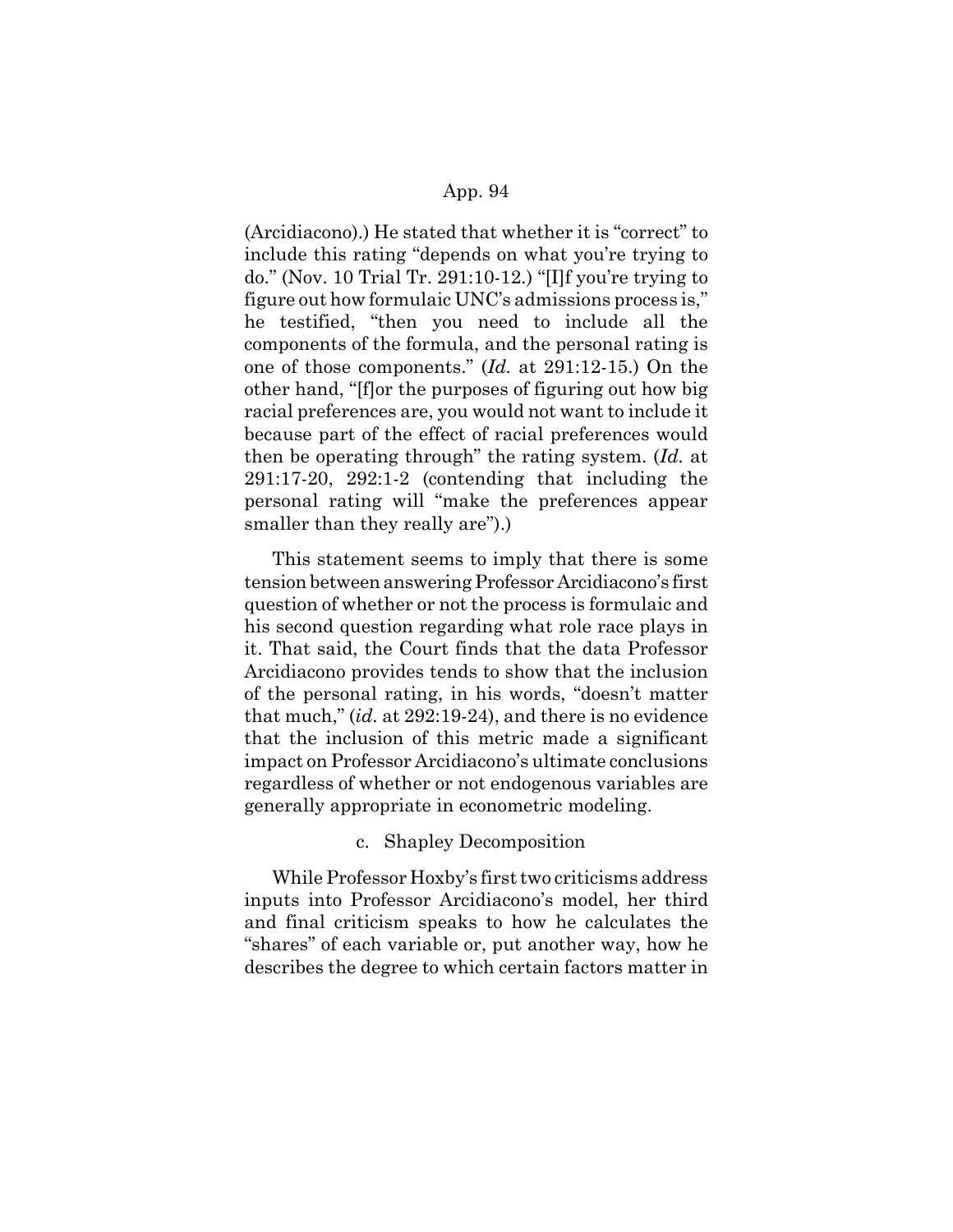the admissions process. More specifically, Professor Hoxby testified that Professor Arcidiacono should have used what is known as the Shapley decomposition to consider the impact of the consideration of race.

According to Professor Hoxby, the Shapley decomposition is a statistical method that allows an economist to "demonstrate which factors are playing an important role in a model" and is "really the only decomposition method that is accepted." (Nov. 17 Trial Tr. 948:19-21 (Hoxby).) It "decomposes" pseudo R-squared values into buckets or shares for various factors. (*Id.* at 948:21–949:3.) For instance, Professor Hoxby testified that "race and ethnicity might be in one bucket, and test scores might be in another bucket, high school GPA, class rank could be in yet another bucket." (*Id.* at 949:2-6.) If a variable plays a dominant role within UNC's admissions process, Professor Hoxby testified that the Shapely decomposition would "[a]bsolutely" reveal its weight because it is "designed to show the marginal effect of any factor reliably." (*Id.* at 949:15-20.) She further stated that, if the factor were important "even for a subset of applicants," the Shapley decomposition is designed to show this effect. (*Id.* at 949:20-23.) When Professor Hoxby performed a Shapley decomposition on Professor Arcidiacono's preferred model, she found that, for in-state students, "2.7% of admissions decision was accounted for by race and ethnicity" and, for out-of-state students, 6.7% are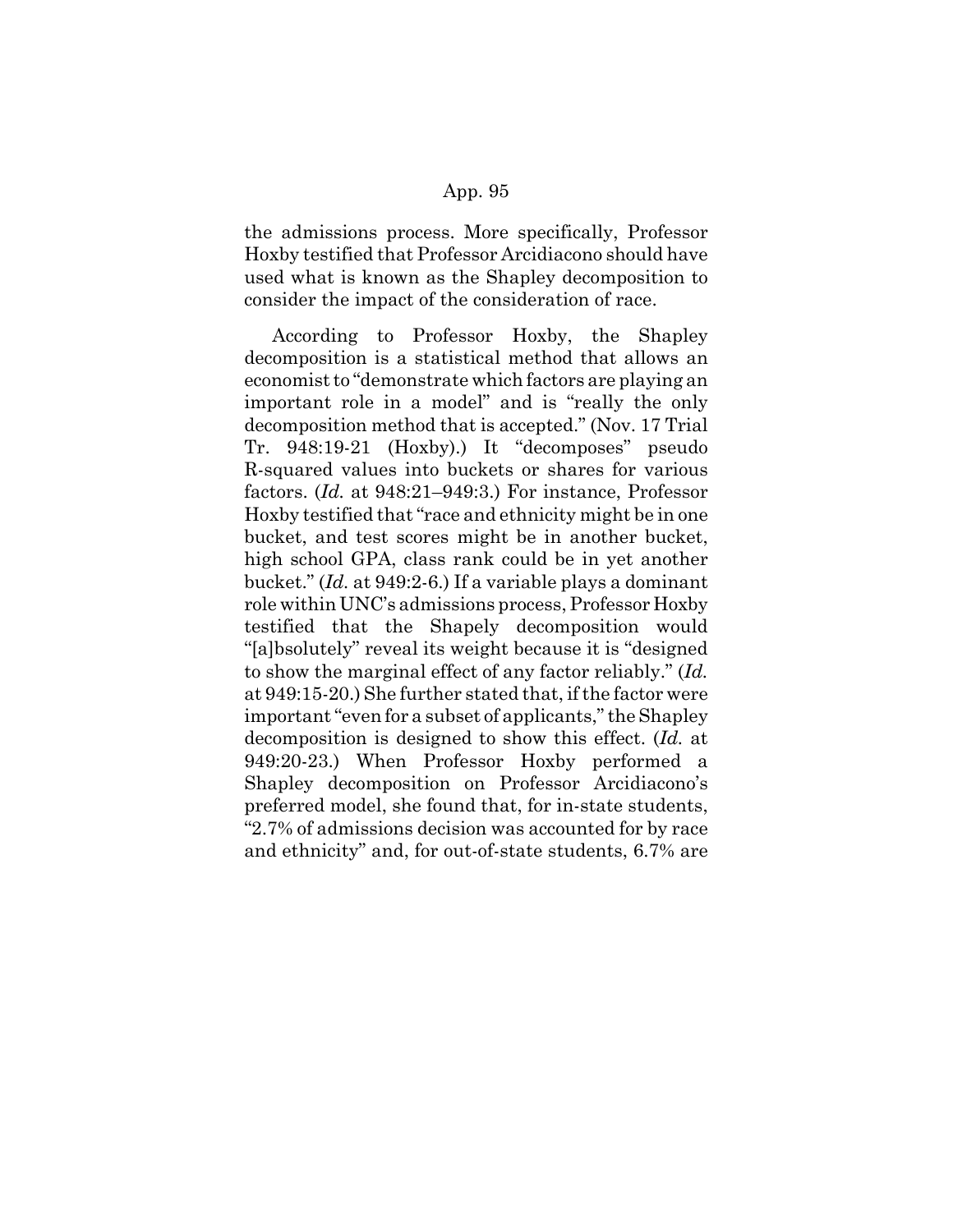accounted for by this factor.33 (*Id.* at 955:14-20; *see also* ECF No. 251-1 at 14 (Hoxby demonstratives).)

Professor Arcidiacono, however, testified that using the Shapley decomposition was "conceptually wrong" in this instance. (Nov. 10 Trial Tr. 251:3-7 (Arcidiacono).) He testified that Professor Hoxby is "thinking about how race affects the entire admissions process, and I don't think that's the right way to look at it." (*Id.* at 251:8-10.) Instead, Professor Arcidiacono stated that he believes one needs to "be thinking about how race matters for the groups that are affected by that." (*Id.* at 251:10-12.) He summarized this position by agreeing that Professor Hoxby's Shapley decomposition "spread[s] the effect of UNC's racial preferences across those tens of thousands of applicants each year." (*Id.* at 252:9-12.)

In sum, both experts therefore agree that the Shapley decomposition is a useful calculation in certain instances, but just disagree as to whether it should be applied in the instant case. Based on this testimony, the Court finds that applying the decomposition allows one to see how race impacts the full admissions process. Accordingly, the Court finds that, across the admissions process, race explains only 2.7% of in-state admissions decisions and 6.7% of out-of-state admissions in Professor Arcidiacono's preferred model.

<sup>&</sup>lt;sup>33</sup> Though Professor Arcidiacono disagrees with the use of the Shapley decomposition in this case, Professor Hoxby's actual calculations using this method are uncontested. (*See* Nov. 10 Trial Tr. 251:3– 252:12 (Arcidiacono).)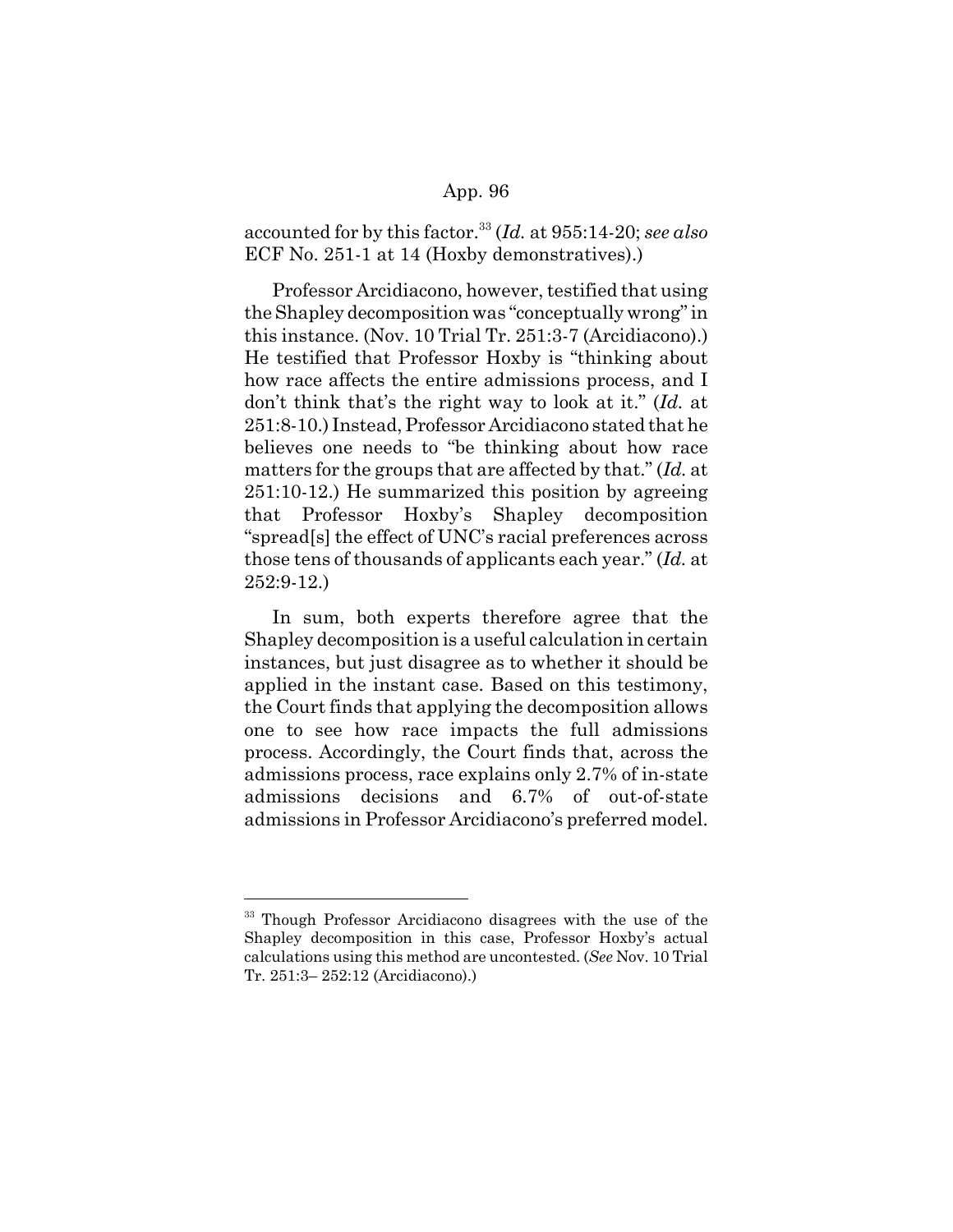# 4. Professor Arcidiacono's Quantitative Analysis Fails to Show that Race is a Predominant Factor

Having considered Professor Arcidiacono methods in creating and calculating his preferred model, the Court next looks at the four ways in which he sought to use the model to quantify the effect of race. Those four calculations were (1) a transformational analysis, (2) the average marginal effect of race, (3) an admitted URM analysis, and (4) a calculation that considered each class's capacity constraints. Even setting aside for now the fact that Professor Arcidiacono's calculations are undermined by its imputation of missing standardized test scores, the Court finds that none of these analyses demonstrate that race is used as anything other than a "plus" factor in UNC's admission process. On the contrary, the Court finds that the evidence tends to show that race is not a predominant factor in the University's candidate evaluations.

# a. Transformational Analysis

The first type of calculation that Professor Arcidiacono completed is one he termed a "transformational analysis." (Nov. 9 Trial Tr. 210:12-21 (Arcidiacono).) In this calculation, he began by creating a hypothetical non-URM student with a specific probability of admission in his preferred model.34 (*See*

<sup>&</sup>lt;sup>34</sup> Though Professor Arcidiacono presented to the Court only examples of students with a 10% or 25% chance of admission initially, (*see* ECF No. 247-1 at 35–36 (Arcidiacono demonstratives)), he testified that this calculation would work for any percentage of probability, (Nov. 9 Trial Tr. 214:14-15 (Arcidiacono)).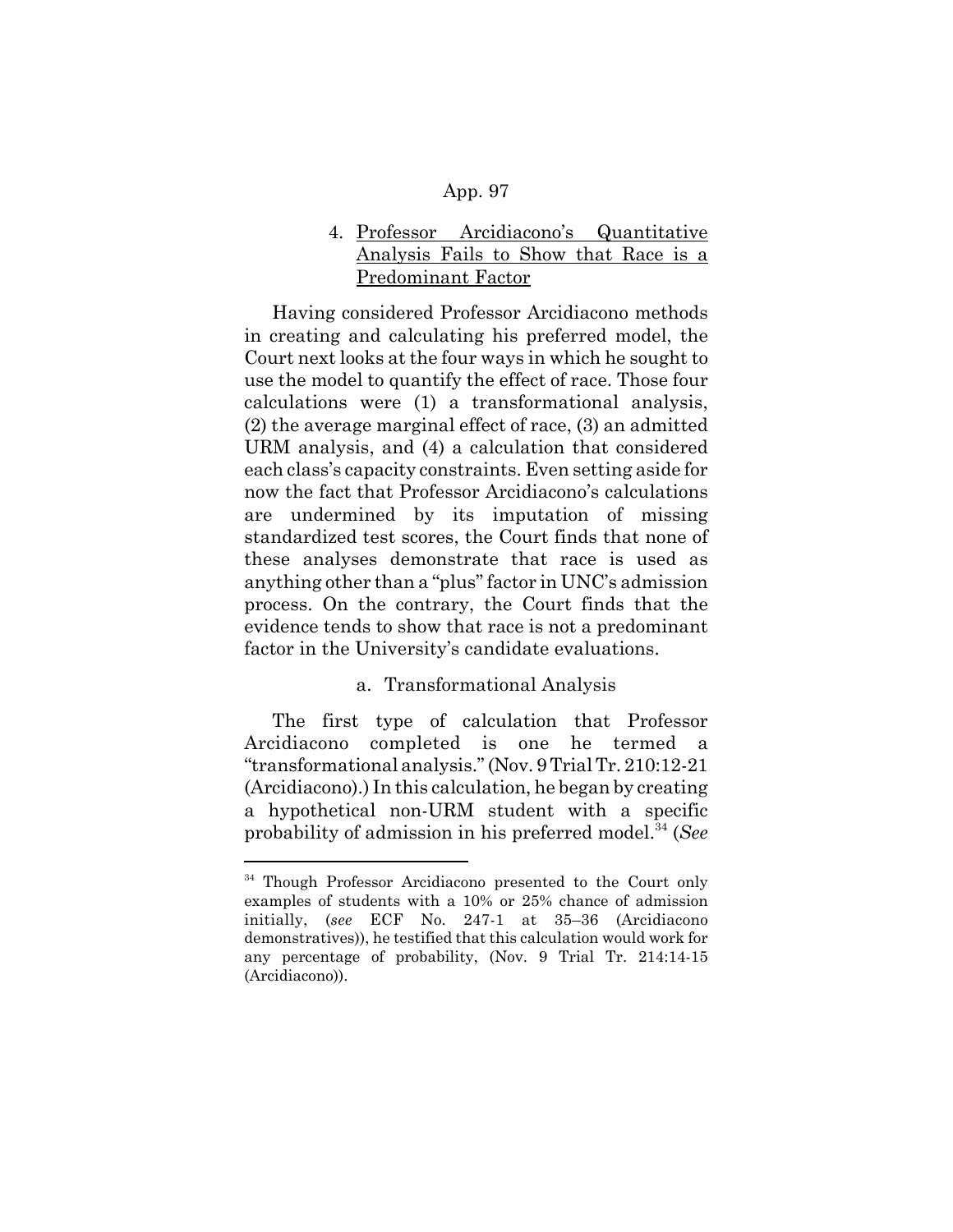*id.* at 213:12-17.) From there, he "flipped on the racial preference" for the candidate—theoretically turning them into an African American or Hispanic student—and then considered how the calculated probability of admission changed. (*Id.* at 214:25–215:11.) He completed this computation for eight hypothetical white students, disaggregated by gender, first-generation status, and state residency. (*See* ECF No. 247-1 at 35–36 (Arcidiacono demonstratives).) In general, this calculation resulted in what Professor Arcidiacono termed a "substantial bump" for African American applicants and a slightly smaller one for Hispanic candidates. (Nov. 9 Trial Tr. at 190:11-13 (Arcidiacono); *see also* ECF No. 247-1 at 26–27 (Arcidiacono demonstratives).)

While the expected changes in probabilities do show some meaningful effects, there are significant limitations in this analysis. For one, Professor Arcidiacono does not produce any analysis that "flips off or on" any other variable to allow the Court to compare the impact of race with other factors in the admissions process. For instance, Professor Arcidiacono does not demonstrate whether raising or lowering a student's GPA has a greater or lesser effect in order to contextualize how sensitive his model might be to changes in variables. Additionally, this analysis also relies on the premise that Professor Arcidiacono's model can accurately predict not simply admissions decisions but is also precise enough to accurately predict the probability of an individual candidate's admission. Because a candidate's probability of admissions is never calculated throughout UNC's process and Professor Arcidiacono only has access to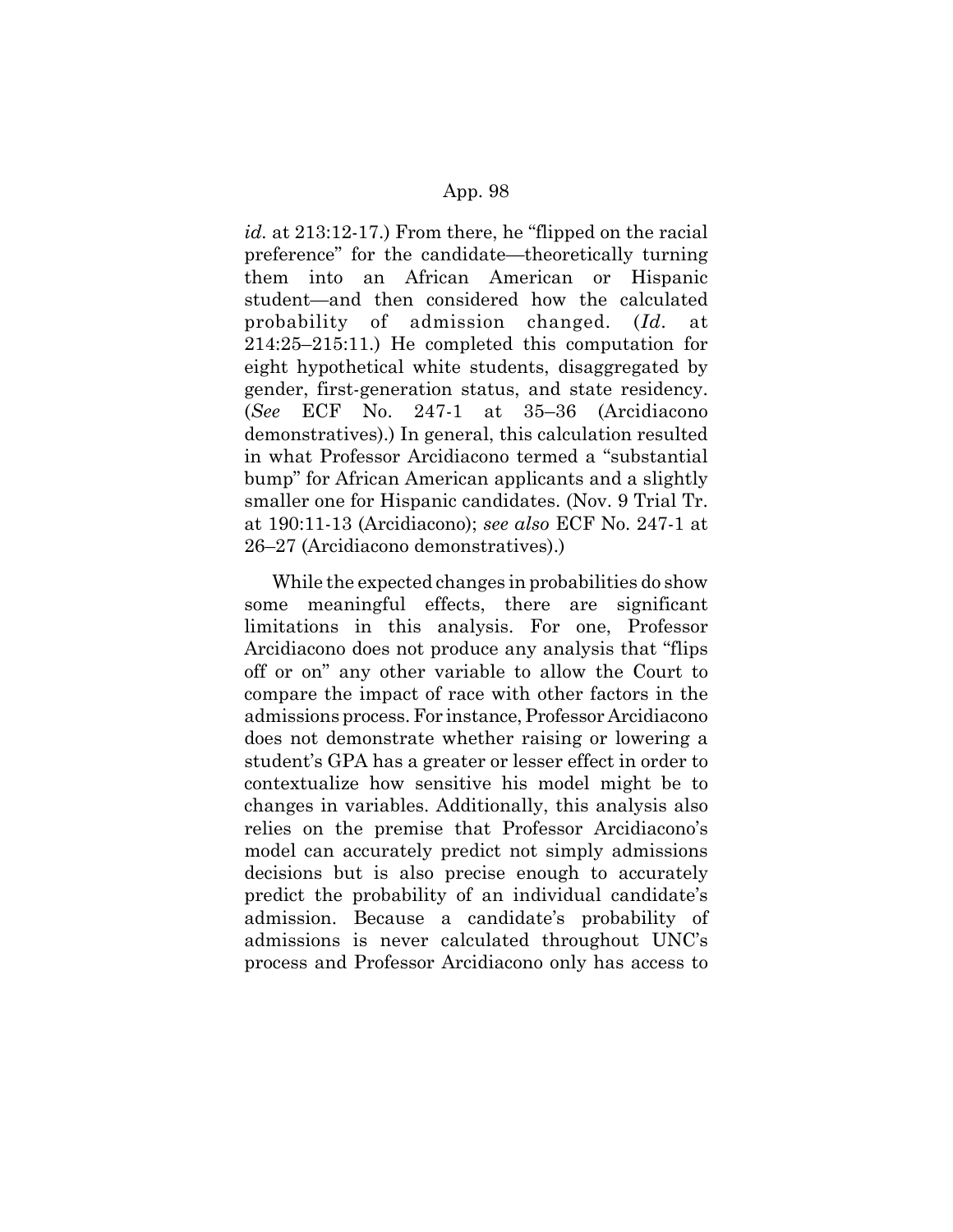the binary results of the admit/reject decisions, whether or not he can calculate probabilities with precision is not only unproven, but untestable given the current data set.

A more obvious limitation, perhaps, is the telling phrase Professor Arcidiacono's uses to describe his process. He stated that in calculating a hypothetical student's probability of admission, that student is "treated as" an URM. (Nov. 9 Trial Tr. 210:12-21 (Arcidiacono).) By this, he means that every other factor in the person's admissions file would be the result of the student having the lived experience of growing up as a URM, but that this context would go entirely unrecognized in a holistic admissions process. In other words, this calculation renders unobservable one of the most contextual factors in a student's lived experience. As Professor Arcidiacono testified, to complete this analysis one must be "operating more in a color-blind world" despite acknowledging that "there's no question" that the "experiences of African Americans are different from the experiences of white Americans and of other groups." (Nov. 10 Trial Tr. 365:25–366:9, 366:25–367:5 (Arcidiacono).)

Professor Hoxby points out that there are a number of statistical problems with this analysis as well and, to illustrate, she described how it differed from a randomized test within a medical context that would be, in her estimation, the correct use of a transformational analysis. (*See* Nov. 17 Trial Tr. 963:5–965:24 (Hoxby).) In a randomized drug trial, 10,000 people might be given the drug being tested and 10,000 people might be given a placebo. (*Id.* at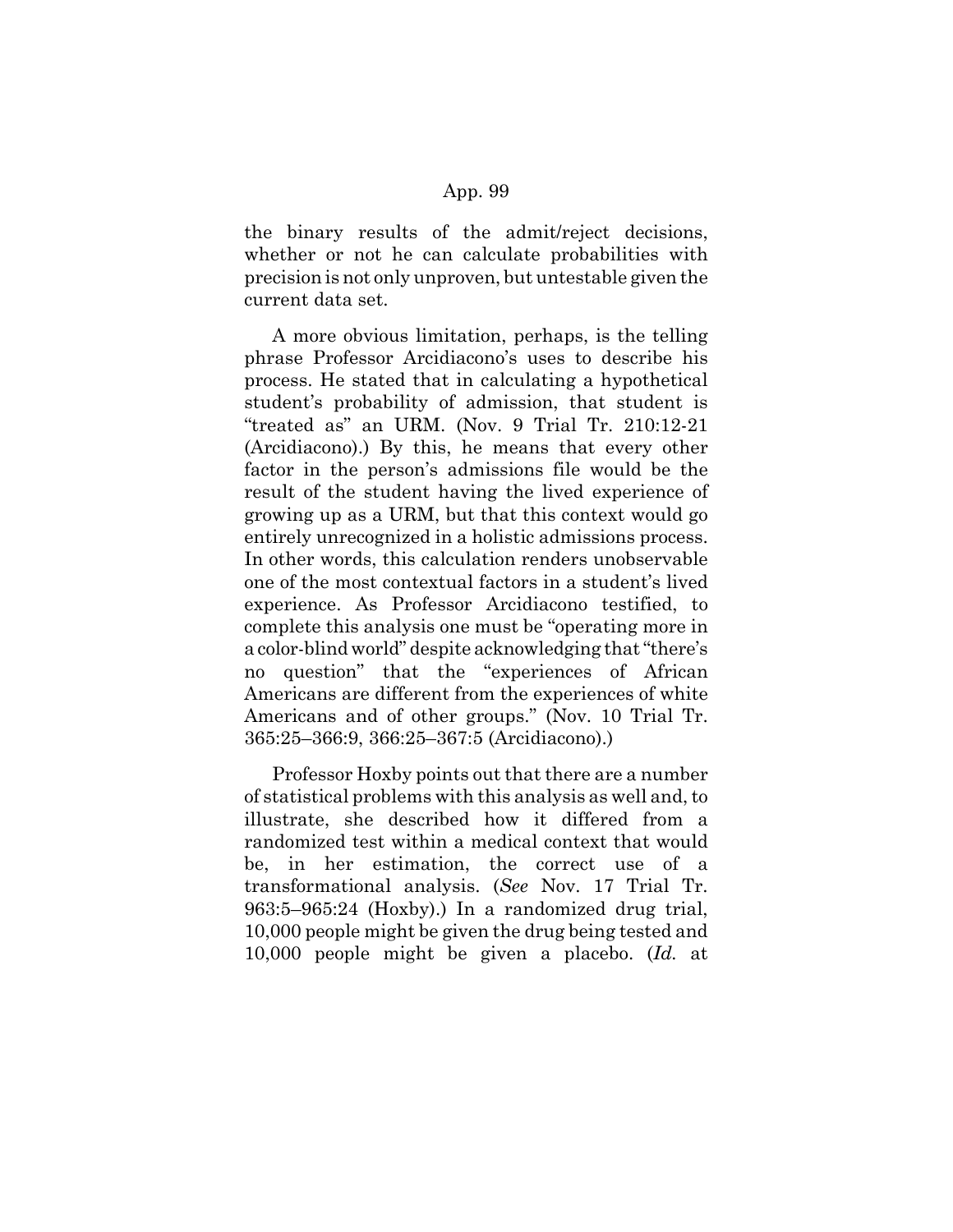963:9-13.) "It's important in this context," Professor Hoxby testified, "that people be randomly assigned either to the real drug or to the placebo" because, under the law of large numbers, it would be fair to assume that those getting the real drug and those getting the placebo "are the same on all other characteristics on average." (*Id.* at 963:14-22.)

However, as Professor Hoxby observed, UNC's admissions process "is not a randomized control trial." (*Id.* at 964:8-12.) The data are not generated in an experiment, but instead by "real behavior of real people" and therefore "all other things are not held constant." (*Id.* at 964:12-17.) Further, given that there is significant evidence before the Court that the two groups being compared—URMs and non-URMs—do not have all of the same characteristics on average, (*see* ECF No. 247-1 at 6–7 (Arcidiacono demonstratives) (describing URMs scoring lower than white and Asian Americans candidates on UNC's program rating, being more likely to be a first-generation college student, and being much more likely to qualify for a fee waiver)), Professor Hoxby contends that a transformational analysis is ill-equipped to demonstrate a meaningful effect.

The Court accordingly places little weight on this analysis. Given the testimony of the parties' expert witnesses acknowledging the differences between the lived experiences of white applicants and URM applicants, changing a single variable without accounting for that variable's impact makes this analysis little more than a theoretical exercise that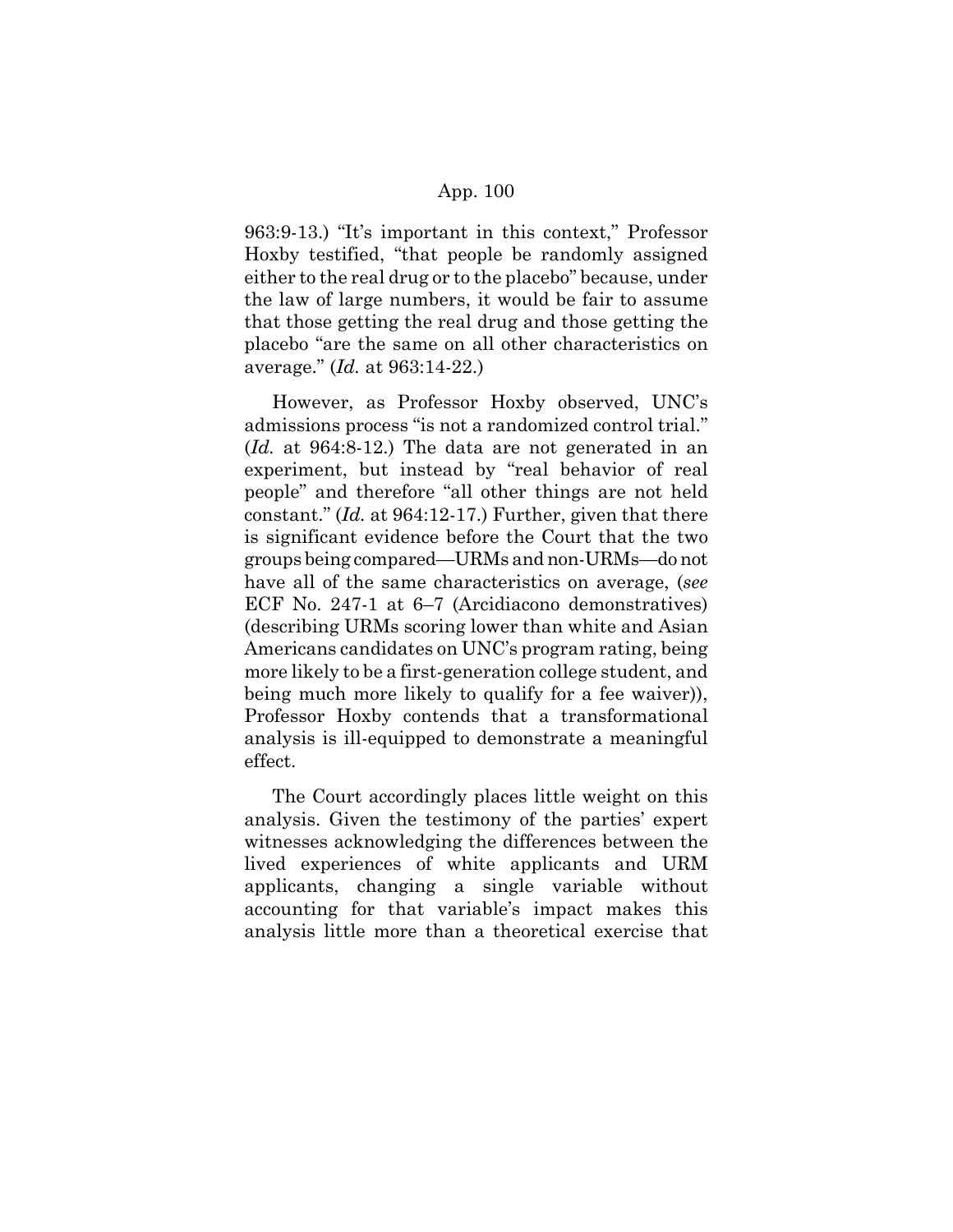fails to accurately represent the admissions process as described in uncontested testimony.

### b. Average Marginal Effect

Professor Arcidiacono next looked at the average marginal effect of race in the admissions process. In this analysis, he considered "the full set of minority applicants" and considered "what would happen to their probabilities of admission" if they were instead "treated as white applicants." (Nov. 9 Trial Tr. 211:4-10 (Arcidiacono).) In practice, this means that he looked at the admissions probability produced by his model for each African American and Hispanic candidate and averaged those probabilities together to produce a starting point. (*See* ECF No. 247-1 at 38 (Arcidiacono demonstratives).) He then "turned off" the coefficient for these races and produced and averaged a new set of admissions probabilities for the same set of students. (*Id.*) The difference between those two numbers produced what he refers to as the average marginal effect of race. (*Id.* at 38–39.)

For African American students, Professor Arcidiacono testified that removing his coefficient for race would reduce the average probability of admissions for in-state candidates from 31% to 18% and from 17% to 2% for out-of-state candidates. (*Id.* at 39.) For Hispanic students, the probability of admissions would be reduced from 41% to 31% in state and from 20% to 6% out-of-state. (*Id.*) Professor Arcidiacono then compared the before-and-after percentages for each group and extrapolated that the "bump" his model predicts for race is responsible for 42% of in-state African American admissions and 24%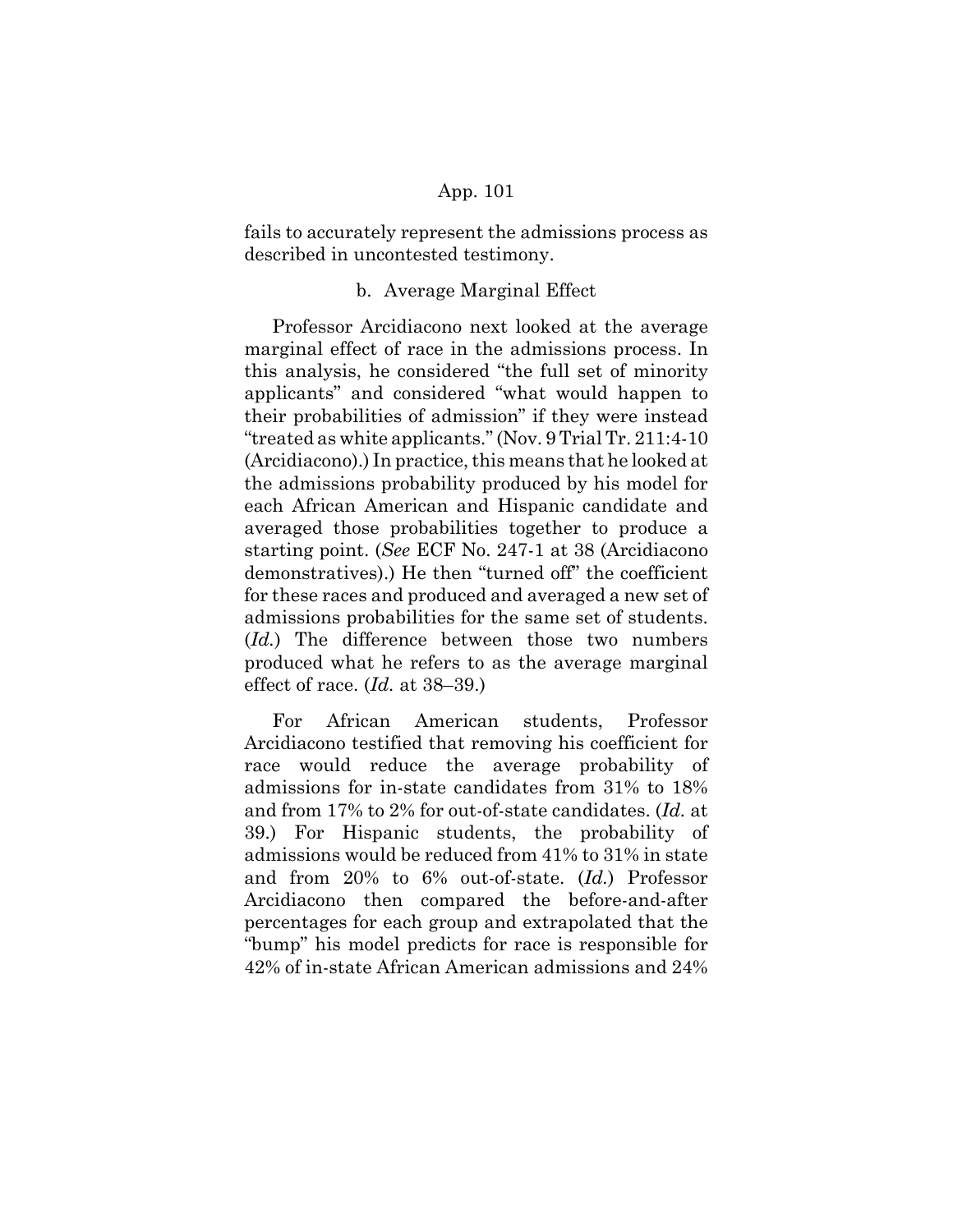of Hispanic admissions.35 (*Id.* at 40.) For out-of-state students, Professor Arcidiacono testified that it accounts for 91% and 70% of African American and Hispanic admissions, respectively. (*Id.* at 41.)

Professor Hoxby, however, testified that such numbers are misleading. Among other things, she stated that *median* marginal effect is a more appropriate way to describe how race is used in the admissions process than *average* marginal effect. Using the average, as Professor Arcidiacono does, "grossly exaggerates the role of outliers" in the data. (Nov. 17 Trial Tr. 968:1-7 (Hoxby).) As an example, Professor Hoxby describes a hypothetical situation where Professor Arcidiacono's model alters a student's race from African American to white and where the model shows the student's probability of admissions going from 10% to 90%. (*Id.* at 968:9-15.) In such a case, one student would offset eighty other students whose probability of admission dropped by just 1% in the model's calculation. (*Id.* at 968:15-17.) In this hypothetical scenario, the median marginal effect would be 1%, and one could surmise that the average is "dominated by outliers." (*Id.* 968:22–969:3.)

 $35$  An example of this calculation may be useful here. On average, according to Professor Arcidiacono, in-state, African American students have a 30.5% chance of being admitted under UNC's current system. (ECF No. 247-1 at 40 (Arcidiacono demonstratives).) If one "turn[s] off" the racial coefficient in his model, the probability of admissions drops 12.7% to a new average probability of 17.8%. (*Id.*) That difference of 12.7% is equal to about 42% of the original 30.5% admissions probability. In other words, Professor Arcidiacono testified that, of the actual 30.5% average admission probability, 17.8% is due to non-racial factors and 12.7% is due to a racial bump. (*See id.*)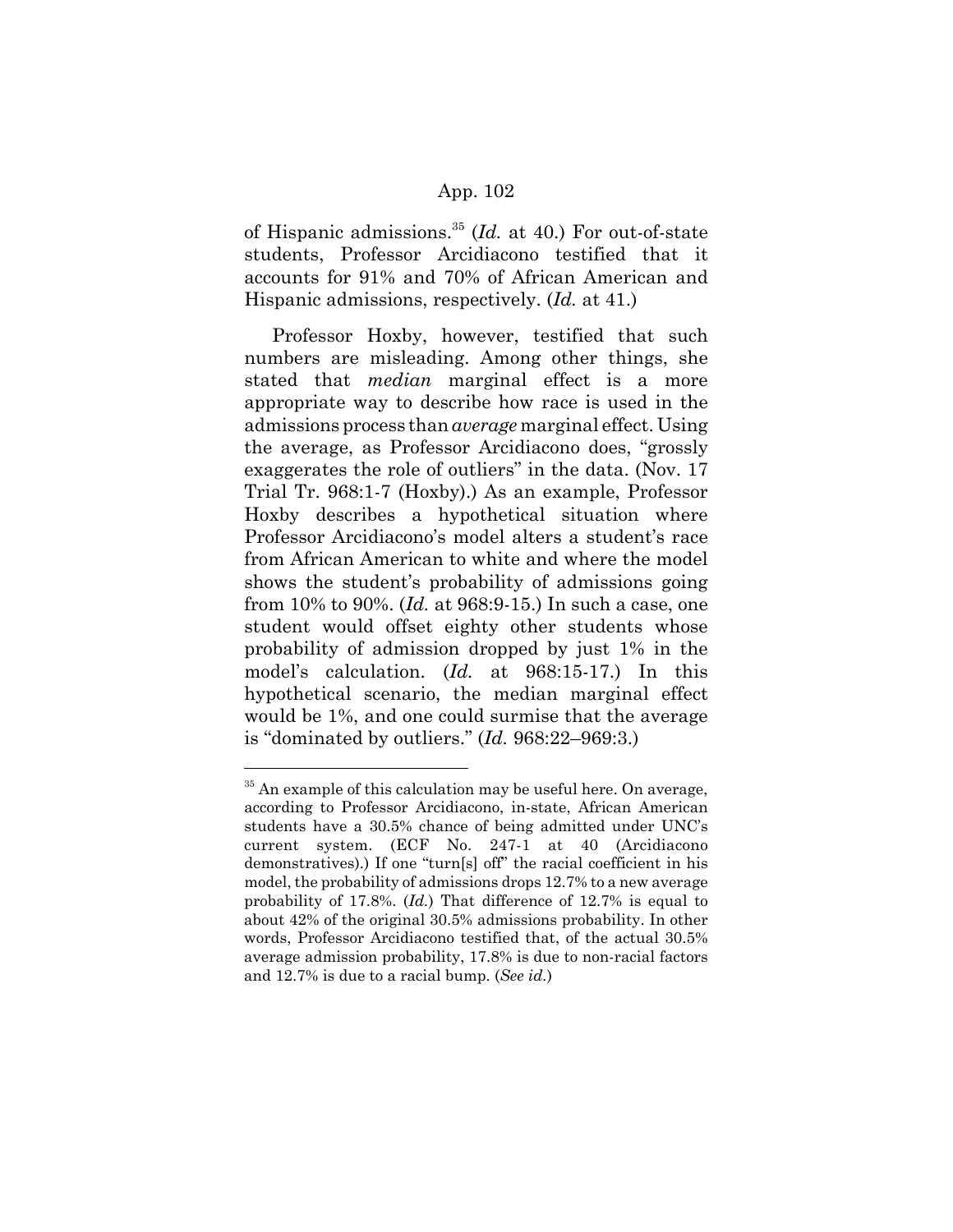Professor Hoxby testified that this is exactly what one sees in Professor Arcidiacono's analysis. Her calculations showed that the median marginal effect for removing race from his preferred model ranged from 0.6% to 2.0% depending on the group being assessed. (ECF No. 251-1 at 18.) This suggests that, while there might be a set of students who would see a sizable "bump" in their admissions probability in the model because of their race, a typical student would see a very minimal difference in their odds of being admitted.

In this case, the Court need not choose between the average effect and the median effect. Both measures describe different properties of the data which, together, allow the Court to gain a fuller understanding of how the racial preferences operate in Professor Arcidiacono's model. To that end—and leaving aside for now the Court's concern regarding the strength of the model itself and crediting Professor Arcidiacono's untestable admissions probabilities—the Court finds that the consideration of race does appear to be a tipping point for some applicants according to Professor Arcidiacono's model given the relatively high average marginal effect. However, the Court also finds that those affected in the model must be contained to a small group of outliers given the much smaller median marginal effect. Accordingly, it ultimately finds that these measures appear to confirm UNC's descriptions of its admissions process in that race may operate as a tipping point for a small number of students and does not provide evidence that race is a predominant factor in its evaluation of candidates.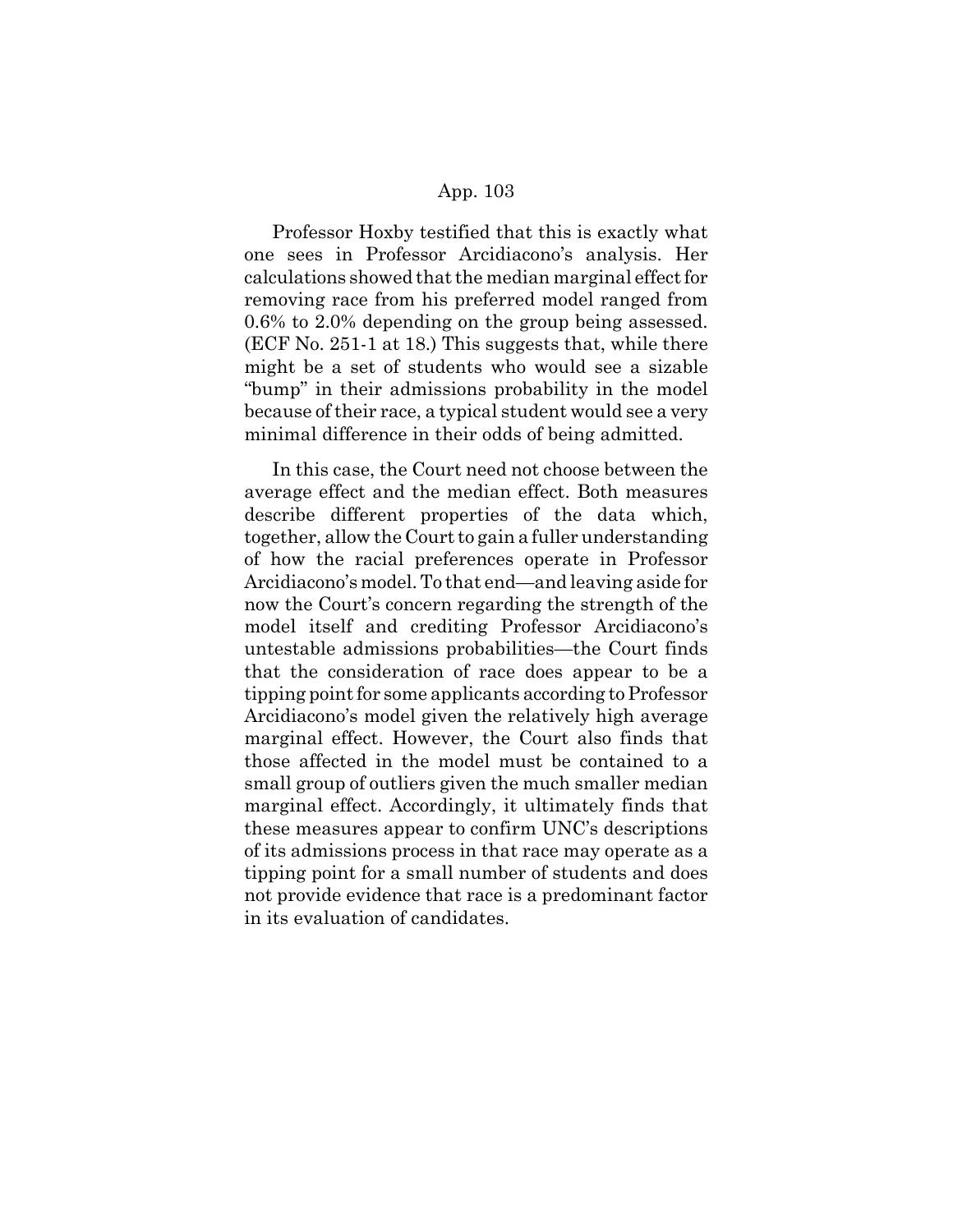#### c. Admitted URM Analysis

The third analysis that Professor Arcidiacono conducted was what he called an admitted URM analysis. (Nov. 9 Trial Tr. 211:18-20 (Arcidiacono).) In this calculation, he started with all of the URM students that UNC actually admitted. (*Id.* at 211:20-25.) Then Professor Arcidiacono worked backwards and calculated each candidate's probability for being admitted under his model if they were treated as a white student. (Nov. 10 Trial Tr. 238:7-17 (Arcidiacono).) In this analysis, Professor Arcidiacono testified that the average admitted African American candidate would have, in his model, a 58% chance of being admitted without racial preferences in-state, and only a 9% chance of being admitted if they were a nonresident. (ECF No. 247-1 at 45 (Arcidiacono demonstratives).) An average admitted Hispanic student under this analysis would have a 76% chance of being admitted in-state and a 29% chance of being admitted out-of-state. (*Id.*)

Professor Arcidiacono further testified that 43% of admitted, in-state African American candidates and 95% of admitted, out-of-state candidates would have had, under his model, less than a 50% chance of being admitted without racial preferences. (*Id.*) For Hispanic applicants, 22% of admitted, in-state applicants and 78% of admitted, out-of-state applicants would be projected as having a less than 50% chance at being admitted to UNC. (*Id.*)

The Court finds that this calculation again relies entirely on the precision of Professor Arcidiacono's admissions index calculating the percentage chance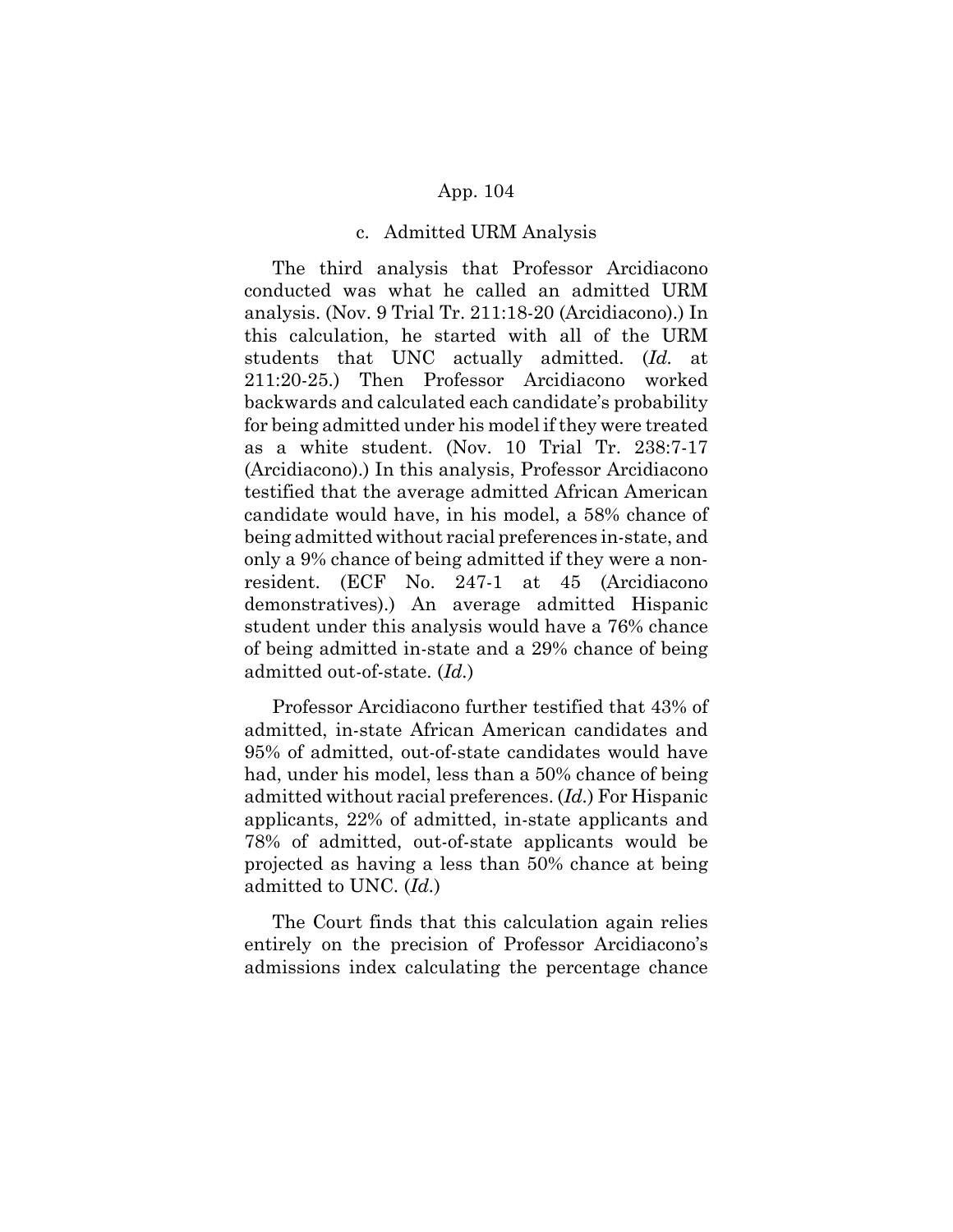that a student would be admitted to the University. As discussed above, this index is not only unproven but untestable and ultimately does not provide a basis for the Court to find that fluctuations in the average URM admissions rate are meaningful or suggest a process at odds with the one credibly and consistently described by the UNC Admissions Office.

### d. Capacity Constraints

The fourth and final way that Professor Arcidiacono attempted to quantify the effect of racial preferences in UNC's admissions process was to conduct a capacity constraints analysis. Here, Professor Arcidiacono "turn[ed] off" all racial preferences and calculated new probabilities for all candidates. (Nov. 10 Trial Tr. 242:22–243:14 (Arcidiacono).) He then reordered the applicant pool according to those numbers and built six new incoming classes with students the model estimated would have the highest chance of admissions. (*Id.*) Professor Arcidiacono testified that, over the course of the six admissions cycles he studied under this model, UNC would have admitted 2,948 more white students and 709 more Asian American students. (ECF No. 247-1 at 50 (Arcidiacono demonstratives).) On the other hand, it would have admitted 2,239 fewer African American students and 1,341 fewer Hispanic students. (*Id.*)

To put those numbers in perspective, the number of students whose admissions decisions Professor Arcidiacono suggests were affected by race add up to about 4.4% of UNC's applicants during this time period. Leaving aside for now the Court's finding that the underlying data Professor Arcidiacono used in his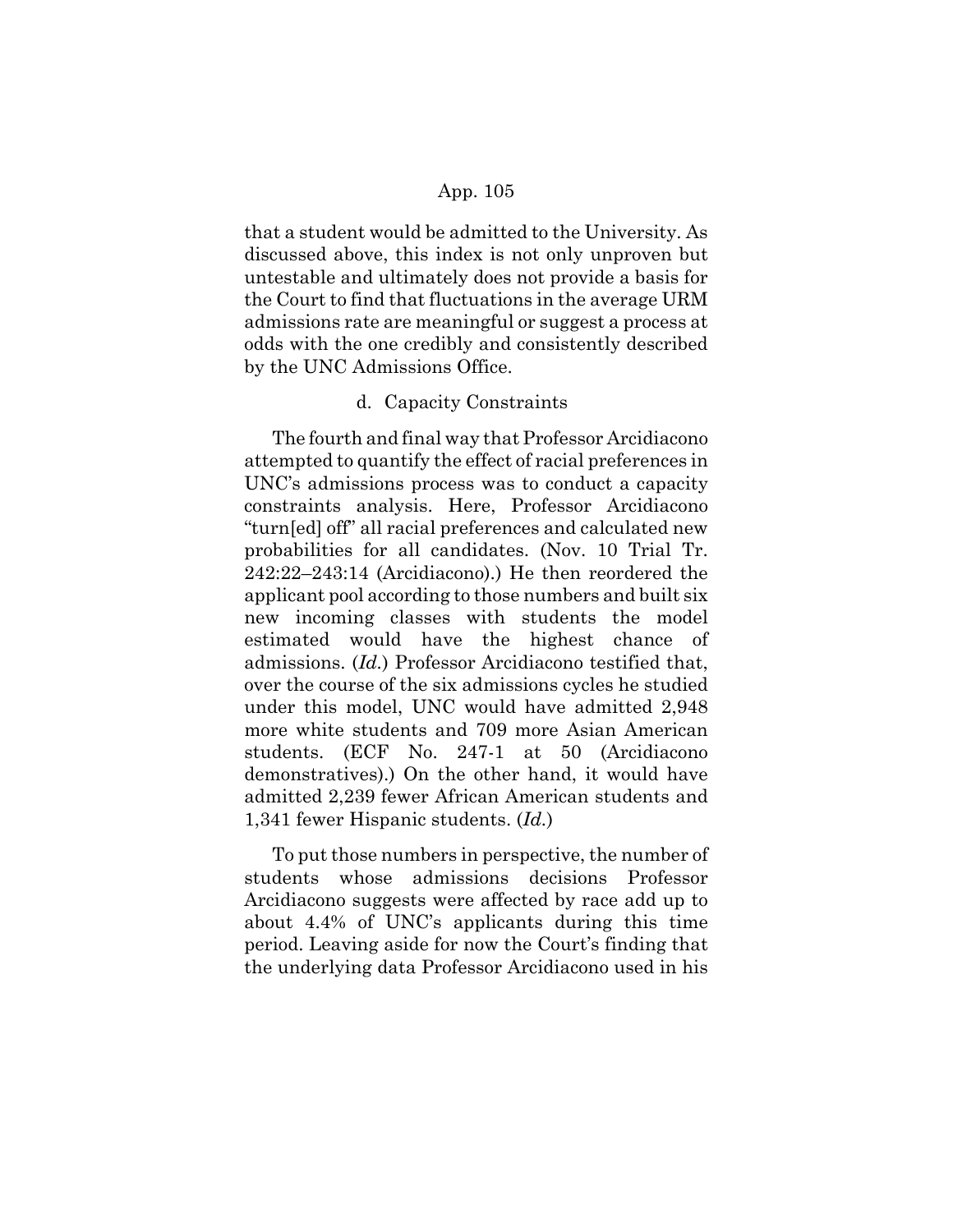model mechanically overemphasizes race, the Court finds that this low percentage of affected applications appears to confirm the idea that the use of race cannot serve as a predominant factor in UNC's admissions process.

> 5. Professor Hoxby's Regression Model Demonstrates that Race is Not a Predominant Factor in UNC's Admissions Process

The Court next considers Professor Hoxby's regression model. As discussed above, Professor Hoxby sought to answer whether Plaintiff's allegations that race and ethnicity were dominant factors in UNC's admission process were true. (Nov. 17 Trial Tr. 936:10-14 (Hoxby).) After "careful empirical analysis," she concluded that "UNC's admissions decisions appeared to be fully consistent with the holistic admissions process" and that "UNC's process could not be explained by a formula based on verifiable variables." (*Id.* at 937:3-7.) "In other words," she testified, "UNC's process does not appear to be formulaic." (*Id.* at 937:11-12.) She additionally found that "race and ethnicity are not dominant factors in the UNC admissions process." (*Id.* at 937:15-17.)

Professor Hoxby reached this conclusion by building nine different models of her own. (*Id.* at 939:9-14.) She testified that, if race were a dominant factor, the data would show at least two results. (*Id.* at 938:20-22.) The first would be that the multiple regression model could "explain most of the decision between admissions and rejection." (*Id.* at 938:22–939:1.) The second result would be that, once she "decomposed the explanatory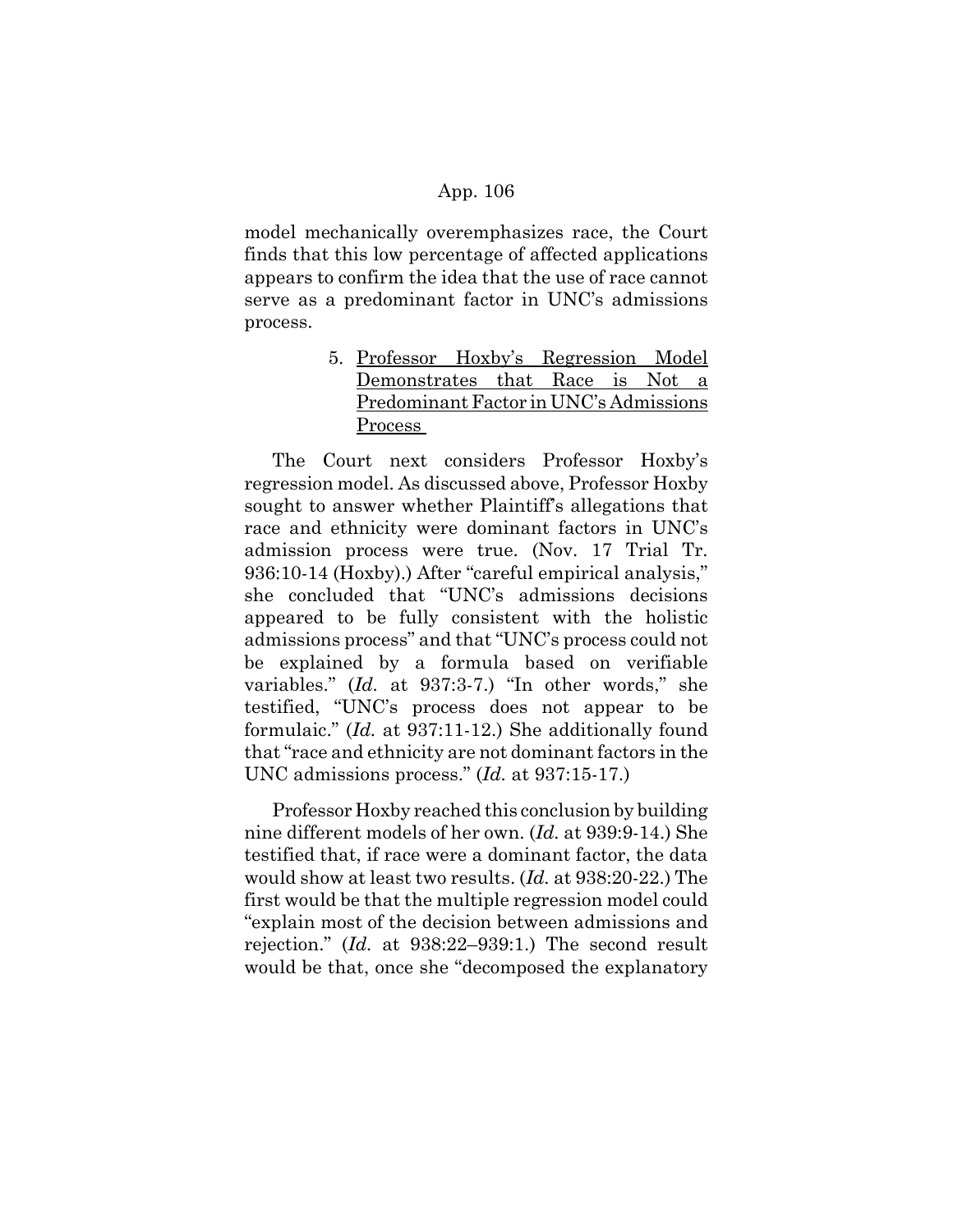power of the regression model" using the Shapley decomposition, "a lot of the variation would be explained by race and ethnicity." (*Id.* at 939:4-7.)

Professor Hoxby testified that she selected the variables in her model with an eye towards attempting to "replicate or understand the behavior of actual human beings" which she testified is "the goal" of all of her models. (*Id.* at 941:3-6.) To that end, she asked herself what an admission officer sees or considers in their evaluation of candidates, (*id.* at 941:6-8), and her final preferred model incorporated nearly all of the same variables that Professor Arcidiacono's did, (*see* ECF No. 251-1 at 7 (Hoxby demonstratives)). The only variables she did not include were UNC's reader ratings, a control for the year in which a student applied,<sup>36</sup> and an applicant's intended college major. (*Compare id.*, *with* ECF No. 247-1 at 24 (Arcidiacono demonstratives).) Professor Hoxby also did not use variables in which multiple inputs interacted with each other such as gender and race. (*See* ECF No. 251-1 at 7 (Hoxby demonstratives).)

<sup>&</sup>lt;sup>36</sup> In creating her econometric models, Professor Hoxby's used only the four most recent years of applicant data instead of all applications in the six-year period. (Nov. 18 Trial Tr. 1122:4-19 (Hoxby).) Though Plaintiff contends it was "error" not to incorporate all of the possible data into her model, (ECF No. 247 ¶ 174), it provides no basis for this assertion. Professor Arcidiacono, for his part, only points out this difference between the models when he is contending that "more data lessens the risk of you being overfit." (Nov. 10 Trial Tr. 257:19-25 (Arcidiacono).) At no time did he suggest that this decision had any impact on Professor Hoxby's findings. Accordingly, the Court finds that there is no evidence suggesting that there is any distinction in the value between these two datasets based solely on their size.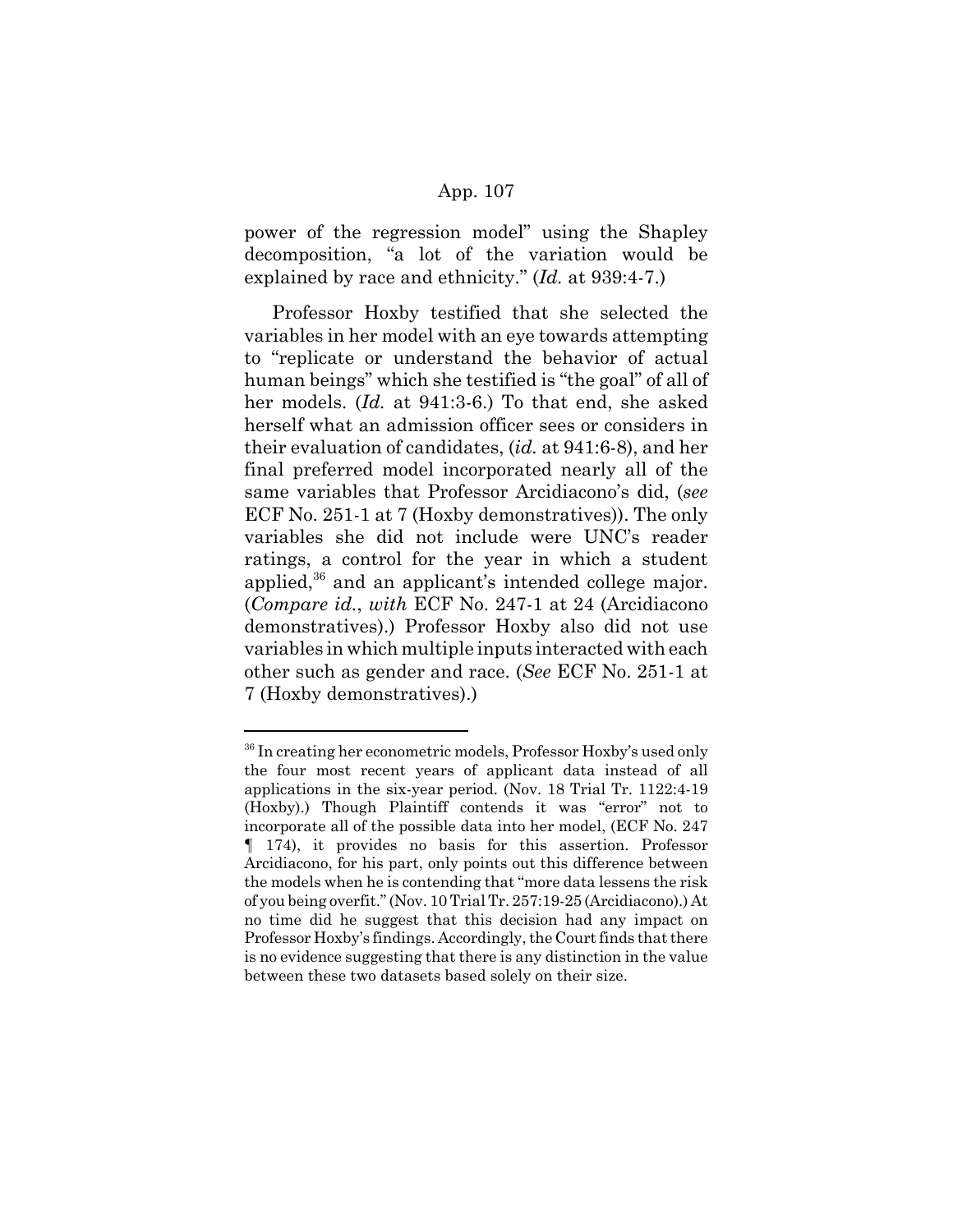## a. Explanatory Power of Professor Hoxby's Model

While the nature of the pseudo R-squared metric is not a significant part of Professor Arcidiacono's analysis, it plays a greater role in Professor Hoxby's conclusions. This metric generated a lot of discussion in trial and in subsequent briefing primarily because the experts fundamentally disagreed on how to interpret it.

As background, the experts testified that there is a foundational measure referred to as R-squared and a separate metric—or set of metrics—called pseudo R-squared. (Nov. 10 Trial Tr. at 249:2-6 (Arcidiacono).) According to Professor Arcidiacono, the metric R-squared is used in "a normal regression . . . where the outcome is continuous," such as earnings. (*Id.* at 249:8-11.) One can use R-squared to assess "what share of the variation [in the data] is explained" by the variables one has used to build their model. (*Id.* at 249:8-15.) For example, one might be able to calculate the effect of a college degree on one's earnings. There are, according to Professor Arcidiacono, "many different kinds of pseudo R-squareds," and each is "trying to figure out some way of relating what we see with the R-squared to models . . . that are *not linear*, where the outcome is *discrete*." (*Id.* at 249:16-20 (emphasis added).) Professor Hoxby described the metrics in largely the same way. (*See* Nov. 17 Trial Tr. 944:17-21, 945:2-5 (Hoxby).)

The parties disagreed, however, on the degree to which these two measures are actually similar. Professor Hoxby testified that that "pseudo R-squared is designed to be analogous as possible to R-squared,"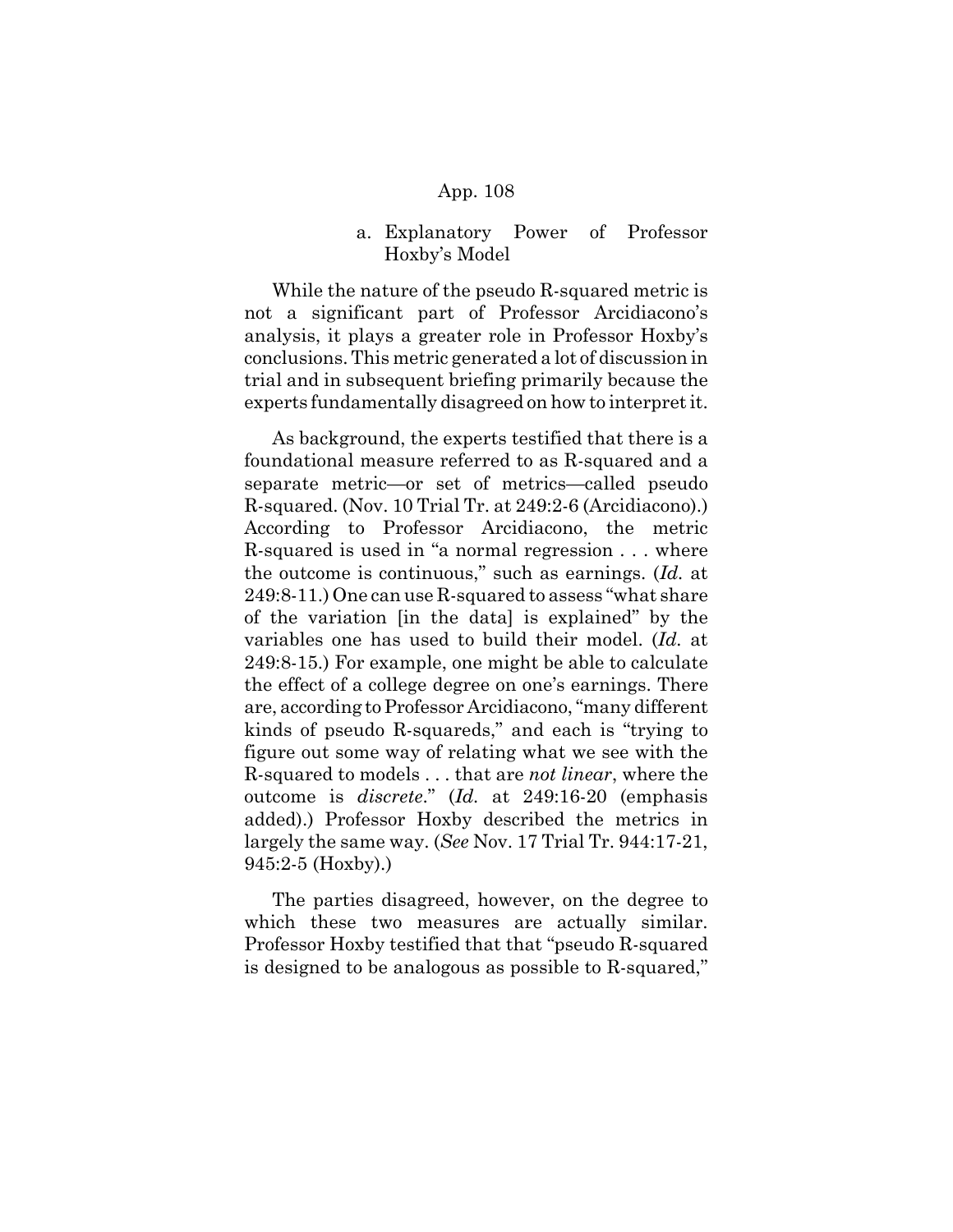with the only difference being the type of model to which it should be applied. (*Id.*) Professor Arcidiacono testified, on the other hand, that "what's true about the R-squared and the pseudo R-squared is [that] higher values mean that you're fitting the data better." (Nov. 10 Trial Tr. at 249:21-23 (Arcidiacono).) That said, according to him, "you can't say anything more than that in terms of . . . *how much of the variation you're actually explaining* by using the pseudo R-squared." (*Id.* at 249:23–250:1 (emphasis added).) In other words, Professor Arcidiacono contended that while a calculation with an R-squared value of 0.5 would suggest that a factor explains about 50% of the variation in the data, a model with a *pseudo* R-squared value of 0.5 would have no such meaning, nor even a natural interpretation. (*Id.* at 250:2-12.)

Professor Hoxby testified that the pseudo R-squared of her preferred model is 0.428, "which suggests," in her words, "that the model explained about 42.8%" of the admissions decisions. $37 \text{ (Nov. 17 Trial Tr.}$ 946:24–947:7 (Hoxby).) She emphasized that this calculation also shows that the remaining 57.2% of admissions decisions are therefore explained by unobservables that a statistician or econometrician would not be able to explain. (*Id.* at 947:15–948:10.) Under cross-examination, Professor Hoxby acknowledged that this type of description is an oversimplification to some degree, and "meant to be a kind of intuitive definition for a reader who isn't technical." (Nov. 18 Trial Tr. at 1138:13-20 (Hoxby); *see*

<sup>&</sup>lt;sup>37</sup> By comparison, Professor Arcidiacono's model had a pseudo R-squared of 0.727. (Nov. 10 Trial Tr. 250:17-20 (Arcidiacono).)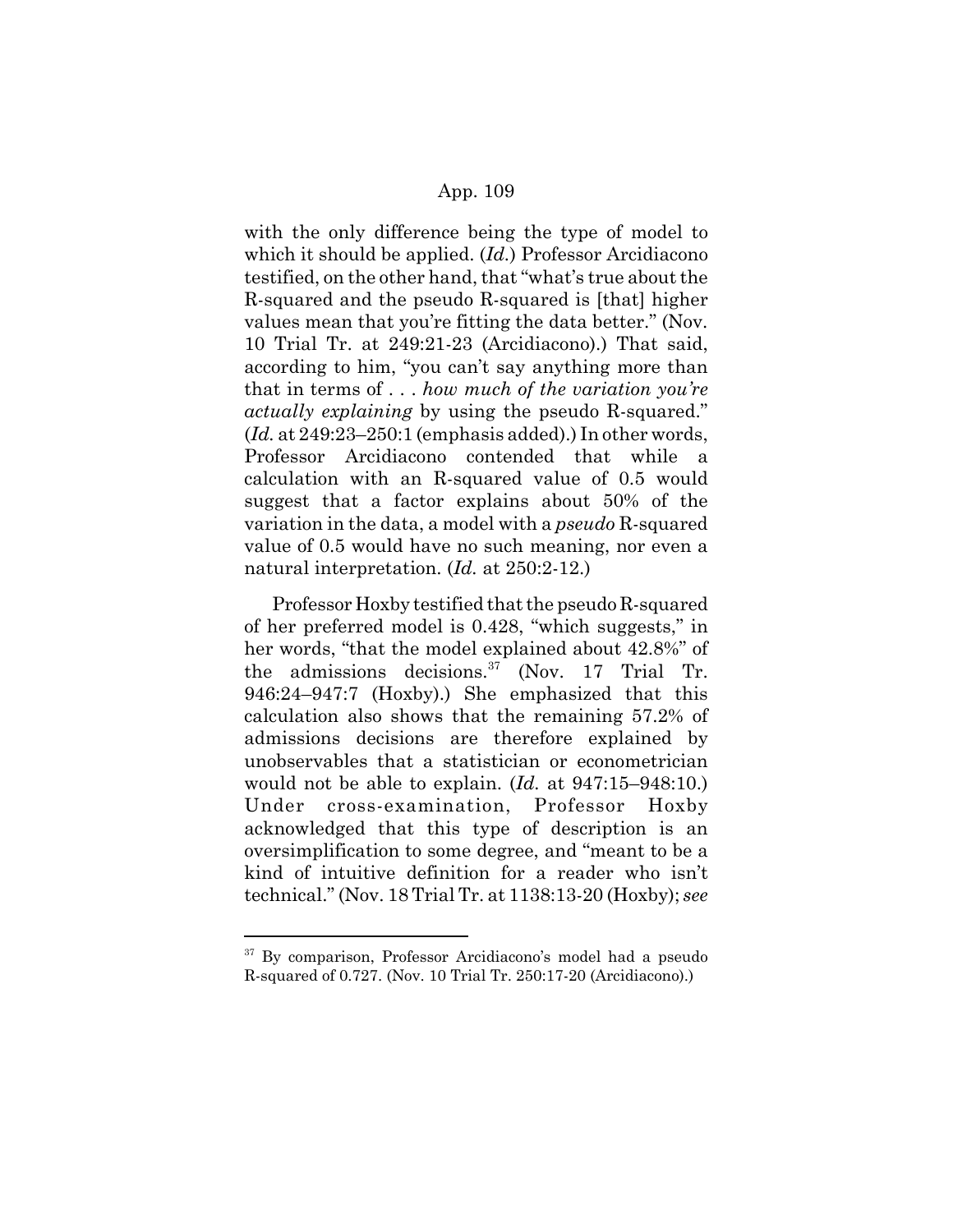*also id.* at 1136:3-6 (referring to the description as a "rough interpretation" in "colloquial English").) She testified, however, that "both concepts are trying to see how much more you can explain by fitting a model with explanatory factors rather than using the null model." (*Id.* at 1135:25–1136:3.)

In attempting to draw a conclusion from these conflicting expert opinions, the Court finds, at a high level, that Professor Hoxby's model reinforces the idea that there are significant parts of the decision-making process that are unobservable to any economist attempting to simulate the process through an econometric model. Though it seems that the Court should take Professor Hoxby's testimony of the exact percentage that is unobservable as more of a rough estimate than a precise conclusion, it is uncontested by both experts that their models demonstrate that there are meaningful parts of UNC's holistic admissions process that are not able to be explained simply through the observable, discrete factors available to them.

# b. Magnitude of Racial Preferences

Professor Hoxby next considered the role that race plays in UNC's decisions. After completing a Shapley decomposition, she concluded that race and ethnicity account for only 1.2% "of the total admissions decision." (Nov. 17 Trial Tr. at 951:7-11 (Hoxby).) By comparison, she found that ACT and SAT test scores explain 9.8% of the admissions decisions and are, in comparison to race and ethnicity, "a more important factor . . . by several times." (*Id.* at 952:1-9.)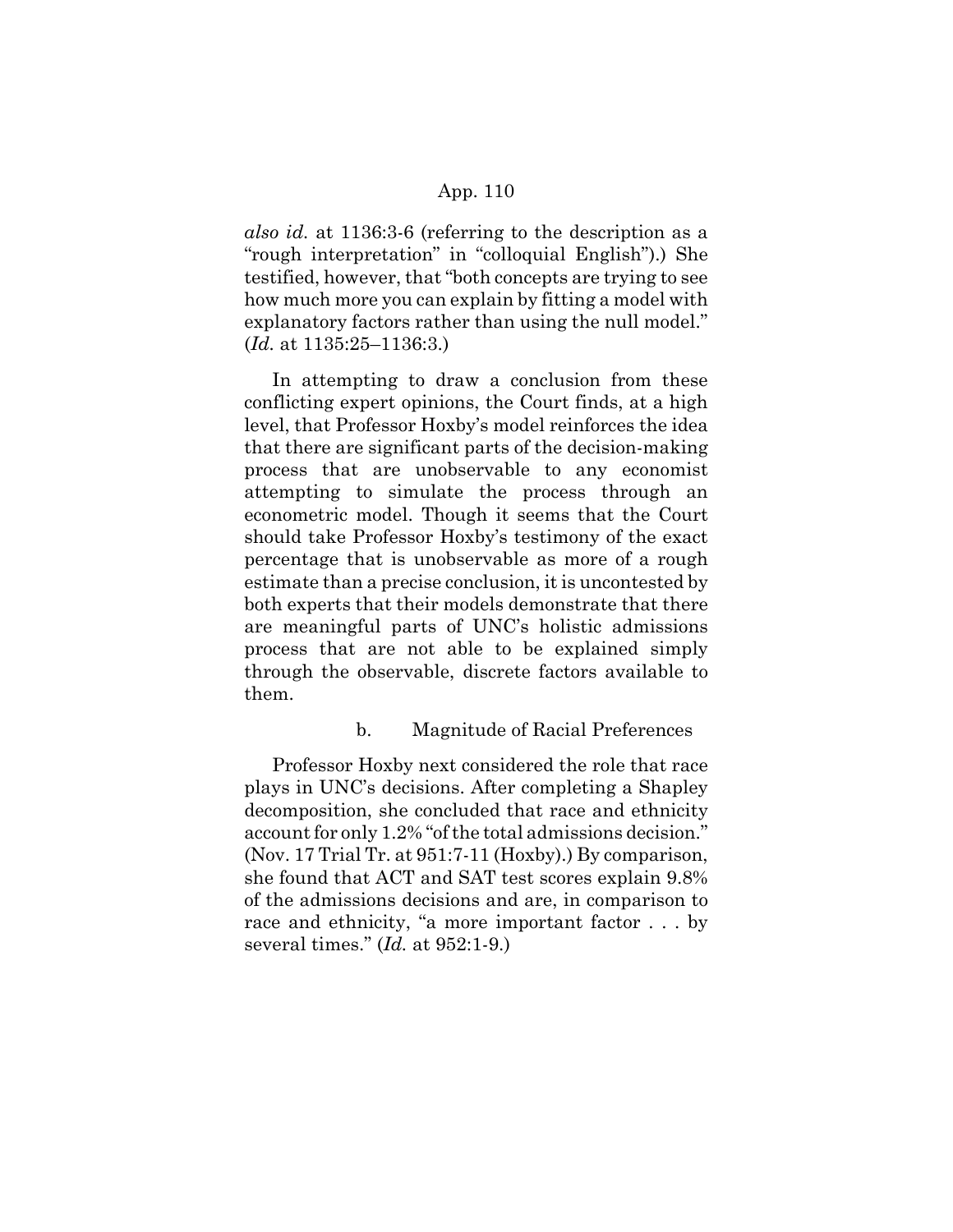Professor Hoxby then disaggregated these findings. For instance, she separated students by their state of residency and found that race explained about 1.2% of in-state admissions decisions and 5.1% of out-of-state decisions. (*Id.* at 953:2-15.) She found, at the same time, that 15% of in-state admissions were explained by test scores while 18.9% of out-of-state admissions were the result of this factor. (*Id.*) Using the Shapley decomposition on other variations and on Professor Arcidiacono's model, she found that race never explained more than 6.7% of the admissions decision for any subgroup she tested. (*See* ECF No. 251-1 at 13–15 (Hoxby demonstratives).) She concluded that "[r]ace simply cannot be a dominant factor in the UNC admissions process because it plays a minor role regardless of which model one uses." (Nov. 17 Trial Tr. at 957:5-14 (Hoxby).)

### 6. Conclusions

Before summarizing its findings, the Court first reiterates that there are factors considered in UNC's admissions process that are not included in any of the experts' modeling. These unobservable factors are in some cases as straightforward as letters of recommendation or a special talent in music, drama, athletics, or writing. (*See* ECF No. 155-4 at 2, 7 (Reading Doc.).)

There are also a number of factors that are accounted for in only a very imprecise way, such as the forty individual criteria described in UNC's Reading Document. This imprecision is most impactful when a criterion is distinct from race, but highly correlated with it, such as the obstacles that a candidate has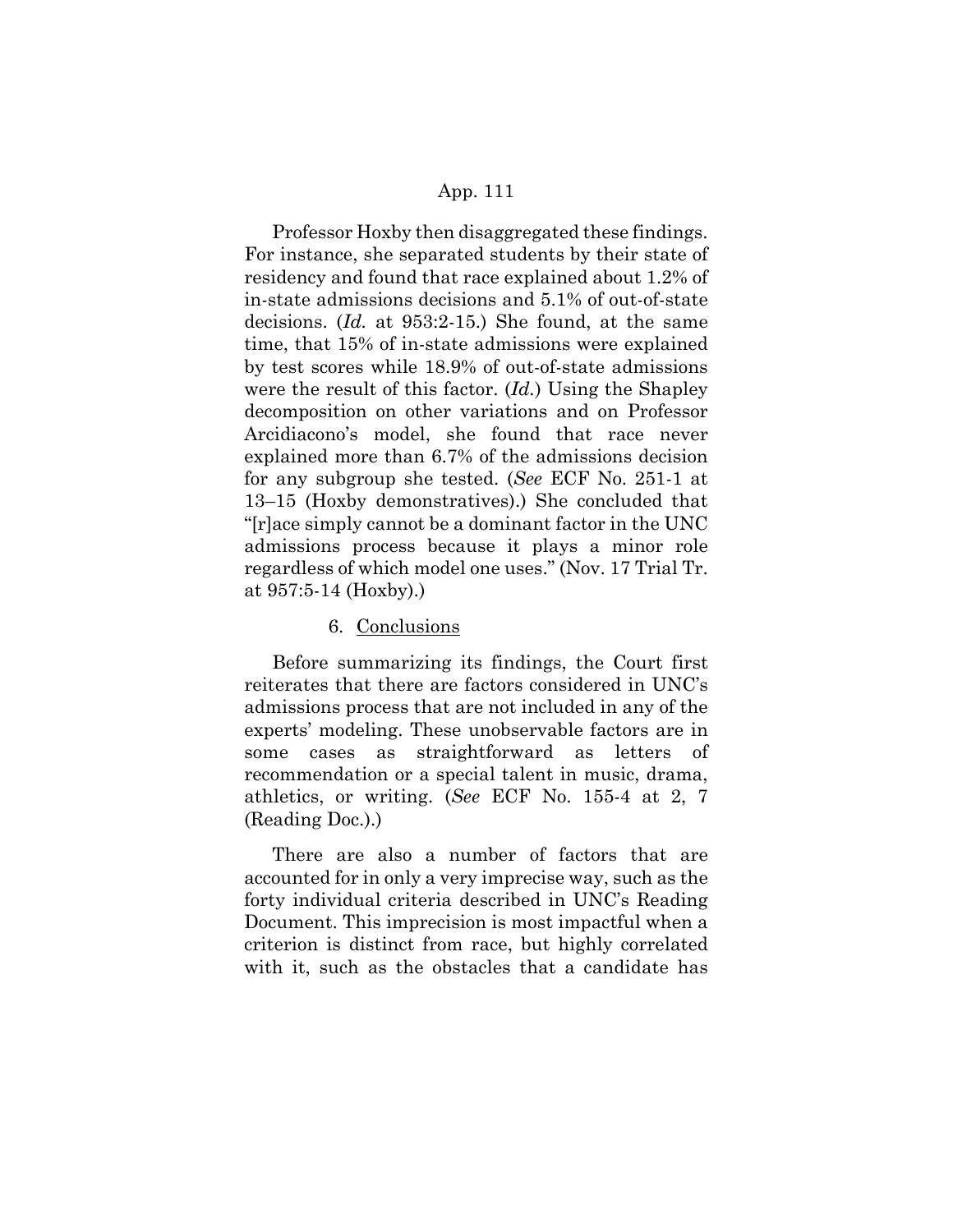overcome as a result of racial prejudice. In such a case, an econometric model that takes race into account but measures only obliquely those obstacles might easily attribute to the former what in reality is a consequence of the latter. Given the data available to the experts, both models in this case necessarily fit such a description. This does not take away from the meaningful information that these statistical models provide. That said, identifying a way in which the calculations before the Court might overemphasize the use of race as a discrete factor merely clarifies the limits of these highly complex formulas' explanatory powers.

As discussed throughout this section, the Court finds that there is no evidence before it that the University's admission process departs in any way from the procedures described in the Reading Document. In sum, it appears that race—or unobservable factors highly correlated with race—may play a determinative role for a small number of URM students. To be sure, "[t]he fact that race consciousness played a role in only a small portion of admissions decisions should be a hallmark of narrow tailoring, not evidence of unconstitutionality." *Fisher II*, 136 S. Ct. at 2212. Any such students appear to be outliers, and there is no statistical evidence before the Court that there are any individual students for whom race has been the defining feature of their application. When considered as part of the admissions process writ large, the Court credits Professor Hoxby's finding that race plays a role in a very small percentage of decisions: 1.2% for in-state students and 5.1% for out-of-state students. Even assuming some of Professor Arcidiacono's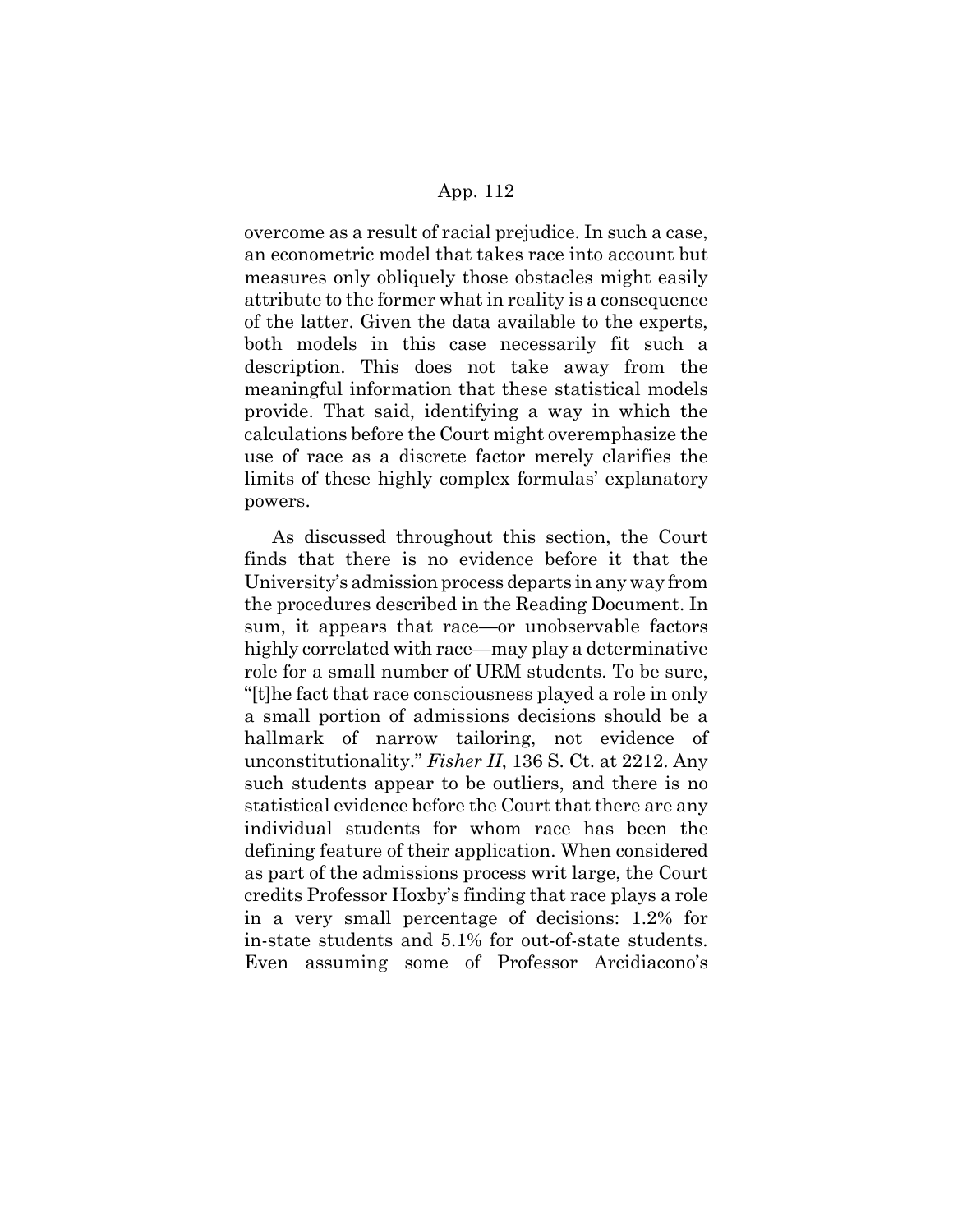imputations accurately reflected UNC's process, his analysis showed that fewer than 5% of admission decisions would be affected by the use of race over the course of the six-year period the experts analyzed. Further, race appears to be less than or equally important to several other data points considered within a holistic process.

# **VII. FINDINGS OF FACT: UNC HAS MADE A SERIOUS, GOOD FAITH EFFORT TO CONSIDER RACE-NEUTRAL ALTERNATIVES**

The Court next considers whether UNC has engaged in serious, good faith consideration of potential, workable race-neutral alternatives ("RNAs") that would allow it to achieve its goal of diversity about as well as a race-conscious admissions process. In addition to contending that UNC has not put forth sufficient effort to meet this standard, Plaintiff argues that RNAs are available and has identified four distinct practices that UNC could undertake to reach this aim: (1) improving its recruitment process to reach additional highly qualified URMs; (2) recruiting more community college students; (3) eliminating early action admissions and legacy preferences; and (4) changing how it evaluates and selects candidates for admission.

For the reasons described below, the Court finds that UNC has engaged in serious, good faith consideration of potential, workable RNAs and has already implemented several of the most promising ideas. Moreover, the University engages in ongoing periodic reviews to assess both the validity of emerging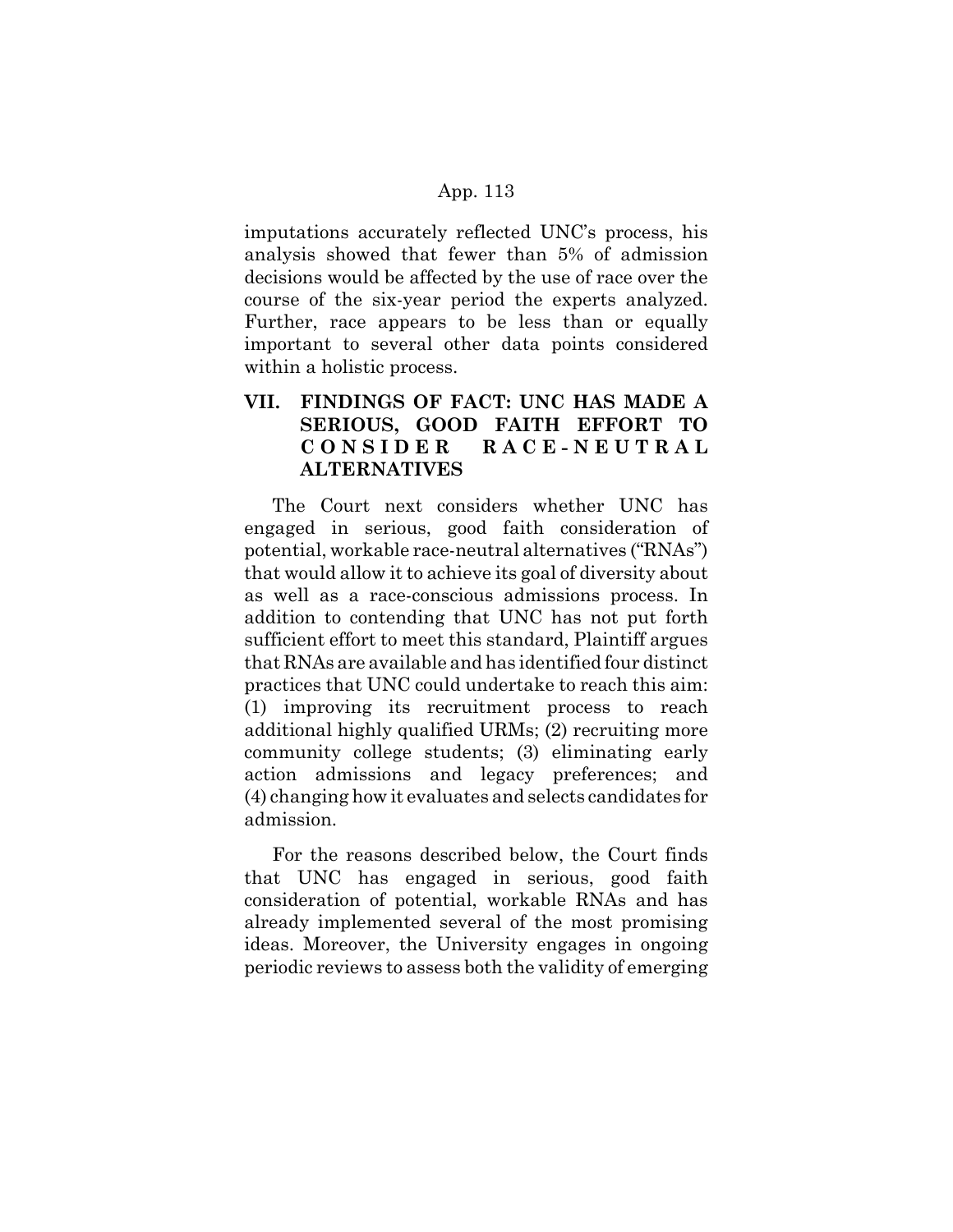strategies and the extent to which UNC's efforts are achieving the educational benefits of diversity that are consistent with the critical mass it seeks.

Through an exhaustive exploration of RNAs that have been implemented and others that are purely theoretical, the University has shown that there are not any available, workable, or sufficient RNAs that would allow it to achieve its diversity goals. Accordingly, the Court finds that UNC has satisfied its burden of demonstrating that there is no non-racial approach that would promote such benefits about as well as its race-conscious approach at tolerable expense.

# **A. The University Has Long Considered Race-Neutral Alternatives**

The Court first considers the extent to which UNC has already engaged in "serious, good faith consideration of workable race-neutral alternatives." (ECF No. 247 ¶ 230 (citing *Grutter*, 539 U.S. at 339).) Though the Court has addressed this question above in many ways, it now outlines the University's examination of RNAs over the last several years.

Within the first month of becoming UNC's Admissions Director in 2004, Mr. Farmer began working with the College Board's Access & Diversity Collaborative. (Nov. 12 Trial Tr. 589:24–590:3.) This group brings together policymakers, legal experts, and college administrators to "talk about how [they] could do a better job," discuss the legal landscape, and "hear what other schools [are] doing and how well their tactics [are] working." (*Id.* at 590:4-9 (Farmer).) UNC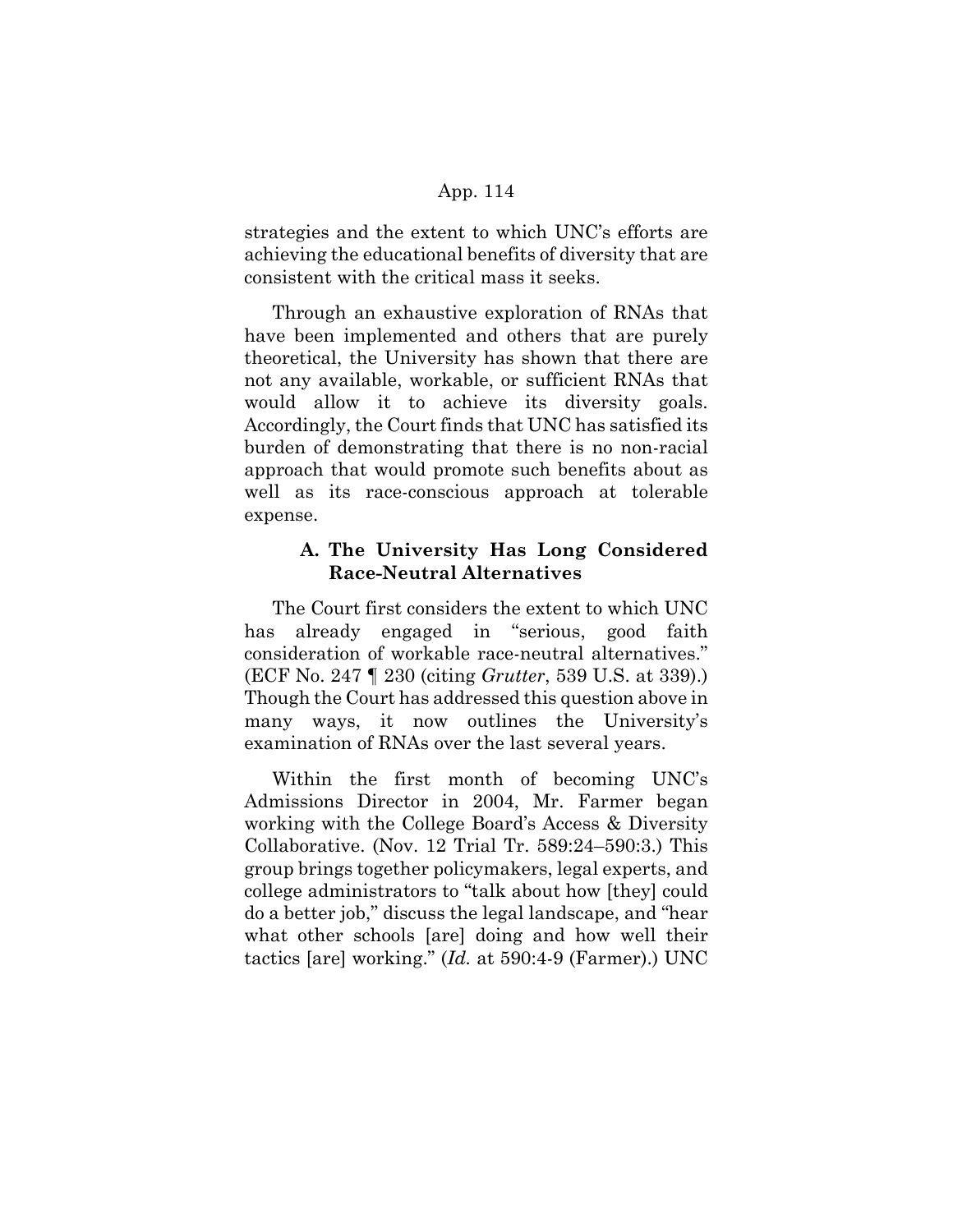administrators have continued to remain involved in those meetings in the seventeen years since, and the University "pay[s] attention to their documents about race-neutral alternative and other practices that other schools were putting into place." (*Id.* at 590:10-14.)

In 2007, the Admissions Office completed a study that evaluated whether indicators of socioeconomic disadvantage could be used in lieu of race in the admissions process to yield a class with academic credentials and racial diversity similar to those of the actual admitted class. (*Id.* at 590:16-25.) Mr. Farmer testified that, after reviewing the results of this study, he did not believe that this approach was viable as a RNA because it led to a "substantial decline in the population of underrepresented students." (Nov. 12 Trial Tr. 595:8-12 (Farmer); Nov. 13 Trial Tr. 663:10-16 (Farmer).)

In 2009, at the direction of Mr. Farmer, Ms. Kretchmar conducted a literature review on how banning racial considerations in the admissions process affected other institutions. (Nov. 12 Trial Tr. 595:15-17 (Farmer).) Mr. Farmer testified that "the literature review strongly demonstrated that schools like [UNC] had not found race-neutral alternatives that worked well." (*Id.* at 596:14-17.)

In 2012, Mr. Farmer and Ms. Kretchmar evaluated what impact a race-neutral admissions strategy designed to admit the top students from every N.C. high school would have if it were implemented at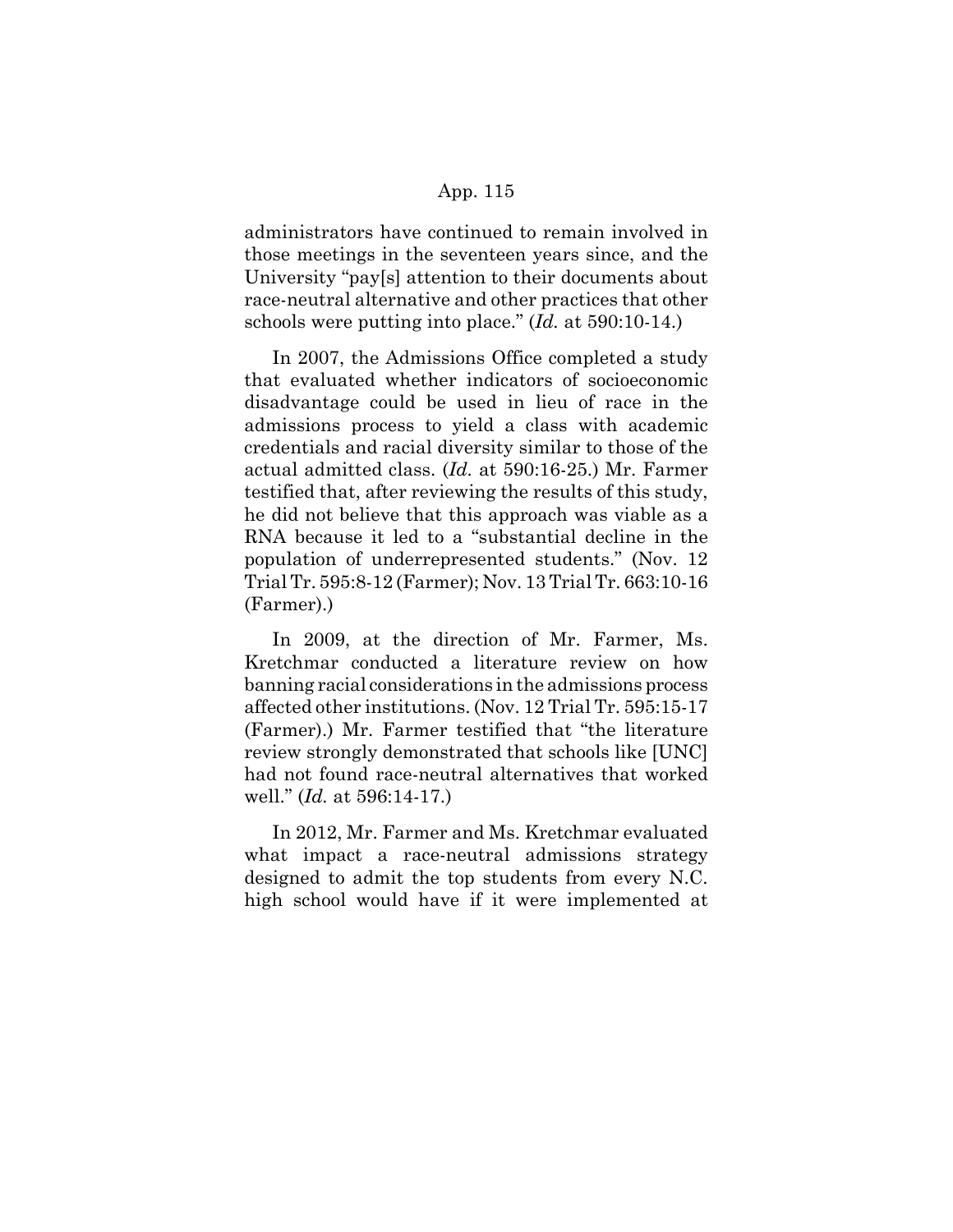UNC.38 (*Id.* at 596:20-23.) For in-state students, Mr. Farmer found that there would be an increase in URM students from 15% to 16%, but that "every academic indicator, other than the share of class ranking in the top 10%, would have declined." (*Id.* at 597:4-12 (observing that the average SAT score of the class dropped from 1317 to 1262).) Mr. Farmer testified that "although a difference of 60 points between two people might not be a significant difference, a difference of 60 points across a population of 30-some hundred is actually a very significant difference." (*Id.* at 598:7-20.)

In September 2013, Mr. Farmer convened the Race-Neutral Alternative Working Group chaired by Barbara Polk, the then-Deputy Director of Admissions. (*Id.* at 618:17– 619:17.) This group consisted of members of faculty and staff from across the University, (*Id.* at 620:23–621:2), and it met and discussed multiple options, reviewed relevant literature and commentary, and sought to understand other institutions' experiences with implementing such programs, (Nov. 9 Trial Tr. 96:23-24, 96:17-22, 97:2-6; Nov. 13 Trial Tr. 621:2-11).

The working group modeled the impact of five types of RNAs: (1) an approach that used the strength of a student's high school curriculum and a standardized testing threshold as criteria for admission; (2) a top  $10\%$  plan; (3) a top  $4.5\%$  plan; (4) a percentage plan that guaranteed admission to top-ranked students while also admitting more students from low-income high schools; and (5) an approach that would guarantee

<sup>38</sup> This particular admissions policy is described and discussed in much more depth below.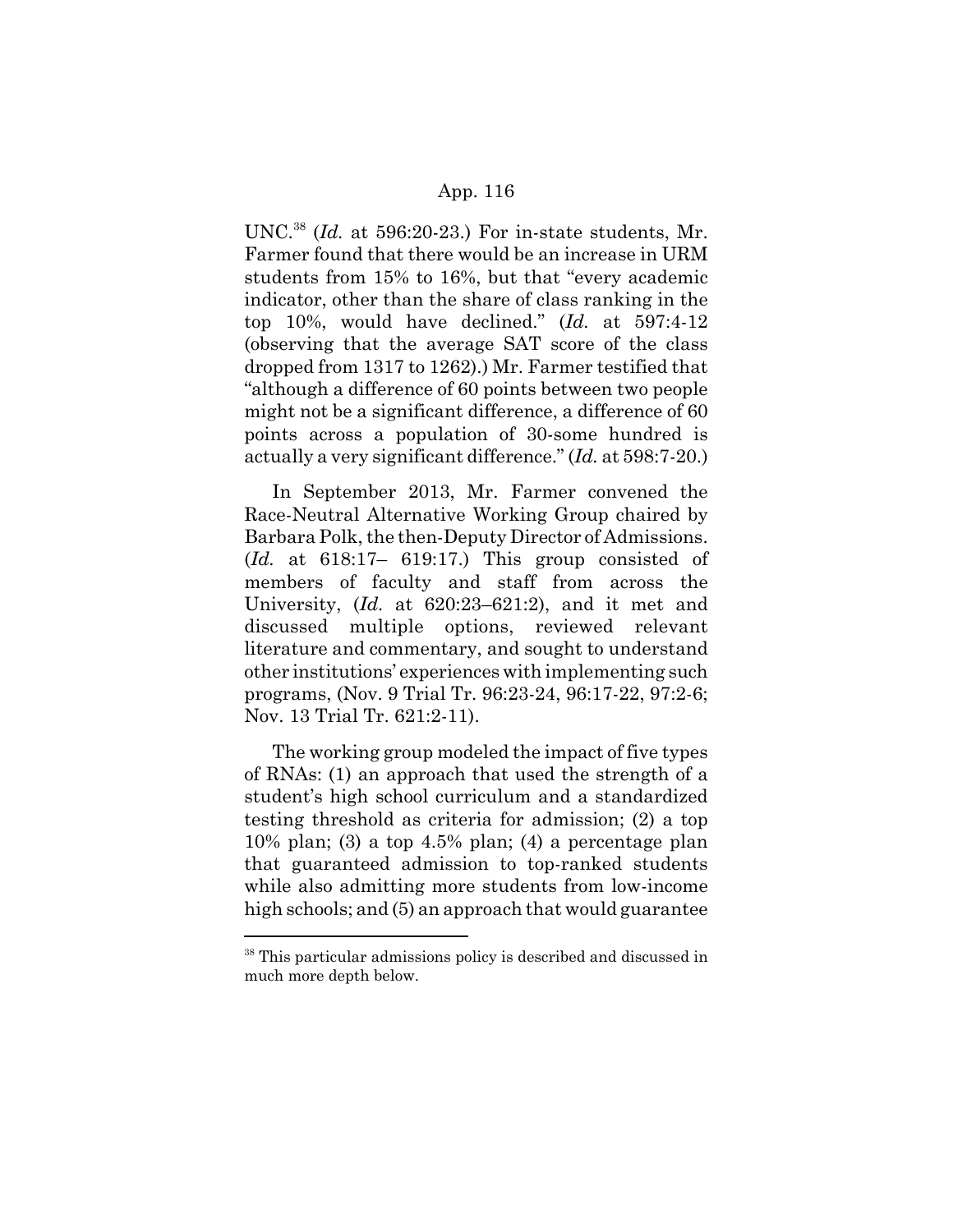admission to students with standardized test scores above a certain threshold. (Nov. 13 Trial Tr. 630:7-12.) Each alternative the working group analyzed resulted in a decline in racial diversity or a decline in academic quality, or both. (Nov. 13 Trial Tr. 631:1-8; DX045 at 17–20.)

In February 2016, UNC's Advisory Committee convened a Committee on Race-Neutral Strategies ("CRNS"). (Nov. 9 Trial Tr. 105:12-14, 106:1-6.) The committee, which continues to operate, is comprised of faculty and administrators who have expertise in various fields relevant to exploring RNAs, including diversity and inclusion, data integration and analysis, machine learning, modeling, causal inference, student affairs, and undergraduate admissions. (Nov. 16 Trial Tr. 823:22–825:7.) CRNS was charged with: (1) considering whether there are workable race-neutral strategies and practices that the Admissions Office could employ in evaluating applications for undergraduate admission; (2) advising the Admissions Office about these strategies and practices; and (3) reporting to the Advisory Committee on the CRNS's consideration of specific race-neutral strategies approximately every two years. (*Id.* at 822:9-23.) The CRNS considered the effect of race-neutral practices on the University's diversity objectives and academic goals, as well as the potential administrative expense associated with implementing such practices. (Nov. 16 Trial Tr. 828:6-11.) The CRNS convened fifteen times between Spring 2016 and April 2018. (*Id.* at 826:25– 827:1.)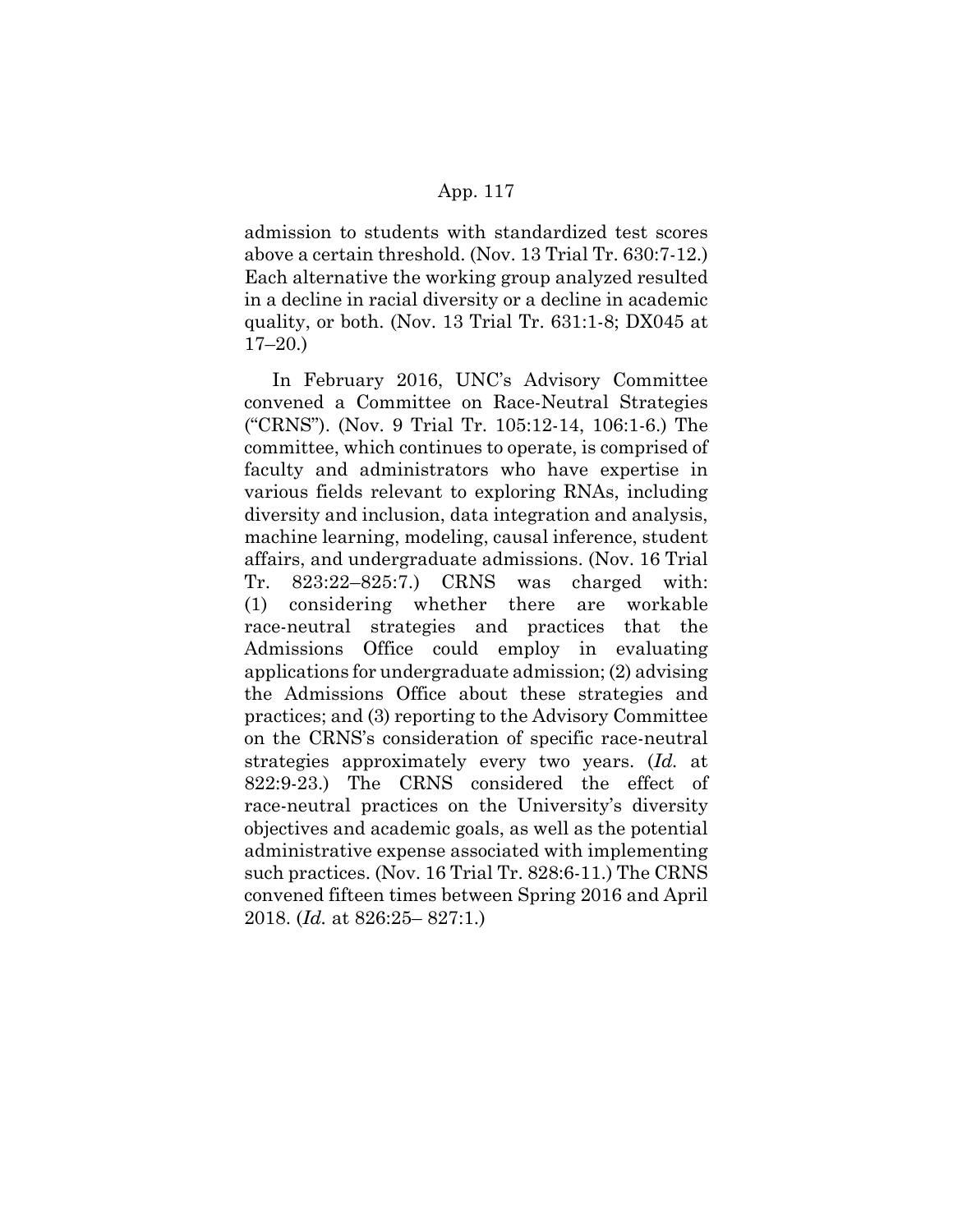In sum, the Court finds that UNC has engaged in ongoing, serious, good faith consideration of workable RNAs that would allow it to achieve its goal of diversity about as well as a race-conscious admissions process.

# **B. UNC Has Augmented Its Recruitment and Financial Aid Programs**

### 1. Student Recruitment

Despite this work, Plaintiff identifies four race-neutral strategies it believes UNC must implement in order to demonstrate its good faith. Its first proposal is that the University invest in programs that would bring in "more highly qualified, socioeconomically disadvantaged minorities into its applicant pool." (ECF No. 1 ¶ 125 (Compl.).) Plaintiff alleges that UNC could accomplish this by implementing programs "designed to recruit students from underrepresented regions," (*id.* ¶ 127), or by "mailing a well-designed, targeted brochure" that seeks to engage students who might not otherwise consider applying to college, (*id.* ¶ 128).

The Court finds that UNC already engages in these types of activities well beyond the suggestions proffered by Plaintiff. In Mr. Farmer's words, the University "want[s] to reach out in every way that we know how . . . [s] o we start engaging with students really early in their high school careers." (Nov. 12 Trial Tr. 574:19-24 (Farmer).) UNC invites students to campus, hosts special sessions targeted towards affinity groups, reaches out to prospective applicants by telephone, and visits every county in North Carolina each recruiting cycle, often conducting these communications in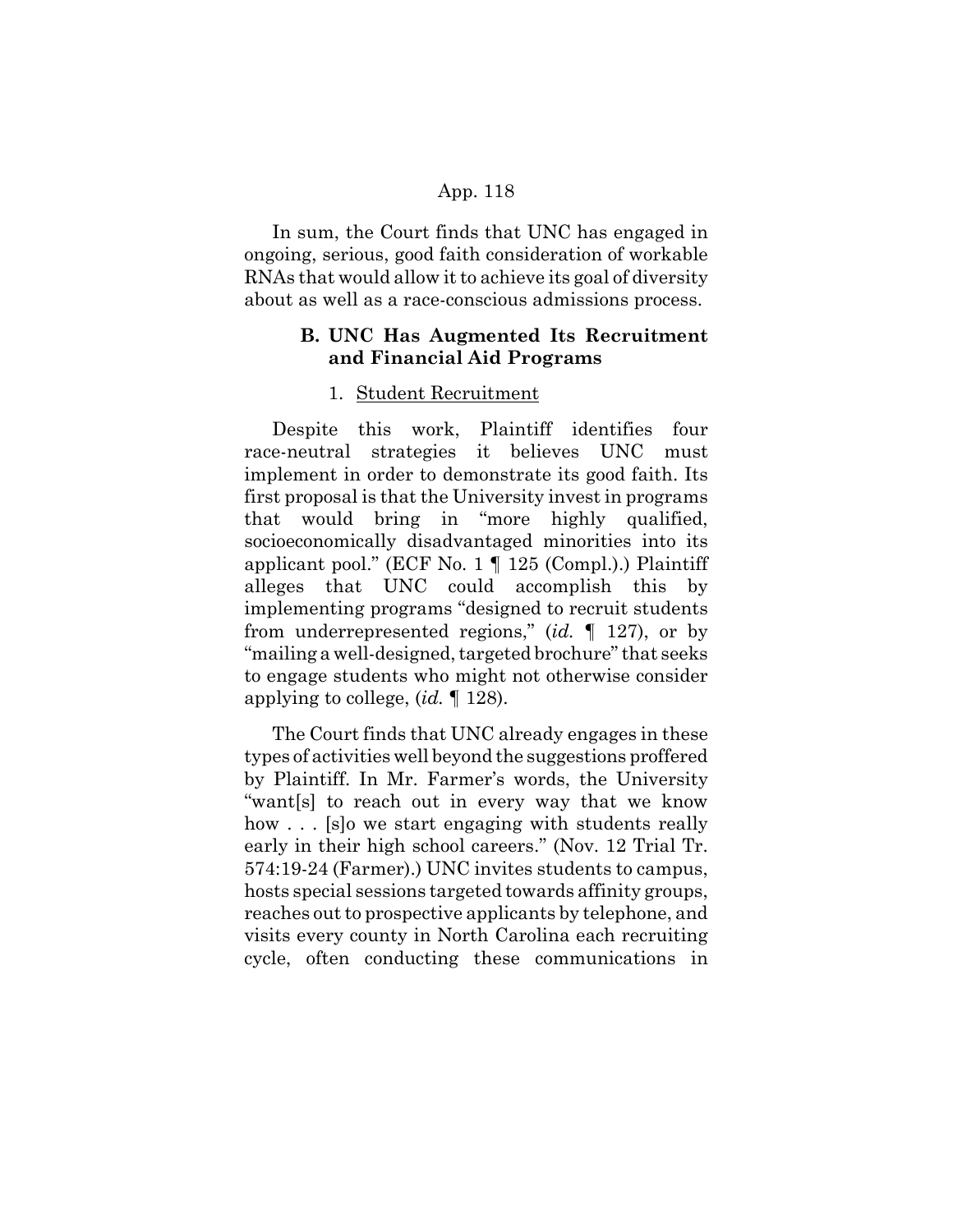Spanish for students and their families. (*Id.* at 574:25– 575:10.) The Admissions Office also partners with the Office of Diversity and Inclusion to operate Project Uplift, described by Mr. Farmer as "a big pipeline program that happens in the summer, and it is available to rural, low-income, underrepresented first-generation college and other students." (*Id.* at 575:11-15.) Additionally, the Admissions Office works closely with the American Indian Center to host "Carolina Horizons," an event that invites Native American students to campus, introduces them to the University's Native American community, and encourages college attendance. (Nov. 13 Trial Tr. 737:8-15 (Davis).) Once students are admitted, the University continues to recruit them through partnerships with student organizations such as the Black Student Movement and similar groups run by Hispanic and American Indian students. (Nov. 12 Trial Tr. 575:16-21.) Additionally, UNC also offers travel grants that allow any applicant eligible for a fee waiver or Pell Grant to take a trip to campus with one parent and experience the University firsthand. (Nov. 13 Trial Tr. 743:7-15.)

Finally, UNC participates in the Carolina College Advising Corps program ("CCAC"). The CCAC seeks to increase the number of low-income, first-generation, and underrepresented students enrolling in college by placing recent UNC graduates as college advisors in select public high schools throughout the state to assist students and their families with college admissions, scholarship applications, and the financial aid process. (*Id.* at 576:2-9; ECF No. 225 ¶¶ 92–93 (J. Statement).) This program serves about 20% of all Black students in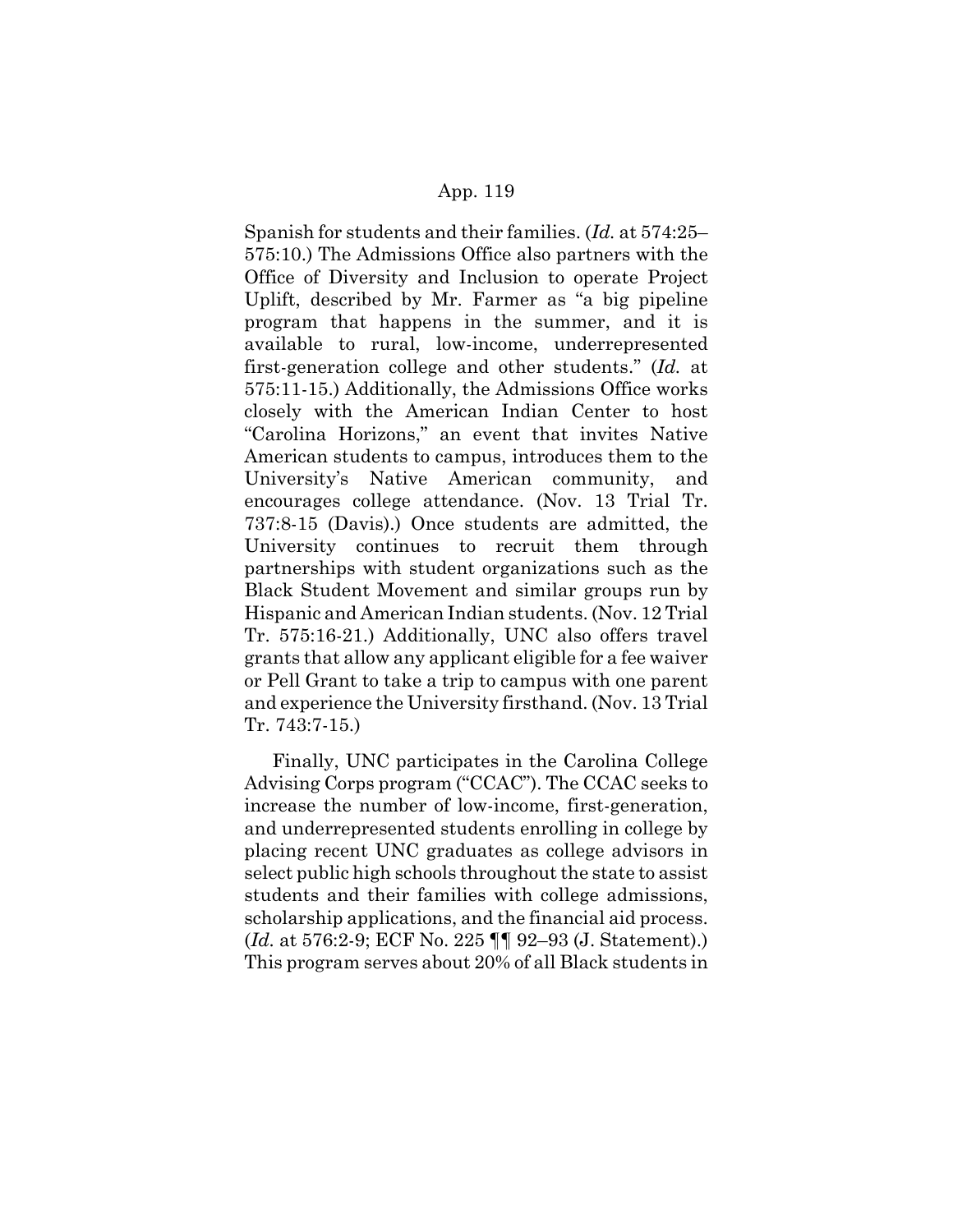public high schools in North Carolina, 50% of all American Indian students, and a large share of Latino students. (Nov. 12 Trial Tr. 577:19-23.)

### 2. Financial Aid

Plaintiff's expert Richard Kahlenberg<sup>39</sup> nevertheless contended at trial that UNC could offer scholarships to students, and further argued that the University should use more of its three-billion-dollar endowment to make college more affordable. (Nov. 12 Trial Tr. 498:5-6, 459:8-12).

 There is, however, strong evidence that the University already has several policies in place to address these concerns. First, the University has a need-blind admissions process, meaning that an applicant's ability, or inability, to pay tuition is not taken into account when making an admissions decision. (Nov. 12 Trial Tr. 554:14-23.) UNC is also currently one of the only two public universities in the country that meets the "full demonstrated need"40 of

 $39$  Mr. Kahlenberg is a senior fellow at the Century Foundation, where he has worked for the last twenty-two years. (Nov. 12 Trial Tr. 391:2; 393:17-18.) He graduated from Harvard College in 1985 and earned his juris doctor from Harvard Law School in 1989. (*Id.* at 392:3-6.) Mr. Kahlenberg has worked in several professional occupations that include being a legislative assistant, serving as a visiting associate professor of constitutional law, and working for the think tank Center for National Policy. (*Id.* at 392:10-11, 392:20–393:4.) Mr. Kahlenberg has also published or edited several works that explore various subjects related to socioeconomic status which include their consideration as RNAs in college admissions. (*Id.* at 393:9–395:5.)

 $40$  "Full demonstrated need" is defined as the difference between a university's estimated cost of attendance and the amount the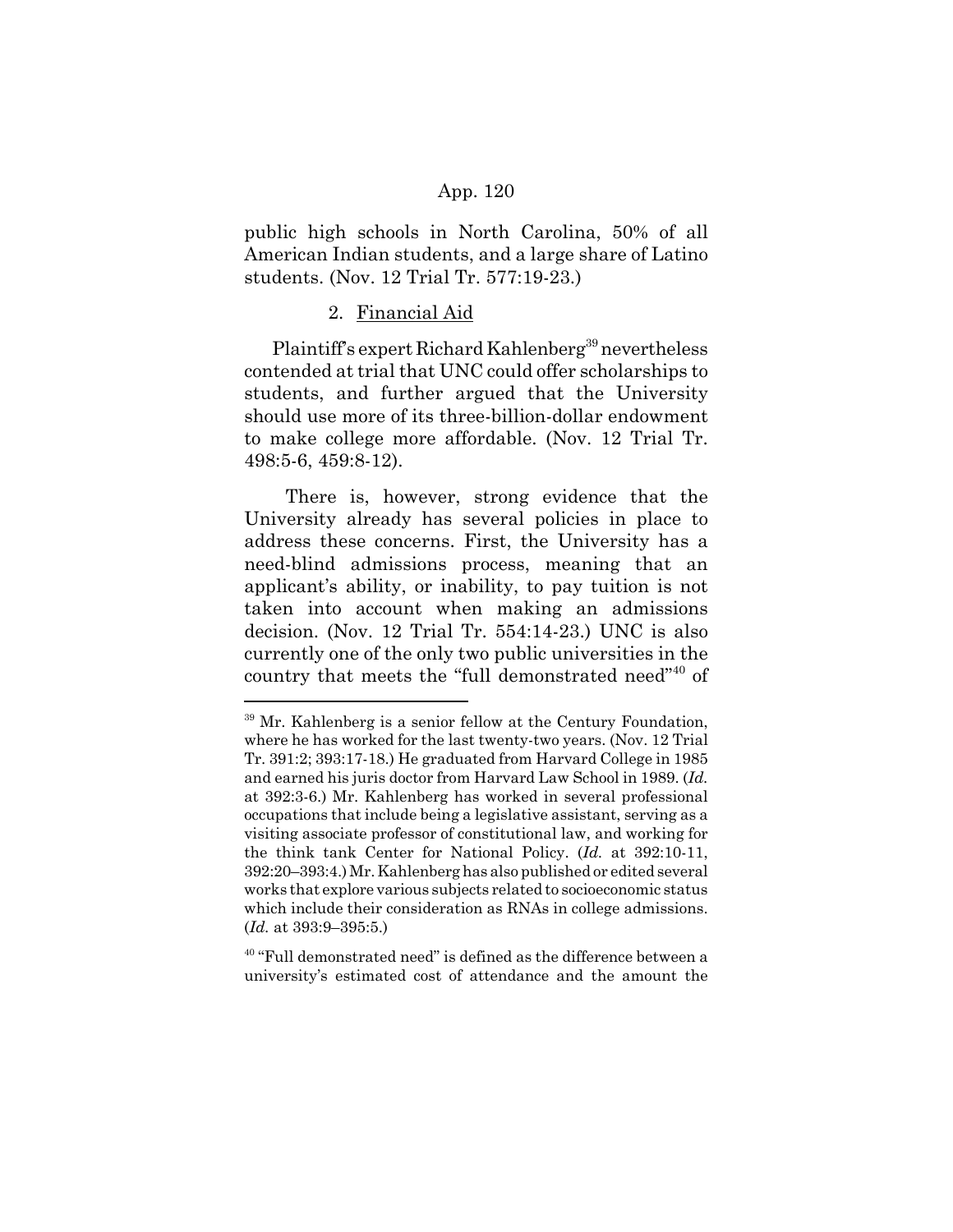every undergraduate student who is eligible for federal aid. (*Id.* at 581:24–582:4 (Farmer); ECF No. 225 ¶¶ 77–81 (J. Statement).) In total, UNC awards 93% of its available scholarship and grant funds based solely on financial need, (Nov. 12 Trial Tr. 582:17-19), and provided approximately \$159 million in scholarships and grants to undergraduate students in the 2016–17 school year, (ECF No. 225 ¶ 82 (J. Statement)).

A foundational part of this financial support is the Carolina Covenant program, which offers admitted students whose family income is at or below 200% of the federal poverty guidelines a financial aid package that meets 100% of their cost of attendance. (*Id.* ¶¶ 84–85.) Carolina Covenant Scholars account for approximately 12–14% percent of each incoming class, (*Id.* ¶ 86), and the University does not set a cap on the number of students who can participate, (Nov. 12 Trial Tr. 584:22-24.) Mr. Farmer testified that this program entails an outsized financial commitment from the University, and it has continued even amid "serious financial challenges." (*Id.* at 585:1-3 (Farmer).)

Mr. Kahlenberg's contention that UNC should use more money from its endowment likewise oversimplifies the University's position. According to the evidence provided, the University may spend only the income generated by the endowment, and 90% of those funds are subject to restrictions agreed to by their donors. (*Id.* at 586:10-22.) The University may access about \$6 million per year in unrestricted

FAFSA and CSS determine the applicant's family can afford to pay, according to a set formula. (ECF No. 225 ¶¶ 77–80 (J. Statement).)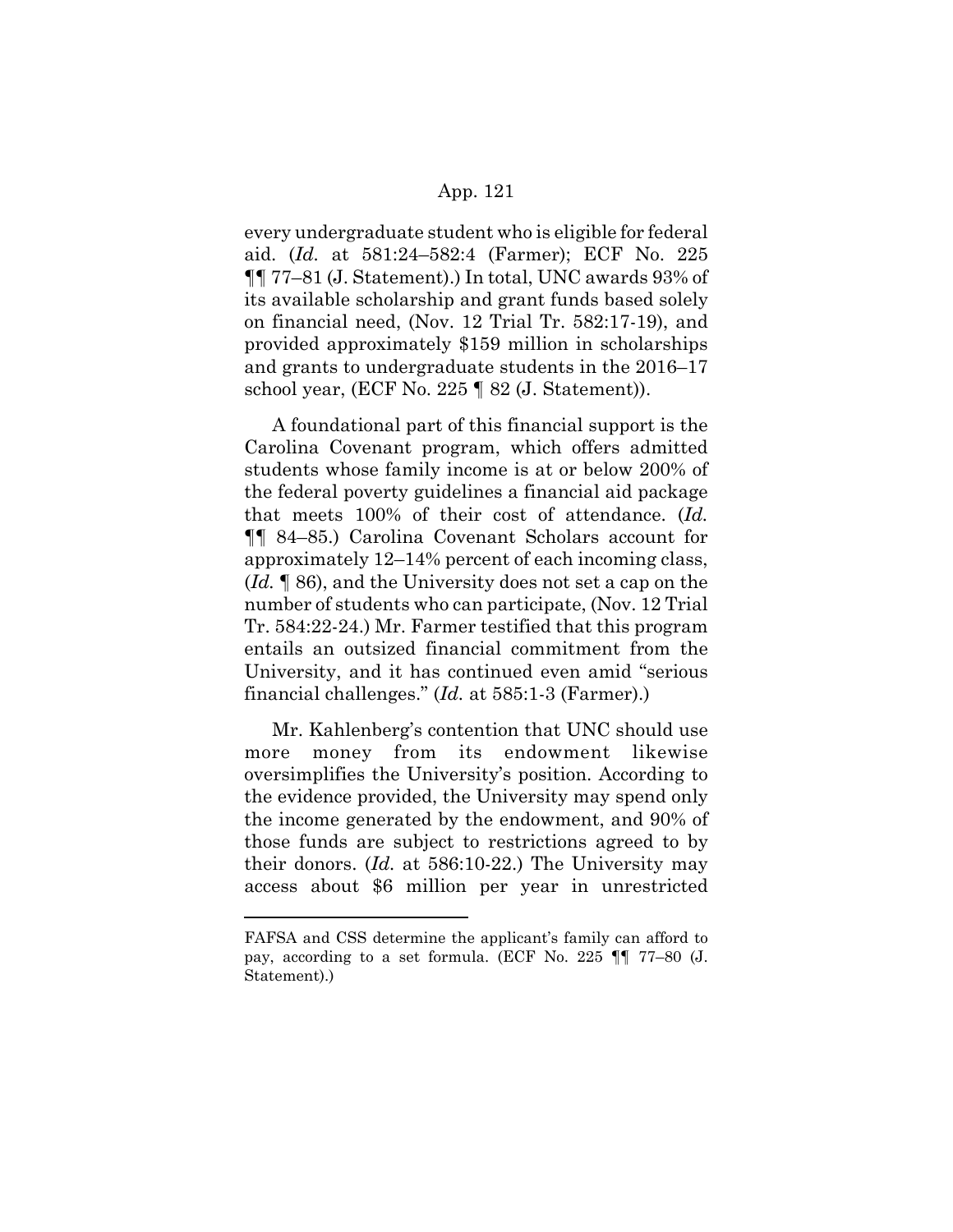endowment-generated funds, much of which already supports need-based student aid. (*Id.* at 586:23–587:2.)

Given these efforts, it is not surprising that the University has been repeatedly recognized for its commitment to low-income students. (*Id.* at 587:12–588:7.) The Court finds that UNC has been strongly committed to helping underrepresented students afford the costs of college. Accordingly, the Court finds that Plaintiff has failed to show how increasing funds available for need based scholarships could serve as a RNA.

# **C. UNC Has Increased Diversity Through Transfer Students**

Plaintiff next contends that universities "have achieved student body diversity by aggressively recruiting high-achieving community college students." (ECF No. 1 ¶ 129 (Compl.).) Again, this is an area where UNC has undertaken significant efforts. In 2006, UNC established the Carolina Student Transfer Excellence Program ("C-STEP") which offers guaranteed admission to low- and moderate-income students who attend a partner community college, complete required coursework, and earn an associate degree. (Nov. 12 Trial Tr. 578:21–579:10; ECF No. 225 ¶¶ 88, 90 (J. Statement).) Students whose household incomes fall at or below 300% of federal poverty guidelines are eligible for C-STEP, and the University meets 100% of their financial need. (Nov. 12 Trial Tr. 579:12-14; ECF No. 225 ¶¶ 89, 91 (J. Statement).) This program began with three partner colleges and eight students in 2006 and has now grown to include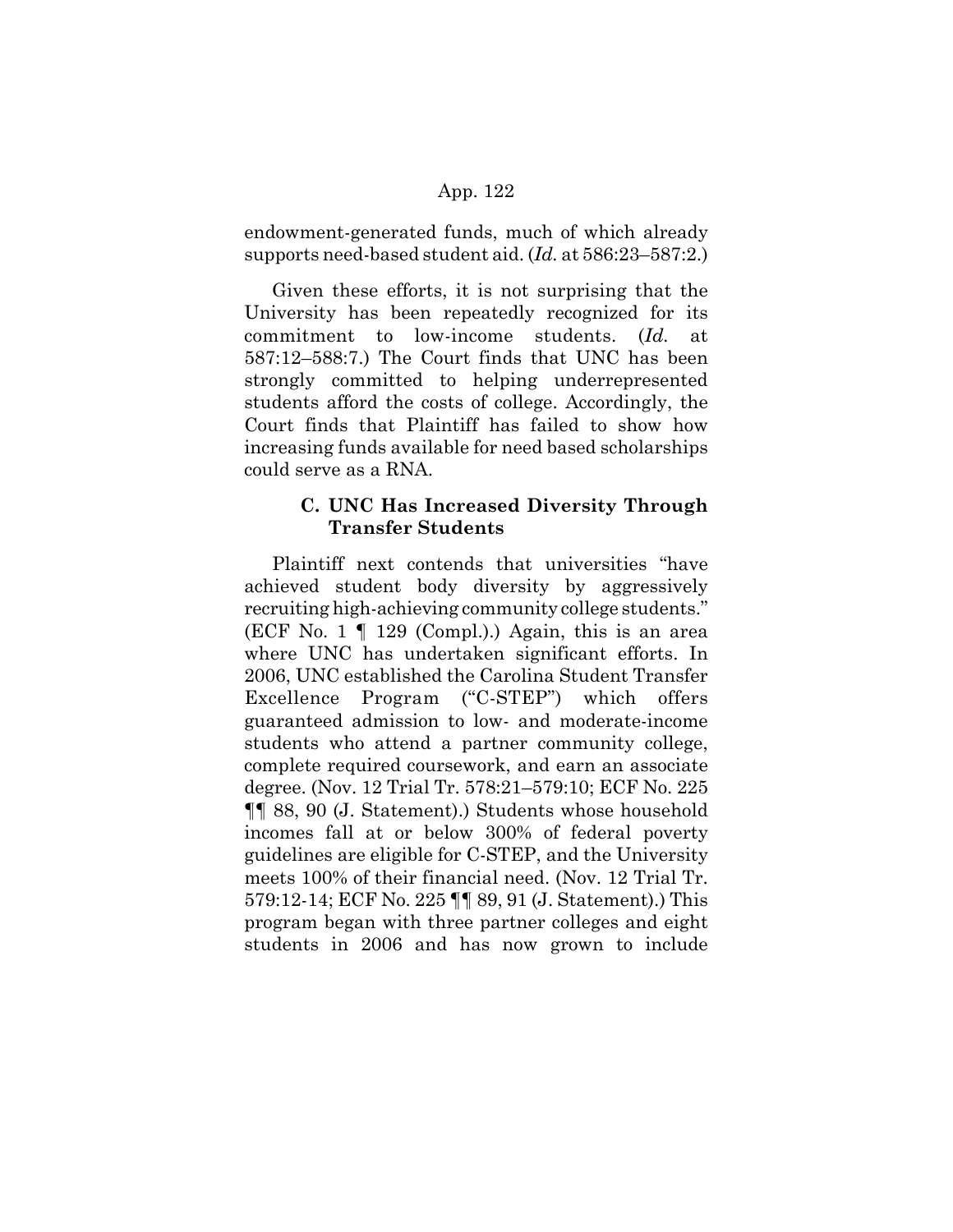fourteen partner colleges and 400 participating students each year. (Nov. 12 Trial Tr. 580:11-13.)

While Mr. Kahlenberg acknowledged the strength of C-STEP, he nevertheless contended that "programs like that could be increased, enhanced, extended to try to increase . . . racial and economic diversity." (*Id.* at 454:11-22 (Kahlenberg) (observing that the University of California at Berkeley had a higher number of students who were community college transfers).) Defendants' expert, Professor Hoxby, tested this suggestion empirically to see if an expansion of the program would likely yield such results. (*See* Nov. 17 Trial Tr. 1031:12–1032:1 (Hoxby).) In her analysis, she assumed that (1) the University would be able to identify all North Carolina public school students who expressed an intention to attend a community college and (2) convince those with the highest test scores to transfer to UNC, thereby ensuring the simulation would maximize academic results. (*Id.* at 1031:14-23.) Even with these assumptions, however, Professor Hoxby found that an expansion of the C-STEP program would yield substantially lower average test scores for UNC's admitted class. (*Id.* at 1031:14-1032:1).)

Nevertheless, UNC continues to expand this program every year: not only has the number of C-STEP participants consistently increased, but in the last five years community college students have gone from 28% of the incoming transfer class to 45% in the most recent cycle. (Nov. 12 Trial Tr. 581:3-11.) The Court finds that the University has in good faith adopted this strategy and continues to test it as a potential long-term RNA.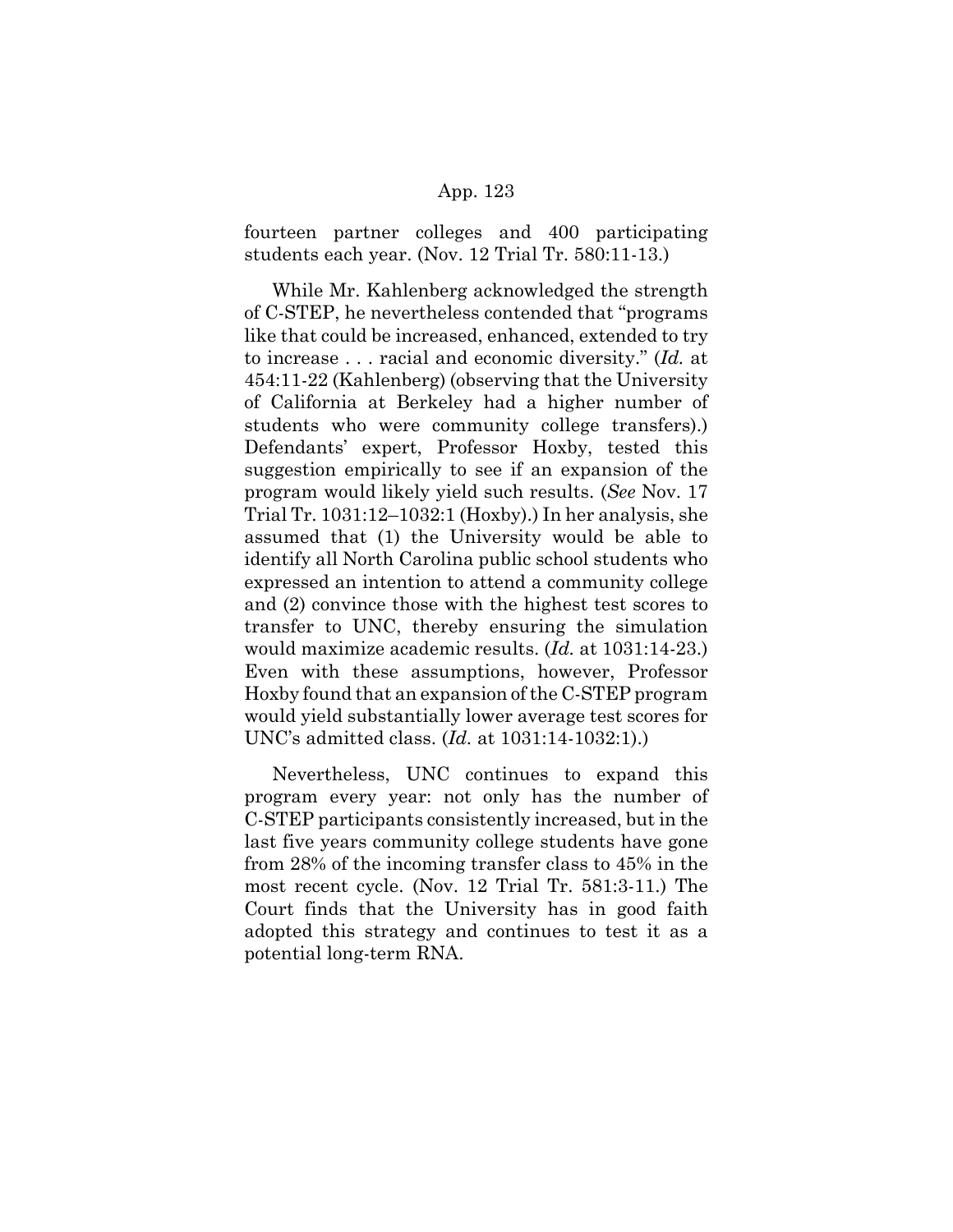# **D. Eliminating the Early Action Deadline and Legacy Preferences Would Have a De Minimis Effect**

Plaintiff next argues that UNC "employs admission practices and policies that make it more difficult for socioeconomically disadvantaged minorities to gain admission," namely its early admissions deadline and its policy of favoring legacy applicants. (ECF No. 1  $\P\P$  133–145 (Compl.).

With regards to UNC's early admissions deadline, Mr. Kahlenberg argues that this practice amounts to an "unfair preference[ ] that tend[s] to benefit wealthy and white students." (Nov. 12 Trial Tr. 415:23-25, 4:16:18-21 (Kahlenberg).) Before considering this contention, it is useful to observe that UNC's "early action" program is different from a typical "early admissions" program in that students who submit their applications by UNC's early deadline are not bound to enroll at UNC and may apply to any other institution. (*Id.* at 501:3-8; *id.* at 558:22-24 (Farmer).) Nevertheless, Mr. Kahlenberg argues that this policy "still slants toward the wealthy and well-connected and white students who . . . realize it's an advantage to apply early, whereas other students who might not have intensive counseling won't have that knowledge." (*Id.* at 501:12-17 (Kahlenberg).)

There is disagreement between the parties as to whether applying by the early action deadline confers an advantage. (*Compare id.* at 557:22, 558:12-21 (Farmer), *with* Nov. 9 Trial Tr. 177:1-3 (Arcidiacono).) The evidence that early action acts as an advantage, however, was not developed at trial, and neither of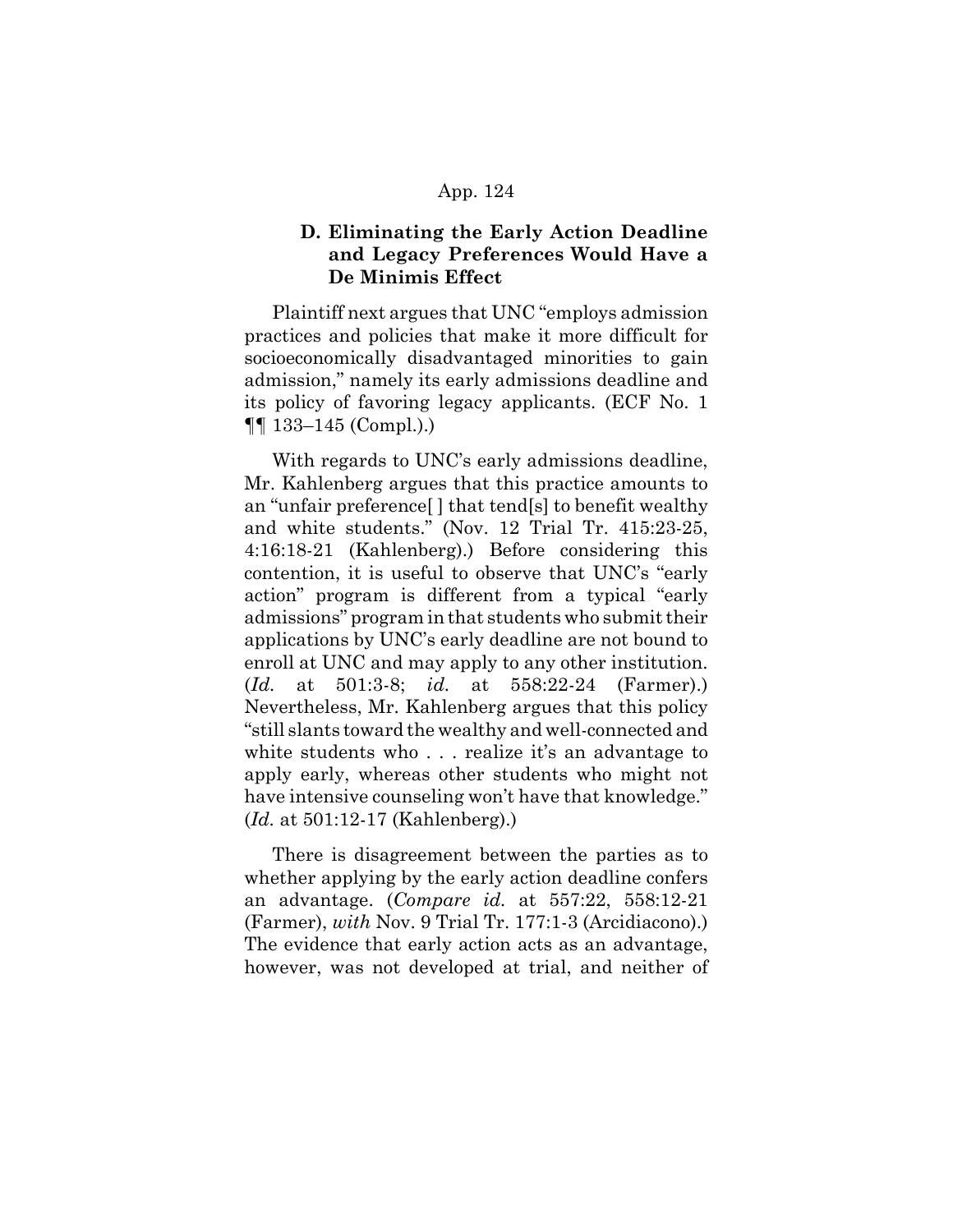Plaintiff's experts made any contention regarding any magnitude such an effect might have. Though Mr. Kahlenberg may be correct that such a preference—if it were to exist—could work to the advantage of students with more resources, the Court finds that it has no basis to find that UNC's early action program has such an impact. Accordingly, there is no basis to find that eliminating such a program would help the University achieve the racial diversity it seeks.

The same may be said for Plaintiff's contention that the University should eliminate preferences for legacy applicants. While intuitively, a preference for the children of former students could disproportionately disadvantage URM students at a university that, until only 70 years ago, was exclusively open to white students only, Professor Arcidiacono testified that the number of minorities admitted to the University is "minimally affected" by legacy preference. (Nov. 9 Trial Tr. 317:20-24 (Arcidiacono).) Therefore, there is no basis for the Court to find that eliminating legacy preferences would serve as a viable RNA.

# **E. Changing the Admissions Evaluation Process**

Finally, Plaintiff contends that UNC could achieve the educational benefits of diversity by altering its admissions process. First, it argues that the University could do this "by placing greater emphasis on socioeconomic factors." (ECF No. 1 ¶¶ 66–68 (Compl.) (identifying such factors as single-parent status, parents' education level, family income, the number of dependents in the family, whether the applicant attended a rural high school, the percentage of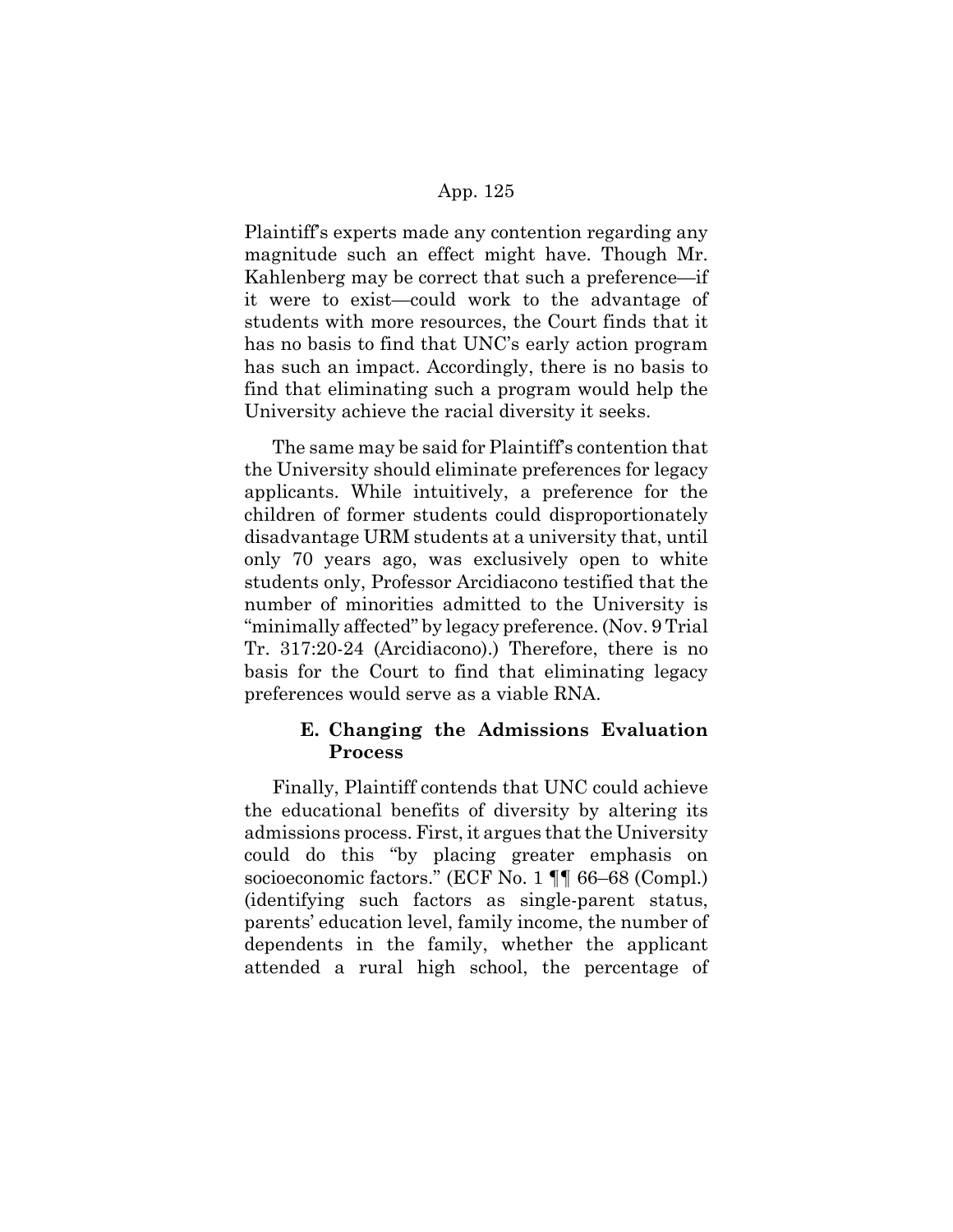students from the applicant's high school eligible for free or reduced-price lunch, or school-wide student-to-teacher ratio).). Second, Plaintiff contends that a "community-based preference" could accomplish the same goal. (*Id.* ¶ 73.) These models include "percentage plans" that guarantee admission to a certain percentage of the top graduates at each high school or within a certain zip code. (*Id.* ¶¶ 74–75.)

Experts for both Plaintiff and Defendants conducted analyses to test whether any of the suggested models could provide a RNA. Mr. Kahlenberg testified that he provided Professor Arcidiacono with "high-level ideas," such as changing the weights of some variables in Professor Arcidiacono's preferred model to admit a hypothetical class of students. (Nov. 9 Trial Tr. 466:20–467:2 (Kahlenberg).) Mr. Kahlenberg would then look at the results of those simulations to suggest changes to UNC's admissions practices.

On the other hand, Professor Hoxby conducted what she described as "exhaustive simulations" that attempted to "test the limit" of Plaintiff's proposals. (Nov. 17 Trial Tr. 937:19–938:4 (Hoxby).) She testified that she completed 109 simulations but "was never able to achieve UNC's actual levels of racial and ethnic [diversity] and its level of academic preparation" despite making "very generous assumptions" in her models. (*Id.* at 1032:25– 1033:7; ECF No. 251-1 at 28 (Hoxby demonstratives).)

The Court finds that none of the models proffered by Plaintiff nor Defendant would be viable RNAs that would allow UNC to reproduce the educational benefits of diversity about as well as its current approach.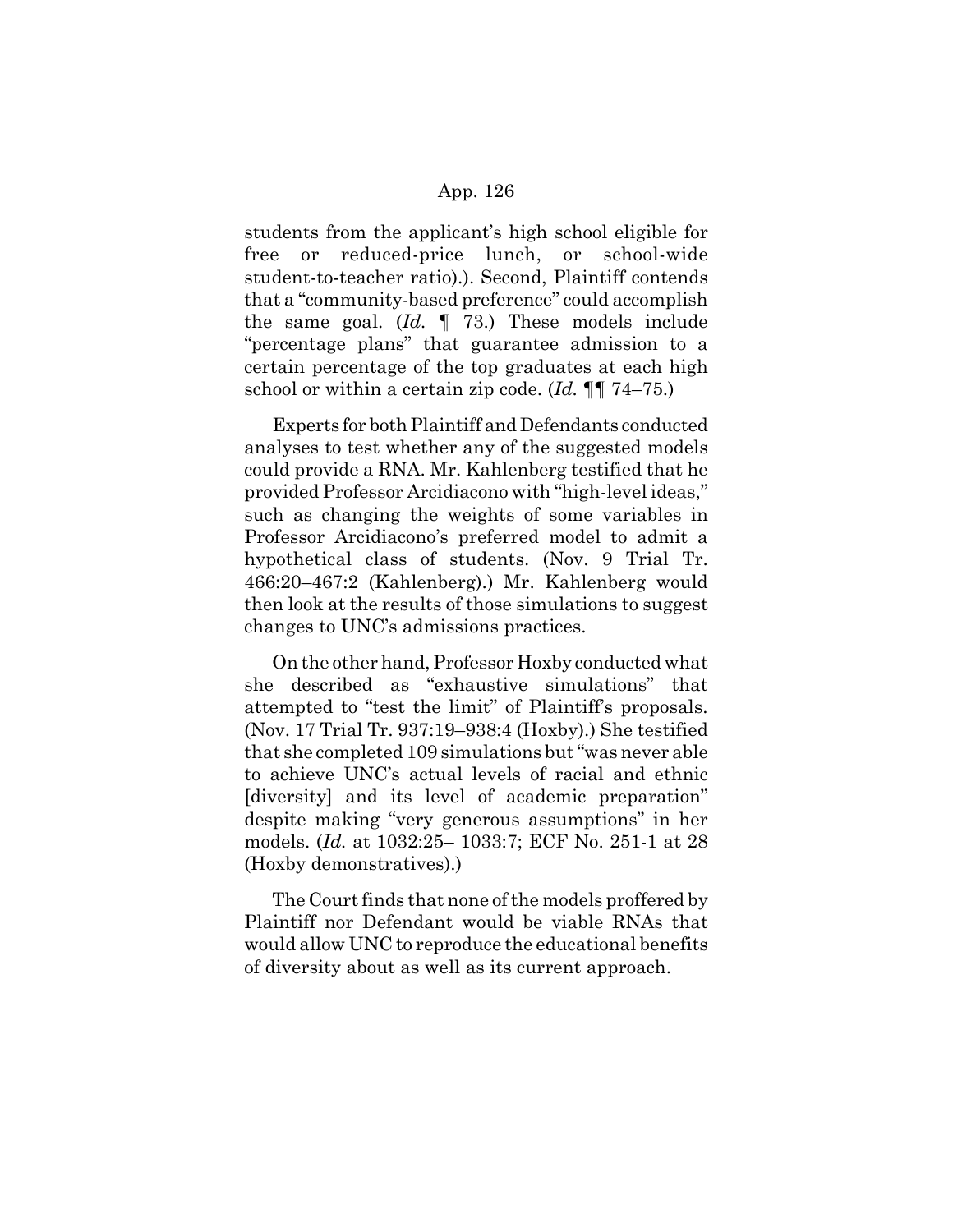#### 1. Professor Hoxby's Process

Because Professor Hoxby's research in this area is distinct from her econometric model, the Court first considers her process before looking at the simulations provided by the parties. In conducting her simulations, Professor Hoxby drew on data from the North Carolina Education Research Data Center ("NCERDC") which compiles information directly from the administrative records of North Carolina public schools, (Nov. 17 Trial Tr. 989:20-23 (Hoxby)), and includes information on all North Carolina public school students, (*id.* at 996:4-5). Using this database allowed Professor Hoxby to increase the size of UNC's potential applicant pool to students who had not applied and access data not otherwise available in the applications the University provided.

The process Professor Hoxby used to test the viability of any individual RNA consisted of several steps. The first step was simply identifying the alternative that she would be assessing. (*Id.* at 981:5-7.) Professor Hoxby testified that she attempted to "test any alternative that Plaintiff had considered," such as those in the Complaint or otherwise set forth by Mr. Kahlenberg, as well as others that appeared in papers, journal articles, or books that had been referenced in Plaintiff's briefing. (*Id.* at 981:7-25.) These plans may largely be broken down into four categories: (1) socioeconomic plans, (2) "top X percent" plans, (3) geography-based plans, and (4) additional concepts proposed by Plaintiff's experts. (ECF No. 251-1 at 28 (Hoxby demonstratives).)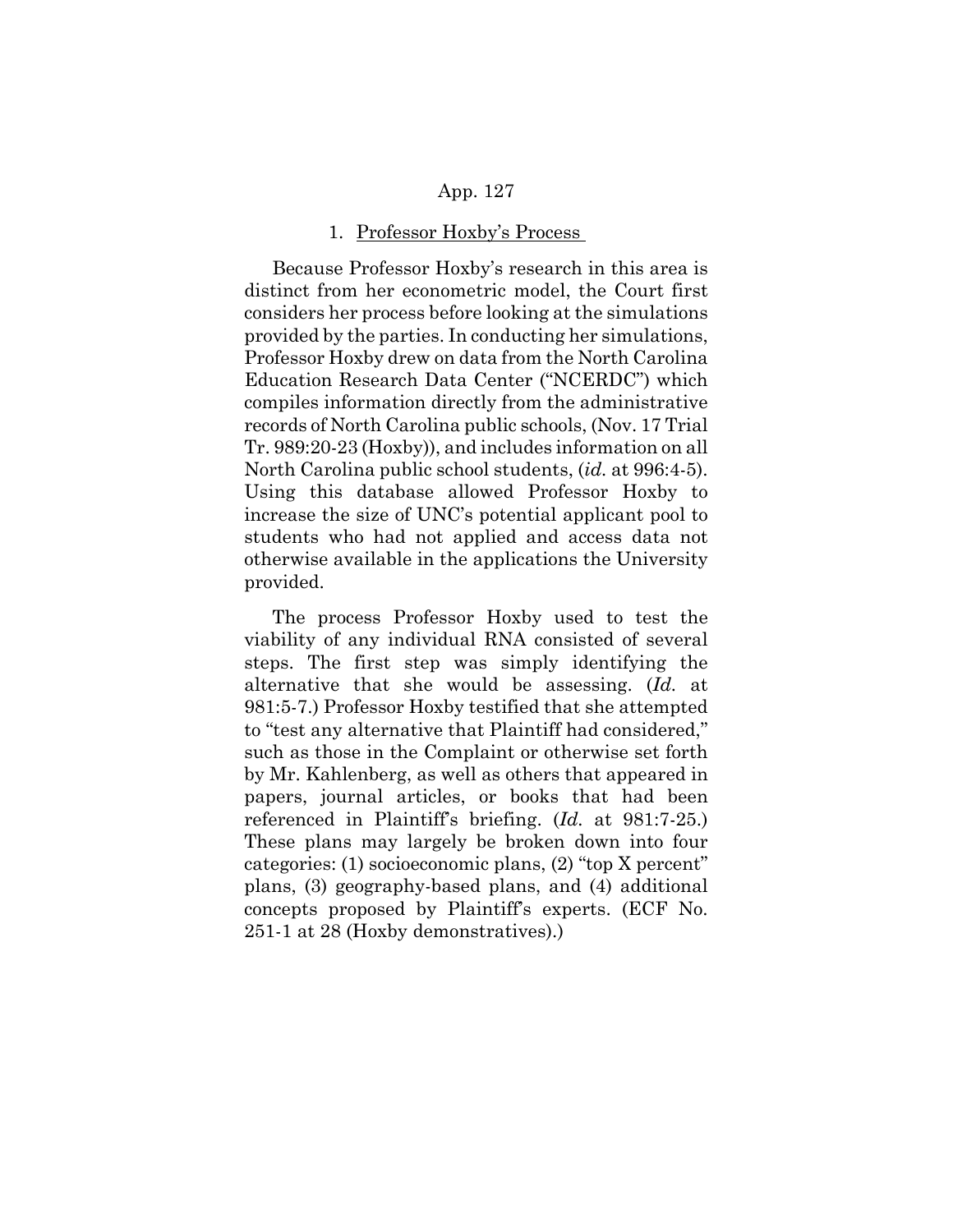The second step for Professor Hoxby in testing the viability of a RNA was deciding who would apply under the proposed alternative model. (Nov. 17 Trial Tr. at 982:3-7.) This was necessary, she testified, because a change in admissions policy would necessarily increase the chances of some students being admitted and accordingly, likely increase their chances of applying. (*See id.* at 982:8-15 (Hoxby) (noting that, when the University of Texas moved to an admissions plan that automatically admitted students in the top 10% of their high school class, more students who matched that description applied).)

Defendants' expert Professor Bridget Terry Long<sup>41</sup> confirmed this dynamic, observing that "when you change a policy, you may also be changing incentives and student behavior or family behavior, which is going to influence who ends up in the applicant pool." (Nov. 18 Trial Tr. 1191:22–1192:6.) While it is easy to envision how admitting every student in the top 10% of the class might alter incentives, cases—including this one—are commonly predicated on the idea that a plaintiff would change their behavior if an admissions process were changed in more nebulous ways. (*See, e.g., Gratz v. Bollinger*, 539 U.S. 244, 251 n.1 (2003)

<sup>&</sup>lt;sup>41</sup> Professor Long is the Dean of the Harvard Graduate School of Education and has earned three degrees in Economics, including a Ph.D. from Harvard University. (Nov. 18 Trial Tr. 1185:12– 1186:13.) She was appointed by President Obama and confirmed by the U.S. Senate to sit on the National Board of Education Sciences and has served as its chair for two years. (*Id.* at 1186:15-23.) Her research focuses on college access and success, (*id.* at 1187:1-3), and she has testified as an expert before Congress four times, most recently on issues related to the FAFSA, (*id.* at 1188:21-25).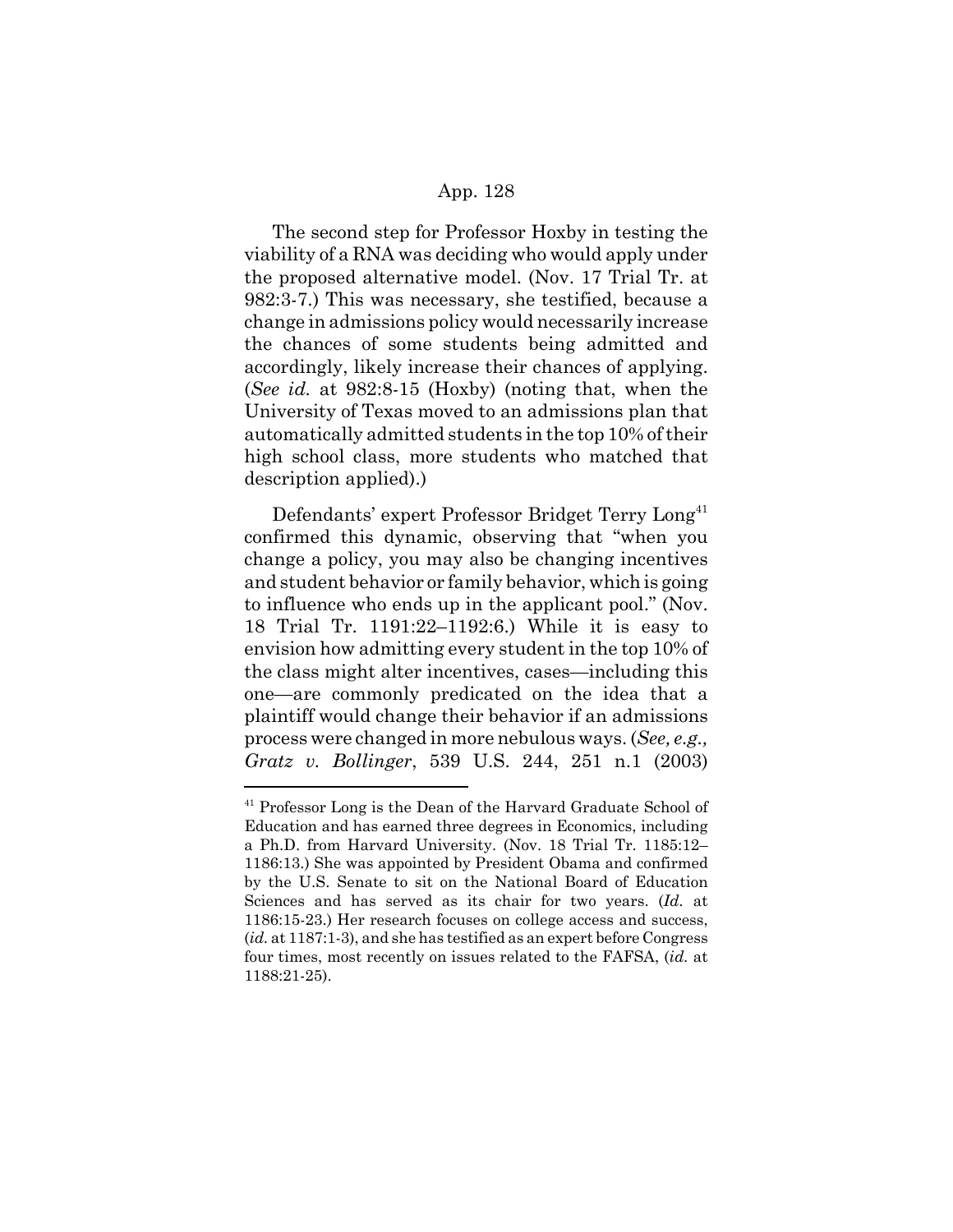(explaining that one plaintiff "indicated that he intended to apply to transfer if the [university's] discriminatory admissions system is eliminated" (internal citation and quotation omitted)); *see also* ECF No. 1 ¶ 20 (Compl.) ("Applicant is ready, able, and intends to seek to transfer to [UNC] when it stops discriminating against applicants on the basis of race and ethnicity.").)

In deciding who would be in the applicant pool, Professor Hoxby testified that she made assumptions that were generous to the RNAs, in essence providing a "ceiling" for their effectiveness that assumed the "highest possible level [of applications] that is realistic." (Nov. 17 Trial Tr. 987:4-12 (Hoxby).) For instance, one assumption Professor Hoxby made is that all students in the current applicant pool would remain despite evidence that this had not happened when other schools had altered their admissions policies.<sup>42</sup> (*Id.* at 988:1-12.) She additionally used NCERDC data to identify students who did not apply but would now be considered highly qualified under the RNA model being tested. (*Id.* at 989:1-19.) Professor Hoxby then added 75% of these students to the application pool. (*Id.*)

Another assumption that Professor Hoxby made was that students in the NCERDC data who had taken

 $42$  The way that this assumption is "generous" to a RNA is that it ensures that any simulated model would have at its disposal as many top students to choose from as possible. In such a scenario, even if only a small number of current applicants were chosen under a different admissions scheme, each would be guaranteed to be ones that maximized the qualifications the new model preferred.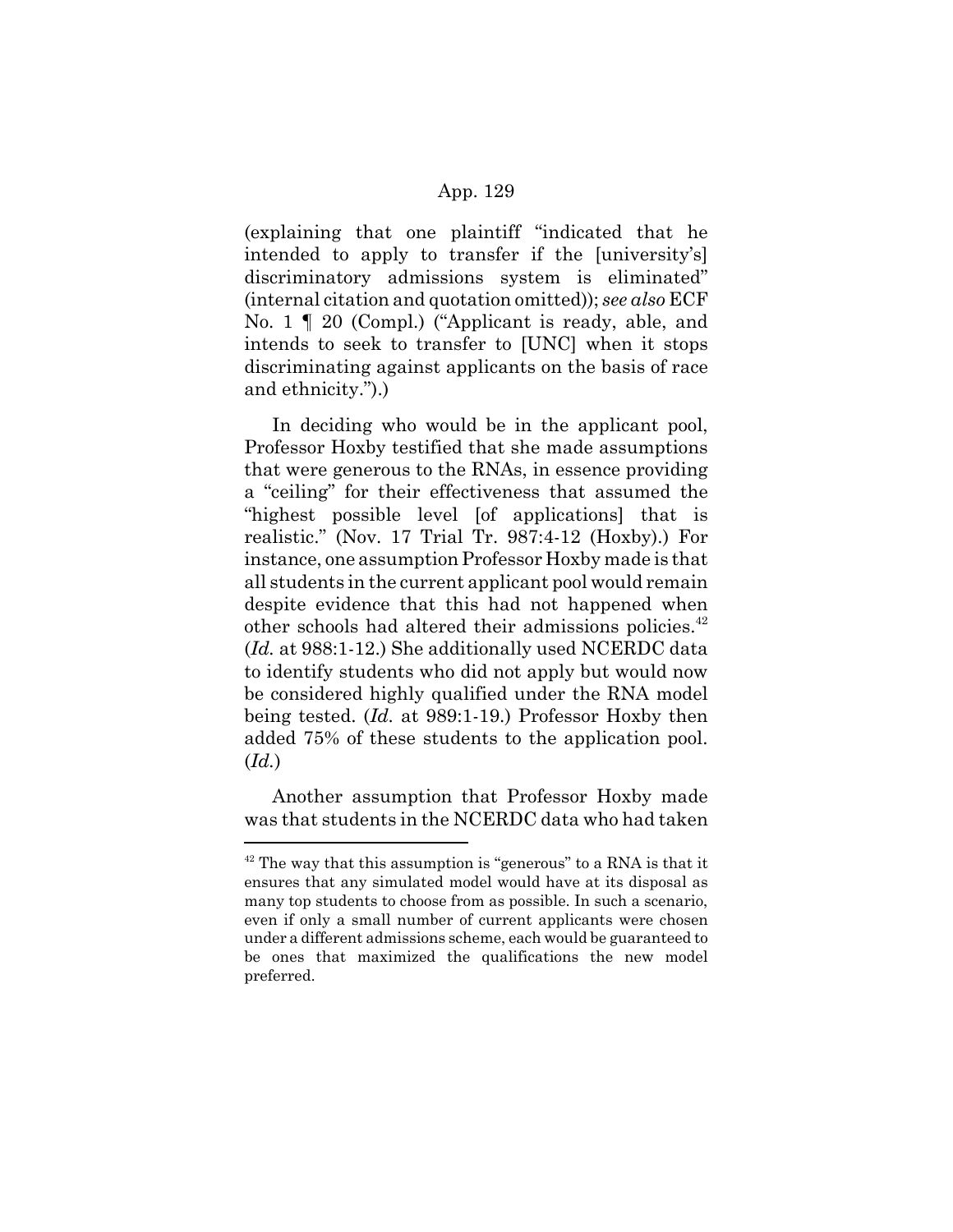the ACT only one time—when they were required to do so during their junior year of high school—would have taken the test a second time now that they were more likely to be admitted under a new admissions process at UNC. (*Id.* at 990:18–991:13.) To adjust for this issue, she added the equivalent of 40 points on the SAT to a student's lone ACT score to boost their academic performance. (*Id.*) This boost, according to Dr. Hoxby, is based on "serious research conducted by [the] ACT about the effect of retaking the exam." (*Id.* at 991:14-16.) It likewise would tend to boost the "ceiling" of any RNA by increasing the academic credentials of students in the candidate pool who fit this description.

The final two steps in Professor Hoxby's RNA analysis were deciding who would be admitted into the class and who would enroll. (*Id.* at 982:16–983:4.) In deciding who would be admitted, Professor Hoxby used the same type of statistical models discussed above that she and Professor Arcidiacono employed to simulate UNC's current process. (*Id.* at 982:16-24.) In Professor Hoxby's words, these "are not perfect admissions models because, of course, we did not know everything about a student that an admissions officer can see," but they nevertheless operate as a reasonable proxy for the alternative in question. (*Id.*)

When completing the final step analyzing who would enroll at UNC, Professor Hoxby testified that "[s]tudents who are more likely to have good alternative opportunities are a little less likely to actually matriculate at UNC." (*Id.* at 992:14-16.) In other words, admissions data shows that students with the highest qualifications and multiple college offers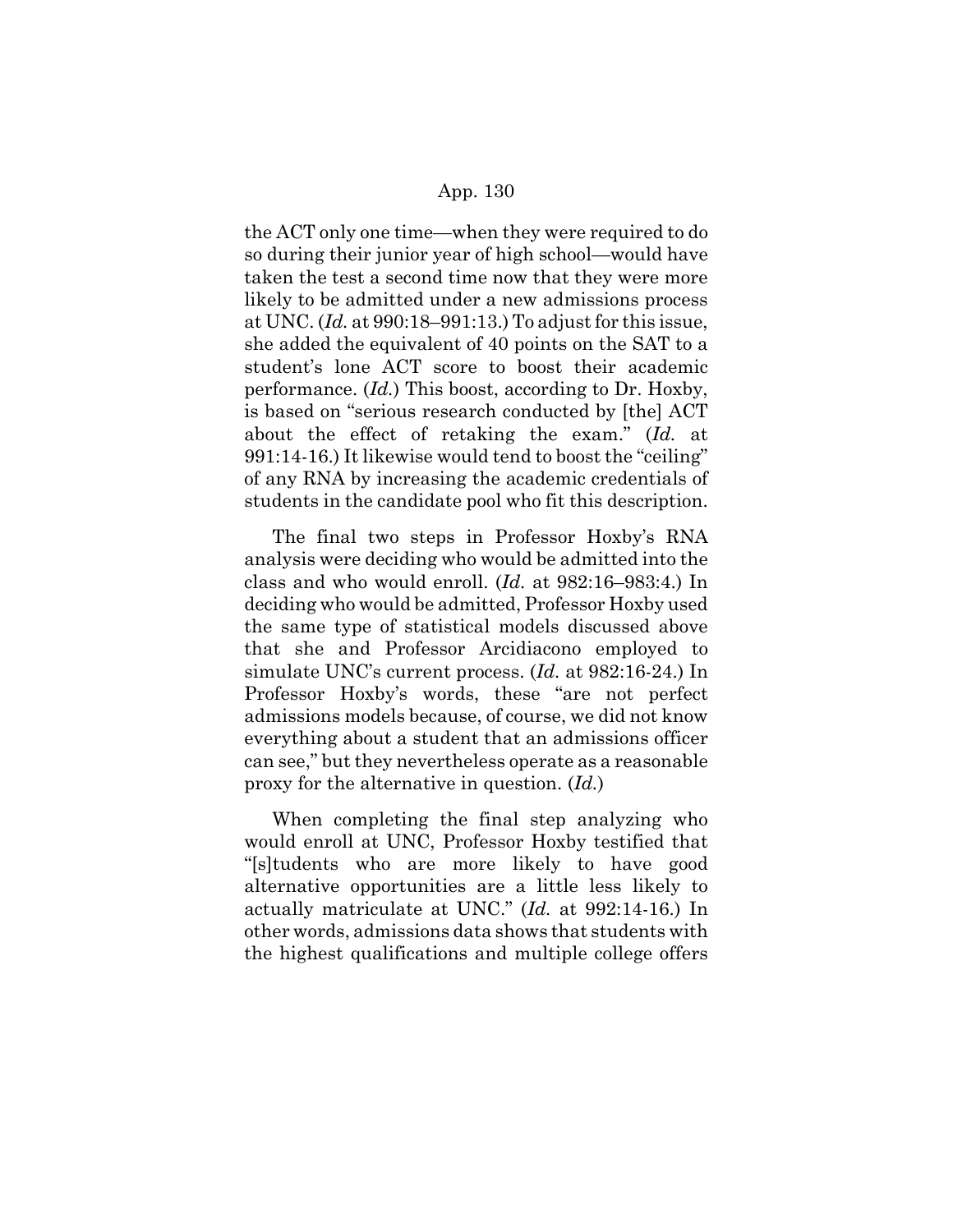are the most likely to decline admission. Professor Hoxby accounts for this through a yield model she created that assumes the "current enrollment probabilities would continue to hold." (*Id.* at 991:22-24.)

Professor Hoxby testified that her simulations were exhaustive in three ways. First, she considered "every race-neutral alternative plan that was proposed or suggested, even hinted at in any way by the Plaintiff in the Complaint or in any other expert report." (*Id.* at 992:21-25.) Second, she states that she "tried very hard under each one of those plans to allow for a wide range of possibilities about how a plan would actually be implemented." (*Id.* at 993:6-11.) Third, and finally, she stated that she "chose assumptions that try to get me to something that was like a ceiling for each plan" and, for some simulations, "created a way of doing the race-neutral alternative which was purely designed to maximize the power or the ability of the race-neutral alternative to attain the actual." (*Id.* at 993:12-18.)

## 2. Socioeconomic Simulations

The first group of simulations the Court considers are those based on socioeconomic status. Before considering these simulations at greater length, the Court first observes that SES and race are not interchangeable. Student-Intervenors offered testimony from their personal experiences that shed light on this issue. For instance,

• Mr. Ward, who attended UNC in the early 1980s, recounted instances of being called a racial epithet and testified that "socioeconomics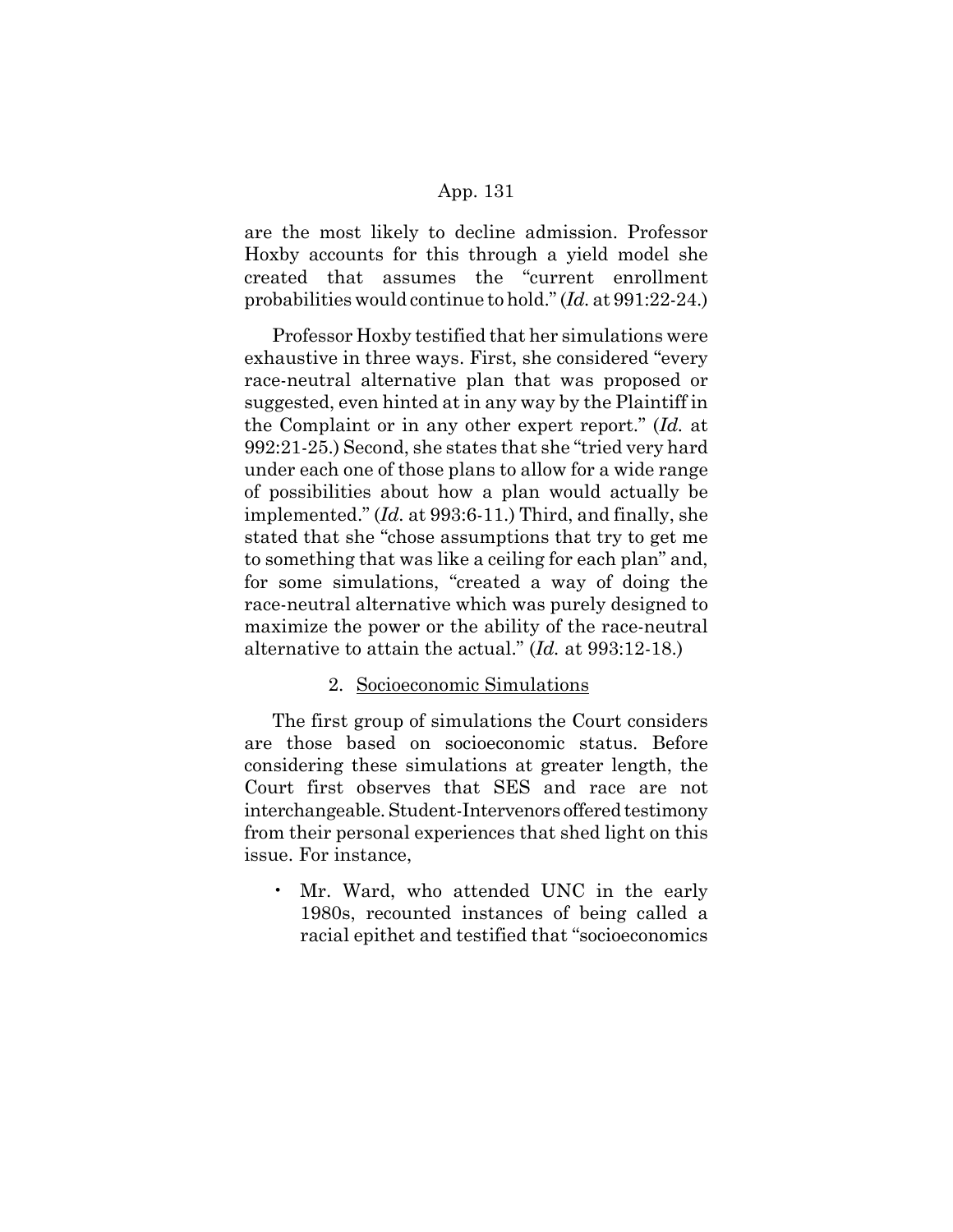had nothing to do with that," (Nov. 16 Trial Tr. 920:4–921:4 (Ward));

- Mr. Brennen testified that he does not see much of a link between SES and racial identity, and shared that "people don't see me as someone that is relatively affluent; they see me as a black man," (Nov. 18 Trial Tr. 1258:6-10 (Brennen));
- Ms. Ornelas explained that her racial identity, SES, and first-generation college status, are "important *parts* to getting a full picture" of who she is, and "the way they uniquely intersect . . . is important," (*id.* at 1287:21–1288:2 (Ornelas) (emphasis added));
- Ms. Mwamba explained that while she has achieved some level of upward mobility in her SES status, her racial identity has given her unique perspective and unique life experiences that would not be the same as someone just because they shared the same SES, (Nov. 19 Trial Tr. 1362:9–1263:8 (Mwamba)).

Therefore, while the Court accepts that an increase in socioeconomic diversity may be valuable in its own right to a university seeking to attain the benefits of educational diversity, achievement of this goal does not obviate a school's interest in racial diversity as well.

When completing the socioeconomic simulations, Professor Hoxby took four specific steps. First, she constructed an SES index for each applicant using the variables available to her and assigned a value to each application. (Nov. 17 Trial Tr. 998:19-25.) Second, in order to "test the full range of every" RNA, she built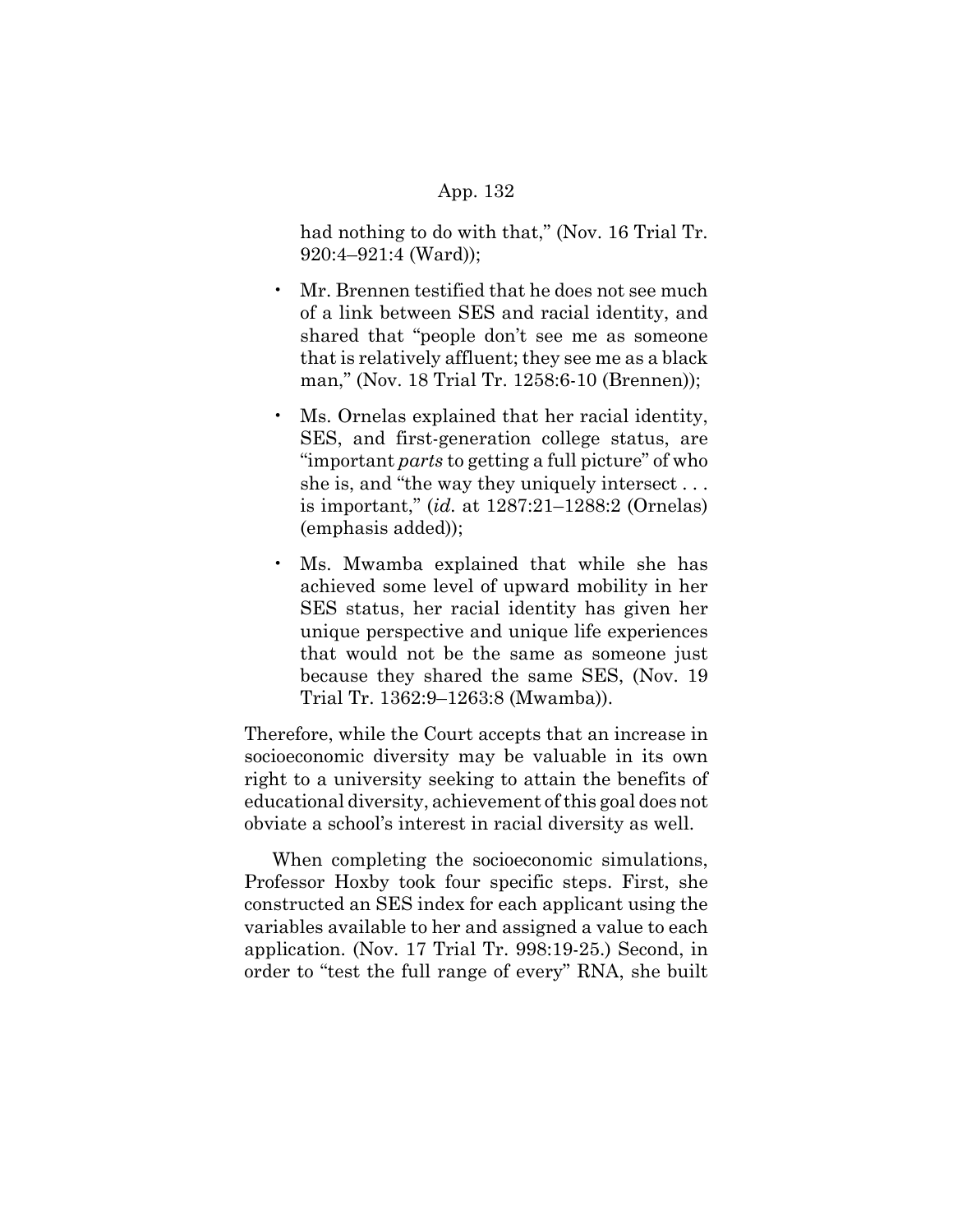several different iterations of her model with different SES "emphases" and "thresholds." (*Id.* at 999:1-23 (Hoxby).) The "emphasis" of a model referred to the number of seats she would reserve for low SES candidates. (*Id.*) The "threshold," on the other hand, would define what SES index score would be classified as "low." (*Id.*) For instance, one example might include 750 seats in the admissions process reserved for students in the bottom 20% of the SES index being tested. The 750 seats would be the "emphasis" of that particular model and the 20% would be the "threshold" at which a student would be considered "low SES." (*Id.*) Professor Hoxby analyzed eighty-two different socioeconomic plans using a wide range of these factors. (*Id.* at 993:1-2.)

In summarizing her approach, Professor Hoxby emphasized that she made three key assumptions that were favorable to the RNAs. The first is that UNC would be able to identify all of the low SES students and that these students would then apply to the University at a high rate. (*Id.* at 1003:21–1004:23.) Second, Professor Hoxby assumed that UNC would, in every situation, choose the highest-scoring, low-SES student. (*Id.* at 1005:1-12.) This, of course, is not how UNC's current process works and would require that the University abandon its holistic approach for this group of candidates. (*Id.*) Third, she assumed that the current admitted applicants would continue to enroll at the same rate. (*Id.* at 1005:13-22.)

In the end, Professor Hoxby testified that she "was never able to find a race-neutral alternative using this index that achieved UNC's actuals," even with the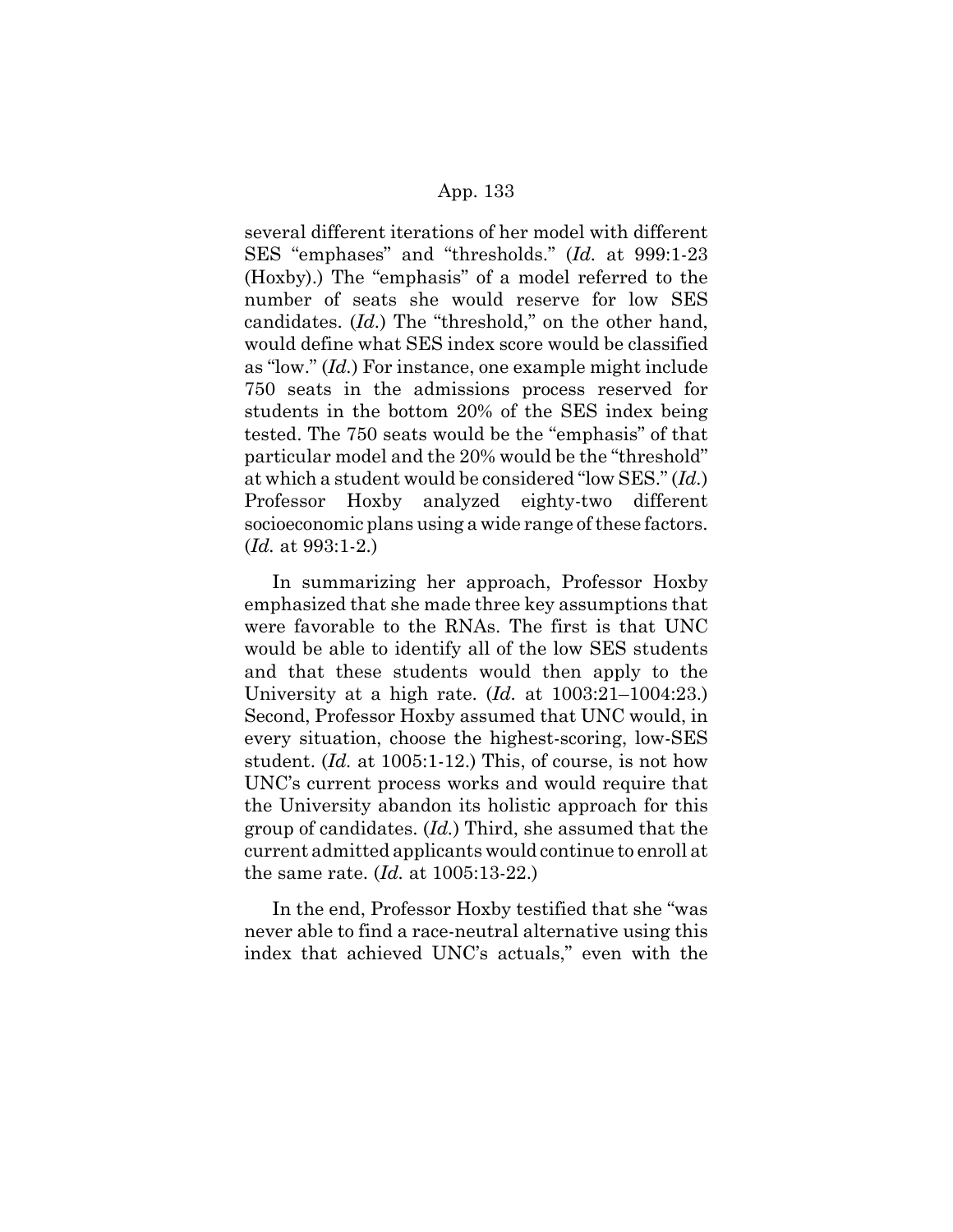favorable assumptions that she made. (*Id.* at 1012:1-4.) In some cases, Professor Hoxby showed models where URM applicants were admitted with approximately the same test scores as URMs in UNC's actual admitted class, but their enrollment numbers were reduced by more than half. (ECF No. 251-1 at 34 (Hoxby demonstratives).) In other cases, Professor Hoxby's model was able to increase the size of the URM population, but at a cost of at least 200 points on average on the SAT. (*Id.*) The vast majority of the simulations, she found, resulted in both fewer URMs admitted and meaningfully lower test scores among those students.43 (*Id.*; Nov. 17 Trial Tr. 1011:12-21.) Professor Hoxby further testified that "it's simply not possible to proxy very well for race and ethnicity." (Nov. 17 Trial Tr. 1013:16-20 (Hoxby).)

Mr. Kahlenberg presented his own set of three simulations at trial that sought to test whether using SES indicators could achieve the educational benefits of racial diversity. In two of the three examples, URM representation and GPA decreased and, SAT scores dropped in all three. (*See* ECF No. 247-2 at 14, 16, 18

<sup>&</sup>lt;sup>43</sup> Mr. Kahlenberg argued that at least one of the simulations that Professor Hoxby completed could be "[v]iable." (Nov. 12 Trial Tr. 443:21-24 (Kahlenberg).) In order to reach this conclusion, however, Mr. Kahlenberg abandons holistic admissions entirely by completing the class with "the most academically qualified students remaining using a measure of high school GPA and SAT, equally weighted, for the in-state public high school students." (*Id.* at 444:21–445:4.) Such a system would prevent UNC from pursuing any other types of diversity and, even with his optimistic assumptions, would also lead to a drop in URM admissions and SAT scores. (*See* ECF No. 247-2 at 24 (Kahlenberg demonstratives).)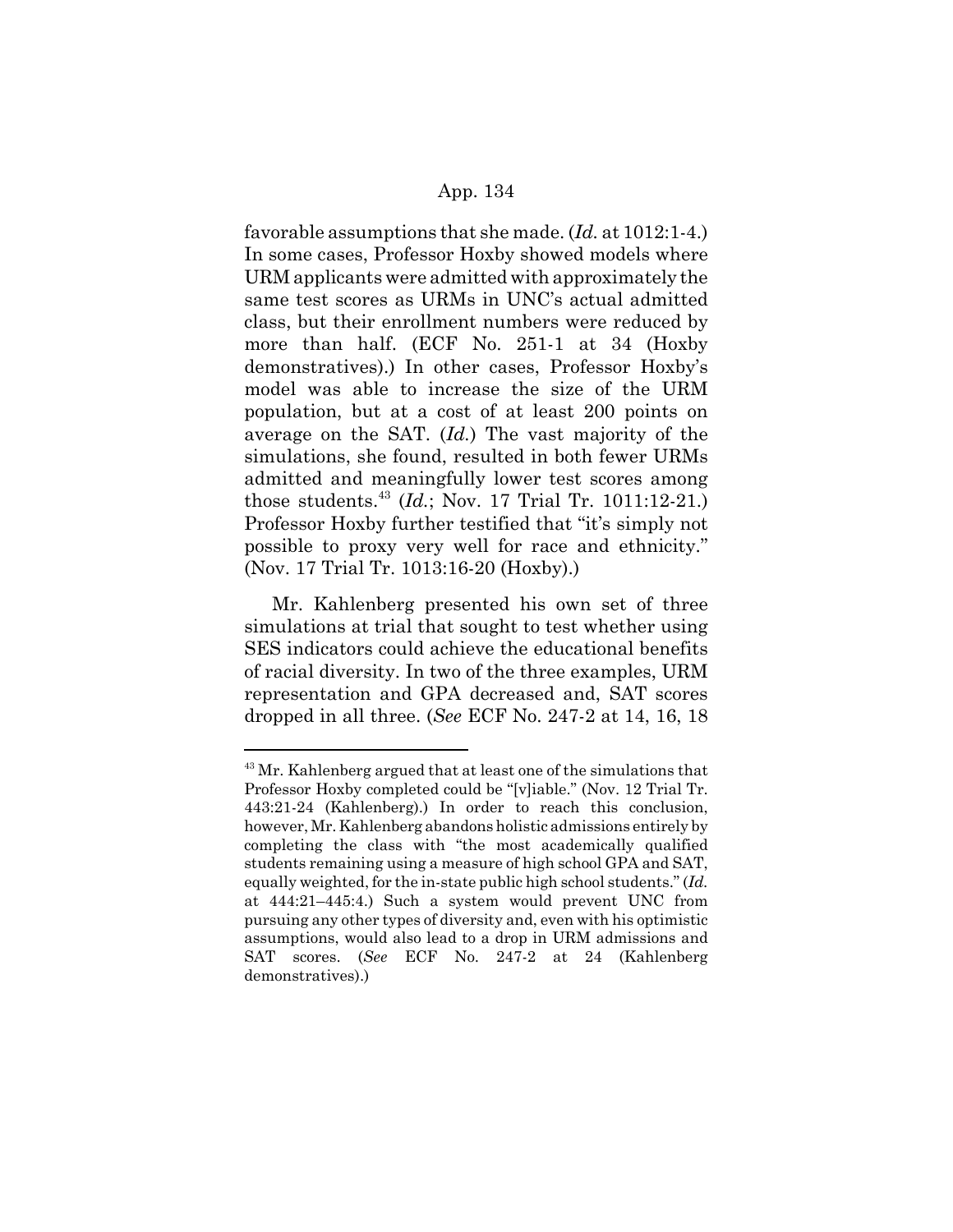(Kahlenberg demonstratives).) Professor Hoxby testified that these models were also "terribly unrealistic." (Nov. 17 Trial Tr. 1014:1-15 (Hoxby).) For one, she argued that, while the SES boosts Mr. Kahlenberg included in his models would have a "very, very large effect" on the applicant pool, Mr. Kahlenberg did not take into account how that pool would be altered by such changes. (*Id.* at 1014:1-6, 1014:19–1015:3.)

Professor Hoxby next pointed out that the boosts Mr. Kahlenberg provided for students with low SES were "extremely large, unrealistically large, so large that it would essentially remove the ability of UNC to practice holistic admissions at all." (*Id.* at 1015:6-11.) In some cases, Professor Hoxby describes the boost to be as large as a student adding 400 or 500 points to their SAT score. (*Id.* at 1015:11-16 (observing that "it depends on the simulation, but [the boost] could be as high as 800 points added to the student's SAT  $score$ ").) $^{44}$ 

<sup>&</sup>lt;sup>44</sup> In addition to the models he presented, Mr. Kahlenberg also testified that a SES-based RNA would be more likely to succeed if the University would broaden its definition of socioeconomic disadvantage to account for an applicant's "wealth" rather than income. (Nov. 12 Trial Tr. 450:12-18 (Kahlenberg).) While Mr. Kahlenberg may be correct that such data could allow the University to more easily identify students who have overcome socioeconomic obstacles, (*see id.* at 451:15–452:1), implementing such a policy, particularly if it meant that a university would no longer be "need-blind," would be a "fundamental change to how admissions committees do their work or how they strive to do their work to not disadvantage low-income students." (Nov. 18 Trial Tr. 1215:2-7 (Long); *see also* Nov. 12 Trial Tr. 555:23–556:14 (Farmer) (testifying that UNC no longer requires completion of forms that would provide information on a candidate's family wealth because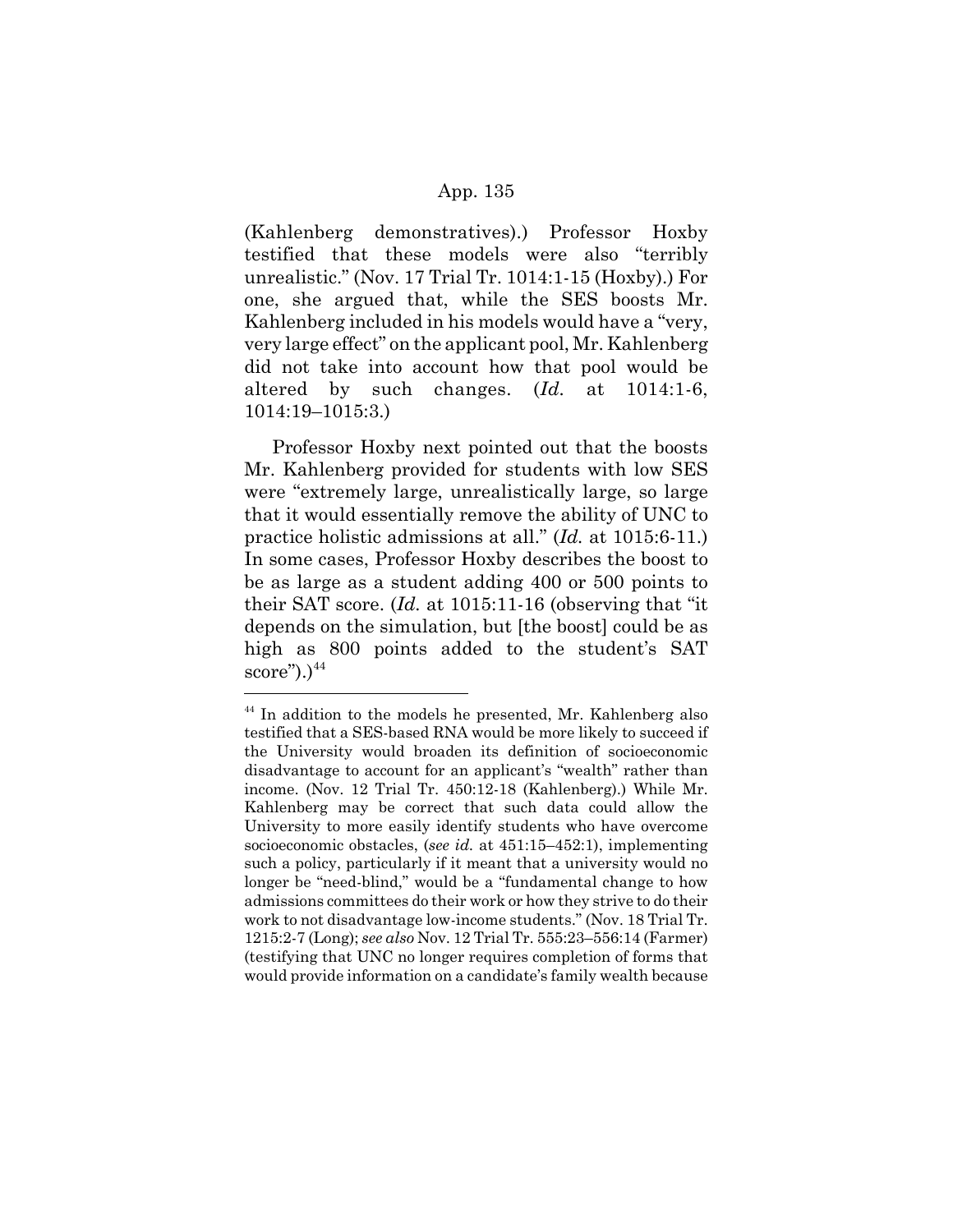The Court finds that Professor Hoxby's exhaustive models demonstrate that an admissions process that heavily favored low-SES candidates would not achieve the educational benefits of diversity about as well as the University's race-conscious policies. Her calculations, which are based on very generous assumptions, show that adopting such policies would compromise UNC's tenuous momentum towards achieving a critical mass of underrepresented students even in the best-case scenarios. The Court further credits Professor Hoxby's uncontested conclusions that Professor Kahlenberg's simulations rely on both unrealistic assumptions and extreme changes to UNC's admissions process and would severely undermine the University's ability to pursue any other type of diversity.

Even outside of the proposed alternatives provided in this case, there is strong evidence that any models based on socioeconomic status are ill-equipped to serve as RNAs. Though using SES "was very attractive" to Professor Long and others in her field when the idea first surfaced two decades ago, "very, very quickly . . . researchers from across the board, economists, sociologists[,] using lots of different data sets kept coming to the same conclusion, that you couldn't get racial and ethnic diversity from an SES-based plan." (Nov. 18 Trial Tr. 1204:13–1205:16 (Long).) This is

<sup>&</sup>quot;we realize the profile can be a burden and a barrier for low-income students, and we don't want to impose another barrier for students who might already be struggling to get to us").) The Court credits the testimony of those experienced in the Admissions process and finds that obtaining such information would most likely come at the cost of providing additional barriers to low-SES applicants.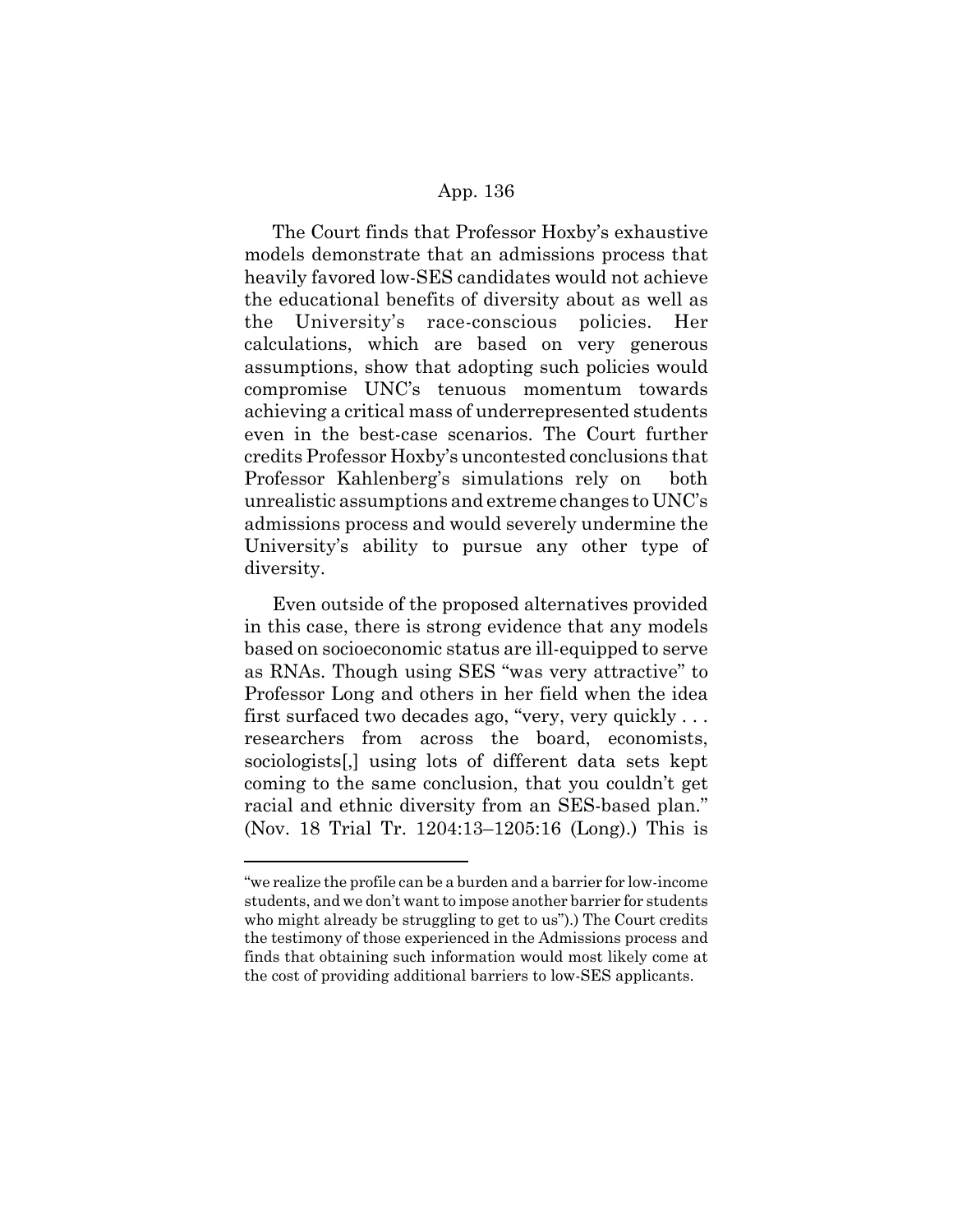because the majority of low-income students are white, and therefore "if you were going to have a policy that gives preferences according to SES, you're still going to be choosing more white students" from the low-SES pool than you would URMs. (*Id.* at 1206:10-17.) This is why "no university has actually implemented an SES-based plan that has replaced a holistic, race-conscious admissions approach." (*Id.* at 1206:23–1207:3.)

To the extent that Mr. Kahlenberg contends that some of his models could nevertheless function as RNAs, Professor Long found that "he overstates how effective race-neutral alternatives have been or would be because he's not paying attention to the details." (*Id.* at 1210:14-18.) In particular, she points out, his literature review "fails to account for the quality or the relevance of the research or the particular data used" as well as the context of the university at issue. (*Id.* at 1210:18-23.) As a result, Professor Kahlenberg relies heavily on "thought experiments" which "provide limited insights about what might actually be feasible for colleges and universities to implement," depend upon "data that an admissions committee wouldn't have," or make "assumptions that are not reasonable for the real world." (*Id.* at 1207:4-18.)

Accordingly, the Court finds that none of the socioeconomic models before it is a workable RNA. Further, the premise on which these models are based has yet to provide even a feasible prototype on which to reasonably attempt such a drastic change to its policy.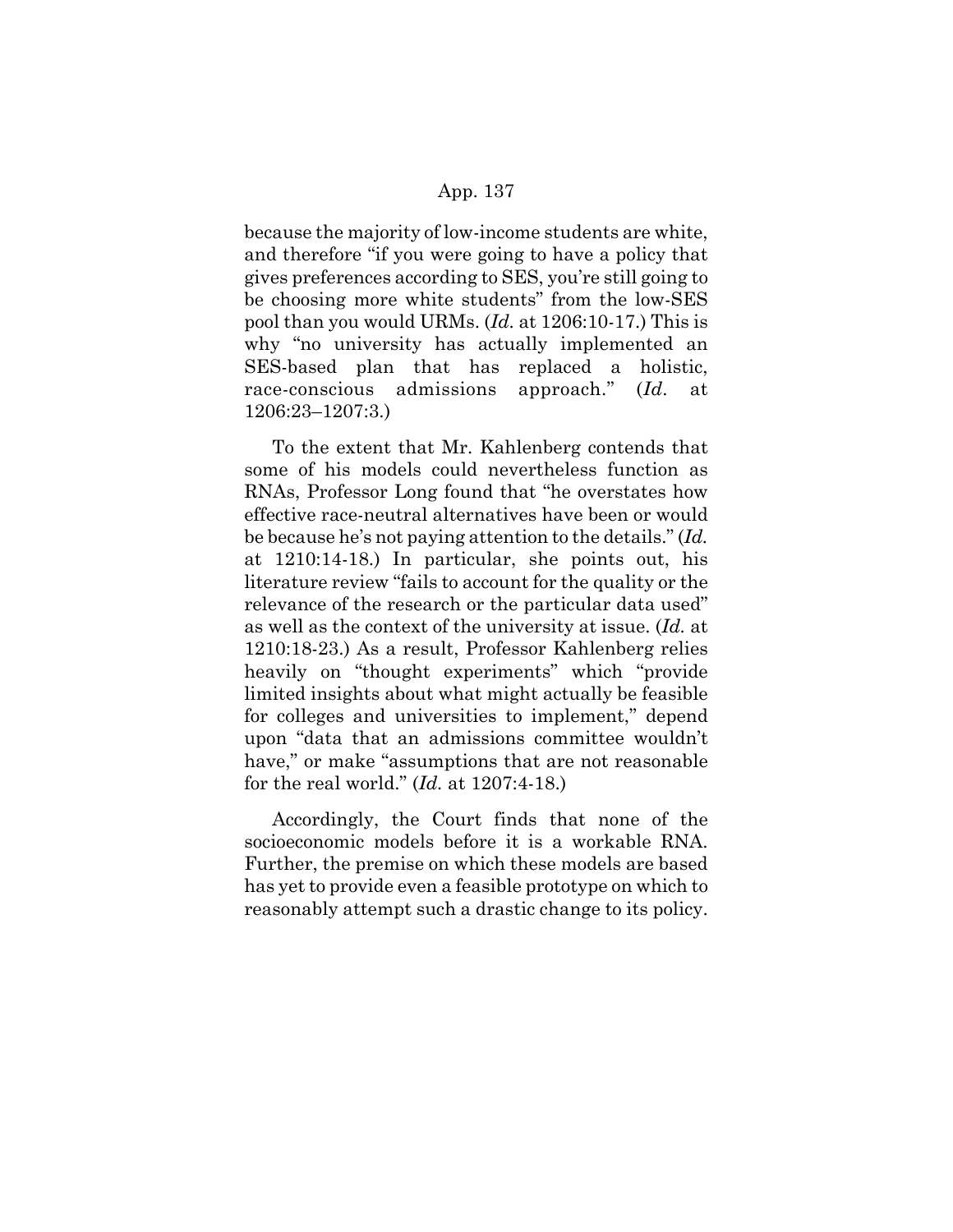#### 3. Top X Percent Simulations

The next type of plan that the parties considered is what may be referred to as a "top X percent" plan. The most well-known examples of this have been implemented at the University of Texas and Texas A&M where students ranked in the top 10% of their high school class are automatically admitted each year. (Nov. 17 Trial Tr. 1016:19–1017:1.) Such plans are predicated on the idea that high schools continue to be largely segregated by race. Professor Hoxby testified that "the more desegregated North Carolina's high schools become in the future, the worse a plan like this would work in terms of achieving racial and ethnic diversity." (*Id.* at 1019:24–1020:6 (Hoxby) ("These plans really do depend not only on having a high level of segregation currently, but also maintaining that high level of segregation into the future."); *see also* Nov. 18 Trial Tr. 1241:15-20 (Long) (observing that the need for segregation in order for "a percentage plan or anything place-based" to work is "something that comes up in . . . the research literature again and again and again."45).)

There are a greater number of students in North Carolina as compared to Texas relative to the slots available in UNC's freshman classes. (*See* Nov. 17 Trial

<sup>&</sup>lt;sup>45</sup> Professor Long also pointed out that, when Texas implemented its plan, families with students just outside the top 10% of their class had an incentive to transfer high schools in order to take advantage of the new admissions preference. (Nov. 18 Trial Tr. 1201:8-16 (Long) (observing that there are "several studies that actually document this kind of behavior").) Researchers have found that these transfers ultimately "mitigated the intended effects of the percentage plan policy." (*Id.* at 1201:17-21.)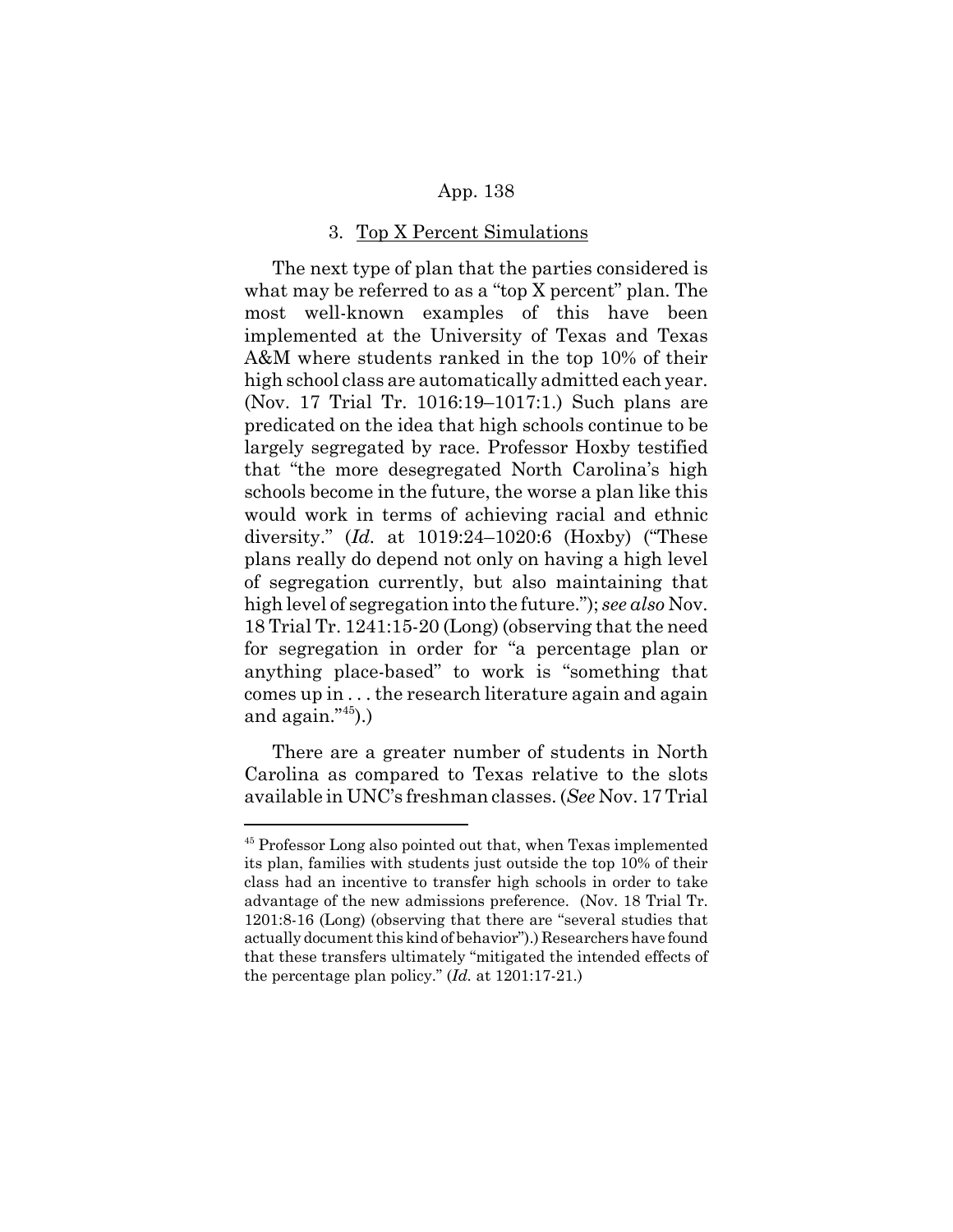Tr. 1017:20-24.) Therefore, a top 10% plan in the Tar Heel State would include more students than UNC admits each year. (*Id.*) Accordingly, Professor Hoxby first modeled a top 7.95% plan that would fill all of the University's available slots. (*Id.*) She found that there were mixed results with regards to racial diversity. Overall, URM numbers increased as compared to the status quo, including a 19% increase in African American students. (*See* ECF No. 251-1 at 39 (Hoxby demonstratives).) At the same time, this change would nearly erase the Native American incoming class which experienced a 73% drop from seventy students to nineteen. (*Id.*) The number of admitted Hispanic students also dropped slightly. (*Id.*) On average, SAT scores dropped by 77 points and, among URMs, average scores dropped by more than 100 points. (*Id.*) Professor Hoxby then considered a top 7.29% plan that would include the number of students it would take to fill the actual number of in-state seats in the class. (Nov. 17 Trial Tr. 1020:11-17.) The results were largely similar. (*Id.* at 1020:20–1021:14.)

While these simulations filled every seat at UNC, Professor Kahlenberg's top X percent models were similar to the process implemented by the University of Texas in that he allocated a certain percentage of the seats in the incoming class to students based on class rank and then filled the remaining seats through a more holistic admissions process. (Nov. 12 Trial Tr. 439:19–440:2 (Kahlenberg).) Using the applications of actual candidates who applied to UNC, (*id.* at 440:8-11), Mr. Kahlenberg first modeled a 4.5% plan, (*id.* at 438:17-19). This simulation resulted in the same percentage of in-state URMs (16.0%), including an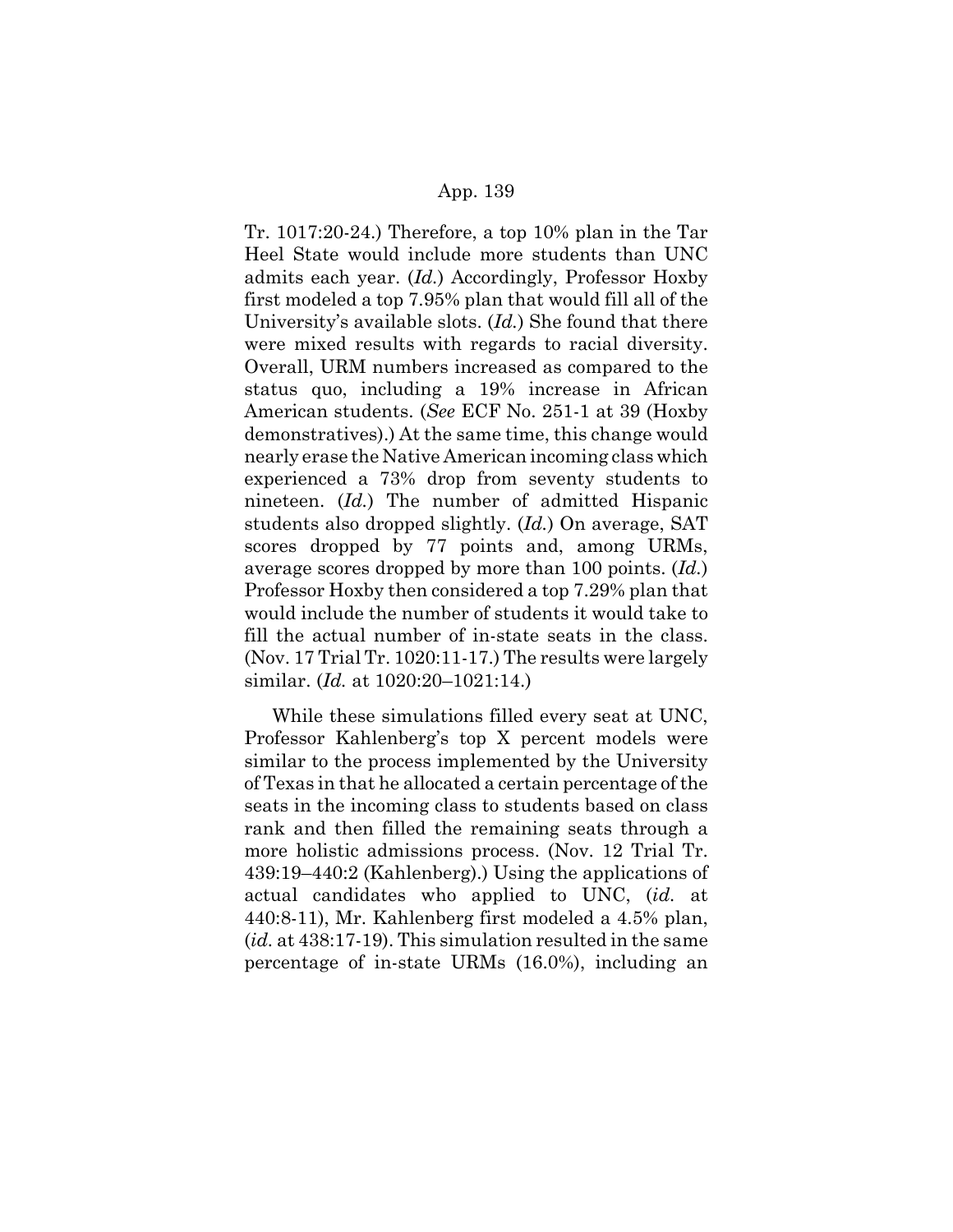increase in African American students from 9% to 10% of the class. (ECF No. 247-2 at 20 (Kahlenberg demonstratives).) SAT scores in this simulation dropped for the same group from an average of 1311 to 1280, and GPA dropped marginally. (*Id.*)

Kahlenberg's ninth simulation was also a percentage plan that took the top 4% of students from all public high schools in North Carolina using the NCERDC data. (Nov. 12 Trial Tr. 441:12-20, 442:13-15.) This simulation was therefore different from the previous iteration in that it included students who did not apply to UNC. (*Id.* at 441:12-20.) Admitting the top 4% filled three-quarters of UNC's class, and so the remaining 25% of students were selected through a holistic model that did not include UNC's ratings. (*Id.* at 441:21–442:1.) In this model, the percentage of white students rose from 68% to 75% while the percentage of Asian American and Hispanic students dropped, and African American students remained the same. (*See* ECF No. 247-2 at 22 (Kahlenberg demonstratives).) Overall, URM representation fell from 16.3% to 14.6% and SAT scores dropped as well, while GPA increased. (*Id.*)

Professor Hoxby testified, however, that Mr. Kahlenberg's percentage plans were not, in fact, based on high school rank but rather on the admissions index calculated by Professor Arcidiacono's preferred model. (Nov. 17 Trial Tr. 1021:19–1022:1 (Hoxby).) As Professor Hoxby observed, there is an inherent practical challenge to such a plan. Whereas students in Texas, for instance, would know their class rank upon applying, North Carolina students would only know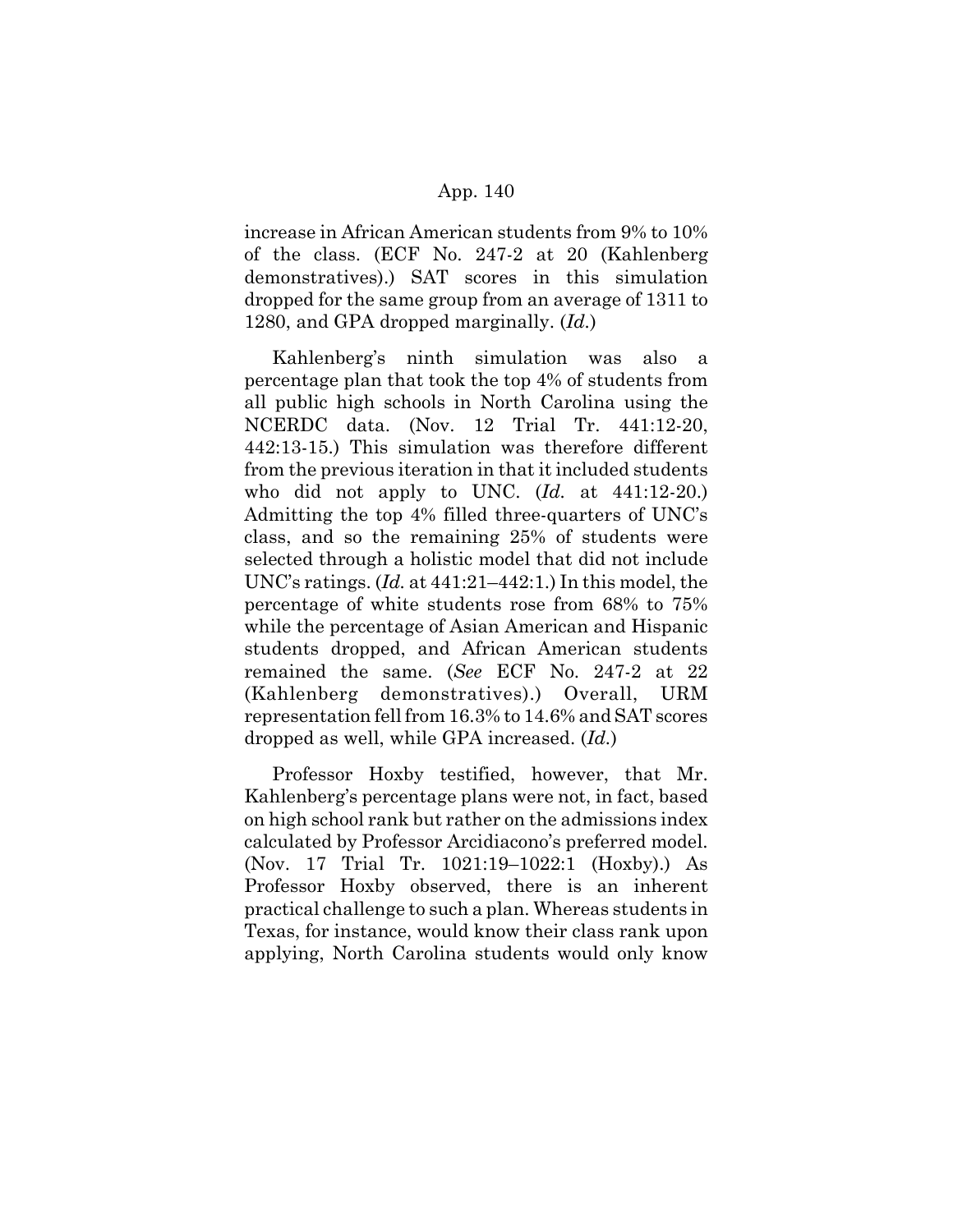their admissions index after it had been computed by the University. (*Id.* at 1022:18–1023:3.) For its part, UNC would not know the rank of any of its candidates on this measure unless it had access to real-time data for all high school students—including nonapplicants—so that it could set them in the proper order. (*Id.*) The Court observes that even if a system could be implemented to allow high schools to enter scores that would provide this admissions index to all stakeholders, the index itself would change every time any student took a standardized test. UNC would either have to cut off the date at which students could submit their SAT or ACT scores or implement a system that dynamically responded to students rising into the top 4.5% or falling out of it on an ongoing basis throughout each selection cycle. Both solutions appear to be largely impractical—not to mention unprecedented—in higher education.

Professor Hoxby also contended that Mr. Kahlenberg again failed to take into account the change in UNC's applicant pool that would be a result of the percentage plans he proffered. (ECF No. 251-1 at 41 (Hoxby demonstratives).) He unrealistically assumed, she testified, that all of the top students in the candidate pools he uses would apply, be admitted, and enroll. (Nov. 17 Trial Tr. 1023:21–1024:18 (Hoxby).)

The Court finds that none of the top X percent simulations offered a workable RNA. Leaving aside the viability of such plans in general, every model that was presented meaningfully changed the composition of the incoming class, was based on unrealistic assumptions,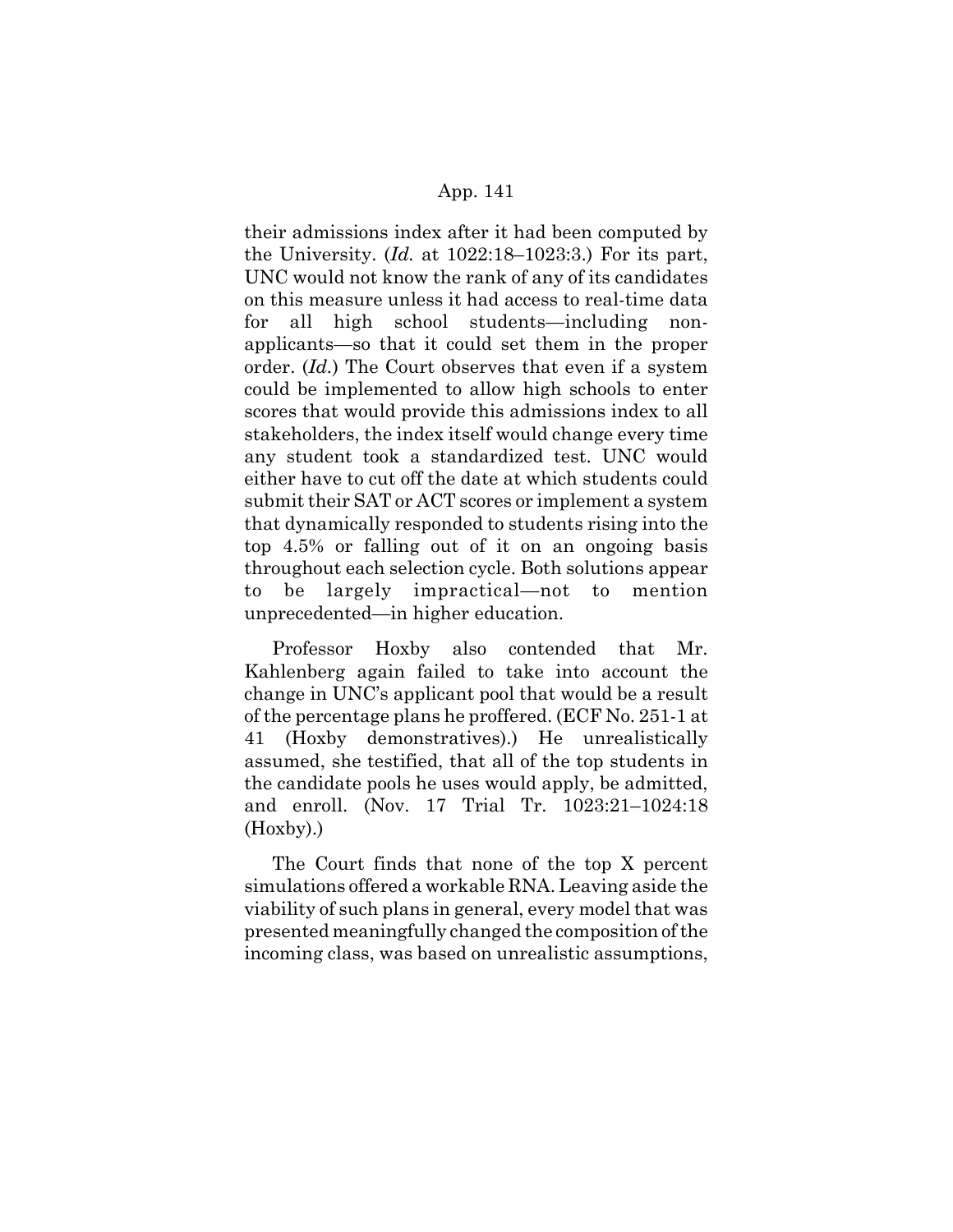presented practical challenges that would burden all stakeholders with significant complications, and/or severely undermined the University's ability to achieve diversity in non-racial ways.

# 4. Geography-Based Simulations and Additional Concepts

Professor Hoxby next conducted a set of geography-based simulations. To her knowledge, no other university has implemented such a plan. (*Id.* at 1024:21-25 (Hoxby) (calling the exercise "entirely theoretical").) She testified that these plans "try in some ways to mimic" the top X percentage plan model by taking a "small level of geography," like a census tract or a zip code, and ranking students within them. (*Id.* at 1025:13-22.)

In one of her models, Professor Hoxby identified the historical admissions rates for each of the census tracts in the state. (*Id.* at 1027:4-14.) Using a formula that takes into account only test scores and GPA, she then ranked the students within each tract and chose the top student from each starting with the area that had the lowest historical admissions rate. (*Id.* at 14-21.) She continued this pattern until all of the seats in UNC's class were filled. (*Id.* at 1027:15-23.) She testified that this strategy resulted in a "significant decrease in the racial diversity of UNC's admitted group of students and enrolled group of students." (*Id.* at 1028:1-3.)

She next tested two different types of alternatives proposed by Mr. Kahlenberg where UNC would partner with disadvantaged high schools or community colleges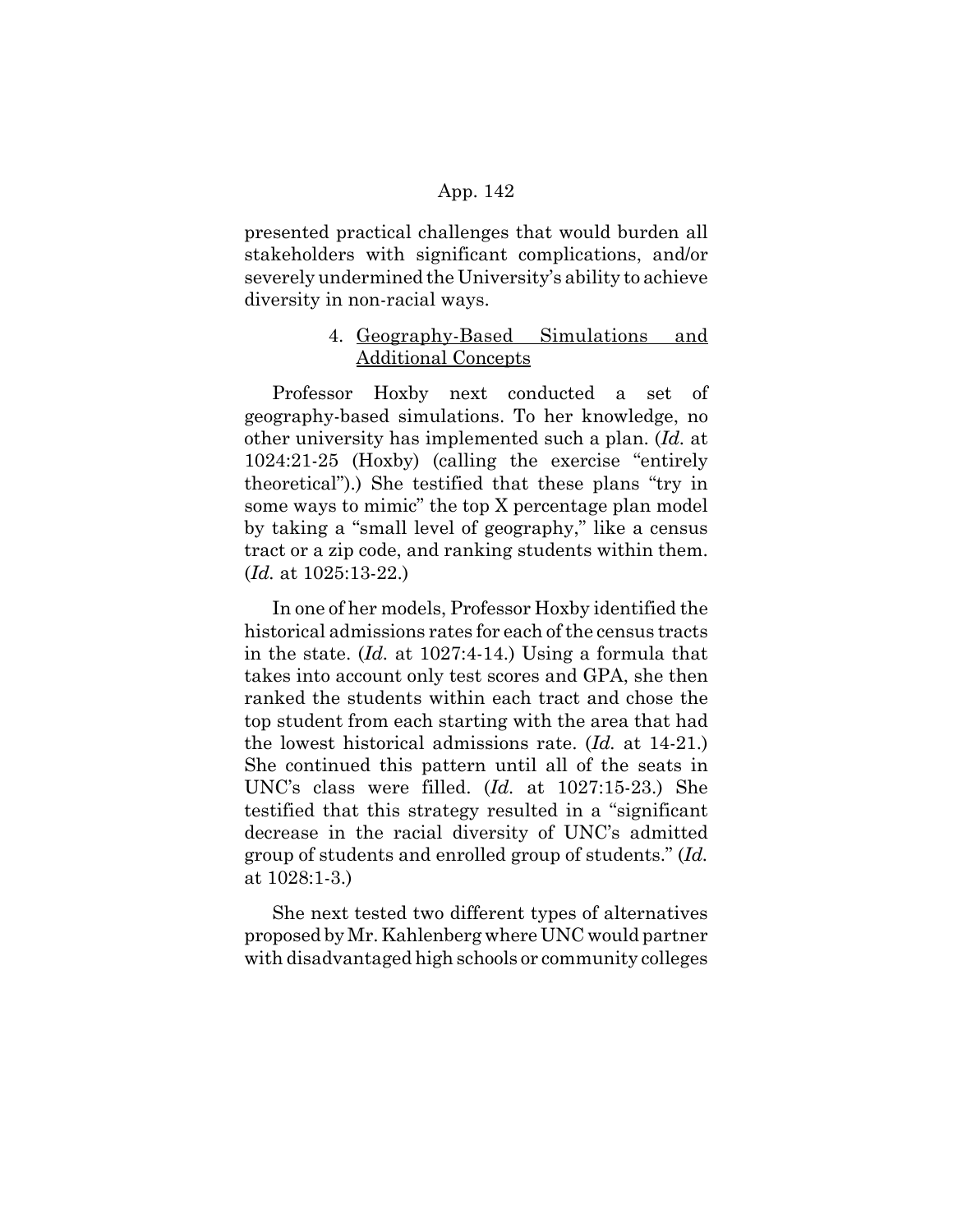to increase the number of candidates from these areas. (ECF No. 251-1 at 46 (Hoxby demonstratives).) Professor Hoxby found that each scenario she analyzed resulted in "substantially lower average test scores" and at least one also provided "less racial diversity." (*Id.*)

Accordingly, the Court finds that none of these models provided a workable RNA.

### **F. Conclusions**

When considering the testimony of the two experts, it is clear to the Court that Professor Hoxby's firsthand familiarity with the nuances of the data she is using allows her to provide a deeper level of analysis for each plan that has been presented in evidence. Indeed, the Court finds her research to be, for all practical purposes, exhaustive in considering the race-neutral admissions policies that have been proffered by either party.

When taking into account the assumptions that must be made to attain even the most optimistic outcomes, the Court finds that none of the models before it from either party would be viable in reproducing the educational benefits of diversity about as well as a race-conscious admissions policy. It is possible that such a set of policies exists, and it is incumbent upon UNC to continue to study emerging ideas. However, it would be counterproductive at this time to abandon the current admissions process in favor of untested proposals that, even in the best-case scenarios and under dubious assumptions, exact significant consequences on the University's ability to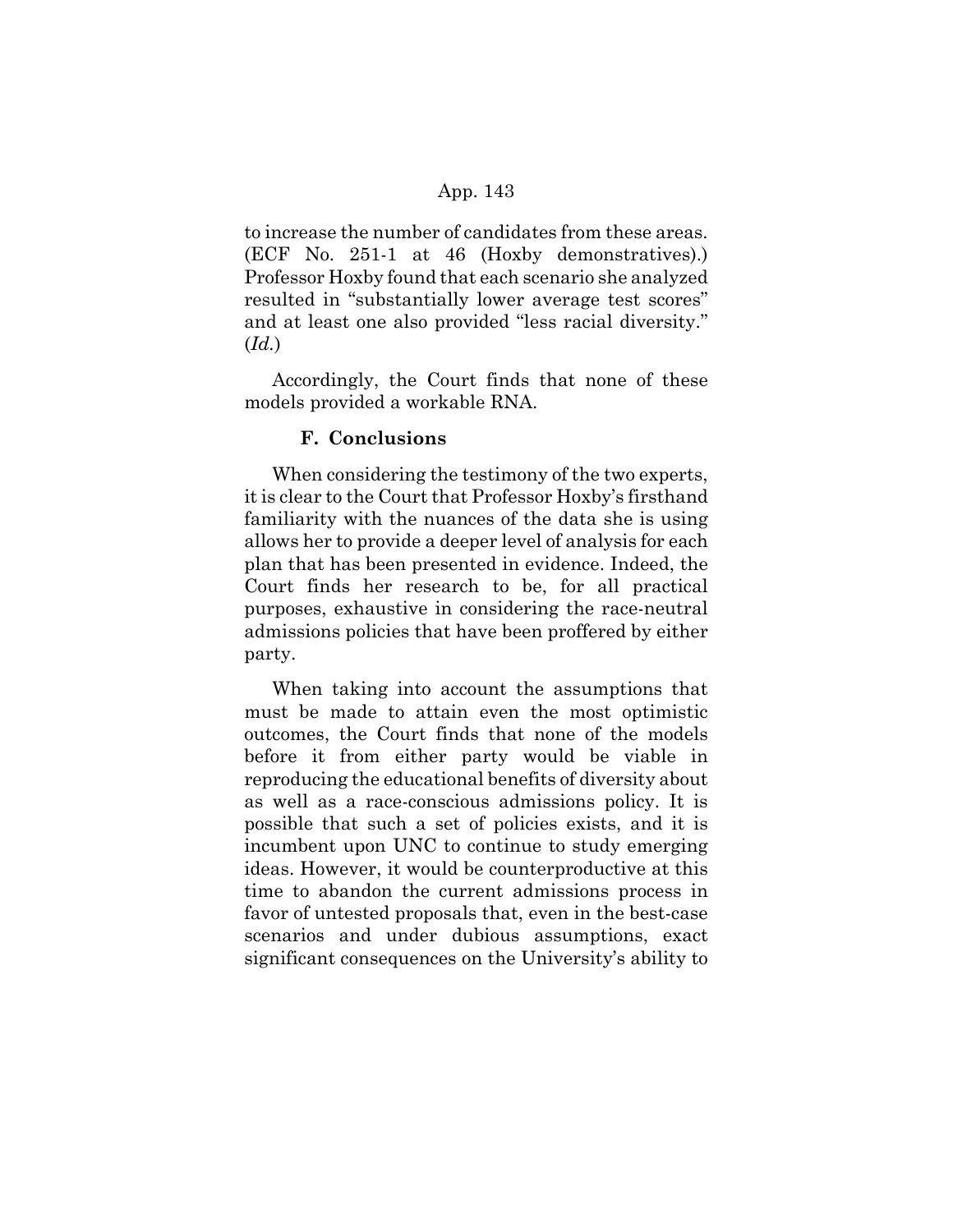recruit and enroll an academically prepared student body that is diverse along the several dimensions it values. Such changes are more likely to have a deleterious effect on all of the metrics at issue than to improve any single one of them.

When considering all of the evidence on RNAs before it, the Court finds that UNC has conducted good faith, serious consideration of ways in which its admissions policies can become race-neutral and continues to implement and research the most promising strategies available to it in ongoing, periodic reviews. It further finds that the University has demonstrated that there are not workable or viable RNAs, singly or in conjunction, that would allow it to achieve the educational benefits of diversity about as well as its current race-conscious policies.

# **VIII. CONCLUSIONS OF LAW**

### **A. Overview**

As earlier stated, while SFFA brought three claims for relief in its Complaint, only two were remaining at trial. *See* ECF No. 210. The two remaining claims, Counts I and II, each allege that UNC has intentionally discriminated against certain of Plaintiff's members on the basis of race, color, or ethnicity in violation of the Equal Protection Clause of the Fourteenth Amendment and Title  $VI^{46}$  through its undergraduate admissions

<sup>46</sup> No separate analysis is necessary in this context regarding violations under the Equal Protection Clause of the Fourteenth Amendment and Title VI. See *Gratz*, 539 U.S. at 276 n.23 ("We have explained that discrimination that violates the Equal Protection Clause of the Fourteenth Amendment committed by an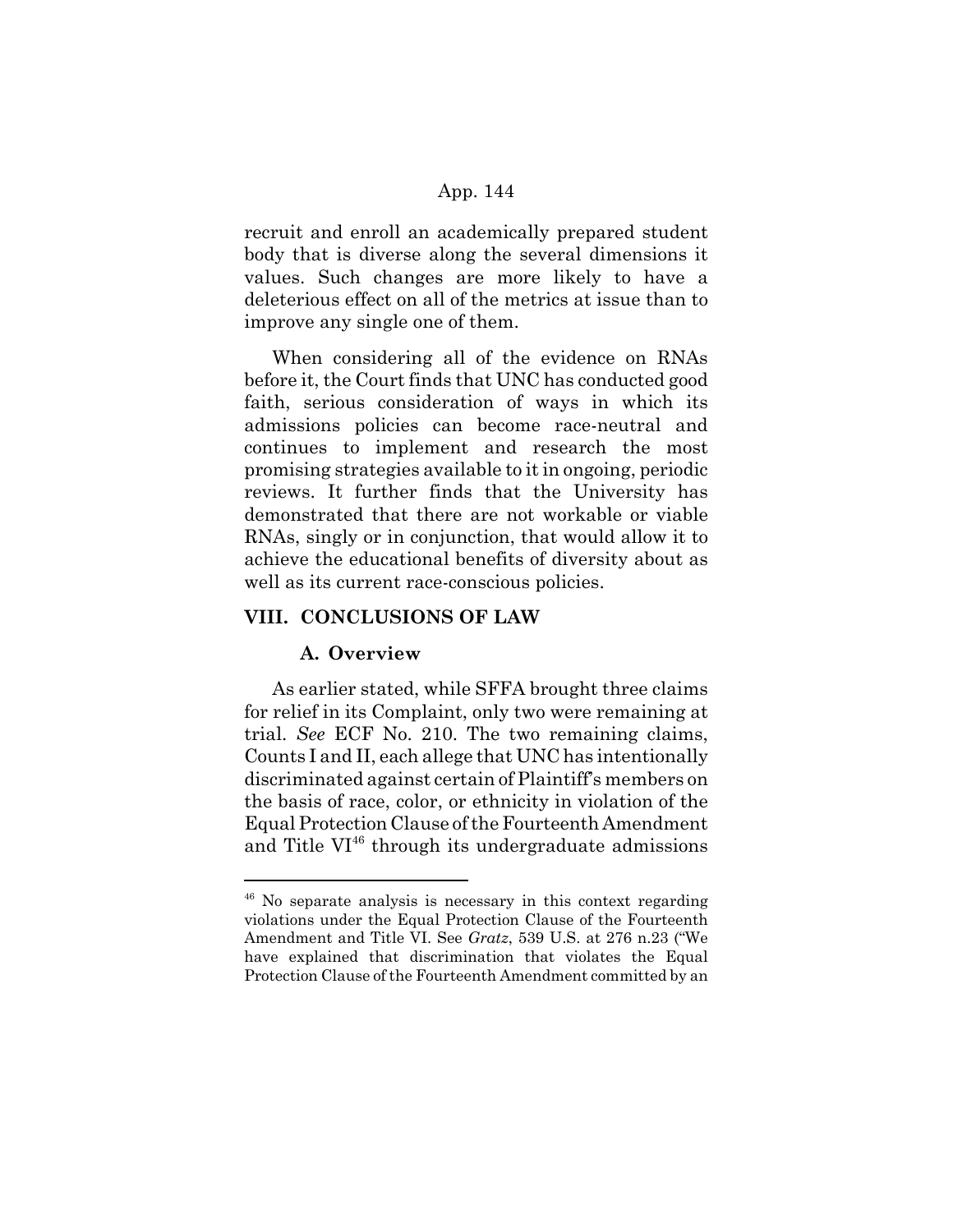policies and program at the University. In Count I, Plaintiff alleges that the University does not merely use race as a "plus" factor in admissions decisions to achieve student body diversity. In Count II, Plaintiff alleges that the University employs racial preference in undergraduate admissions when there are available race neutral alternatives capable of achieving student body diversity.

This Court, having made the foregoing Findings of Facts ("Findings") related to the University's undergraduate admissions program, reaches its ultimate conclusion that UNC has met its burden of demonstrating that the University's undergraduate admissions program withstands strict scrutiny and is therefore constitutionally permissible, which is explained in more detail below. The Court will next summarize controlling United States Supreme Court precedent relied upon to reach its ultimate conclusion.

## **B. Controlling Supreme Court Precedent Permits Race-Conscious Admissions**

## 1. *Regents of University of California v. Bakke,* 438 U.S. 265 (1978) ("*Bakke"*)

In 1968, the Medical School of the University of California at Davis ("UC Davis") opened with a class of fifty students. *Bakke*, 438 U.S. at 272. Only three of those students in the inaugural class were non-white. Id. In response, the school created a "special" admissions program," where applicants who self-identified as "economically and/or educationally

institution that accepts federal funds also constitutes a violation of Title VI.")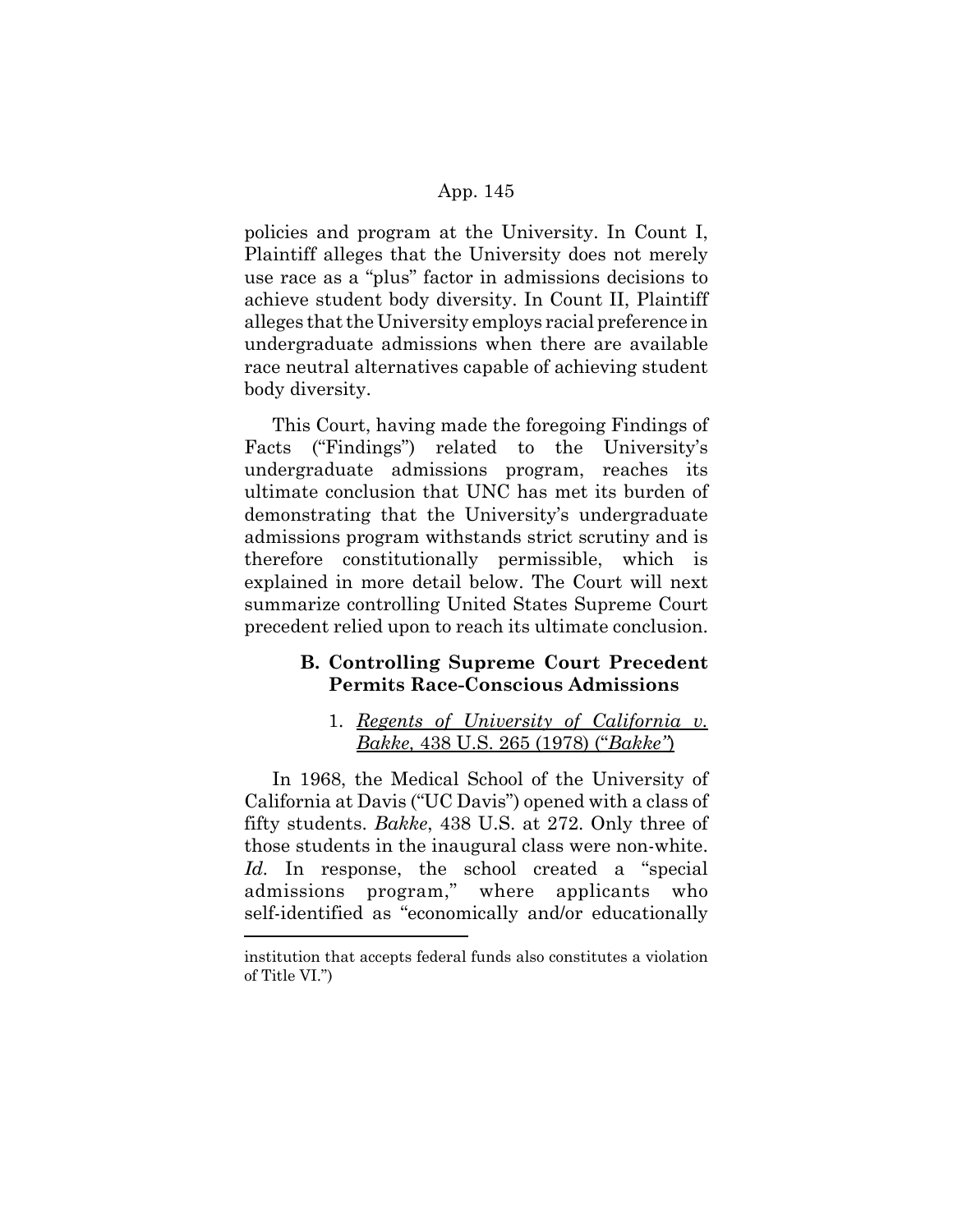disadvantaged"—or, later, as a member of a "minority group"—were evaluated and admitted in a separate process. *Id.* at 274. Over the next few years, UC Davis increased its entering class size to 100 and annually reserved sixteen of its seats for students admitted under its special program. *Id.* at 279. After being rejected for admission twice, a white student who had been considered under the regular admissions process brought suit against the university under Title VI of the Civil Rights Act of 1964 and the Equal Protection Clause of the Fourteenth Amendment. *Id.* at 277–78.

The case eventually reached the Supreme Court where the Justices "produced six separate opinions, none of which commanded a majority." *Grutter,* 539 U.S. at 322 (describing the *Bakke* opinions). Justice Powell, whose opinion set forth the Court's judgment on the narrowest grounds, *see id.* at 325, concluded that the use of race in admissions was subject to strict scrutiny, and that UC Davis bore the burden of showing that its use of race was "precisely tailored to serve a compelling government interest," *Bakke*, 438 U.S. at 299. In reviewing the interests that UC Davis proposed were substantial enough to meet that burden, Justice Powell accepted only one of the four that the university set forth. First, he rejected a quota system that "assure[d] within its student body some specified percentage of a particular group," writing that it would be "facially invalid." *Bakke*, 438 U.S. at 307. Next, though acknowledging that the "State certainly has a legitimate and substantial interest in ameliorating, or eliminating where feasible, the disabling effects of identified discrimination," he nevertheless found that the medical school had failed to provide "judicial,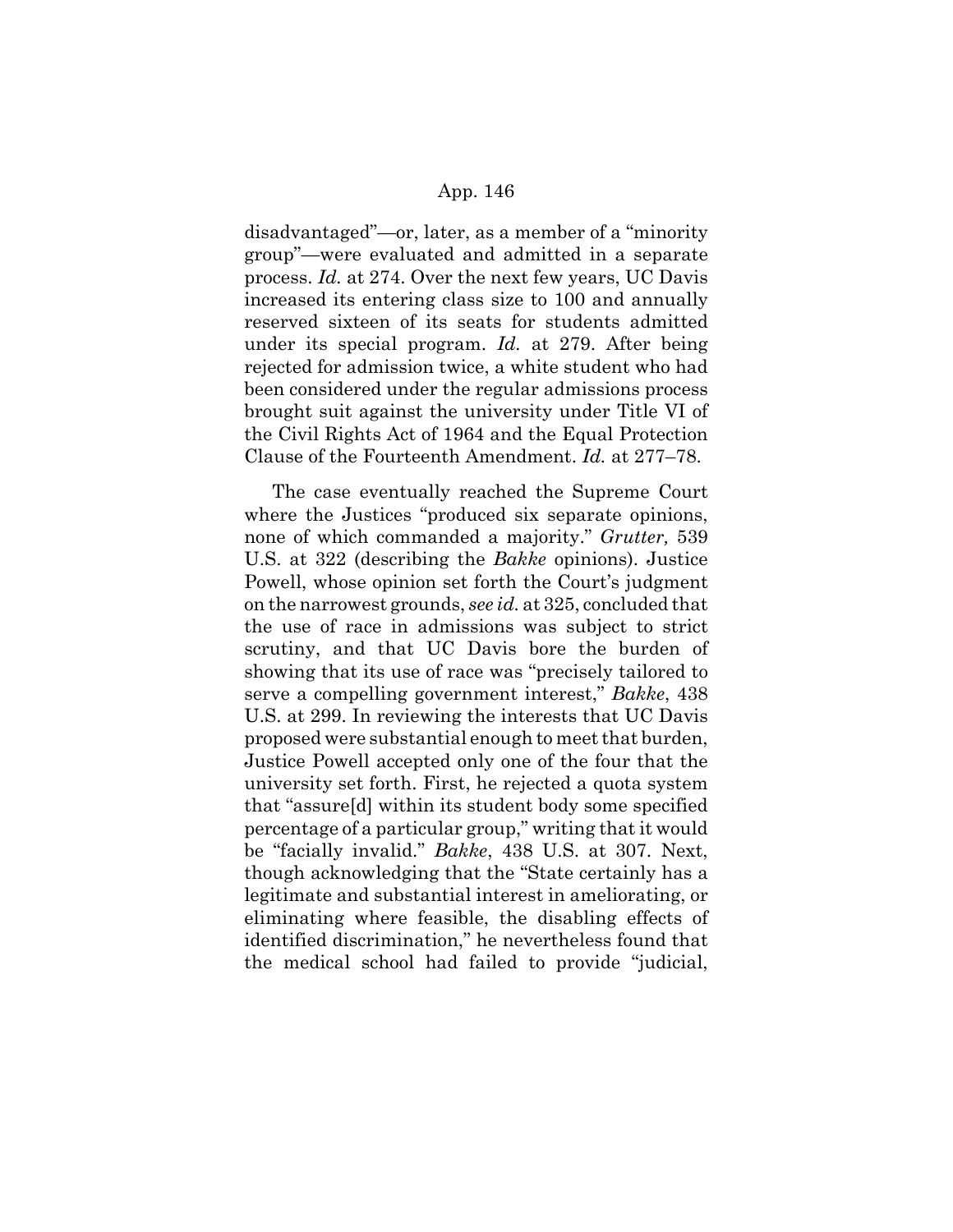legislative, or administrative findings of constitutional or statutory violations" that could provide a basis for such a conclusion. *Id.* Third, he found that there was scant evidence in the record that the medical school's interest in admitting underrepresented candidates so that they could improve "the delivery of health-care services to communities currently underserved" would produce such results. *Id.* at 310. Justice Powell did find, however, that "the attainment of a diverse student body . . . clearly is a constitutionally permissible goal." *Id.* at 311–12. "[I]t is not too much to say," he wrote, "that the nation's future depends upon leaders trained through wide exposure to the ideas and mores of students as diverse as this Nation of many peoples." *Id.* at 313 (internal quotation marks and citation omitted) (observing that it "may be argued that there is greater force to these views at the undergraduate level").

That said, Justice Powell found that UC Davis's admissions process was not narrowly tailored to such a goal. A constitutionally permissible admissions system, he wrote, would take race into account as a "plus" factor in a particular applicant's file, while not "insulat[ing] the individual from comparison with all other candidates for the available seats." *Id.* at 317. According to Justice Powell, a university's policies must be "flexible enough to consider all the pertinent elements of diversity in light of the particular qualifications of each applicant." *Id.* A school that followed such guidelines would be presumed to be acting in good faith "in the absence of a showing to the contrary." *Id.* at 318–19.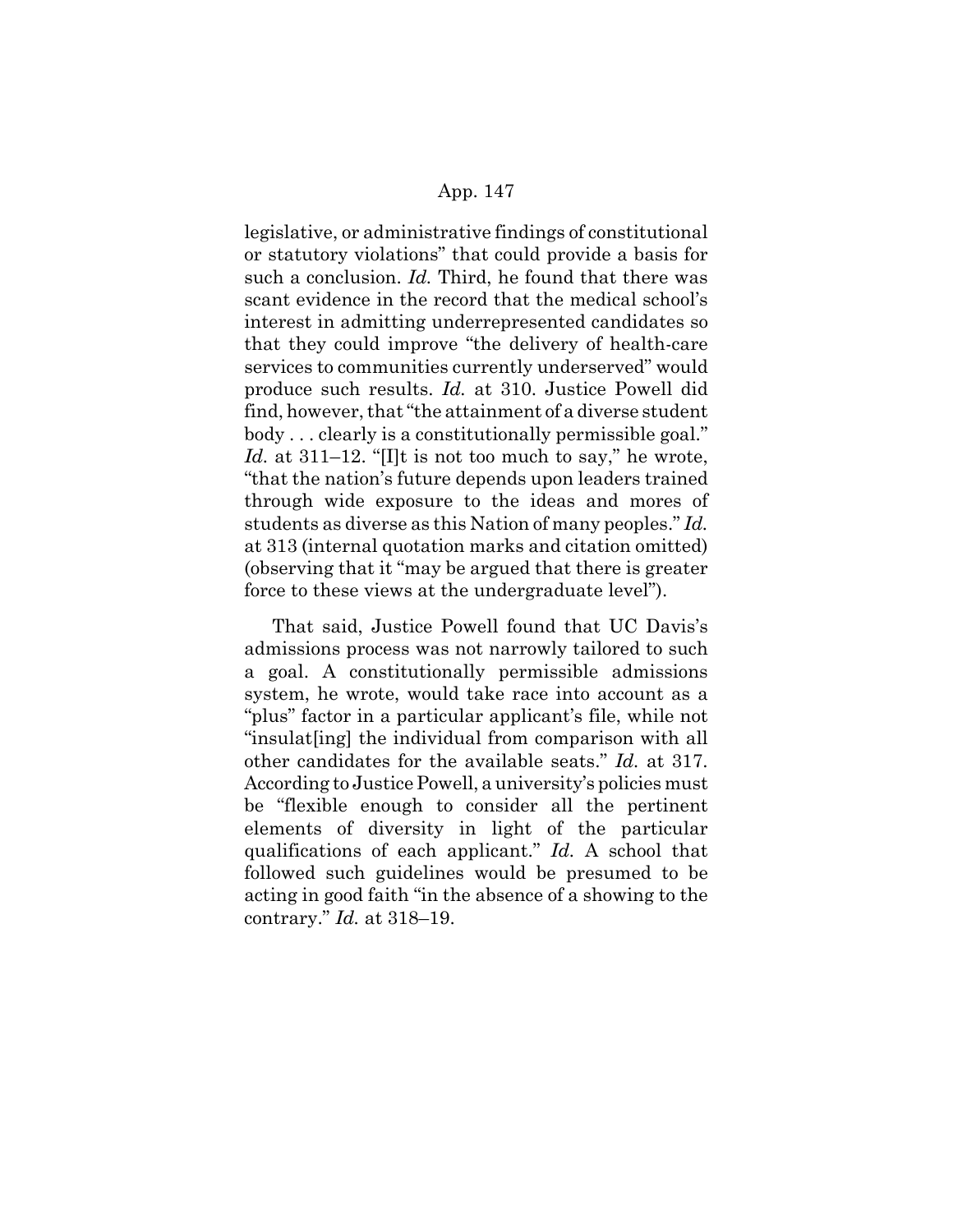Ultimately, the Court held only that a "State has a substantial interest that legitimately may be served by a properly devised admissions program involving the competitive consideration of race and ethnic origin." *Grutter*, 539 U.S. at 322–23 (quoting *Bakke*, 438 U.S. at 320). UC Davis's two-tiered program that considered candidates separately on the basis of their race, however, did not meet this bar, and the Court affirmed the lower court's judgment striking it down. *Bakke*, 438 U.S. at 271.

# 2. *Gratz v. Bollinger,* 539 U.S. 244 (2003) ("*Gratz*"); and *Grutter v. Bollinger,* 539 U.S. 306 (2003) ("*Grutter*")

Twenty-five years later, the Supreme Court issued two concurrent opinions that further developed its jurisprudence in this area. The plaintiff in the first of these decisions, *Gratz v. Bollinger*, challenged the use of race in admissions at the University of Michigan's College of Literature, Science, and the Arts ("LSA"). 539 U.S. at 251–53. In LSA's process, university officials used what they referred to as a "selection index" where they awarded up to 150 points to candidates for a number of different factors. *Id.* at 255. The scores in each of these categories were then added together to create a summary score which led directly to an admissions decision based on the total points awarded. *Id.* Notably, URM students were automatically assigned twenty points in the "miscellaneous" category by virtue of their membership in an underrepresented racial group. *Id.* The Court found that this mechanical addition of points based on race, however, was "not narrowly tailored to achieve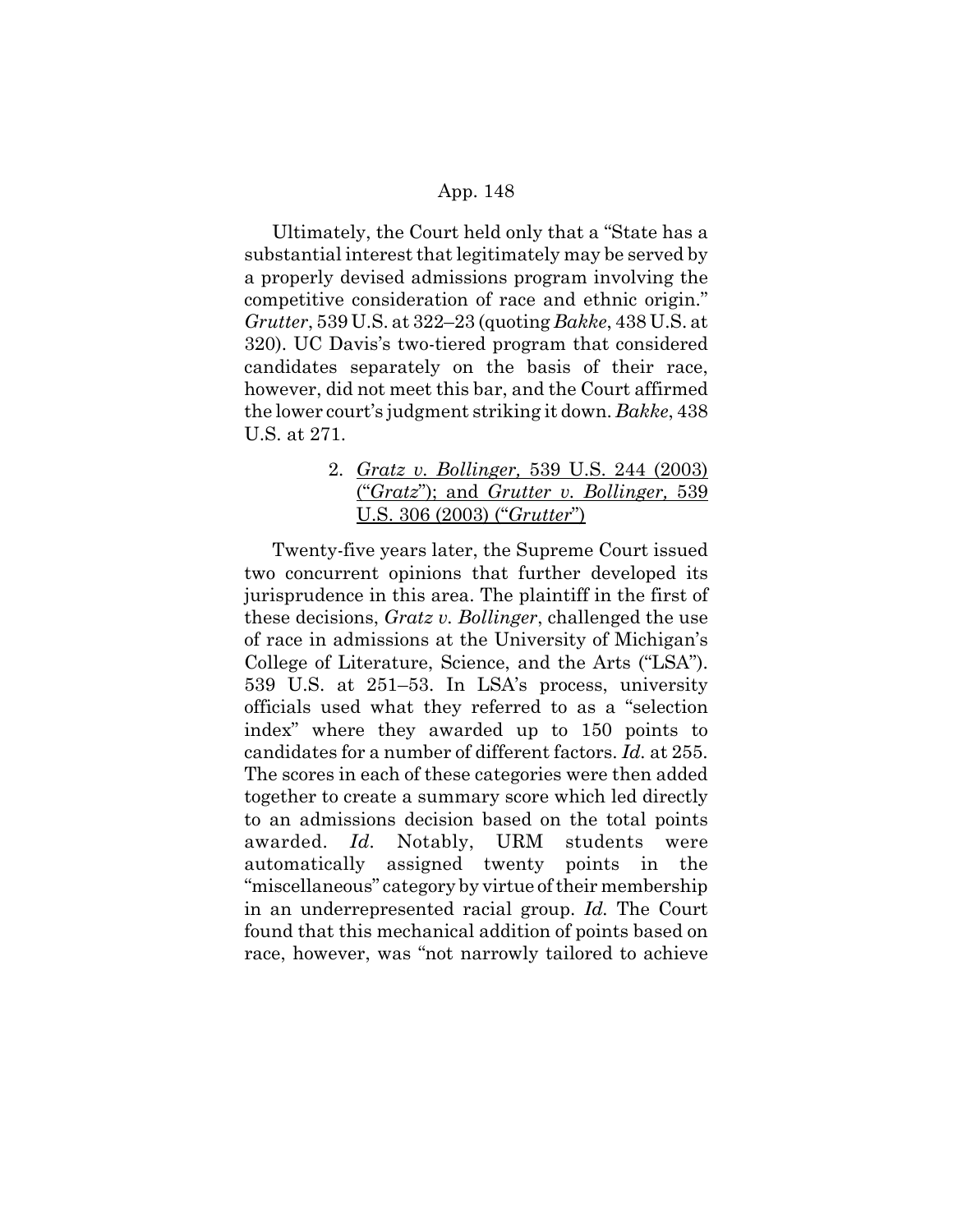the interest in educational diversity" that LSA claimed to be seeking. *Id.* at 270.

"Justice Powell's opinion in *Bakke*," the Court held, "emphasized the importance of considering each particular applicant as an individual, assessing all of the qualities that individual possesses, and in turn, evaluating the individual's ability to contribute to the unique setting of higher education." *Id.* at 271. The Court found that LSA's admissions policy did not provide for individual consideration of candidates and, moreover, found that the automatic awarding of twenty points made the factor of race "decisive for virtually every minimally qualified underrepresented minority candidate." *Id.* at 271–72 (internal quotation marks and citation omitted).

In the second case, the Court found that Michigan Law School's admissions process passed constitutional muster in its broad, holistic review of each candidate's credentials. *Grutter*, 539 U.S. at 334. To be narrowly tailored, the Court reiterated, a race-conscious admission process may not use a quota system that would "insulate each category of applicants with certain desired qualifications from competition with all other applicants"; may consider race as only a "plus" factor; and must be "flexible enough to consider all pertinent elements of diversity." *Id.* (quoting *Bakke*, 438 U.S. at 315, 317). The Court further held that each applicant must be "evaluated as an individual and not in a way that makes an applicant's race or ethnicity the defining feature of his or her application." *Id.* at 337 ("The importance of this individualized consideration in the context of a race-conscious admissions program is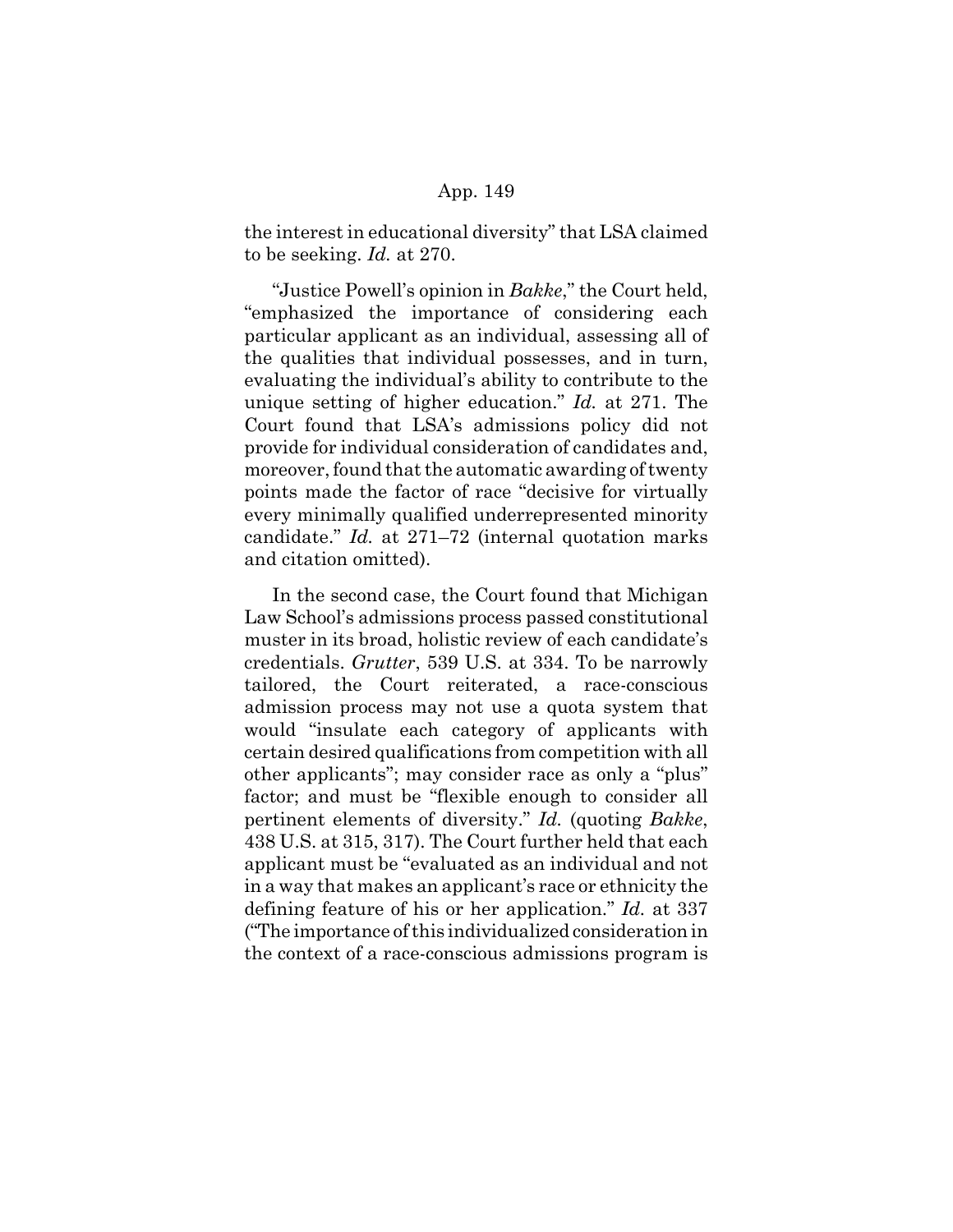paramount."). This does not mean, however, that race could not provide the tipping point for students whose applications were in the gray zone between being admitted and being denied. For instance, the Court found no fault with the University's acknowledgement that, in some cases, an applicant's race "may be a 'determinative' factor." *Id.* at 319. It additionally reaffirmed the goal of diversity as a substantial interest, holding that the law school's "educational judgment that such diversity is essential to its educational mission is one to which we defer." *Id.* at 328–29 ("[A]ttaining a diverse student body is at the heart of the Law School's proper institutional mission.").

The Court in *Grutter* also recognized the historic backdrop that provides the context for URM candidates—and the impossible task of attempting to separate the race of an applicant from the effect that race has had on his or her life experience. "By virtue of our Nation's struggles with racial inequality," the Court held, URM students "are both likely to have experiences of particular importance to the Law School's mission, and less likely to be admitted in meaningful numbers on criteria that ignore those experiences." *Id.* at 338; *see also id.* at 333 ("Just as growing up in a particular region or having particular professional experiences is likely to affect an individual's views, so too is one's own, unique experience of being a racial minority in a society, like our own, in which race unfortunately still matters.").

The Court also considered testimony regarding the Law School's desire to enroll a "critical mass" of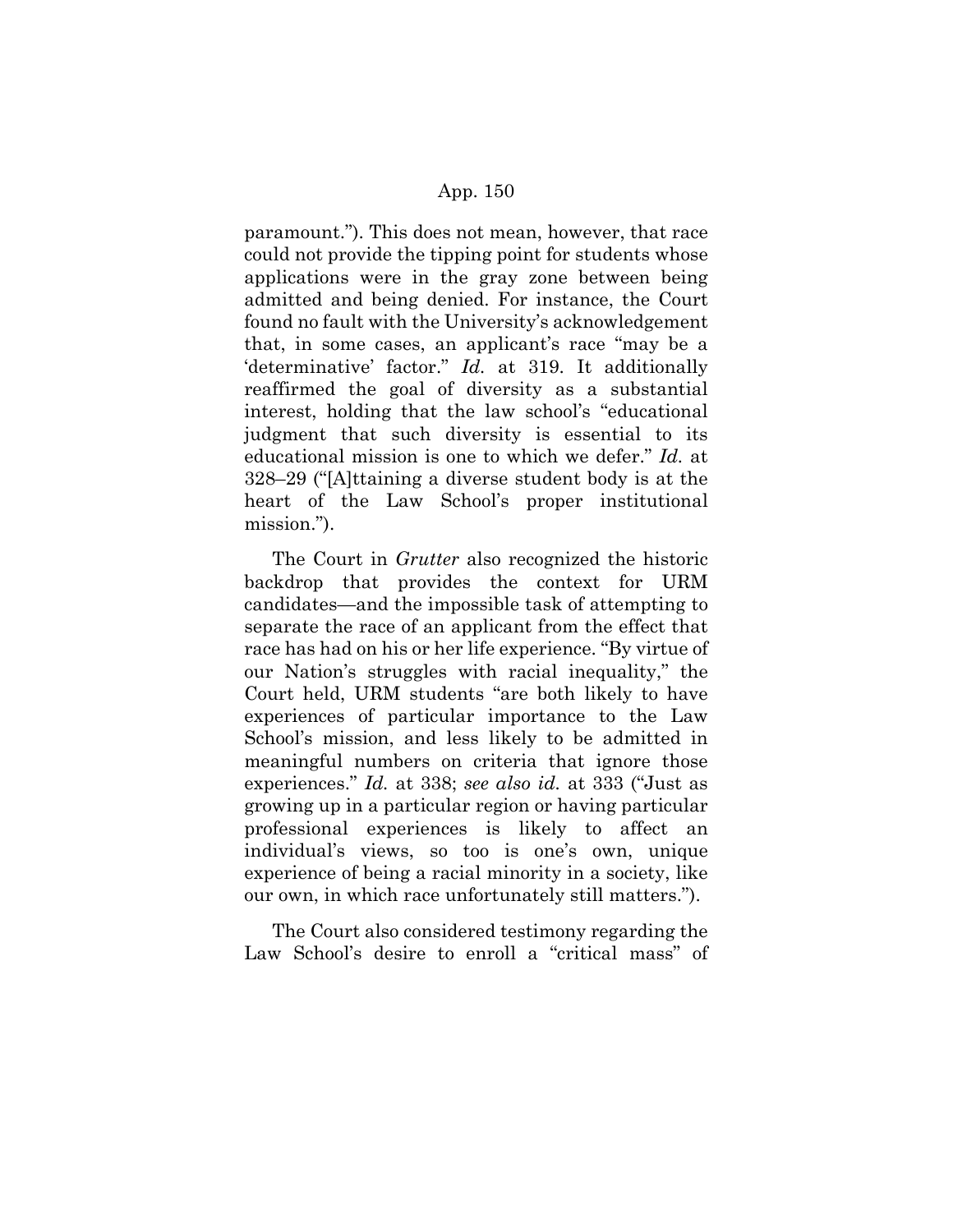underrepresented students. The Director of Admissions, for instance, testified that this phrase meant "meaningful numbers" or "meaningful representation," such that it "encourage[d] underrepresented minority students to participate in the classroom and not feel isolated." *Id.* at 318. That said, the phrase "critical mass" did not imply to the Court that there was an effort on the part of the Law School to implement a quota system, nor did they represent magic words that a school must define outside of describing the substantial "educational benefits that diversity is designed to produce." *Id.* at 329–30.

The plaintiff in *Grutter* also argued that the Law School's plan was not narrowly tailored because race-neutral alternatives existed that could achieve the benefits of diversity. *Id.* at 339. The Court disagreed, however, and held that narrow tailoring "does not require exhaustion of every conceivable race-neutral alternative." *Id.* Nor does it force a school to "choose between maintaining a reputation for excellence or fulfilling a commitment to provide educational opportunities to members of all racial groups." *Id.* At the same time, narrow tailoring does require "serious, good faith consideration" of potential workable options. *Id.* at 339–40 (rejecting two RNAs because they undercut the Law School's ability to make "the individualized assessments necessary to assemble a student body that is not just racially diverse, but diverse along all the qualities valued by the university"). The Court also held that the use of race in admissions "must have a logical end point" and identified two ways in which a university might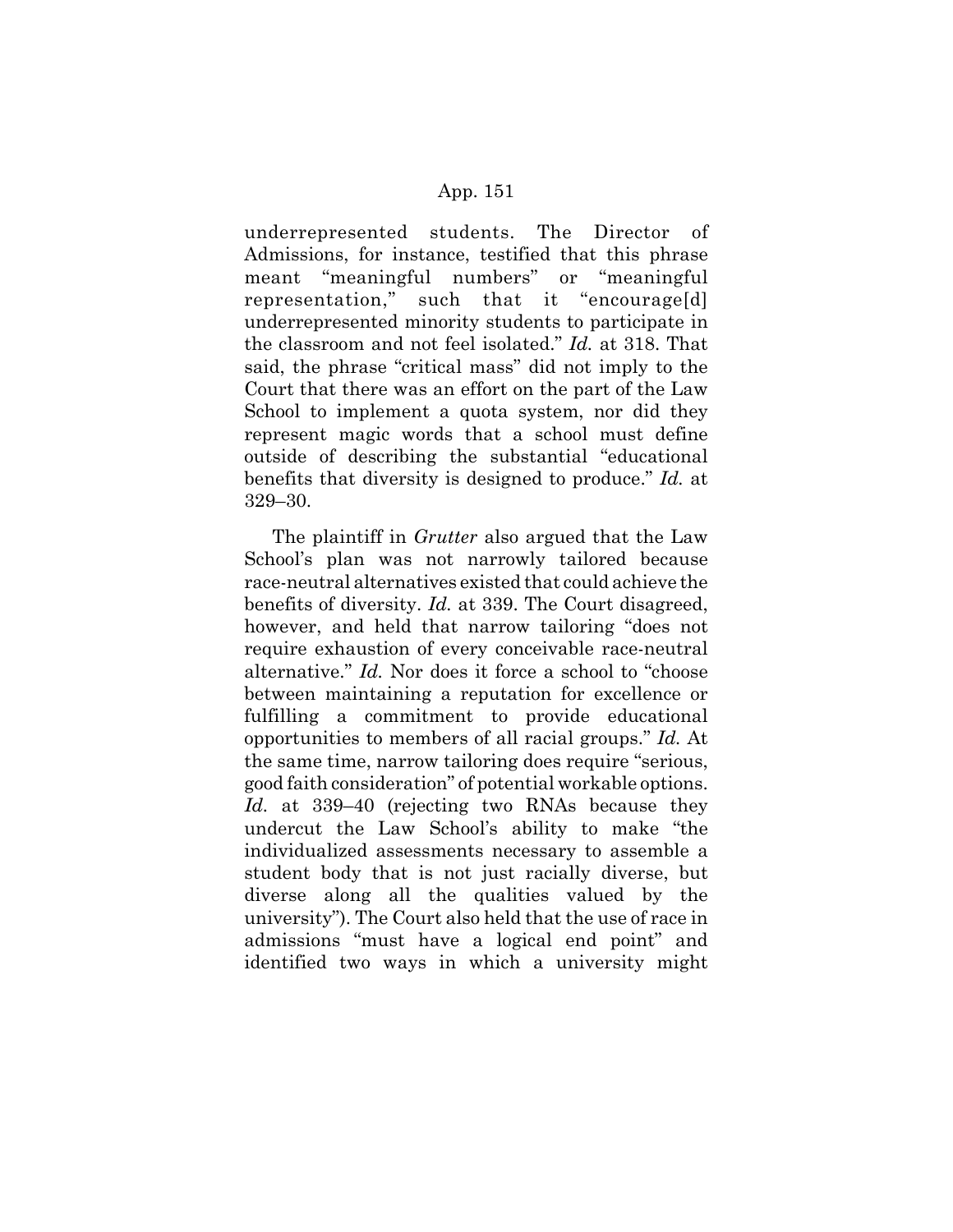accomplish this goal: by creating sunset provisions and conducting periodic reviews on the extent to which such policies remain necessary.47 *Id*. at 342.

> 3. *Fisher v. University of Texas*, 570 U.S. 297 (2013) ("*Fisher I*"); and *Fisher v. University of Texas*, 136 S. Ct. 2198 (2016) ("*Fisher II*")

In 2013, the Court considered the admissions process at the University of Texas where race was one of several factors the university used in evaluating undergraduate applicants. *Fisher I*, 570 U.S. at 300–01. On its first review of the case in *Fisher I*, the Court held that the lower court, in affirming a summary judgment for the university, had not applied strict scrutiny consistent with the burden articulated in *Grutter* and *Bakke*. *Id.* at 303. Accordingly, the Court vacated and remanded the lower court's decision. *Id.* Subsequently, the lower court again affirmed the summary judgment, and the Supreme Court granted certiorari a second time, 136 S. Ct. at 2207, leading to *Fisher II*.

As background, the admissions process under consideration required that the University of Texas fill up to 75% of its freshman seats by admitting any student in the state whose GPA ranked in the top portion of their high school class. *Id.* at 2206. Texas admitted the remaining quarter of its class through a

 $47$  Though this holding could potentially be read as requiring both of these actions, the Court has approved subsequent admissions practices where a university engaged in a "periodic reassessment" of its policies without mentioning the use of sunset provisions. *See Fisher II*, 136 S. Ct. at 2209–10.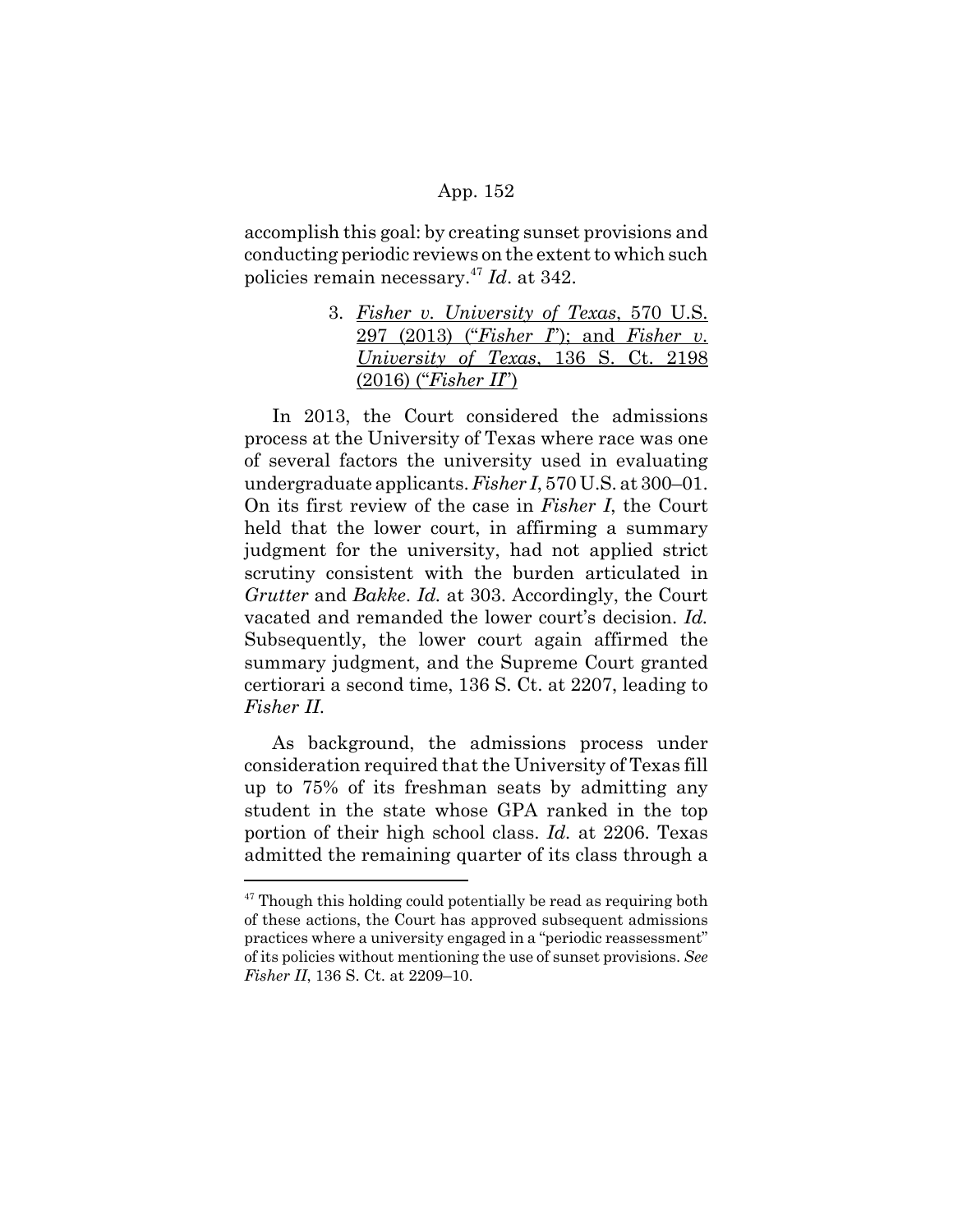more holistic review where it combined the scores that its admissions officers assigned to each candidate on (1) an academic index and (2) a personal achievement index. *Id.* Race was considered as a factor within the latter score. *Id.* The district court, in reviewing the university's holistic admissions process, held that it "is contextual and does not operate as a mechanical plus factor for underrepresented minorities." *Id.* at 2207 (quoting *Fisher v. Univ. of Tex.*, 645 F. Supp. 2d 587, 606, 608 (W.D. Tex. 2009) (internal quotation marks omitted).

The Supreme Court, in reaching its decision in *Fisher II* that this admissions process was constitutionally sound, held that "*Fisher I* set forth three controlling features relevant to assessing the constitutionality of a public university's affirmativeaction program." *Id.* at 2207–08. "First, because racial characteristics so seldom provide a relevant basis for disparate treatment, race may not be considered by a university unless the admissions process can withstand strict scrutiny." *Id.* at 2208 (internal quotations and citations omitted). To satisfy a strict scrutiny analysis, a university must "demonstrate with clarity that its purpose or interest is both constitutionally permissible and substantial, and that its use of the classification is necessary to the accomplishment of its purpose." *Id.* (internal quotations omitted).

The second principle of *Fisher I*, expounded by the Court, was that "the decision to pursue the educational benefits that flow from student body diversity is, in substantial measure, an academic judgment to which some, but not complete, judicial deference is proper."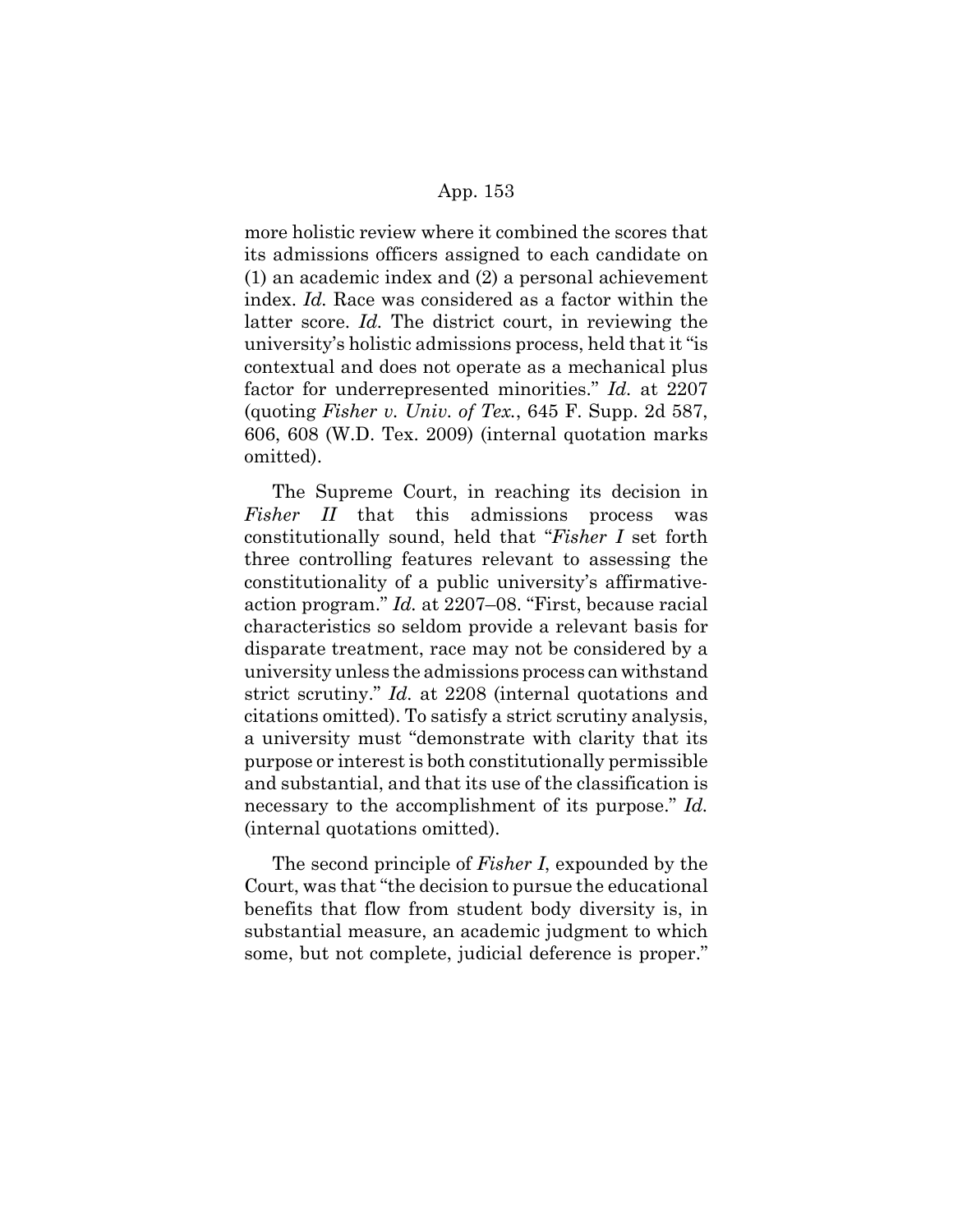*Id.* (internal quotations omitted). There is no deference given to a university which might "impose a fixed quota or otherwise define diversity as some specified percentage of a particular group merely because of its race or ethnic origin." *Id.* (internal quotations omitted). However, when a university provides "a reasoned, principled explanation for its decision" to pursue the educational benefits of diversity, "deference must be given to the University's conclusion, based on its experience and expertise, that a diverse student body would serve its educational goals." *Id.* (internal quotations omitted).

The third and final principle of *Fisher I*, according to the Court, is that "no deference is owed" to a university when a court is evaluating whether the use of race is narrowly tailored to achieve its goals. *Id.* To that end, a university not only must create a process that considers each candidate individually but also "bears the burden of proving [that] a nonracial approach would not promote its interest in the educational benefits of diversity about as well and at tolerable administrative expense." *Id.* (internal quotations omitted). The Court reiterated that narrow tailoring, however, "does not require exhaustion of every conceivable race-neutral alternative" or even "require a university to choose between maintaining a reputation for excellence and fulfilling a commitment to provide educational opportunities to members of all racial groups." *Id.* (internal quotations omitted). Instead, it imposes on the university ''the ultimate burden of demonstrating that race-neutral alternatives that are both available and workable do not suffice." *Id.* (internal quotations omitted).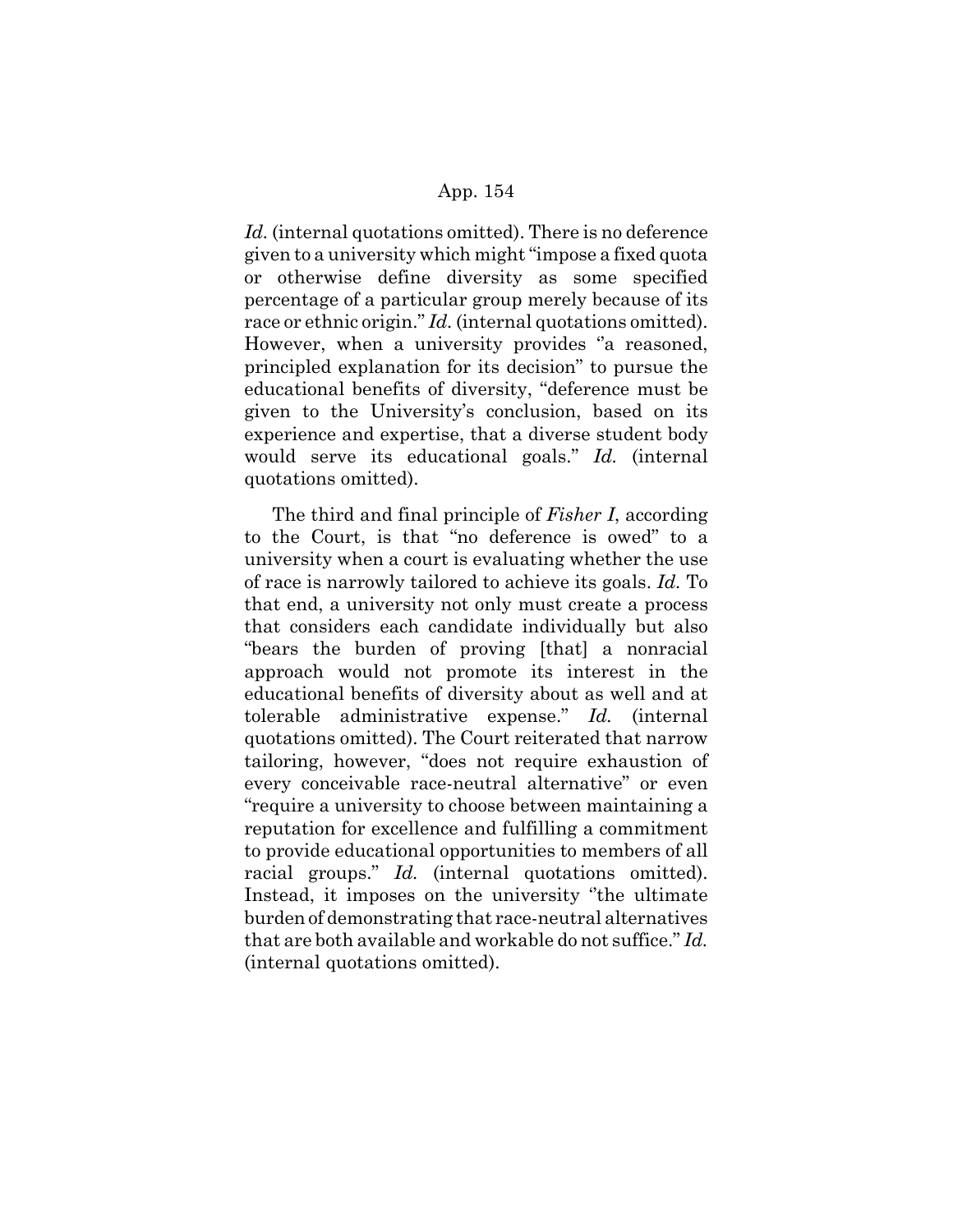The Court next addressed several arguments that the plaintiff made in the case, two of which are particularly applicable here. First, the plaintiff contended that the university "must set forth more precisely the level of minority enrollment that would constitute a 'critical mass.'" *Id.* at 2210. "Without a clearer sense of what the University's ultimate goal is," she argued, "a reviewing court cannot assess whether the University's admissions program is narrowly tailored to that goal." *Id.* The Court, however, rejected this contention. *Id.* It held that the compelling interest of a diverse student body is not achieved by enrolling a certain percentage of students across racial groups but rather by obtaining "the educational benefits that flow" from such an outcome. *Id.* ("Increasing minority enrollment may be instrumental to these educational benefits, but it is not . . . a goal that can or should be reduced to numbers."). Moreover, the Court held that, "since the University is prohibited from seeking a particular number or quota of minority students, it cannot be faulted for failing to specify the particular level of minority enrollment at which it believes the educational benefits of diversity will be obtained." *Id.*

However, simply "asserting an interest in the educational benefits of diversity writ large is insufficient." *Id.* at 2211. Rather, according to the Court, a university's goals "must be sufficiently measurable to permit judicial scrutiny of the policies adopted to reach them." *Id.* (holding that such goals may not be "elusory or amorphous"). The Court held that the university met this bar through a number of "concrete and precise goals," such as (1) the destruction of stereotypes; (2) cross-racial understanding;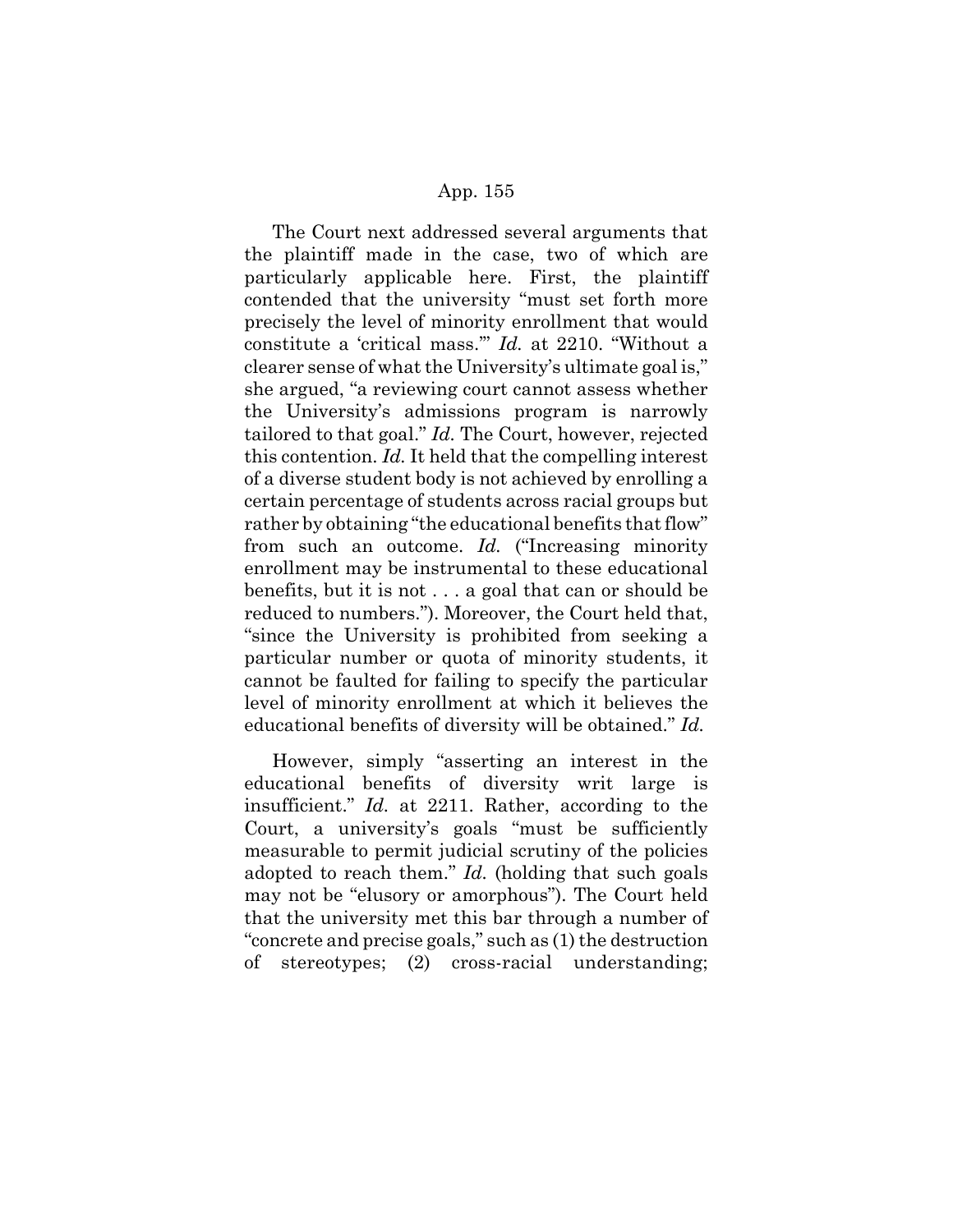(3) preparation of the student body to thrive in a diverse society; (4) the cultivation of leaders; (5) the robust exchange of ideas; and (6) exposure to different cultures. *Id.* The Court further found that Texas had provided a reasoned and principled explanation for its decision to pursue these goals after finding through an internal study that its race-neutral policies had been unsuccessful in several of these areas. *Id.* The Court also recognized that these findings were further supported by the depositions and affidavits of several admissions officers. *Id.*

Next, the plaintiff argued that "there are numerous other available race-neutral means of achieving the University's compelling interest" in the educational benefits of diversity. *Id.* at 2212 (internal quotations omitted). She suggested three alternatives, none of which the Court accepted. First, she argued that the University "could intensify its outreach efforts" to underrepresented groups. *Id.* at 2212–13. The Court, however, observed that Texas had already created new scholarship programs, opened regional admissions centers, and increased its recruitment budget. *Id.* at 2213. She next suggested that the school should alter the weight it gives to academic and socioeconomic factors. *Id.* However, the Court found that this proposal ignored the University's ongoing efforts to use SES as part of its admissions process and "further ignores this Court's precedent that the Equal Protection Clause does not force universities to choose between a diverse student body and a reputation for academic excellence." *Id.* (citing *Grutter*, 539 U.S. at 339).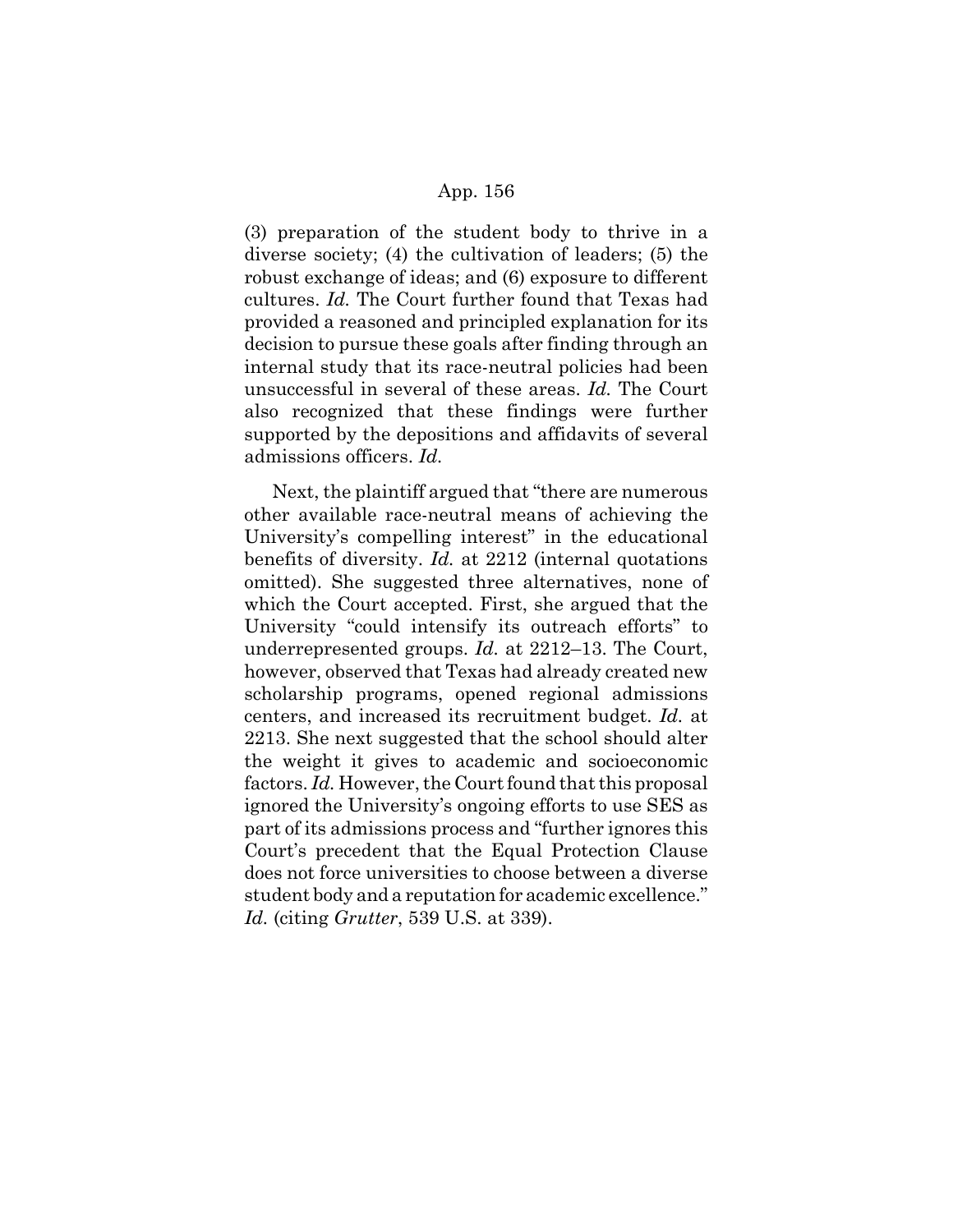Finally, petitioner suggested that Texas "uncap the Top Ten Percent Plan and admit more—if not all—the University's students through a percentage plan." *Id.* The Court found this proposal to be problematic in at least three ways. First, it held that percentage plans are "adopted with racially segregated neighborhoods and schools front and center stage." *Id.* (citing *Fisher I*, 570 U.S. at 335 (Ginsburg, J., dissenting)). Therefore, it is "race consciousness, not blindness to race, that drives such plans," and such a strategy increases the university's reliance on race instead of eliminating it.48Id. Second, the Court found that such an approach would "sacrifice all other aspects of diversity" in the admissions process and prioritize the single metric of class rank over any holistic review. *Id.* The Court held that "privileging one characteristic above all others does not lead to a diverse student body." *Id.* Third and finally, according to the Court, such an alteration in the process would create untenable "perverse incentives" for applicants and their families, encouraging parents to keep children in less competitive schools or discouraging students from taking challenging classes that might best prepare

<sup>48</sup> Justice Souter made a similar observation in dissent in *Gratz*, pointing out that "[w]hile there is nothing unconstitutional" about percentage plans, they "nonetheless suffer[ ] from a serious disadvantage. It is the disadvantage of deliberate obfuscation." 539 U.S. at 297–98 (2003) (Souter, J., dissenting) (footnote omitted). In other words, the percentage plans "are just as race conscious" as admissions processes that automatically award points to candidates because of their race, as was the case in *Gratz*, "but they get their racially diverse results without saying directly what they are doings or why they are doing it." *Id.* at 298. "Equal protection," Justice Souter wrote, "cannot become an exercise in which the winners are the ones who hide the ball." *Id.*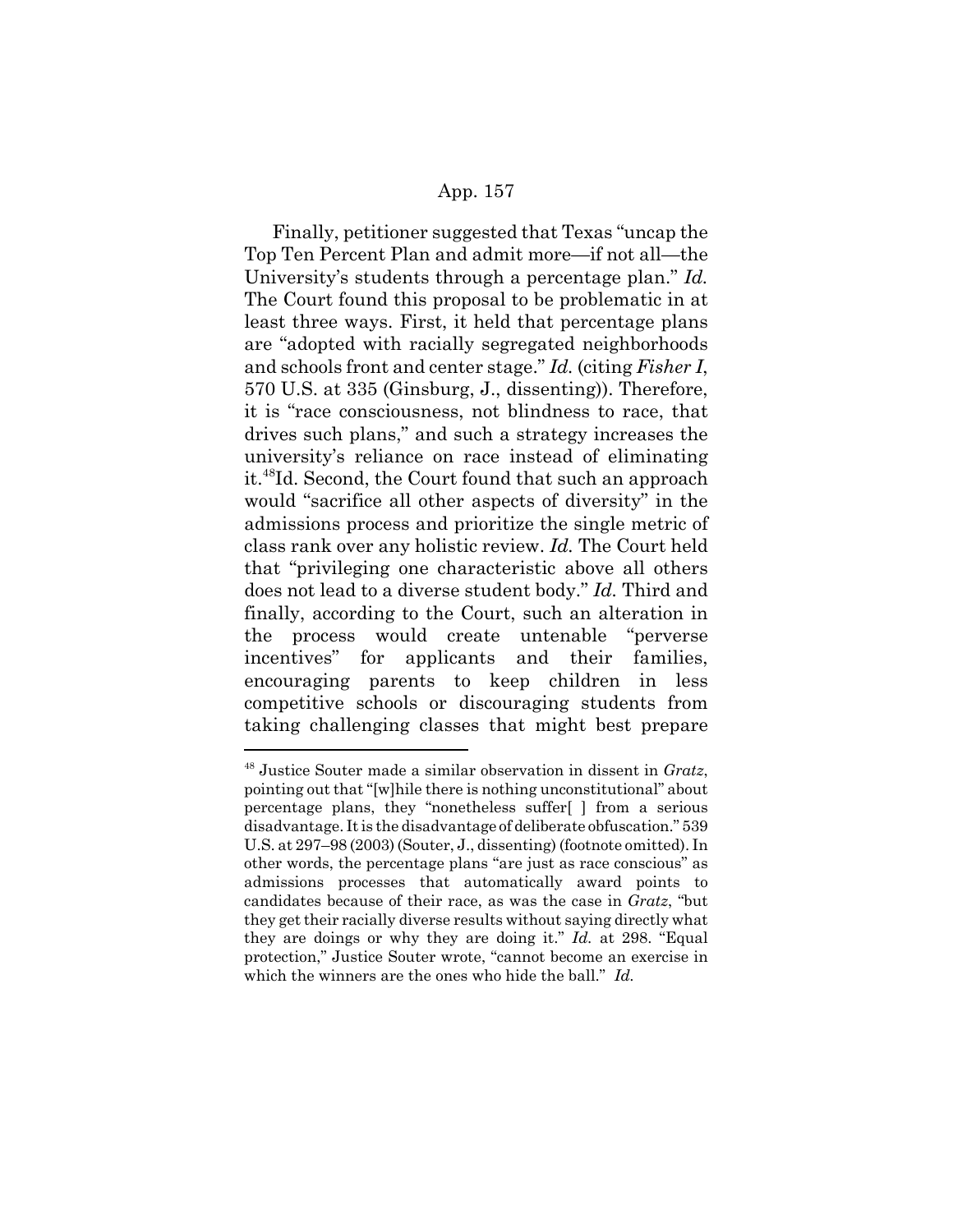them for college and their lives thereafter. *Id.* at 2214 (quoting *Gratz*, 539 U.S. at 304 n.10 (Ginsburg, J., dissenting)).

Applying the above-described Supreme Court precedent to the University's admissions program in this case, the Court draws the following Conclusions of Law.

# **C. Conclusions of Law: The University's Undergraduate Admissions Program Withstands Strict Scrutiny**

1. Conclusions of Law: The University Has a Compelling Interest in Pursuing the Educational Benefits of Diversity

To satisfy strict scrutiny, the University must first demonstrate that it has a compelling interest which makes its use of a race conscious admissions policy necessary in furthering its interest. The Supreme Court has recognized that pursuing the educational benefits that flow from student body diversity is a compelling interest that may support the use of race in admissions. *Fisher II*, 136 S. Ct. at 2210; *Grutter*, 539 U.S. at 328. Further, a university's decision to pursue the educational benefits of diversity is, in substantial measure, an academic judgment that must be reasoned and principled to be given judicial deference*. Fisher II*, 136 at 2208. Absent a showing to the contrary, a court may presume a university's good faith in choosing to pursue the educational benefits of the diversity*. Grutter*, 539 U.S. at 329; *Bakke*, 438 U.S. at 318–19.

UNC has met its burden of demonstrating that it has a compelling interest in pursuing the educational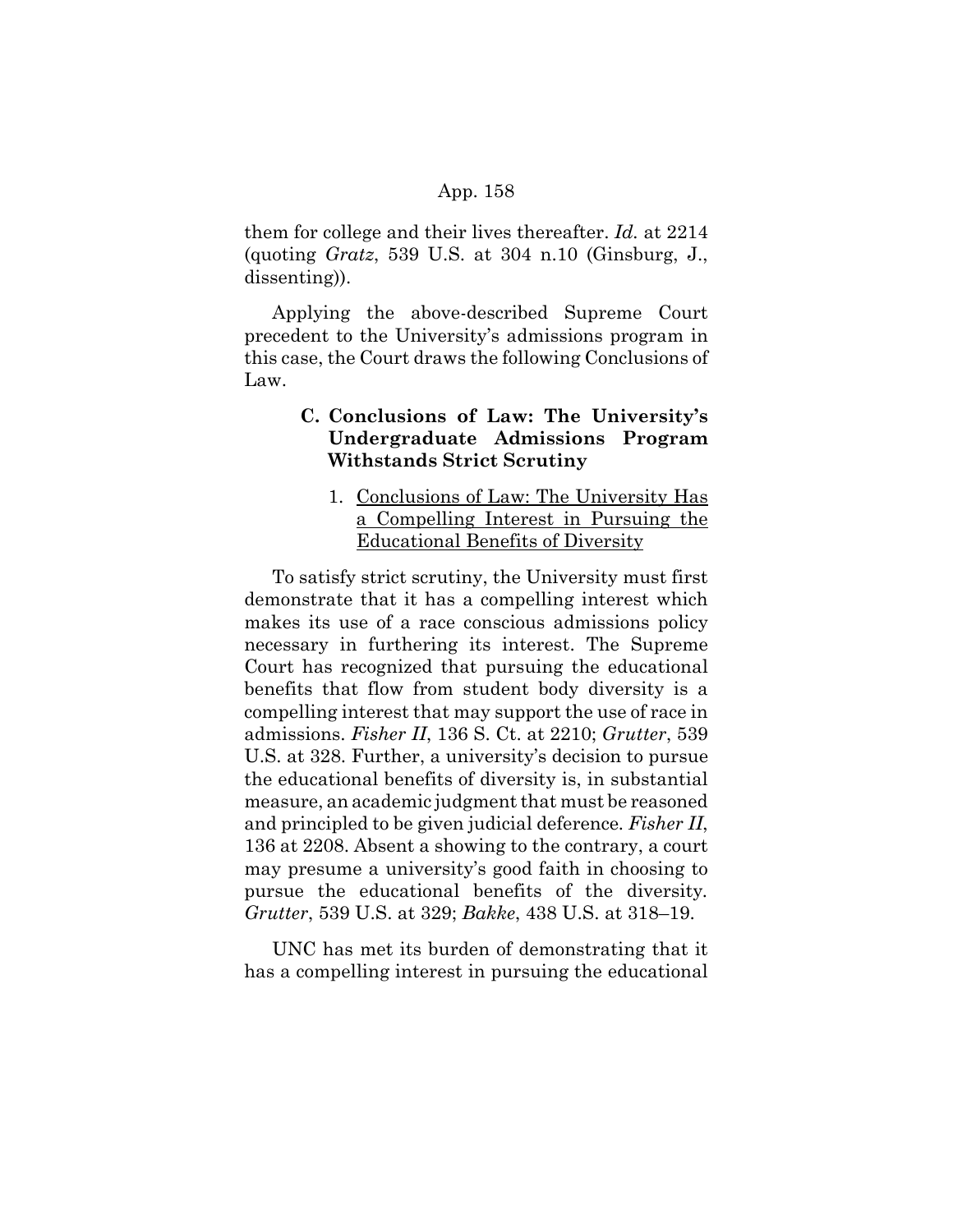benefits of diversity, including racial diversity. (*See* Findings, Part III, *supra*.) The University has produced substantial, credible, and largely uncontested evidence that beginning around 1998, it determined that, as a public university responsible to the people of North Carolina, it has an obligation to "create and sustain an environment of educational excellence" and "foster mutually beneficial interactions among students, faculty, staff, and administrators who possess diverse backgrounds and wide varieties of perspectives and life experiences." (*Id.* § III.A*.*) As articulated in its Mission Statement, the University exists "to serve as the center of research, scholarship, and creativity and to teach a diverse community of undergraduate, graduate, and professional students to become the next generation of leaders." *Id*. The University has determined that, to fulfill this mission, it must enroll and admit a diverse student body. *Id.* The University's interest in and commitment to its pursuit of the educational benefits of diversity are substantial, long-standing, and well documented as is reflected in, and articulated through, its core institutional documents to include its Mission Statement, Faculty Council statements, Academic Plans, and numerous other critical University documents which detail the educational benefits of diversity that the University seeks. *Id.*

In addition, the University has offered a principled and reasoned explanation for this decision borne out of quantitative and qualitative research. (*Id.* § III.B.) In 2004, the University engaged a task force comprised of faculty, students, and staff to conduct its first University-wide diversity assessment. The report of the task force was issued in 2005. As a result of this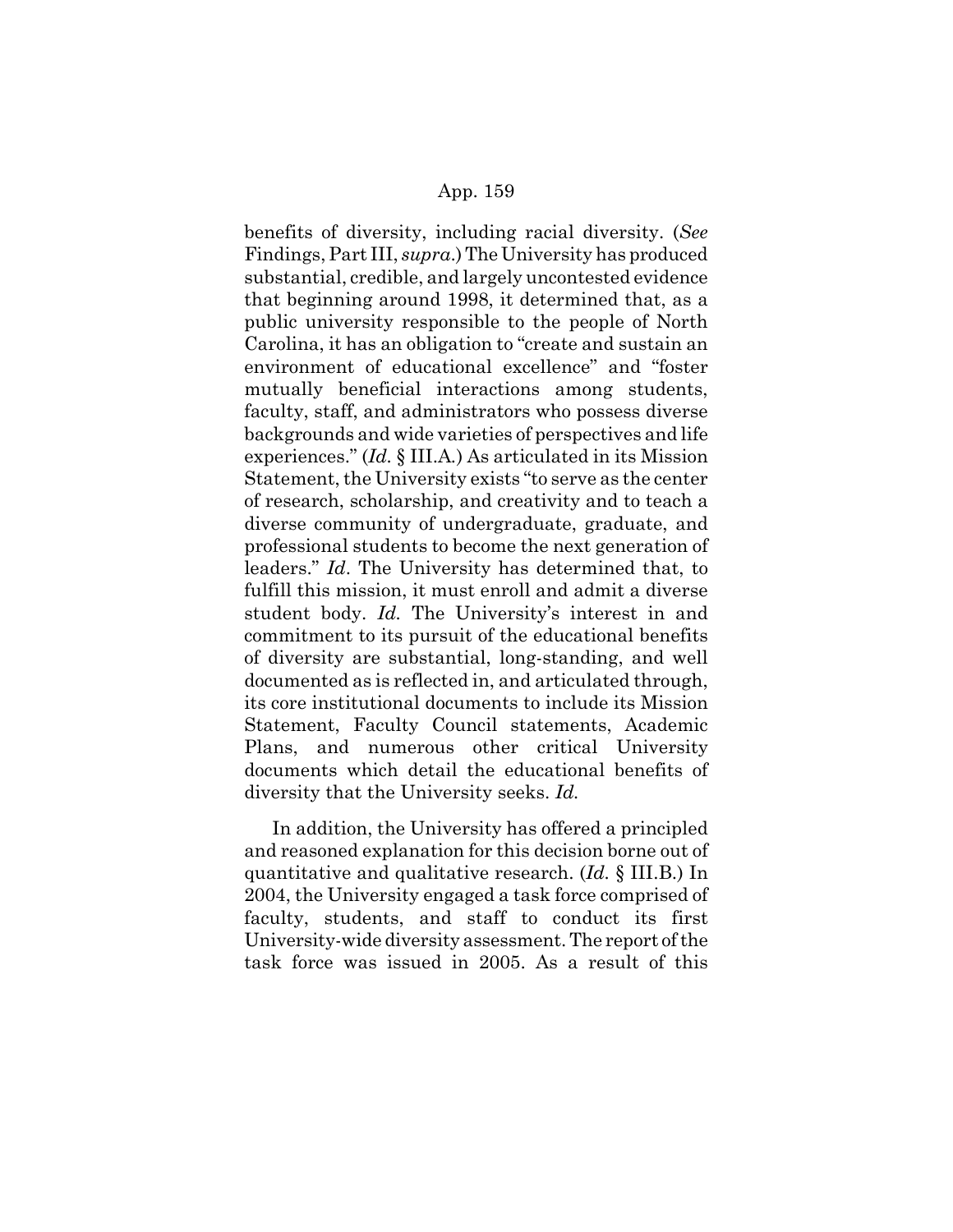undertaking, the University determined in its academic judgment, based on evidence and experience, that it can achieve its education, research, and service mission only by creating and sustaining an environment in which students, faculty, and staff represent diversity to include age, race, gender, ethnicity, social backgrounds, economic circumstance, personal characteristics, philosophical outlooks, life experiences, and all other ways people differ. According to the University, it is through this broad diversity and the educational benefits that flow from it that students will learn how to navigate in a complex diverse and inclusive world. Further, the University determined that it would achieve and maintain diversity on the campus through the admission of students who broadly reflect the ways in which we differ, including a critical mass of underrepresented populations. (*Id.* § V.C.2.) The absence of critical mass, the University found, "impedes the educational process," places "undue pressure on underrepresented students," and limits the degree to which all students can experience the "educational benefits of a diverse learning environment." *Id.*

The University has also articulated specific educational benefits it seeks to achieve that are both concrete and sufficiently measurable to permit judicial scrutiny, to include (1) promoting the robust exchange of ideas; (2) broadening and refining understanding; (3) fostering innovation and problem-solving; (4) preparing engaged and productive citizens and leaders; (5) enhancing appreciation, respect, and empathy, cross-racial understanding, and breaking down stereotypes. (*Id.* § III.B.) These benefits are not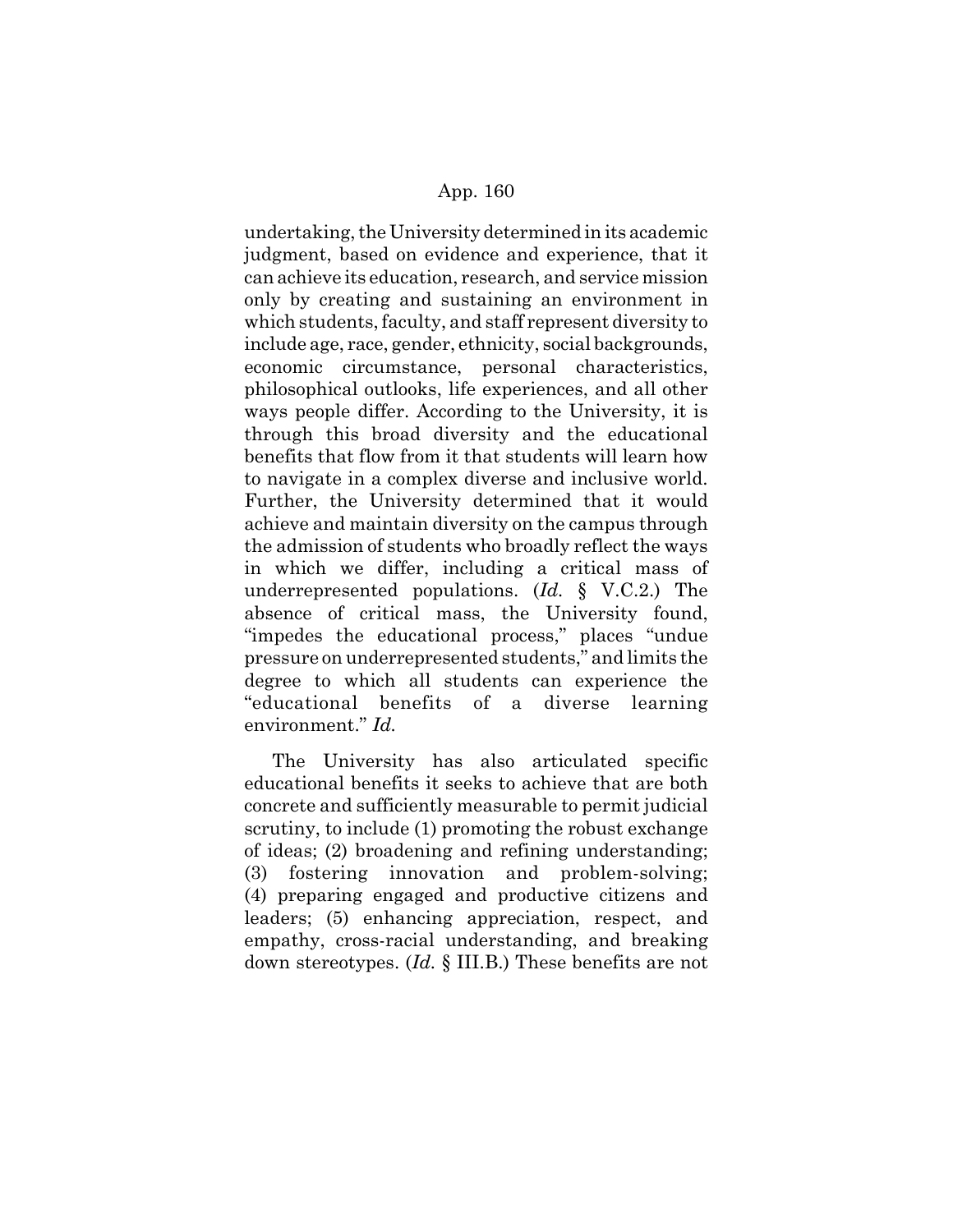"elusory or amorphous," and are "sufficiently measurable to permit judicial scrutiny." *See Fisher II*, 136 S. Ct. at 2211. The Supreme Court has recognized many of the same educational benefits of diversity or goals to be achieved and found such benefits to be concrete and sufficiently measurable to permit judicial scrutiny. *Id*.

Further, the University consistently assesses its progress towards achieving these educational benefits of diversity through both quantitative and qualitative measures. (Findings, Section III.C, *supra*.) The University regularly reports much of the data it collects, collects feedback from faculty and staff, and performs regular climate studies. These studies include partnerships with third party groups that allow the University to evaluate its progress with other similarly situated institutions. In addition, the University has a standing Educational Benefits of Diversity Working Group to coordinate a litany of assessments at every level of the University. While assessment of progress in attaining the educational benefits sought by the University is rigorous and ongoing, there continues to be much more that needs to be done to achieve these benefits as reflected in the testimony of student intervenors, faculty, and administrators alike. (*Id.*  $$ III.E.)$ 

SFFA in its Complaint and during opening argument at trial challenged whether the University's pursuit of the educational benefits of diversity was genuine and authentic; however, the organization appears to have abandoned those claims in that they presented no evidence at trial to support such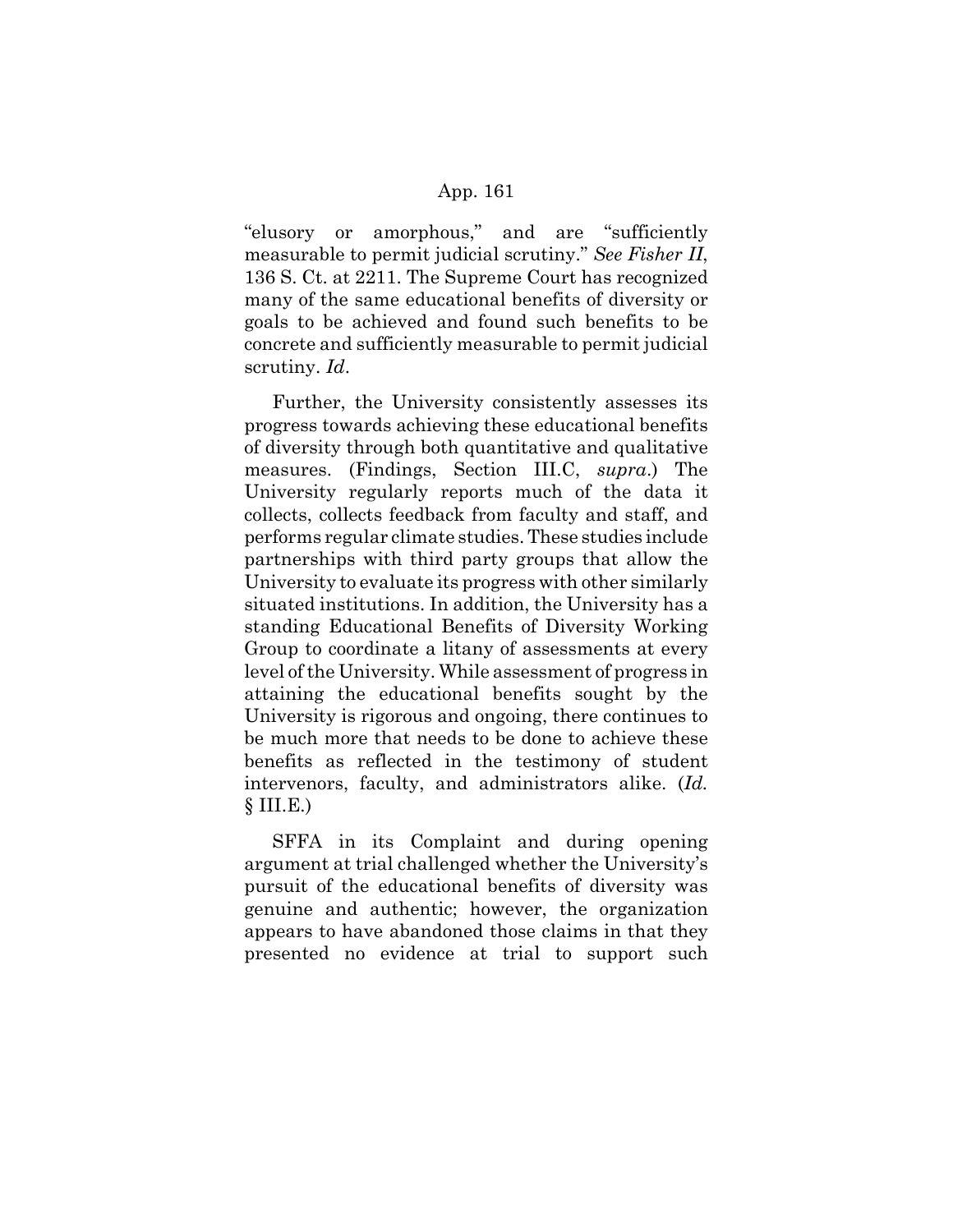allegations and SFFA's counsel conceded such in his closing argument. Nevertheless, the University has presented substantial evidence demonstrating its good faith in pursuing the educational benefits that flow from diversity.

SFFA does argue that because of the University's inability to define and measure its goal of attaining a critical mass of underrepresented students, such goal is elusory and amorphous, and further that there is no definite and measurable endpoint. According to SFFA, the University does not discuss the concept of "critical mass" in its Admissions Office, has not determined if it has achieved a critical mass of underrepresented students, and has not defined the term. For this reason, SFFA contends the University should not be accorded judicial deference. (*Id.* § V.C.2.a.)

This argument was expressly rejected in both *Grutter* and *Fisher II. Grutter*, 539 U.S. at 329-330; *Fisher II*, 136 S.Ct. at 2210-2211. As in this case, in *Grutter,* the university sought to enroll a "critical mass" of underrepresented minority students as a means of achieving its' compelling interest in the educational benefits that flow from such diversity. *Id*. The university there defined "critical mass" of minority students as "meaningful numbers" or "meaningful representation" necessary to foster and promote the educational benefits it was designed to produce. *Id.* The Court in concluding that the university's program in *Grutter* bore the hallmarks of a narrowly tailored plan, explained that the university's compelling interest was not in achieving "some specified percentage of a particular group," but rather to achieve "the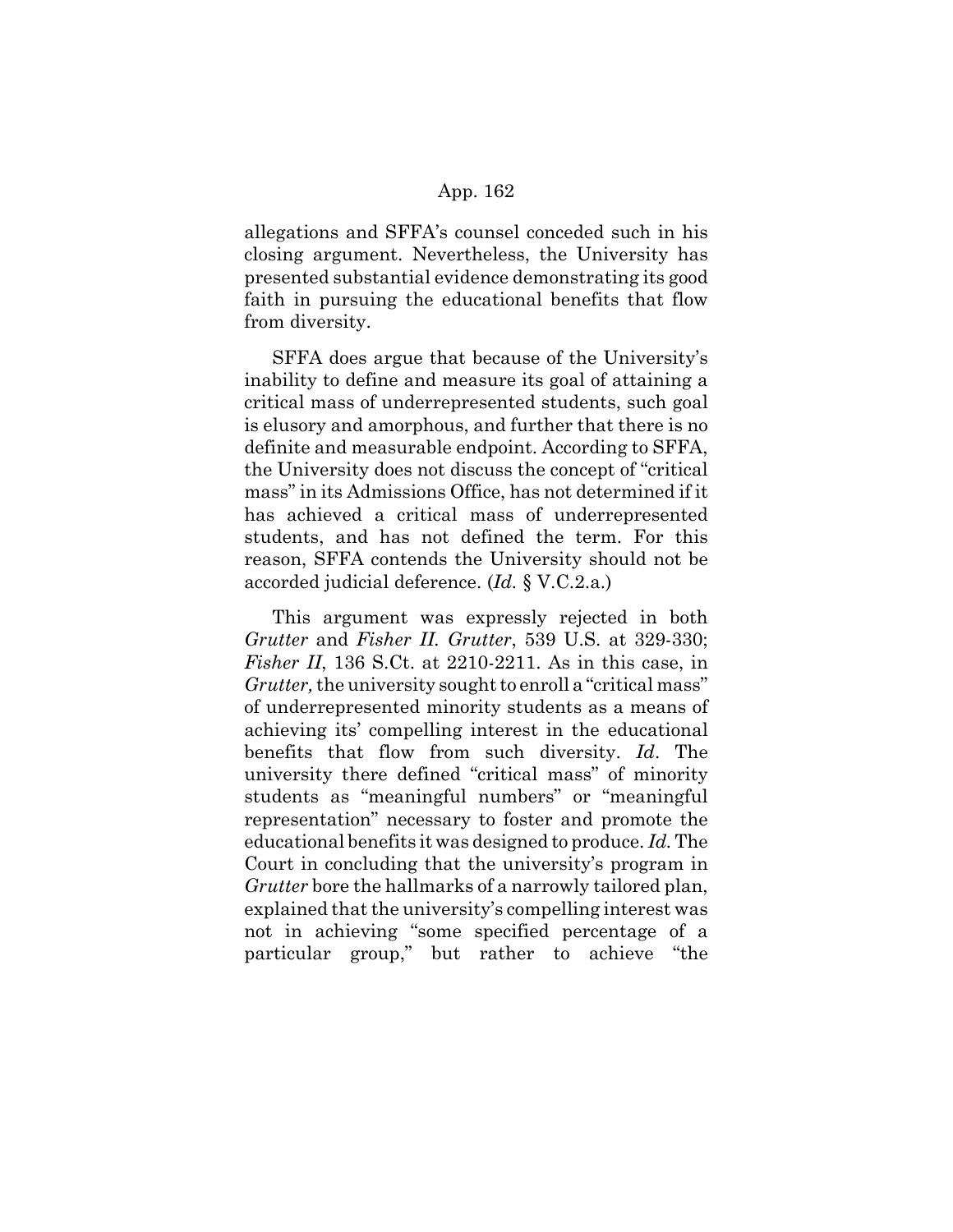educational benefits that diversity is designed to produce." *Id.* Subsequently, in *Fisher II*, the petitioner argued, as SFFA argues here, that universities must "set forth more precisely the level of minority enrollment that would constitute 'critical mass."' *Fisher II*, 136 S.Ct. at 2210. However, the Court reiterated that "the compelling interest that justifies consideration of race in college admissions is not an interest in enrolling a certain number or percentage of minority students." *Id*. As the Court recognized such interest would be little more than an unconstitutional quota to achieve racial balancing. *Id*. While increasing minority enrollment may be instrumental to furthering the university's compelling interest in the educational benefits that flow from such diversity, according to the Court, "it is not, as petitioners seem to suggest a goal that should be reduced to pure numbers." *Id.* Rather the concept of critical mass should be defined by reference to the educational benefits that diversity is designed to produce. *Id*. The Court in *Fisher II* also noted that "[s]ince the University is prohibited from seeking a particular number or quota of [underrepresented minority] students, it cannot be faulted for failing to specify the particular level of minority enrollment at which it believes the educational benefits will be obtained." *Id.*

While the University in this case readily acknowledges that it does not regularly use the phrase critical mass, nor point to a specific number of underrepresented minority students it seeks to enroll, it has produced significant evidence that it defines, discusses, and measures critical mass by reference to the educational benefits that it seeks to achieve and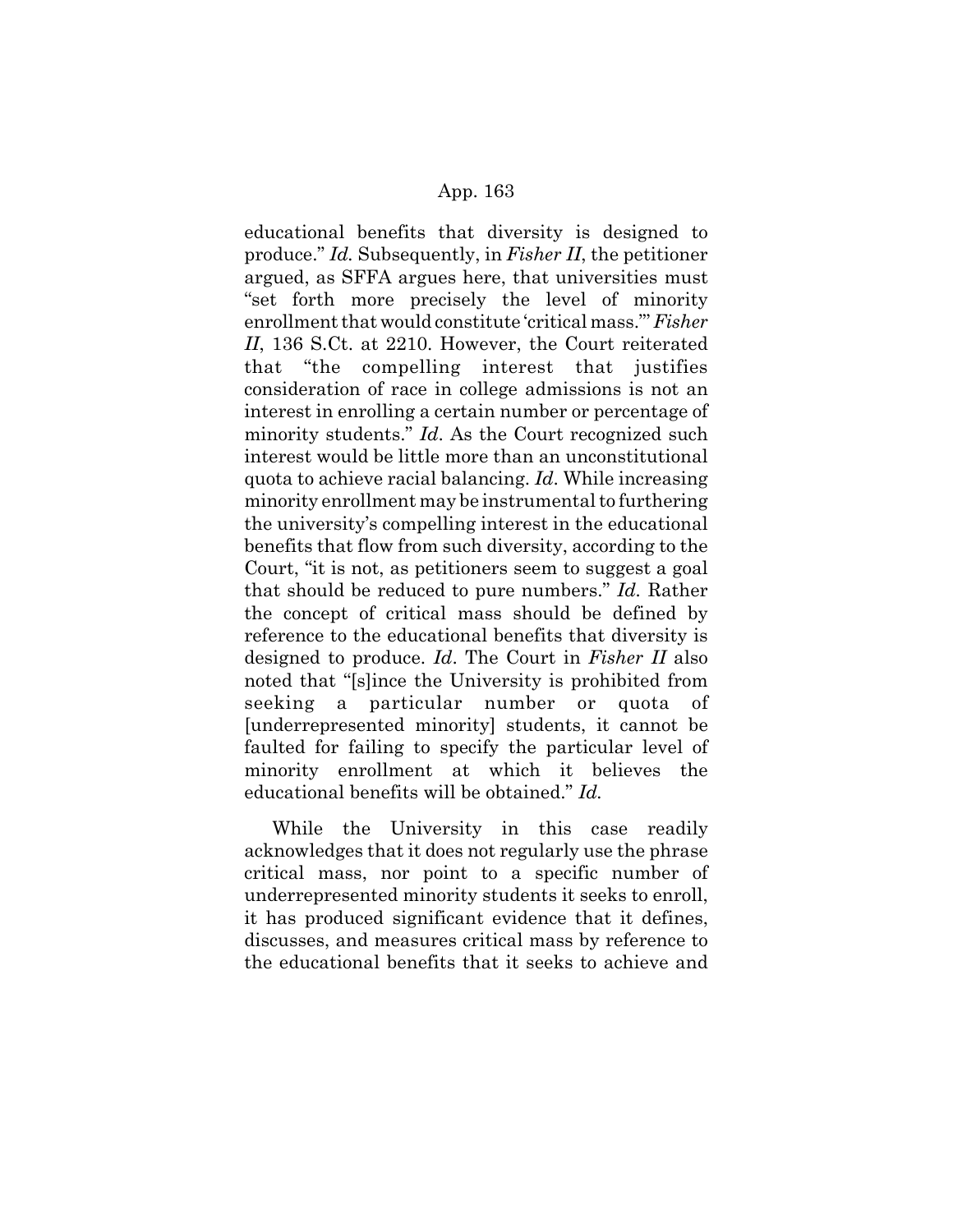that such diversity is designed to produce. *(Id.* § V.C.2.a-b.) Thus, contrary to SFFA's contention and consistent with *Grutter* and *Fisher II,* the Court concludes that the University has defined critical mass, not by numbers or unconstitutional quotas, but rather by reference to the educational benefits of diversity this concept is designed to produce. As earlier concluded by this Court, the benefits of diversity sought by the University here are neither elusory nor amorphous.

In sum, the Court concludes that UNC has met its burden in demonstrating that it has a genuine and compelling interest in achieving the educational benefits of diversity; that the University has offered a reasoned explanation for its decision to pursue these benefits; that the educational benefits sought by the University are concrete and measurable and are not elusory and amorphous; that these benefits are being regularly assessed; and further that the University's decision to pursue such benefits by, among other things, enrolling students that are both academically gifted and broadly diverse is entitled to "judicial deference." *Fisher II*, 136 S. Ct. at 2208.

Lastly, in terms of whether the University has defined an end point for its use of race in the admissions, the Supreme Court has approved admissions programs, such as the one here, that have engaged in periodic reassessment of its policies without any articulation of a sunset provision. *Id.* at 2209–10. Here, the University has an ongoing process through which it has and will continue to make such assessments. (Findings, Section V.C.2.b, *supra*.) Further, the University has determined that, though it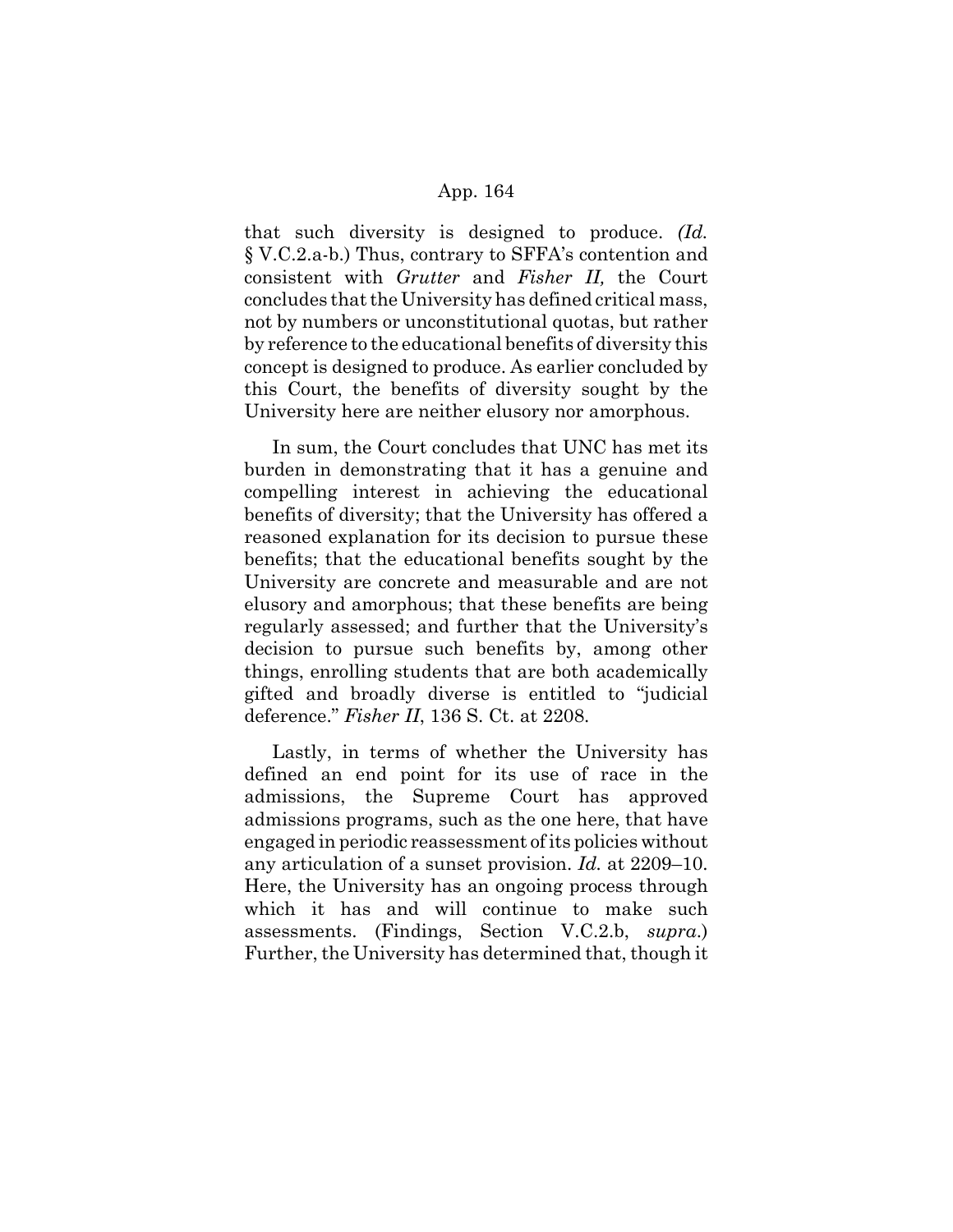is rigorously pursuing the educational benefits described and there is some realization of progress, there is more work to be done. (*Id.*) Thus, the Court also concludes that the durational requirement has been satisfied here.

# 2. Conclusions of Law (Count 1): UNC Has Demonstrated that It's Use of Race in Admissions Is Narrowly Tailored

Count I of SFFA's Complaint alleges that UNC has "intentionally discriminated against certain of Plaintiff's members on the basis of their race, color, or ethnicity . . . by employing an undergraduate admissions policy that does not merely use race as a 'plus' factor in admissions decisions in order to achieve student body diversity." (ECF No. 1 ¶ 198.) The Court concludes that the evidence produced at trial does not support SFFA's claim. (*See* Findings, Parts IV, V, VI, *supra*.)

The Supreme Court has found that admissions programs which consider race are narrowly tailored when they flexibly are a part of an individualized holistic review of each applicant which gives serious consideration to all the ways an applicant contributes to a diverse education. *Grutter,* 539 U.S. at 337. There must be a close "fit" between the university's consideration of race and its "compelling goal" of diversity, so that there is "little or no possibility . . . [for] illegitimate racial prejudice or stereotype." *Id.* at 333. Thus, to be constitutionally permissible, such a program may not use a quota system that would "insulate each category of applicants with certain desired qualifications from competition with all other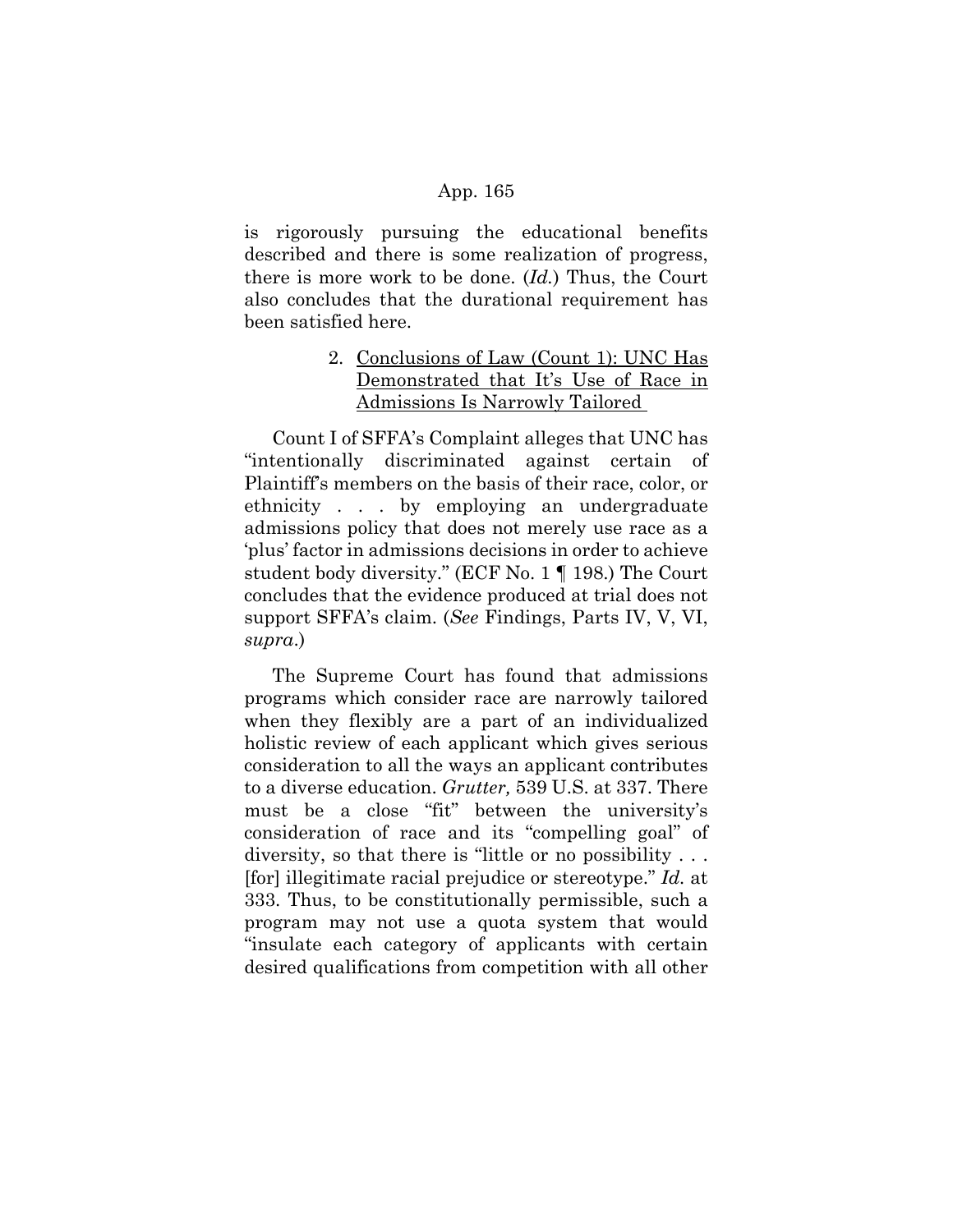applicants"; may consider race as only a "plus" factor; and must be "flexible enough to consider all pertinent elements of diversity." *Id.* at 334 (quoting *Bakke*, 438 U.S. at 315, 317). The Court has further held that each applicant must be "evaluated as an individual and not in a way that makes an applicant's race or ethnicity the defining feature of his or her application." *Id.* at 337 ("The importance of this individualized consideration in the context of a race-conscious admissions program is paramount."). This does not mean, however, that race could not provide the tipping point for students whose applications were in the gray zone between being admitted and being denied. The Court found no fault with a university's acknowledgement that, in some cases, an applicant's race "may be a 'determinative' factor." *Id.* at 319.

Consistent with Supreme Court precedent, the University's admissions program here engages in a highly individualized, holistic review of each applicant's file, giving serious consideration to all of the ways an applicant may contribute to a diverse educational environment. (*See* Findings, Part IV, *supra*.) Further, the University's use of race in the admissions process is narrowly tailored in that the University considers race flexibly as a plus factor as one among many factors in its individualized consideration of each and every applicant. (*See* Parts V, VI, *supra*.).

Admissions officers testified credibly, consistently, and without contradiction that they are guided by the University's policies and procedures which mandate that all parts of a candidate's application, rewards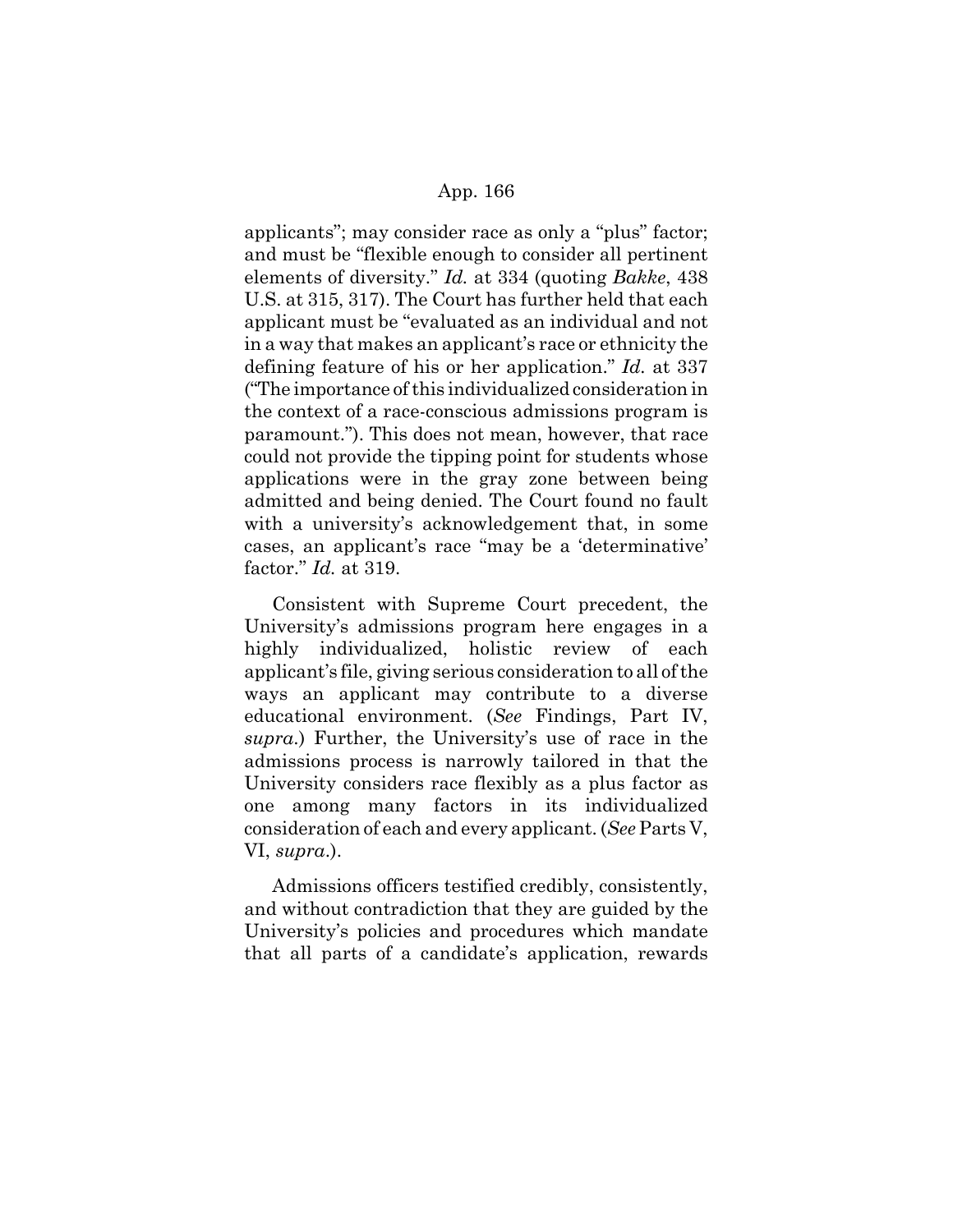different kinds of diversity, and evaluates a candidate within the context of their lived experience. (*See generally* Part IV, *supra*.) All students applying to the University must complete a common application, submit an essay responding to one of seven common prompts, two short answers to prompt provided by UNC, their standardized test scores and a letter of recommendation from at least one of their teachers. (*Id*. § IV.B) After an application is submitted, it is reviewed by one of approximately forty admissions readers, many of whom have been reading the University's applications for more than a decade. (*Id.* § IV.C*.*) The parties stipulated, and the evidence shows, that readers evaluate applicants by taking into consideration dozens of criteria across broad categories. (*See id.* § IV.D.2.) The admissions office trains readers to consider each applicant as an individual based on all relevant factors revealed in his or her application in order to understand the applicant holistically and comprehensively. The readers also go through extensive training and are specifically trained on how to consider race and ethnicity in the evaluation process. (*Id.* § IV.C.) Race and ethnicity must be considered "as one factor among many in a holistic review of all circumstances relevant to an individual applicant". *Id*. Further readers are instructed that there are no quotas, fixed points, or separate admissions process based on a particular candidate's race or ethnicity. *Id*.

It is further uncontested that applicants are not required to disclose their race or ethnicity and are not penalized if they elect not to do so. (*Id.* § IV.B.) If race is disclosed voluntarily, it is only one of forty factors across a broad array of categories considered. (*Id.*) It is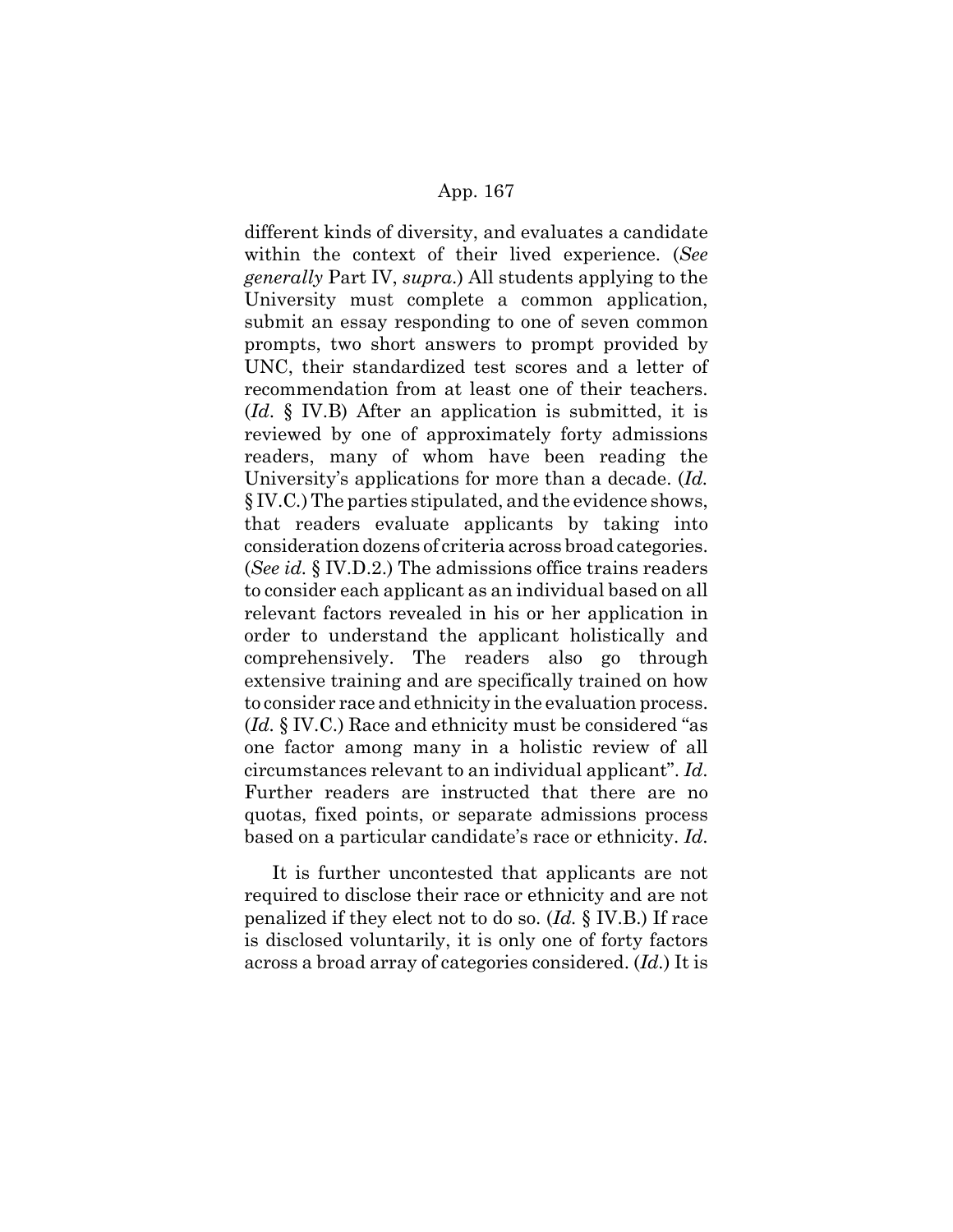also uncontested that the University's admission process considers all candidates as part of a single evaluation process that does not differentiate students on the basis of race, nor insulate them from comparison with all other applicants. (*Id.*) There is no evidence or claim that the University uses a quota system to racially balance its incoming class, nor is there any evidence that students are awarded points automatically or mechanically due to their race or ethnicity. It is likewise uncontested by the experts of all parties that the University's admissions process is a holistic system that takes into account a large number of variables. (*Id.* Parts V, VI.) According to UNC's expert, Dr. Hoxby, the University's "admission decisions appear to be fully consistent with the holistic admissions process." (*Id.* § VI.D.5.) Likewise, SFFA's expert, Professor Arcidiacono, concedes that the University's admissions process is individualized and holistic, though he contends that the admissions process is formulaic. (*Id.* § VI.D.2.c.)

To support its claim that the University's use of race in its' admissions process is improper, SFFA offers what it characterizes as non-statistical and statistical evidence of discrimination.

> a. SFFA's Non-Statistical Evidence Does Not Support a Conclusion that UNC Has Engaged in Discrimination

According to SFFA, its non-statistical evidence demonstrates: (1) that the University conceals its improper use of race behind opaque procedures; (2) that the consideration of race so permeates the University's admissions process that it is a predominant factor in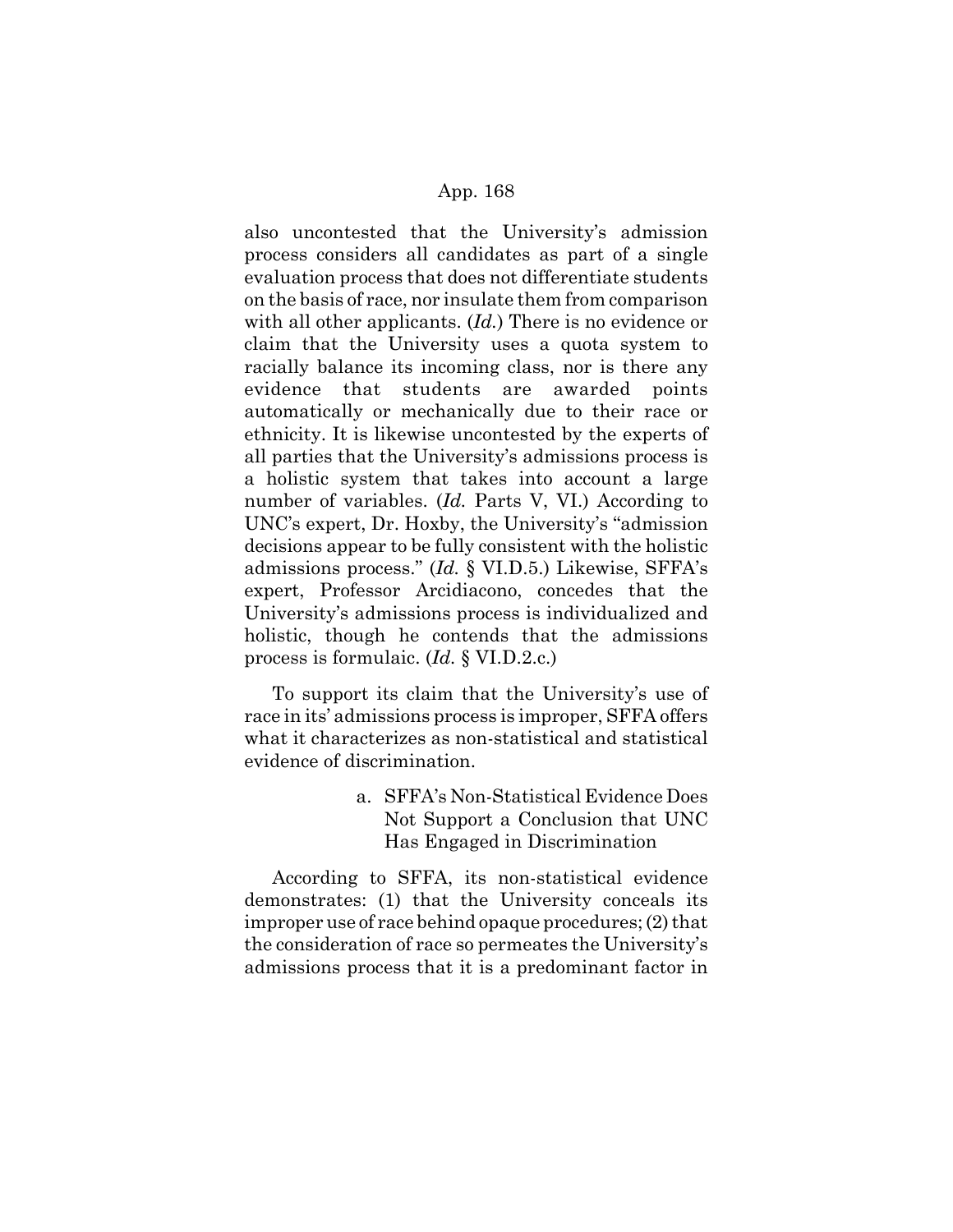admissions decisions; and (3) that the University has failed to adequately reflect on the role that race plays in its admissions decisions. (Findings, Part V, *supra*.) The Court concludes based on its Findings that none of these arguments are supported by credible evidence. (*See id.*) The Court will likewise discuss these Findings briefly here.

With respect to their first contention, SFFA focuses on two parts of the admissions process. They first argue that the readers in the provisional decision phase "frequently highlight the applicant's race" as a key feature in the application. (*Id.* § V.A.1.a.) To support this contention, SFFA offers eight partial email statements out of the hundreds of thousands of application files provided by the University during discovery in which there is some reference to color or race by a reader. (*Id.*) None of these emails demonstrate that race was considered outside of the holistic review given to each applicant or that it was a defining feature of the application.

Secondly, they take issue with the length of time the readers spend on each application. (*Id.*) Like their first piece of evidence, there is no context given for this assertion, i.e., no comparison data related to other holistic review processes, no discussion of the experience of the reader reviewing the application, nor any evidence that some other review occurred other than the holistic review mandated by the University. The University receives approximately 43,000 applications each year to fill 4,200 available spaces. In addition, not only is there a second reader for many applications, but there is testimony by a number of the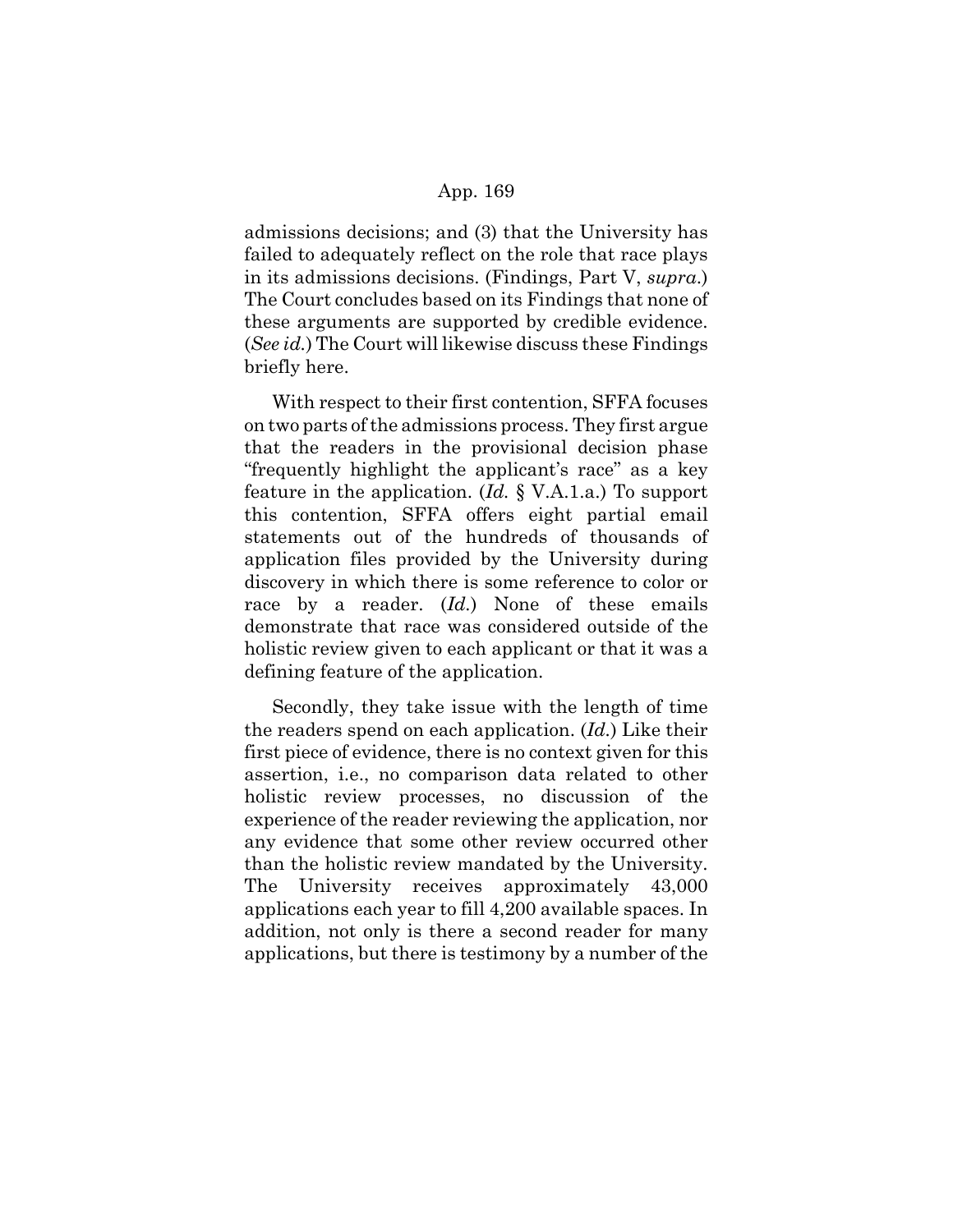administrators that they also personally review thousands of application decisions. (*See id.* § V.A.2.)

SFFA next takes issue with the SGR process, which is a final step in the admissions process in which a group of veteran readers look at the provisional admissions decisions from a single high school. (*Id.* § V.A.1.b.) Specifically, they allege that the SGR process is used to fine tune the racial composition of UNC's admitted classes in favor of URMs. (*Id.*) Plaintiff concedes that this argument was not developed at trial. (*Id.* (citing Nov. 19 Trial Tr. 1378:18– 1379:2 (Strawbridge)).)

Despite this concession, the University provided uncontradicted testimony demonstrating that the SGR process changes the racial composition very little and, to the extent that it does, has only *reduced* the number of admitted underrepresented minority students. (§ V.A.1.b*.*) Defendants' expert witness tracked the number of students by race who entered the SGR process as provisionally accepted from 2013-14 to 2015-16, as well as those who were ultimately accepted after the process was complete. He found that representation of Hispanic and African American applicants either remained the same or was reduced by 0.1%–0.3% by the SGR process. Over the course of three years, only one time did any single underrepresented race increase its representation in the class following SGR, and this was in 2015-16 when Pacific Islander students went from 0.0% of the admitted class prior to SGR to 0.1% afterwards. At the same time—in direct contrast to the trend of the underrepresented minority students—there were more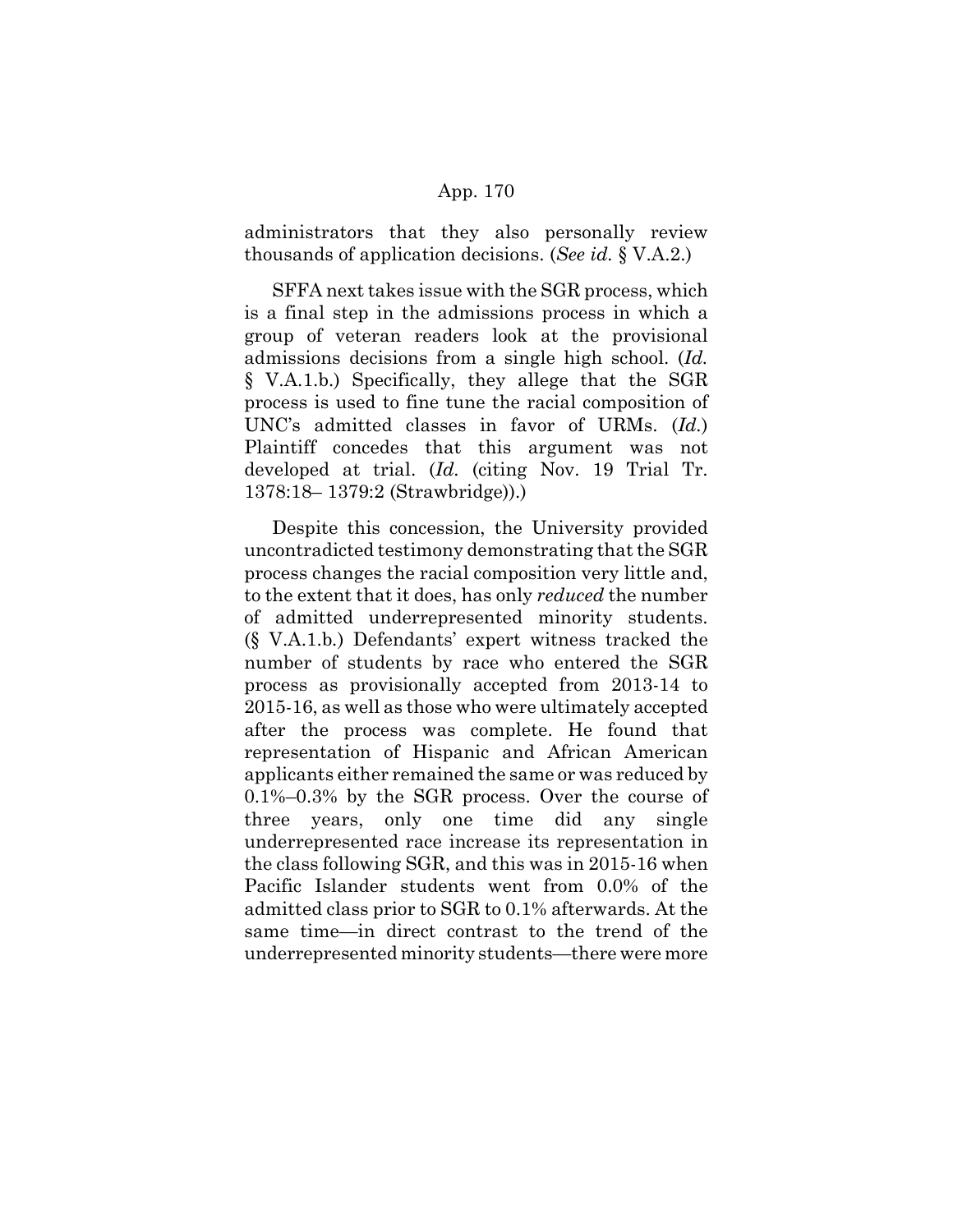white and Asian American students admitted as part of UNC's classes following the completion of the SGR every year. (*Id.*)

> b. SFFA's Statistical Evidence Does Not Support a Conclusion that UNC Has Engaged in Discrimination

In addition, the statistical evidence presented in this case demonstrates that race is not a predominant factor in UNC's admission process. (*See* Findings, Part VI, *supra.*) Both parties hired highly qualified experts to address whether race was used as more than a mere "plus" factor in the University's admissions process. (*Id.* § VI.A.) SFFA's expert, Professor Arcidiacono, testified that he sought to answer (1) how formulaic UNC's decisions are, and (2) the role race plays in those admissions decisions. (*Id.* § VI.B.1.) UNC's expert, Professor Hoxby, testified that she sought to answer whether Plaintiff's allegation that race and ethnicity were dominant factors in UNC's admissions process were accurate. (*Id.* § VI.B.2.) Both experts constructed numerous models as detailed in this Court's Findings to answer their identified questions. (*Id.* § VI.B.1, 2.)

To begin, the Court concludes that Professor Hoxby's model was more probative on the issue of whether race is a dominant factor in the University's admissions process primarily because the data used to build her model more accurately reflects the University's actual process and were free of a number of assumptions that undermined Professor Arcidiacono's models. Moreover, Professor Hoxby analyzed the role of race and ethnicity in admissions decisions across the University's entire applicant pool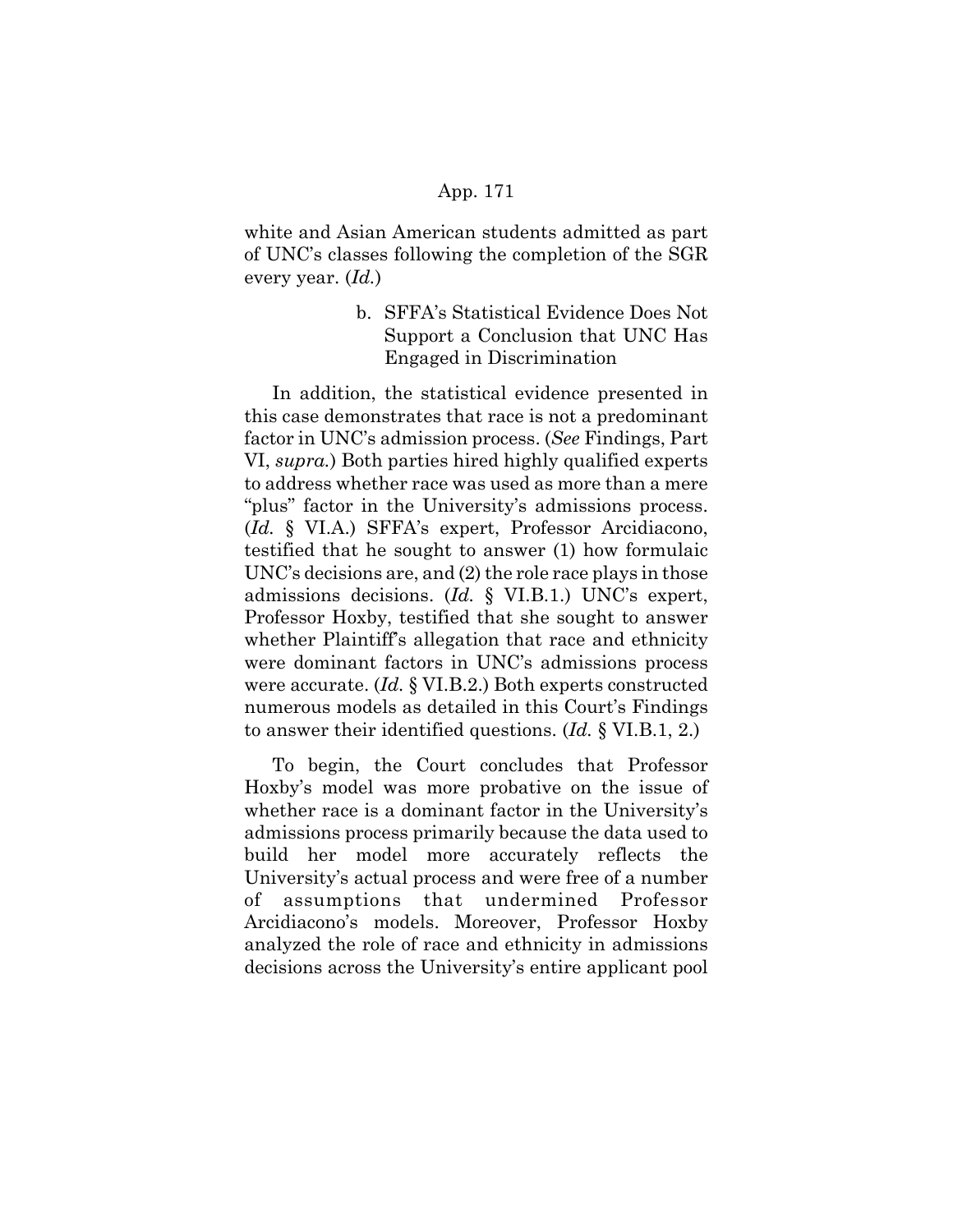as Supreme Court precedent requires. *See Grutter*, 539 U.S. at 334 (requiring admissions programs to be "flexible enough to consider all pertinent elements of diversity in light of the particular qualifications of *each applicant*," and consider race flexibly as only a "plus factor" in "individualized consideration of each and every applicant").

As detailed in this Court's Findings, the Court notes a significant number of non-standard choices in the models offered by Professor Arcidiacono that made it difficult to credit his conclusions. (Findings, Section VI.D.3, *supra*.) In sum, in designing his statistical models, Professor Arcidiacono made choices that did not in many cases correspond to the University's admissions process, to include: (1) his decision to calculate and apply disparate converted SAT and ACT scores for applicants of different racial and gender groups rather than using the actual data provided by the University, which was voluminous; (2) his use of an academic index created using only test scores and grades, though the University does not use such an index; and (3) his mathematical transformation models that sought to hypothetically transform an applicant from one race to another merely by changing their race and considering no other context. (*See id.* § VI.D.1, 3, 4.) These anomalies made his testimony far less credible than that of Professor Hoxby. Moreover, as argued by UNC Defendants, Professor Arcidiacono appears to base his opinion that race is a dominant factor on his conclusion that race and ethnicity are determinative—at most—in a subset of applicants and not across the University's admissions process. (*See id.*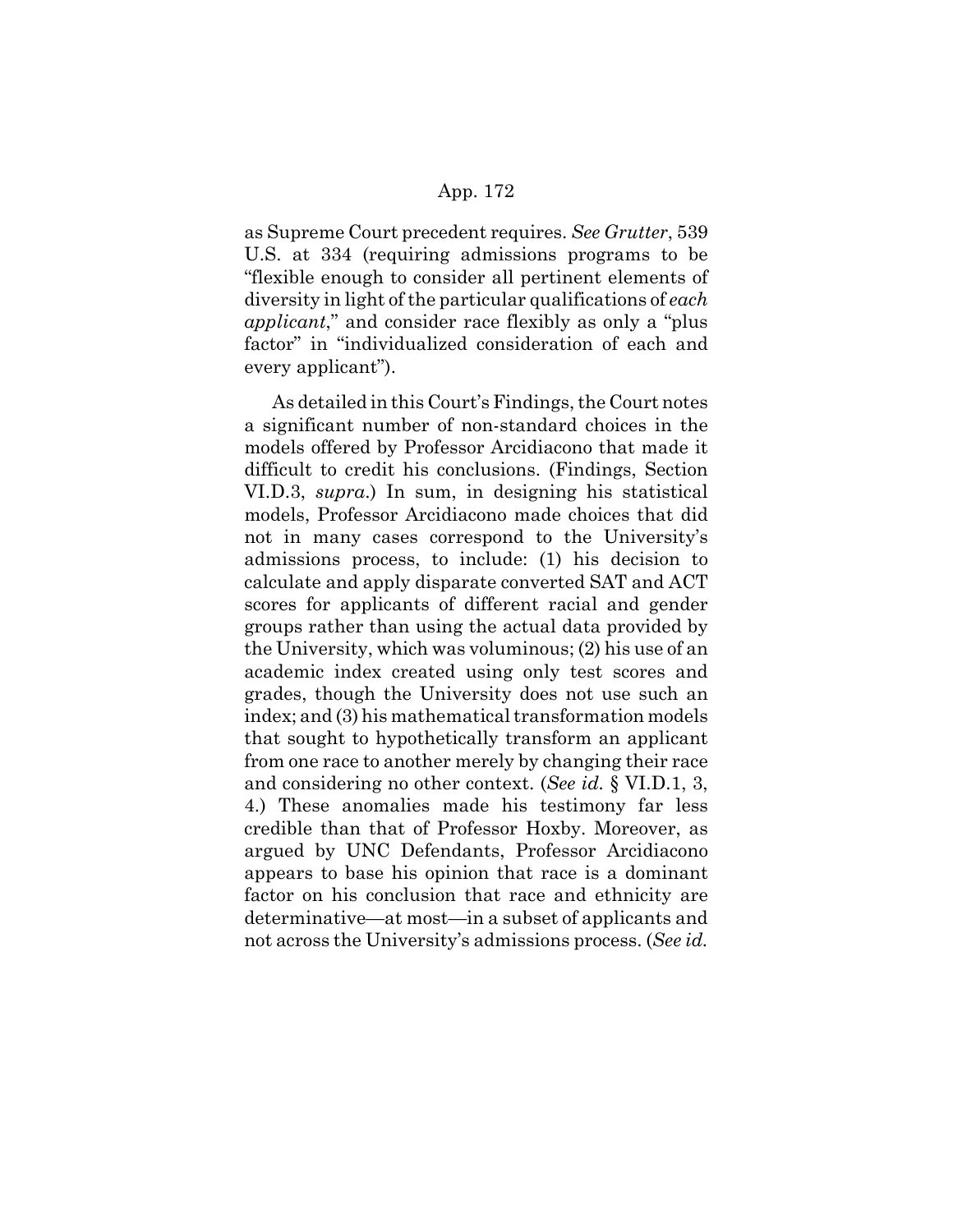§ VI.D.4.d.) He concedes that race is not a dominant factor in the University's program as a whole.

Despite the relative weights given to each of the experts' testimony, neither expert's models demonstrated that race and ethnicity were dominant factors in the University's admission's process as a whole. (*Id.* § VI.D.6.) According to Professor Hoxby, race plays a role in a very small percentage of decisions: 1.2 percent for in-state students. (*Id.* § VI.D.5.b.) Even assuming some of Professor Arcidiacono's imputation accurately reflected the University's process, his analysis showed fewer than 5 percent of admission decisions would be affected by the use of race over the course of the six-year period the experts analyzed. (*Id.* § VI.D.3.a.) In addition, race appears to be less than or equally as important as several other datapoints considered with a holistic process. (*Id.* § VI.D.5.)

Thus, there is no evidence that race was used by the University as a predominant factor in evaluating a candidate's admission, nor that it was a defining feature of any individual application. While there may be some evidence that race may tip the scale for some small percentage of applicant decisions in a given year, such conclusion does not transform UNC's admittedly holistic process into a constitutionally impermissible one. *See Fisher II*, 136 S. Ct. at 2212, ("The fact that race consciousness played a role in only a small portion of admissions decisions should be a hallmark of narrow tailoring, not evidence of unconstitutionality.").

In addition, even though Professor Arcidiacono did demonstrate that he was able to predict the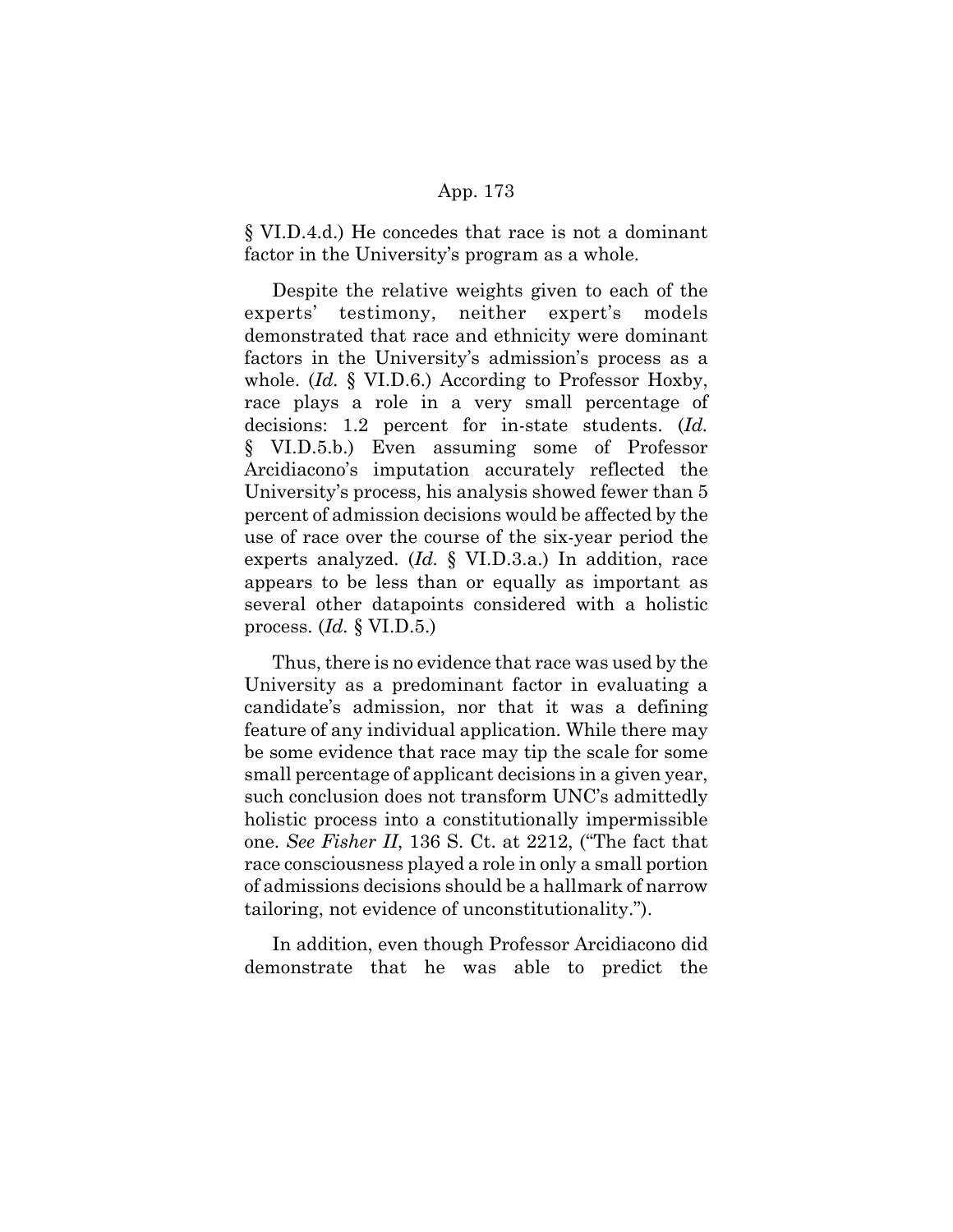University's prior admissions decisions with a high degree of accuracy, there was simply no evidence that the University uses a formula, explicit or otherwise. (Findings, Section VI.D.2.c, *supra*.) Even assuming there may be some patterns in the University's admissions decisions as articulated by Professor Arcidiacono, as he put it, the readers are simply "paying attention to the components" of each individual application, such as GPA, extracurricular activities, and first-generation status, rather than using a formula to make decisions. (*Id.* (quoting Nov. 10 Trial Tr. 318:24-25 (Arcidiacono)).) This is not surprising given that the University's readers have significant training in what the University values and how they should approach their evaluation of the tens of thousands of students who apply annually. Professor Hoxby concluded that "UNC's admissions decisions appear to be fully consistent with the holistic admissions process" and that "UNC's process could not be explained by a formula based on verifiable variables." (*Id.* § VI.D.5 (quoting Nov. 17 Trial Tr. 937:3-7 (Hoxby)).) "In other words, the University's admission's process does not appear to be formulaic." (*Id.* (quoting Nov. 17 Trial Tr. 937:11-12 (Hoxby)).) This Court concludes that there is no evidence that the University makes its admissions decisions based on a formula, nor does the University mechanically add points to applications of underrepresented minorities nor consistent weights on the basis of a candidate's race.

Based on the voluminous evidence presented and the Court Findings related to the same, this Court concludes that the University's admissions program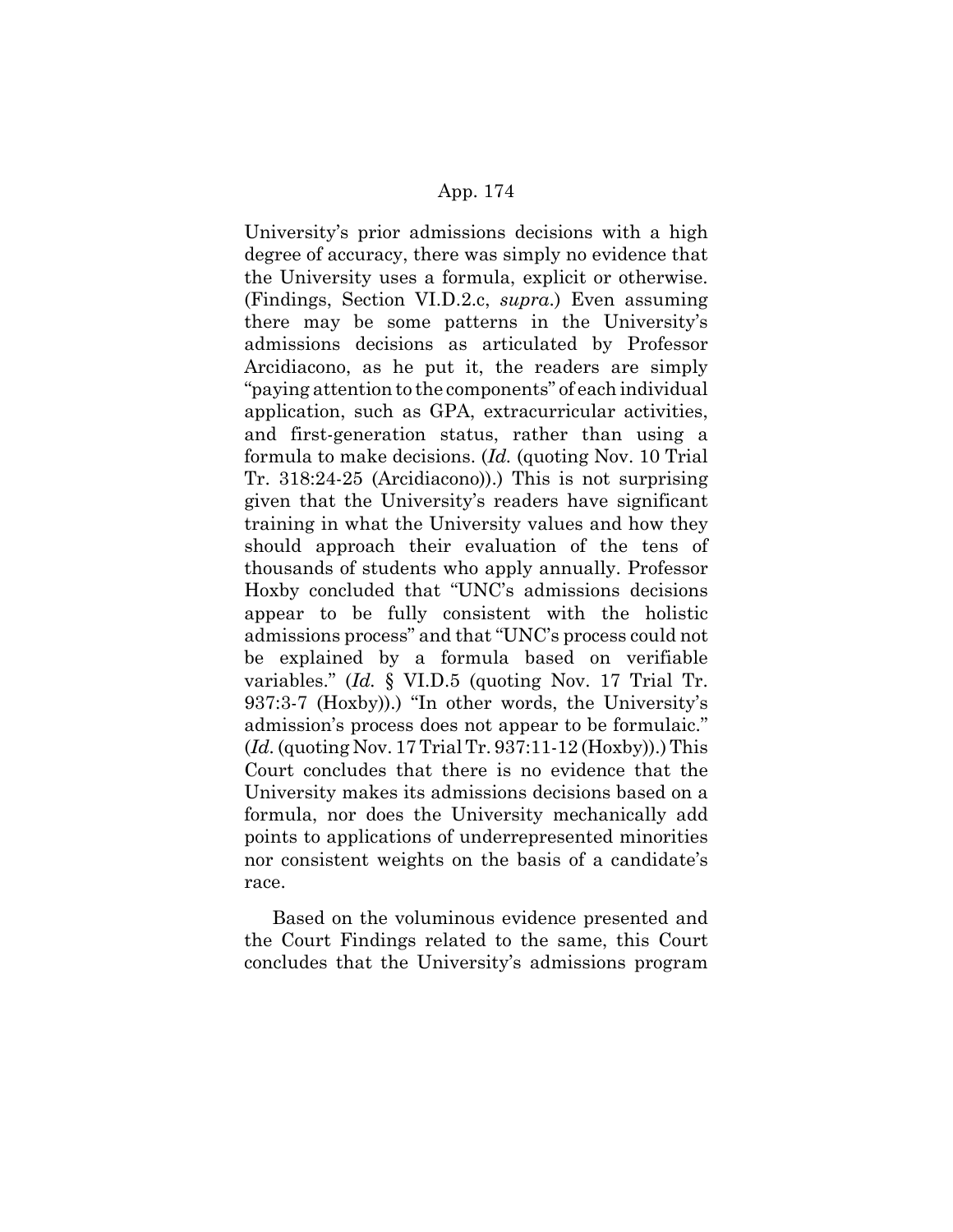bears all the hallmarks of a narrowly tailored race conscious admissions program: it engages a highly individualized, holistic review of each applicant's file, which considers race flexibly as a "plus factor" as one among many factors in its individualized consideration of each and every applicant, without insulating the individual from competition with all other candidates for available seats. Nor does the fact that an applicant's race may tip the scale in some small number of admissions alter this Court's conclusion. Thus, race is not a predominant factor in the University's admissions program through policy or practice, nor is it a defining feature of any individual application. Nor does the University use a quota system, formula, or add mechanical points for race in its admissions decisions. Finally, this Court concludes that the consideration of race in the University's admission's program is both necessary to achieve its mission and compelling interest, and a close fit as a means of achieving the benefits of diversity that the University seeks.

The Court will therefore enter judgment in favor of Defendants on Count 1 of Plaintiff's Complaint.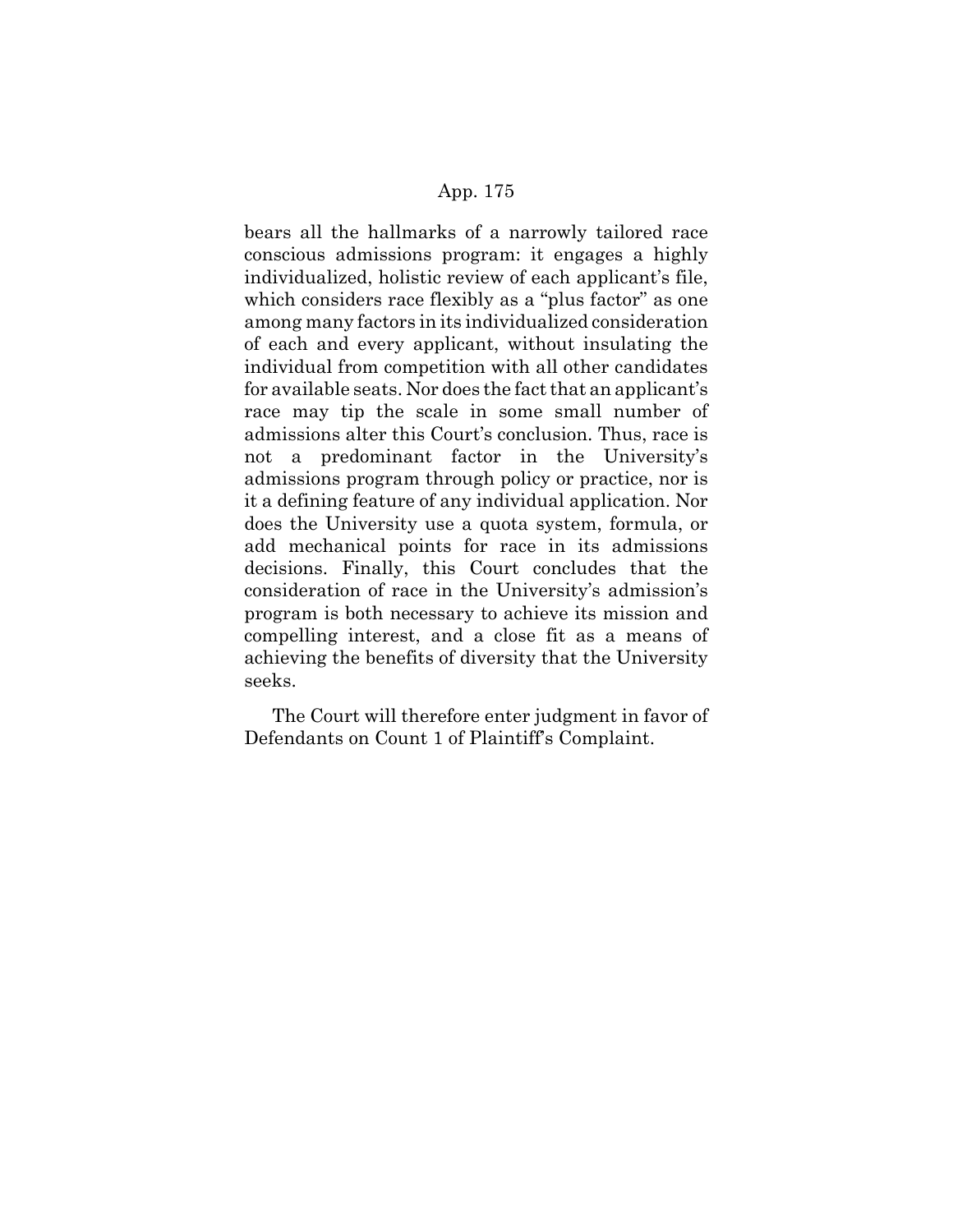3. Conclusions of Law (Count II): UNC Has Demonstrated that a Nonracial Approach Would Not Promote the Interests of Diversity About as Well as Its Race-Conscious Process

Count II of Plaintiff's Complaint alleges that UNC has intentionally discriminated against Plaintiff's members "by employing racial preferences in undergraduate admissions when there are available race-neutral alternatives capable of achieving student body diversity." (ECF No. 1 ¶ 205.) The Court concludes that the evidence produced at trial does not support SFFA's claim. Rather, this Court concludes that UNC has engaged in ongoing, serious, and good faith consideration of workable race neutral alternatives over a several year period, and further, that UNC Defendants have carried their burden of showing that there are no adequate, workable, or sufficient race neutral alternatives available. (Findings, Part VII, *supra*.)

Even in a case such as the one now before the Court where the University has demonstrated that its admissions program engages an individualized, holistic review of each applicant's file, and which uses race as only a constitutionally permissible "plus" factor among many factors, the University still "bears the burden of proving a nonracial approach would not promote its interest in the educational benefits of diversity about as well and at tolerable administrative expense." *Fisher II*, 136 S. Ct. at 2208 (internal quotation omitted). That is, to satisfy narrow tailoring, a university must have considered race neutral alternatives that are workable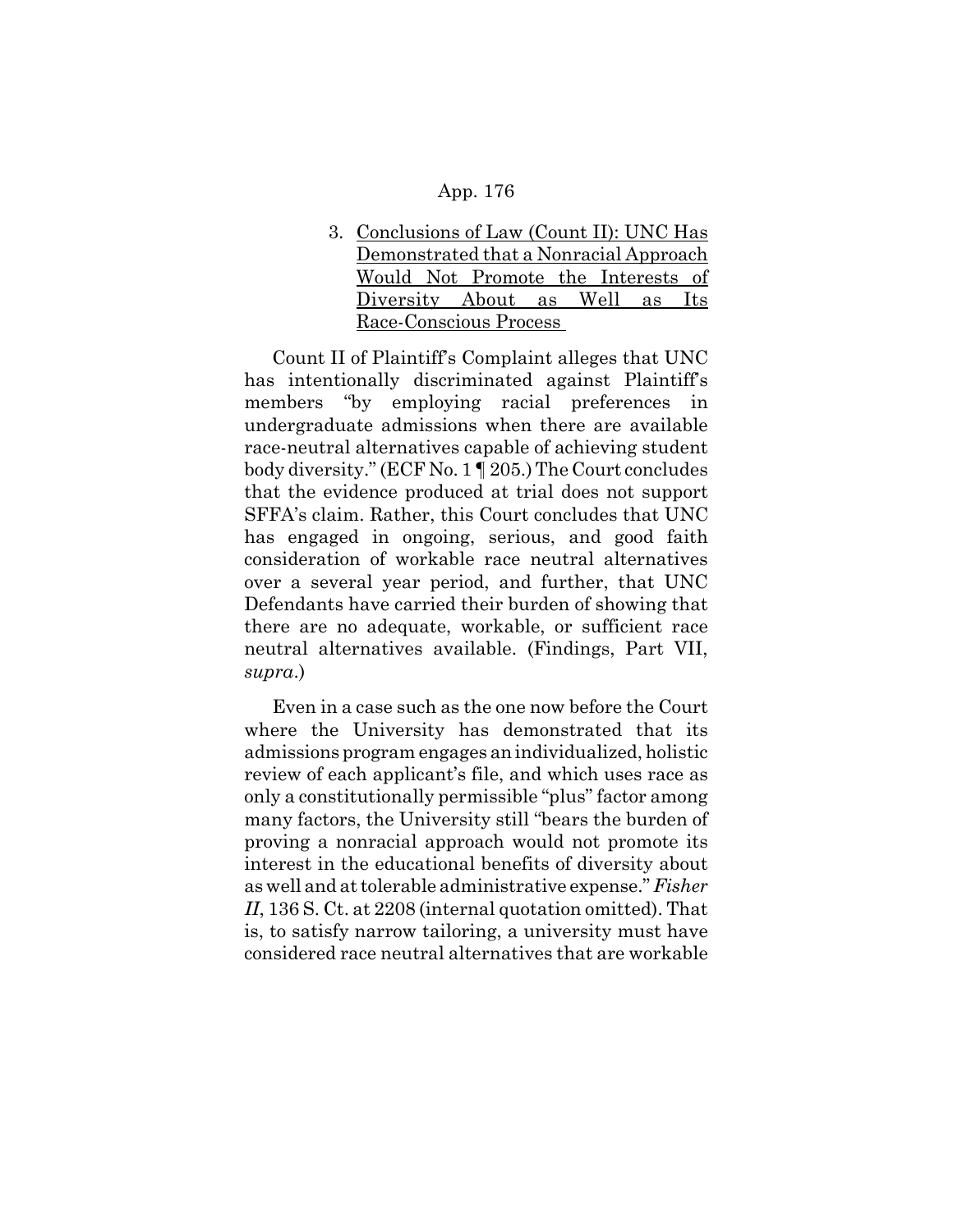and available and conclude that they do not promote the institution's goals as well as race conscious strategies and at tolerable expense. *Id.* However, it is not required that every conceivable race-neutral alternative has been tried. *Id*.

The University has long considered race-neutral alternatives and engages in ongoing periodic reviews to assess the validity of emerging strategies and the extent to which UNC's efforts are achieving the educational benefits of diversity that it seeks. (Findings, Section VII.A, *supra*.) In 2004, Mr. Farmer began working with the College Board's Access & Diversity Collaborative, a group of policymakers, legal experts, and college administrators, to learn what other schools are doing and how well their strategies are working related to RNAs, as well as other issues. The University remains involved with this collaborative. In 2007, the admissions office completed a study that evaluated whether indicators of socioeconomic disadvantage could be used in lieu of race in the admissions process to yield a class with academic credentials and racial diversity similar to those of the admitted class. However, the study demonstrated a substantial decline in the population of underrepresented students. In 2009 Ms. Kretchmar conducted a literature review on how banning racial considerations in the admissions' process affected other institutions. The review strongly demonstrated that schools like UNC had not found race neutral alternatives that work well. In 2012, Mr. Farmer and Ms. Kretchmar evaluated what impact a race-neutral admissions strategy similar to the one employed at the University of Texas would have at UNC. While it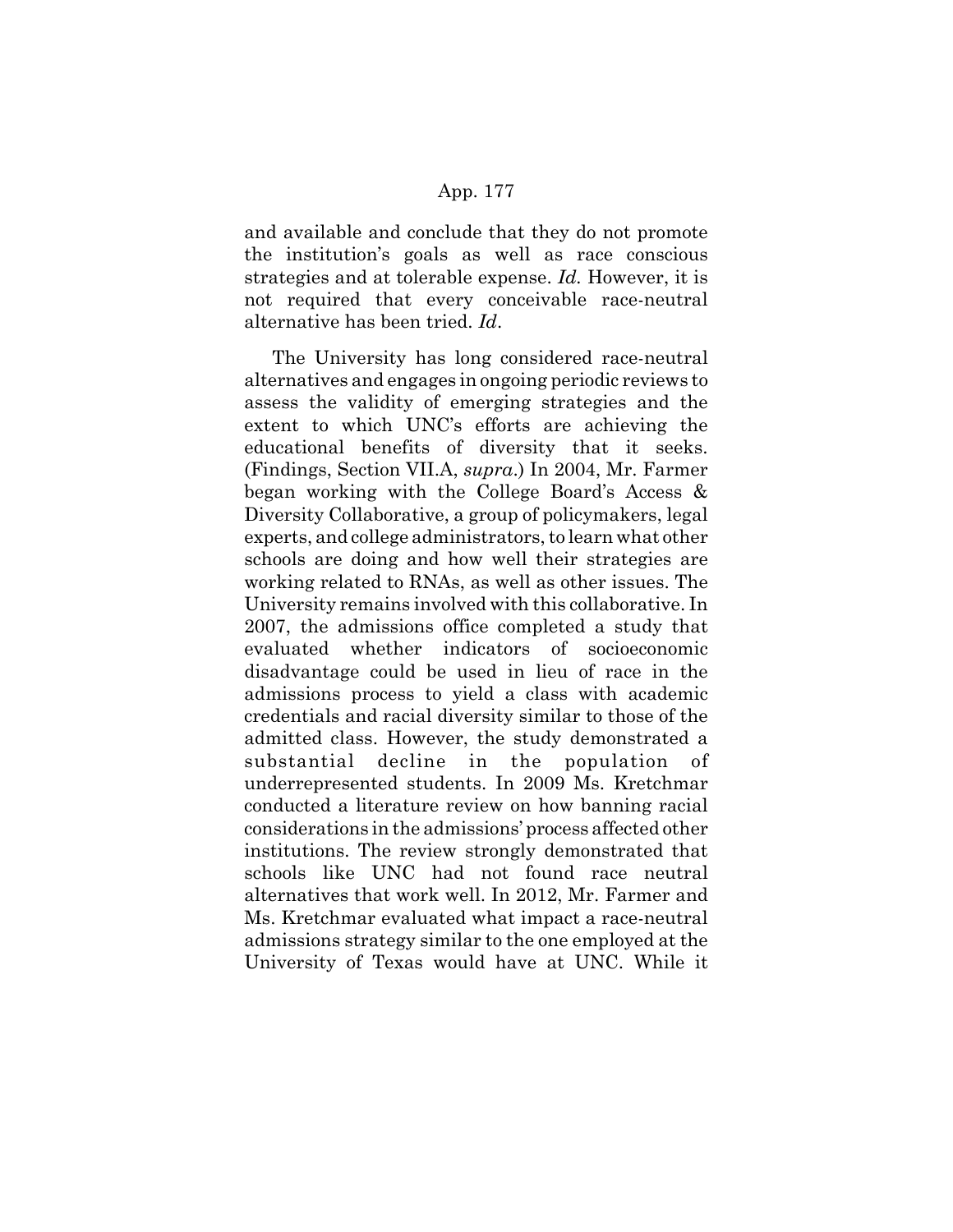demonstrated that there would be an increase in URM of approximately 1%, every other academic indicator, other than share of class ranking in the 10%, would have declined. Also in 2012, the U.S. Department of Education's Office on Civil Rights reviewed the University's admissions' process and concluded that the University had given serious, good faith consideration to race-neutral alternatives. In 2013, Mr. Farmer convened a Race-Neutral Alternative Working Group, comprised of members of faculty and staff across the University, which discussed and explored options, reviewed literature, and modeled five RNAs, each resulting in a decline in racial diversity, academic quality, or both. In February 2016, UNC's Advisory Committee on Race Neutral Strategies ("CRNS") was first convened and continues to operate today, which is comprised of faculty and administrators who have expertise in fields relevant to exploring RNAs, including diversity and inclusion, data integration, modeling, student affairs, and undergraduate admission. The CRNS was charged with: (1) considering whether there are workable race-neutral strategies and practices that the Admissions Office could employ in evaluating applications for undergraduate admission; (2) advising the Admissions Office about these strategies and practices; and (3) reporting to the Advisory Committee on the CRNS's consideration of specific race-neutral strategies approximately every two years. (*Id.*) The CRNS considered the effect of race-neutral practices on the University's diversity objectives and academic goals, as well as the potential administrative expense associated with implementing such practices. (*Id.* (citing Nov. 16 Trial Tr. 828:6-11 (Panter)).)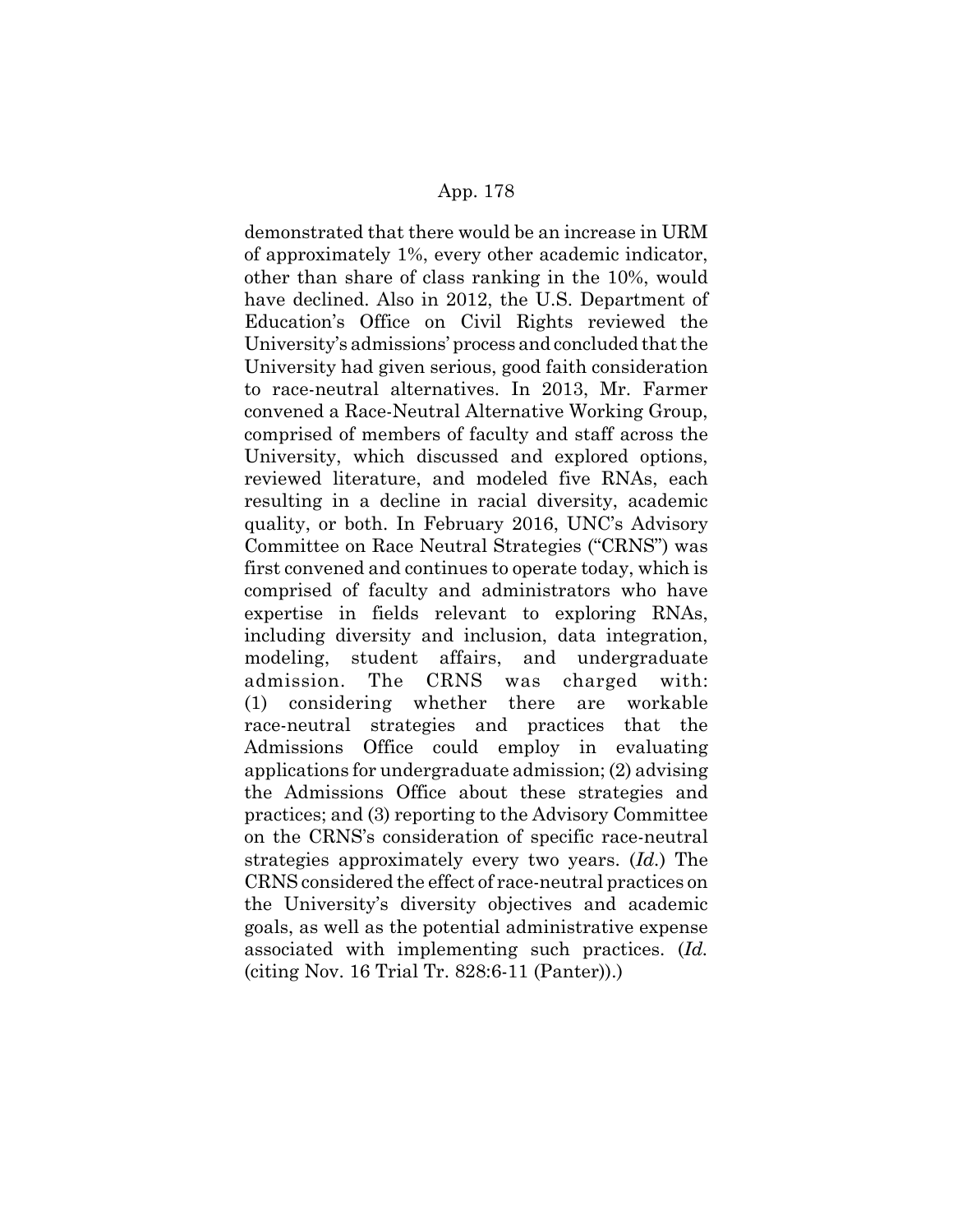This Court concludes that UNC Defendants have demonstrated that the University has engaged in ongoing, serious, good faith considerations of workable race neutral alternatives in an effort to find options to its race conscious process in admissions.

Plaintiff nevertheless contends that there are race neutral alternatives available to UNC that include (1) investing in programs that would bring in "more highly qualified, socioeconomically disadvantaged minorities into its applicant pool" (2) increasing financial aid, scholarship and recruitment efforts, (3) "aggressively recruiting high-achieving community college students," (4) elimination of "admissions policies and practices that make it more difficult for socioeconomically disadvantaged minorities to gain admission," namely its early admissions deadline and its policy of favoring legacy applicants, and (5) changing UNC's admissions process altogether. (Findings, Section VII.B–E (quoting ECF No. 1 ¶¶ 125, 129, 133 (Compl.)).)

Here again, both parties used experts to support their positions. Plaintiff's expert, Mr. Kahlenberg, offered the above strategies. To test his suggested alternatives, according to Mr. Kahlenberg he provided Professor Arcidiacono with what he called "high-level ideas," such as changing the weight of some variables in Professor Arcidiacono's preferred model to admit a hypothetical class of students (*Id.* § VII.E (quoting Nov. 9 Trial Tr. 466:20–467:2 (Kahlenberg).) He then would look at the results of those simulations to suggest changes to UNC's admissions practices. In addition to this unusual manner of offering expert testimony, Mr.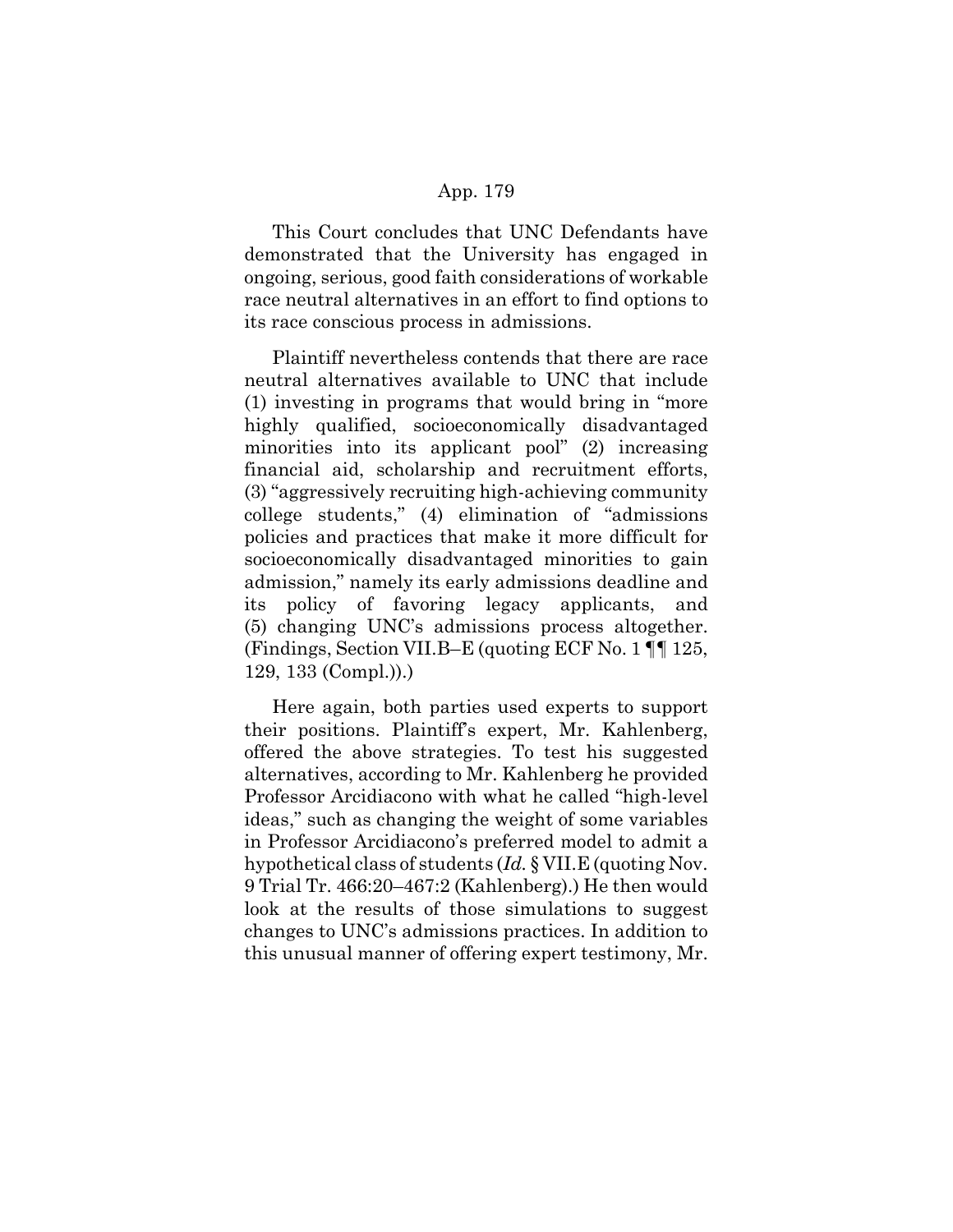Kahlenberg's testimony demonstrated that he lacked an intimate knowledge of the simulations prepared by Professor Arcidiacono from which he was testifying. UNC Defendants seriously questioned Mr. Kahlenberg's independence. On the other hand, the University provided credible expert evidence that supports and strengthens its assessment that no available race-neutral alternative would allow the University to achieve its compelling interest nearly as well as race conscious strategies at tolerable expense. Professor Hoxby ran more than 100 race-neutral simulations, including socioeconomic status plans, high school top X percent plans, geography-based simulations, and the other suggestions posited by Mr. Kahlenberg. Professor Hoxby testified that her simulations were exhaustive in three ways. First, she considered "every race-neutral alternative plan that was proposed or suggested, even hinted at in any way by the Plaintiff in the Complaint or in any other expert report." (*Id.* § VII.E.1 (quoting Nov. 17 Trial Tr. 992:21-25 (Hoxby).) Second, she states that she "tried very hard under each one of those plans to allow for a wide range of possibilities about how a plan would actually be implemented." (*Id.* (quoting Nov. 17 Trial Tr. 993:6-11 (Hoxby)).) Third, and finally, she stated that she "chose assumptions that try to get me to something that was like a ceiling for each plan" and, for some simulations, "created a way of doing the raceneutral alternative which was purely designed to maximize the power or the ability of the race-neutral alternative to attain the actual." (*Id.* (quoting Nov. 17 Trial Tr. 993:12-18 (Hoxby).)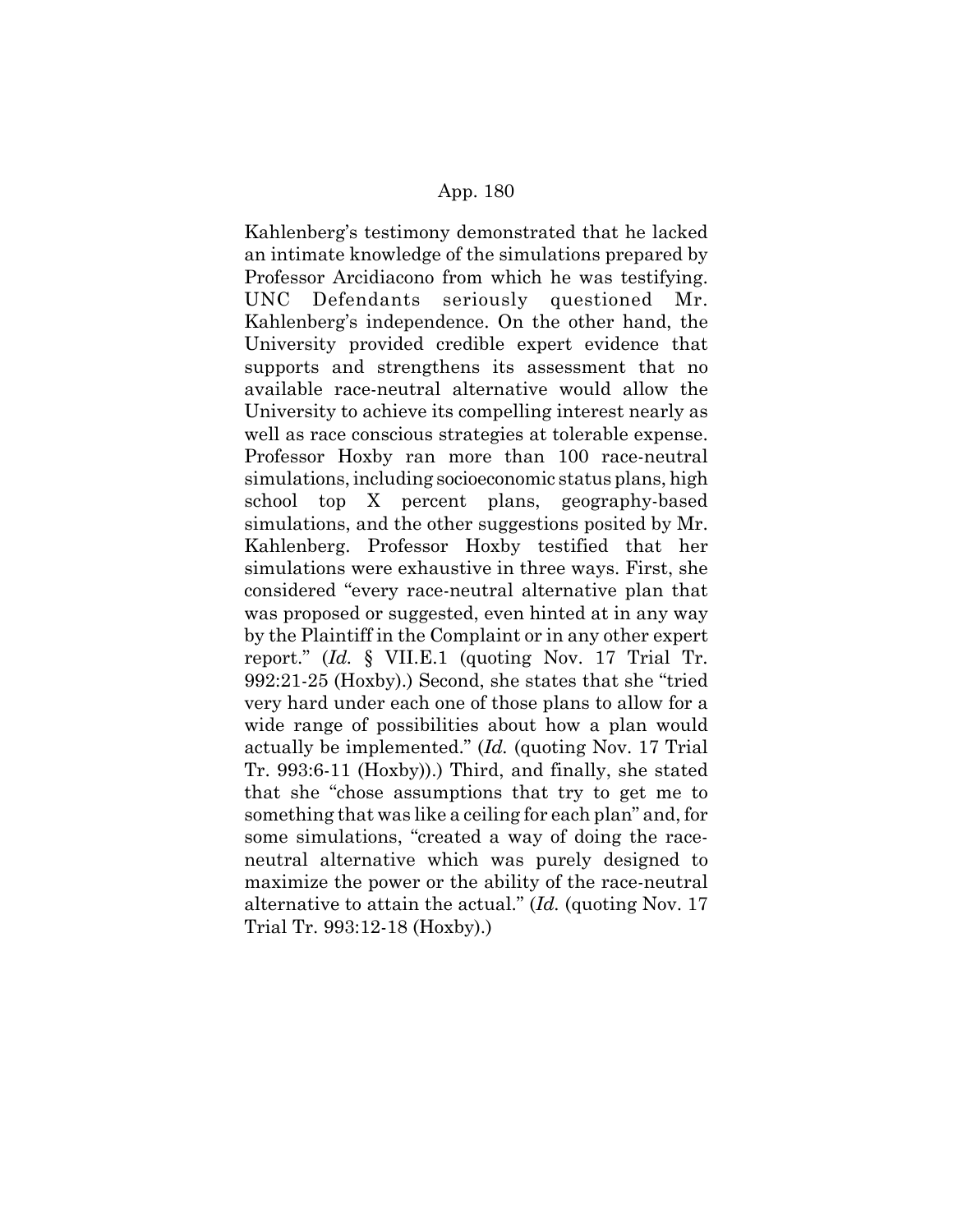Thus, when considering the testimony of the two experts, it is clear to the Court that Professor Hoxby's first-hand familiarity with the nuances of the data she used allowed her to provide a deeper level of analysis for each plan that was presented in evidence, even those offered by Mr. Kahlenberg.

With respect to Plaintiff's suggestions that UNC increase its financial aid, scholarship, and recruitment efforts, the Court concludes, that the University already engages in these activities well beyond the suggestions offered by Plaintiff. (§ VII.B.1-2.) There was uncontested evidence presented in this case that the University has already taken these steps, including providing exceptional levels of financial aid that cover the full cost of tuition for qualifying students, employing need-blind admissions, and increased and targeted recruiting. (*Id.*) The University has also partnered with an organization that increases awareness and access to college through an advising corps designed to connect with students in high schools with fewer resources to guide potential applicants through the complex world of college admissions. (*Id.*) Additionally, the University has created partnerships with community colleges across North Carolina to target students who might not otherwise be considering a four-year degree. (*Id.* § VII.C.)

Further, the Court concludes that the elimination of the admissions policies that Plaintiff complains of—the early action deadline and a preference for out-of-state legacy students—have a de minimis effect on the University's admission process based on expert testimony provided by both sides. (*Id.* § VII.D.) There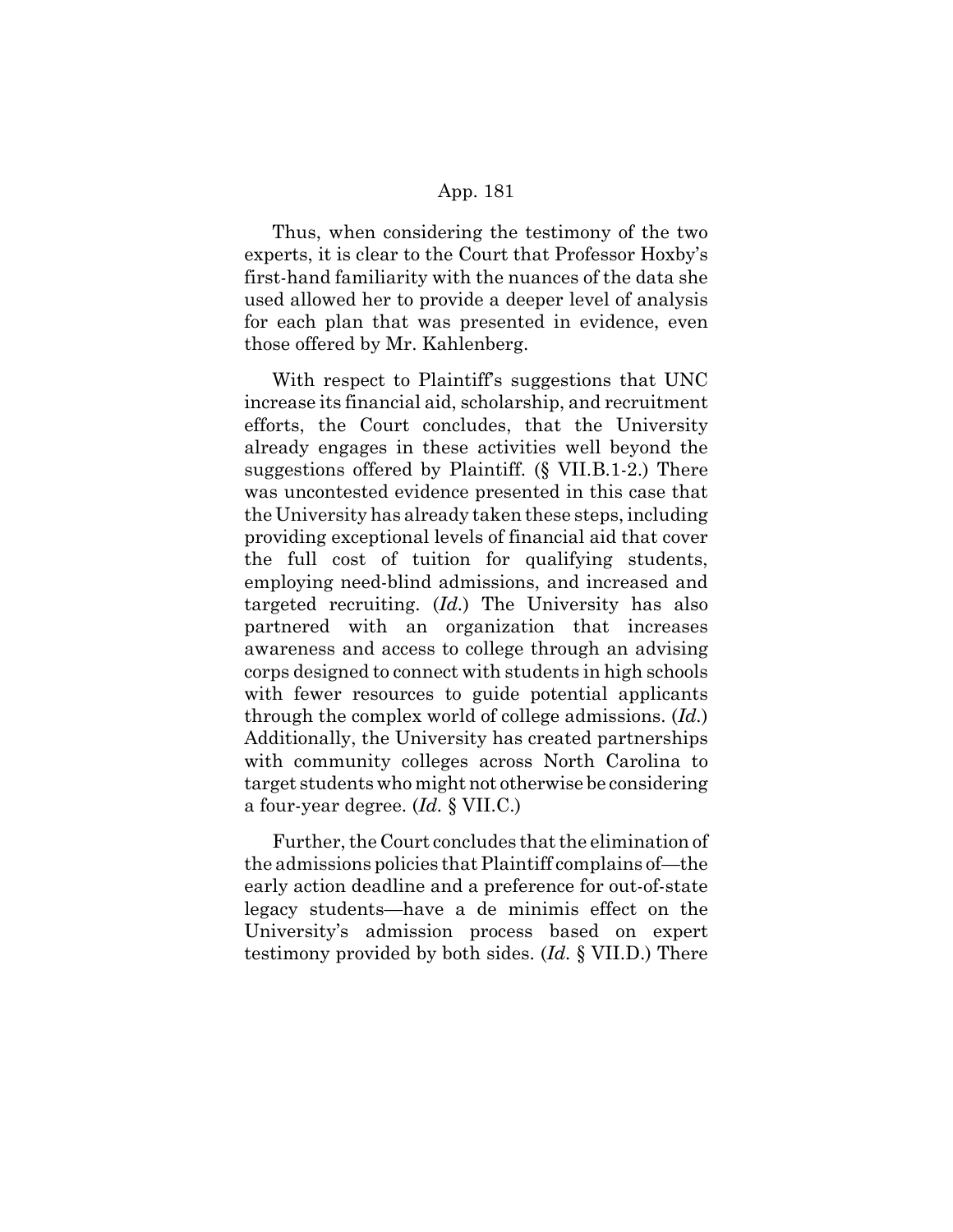is no evidence that incorporating either or both in conjunction with even the most promising race-neutral strategies would lead to another outcome.

Moreover, while UNC's expert Professor Hoxby conducted over 100 simulations to gauge the impact of a broad range of potential changes to the University's admissions process, none of these simulations, even when using very generous assumptions that strongly favored the Plaintiff's proposed plans, achieved diversity about as well as UNC's race-conscious admissions policies. (*Id.* § VII.D.1-4.) The models proffered by SFFA, or its expert would often force the University to choose between maintaining a reputation for excellence and providing educational opportunities to all racial groups. Supreme Court precedent is clear that it does not require a University to make such choices. *See Grutter,* 539 U.S. at 339. Others would dramatically undercut the University's efforts to achieve additional types of diversity that it values. Professor Hoxby's efforts to simulate these race neutral alternatives were, if not exhaustive, as close to exhaustive as would be practicable, and testimony from Professor Long confirmed that there were additionally no actual examples of race neutral alternatives in the real world which the University could follow.

When taking into account the assumptions that must be made to attain even the most optimistic outcomes, the Court finds that none of the models before it from either party would be viable in reproducing the educational benefits of diversity about as well as a race-conscious admissions policy. It is possible that such a set of policies exists, and it is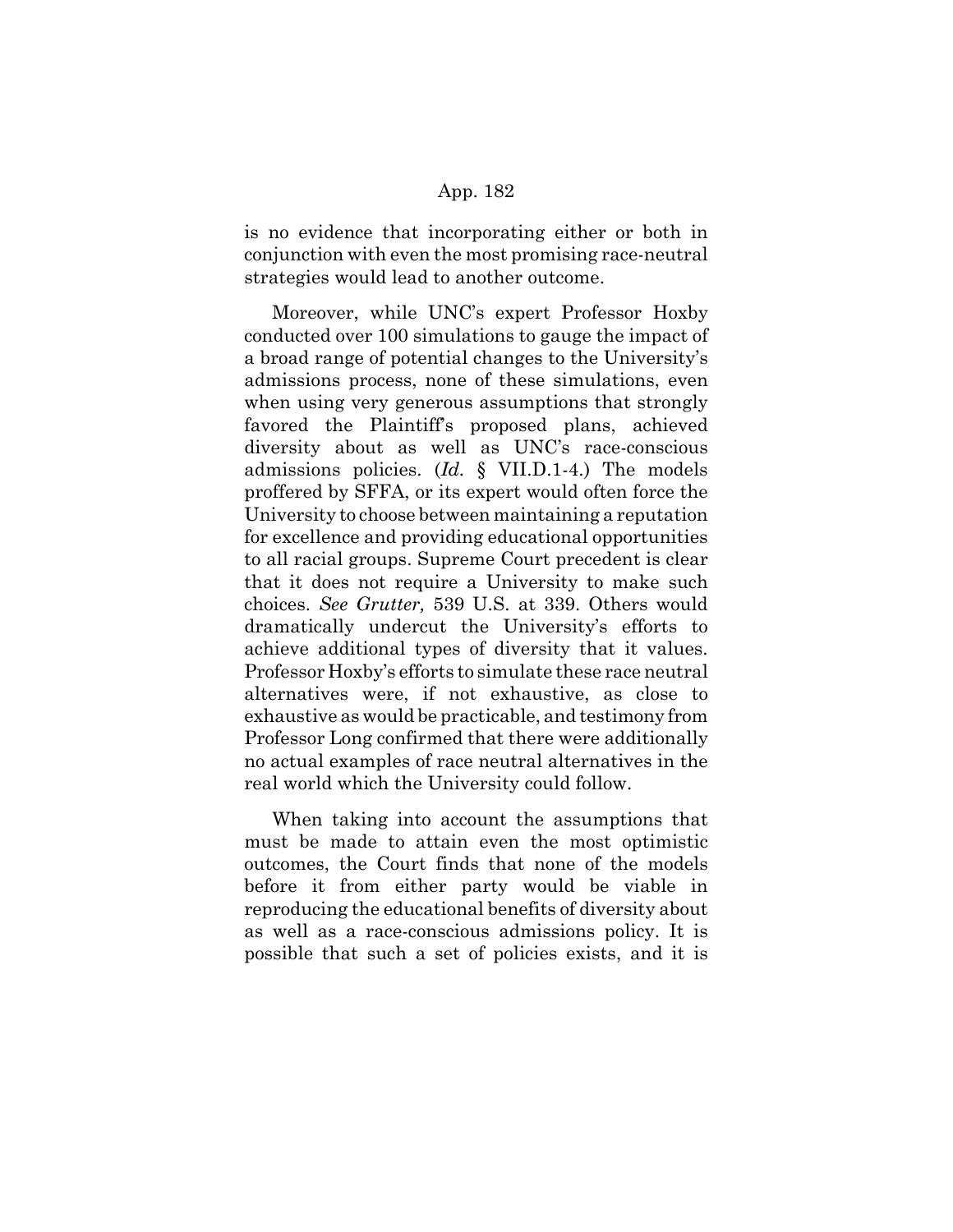incumbent upon UNC to continue to study emerging ideas. However, it would be counterproductive at this time to abandon the current admissions process in favor of untested proposals that, even in the best-case scenarios and under dubious assumptions, exact significant consequences on the University's ability to recruit and enroll an academically prepared student body that is diverse along the several dimensions it values. Such changes are more likely to have a deleterious effect on all of the metrics at issue than improve any single one of them.

When considering all of the evidence on race neutral alternatives before it and this Court's Findings regarding the same, the Court concludes that the University has conducted good faith, serious consideration of ways in which its admissions policies can become race-neutral and continues to implement and research the most promising strategies available to it in ongoing, periodic reviews. The Court further concludes that the University has met its burden in demonstrating that there are not workable or viable race neutral alternatives, singularly or in conjunction, that would allow it to achieve the educational benefits of diversity about as well as its current race-conscious policies and practices.

Accordingly, the Court will likewise enter judgment on Count II of Plaintiff's Complaint in favor of Defendants.

# **CONCLUSION**

UNC has met its burden of demonstrating with clarity that its undergraduate admissions program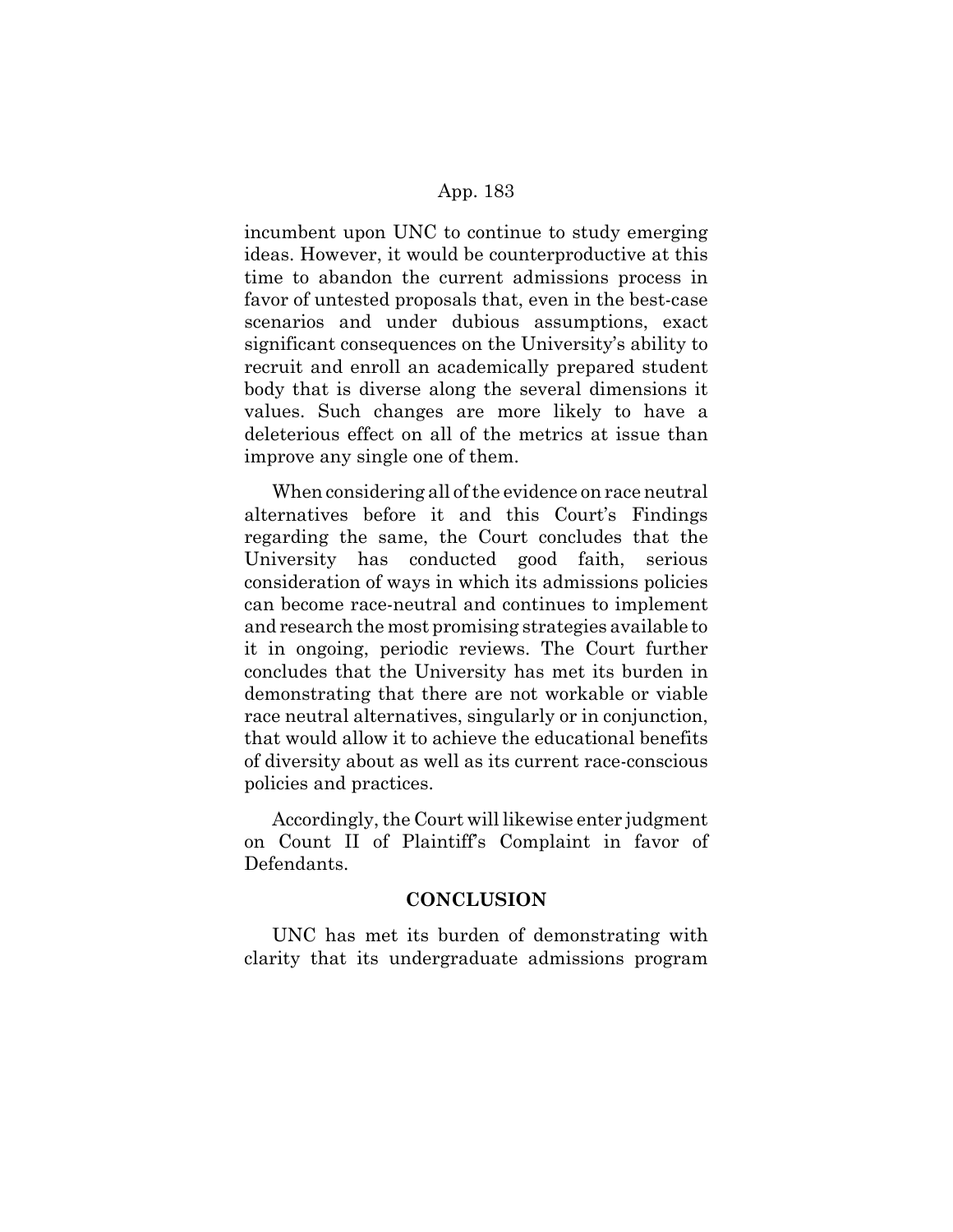withstands strict scrutiny and is therefore constitutionally permissible. In sum, the University has demonstrated that: (1) it has a compelling and substantial interest in pursuing and attaining the educational benefits of diversity and has offered a reasoned decision for doing so, entitling its decision to judicial deference; (2) to accomplish its interest it is necessary that the University admit and enroll a diverse student body to include racial diversity; (3) the University engages in a highly individualized, holistic admissions program that is narrowly tailored in that it considers race flexibly as only a "plus factor" among many factors for each and every applicant and race is not a defining feature in any of its admissions decisions; and (4) the University has conducted and continues to conduct good faith serious consideration of race neutral strategies and has not found any alternatives that would promote its compelling interest about as well and at tolerable administrative expense as its current admissions program.

However, while the University's recognition and pursuit of student body diversity and the educational goals that flow from it are not only constitutionally permissible, but welcomed, the University is far from creating the diverse environment described in its Mission Statement and other foundational documents submitted into evidence in this case. Admittedly, the efforts that the University has undertaken in recent years related to creating a diverse student body demonstrate a marked contrast to the discriminatory and obstructionist policies that defined the University's approach to race for the vast majority of its existence. (*See Id*.§ III.B n.4.) Nevertheless, nearly seventy years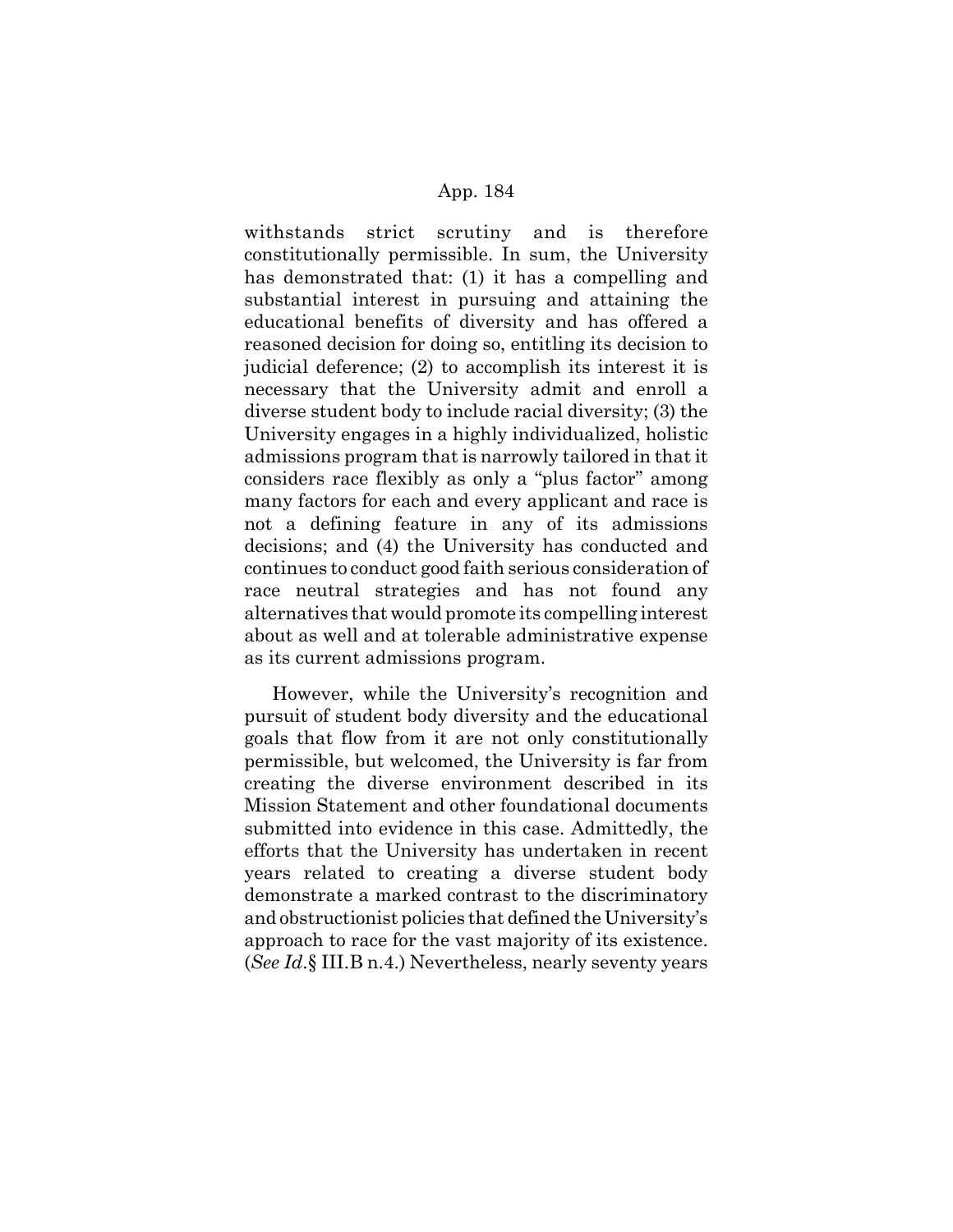after the first black students were admitted to UNC,  $49$ the minority students at the University still report being confronted with racial epithets, as well as feeling isolated, ostracized, stereotyped and viewed as tokens in a number of University spaces. In addition, the evidence shows that, as a whole, underrepresented minorities are admitted at lower rates than their white and Asian American counterparts, and those with the highest grades and SAT scores are denied twice as often as their white and Asian American peers.

Ensuring that our public institutions of higher learning are open and available to all segments of our citizenry is not a gift to be sparingly given to only select populations, but rather is an institutional obligation to be broadly and equitably administered. While no student can or should be admitted to this University, or any other, based solely on race, because race is so interwoven in every aspect of the lived experience of minority students, to ignore it, reduce its importance and measure it only by statistical models as SFFA has done, misses important context to include obscuring racial barriers and obstacles that have been faced, overcome and are yet to be overcome. As the Court in

<sup>49</sup> As legal scholar Donna Nixon writes in her recent essay outlining UNC's path to integration, UNC was founded in 1789 but only welcomed its first Black students in 1951 when Harvey E. Beech, James L. Lassiter, J. Kenneth Lee, Floyd B. McKissick, and James R. Walker enrolled in the University's Law School. Donna L. Nixon, *The Integration of UNC—Law School First*, 97 N.C. L. Rev. 1741, 1742, 1764 n.188 (2019). Even upon their admission, "the men could not fully enjoy the privileges and benefits of enrollment at the state's flagship university," and the students faced "ostracism, threats, hostility, and further discrimination." *Id.* at 1743.